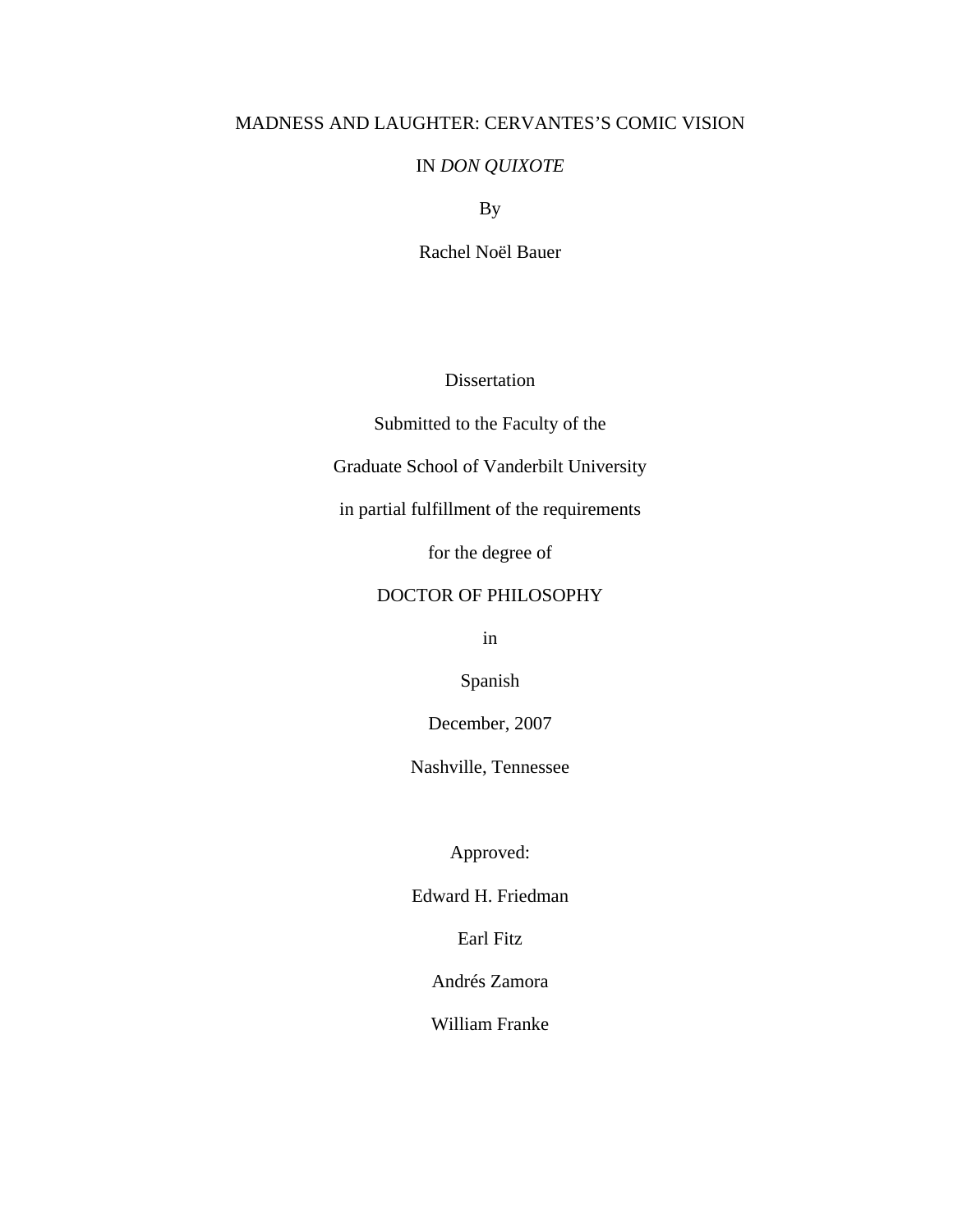Copyright @ 2007 by Rachel Noël Bauer All Rights Reserved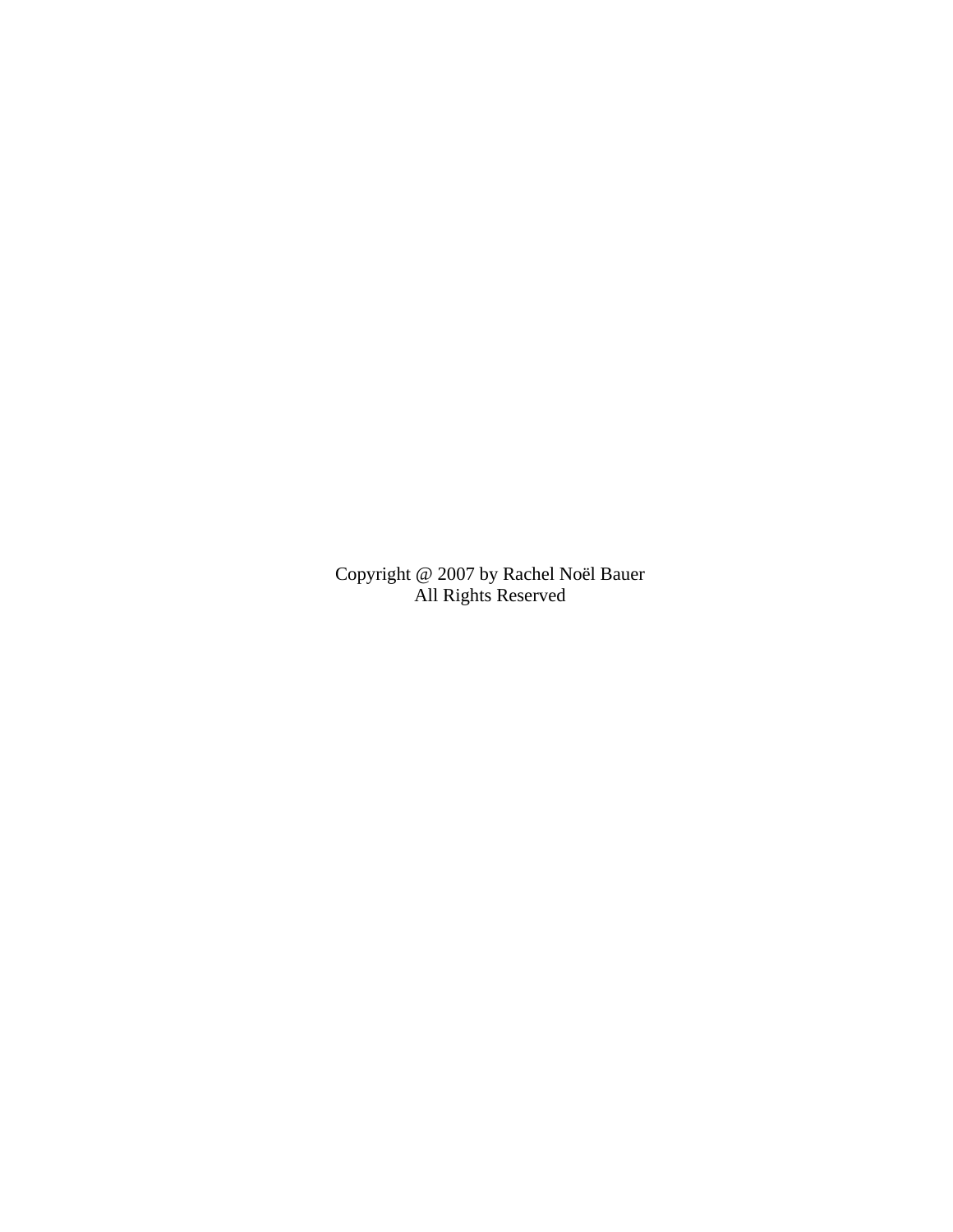*my committee members, Drs. Earl Fitz, Andrés Zamora, and William Franke, whose invigorating support and excited encouragement motivated me to do better.* 

*my advisor and the head of my committee, Dr. Edward H. Friedman, whose dream-like efficiency and continual availability made this whole process a lot less painful. Thank you for all of your support these past four years.* 

*Dr. Todd Hughes, who always had time to listen and who always offered good advice.* 

*my McTyeirites at the McTyeire International House, who happily put up with two years worth of over-exuberant ravings about Don Quixote. You helped me keep in perspective why I was doing all of this learning.* 

*mis buenos amigos madrileños, cuya paciencia burlesca con una guiri perdida pero decidida me ayudó no sólo a mejorar mi castellano, sino que también me enseñó otra capa de la risa, si se puede decir, española.* 

*my Mom and Dad and siblings, I could not have done this without you. Thank you for your unending support, for reading Don Quixote and my manuscripts, and for urging me to not give up.* 

*Alberto, my 'well' of support and laughter, without whom I surely would have thrown in the towel years ago and fled back to my non-academic life in Madrid. I love you.* 

*And lastly, to all of you out there struggling through your degrees who toil honestly in your intellectual pursuits: ¡ánimo y al toro!* 

*To:*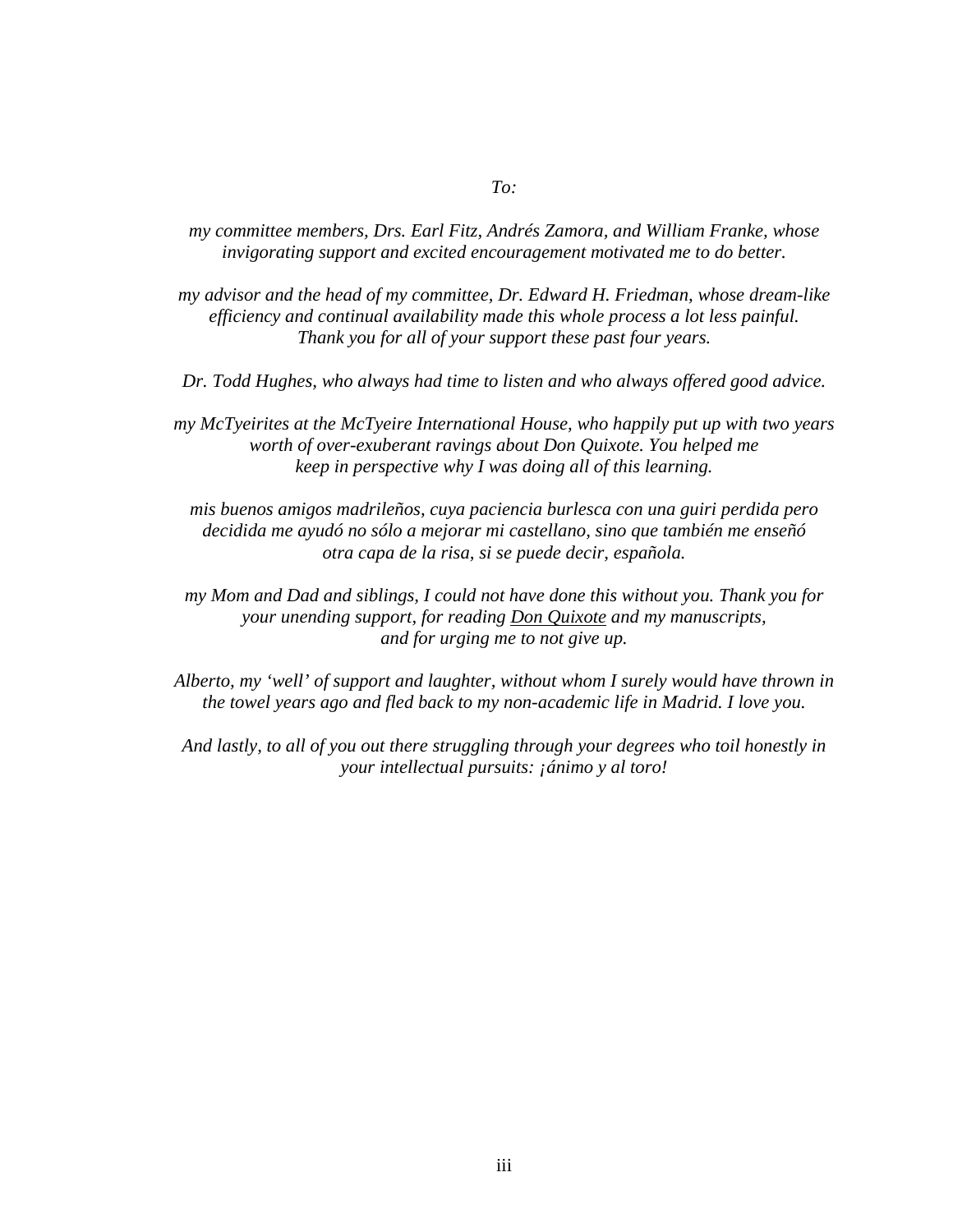# TABLE OF CONTENTS

|                | Page                                                               |
|----------------|--------------------------------------------------------------------|
|                |                                                                    |
|                |                                                                    |
| Chapter        |                                                                    |
| $\mathbf{I}$ . | READING DON QUIXOTE IN THE MENIPPEAN TRADITION 10                  |
|                | II. DISTURBING DEVICES: JOURNEY AND HUMOR IN <i>DON QUIXOTE</i> 54 |
| III.           | HUMOR IN CERVANTES AND AVELLANEDA: UN SENDERO QUE                  |
|                | IV. MADNESS AND LAUGHTER: INGENIOUS INTERPRETATION 163             |
|                |                                                                    |
|                |                                                                    |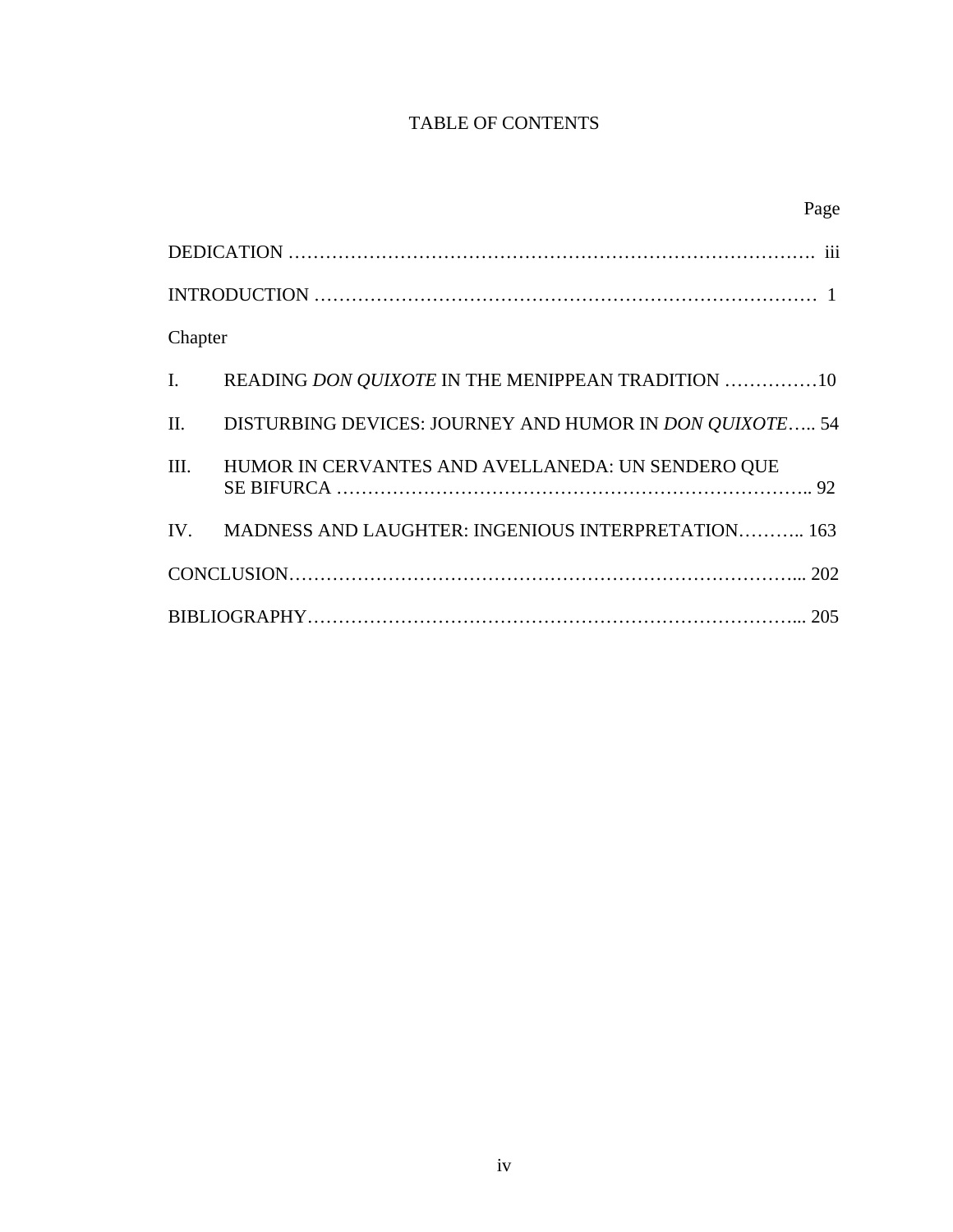#### **INTRODUCTION**

*People who never laugh cannot be taken seriously.* 

— Seneca

*Wisdom at times is found in folly.*

— Horace

*If you wish to avoid seeing a fool you must first break your looking glass.* 

— François Rabelais

 When I first began to think about writing my dissertation, I knew that my topic would have to be one that I was very passionate about, in order to keep me motivated through the long and arduous roller coaster ride that I had heard writing a thesis would be. My love of literature and history, but most of all my enthusiasm for comedy and for all things that fill life with laughter, made my decision easy. *Don Quixote* encompasses a wide variety of laughter-provoking artifices. This, in addition to its wealth of historical references as well as its place in literary history, has provided me with the necessary fodder to not only craft my thesis but moreover to keep me excited about the subject matter. Although other critics have focused separately on the Menippean satire, on the role of journey in all of Cervantes's works, on the importance of the Avellaneda sequel, and on madness in literature, I believe the analysis that I provide here, with regard to *Don Quixote* specifically, offers a fresh perspective on a four hundred year old creation.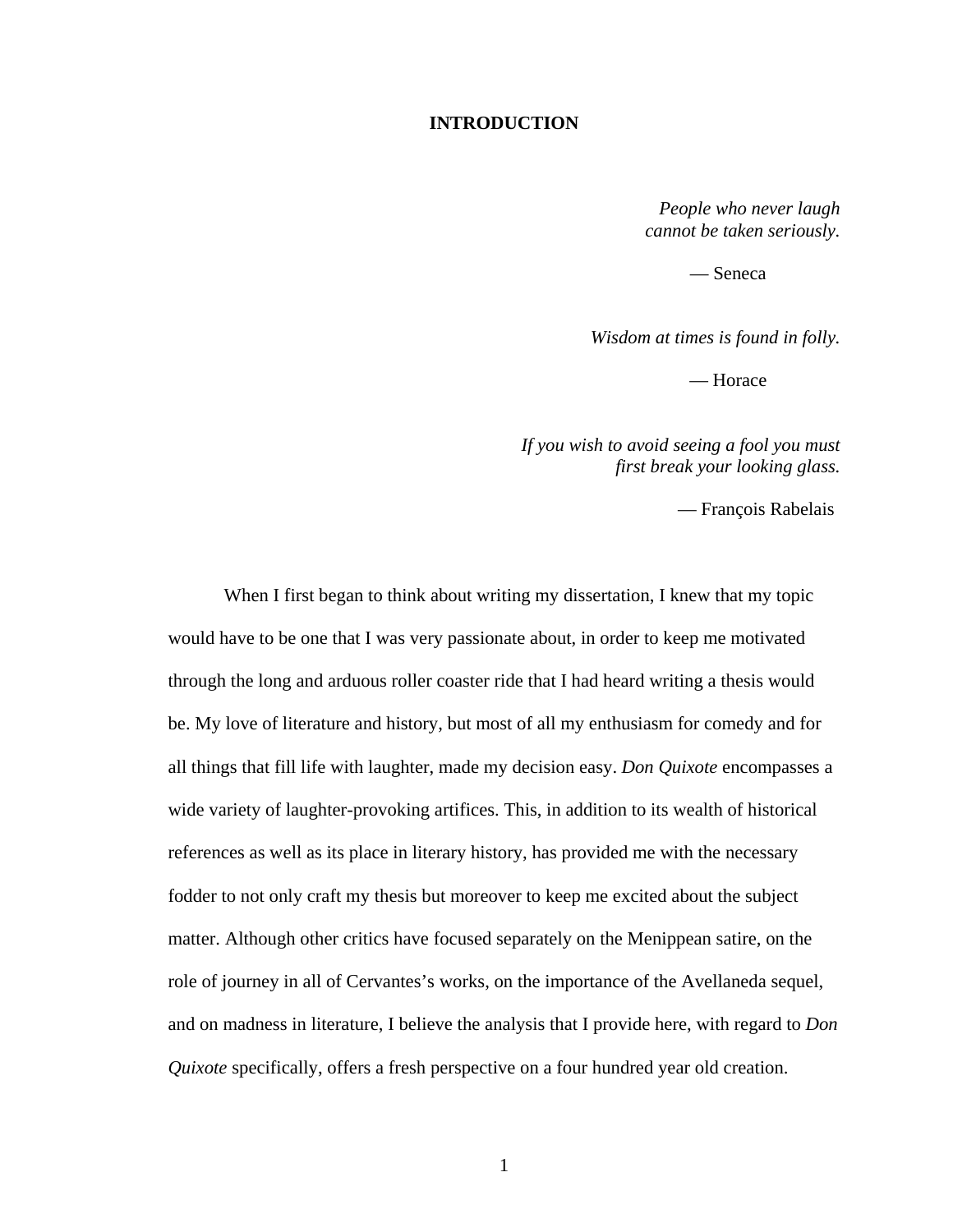Chapter 1, "Reading *Don Quixote* in the Menippean Tradition," looks at the manner in which Menippean satire appears in Cervantes's novel. In his prologues, Cervantes posits that *Don Quixote* is a parody of books of chivalry, but this seems to be only a piece of the puzzle towards fully understanding his creation. A parody is an imitation of a particular form, generally made in jest. While Don Quixote does attempt to follow the books of chivalry in his actions, *Don Quixote* itself is not a parody of form, strictly speaking, since it varies in plot and composition from the traditional chivalric romances. In other words, to some degree it parodies the actions of chivalric romances but it is not written in the same format.1 The parody in *Don Quixote* provides humor through which an experimentation of various ideas and beliefs often occurs. Although the readers are not provided with a moral or message concerning the ideas explored in the text, they are often times offered the opportunity to reflect on the plausibility of a particular philosophy or social convention. Menippean satire is the genre whose purpose is the testing of a truth or an idea, and humor is one of its defining features.

Corresponding to the analysis of this genre and its representation within *Don Quixote*, I primarily make reference to Northrop Frye and Mikhail Bakhtin, two critics who have studied the Menippean satire independently of each other but who concur on several basic points regarding the genre. I also examine interpretations of Cervantine humor and comic genres by Anthony Close and Laura Gorfkle. In order to comprehend the multiple layers and techniques of comicality employed by Cervantes in this novel, I

 $\overline{a}$ 

<sup>1</sup> Books of chivalry, such as *Amadís de Gaula*, *Lisuarte de Grecia*, or *Le Morte d'Arthur*, tend to be very lengthy, but they do not play with prose and verse in the way that Cervantes does in *Don Quixote*, nor focus as heavily on dialogue between the characters. Their plots are also highly fantastical, where character types such as superhuman knights undergo dangerous quests to restore honor or to rescue beautiful maidens. Don Quixote, in contrast, does not set off to avenge anyone but rather seeks fame and glory under the guise of rekindling the chivalric tradition. As a result, in my opinion, *Don Quixote* does not faithfully parody the normal trajectory of chivalric romance because its protagonist is not given a mission but rather makes his own.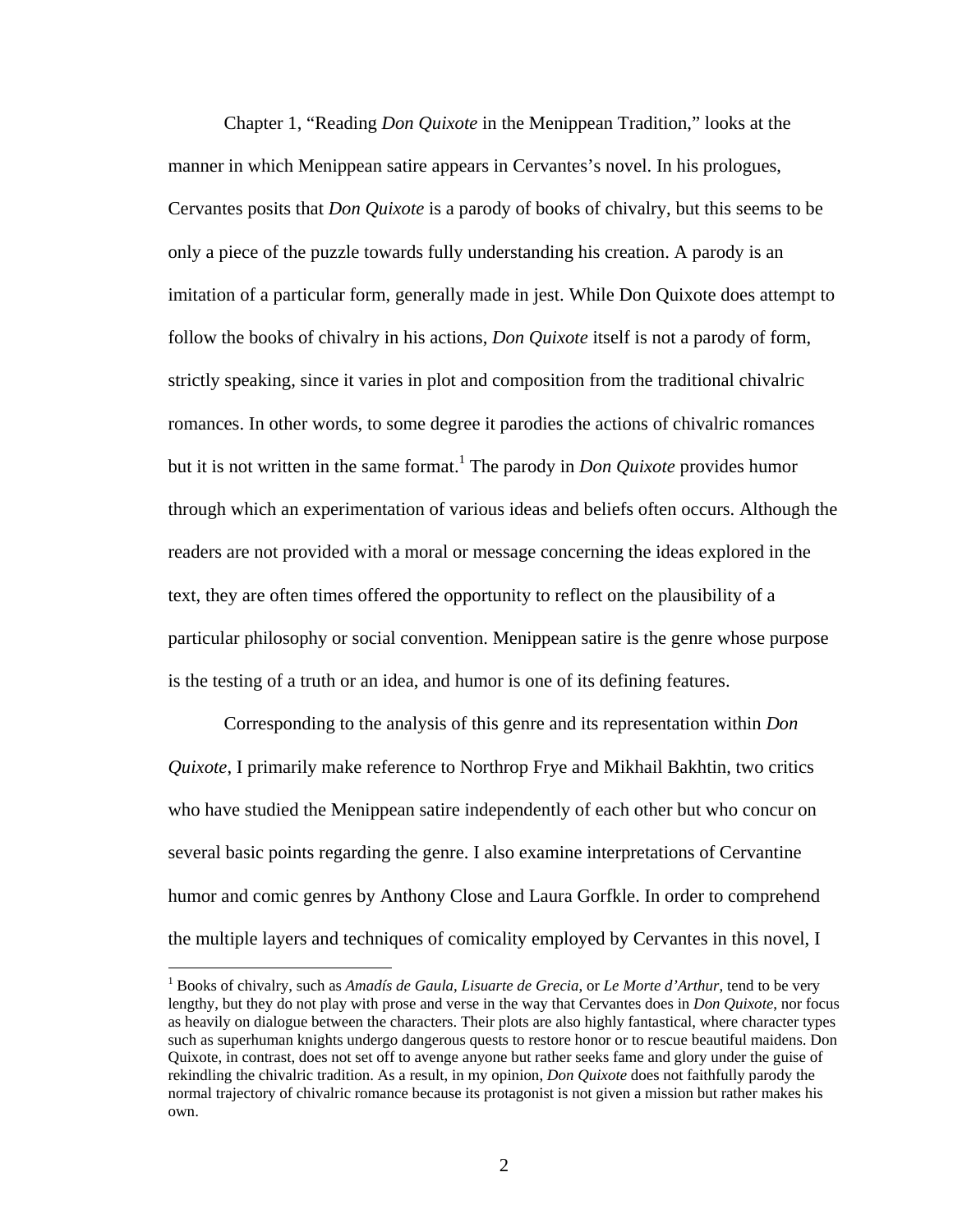look at Menippean satire in texts such as Lucian's *A Trip to the Moon*, Apuleius's *The Golden Ass*, Petronius's *The Satyricon*, and Cristóbal de Villalón's *El crotalón*. I believe Menippean satire such as these influenced both Cervantes's writing and the evolution of the novel itself, as can be seen in Rabelais's *Gargantua and Pantagruel*, Mikhail Bulgakov's *The Master and Margarita*, and Salman Rushdie's *The Satanic Verses*, to name just a few examples.

 Briefly, Menippean satire is a protean genre. This flexibility of form not only allows it to mix freely with various other genres, but also injects instability into otherwise stable narratives. The principal ingredients of this genre include dialogue, laughter, a variety of voices within the text, as well as movement either through journey or a transitioning of space. It also combines verse and prose. All these elements, in their own way, add to a subversion of narrative control. It is only natural that laughter, one of the most destabilizing tools in literature, serves as the key ingredient. Laughter, just like Menippean satire, creates a subversion of some kind, whether it be of the absolute position of the author or of a socio-historical construct. The readers, in interpreting this subversion, are offered the opportunity to react via laughter. Menippean satire serves as a vehicle through which dissimilar ideas or unusual events can collide. Within predictable elements of time and space, the readers interpret that specific actions will have a particular outcome. When these time-space elements become unpredictable, the actions no longer achieve their customary result. Thus, in *La historia del Abencerraje y de la hermosa Jarifa*, when Abindarraez gives his word to Rodrigo de Narváez that he will return as prisoner after delivering his message to Jarifa, there is no element of surprise when he does follow through, because keeping one's word is what is expected of knights.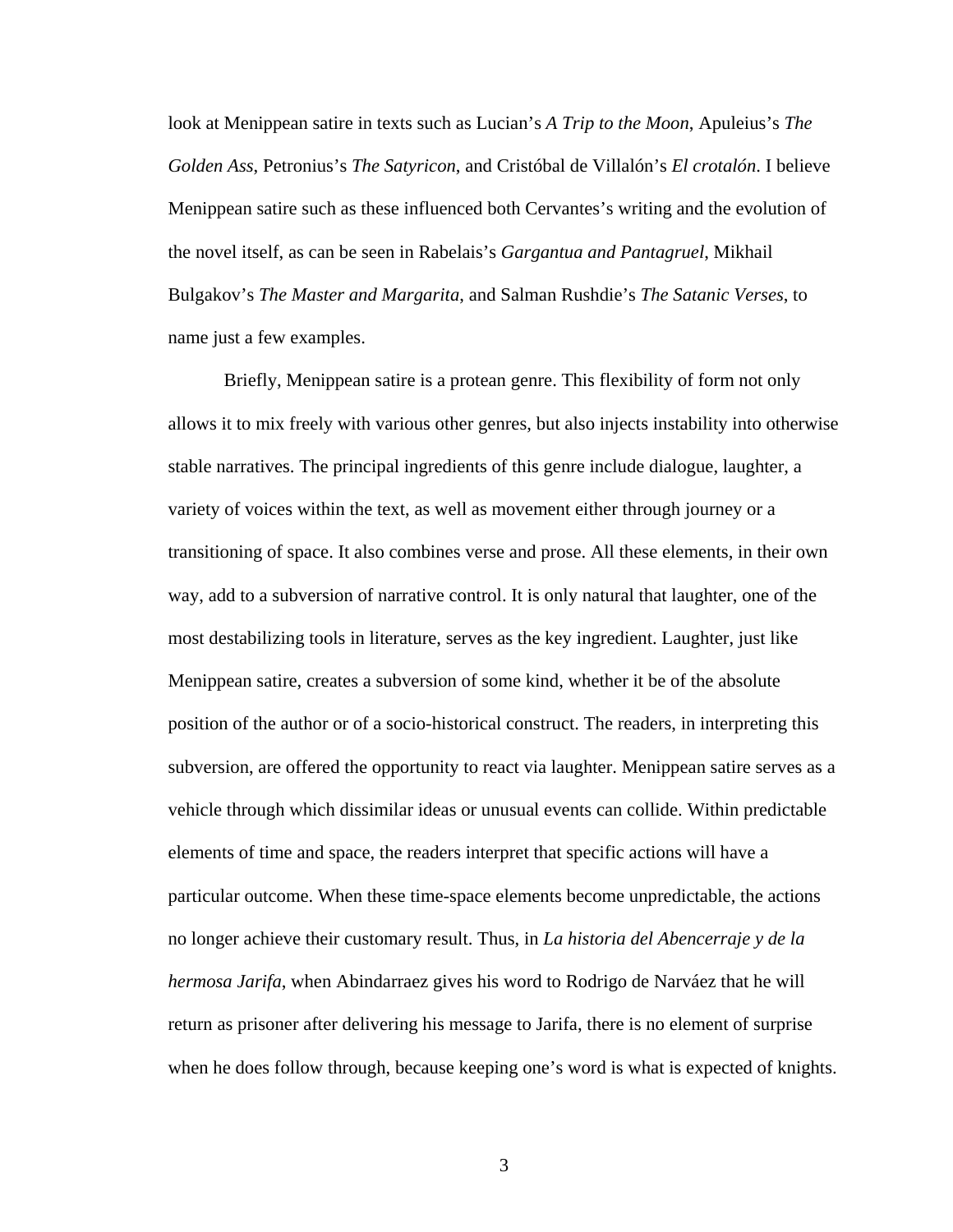In Part I, chapter 3 of *Don Quixote*, Andrés's master, Juan Haldudo, also promises Don Quixote that he will pay Andrés for the work he has done as shepherd. But what Don Quixote fails to recognize is that Juan is not a knight and therefore does not subscribe to the same social laws. It is easy for Juan to lie and then punish Andrés even further after Don Quixote leaves. The realization that the honor code that Don Quixote believes in does not apply here allows for an unexpected twist in interpretation, which thereby is capable of provoking laughter on the part of the readers. Through the characters' conversations and actions, the social construct of honesty and keeping one's word is brought into question, with the outcome of a deceitful master and a duped Don Quixote serving to flesh out the problematic of a chivalric-social philosophy. This examination of a social construct through dialogue, humor, and distance is what lies at the heart of Menippean satire. Through the textual examples I analyze in this chapter, I show where this genre surfaces in *Don Quixote* and how Menippean satire affects an overall understanding of Cervantes's novel.

In the second chapter, "Disturbing Devices: Journey and Humor in *Don Quixote*," I draw a parallel between the narrative devices of travel and comicality, and how their employment destabilizes a text. Especially in *Don Quixote*, the storyline contains multiple concepts of journey. In *The Dialogic Imagination*, Bakhtin discusses the chronotope, or a point in the text where temporal and spatial objects intersect. Every intersection offers a distinctive point within the narrative that influences the storyline. In other words, this junction creates an atmosphere of possibilities that, as the character passes through, can have an effect on the direction of the text. Steven Hutchinson, in *Cervantine Journeys*, employs Bakhtin's concept of the chronotope of the road and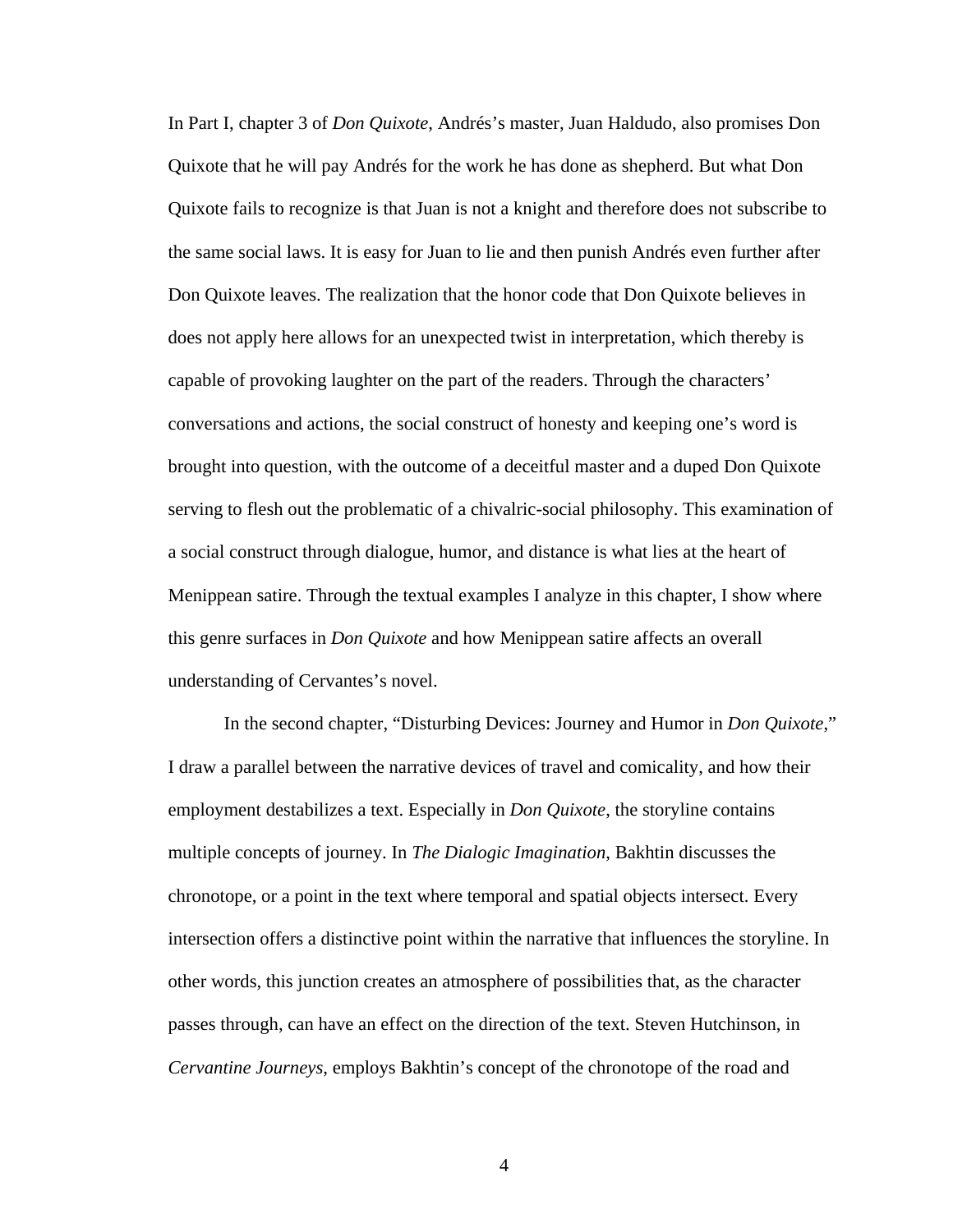analyzes all of Cervantes's writings. In this chapter, I expand on Hutchinson's work by focusing specifically on *Don Quixote* and the various types of journeys that exist in the novel as well as how they add humor. Some of the journeys that I analyze are those that take place in dialogues, through the act of reading, via evolving signifiers, and with regard to the production of laughter. Anything that is interpreted as humorous, for example, in many ways parallels the mechanisms of journey: through a fluctuation in coordinates, a change occurs and, in the case of comic coordinates, laughter is the outcome. It is a physical phenomenon that takes place as the reader assimilates and comprehends an unlikely coupling of ideas or issues. In order for someone to find something humorous or laughter-provoking, generally speaking, an incongruity or unusual crossing of ideas must take place. Amadís de Gaula, for instance, speaks to Oriana with vocabulary fitting a high-born maiden. When Don Quixote employs the same type of speech pattern to address the two prostitutes waiting outside the inn (I: 2), the women, who are unaccustomed to such treatment, and the readers are provoked into laughing. Since the prostitutes are not high-born, Don Quixote's vocabulary does not fit the recipients and this contrast incites a comic interpretation. The technique of humor, therefore, should be understood as a narrative journey, because it transports the audience away from the previous textual linearity. There is also the physical and mental journeying that occurs during the act of reading. As the readers' eyes travel from page to page, so too they move in and out of the many layers of narration in the novel. The readers journey through the act of reading physically, via the act of moving from one word to the next, and mentally, via the concepts created by the words. These actions coincide with the act of interpretation. Depending on how the readers read a particular scene, laughter is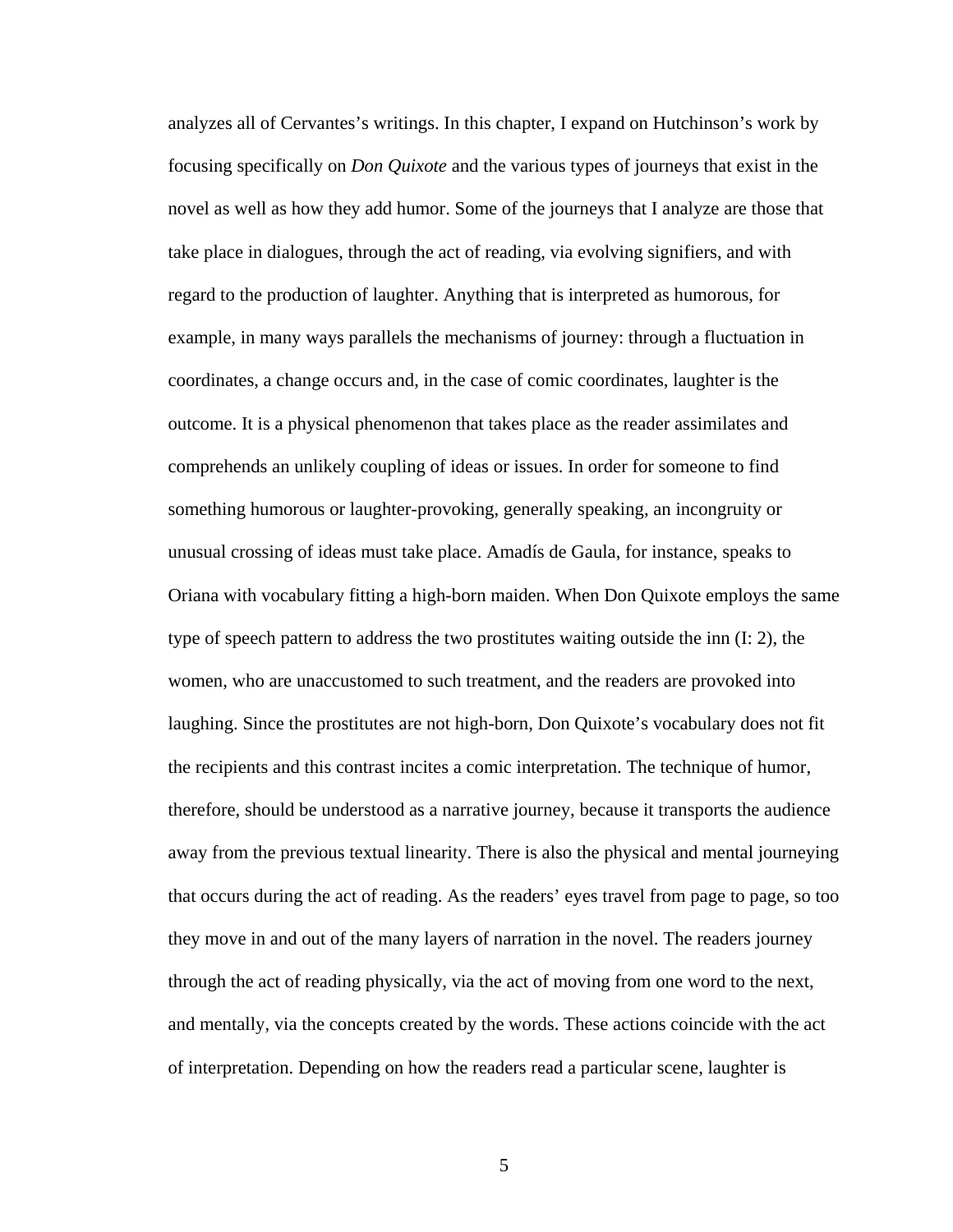created if it is interpreted as funny. In the rest of the chapter, in addition to understanding laughter as journey as well as how reading is an act of journey, I look at how a word travels through a text accruing new meanings, how characters evolve through the journey of dialogues, and how a character's particular goal can be a voyage in self-discovery.

Chapter 3, "Humor in Cervantes and Avellaneda: Un sendero que se bifurca," focuses on the humor found in Cervantes's and Avellaneda's versions of *Don Quixote*. Initially, I mention critics' attempt to identify Alonso Fernández de Avellaneda, as well as their effort to determine the level of influence Avellaneda had on Cervantes's text and vice versa. Subsequently, the humor that surfaces in each novel through dialogue, plot, and narrational devices is explored. Avellaneda prefers to incorporate a more unidirectional laughter, where the observers enjoy the antics of the participants in a particular scene. Cervantes, however, generally favors a more carnivalesque laughter. This is where everyone, including the readers, are participants in the laughter, in that they laugh at each other as well as at themselves. Multidirectional laughter in general leads to a rejuvenation within the text by fostering development of characters beyond their traditional roles. Unidirectional laughter, on the other hand, promotes an overall tone that is negative or stagnant because the disparaging nature of this kind of laughter immobilizes character development and reinforces established hierarchies.

When one analyzes each novel's ending, however, the outcomes appear to contradict the direction of the text up until that point: Cervantes's knight errant dies, for example, while Avellaneda's is only temporarily cured of his madness before setting out on new adventures. I look at what these endings may represent with regard to the comicality contained in the text up to that point. Above all, I strive to show the necessity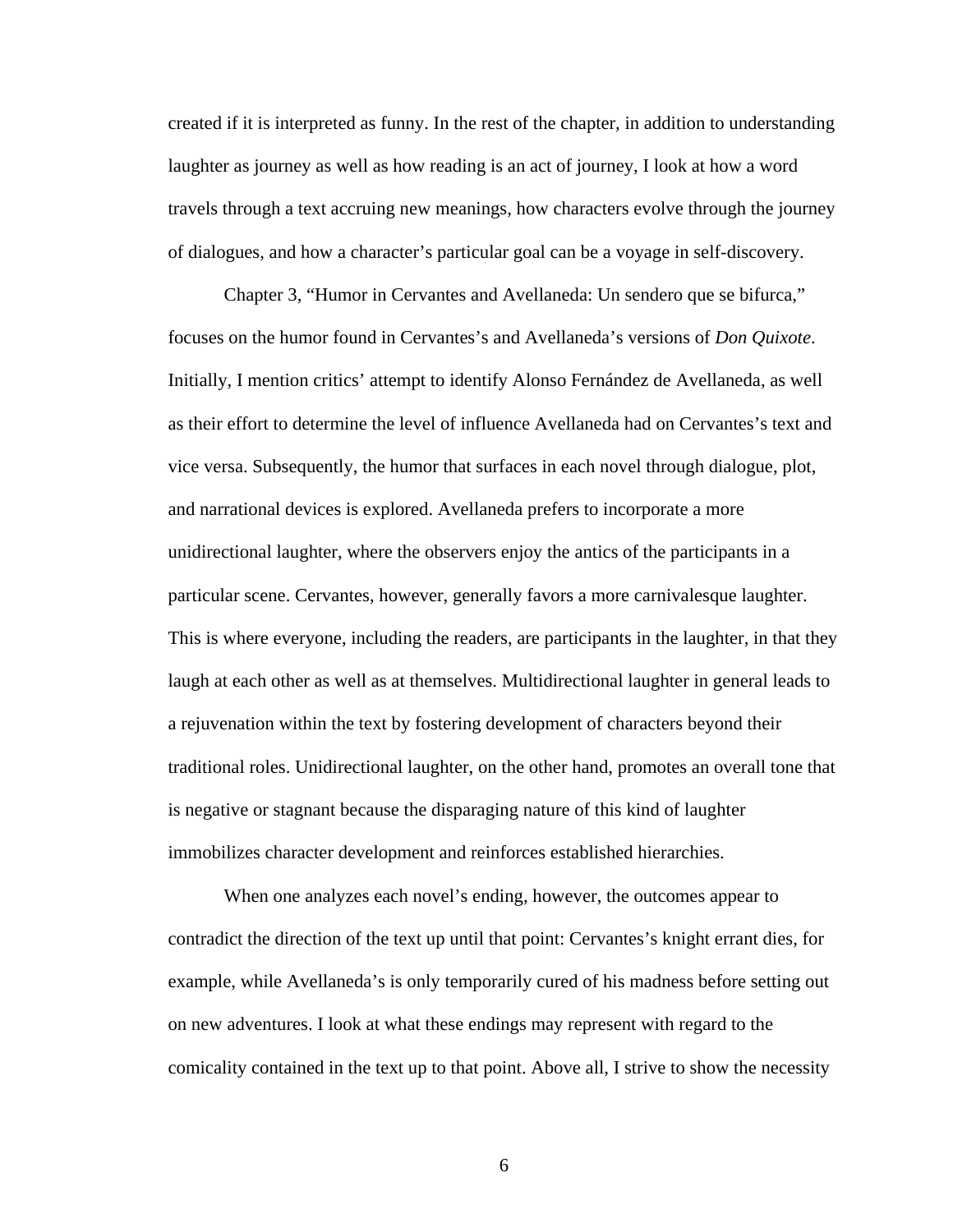of reading both authors' novels, for their differing types of humor as well as their portrayal of the two main protagonists, but mostly so that a fuller appreciation of Cervantes's magnum opus may be attained.

Utilizing Erasmus's *Praise of Folly* as a starting point, Chapter 4, or "Madness and Laughter: Ingenious Interpretation," examines madness from the vantage point of humanism. My interest here lies in the ethical and historical dimensions of laughter. As a direct consequence of his madness, Don Quixote transforms windmills and wine bags into giants, and a herd of sheep into an army of knights. He follows his visions and, because his adventures are steeped in a humorous context of parody, satire, and absurdity among other things, they can be laughter-provoking. Although viewed as a madman, Don Quixote is neither alienated nor silenced. His insanity takes an active role and works to rejuvenate everyone, the majority of whom react to his antics with laughter. More than solely derisive, this laughter is also at times due to the witness's ability to relate to Don Quixote. Those who are not able to laugh at themselves, such as Sansón Carrasco or the Duke and Duchess, are those who are deemed insalubrious by the reader, in contrast to the insane protagonist.

Don Quixote is not the only character to exhibit traits of madness, however. Just about every character in the novel partakes in some kind of silliness, obsession, foolishness, or what could otherwise be considered an unstable action. I believe that this is due to an underlying current of humor that stems from the belief that madness is a fundamental human attribute. As in Erasmus's *The Praise of Folly*, Cervantes embraces these aspects of the human experience. It is true that characters such as the Barber and the Curate sought to control Don Quixote's madness under the pretext of saving him, but at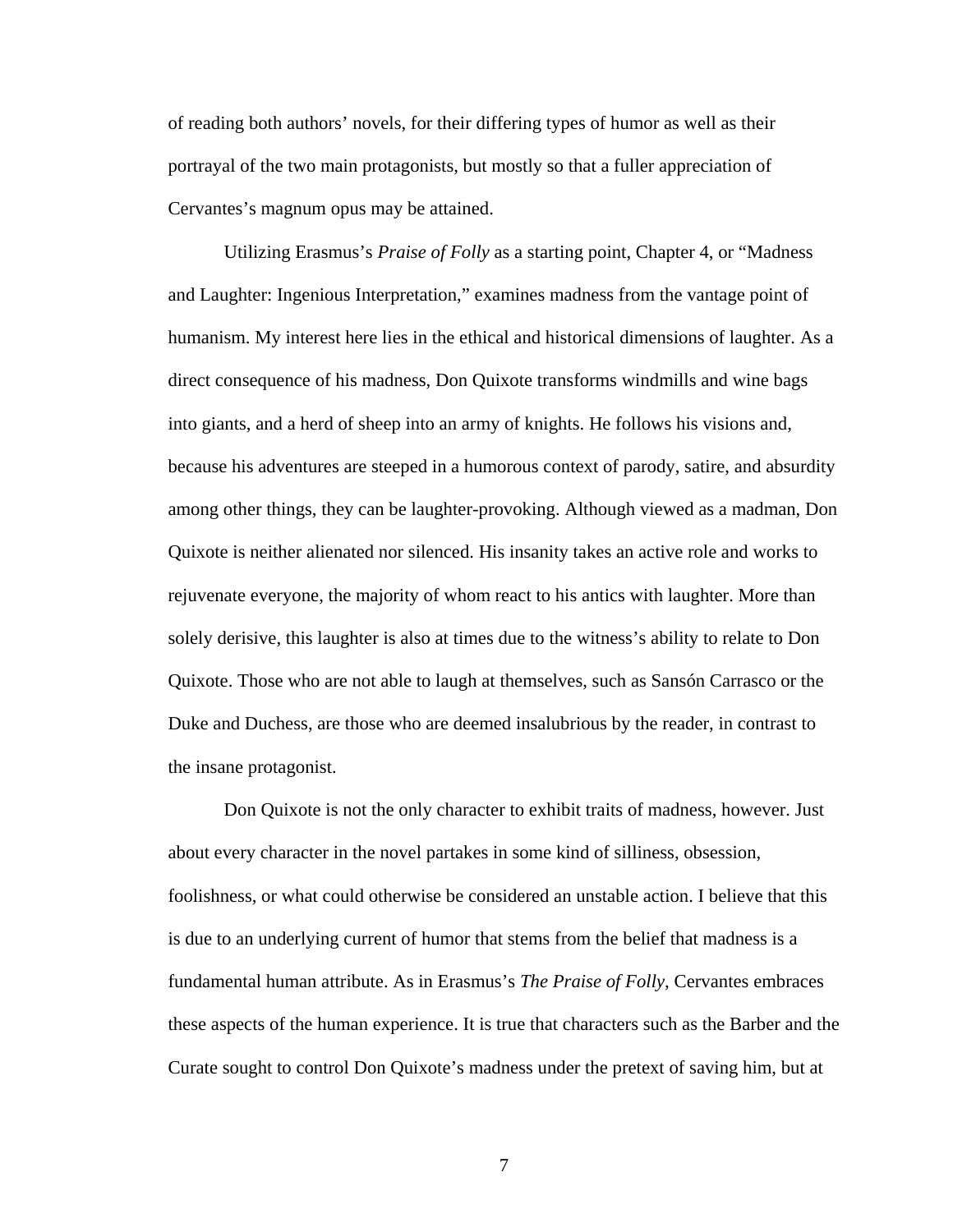the same time they also spur him on as well as act foolishly when they attempt to control him. With the Duke and Duchess, Don Quixote's madness was a form of entertainment for them. Rather than truly attempting to rout it out or eliminate it from their lives, they encouraged his madness and gave it their full attention, going to almost absurd lengths to harness it.

It is this embracing of all aspects of humanity, including both reason and madness, or the elevated and the vulgar, or the noble and the base, that is so adequately captured by Cervantes in the exploits of Don Quixote, Sancho Panza, and various other characters. At many different times throughout the novel, the narrators, translator, and characters alike react with amazement when Don Quixote, labeled as insane, comes forth with sound judgments or wise proclamations. The same thing occurs when Sancho Panza, considered inexperienced and dimwitted, renders intelligent verdicts as governor of the Island of Barataria. The observers' reactions of incredulity perhaps belie a society's inability to view the possibility of someone embodying supposedly opposite qualities; rather, from this black-or-white perspective, it is understood that an individual can be either crazy or sane, either simple or intelligent, either silly or serious, but not both. Nonetheless, in *Don Quixote*, there are many times when those characters that hold more respectable roles in the novel, such as the Curate, Barber, and Duke and Duchess, act in foolish or ridiculous ways. Continuing with this idea of the merging of opposites, I explore society's need to separate characteristics like sanity and madness and how Humanists such as Erasmus seek to erase the borders between these divisions and instead accommodate all aspects of being human. Cervantes, too, subtly appears to be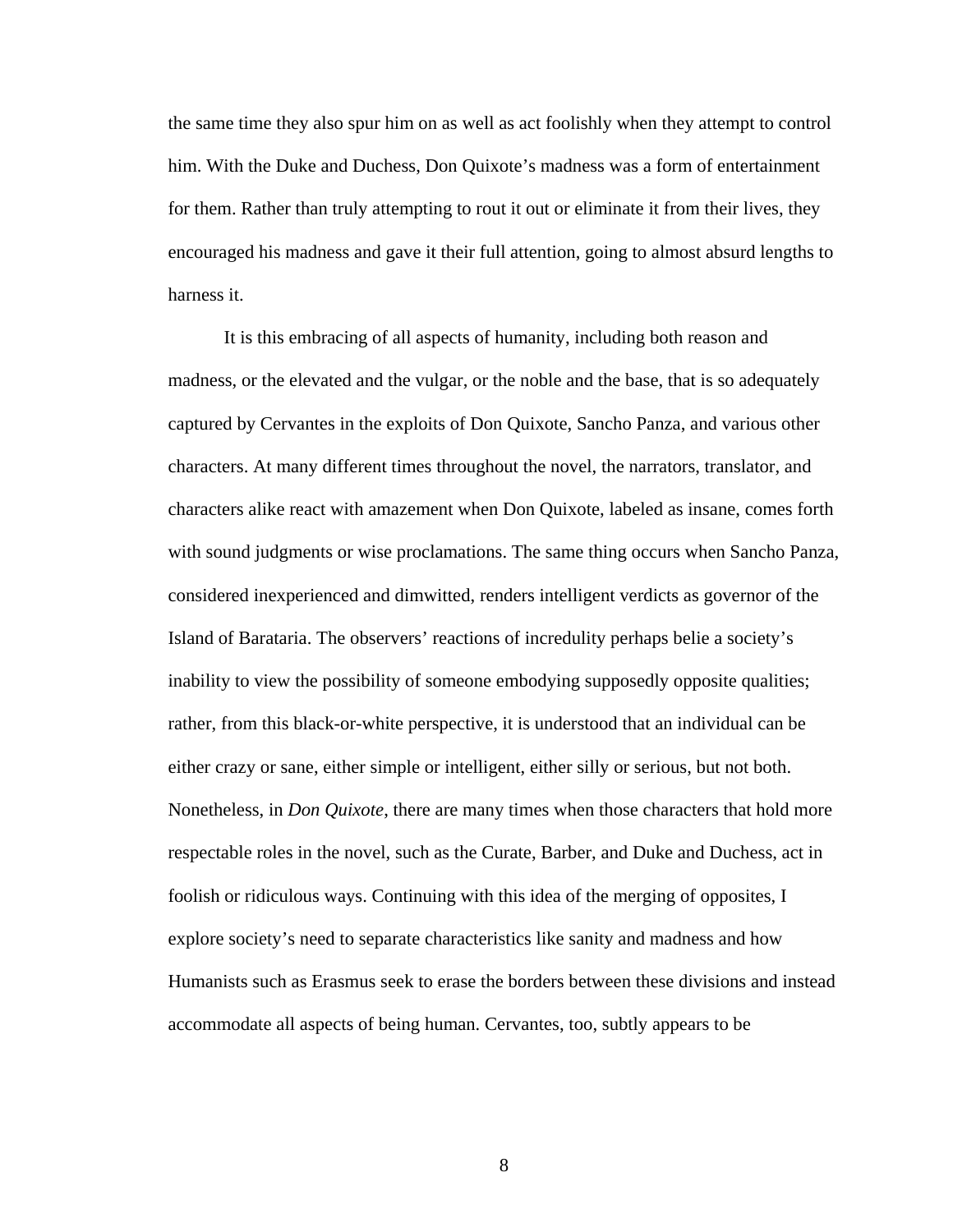questioning these dichotomies as he imbues his characters with supposedly conflictive qualities and emphasizes the surprise in the spectators' reactions.

The analyses in these chapters focus on the organic element of humor that is so apparent in Cervantes's masterpiece. It is multifaceted and the text itself serves as an anatomy of various examples of comicality. Rooted in the humanist tradition, which recognizes the complexity of human nature and cherishes all of its representatives, *Don Quixote* is a wonderful adventure in questioning life, society, and its ideas. At the same time, it is a carnivalesque journey in laughter and a praise of folly.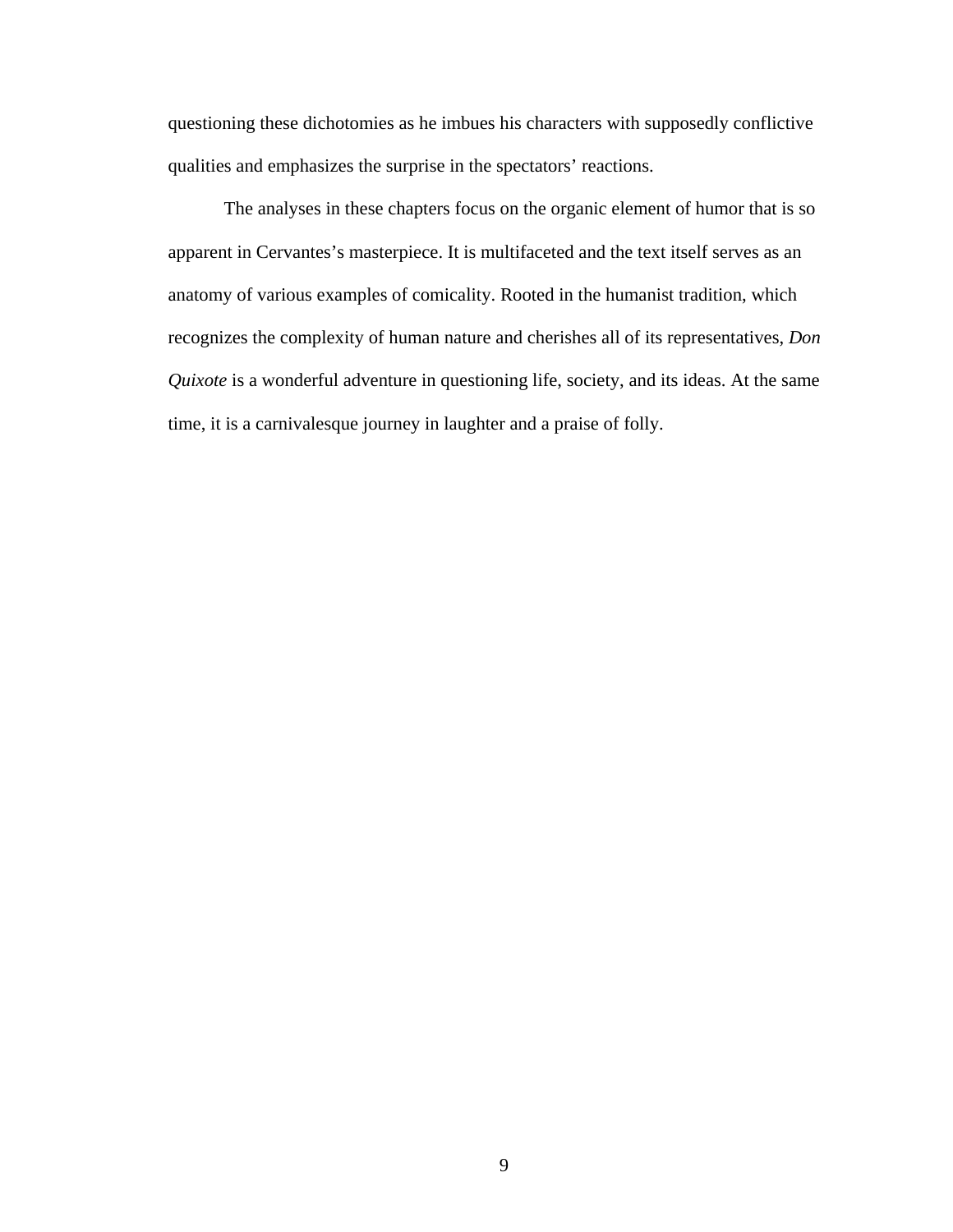### **CHAPTER I**

### **READING** *DON QUIXOTE* **IN THE MENIPPEAN TRADITION**

Miguel de Cervantes's novel *El ingenioso hidalgo Don Quixote de la Mancha* is an amalgamation of genres, voices, ideas, fantasies, and relationships. The basic plot of a self-made, crazy knight and his simple, loyal squire is interlaced with interactions that take place with a large quantity of characters. These encounters provide for a variety of subplots in the form of anecdotes told by many of the characters, which are relayed to the reader in various forms including verses, short stories, letters, and even a puppet show. Moreover, the text itself is peppered with the narrators' and translator's commentaries, providing additional levels of metafictional activity. In the prologue to Part I, Cervantes implies that *Don Quixote* is a parody of books of chivalry, but I believe this is only one piece of the puzzle. A parody is an imitation of a particular form, made in jest. The type of parody found in *Don Quixote*'s does more than provide humor, however; it opens the door for the evaluation of various ideologies and beliefs. While the readers are not given a conclusive moral or ultimatum with regard to the cultural ideas examined in the text, they are oftentimes provided the opportunity to reflect on the tenability, via its conceptualization, of a particular philosophy, social construct, or ideology. Several cultural ideas or social constructs that surface in *Don Quixote* include the concept of class mobility, woman's role in society, the issue of authority within the family structure as well as between an author and his work, the hazy border between truth and fiction and, of course, the plausibility of chivalric values in a society. Anthony Close, in *Cervantes and the Comic Mind of His Age*, discusses this treatment of cultural issues when he analyzes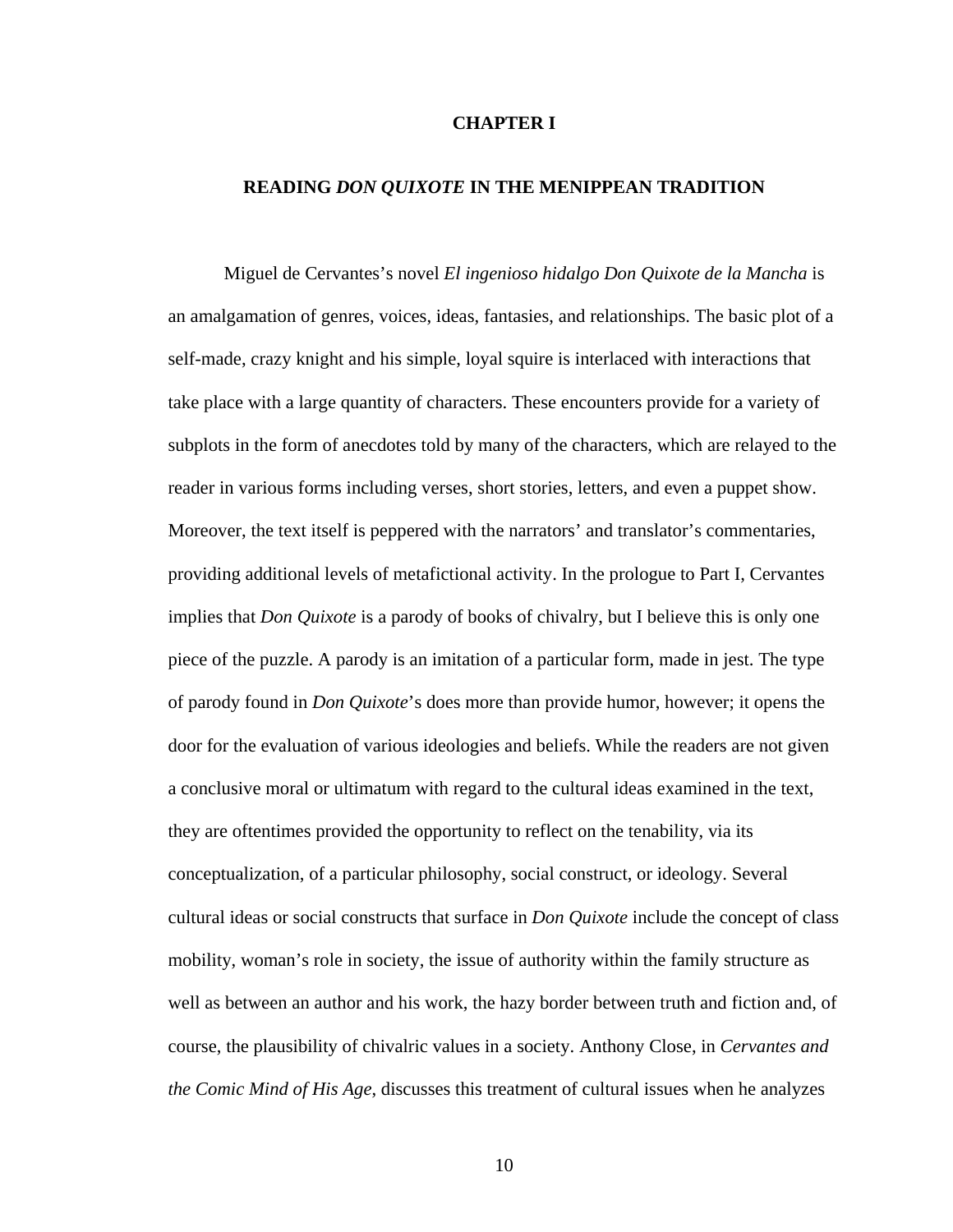Cervantes's *El coloquio de los perros*. Calling it a "weighty, reflective pendant," he places it in the same literary tradition as *The Golden Ass*. Close observes that the type of dialogue found in *El coloquio* is what really sets it apart from Cervantes's other exemplary novels:

This aligns the *Coloquio* with the typically didactic purpose of the Renaissance literary dialogue: that of putting across weighty ideas in accessible form to a wide readership. . . . The *Coloquio* reveals general kinship with numerous Spanish dialogues written from the mid-sixteenth century onwards, which treat serious matter in a free-and-easy, meandering style enlivened by proverbs, anecdotes, edifying examples, jests, scenes from everyday life, satire, narrative. (33)

Close is correct in asserting that the *Coloquio* does fit with other dialogical works within Golden Age literature, but this literary current actually stems from the ancient Greeks. In addition, what he fails to do in his analysis is give this type of narrative dialogue the label with which it has been identified by other critics such as Northrop Frye, Mikhail Bakhtin, and Laura Gorfkle, just to name a few. The form that embodies this device of portraying an idea in a work so as to test it is Menippean satire. It is also a genre whose principal mechanisms are humor and dialogue. Frye and Bakhtin, two critics who have studied Renaissance Menippean satire independently of one another, coincide on several basic points regarding how to define this genre. Neither, however, fully analyzes Cervantes's novel with regard to the literary tradition of Menippean satire, but rather each mentions it in passing. Using mainly these two theorists' definitions, examples of other Menippean satire, and a close reading of *Don Quixote*, I intend to demonstrate how Menippean satire exists within Cervantes's novel and that it serves as an integral aid in enriching the reader's appreciation of the text.

 The cynic Menippus of Gadara is given credit for having first used this form of literature during the third century B.C.E. A century later Varro imitated Menippus and in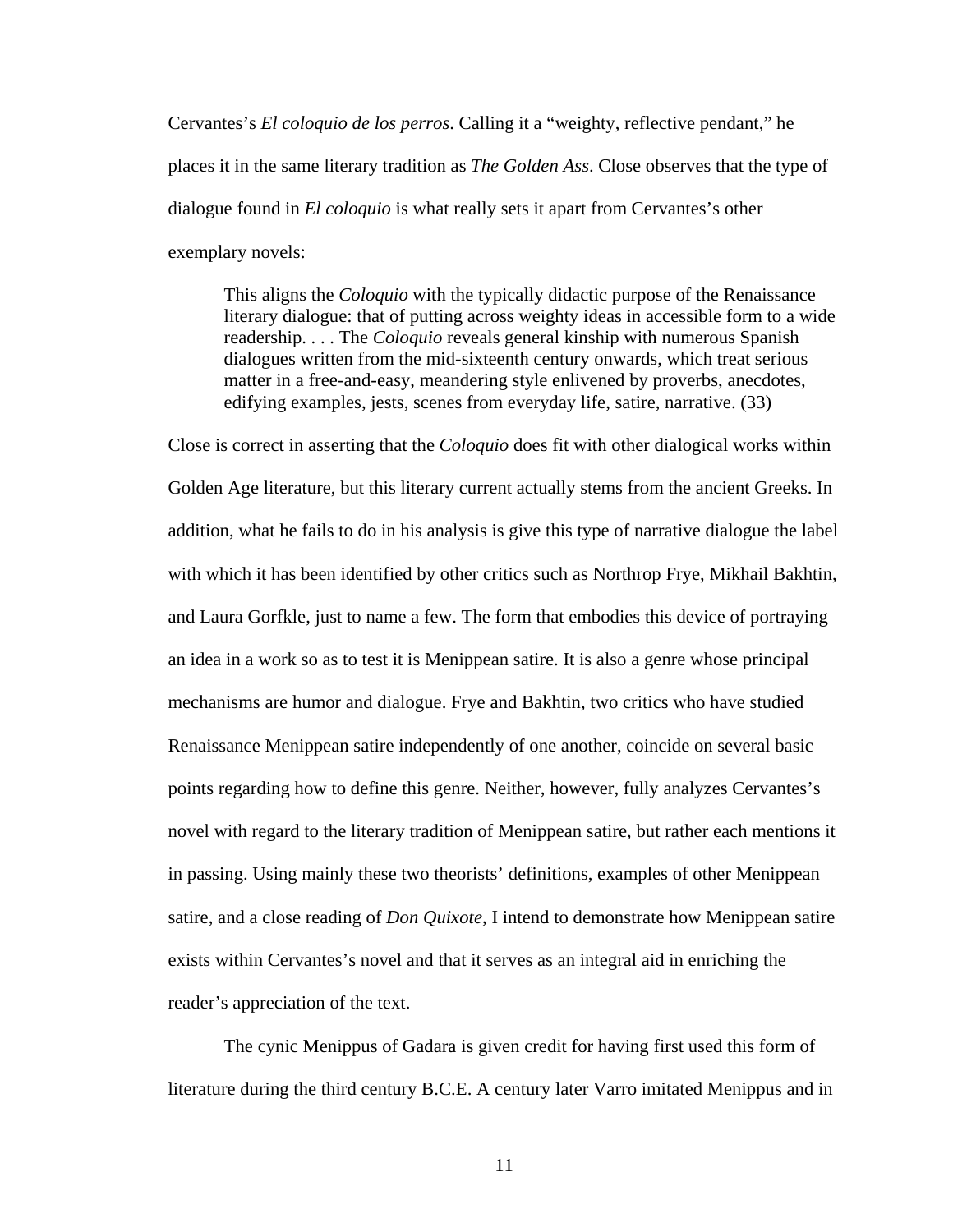his honor gave the genre the name of Menippean satire. Within Classical Studies, the term Menippean satire is used to refer to this form, but outside of this field and throughout different areas of world literature, there are a confusing number of labels for this genre, including Menippea, prosimetrum, versiprose, anatomy, and Varronian satire, as well a confusion between defining this form and that of the mock eulogy or paradoxical encomium. This is because this genre in general has been understudied. Eugene Kirk, in *Menippean Satire*, points out that its lack of study within Classics departments, for example, is due to how it is perceived in comparison to other genres:

Remarks in pre-modern authorities are [spare], due to critical notions of a hierarchy of "kinds" or genres within which satire was a vulgar, low, and mimetic literature not worthy of the serious attention deserved by higher forms such as the epic, tragedy, epyllion, or elegy. Menippean satire could not even claim the few points of elegance that might typify formal verse or satire; the genre was a travesty upon every kind of generic conformity, and it sent up whatever was exalted in its design of parody and frequent anti-intellectualism. (xxxi-ii)

In academic circles, for the most part, it was excluded from the canon of genres considered worthy of study. Those who did decide to study it generally chose only to focus on one particular time period or on the utilization of Menippean satire in only one nation's literature. This has resulted in an incomplete analysis of the genre, with critics creating or incorrectly using terms, as well as making assumptions about it based solely on their nation's literature. It is necessary to take into account, or at least acknowledge, the history of Menippean satire within the European literary tradition, in order to attain a better understanding of what the purpose of this genre is, how this genre has evolved over time, why this genre was used by so many different and seemingly unrelated authors, and in general, in order to better understand its function in a particular text, such as in *Don Quixote*. In this chapter, however, I offer a brief survey of the history of Menippean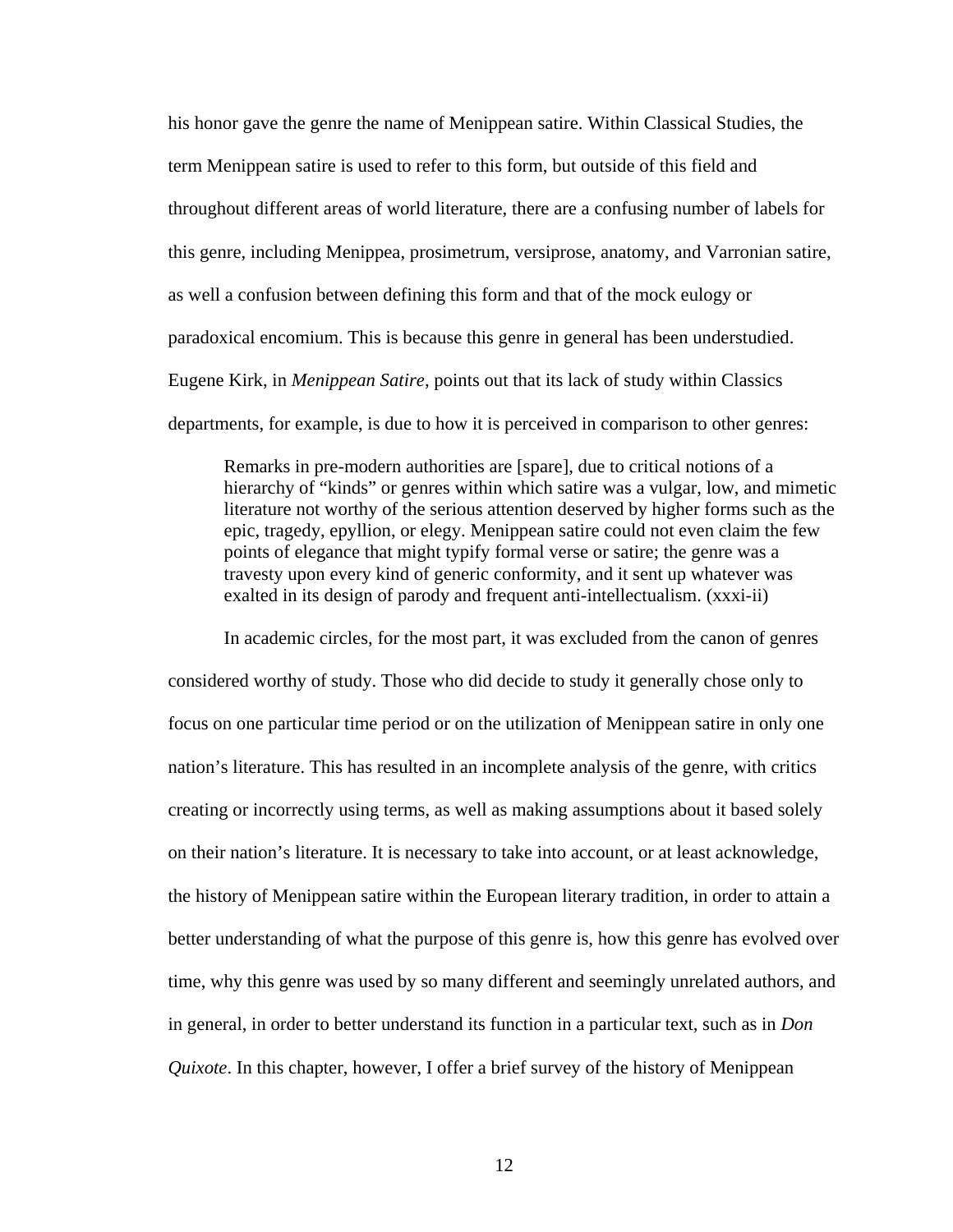satire, specifically with regard to how *Don Quixote* fits into this literary tradition. By mentioning authors and texts previous to Cervantes that are steeped in the Menippean tradition, I believe this will lend interpretation and a further understanding of particular segments of *Don Quixote* where these references appear.

 Kirk provides a concise historical overview of the history of Menippean satire from ancient Greece through seventeenth century Western European literature. This summary begins with Menippus, who directed his satires at the formal schools of Thebes, where he was more than likely not welcomed as he was a foreigner and a former slave:

He chose to parody the established genres of philosophic discourse . . . by exaggerating their fictions and arguments, pushing their logic to an absurd extreme simply by taking the sages completely literally (e.g., Epicurus was born when some atoms fortunately collided), and by thrusting in verses, songs, iambics, curses, and other unexpected and rambunctious material upon the formal learned genres. (xiv)

One century later, Varro borrows Menippus's form because he recognizes its success at keeping an audience's attention, via humor and the mixing of verse and prose. Changing its target, he focuses instead on the charlatans and hypocrites of philosophy rather than on the schools themselves. Over the next three centuries, there were several other principal authors who utilized this form. Several of the most famous representations include Seneca's *Apocolocyntosis (The Pumpkinification of Claudius)*, Petronius's *Satyricon*, Lucius Apuleius's *The Golden Ass*, and Lucian of Samosata's *A True Story* and *Dialogues of the Dead*.

During the Middle Ages, the focus of this genre shifts away from parodying learning, due to its decline, and instead turns to examine fortune and destiny. In the fifth and six centuries, Boethius's *Consolatio Philosophiae* and Martianus Capella's *Satyricon*  (*On the Wedding of Philology and Mercury and of the Seven Liberal Arts, in Nine Books*)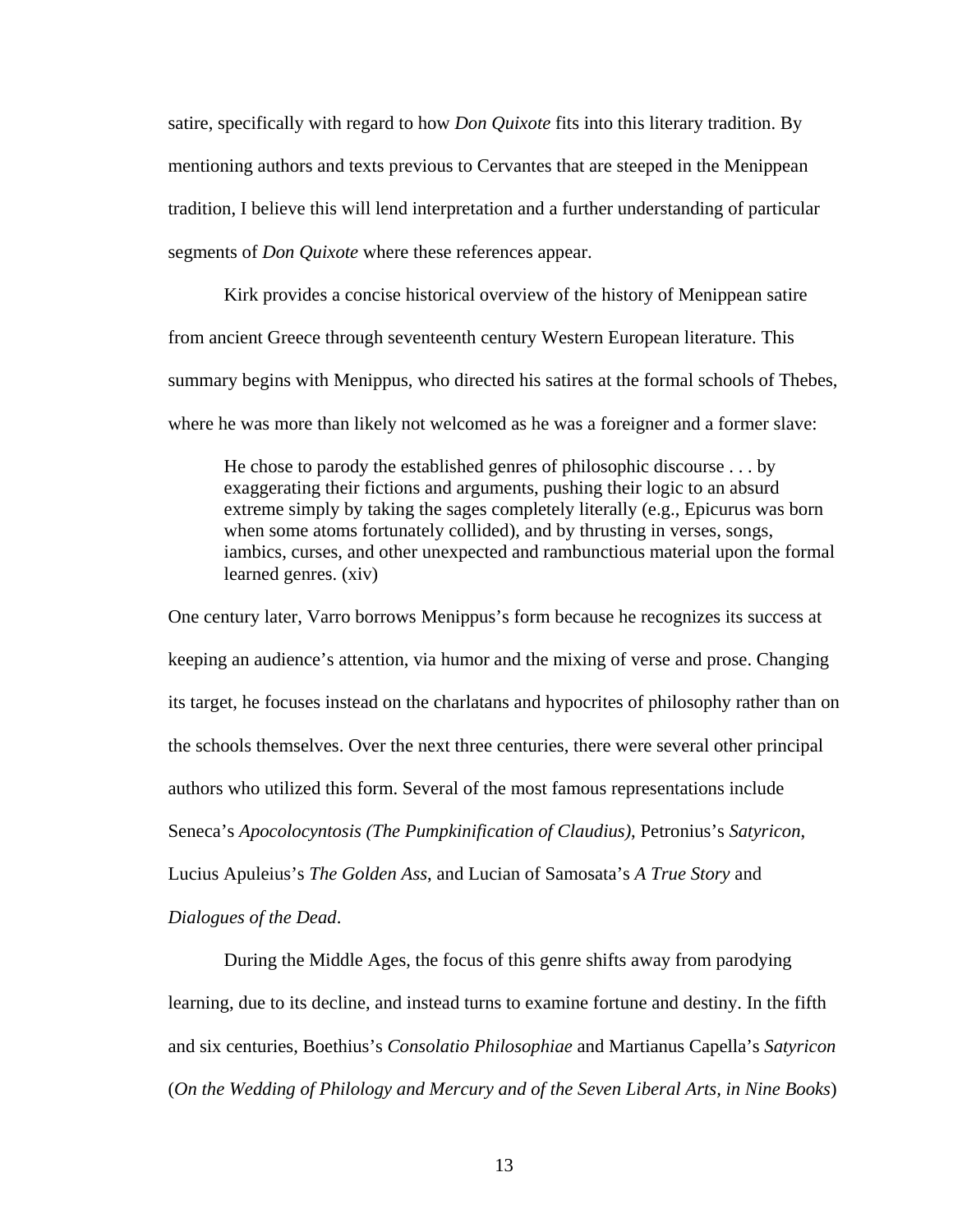are the two texts that continue the Menippean tradition. In "The Prosimetrum in the Classical Tradition," Jan Ziolkowski explains, "Both Martianus and Boethius constructed texts that evidence strong dialogic tendencies, both in the simple sense of containing much talk between characters and in the more sophisticated one of juxtaposing a multiplicity of different viewpoints" (52). They are especially important historically, because they are the only two texts between the sixth and fifteenth centuries linking Classical Menippean satire to its reappearance in Western Europe during the Renaissance. This may be because they are in Latin, whereas the previous texts were written in Greek and would no longer have been read due to a general lack of studying Greek in Western Europe. These two encyclopedic texts are also the reason for the confusion between *prosimetrum* and *Menippean satire*. Because their link to earlier Menippean satire was forgotten, scholars focusing only on medieval literature labeled these works as *prosimetrum*, and they were grouped with any texts where prose and verse appeared together. It is important to note that the overriding element of laughter, so prominent in the classical texts, has now been downplayed, or rather, as Kirk puts it, "Menippean satire in the Latin West degenerated into an educational literature of encyclopedism and allegorizing" (xix). Martianus's work was interpreted for its scholastic value as a representation of Antiquity and Classic education. Boethius's text, because of its incorporation of Christianity, was interpreted and utilized as a bridge between ancient classical philosophy and Catholic theology. In discussing various writers of the twelfth century, Kirk observes, "None of these writers seems any longer acquainted with Varro; it is possible that they knew Seneca or Petronius . . . but no reference to such Menippean ancients is found in medieval saturae from the mid-sixth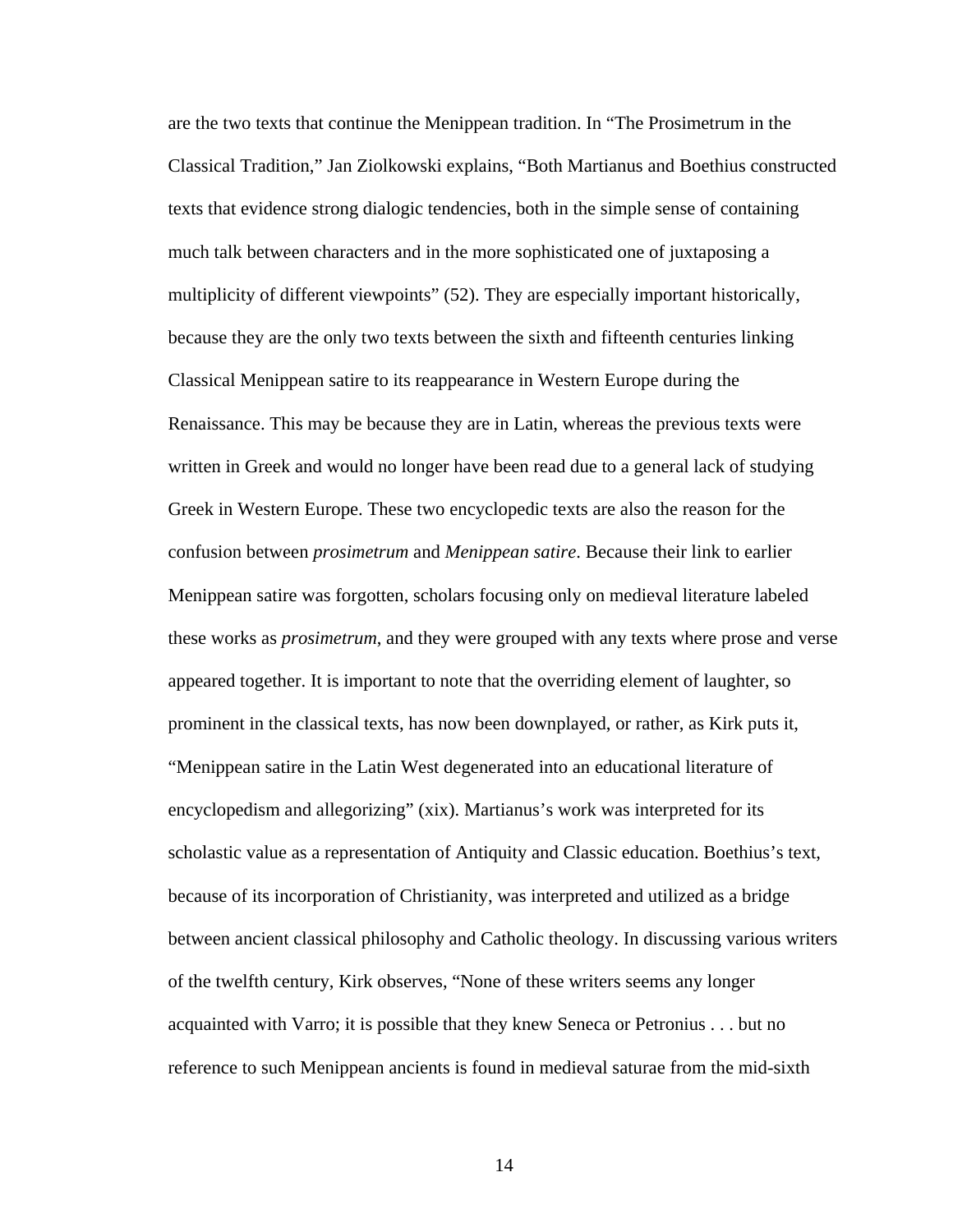century onward. Martianus Capella and Boethius seem, to the medieval Menippeans, to be the starting point for the genre" (xvi). In the fifteenth century, the works of Lucian were brought back from Italy, sparking fresh interest in Menippean satire. The rediscovery by Western Europe of many of the texts mentioned above was aided by the invention of the printing press. Kirk highlights, "It is not overstatement to say that Menippean satire was revived, modified, and circulated and promoted for the use of humanists like himself principally by Desiderius Erasmus" (xxii). Whereas Menippus had focused his humor on false learning in Greek schools, Erasmus, as a reformer, harnessed this humor to criticize theological pride and corruption. Kirk explains, "Erasmus learned Greek by working on Lucian, and later, when he worked on the Testaments, he remembered Lucian's satires and employed them against scholastics, reactionaries, and bigoted Latinists who would not give way academically to the new learning of the ancient languages of the Bible" (xxii). *The Praise of Folly* and *Colloquia* in turn inspired authors such as Rabelais and Cervantes. Cristobál de Villalón's *El crotalón* and Quevedo's *Sueños* are two examples of this genre in Spain; the first very much in the tradition of the Ancients, and the second carrying more of a self-righteous tone. In Germany, Caspar Dornau (Dornavius) published his masterpiece *Amphitheater* in 1619, which is a combination of paradoxical eulogies and Menippean satire. Dornavius writes, "these ranting jocundities speak a truth in laughing, and far sweeter is their influence on the mind, far longer their stay there and sharper their effect, than the inculcation of morose and vehement precepts" (*Menippean Satire* xxvi). His comment here is important, because it is a summary of the essential tone of all Menippean satire, regardless of what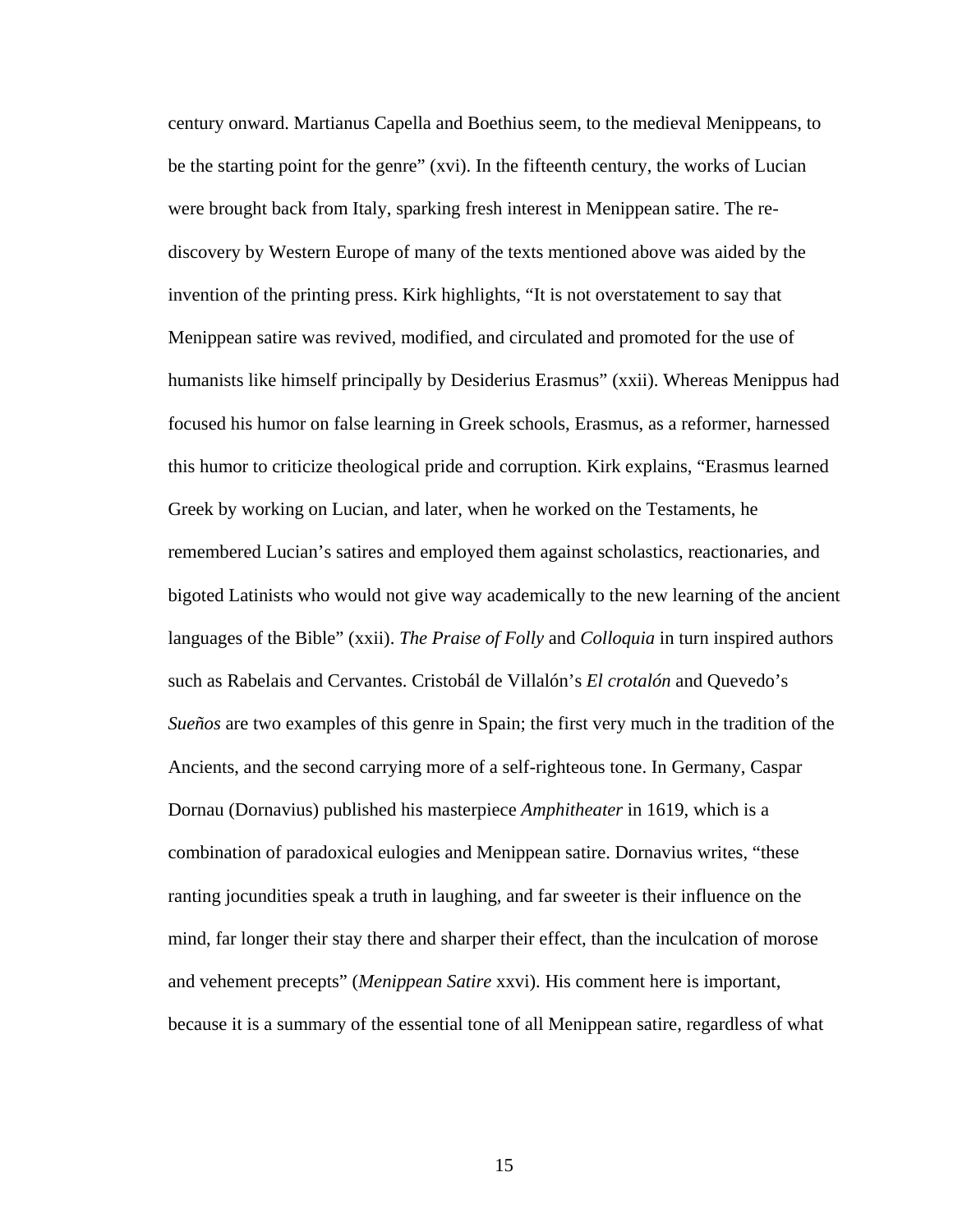the genre targets. In order to better understand this, it is necessary to take into consideration the importance its structure holds in fostering this humorous environment.

According to the majority of critics, one of the principal characteristics of Menippean satire is that it appears in texts where both prose and verse are incorporated. Some critics, basing their assessment of Menippean satire on its structure, refer to it as a *prosimetrum* or *versiprose*. These three terms, however, are not synonymous, although some medievalists have appropriated the label *prosimetrum* to describe Menippean satire outside of Antiquity. Even though changes in Menippean satire have transpired since its inception in ancient Greece, the term *prosimetrum* is an inaccurate appellation for referring only to this genre in medieval literature. Kristin Hanson and Paul Kiparsky, in "The Nature of Verse and its Consequences for the Mixed Form," clarify,

Whether a narrative mixed form will be prosimetrum or versiprose depends on what the dominant narrative form in the literary tradition is. In a literature where the dominant form of narration is verse, narrative mixed forms will tend to be constructed and perceived as prosimetrum. . . . Conversely, in a literature where the dominant form of narration is prose, narrative mixed forms will tend to be constructed and perceived as versiprose. (36)

In order to refer to a work as either *prosimetrum* or *versiprose*, it would be necessary to examine its structure with regard to the rest of the literature of its era. And while a text may be either *prosimetrum* or *versiprose*, this does not necessarily signify that it is Menippean satire, because these definitions only refer to the structure of the literary work in question. Ziolkowski indicates that the definition of Menippean satire goes beyond structure "to denote not a particular form, in which prose and verse alternate, but rather a tone or spirit than can be detected in what may otherwise be called satires, essays, novellas, novels, and so forth" (46). Menippean satire carries a carnivalesque tone, or spirit of laughter, which differentiates it from the general appellation of *prosimetrum* or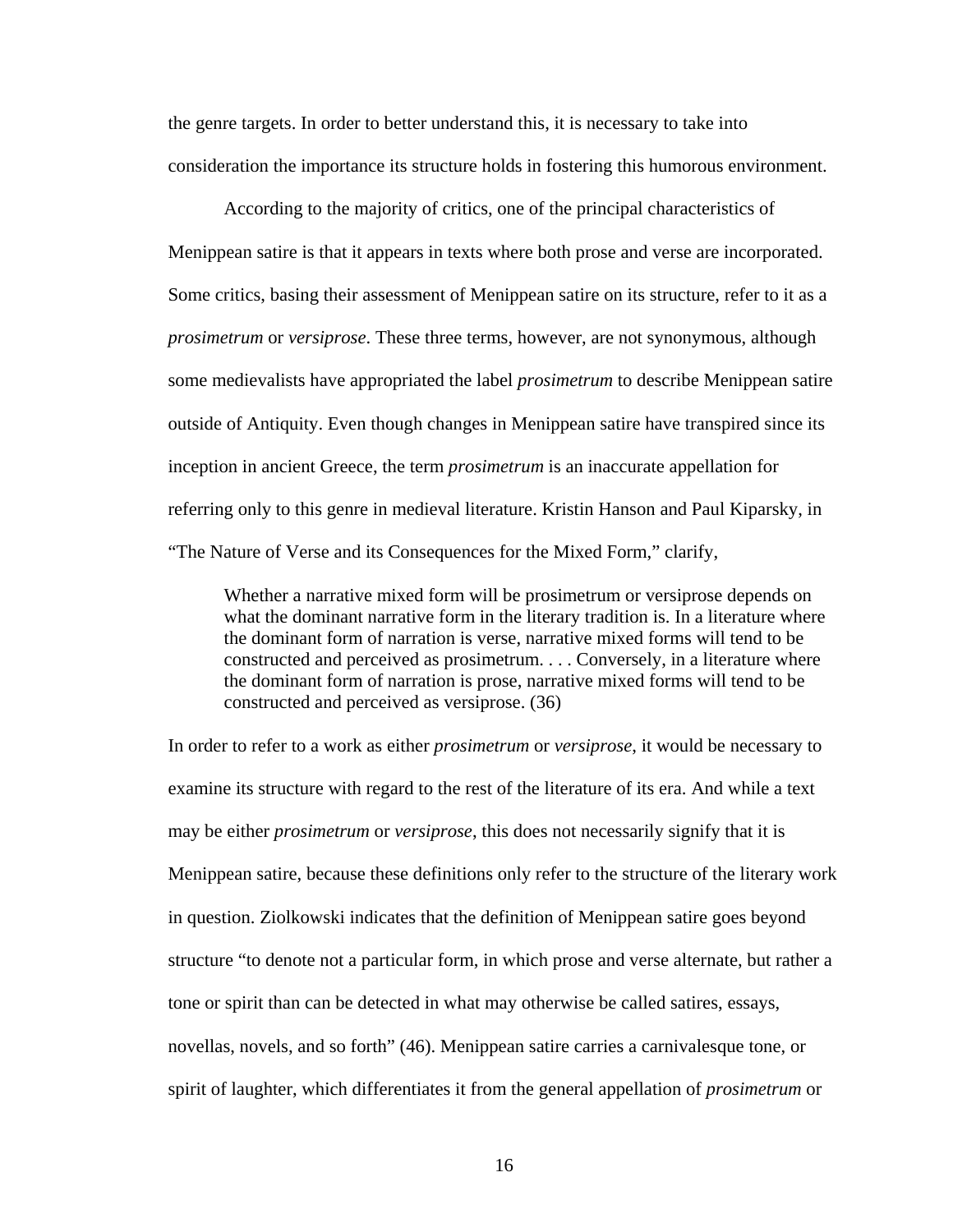*versiprose*. Therefore, while Menippean satire does fit the structural definition of *prosimetrum* or *versiprose*, not all *prosimetrum* or *versiprose* are Menippean satire. The insistence by some critics of characterizing Menippean satire according to its structure is nonetheless an important starting point in analyzing this genre, because the mixing of verse and prose does effect the uniformity and tone of a text, which in turn changes the way a text is understood. In their introduction to *Prosimetrum*, Karl Reichl and Joseph Harris discuss the mixing of prose and verse in Old Irish and Old Indic texts and observe, "Prose is seen as fluid, oral, and dependent on the art of the narrator and as a literary medium which is written down only at a later period. The main function of prose is narration, while the role of verse is principally to render the words of the main actors in a story (or myth) and hence to express their attitudes, feelings and moods" (4). Although not all authors adhere to these specific demarcations when choosing to write in verse or prose, in most cultures prose and verse generally have been separated and assigned definite, diametrically-opposed roles. If the two are mixed in a text, the socially-imposed boundaries previously separating them clash. The question is, what would be a reason for intentionally breaking with literary rules by blending these two types in the same text? In examining *prosimetrum* or *versiprose*, Ziolkowski believes that, in works of great length, varying between verse and prose would help facilitate memorization, for those students of medieval grammar schools, for example. Or, in an era when texts were read out loud to audiences, an alternation between prose and verse would help hold the audience's interest. He also points out that, when mixed with prose,

the verse could function much as do quotation marks in modern typography: to demarcate unmistakably a direct speech or pronouncement, either by a person who participates in the narrative or by the author or narrator as a form of commentary or aside. Similarly, verse could act almost as a fancy exclamation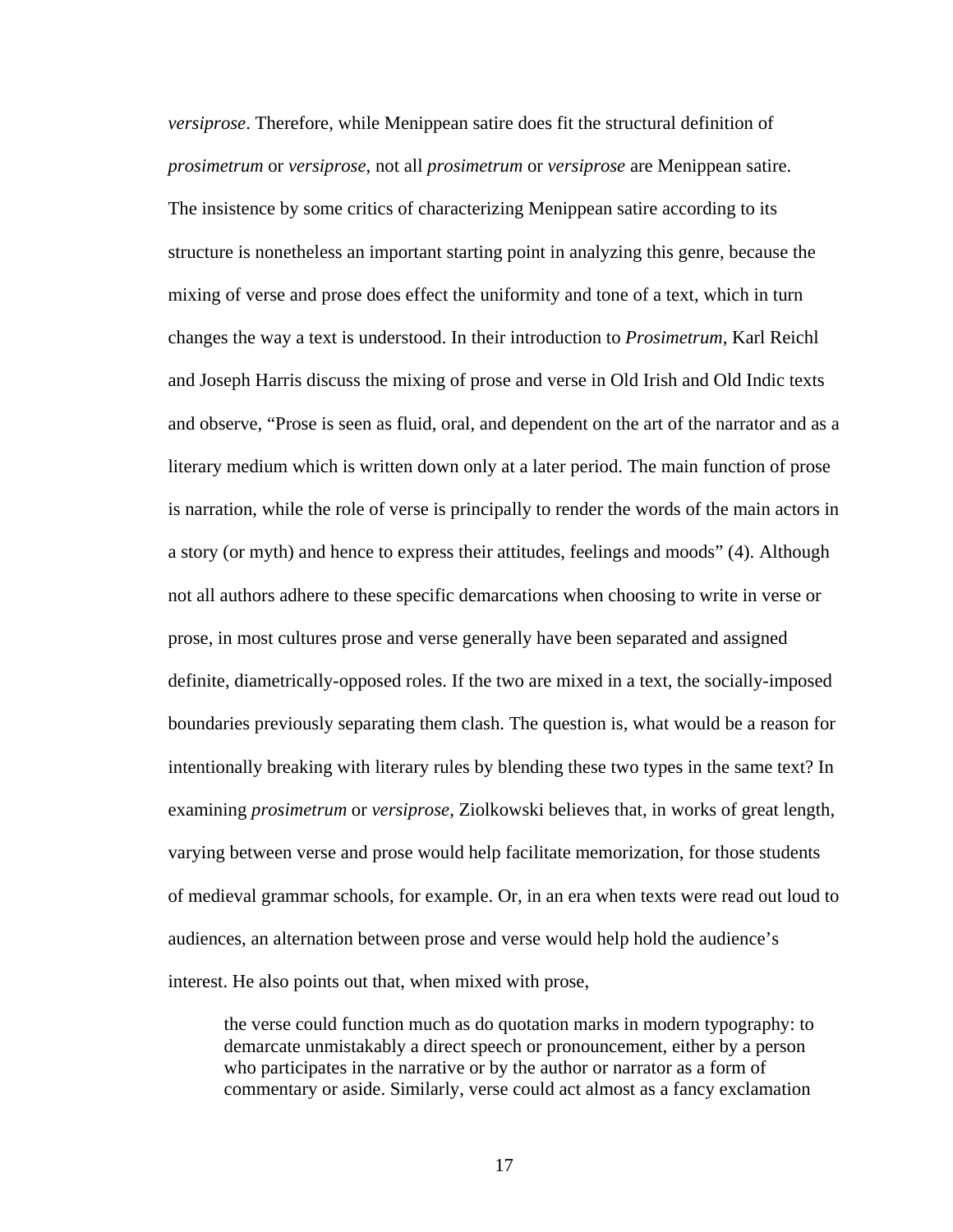point in highlighting an episode of special importance or in intensifying drama. (60)

The interchanging of verse and prose would enable an author to highlight particular points, or enliven a specific passage. If a text were satirical in nature, the structure of *prosimetrum* or *versiprose* could also offer a certain degree of protection to the author. Ziolkowski observes, "The constant changes in form, tone, and outlook protect authors from being held responsible for any of the opinions they voice, since readers can never be entirely certain which views reflect the author's standpoint and which are simply poses that he strikes to add variety and humor" (49). The structure of Menippean satire, either as *prosimetrum* or as *versiprose*, helps to establish an atmosphere of instability or disorder within the literary work as well as allows the author to distance himself from the text. Most importantly, however, this mixing of prose and verse facilitates laughter by creating instability and contrast, which in turn effects tone and reception. Because it is a combination of these two compositions, Menippean satire is a protean form and is capable of invading or assimilating into almost any genre.

In examining the structure of *Don Quixote*, one may discover a concurrence of verse and prose. The Preliminary Verses of Part I contain sonnets parodying those found in *Amadís de Gaula* and *Belianís de Grecia.* Songs weave in and out of the narrative, such as the one the goatherd Antonio sings in Part I, chapter 11 or those presented at the wedding of Camacho in Part II, chapter 20. At the Duke and Duchess's palace, Altisidora serenades Don Quixote with a ballad in Part II, chapter 44, to which he responds in kind but with a different message two chapters later. The general events of Parts I and II are relayed by several narrators, a translator, and various characters from many different perspectives. Adding to the multitude of voices are the intercalated stories and other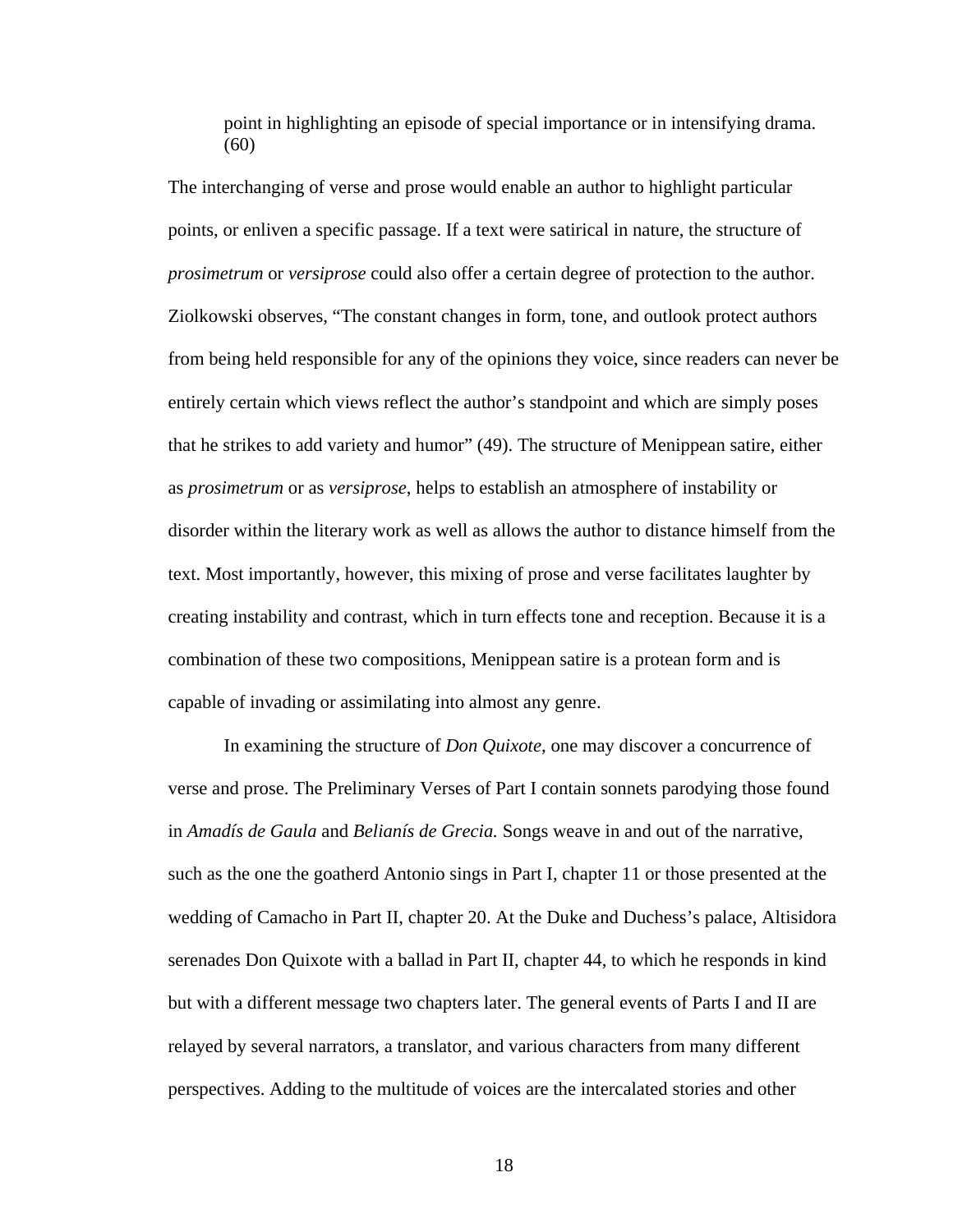characters' anecdotes. Practically every figure that enters into the plot brings with him or her a story to relate or a spectacle of some sort, as is the case of Maese Pedro's puppet show. Some stories, like those of "El curioso impertinente" and the Captive's tale, even surpass the length of a chapter and therefore have been criticized for threatening the unity of the regular plot due to their extended digressions. $^{2}$ 

The epistolary form also appears in this novel, such as the letters exchanged by the Duchess and Teresa Panza. Impromptu speeches arise, as when Don Quixote waxes poetic about the Golden Age or when Marcela defends her choice of lifestyle in Part I, chapter 13. And lastly, even lectures take place such as the advice given by Don Quixote to the future governor Sancho in Part II, chapter 43. Bakhtin, in *Problems of Dostoevsky's Poetics*, explains,

The menippea characteristically makes wide use of other genres: novellas, letters, oratory, symposia, etc.; the mixture of prose and verse diction is also characteristic. The inserted genres are presented at various distances from the author's ultimate position, i.e., with various degrees of parody and objectivization. The verse parts are almost always to a certain degree parodical. (97)

This mixing of genres within the novel itself allows Cervantes a variety of ways to play with tone, characterization, technique, and perspective, which all then work together to provoke the assessment of social constructs and ideas. Bakhtin posits that Menippean satire allows for "category-subverting intentions" as these further facilitate the examination of predetermined paradigms. He explains, "There is formed here a new attitude to the word as the material of literature, an attitude characteristic of the whole dialogical line in the development of literary prose" (97). This attitude stresses flexibility in form, coinciding with the genre's overriding intention of extending or exaggerating

 $\overline{a}$ 

 $2$  In Part I, "El curioso impertinente" takes up chapters 33-35, and the Captive's tale encompasses chapters 39-40.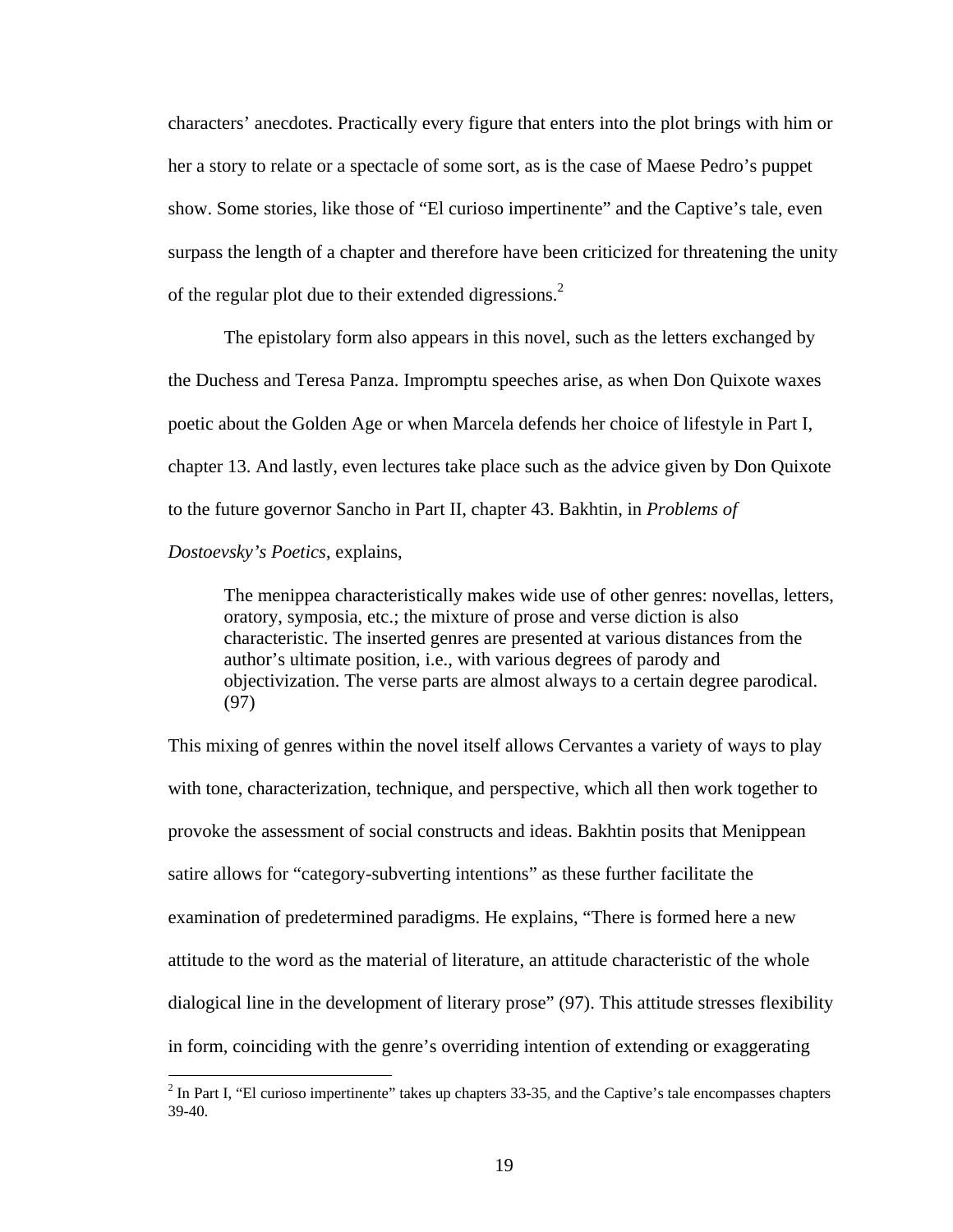borders and horizons, whatever these may be. W. Blanchard Scott, in *Scholars' Bedlam: Menippean Satire in the Renaissance*, likewise observes that "in its development in the Renaissance, the Menippean form begins to acquire encyclopedic proportions and to relapse into the related habit of lengthy digressions" (36). The linearity of the narrative is compromised via these textual detours. This is also what takes place within *Don Quixote*, in that there are many deviations from the main plot. Since Cervantes chose a journey as the principal venue, this serves as a blank canvas for many possible divergences as well as additions to the storyline via the characters and adventures that Don Quixote and Sancho encounter.

Another significant feature of this genre is the manner in which diction is utilized. Scott points out, "Just as Menippean satire thumbs its nose at generic norms, so it must grow indignant at lexical restraint or purity, choosing instead a polyglottal approach to style" (34). The mixing of forms and styles provides instability and change. These transitions in turn supply a flexibility of infrastructure. It is because of this flux or hodgepodge of styles that various angles of a particular topic can be explored. In *Don Quixote*, the changes in speech and word usage of the various characters allow not only for a further fleshing-out of what they represent, but also the freedom to additionally explore social constructs. For example, Don Quixote employs antiquated terms and language while his squire speaks with a colloquial tongue. On the one hand, this is the fulfillment of the Aristotelian criterion in terms of accurate representation of character, because both come from different social classes, but on the other hand these changes in types of speech serve to emphasize and bring to the forefront cultural and class issues within the dialogues. There is no need to identify these two characters; their speech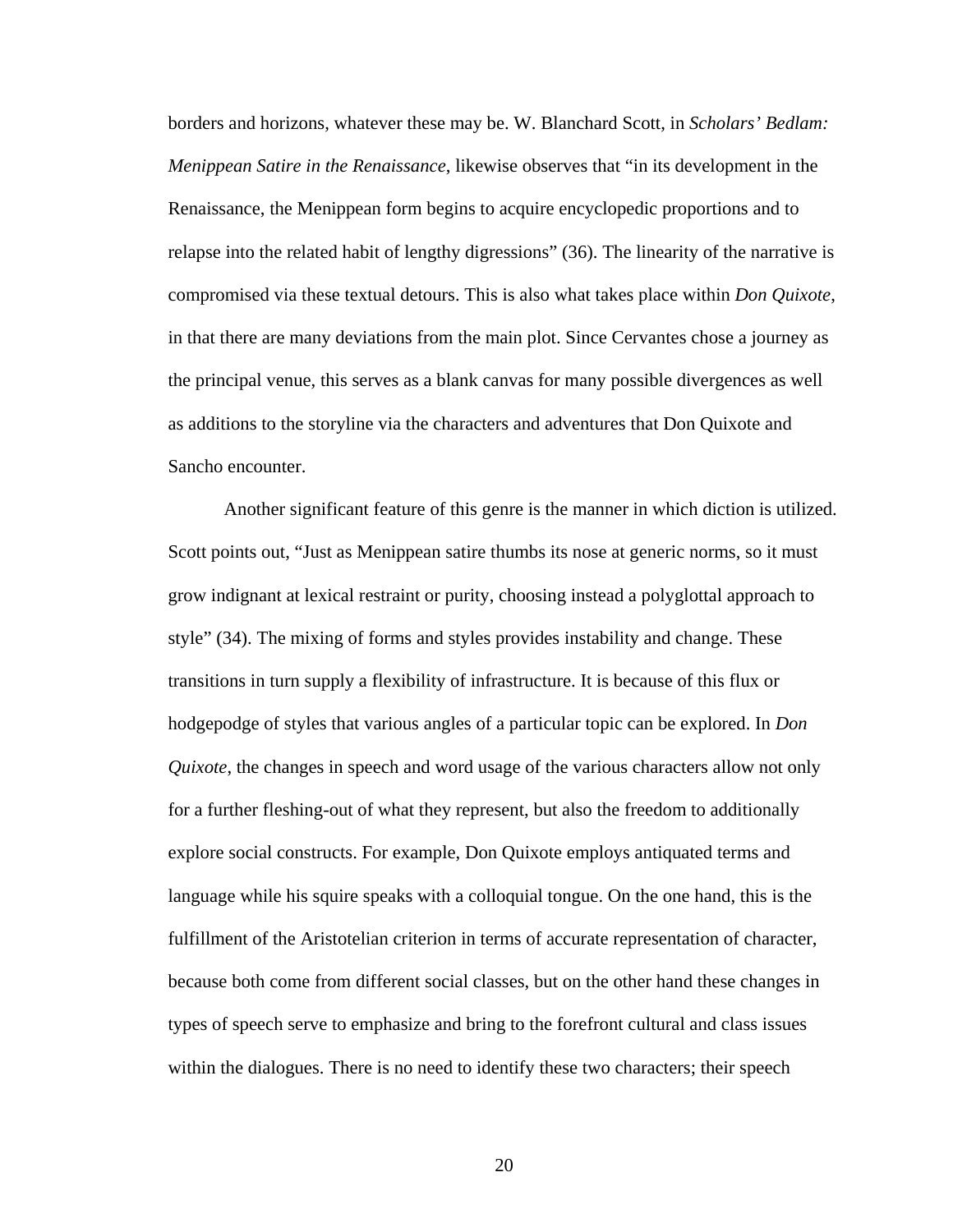patterns let the reader know which one is speaking. Other characters such as the Biscayan squire and Zoraida add a foreign flavor to the novel due to their linguistic mannerisms. In contrast with the monotone diction utilized in other genres, such as in books of chivalry, here variety is favored.

Not only are speech acts highlighted with character-specific vocabulary in order to reflect the multiple traits, dialects, cultures and mentalities represented in *Don Quixote*, but Cervantes also invents new words. Laura Gorfkle, in *Discovering the Comic in* Don Quixote, observes, "In the text of *Don Quixote*, we find that the scope of word play is so extensive that it can easily be considered one of the primary features in the style of the work" (102). There are puns, sound play, double meanings and innuendos. Terms such as the protective-basin baciyelmo, the pseudo-island Barataria, and the wooden horse Clavileño surface in the narrative and add to the linguistic potpourri. As Scott remarks, "We witness the Menippean form realizing some of its most creative lexical potential. . . . Not only do we meet many words appropriated into the vernacular from other languages for the first time, but we even meet macaronic and invented languages, a testament to the lack of even linguistic stability in the Menippean satire" (32). Through the volatility which this genre imparts, whether linguistic or philosophical, an atmosphere is created which promotes the questioning of established norms. Cervantes parodies the lofty names found in books of chivalry, inventing monikers like *Princess Micomicona* or the giant *Caraculiambro* from the island of *Malindrania*. Northrop Frye, in *Anatomy of Criticism*, notes, "The Menippean satirist, dealing with intellectual themes and attitudes, shows his exuberance in intellectual ways, by piling up an enormous mass of erudition about his theme or in overwhelming his pedantic targets with an avalanche of their own jargon"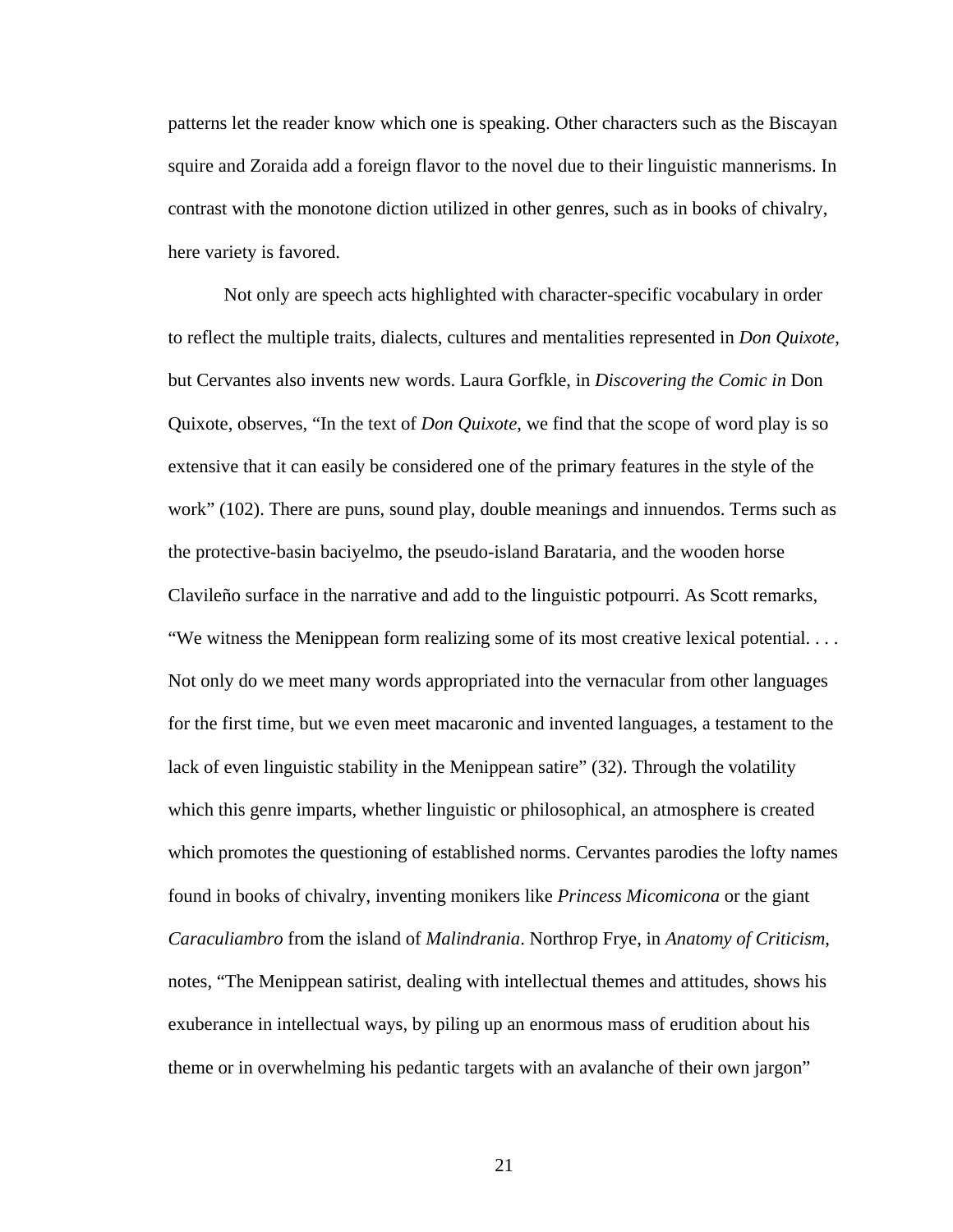(311). An example of this occurs in Part I, chapter 1, when the narrator explains how Alonso Quijano goes mad by reading sentences contained in chivalric romances such as "The reason for your unreasonable treatment of my reason so enfeebles my reason that I have reason to complain of your beauty"  $(58)$ .<sup>3</sup> Here Cervantes is parodying the writing style of Feliciano de Silva, author of the *Segunda Celestina*, noted for his literary verbosity. Words are set against each other, allowing their meanings to overlap and confusion or incongruity to arise, which in turn foment humorous moments or situations. This is also true of the majority of the chapter titles which anticipate each chapter.<sup>4</sup> Some accurately reflect their chapter's contents, while others coax the reader into continuing to read the story: "Of the adventure, never before seen or heard of, achieved by the valorous Don Quixote of La Mancha, with less peril than any ever achieved by any famous knight in all the world" (I: 20).<sup>5</sup> In Part II, Cervantes plays a bit more with these titles. Chapter 9 begins with the initial remarks "In which is told what therein shall be seen," and chapter 28 announces, "Of things that Benengeli says the reader will learn if he reads them with attention." For the alert reader, this verbal whimsy sets the stage for a comic situation; at the same time, it makes fun of the purpose of having an epigraph in the first place, because it is understood that they should generally be suggestive of what the chapters are about.

 $\overline{a}$ 

<sup>&</sup>lt;sup>3</sup> "La razón de la sinrazón que a mi razón se hace, de tal manera mi razón enflaquece, que con razón me quejo de la vuestra fermosura" (98).

<sup>&</sup>lt;sup>4</sup> Doubts have been raised as to whether Cervantes actually penned the chapter titles; however, I do not believe either the copyists or the publisher would have had the verbal dexterity to imitate Cervantes's writing style in these titles as well as has been done. To cite Tom Lathrop's opinion, "Estoy convencido de que Cervantes mismo escribió todos los epígrafes mientras escribía su libro" (117).

<sup>5</sup> Unless otherwise specified, all quotations in English from *Don Quixote* are taken from the Walter Starkie edition.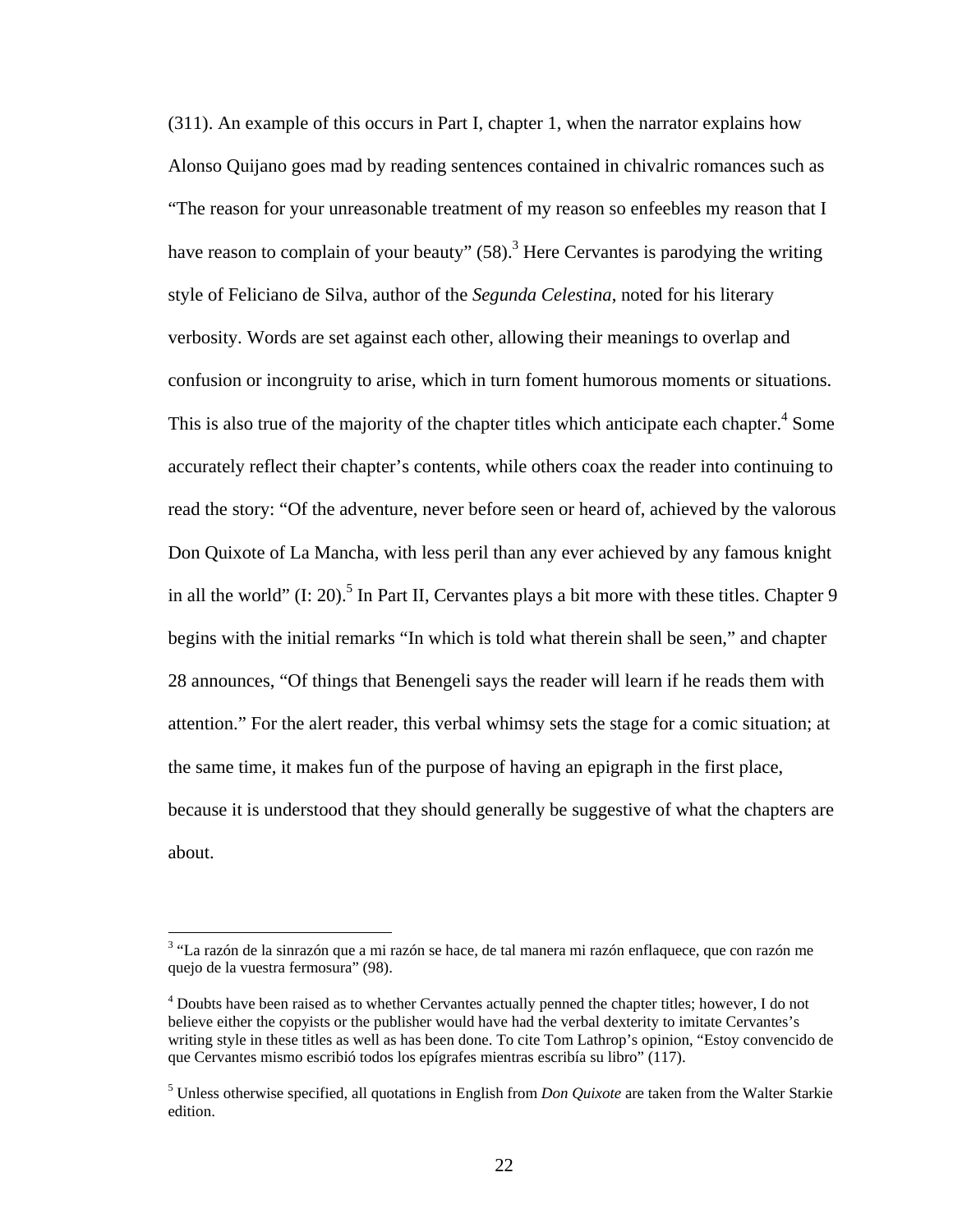Menippean satire generally appears where there is a mixing of genres, and this often includes a borrowing of epigraphs, passages, or ideas from previous texts. By incorporating them into the author's original work, they augment the level of humor, especially if the borrowed section is purposely taken out of context. While it is impossible to know all the literature that Cervantes read, it is possible to see influences of Menippean authors in his texts. One could interpret the inspiration of the man-turneddonkey Apuleius in Cervantes's Berganza, who is possibly a boy transformed into a dog. Another parallel to *The Golden Ass* occurs when Don Quixote thinks he is attacking giants and they turn out to be wine skins. Additionally, Lucian's *A True History* and de Villalón's *El Crotalón* are echoed in Sancho's description of his trip on Clavileño. In the conversations between Berganza and Cipio or between Don Quixote and Sancho Panza, it is important to emphasize that the dialogues often become the mouthpieces through which ideas are pondered. Likewise, in Lucian's "Voyage to the Lower World," the embodiment of Menippus' teachings takes shape in the form of the conversations the character Menippus himself has with others. This is important because the overall objective of Menippean satire is to take a cultural belief or ideology and inject it into a realistic arena of life events within a text with the purpose of allowing the reader to decide whether it is flawed or problematic. In other words, it allows for the putting into practice of a cultural belief or rule within a literary work in order to see in what aspect it is deficient. In the passage from Dialogue 18 that I cite below, Menippus has journeyed across the river Acheron and, after arguing with Charon and refusing to pay him, has asked Hermes to give him a brief tour of Hades. But Menippus has trouble recognizing the different skeletons, as this is all that is left of the once-famous individuals: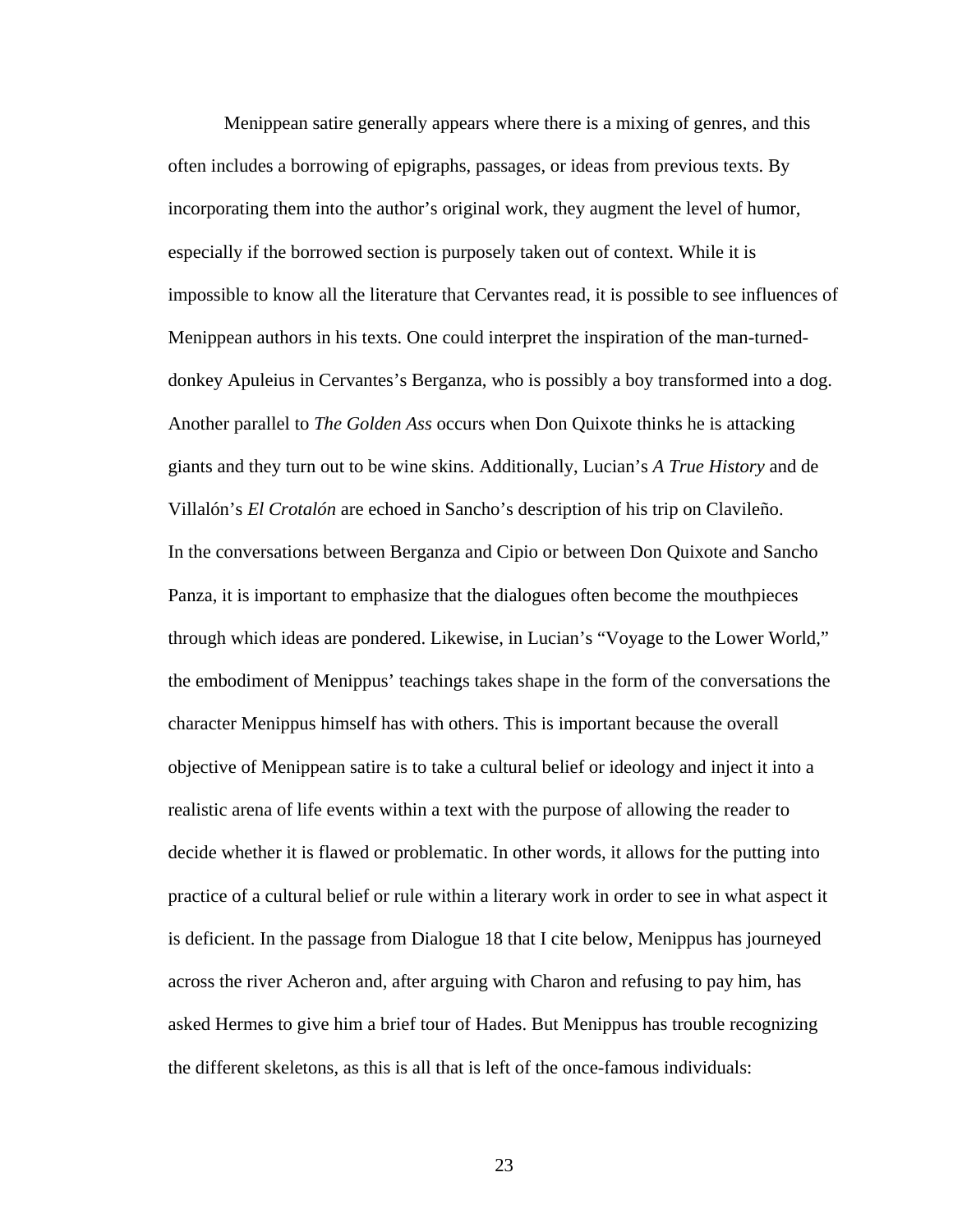MENIPPUS: Where are the handsome men and the beautiful women, Hermes? Show me the sights, since I am a stranger here.

HERMES: I don't have the time, Menippus. But look over there to the right; there are Hyacinthus, Narcissus, Nireus, Achilles, Tyro, Helen, Leda and in brief, all the beauties of old.

MENIPPUS: I see only bones and skulls stripped of flesh, many of them alike.

HERMES: These bones that you seem to despise are what all the poets marvel at.

MENIPPUS: But still show me Helen; for I should not recognize her.

HERMES: This is the skull of Helen.

MENIPPUS: Was it for this then that the thousand ships were launched from all of Greece and so many Greeks and non-Greeks fell and so many cities were destroyed?

HERMES: But Menippus, you did not see the woman when she was alive; you too would have said it worthwhile "to suffer sorrows so much time for such a woman." [Iliad 3: 157.] For if one looks at flowers when they are dry and have lost their hues, obviously they will seem ugly; but when they are in bloom and have their color they are most beautiful.

MENIPPUS: And so I wonder at this: whether or not the Achaeans realized that they were toiling for a thing so short-lived and so easily destroyed. (Morford, dialogue 18)

Rather than stating outright the maxim that society places too much value on something

as fleeting as physical beauty, Lucian fashions the dialogue between Hermes and

Menippus to reflect this idea, shrouding it in comic overtones. While generally of a

humorous nature, this genre is also considered intellectual and therefore appeals to a

smaller, more educated audience. F. Ann Payne explains, in *Chaucer and Menippean* 

*Satire*, that Menippean satire is a learned, scholarly form which "has as its purpose the

subversion of all claims that the intellect makes to master human experience or construct

systematic philosophies" (3). It is a crafty device that pokes fun at philosophies or

religions that claim to hold the definitive answers. Metaphorically like casting a spotlight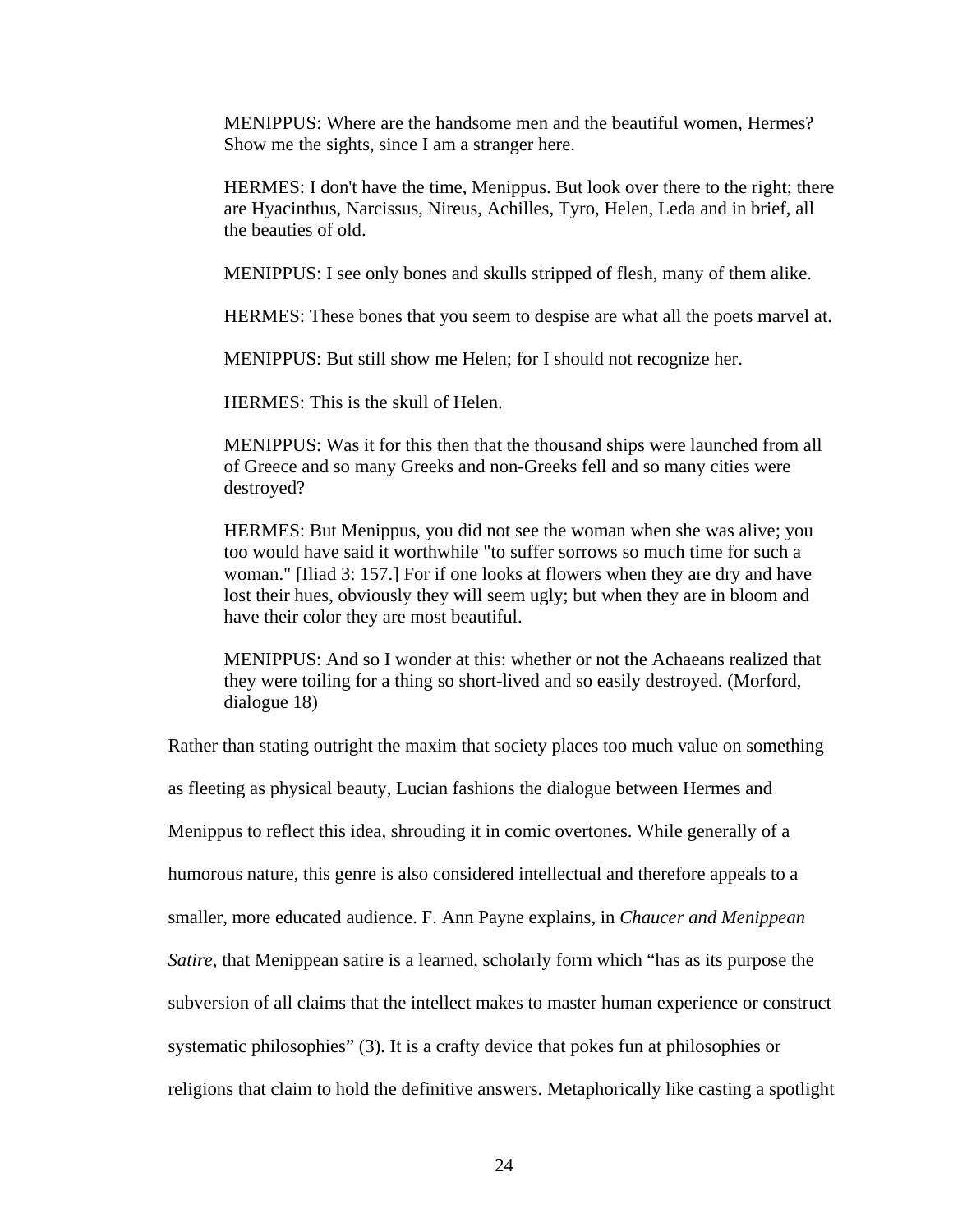on or holding a mirror up to certain ideological beliefs of a society, this genre aims to contemplate them to see where they err. Frye explains, "Menippean satire deals less with people than with mental attitudes" (309). The individual character is not studied per se, but rather the philosophy or idea he or she professes. It should be kept in mind, however, that Menippean satire does not offer straightforward answers to its provocations and questioning. As James F. Walter points out, "Menippean vision sees a world always in process so it admits of no resolution within that world" (409). Unlike a fable, this is not a didactic form. It offers a space to probe concepts and beliefs but at no time delivers a solution or verdict to the reader. The tales of the Mulla Nasrudin, of which Cervantes may have been familiar, are an example of the essence of Menippean satire in its most basic form, as they are humorous vignettes poking fun at pieces of cultural issues by way of a dialogue between Nasrudin and at least one other individual. While these vignettes can vary in length, they are never long enough to be considered a short story, nor do they offer a proverb or moral. They do, however, provide a twist or a new way of looking at an issue, generally provoking laughter at the same time. I cite two of the shorter examples here in order to provide a sense of the spirit of Menippean satire and to illustrate this genre's principal characteristics of a humorous tone and playful manner in treating social constructs or beliefs:

Mulla Nasrudin used to stand in the street on market-days, to be pointed out as an idiot. No matter how often people offered him a large and a small coin, he always chose the smaller piece.

Once day a kindly man said to him: "Mulla, you should take the bigger coin. Then you will have more money and people will no longer be able to make a laughingstock of you."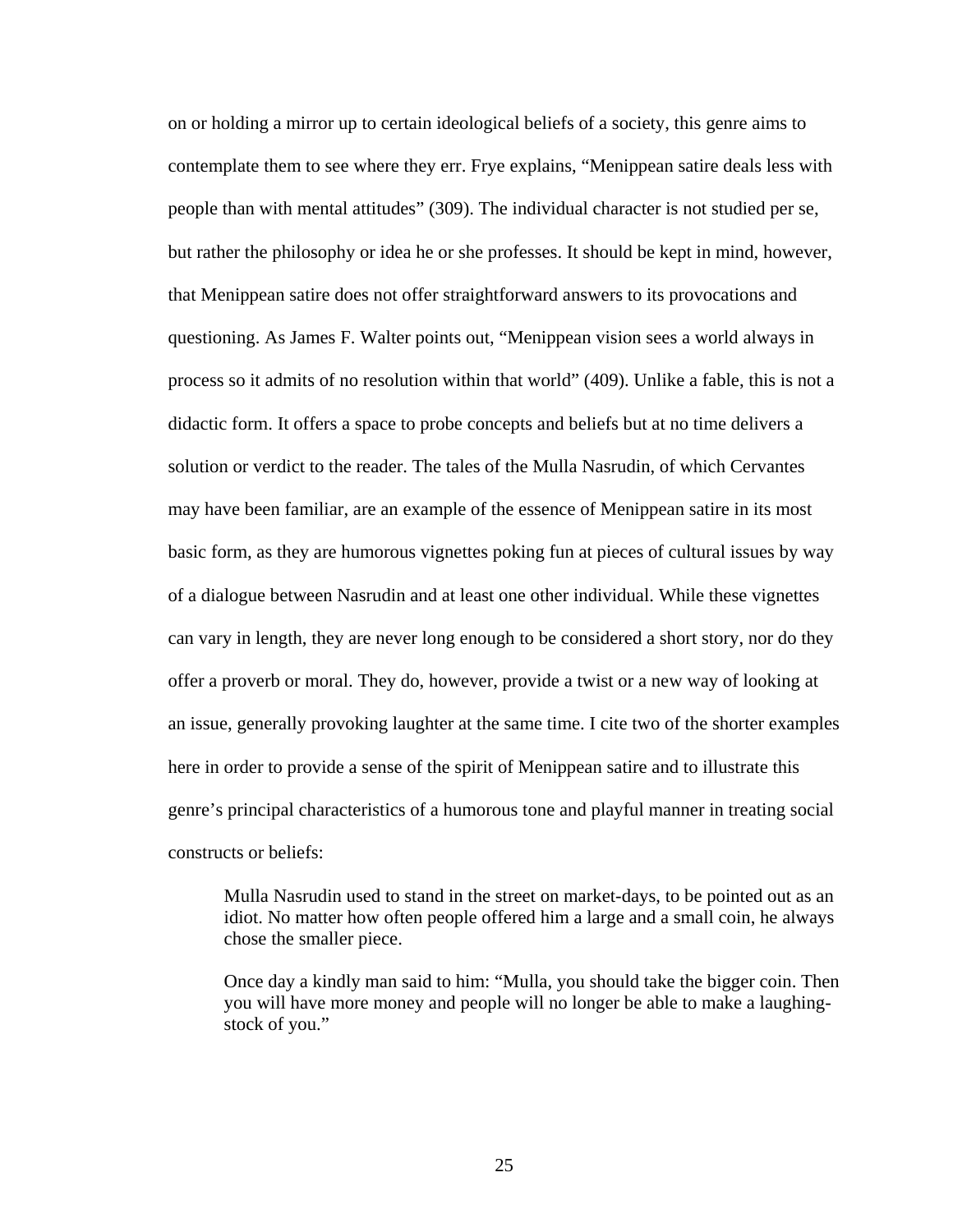"That might be true," said Nasrudin, "but if I always take the larger, people will stop offering me money to prove that I am more idiotic than they are. Then I would have no money at all." (Shah 52)

This scene subtly satirizes the villagers who customarily make fun of Nasrudin, whom they understand to be the town idiot. It serves as a concise example of the flux between mockers and mocked. It also reminds me of how Don Quixote is tested by many of the characters, who consider him to be a mad fool and therefore are surprised when he renders a wise or shrewd judgment. Another, shorter vignette shows a neighbor's concern over the Mulla's missing donkey and Nasrudin's curious observation. His neighbor says, "Mulla, your donkey has disappeared." To this, Nasrudin replies, "Thank goodness I wasn't on it at the time, otherwise I would have disappeared, too!" (Shah 134). This tongue-in-cheek anecdote proffers a different, humorous way of looking at what would generally be considered a misfortune. Like these two examples, Menippean satire should be understood as a playful genre, provoking surprises, offering a refreshing look or a different take on an established tradition and in general disregarding whether a topic should be treated in a literary work with respect or not. Frequently, as the focus of this type of satire deals with the questioning of ideals, social taboos and marginalized issues are incorporated into the dialogues or narrative. A good illustration of this is the lavish banquet of Trimalchio in Petronius's *Satyricon*, where the discussion amongst the guests touches on topics such as their neighbors' habits, education and illiteracy with regard to social clout, impersonations, tombstone inscriptions, and stories about a werewolf and witches. The feast of Camacho's wedding, in Part II of *Don Quixote*, shares several things in common with Trimalchio's banquet. Both are described as overtly bountiful, with depictions of excessive amounts of food and drink. Both entertain various dialogues,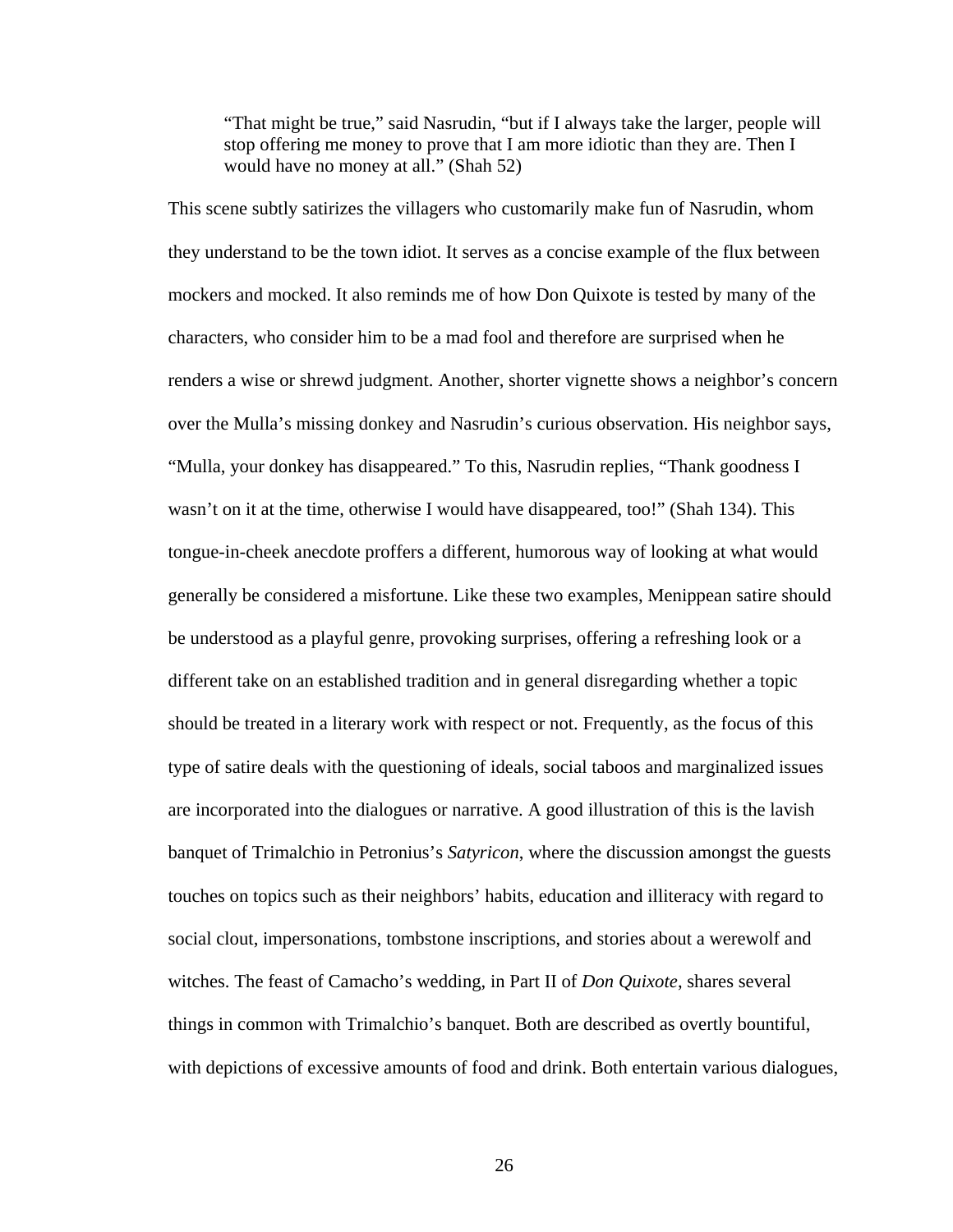with an arrangement of characters filtering into and out of the plot. Camacho's wedding also includes an interpretive play, acted out by metaphorical characters including Cupid, Interest, and Poetry. While the feast in *Satyricon* takes up several chapters, Camacho's is a shorter version with the overriding focus, construed in part through the dialogue between Sancho and his master, concerning whether the rich Camacho has more of a right to marry Quiteria, even if the poor Basilio loves her more. At one point, Sancho sums up this ongoing issue by remarking to Don Quixote:

"A fig for the talents of Basilio! What you have is what you're worth. As my grandmother used to say, there are only two families in the world, the Haves and the Havenots; and she always stuck to the Haves and to this day, master, people prefer to feel the pulse of Have than of Know. An ass covered with gold looks better than a horse with a packsaddle. So, once more I say that I stick by Camacho, from whose posts come the plenteous skimmings of geese and hens."  $(670-71)$ 

Here, Sancho serves as the mouthpiece of his culture, in that the people are defined by what they have and therefore should marry for possessions. His philosophizing comes into contrast with the actions of Basilio, who ends up marrying Quiteria through ingenuity on his part. Echoing the lively dialogues and ostentation found in the *Satyricon*, the events surrounding Camacho's wedding in turn allow for the experimentation of ideologies as well as personal beliefs, reflecting Menippean overtones.

 In the prologue of the first part of *Don Quixote*, the fictionalized author is reminded by his friend, ". . . this book of yours aims at nothing more than to destroy the authority and influence that books of chivalry have in the world and among the masses. . ." (47). Although this is the supposed purpose of Cervantes's novel, what he does is more than just parody the formulas of chivalric honor and chivalric love, as endorsed in that type of literature. The values and ideals espoused in chivalry are brought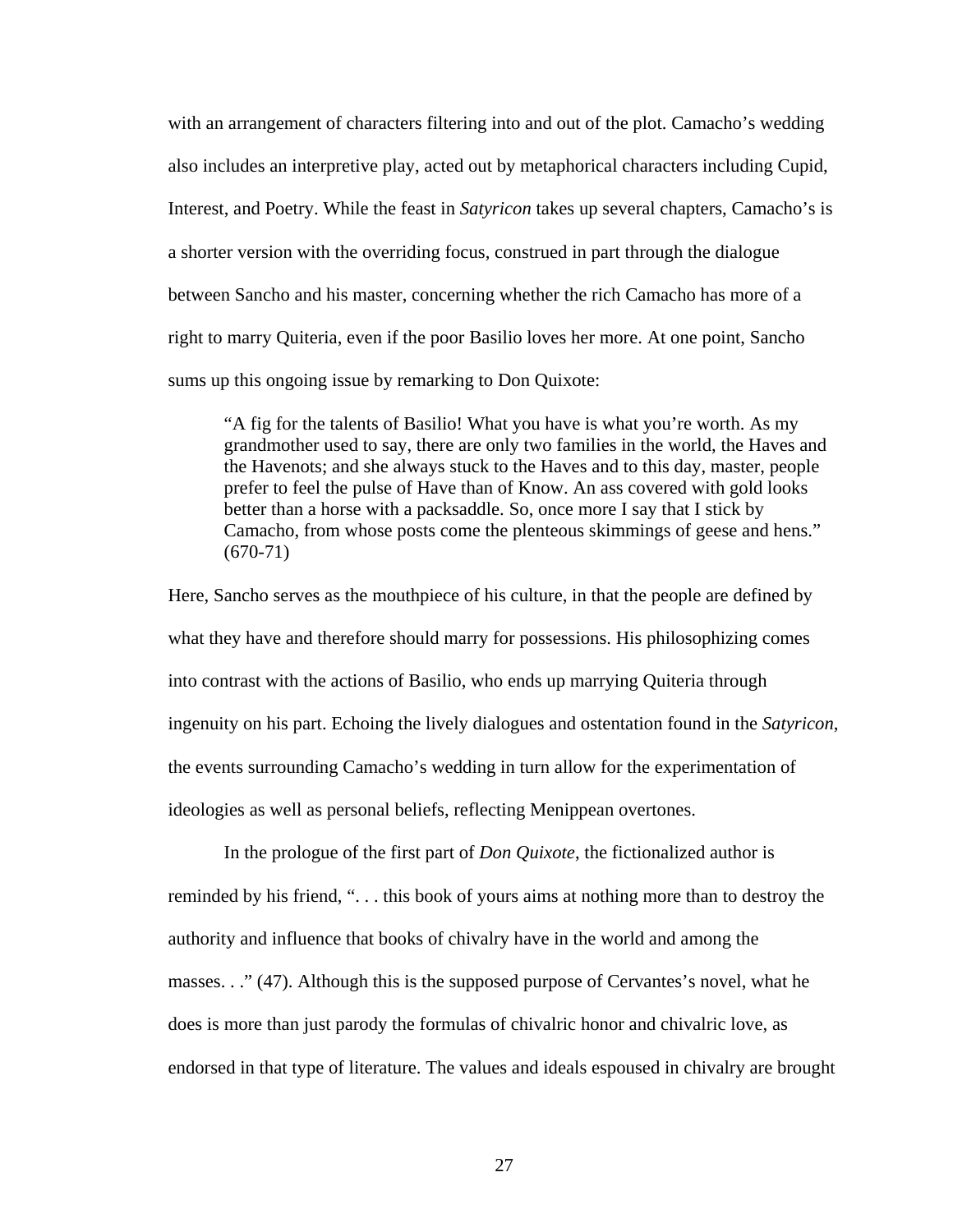to life by the character Don Quixote and are tested through his encounters with everyday situations once he leaves the safety of his library. In chapter 4, for example, during his first sally, Don Quixote meets the poor shepherd boy Andrés and his master Juan Haldudo. Don Quixote happens upon them in the woods, where Andrés is tied to an oak tree and is receiving a lashing from his master for having lost several sheep. According to the chivalric code, any knight who comes across the persecution of a defenseless individual or someone in distress becomes responsible for re-establishing order and righting any wrongs. Because he considers himself a knight, Don Quixote interrupts this punishment in order to defend Andrés. After Don Quixote has judged the situation, he demands that Juan pay Andrés his missing wages, to which Juan promises. In the books of chivalry, Juan Haldudo would have kept his promise, Andrés would have been freed, and Don Quixote would have been considered all the more noble for having resolved a disagreement. Unlike what takes place in chivalric romances, Don Quixote actually makes things worse by further infuriating Juan Haldudo and then leaving Andrés to his master's wrath. Don Quixote, following the code of chivalry and ingenuously assuming the master will carry out his promise to free and pay Andrés, adds to the damage rather than alleviates harm or corrects an unfair practice. By parodying this ideal of courtly justice, Cervantes allows for an examination by the reader of the conventions of chivalry. In this way, it becomes possible to see how they, when placed in a realistic situation, prove to be not only antiquated and naive, but also harmful. For Bakhtin, the most important characteristic of Menippean satire is the testing out of an idea. He states,

We emphasize that the fantastic serves here not in the positive *embodiment* of the truth, but in the search after the truth, its provocation and, most importantly, its *testing* . . . It must be further emphasized that we have in mind the testing of an *idea*, of the *truth*, not the testing of a specific individual or social-typical human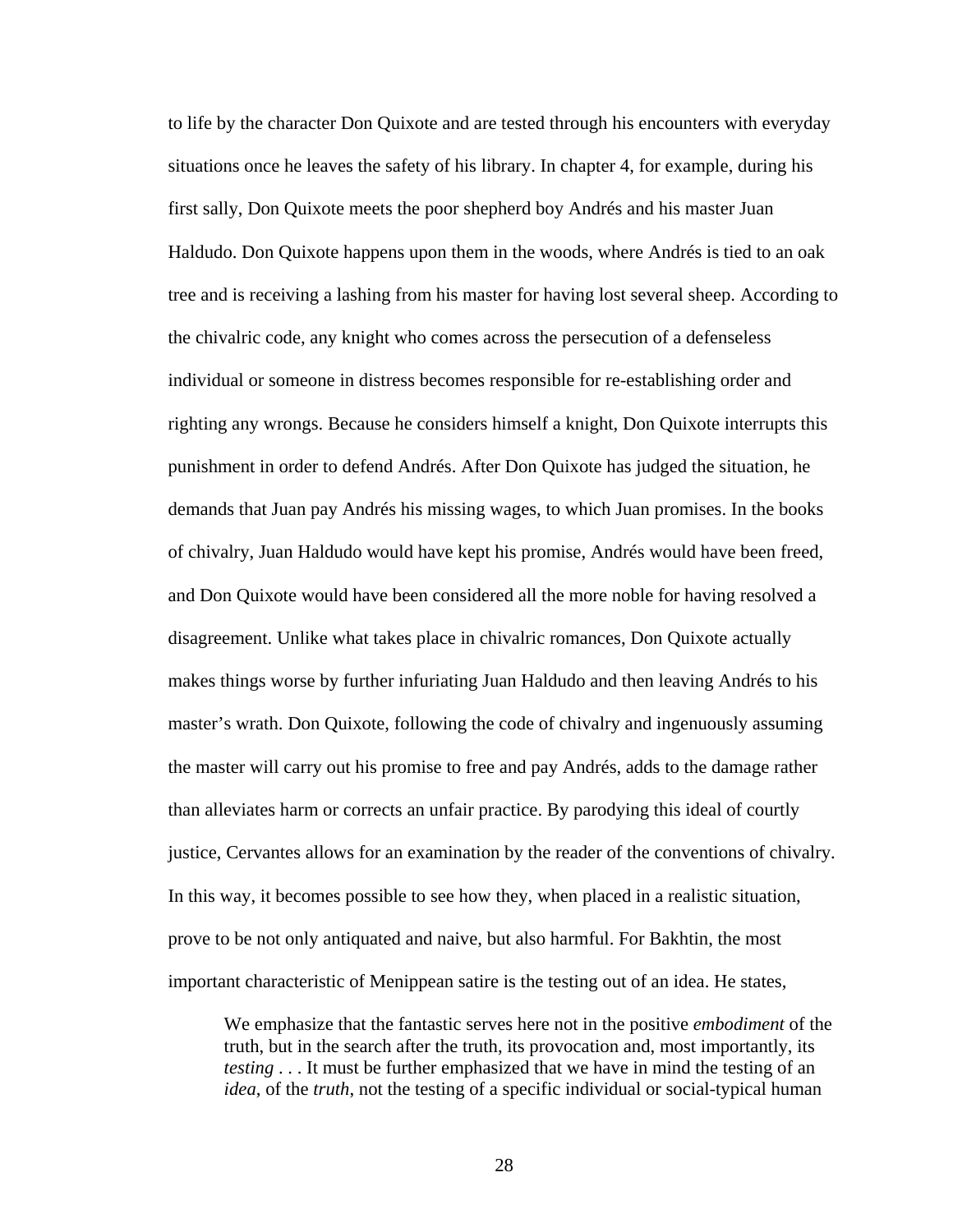character. The testing of the wise man is the testing of his philosophical position in the world, not of one or another trait of his character, independent of that position. (94; italics in text).

The idea being tested in the episode of Andrés is the plausibility and value of the chivalric code of honor, which is glorified in the feudal system and in books of chivalry. Bakhtin refers to a wise man and his philosophical position and in *Don Quixote* this would be the protagonist himself, who has grown so learned in the realm of chivalric romances that the medieval principles behind knight errantry become not only his philosophy but, as a result, his solution to the world's problems. Bakhtin emphasizes that it is not the individual, in this case the character Don Quixote, but rather the concept that undergoes examination. F. Ann Payne further explains that the Menippean satirist "questions . . . not deviations from an ideal standard but the possibility of ideal standards" (5). It is not so much Don Quixote himself who is parodied and satirized within the novel, but the chivalric notions and ideals that he puts forth as exemplary standards in response to the situations he encounters. The narrative provides a space where the idea of chivalry takes shape, in the form of Don Quixote, who at the same time is forced to confront the textual realities of human nature within a social construct.

It is important to understand that the mechanism of Menippean satire projects an idea or philosophy, as opposed to a character, into the textual arena so as to parody or make fun of the idea itself. Oftentimes, this is done by a character that more closely resembles a caricature or type than a human being. Don Quixote's madness, in the form of his fantastic visions and illogical philosophizing on the traditions of knight errantry, is what is parodied in the novel. But this characteristic of madness is only a part of his personality. Therefore, Don Quixote should be understood as a novelistic character rather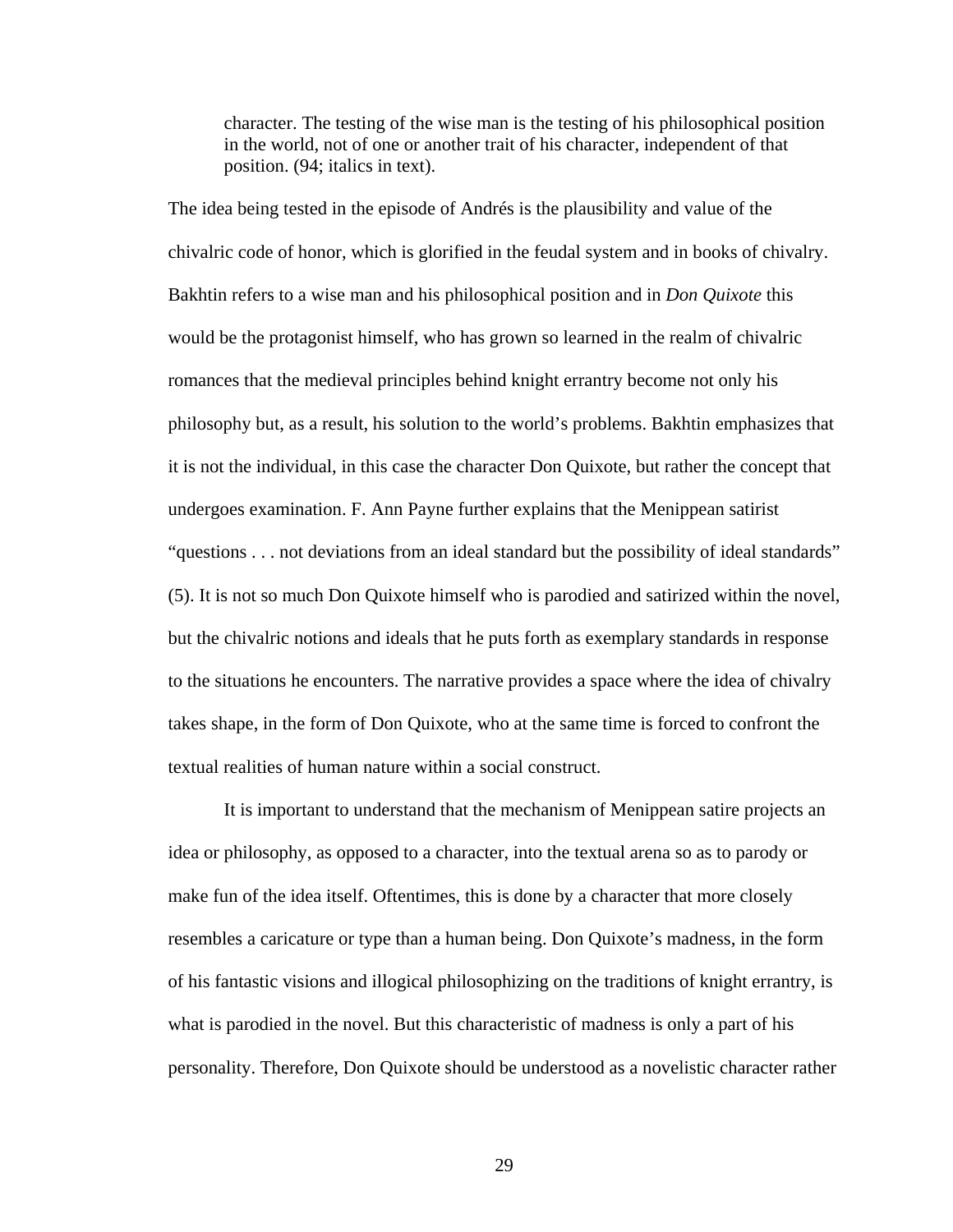than a Menippean caricature, even though his madness reflects Menippean overtones as explained above.

 The chivalric love theme is integral to the chivalric romances, in which the knight and his love are separated and he must overcome tremendous odds to be once again reunited with her. In Part I, chapter 1, the narrator explains that, after Don Quixote has found his armor and named his horse, "he felt that nothing was wanting but a lady of whom to be enamored, for a knight-errant who was loveless was a tree without leaves and fruit, a body without a soul" (60-61). Don Quixote, believing the concept of a love interest to be fundamental to his motivation as a knight as well as the keystone to his honor, quickly sets out to create Dulcinea del Toboso. Cervantes's parody here is twofold. For starters, in the beginning Dulcinea is an artificial love interest, since Don Quixote is merely utilizing this construct to fulfill a requirement he sees as essential to his mission of living as a chivalric knight. The fact that he is not in love with anyone and must invent this damsel, which he does by picking a neighboring country lass and renaming her, is an ironic twist of the notion of courtly love*.* Amadís de Gaula and Oriana, for example, are childhood sweethearts. Belianis of Greece swears eternal servitude to the princess Florisbella of Babylon, whom he knows. Don Quixote, however, does not share any type of relationship previous to the start of the novel with his Dulcinea, or rather Aldonza Lorenzo, because he knows her only by sight; hence he is substituting the concept of true love, so glorified in chivalric romances, for the fulfillment of a prerequisite. It is through the reverse of this chivalric formula that Cervantes utilizes parody to focus on the absurdity of this motivational tool found in the books of chivalry. Consequently, the social structure of chivalric love as a unique motivator is parodied.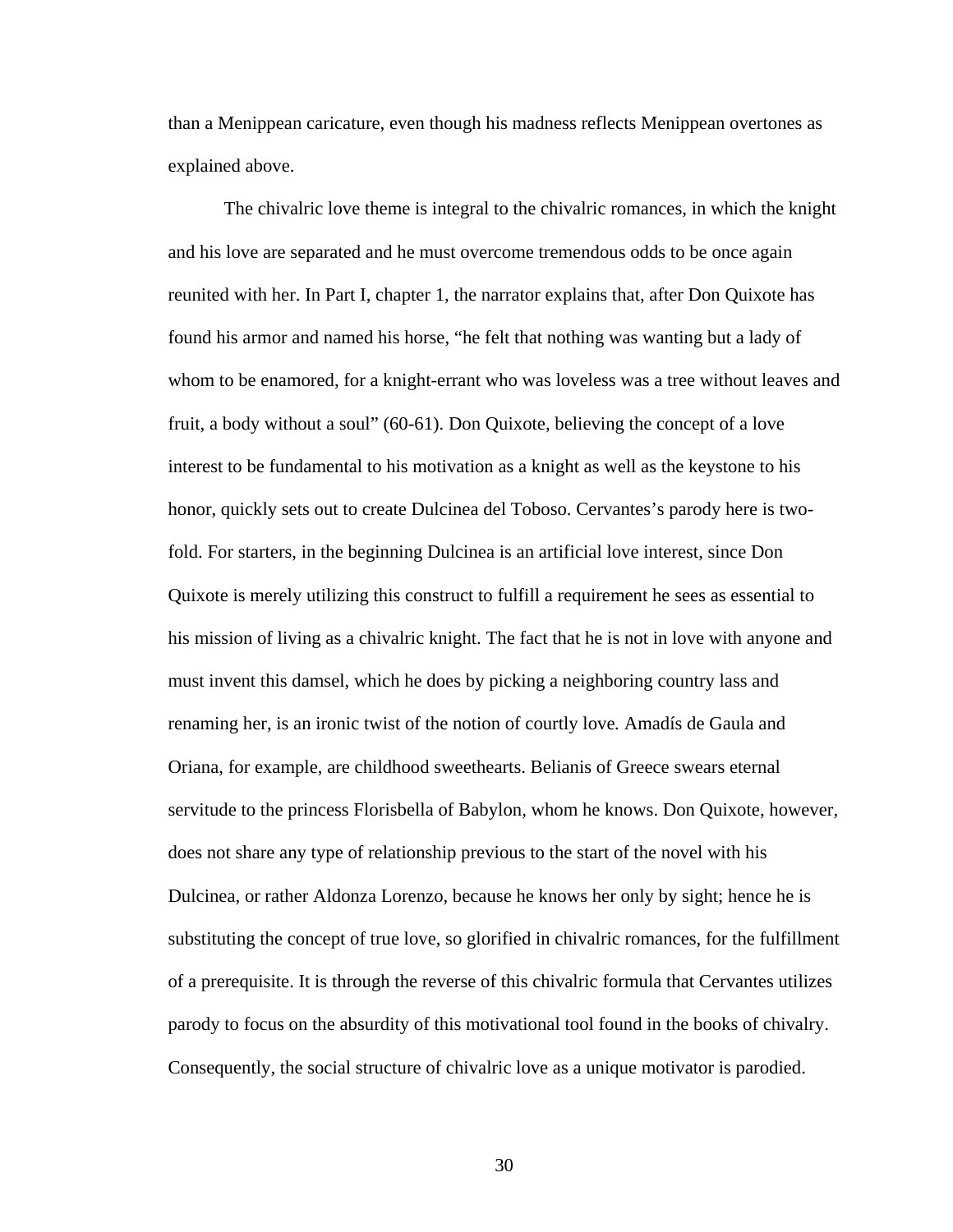In Part II, Don Quixote's is forced to be at the receiving end of a similar fabrication. At the palace of the Duke and Duchess, Don Quixote endures what he believes to be a lovesick lady-in-waiting, Altisidora, who pines for his favor. After a few episodes of fainting, love songs, and other similar strategies of pursuit on the part of Altisidora, Don Quixote finally confides to the Duchess that if Altisidora only had something to do with her life she would be cured of these maladies (552). What Don Quixote does not know is that Altisidora has staged her love for him, as a spectacle for the other characters. It is ironic that Don Quixote, who has created his Dulcinea and now loves and pines for her, is unable to appreciate Altisidora's anguish, albeit fake, over his disdain. Once again and this time ironically through the mouth of a character suffering from the same fabricated malady, Cervantes juxtaposes the ideals of courtly love with the practical values of reality. It is as if Don Quixote had unwittingly seen himself in a mirror and commented on the ridiculousness of that image's aspirations. This parody of chivalric love reflects the influence of Menippean satire. Bakhtin states that within this genre "ultimate philosophical positions are put to the test. The menippea seeks to present a person's ultimate, decisive words and actions, each of which contains the whole person and his whole life in its entirety" (95). Here, Don Quixote is witness to a fabrication of true love, similar to his construction of Dulcinea. Without Dulcinea, Don Quixote would feel immobilized. Due to what he has chosen to value, books of chivalry, he believes he would not be a true knight errant without her because a love interest is the key to a knight's motivation. In Part I, chapter 30, when Dorotea plays the role of Princess Micomicona, she offers herself in marriage if Don Quixote is willing to conquer the giant Pandafilando. When his master initially declines her offer, Sancho attempts to change his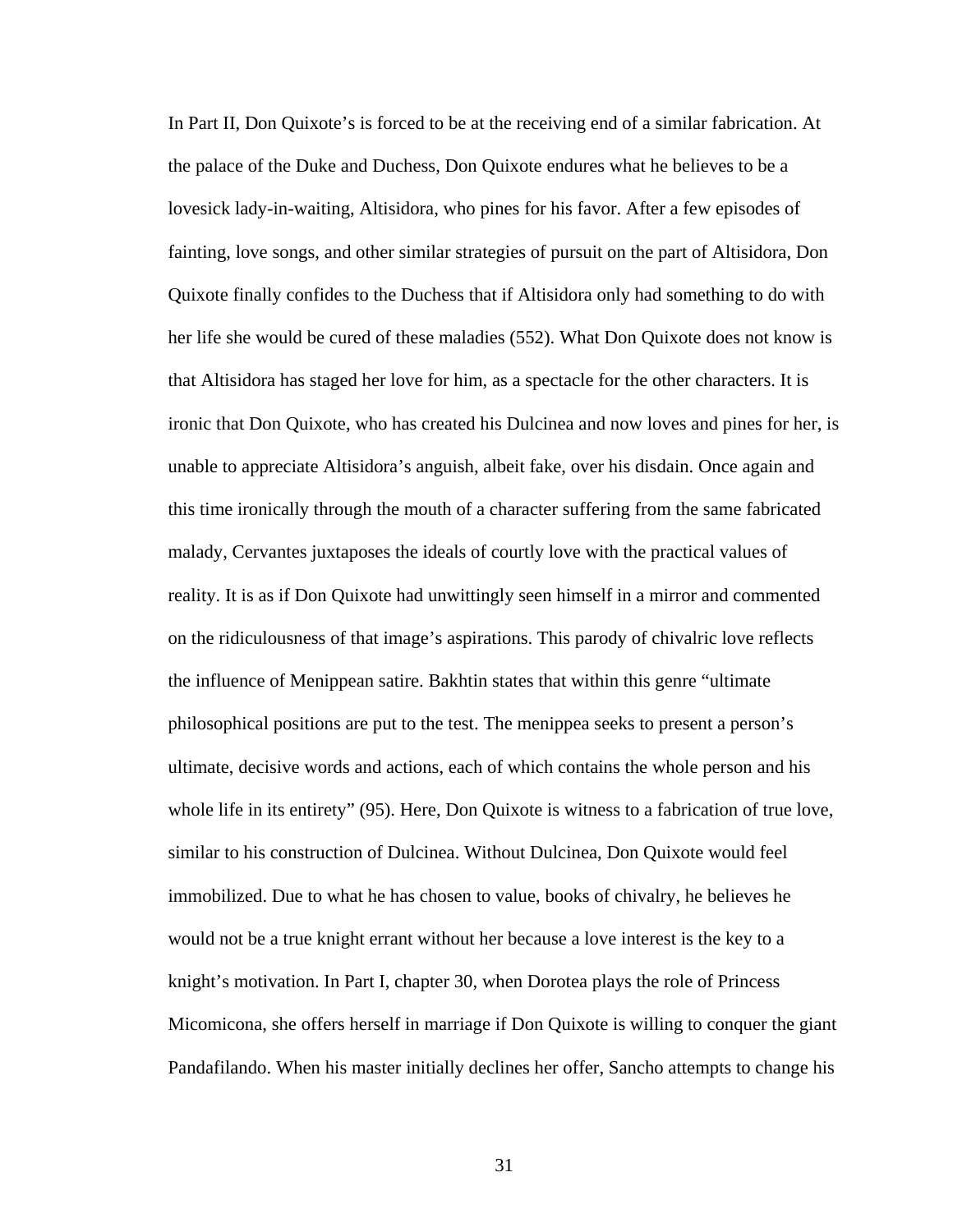mind, thinking him foolish to pass up an opportunity such as this one. Don Quixote answers him,

Do you not know, rascally knave, that if it were not for the valor [Dulcinea] infuses into my arm, I would not have the strength to kill a flea? Tell me, . . . who do you think has won this kingdom and cut off the head of this giant and made you marquess (for all this I consider already accomplished) if it be not the power of Dulcinea using my arm as the instrument of her deeds? She fights and conquers in me, and I live and breathe and have my life and being in her. (306)

Unlike Avellaneda's Don Quixote, who is quick to exchange Dulcinea for Barbara, Cervantes's protagonist remains steadfast in his loyalty to Dulcinea. It would be easy for him to replace the vision he has created for the existent Princess Micomicona, but he is incapable of considering this, because the definition of his being is completely tied up in his love for Dulcinea. In contrast to this ultimate representation of love, by consciously parodying Don Quixote with a false pretext of love, Altisidora is defined by her actions as superficial as well as disrespectful. Don Quixote believes in his ideals, even if they are based on a faulty logic. This subtle juxtaposition reinforces Don Quixote's love for his creation through Altisidora's mock performance. She satirizes unrequited love, while Cervantes, through Don Quixote, parodies courtly love.

 The majority of these incidents in which chivalric ideals collide with reality are presented in a humorous manner in the novel. This is especially important in the Menippea, as it is a genre of laughter and holds many carnivalesque traits. Bakhtin considers the characteristic of the carnivalesque imperative to Menippean satire, citing laughter as carrying "the specific weight of the comic element" (93). Humor, through laughter, holds a dual purpose. On the one hand, it allows for distance from the situation in order to better inspect an idea, while on the other it is cohesive and revitalizing because it provides a manner in which the reader can connect with the characters.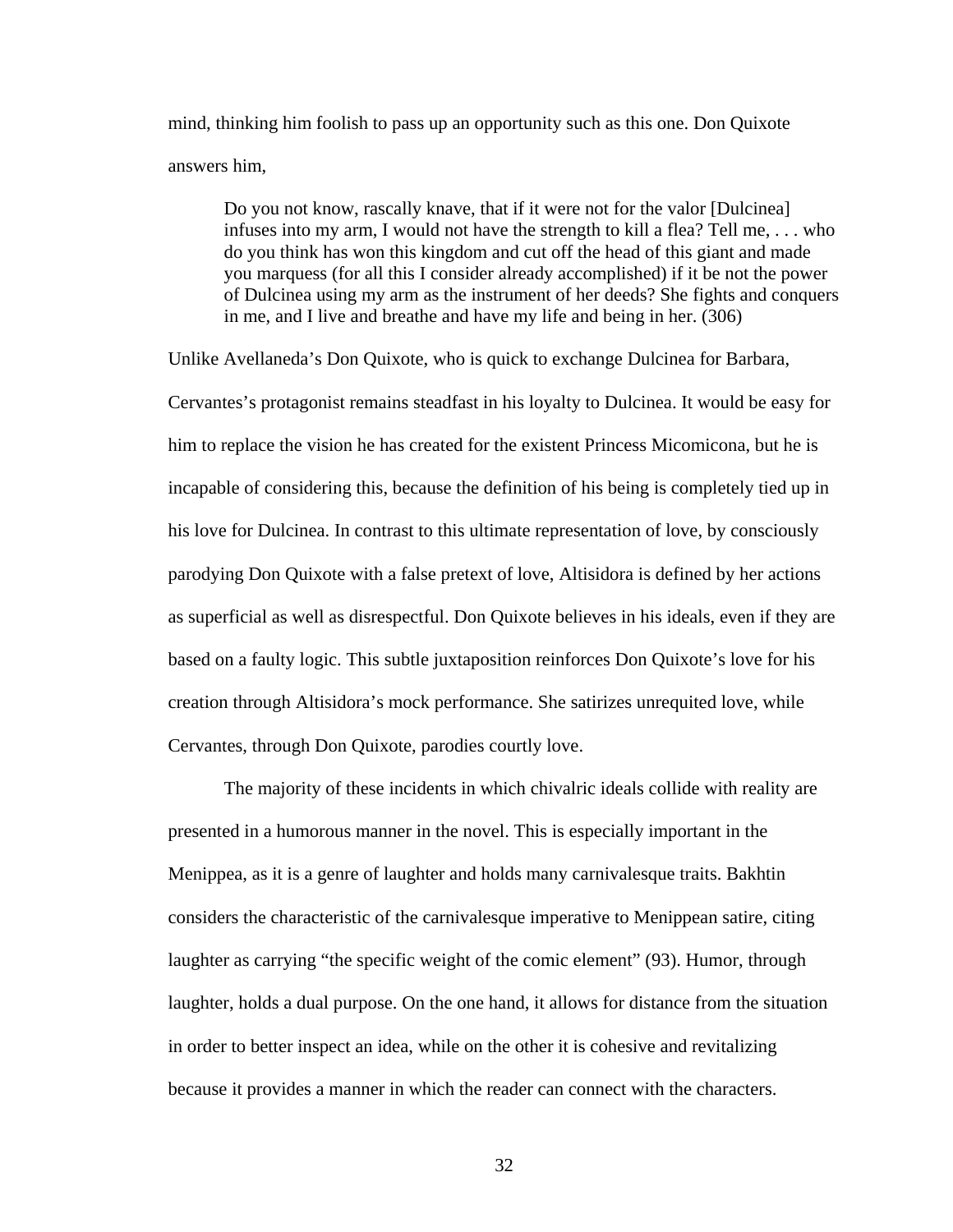Cervantes also experiments with the limitations between dreams or visions and history or truth. In the Cave of Montesinos, for instance, Don Quixote experiences what he believes to be real-life encounters with Montesinos and with Dulcinea and her damsels. Both Sancho and Basilio's cousin think Don Quixote has fallen asleep and dreamt all this. The concept of time is also brought into the conversation, when the cousin asks how it is possible that so many adventures happened to Don Quixote when only a little more than an hour had passed. Don Quixote answers, "That cannot be, . . . for night came when I was down there and then morning and again a night and a morning three times, so that, by my reckoning, I have been three days in these remote regions hidden from the upper world" (691). Sancho solves this incongruity by explaining, "My master must be right, . . . for since everything that has happened to him is by enchantment, perhaps what seems an hour to us would seem three days and nights down there" (691-92). It is never made clear in the novel what really happened, possibly because Cervantes is intentionally blurring the parameters surrounding visions and reality. Similar to the continual overlapping of madness and sanity, Cervantes provocatively confuses the interface between fiction and fact, invention and truth, and even story and history frequently throughout the novel. Issues are never black and white in real life, and here Cervantes articulates the ever-changing conditions of humanity.

The spirit of Menippean satire can also be injected into another genre, generally serving as a parody of that genre. In the Preliminary Verses of Part I, for example, there are Menippean overtones in Cervantes's parody of the solemn sonnets that normally precede a book of chivalry. In the first prologue, the friend suggests the fictionalized author invent the "sonnets, epigrams, and eulogies that are missing from the beginning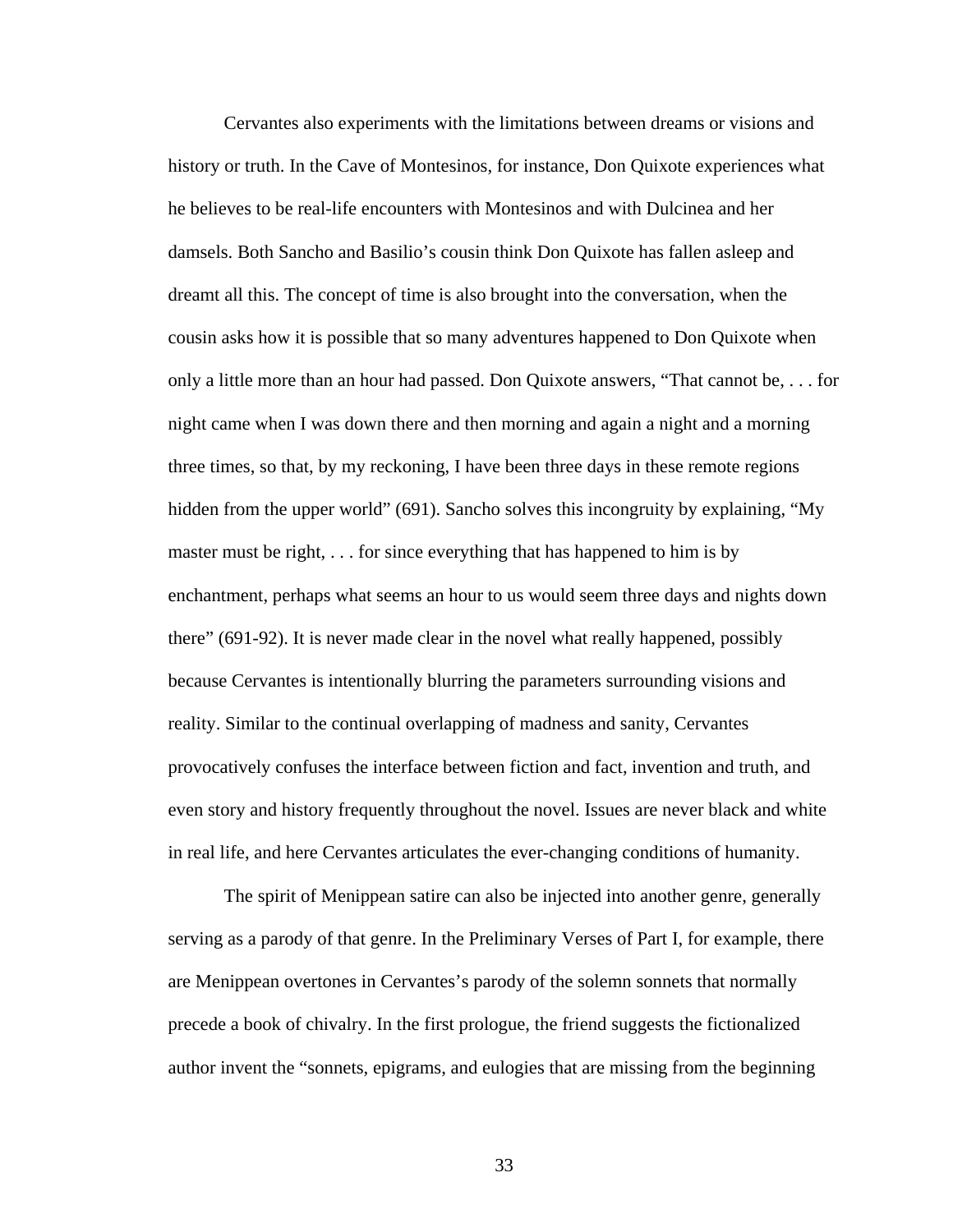and that should be written by weighty and titled personages" (44), rather than formulate the typical prologue that is found in illustrious books, which is filled with erudite quotes from famous authors. Scott explains, "In its outward form the Menippean satire may assume various shapes: as a mock philosophical symposium, a learned treatise on a foolish topic . . . , a mock academic lecture, a dream vision or trip to the underworld, or a mock romance" (36). In other words, it is capable of permeating and parodying other genres. The prologue in Part I serves as an example of a mock prologue, in that it spoofs the seriousness and formality of other prologues found in literary works. This type of parodying of a genre also occurs in Don Quixote's invention of Dulcinea and how, although he firmly believes in and falls in love with his invention, it is nonetheless a mock romance for Sancho, the narrators, the translator, and even the reader, who laugh at Don Quixote because they do not see Dulcinea but rather Aldonza Lorenzo. In Part II, chapters 42 and 43, when Don Quixote gives Sancho advice in preparation for his role as governor, this is a solemn moment in the text and the master's counsel is worthy of recognition. However, this scene can also be read from a humorous angle as a mock lecture, if the reader keeps in mind that Sancho is a mere peasant and that, while the advice is genuine, the situation is ironic because a peasant in sixteenth-century Spain would not be the target of a lecture of this sort. It would be impossible for him to rule over others as a governor given the socioeconomic parameters of the current society. At the same time, however, if the reader do initially read this scene as a mock lecture, they are in for a surprise in chapters 45, 47, 49 and 51, when Sancho does rise to the occasion and judges cases with the same wisdom and poise as King Solomon. Cervantes plays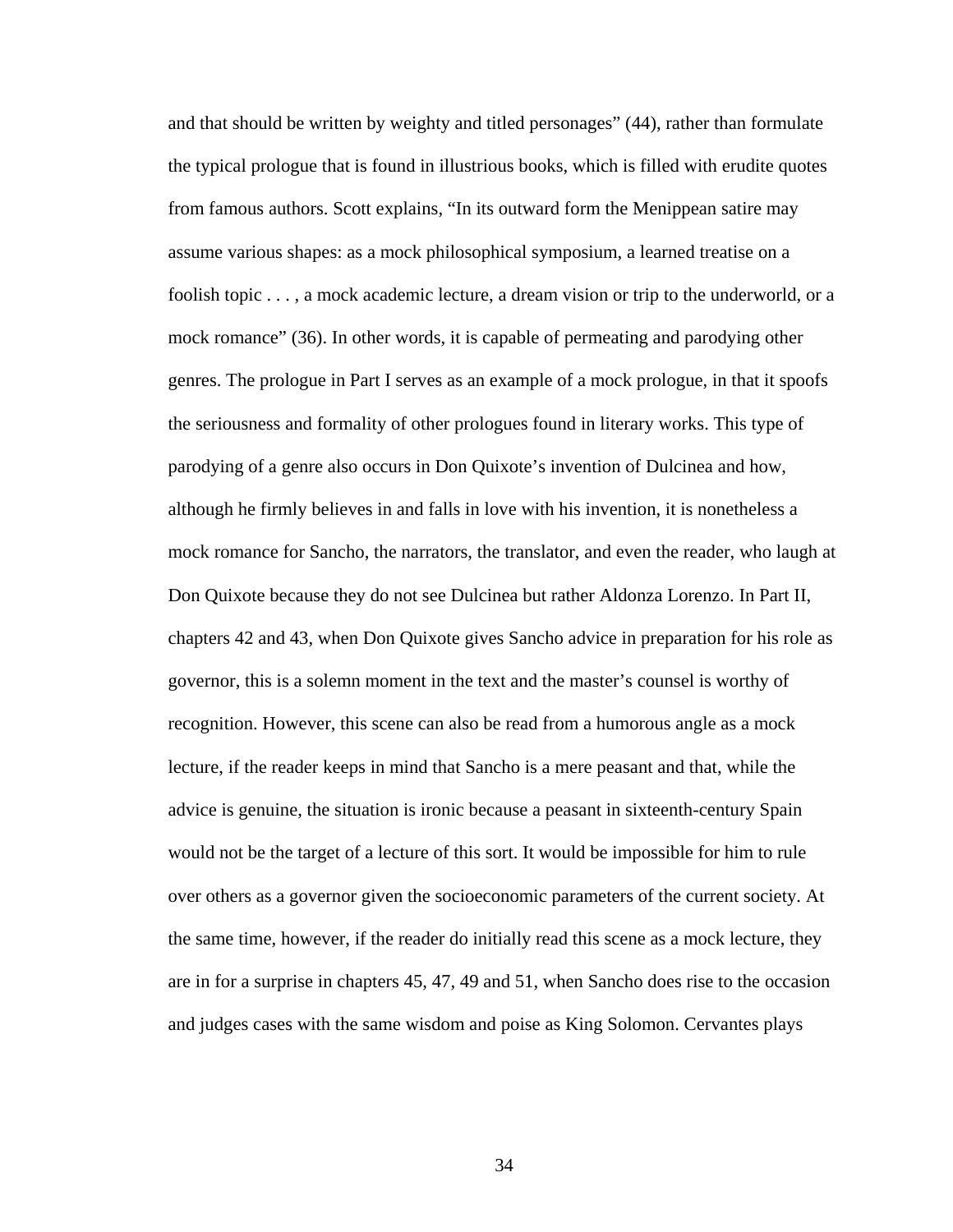with the perception of counseling and sets the readers up to be laughed at, once Sancho the peasant governor performs his new duties so well.

Another characteristic with which Bakhtin defines Menippean satire deals with the choice of topics incorporated into the text. He writes, "All violations of the generally accepted, ordinary course of events and of the established norms of behavior and etiquette, including the verbal," in the form of scandalous scenes or behavior, are to be expected within this genre (96). Considering that Menippean satire's objective is to playfully muse over society's rules or ideologies by focusing on more marginalized topics or those considered less socially appropriate, this is more easily facilitated. In *Don Quixote*, these topics include those of a corporeal nature, such as the graphic rendition of when Don Quixote and Sancho both vomit on each other in Part I, chapter 18. Another instance occurs later on in chapter 20, during the adventure of the fulling mills, when Sancho relieves himself at the side of Don Quixote because he is too scared to let go of his master. With regard to etiquette, for example, the Inquisition took umbrage at Cervantes's depiction of a mad Don Quixote fashioning a rosary out of his dirty shirttails in the Sierra Morena (I: 26) because it was construed to be sacrilegious. Since these cultural taboos are placed in a humorous setting, this allows the reader to distance him or herself and laugh away what might otherwise be interpreted as an unpleasant passage. At the same time, by choosing to focus on these topics, Cervantes seems to be carefully teasing his audience, because these episodes are heightened in humor by the fact that they deal with subjects that are customarily marginalized or withheld from polite conversation.

 While perhaps not as integral a component to Menippean satire as those discussed above, and one only mentioned in passing by Bakhtin and Frye, is the concept of journey.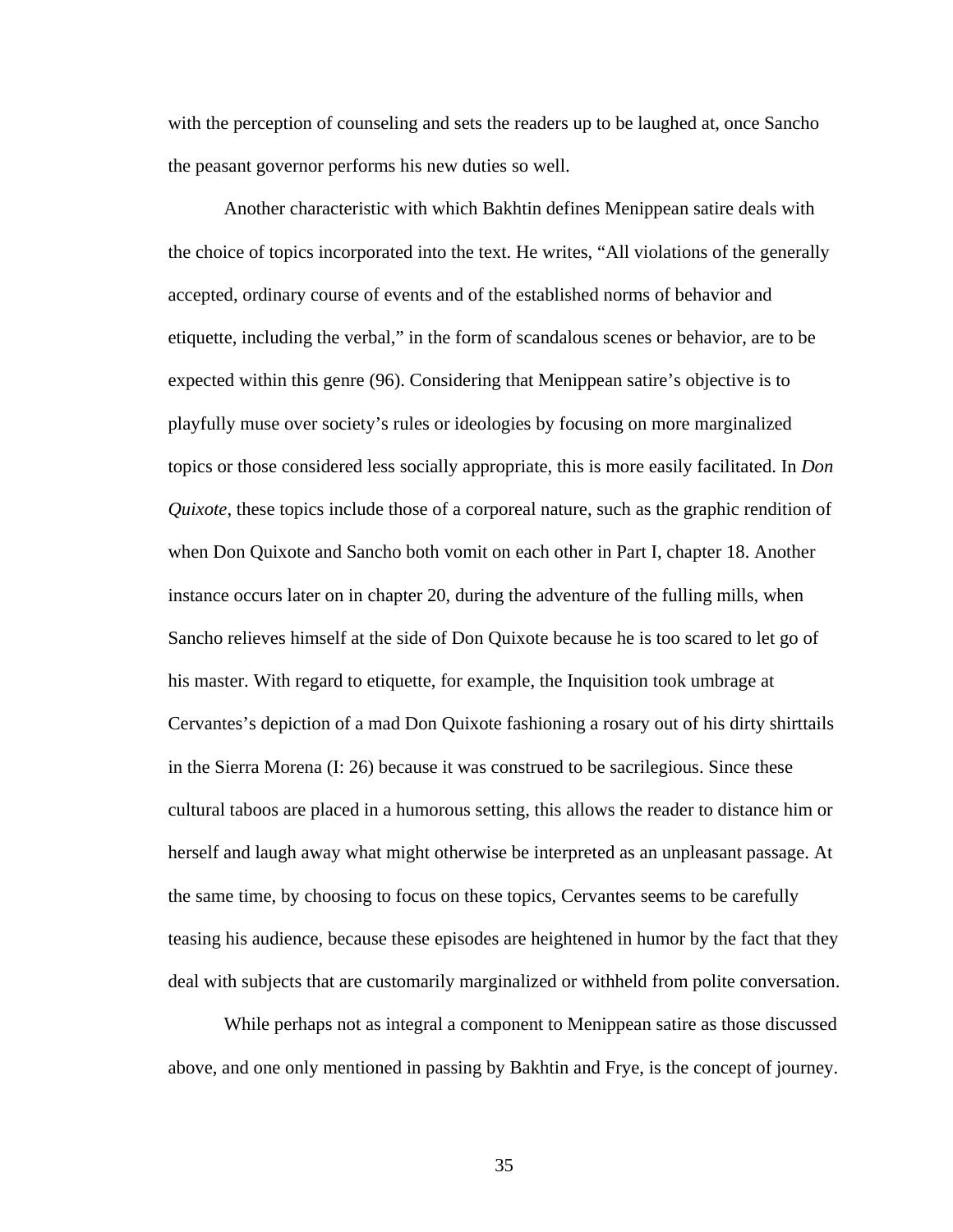In the majority of works representing this genre, there exists some sort of excursion or movement from one physical place to another. This is true in Apuleius's *The Golden Ass* as well as in Rabelais's *Gargantua and Pantagruel*, two Menippean satires par excellence according to Bakhtin. It also occurs in the *Satyricon*, in Lucian's *A True Story*, in Chaucer's *Canterbury Tales*, in Lewis Carroll's *Alice in Wonderland*, in Mikhail Bulgakov's *Master and Margarita*, and in Salman Rushdie's *Satanic Verses*. As with these literary works, the majority of texts considered by critics to be Menippean satires incorporate some form of travel in their plots. Nonetheless, in studying this genre, Bakhtin focuses on specific locations, in particular heaven, earth and hell (95), but he never mentions the actual traveling which occurs while the characters are moving from one place to the next. Along with the other Menippean satires mentioned above, the journeying which takes place in *Don Quixote* is accompanied by dialogues. It is my speculation that traveling may be a necessary element to this genre, as movement between fixed locations allows for the same type of instability as mentioned above with regard to diction and to the questioning of cultural beliefs. The character or characters physically leave a city, for instance, and therefore leave behind society and its beliefs only to encounter new approaches to life.

In chapter 2, I explore the mechanisms of journey and humor with regard to how they effect a text. Now, however, it is also important to recognize how journey functions as an element of Menippean satire, provoking an examination of culture or customs through a change of venue. *Don Quixote* serves as an excellent example, as the majority of its plot revolves around travel. In addition, a great part of its narrative is based on dialogues between Don Quixote and Sancho Panza, which take place while they trek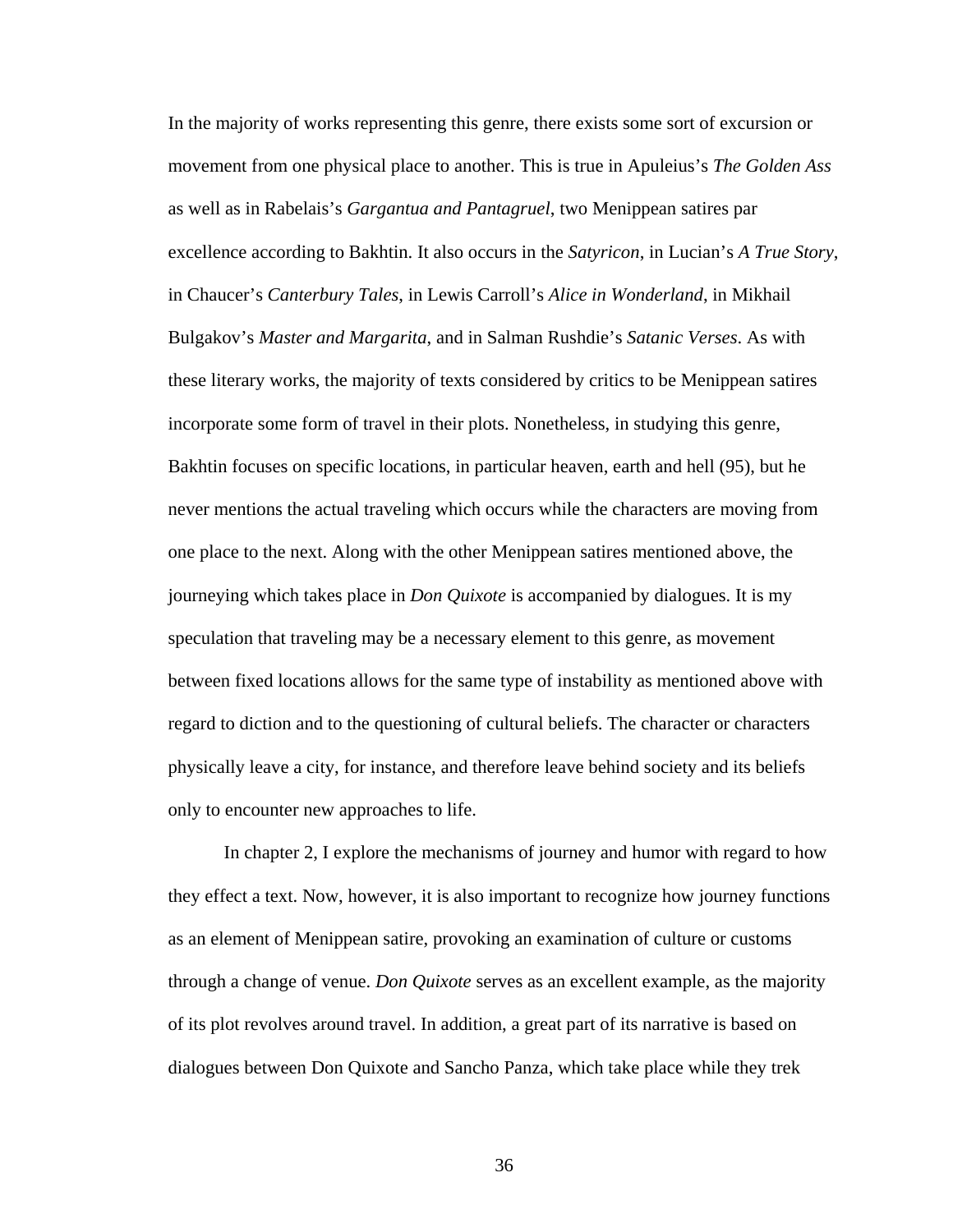through different parts of Spain. After stressing the importance of the dialogue within a Menippean satire, Bakhtin affirms, "The menippea often includes elements of *social utopia* which are introduced in the form of dreams or journeys to unknown lands. . . . The utopian element combines organically with all the other elements of the genre" (97). While Sancho Panza and Don Quixote do not travel to foreign lands, they do discover worlds which had previously been unknown to them and it is on both of their agendas to invent or discover their own paradises: Don Quixote holds as his mission the reinstallation of chivalric, if not utopian, values, as can be seen not only in his desire to relate to the world in the same way as described in books of chivalry but also in his speech on the Golden Age in Part I, chapter 11. Sancho's aim is to find heaven in the form of reimbursement for his services rendered as squire; in particular, he wants an island to govern.

But more importantly, in addition to the protagonists' quest, the dialogues which occur during their travels often reflect a questioning of ideas and beliefs. One instance when this occurs is the dialogue which takes place as Don Quixote and Sancho begin their first sally together in Part I, chapter 7. Through their conversation, an important issue is raised which tests the feudal structure included in books of chivalry and highlights its limitations. Sancho reminds Don Quixote of his promise to award him an island as payment for his services as squire. The subject raised here concerns whether a knight was obliged to pay a squire, something which was highly unlikely in a feudal state and definitely did not appear in the books of chivalry. In this sense, the dialogue which takes place while they travel touches on the debate between medieval socioeconomic values and the newer capitalistic mentality with regard to labor and economy.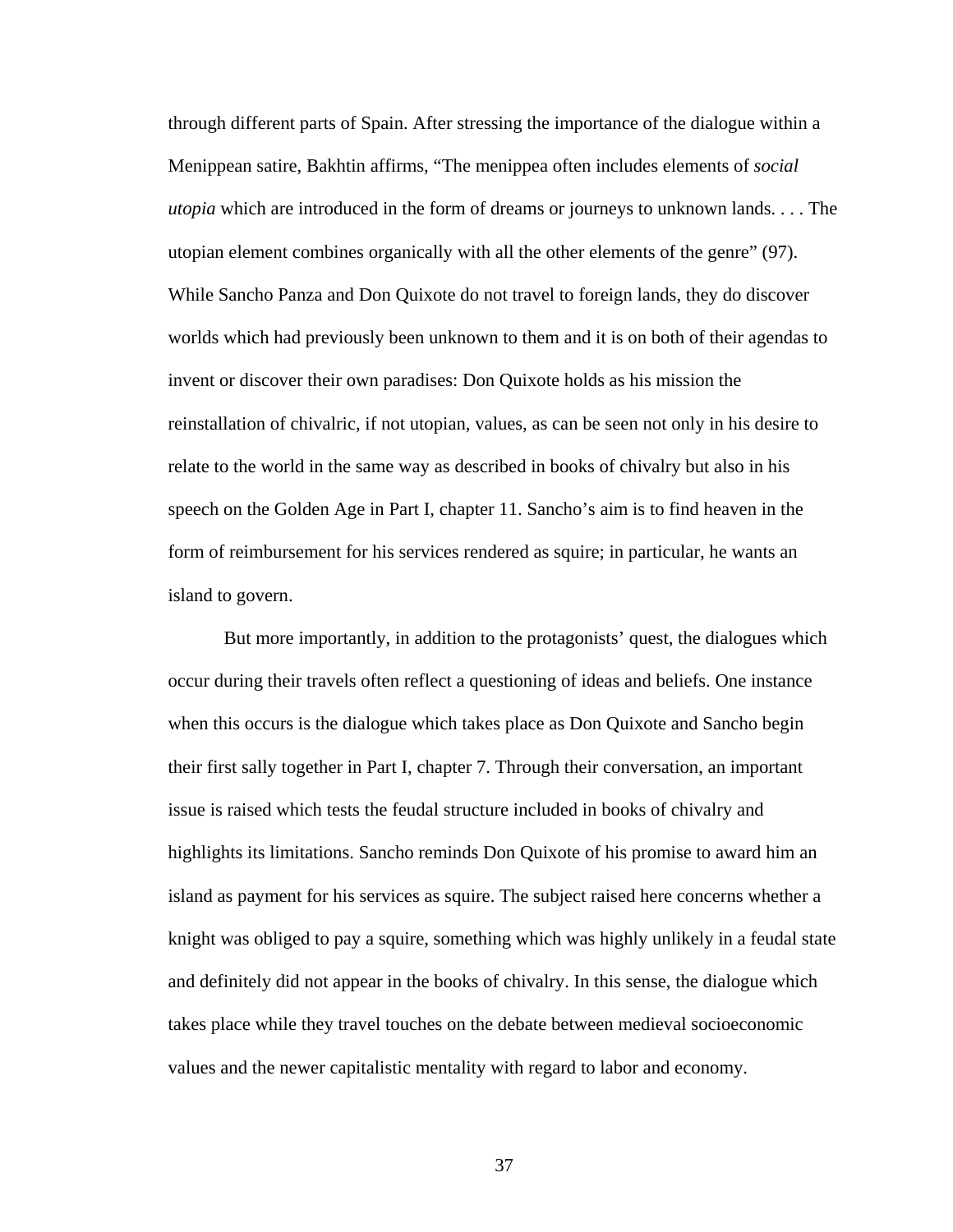In discussing the encyclopedic, a characteristic cited earlier in this chapter with regard to the definition of Menippean satire and its cataloguing of ideas, Frye mentions the concept of a 'marvelous journey' as a mechanism that would enable a continual supplementing of the narrative via detours or deviations from the main plot (97). Because he does not go further with his analysis regarding this narrational device, it seems to me that both he and Bakhtin overlooked or took this feature and its capabilities to provoke change for granted. The majority of Menippean satires that the two critics list include some form of journey in their plots. This type of device would also correspond to the concepts of dissection and disorder that are prevalent in this genre, since the movement signified by transition incorporates yet a further instability in the text. Just as the forms and diction continuously ebb and flow in a Menippean satire, so it should be emphasized that traveling adds to the same precariousness which allows for a continual examination of cultures, habits, or ideologies.

A journey from one place to another also welcomes a variation in scenery and social strata. On the road, Don Quixote and Sancho encounter characters from all economic ranks and from various parts of Spain and the world. They meet religious individuals, such as friars and curates. There are actors, singers and musicians, such as the shepherd Antonio and then later Sancho's exiled neighbor Ricote. They free a chain gang, have a run-in with officers of the Holy Brotherhood, and then later meet the thief Roque Guinart. Sancho and Don Quixote encounter the gentlemen and women who are living in a type of pastoral Arcadia, intent on creating their own utopia. They are offered lodging by gentlemen and women, including Don Diego de Miranda, the Duke and Duchess, and the Viceroy Don Antonio. They consort with shepherds, soldiers, and even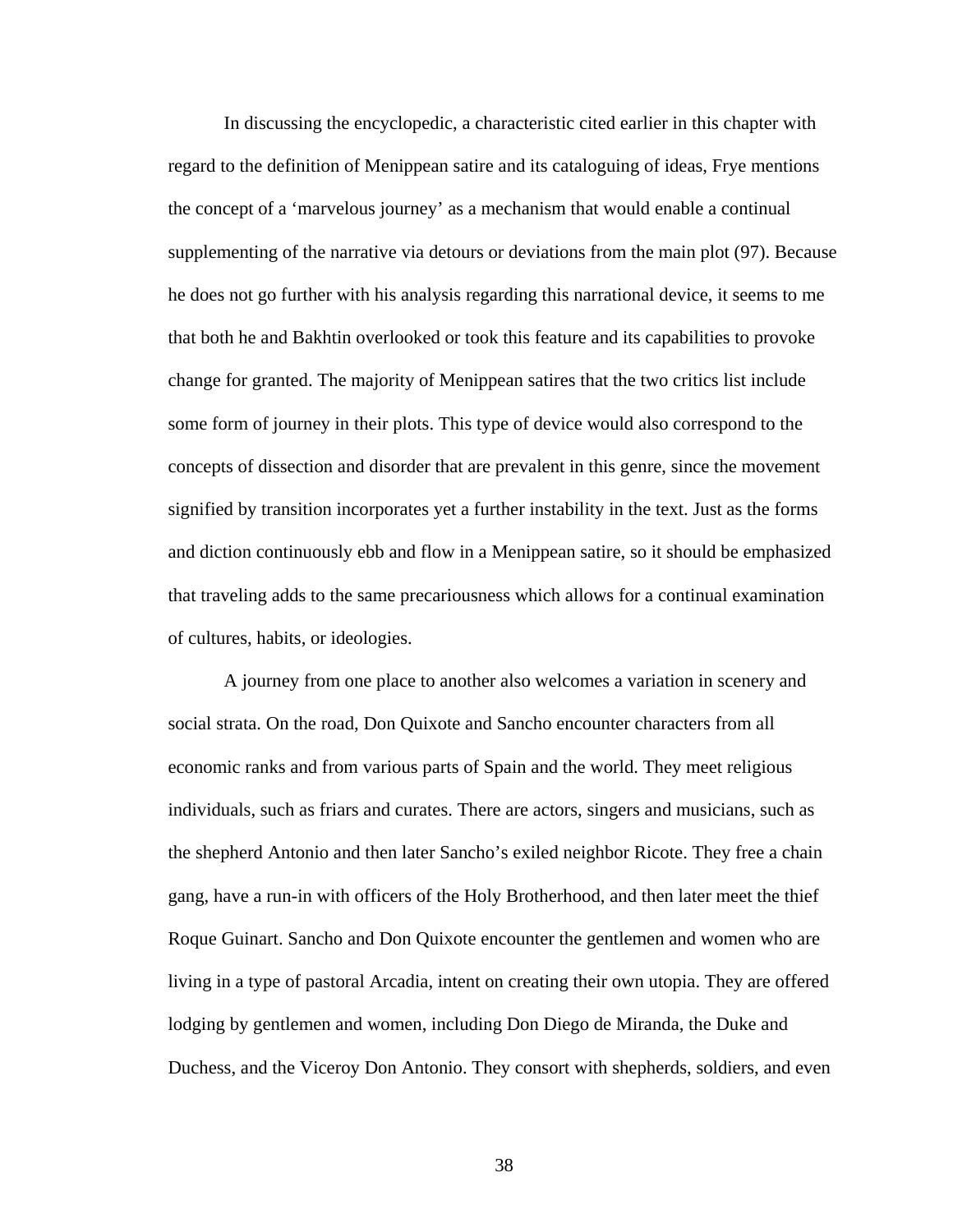a woman, Dorotea, disguised as a man. All this occurs while they are on the road and adds to the atmosphere of exploration of realities as, at each turn, they are presented with new aspects of their culture.

The blending of an unusual assortment of caricatures and occupations in Don Quixote and Sancho's travels affords the reader a vision of many social elements mixed into one: the bucolic socializes with the urban, the virtuous intermingles with criminal elements and the base associates with the lofty. It is in their journeying specifically that these components are allowed to interact with one another. Again, this contrasting of differences, of the various aspects of a society, furnishes an atmosphere for probing the very beliefs which make up that society. Bakhtin observes, "The organic combination of philosophical dialog, lofty symbolism, fantastic adventure and underworld naturalism is a remarkable characteristic of the menippea" (94). And I add that it is necessary to recognize the importance of the mechanism of travel in order to more fully appreciate, along with dialogue, how this literary device provides spaces in the narrative in which to test social constructs and beliefs.

A clarification should be made at this time regarding the differences between Menippean satire and the novel as genre, especially with regard to *Don Quixote.*  Returning to the issue of structure, there has been confusion among critics over whether certain texts are novels or are representations of Menippean satire, based on their construction. With regard to the novel in particular, Frye quips, "Most critical efforts to handle such a generic term  $\dots$  are chiefly interesting as examples of the psychology of rumor" (13). Without citing all the various critics who have set down in writing their definitions of the novel, I believe most would agree that it is a fictional narrative written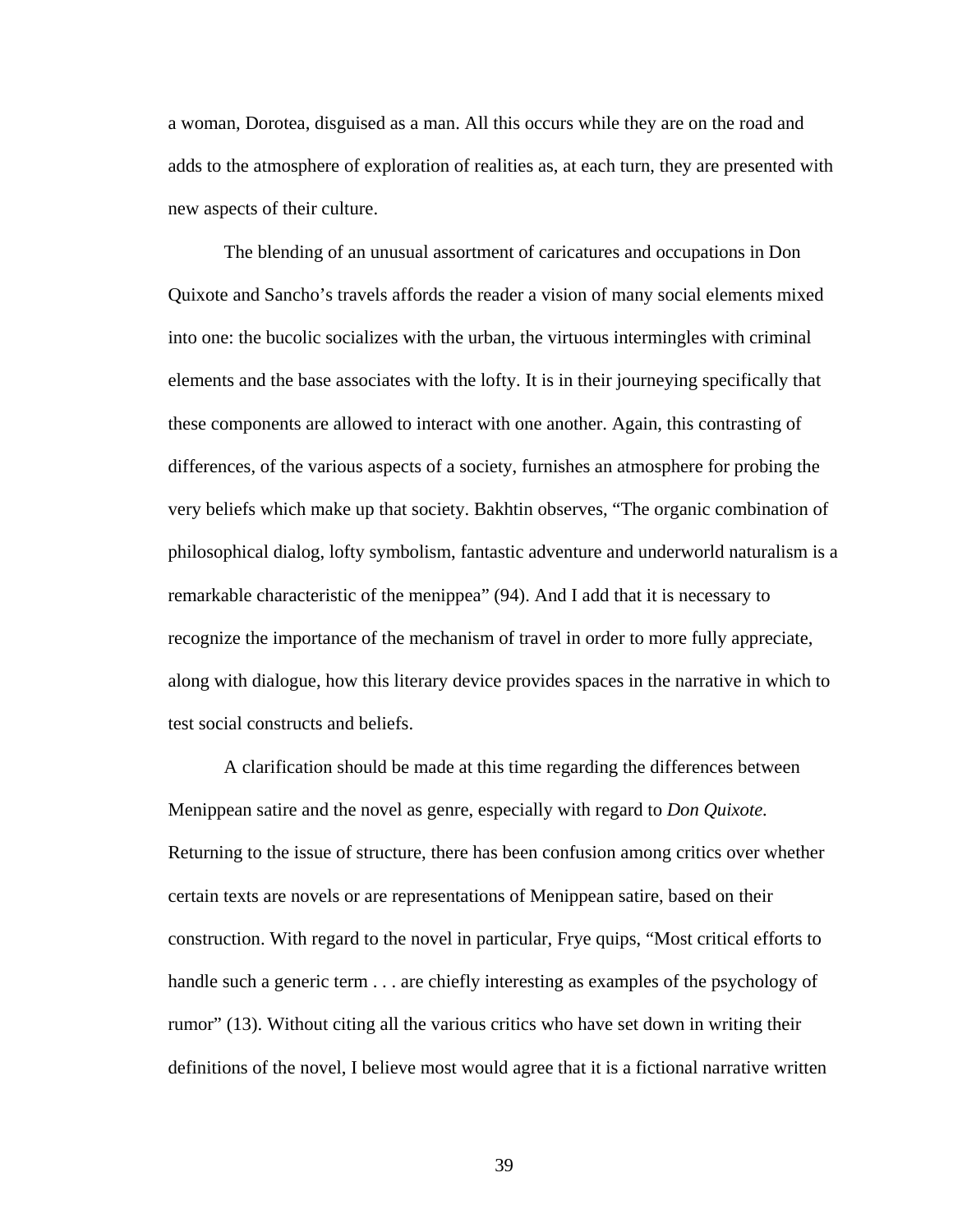mainly in prose and of greater length and development than its cousin, the short story. A novel can vary widely in terms of narrative technique, tone, and organization. It can also incorporate other genres into its folds and this is where the confusion arises between labeling a text either a novel or Menippean satire when humor is present. One important aspect of Menippean satire, and why it lends itself well to the novel, is its flexible structure. According to Bakhtin, Menippean satire can invade any form, although it predominantly occurs in literature which combines prose and verse, as mentioned earlier. He explains, "The genre of the menippea at the same time possesses great external plasticity and the remarkable ability to absorb related smaller genres and to penetrate as a component part into other large genres" (98). It is protean in the sense that its external structure can shift to conform to other genres in which it appears. For instance, Menippean satire can stand on its own, as in Lucian's *A True Story*. It can completely overwhelm another genre, such as in Carroll's book *Alice in Wonderland* or Quevedo's sanctimonious *Sueños.* And it can transform a part of another genre, such as in Bulgakov's *The Master and Margarita*, where it mixes with the novel. I believe *Don Quixote* falls into this last category. In Cervantes's text, the groundwork is laid for Menippean satire through the combination of prose and verse parodying various ideas and social beliefs. Nonetheless, it should be interpreted first and foremost as a novel.

 *Don Quixote* is considered by many scholars to be the first European modern novel and it is plausible to speculate that the fragmentation of the main plot into a variety of subplots, a characteristic shared with Menippean satire, not only encouraged forays into other subjects not previously represented in literature but was key to the development of the novel in general. It is this idea of the appearance of encyclopedic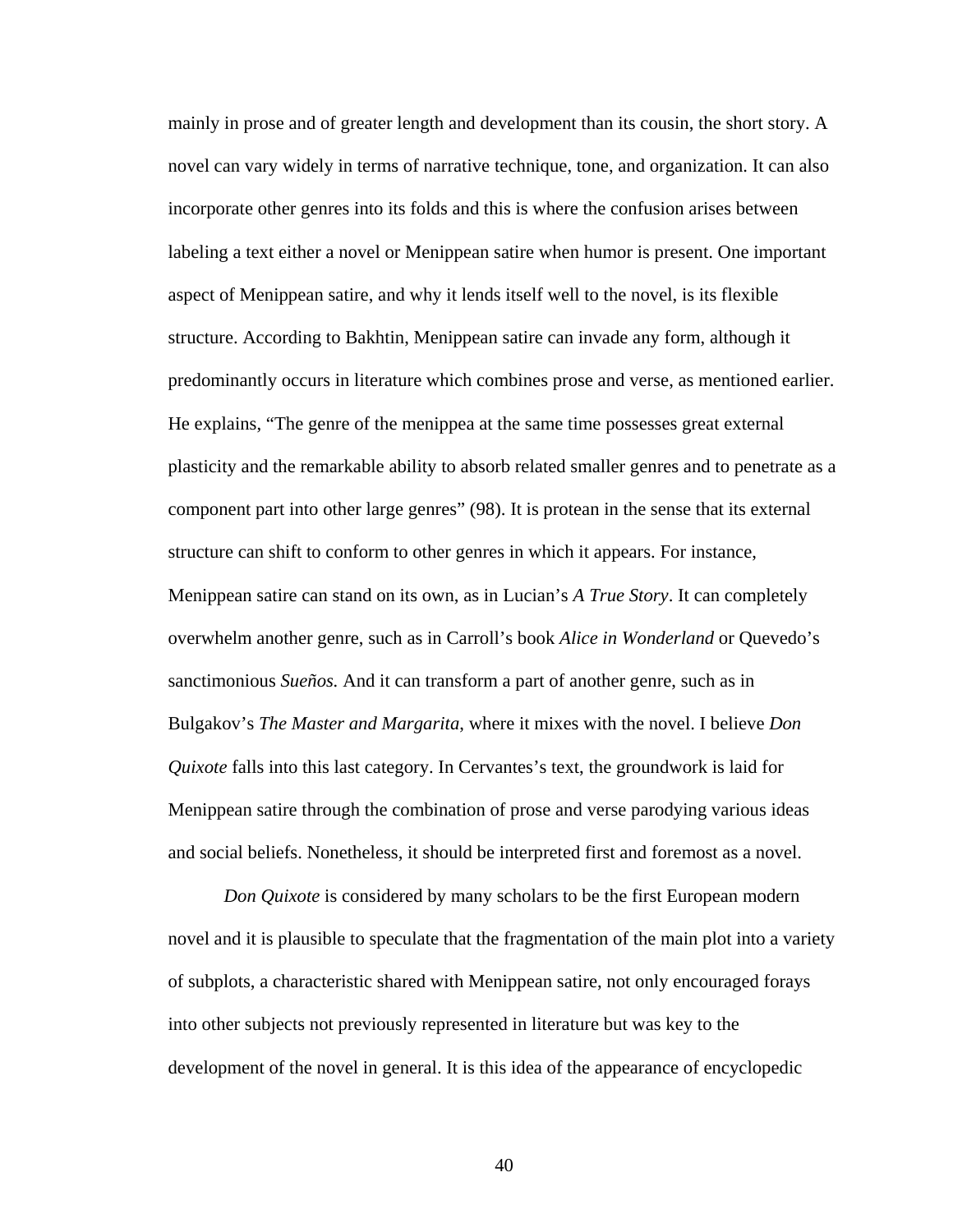works during the Renaissance, with special reference made to Robert Burton's *Anatomy of Melancholy,* which causes Frye to change the name of this genre from Menippean satire to anatomy because "the form uses the method of 'dissection or analysis' to make an encyclopedic survey of human society under a general diagnostic category" (28). It is a form, according to Frye, which promotes a cataloguing of ideas or of examining various facets of life and as such caters to the image of anatomy under observation. This is only partially true in *Don Quixote*, if we compare it to texts such as Burton's *Anatomy* or Dornavius's *Amphitheater*. While Cervantes catalogues a variety of experiences and different characters throughout his novel, he works them all into the plot rather than listing them like individual vignettes, in comparison to the Menippean works considered encyclopedic. For me, this is one of the key points in understanding that *Don Quixote* is more a novel than Menippean satire. While it does incorporate different genres, unlike in an undiluted Menippean satire there is cohesion between these genres and they come together to form a complete backdrop or stage via which the characters enter, exit, and above all, develop into entities with individual personalities, rather than remain character types.

At the beginning of his analysis of genres, Frye very clearly delineates between the romance, novel, autobiography, and Menippean satire. In defining them, he does not initially discuss possible overlapping between the genres. His manner of classifying them stems in part from contrasting one with the other and deciding whether they are extroverted, introverted, intellectual, or personal, based on their audiences. Menippean satire, he states, is intellectual and extroverted, which means it would appeal to a more scholarly reader. The novel is personal and extroverted because its focus is on personal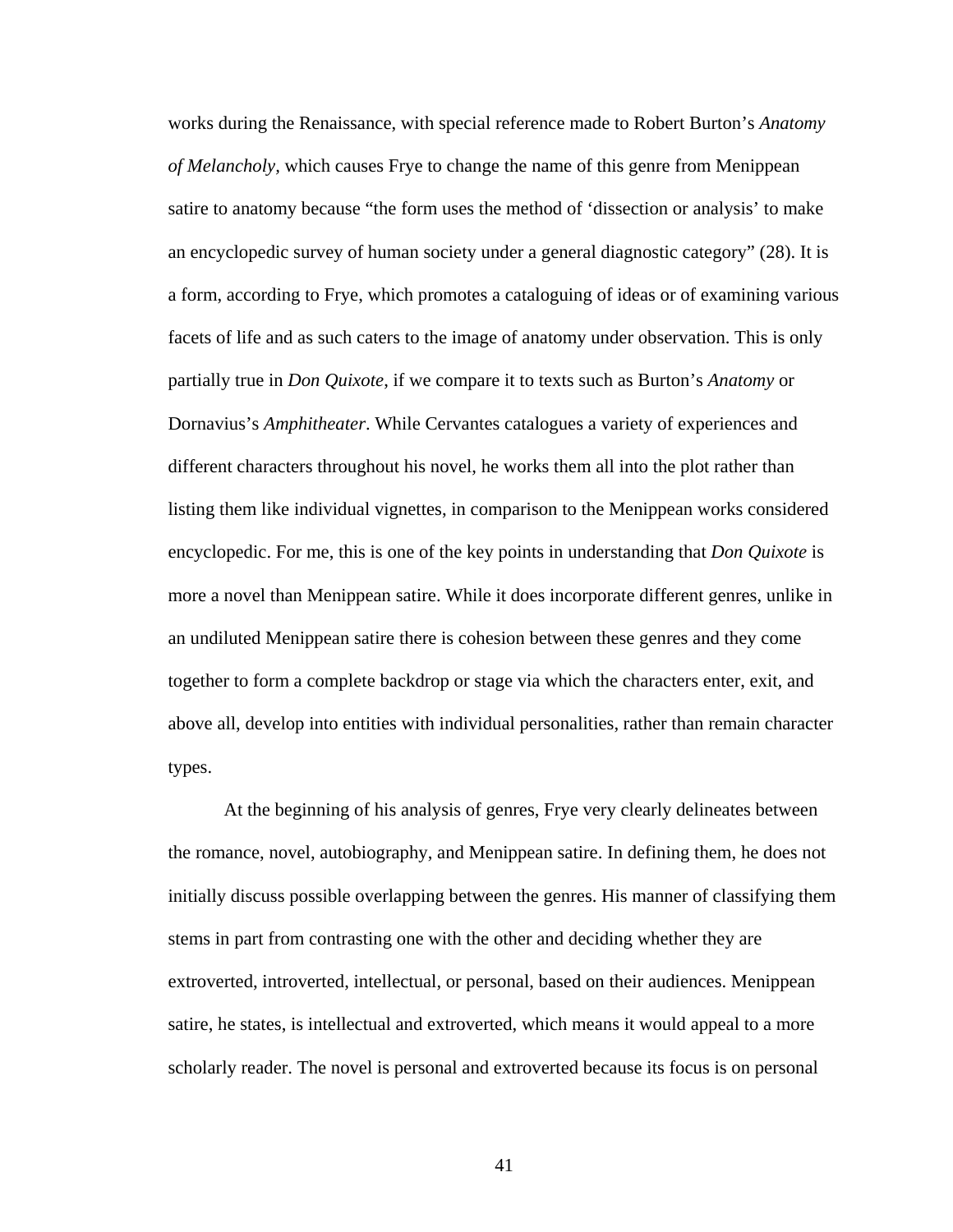relationships plus it is more available and of interest to the mainstream (308). It is after he has juxtaposed the four genres that he considers how they intermingle in major literary works. According to him, *Don Quixote* is a text which includes his definitions of Menippean satire and the novel. It is saturated with literary references, appealing to a scholarly reader, but at the same time contains a lot of puns, popular proverbs and other word plays which make the novel accessible to the general public. For this reason, there is an overlapping of Menippean satire and the novel, because the former interests more of an intellectual reader and the latter, a popular, or personal, audience. What this means is that Cervantes's text, while mainly pleasing to the public in its representations of individuals within their society, at times makes references or presents episodes in such a manner that it probes scholarly or philosophical issues and therefore appeals to an educated reader. Frye states, "The novelist sees evil and folly as social diseases, but the Menippean satirist sees them as diseases of the intellect, as a kind of maddened pedantry which the *philosophus gloriosus* at once symbolizes and defines" (309). In *Don Quixote*, we see a mixing of these two positions. Chivalric romances and their code of honor are not treated in *Don Quixote* as stemming from a society infected with these dubious ideals. Instead, Don Quixote embodies this 'philosophus gloriosus' whose madcap literalism with regard to chivalric code is put to trial in the text. His extreme idealism regarding knight errantry is interpreted as madness and laughed at, but for this same reason the other characters are cast in a cynical light and likewise judged by their actions. Their desire to mock Don Quixote can be interpreted as a social cynicism. This is constantly contrasted with Don Quixote's naïve idealism throughout the text. *Don Quixote*, therefore, embodies the overlapping of Menippean and novelistic elements, because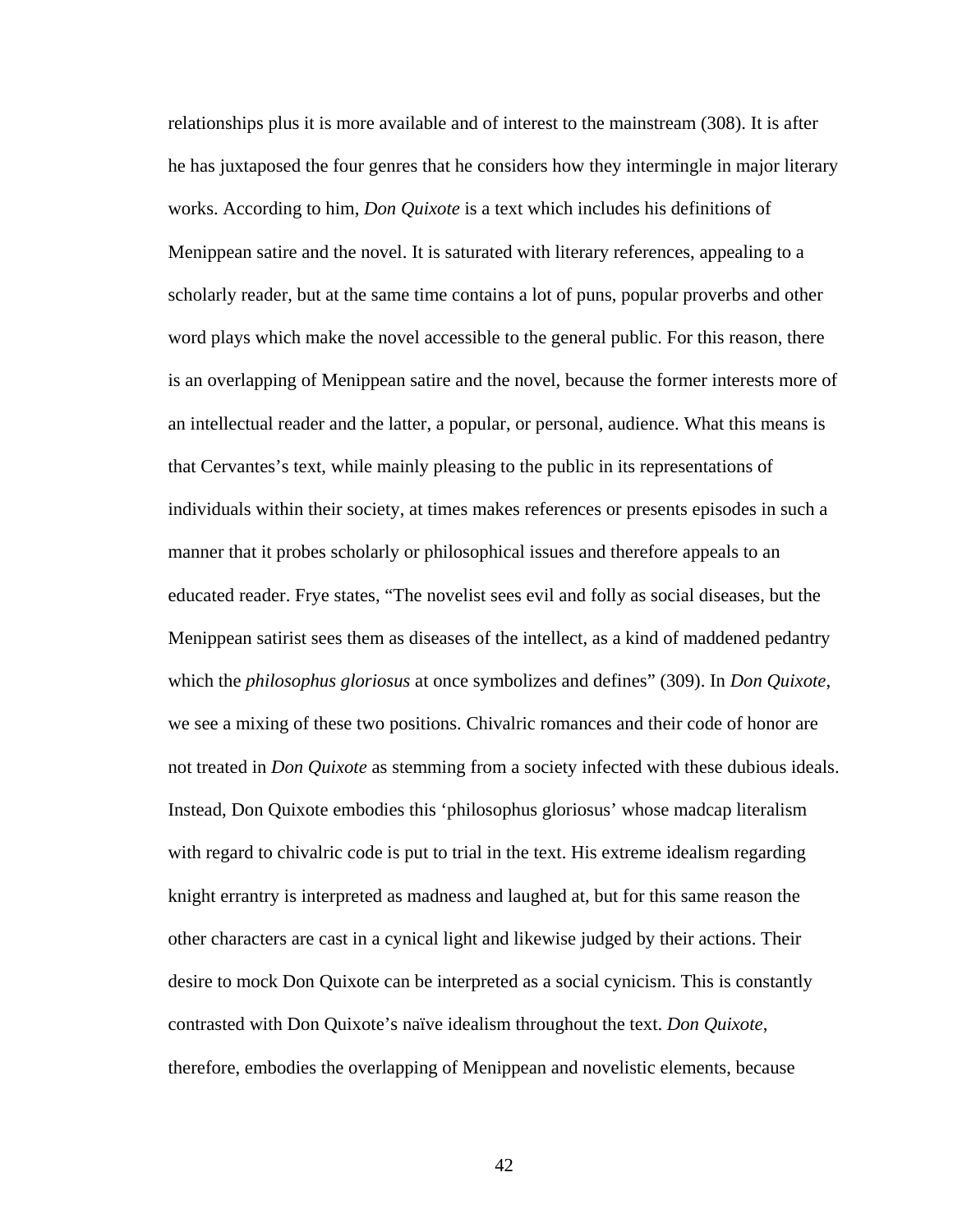within the text there is the parody of the perfection promoted by the books of chivalry while at the same time what could be called social cynicism or disparagement of this perfection is showcased.

This contrasting of idealism with social cynicism reflects a joining together of two opposing elements. The structure of juxtaposing too differing issues is linked to the role reversal depicted in Carnival, because the contrasting of opposites provokes instability within the text. As Scott explains, "The Menippean satire . . . was a form of carnivalized literature in which the satirist rejects any absolute or ideological presentation of human experience" (27). Menippean satire mocks or pokes fun at any belief system portrayed in society as ideal. Perfection, or the perfect answer, as it may be presented in theology, philosophy or books of chivalry, becomes the object of this genre's parodying. Many times, the manner in which this is parodied is by contrasting it with an inverse, or opposite, characteristic. When Lucian has Menippus comment on the skull of Helen, in the passage mentioned earlier from "Voyage to the Lower World," the idea of supreme beauty is contrasted with the ultimate repulsiveness associated with Death. Due to this contrast, the image of Helen's skull signifies both peerless beauty, because society has immortalized Helen's visage, and stark ugliness, because Death has stripped her of any distinguishing physical attributes. It is through this contrast that irony surfaces. Because this genre contains a carnivalesque undercurrent, it is an objective of Menippean satire to play with concepts or characteristics that Western logic defines as binary opposites. By contrasting ideas or notions that we have been taught to read as contrary or dissimilar, Menippean satire brings this classification to the forefront and guides the reader in questioning the limits of an understood system of logic. Is black really the opposite of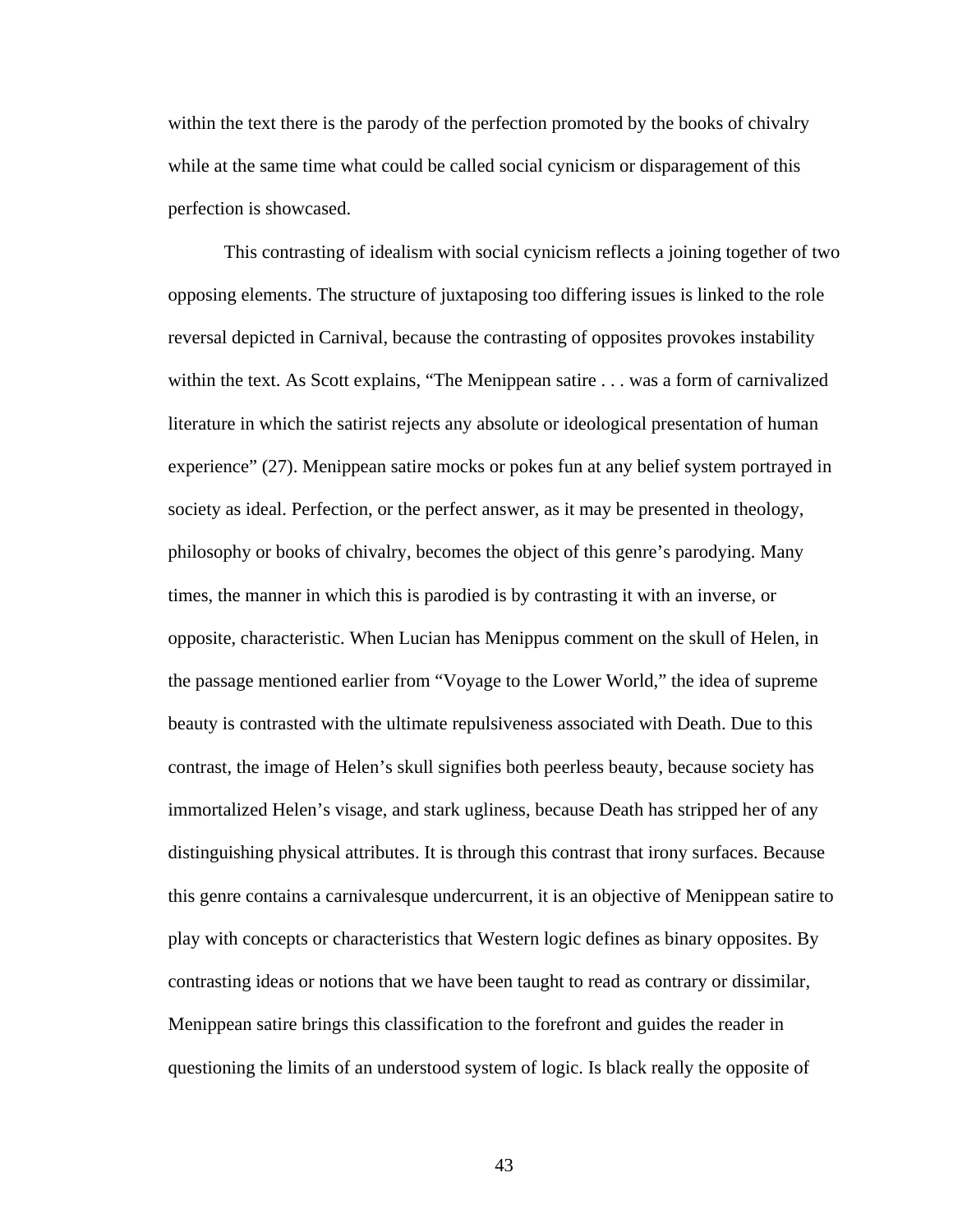white? Is an individual ever completely sane, or ever completely crazy? Is there another way to observe life, other than via a binary system of opposites? Menippean satire strives to muddy the waters, so to speak, with regard to this system of logic. As already stated, perfection is the target and motivation of this genre. In *Don Quixote* there is no correct plan of action or ultimate guideline on living as provided by the author or narrators, but rather an arena where certain elements mix, react to one another and foster new events. James F. Walter observes, "An essential characteristic differentiating the Menippean satire from the novel is its attempt to reach the extreme limits of human experience physical and intellectual, farcical and serious, obscene and sacred, comic and tragic—at the same time" (395). This happens many times through *Don Quixote*, where two elements which normally would be understood as discordant or divergent, are allowed to interact. Take, for instance, the famous *baciyelmo*. The word represents a fusion of the images of the peerless helmet of Mambrino and the barber's basin, a receptacle of discarded corporal products such as blood and hair. *Rocinante* is another example. In the narrator's description of Rocinante in chapter 1 of Part I, the poor horse had "más cuartos que un real." A *cuarto* was a type of coin, lesser in value than a *real*. At the same time, *cuarto* was a disease affecting the hooves of horses.<sup>6</sup> The narrator, tongue-in-cheek, is playing with the concept of money (in that Rocinante was worth more than a *real*) but is really saying he's in worse shape (because of the disease) than a *real* horse (Gorfkle 101). He is a horse of immense worth to Don Quixote, but of hardly any material worth when compared to Babieca or Bucephalus. Another case in point is when, in the Sierra Morena,

 $\overline{a}$ 

<sup>&</sup>lt;sup>6</sup> "Abertura longitudinal larga y profunda, que anormalmente se produce en las partes laterales de los cascos de las caballerías," *Diccionario de la Real Academia Española*, 12 Dec. 2004 <http://www.rae.es/>.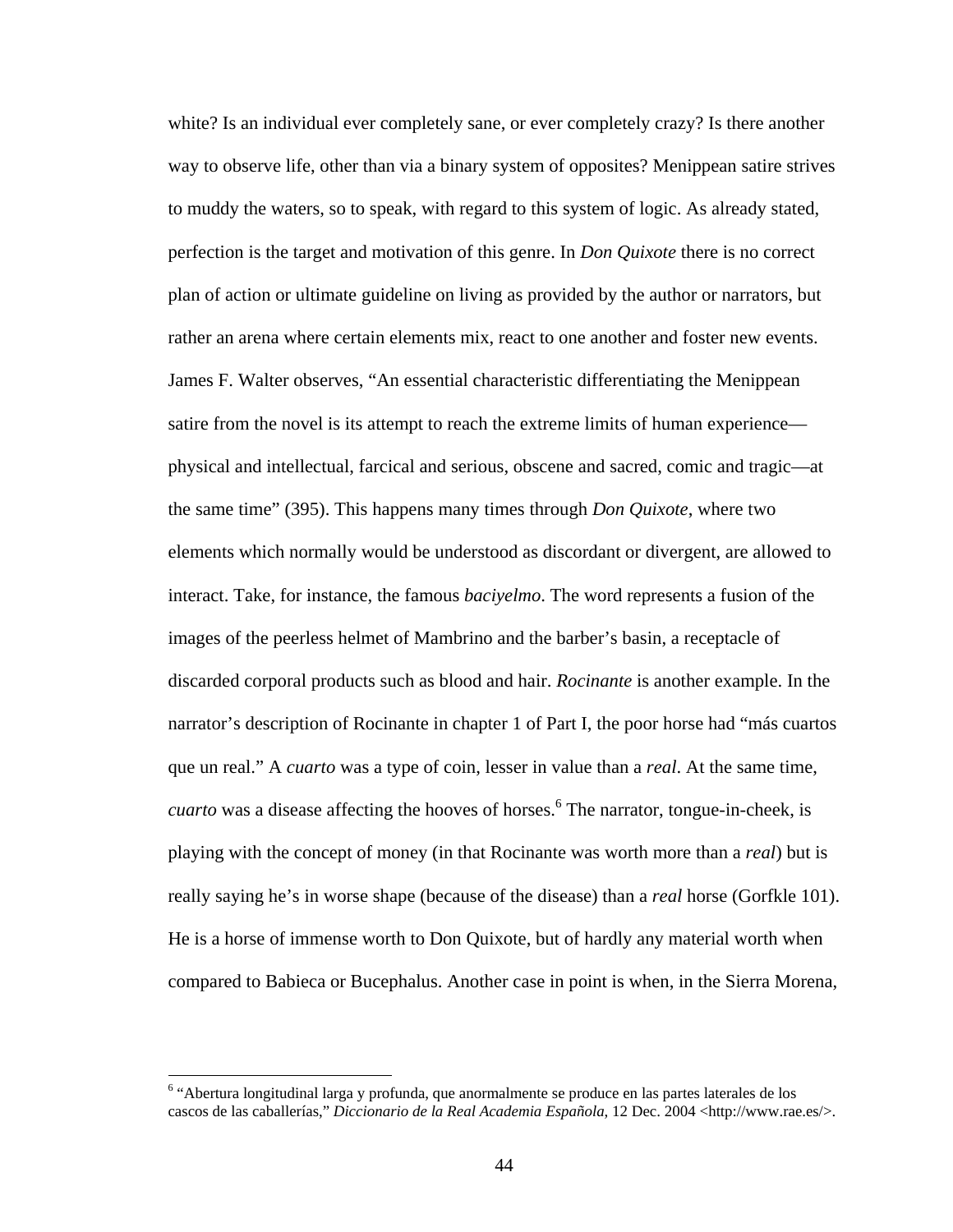Don Quixote fashions a rosary out of his soiled shirt, allowing for the sacred and the obscene to merge in one action.

The contrasting of opposites allows for the creation of a new concept, such as what occurs linguistically with an oxymoron. An example of this also occurs when juxtaposing the two protagonists. Don Quixote and Sancho Panza themselves, when together, epitomize this contrast and come together to form a unique entity. They are a pair of opposites, both physically as well as mentally. One is tall, lean and educated; the other is short, heavy and illiterate. One believes in chivalric fantasies and is motivated to bring them to life, only to relinquish this dream to death at the end of Part II; the other begins as no-nonsense and down-to-earth, but then succumbs to the temptation of fantasy by denying his predetermined socioeconomic status when he rises to become governor, if only for a short while. Bakhtin writes, "The menippea is fond of playing with sharp transitions and changes, ups and downs, rises and falls, unexpected comings together of distant and divided things" (97). An accurate embodiment of what Bakhtin is referring to here, this constant contrasting and interplay between the two characters has lead to what many critics, following Salvador de Madariaga, have classified as the quixotization of Sancho and the sanchification of Don Quixote.

We see this same thing also to a certain extent in the representations of the lofty and the base within the text: the ideal chivalric world which Don Quixote continuously fights to recreate is repeatedly in contrast with the misfortunes he is put through by his various physical and emotional pummelings. He is humiliated, beaten, misinterpreted, made fun of, and even stoned while attempting to apply a chivalric process to an event that takes place in the narrative reality of the text. It is through his personage that the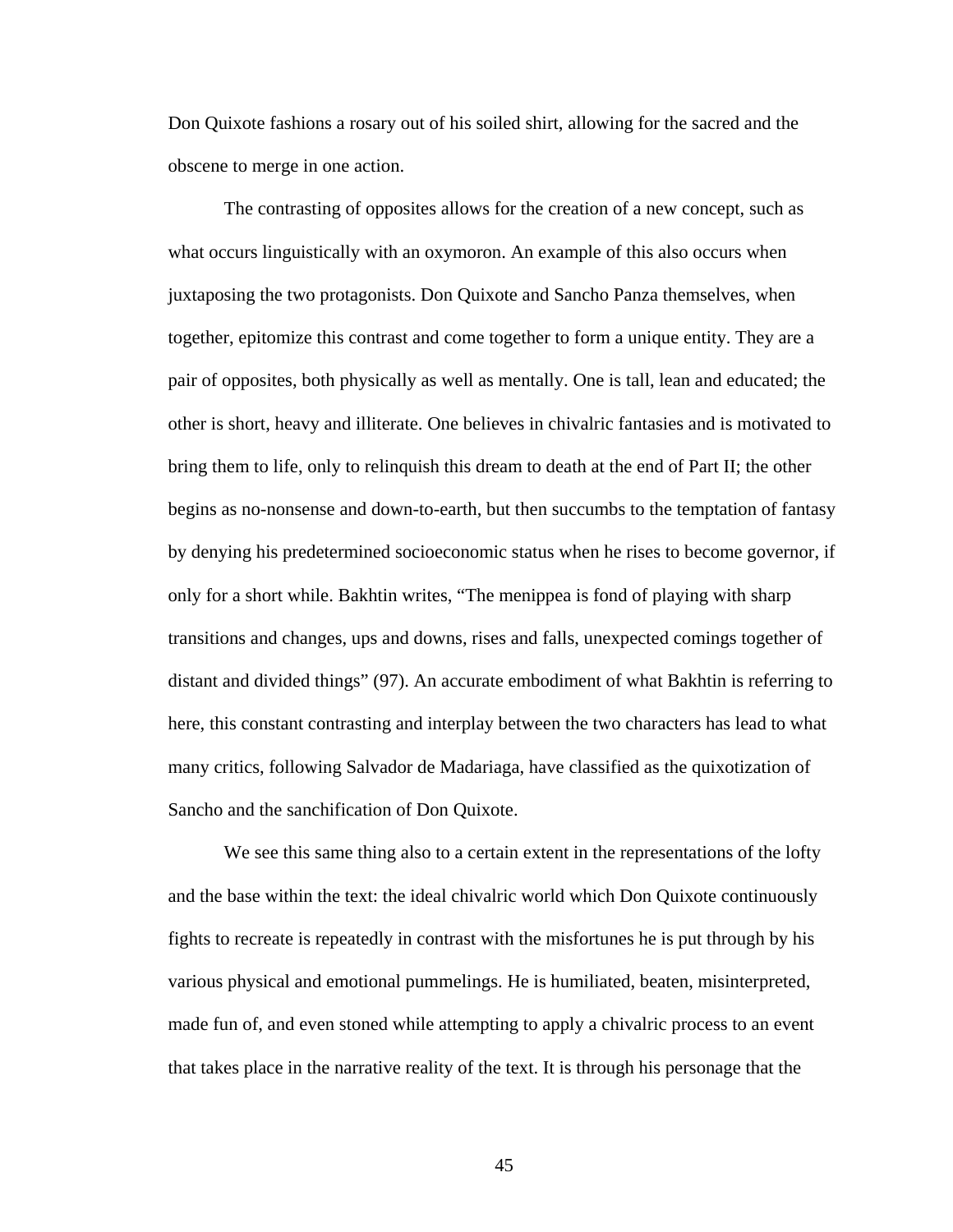heavenly ideals of chivalry collide with the infernal suffering of reality. He is the medium through which these two opposites mix. This is also a way of understanding how Don Quixote can project both madness and sanity. The rational madman, *el cuerdo loco*, often puzzles the other characters as well as the reader, because they cannot understand how someone so insane as to charge windmills can later proffer such sound judgments and likewise how someone so learned can so fervently argue the benefits of knight errantry. The characters, through their reactions, seem to imply that there is a contradiction in Don Quixote's actions, because he sometimes acts mad and other times acts lucidly. This was the main argument several eighteenth-century critics made in favor of Avellaneda's version. An example is Alain René Le Sage, the French writer who first translated Avellaneda's version of Part II in 1716. In his introduction to this work, Le Sage compares Cervantes's protagonists with Avellaneda's. He writes that, although Cervantes's Part I met with great success,

comme il negligeoit d'en donner la continuation, un Auteur Arragonois, appellé Alonso Fernandez de Avellaneda, en sit paroistre une en 1614, qui ne fut pas mal reçuë. . . . Il a fort bien soutenu le caractère de Don Quichotte. Il ne le perd point de veuë: il en fait un Chevalier errant, qui est toujours grave, et dont toutes les paroles sont magnifiques, pompeuses et fleuries. Pour son Sancho, il faut demeurer d'accord qu'il est excellent, et plus original même que celui de Cervantes. . . . Le caractère de l'autre Sancho n'est pas si uniforme: tantôt il lui échappe des traits d'ingenuité, et tantôt il tient des discours malins, dont on voit bien qu'il sent toute la malice, qui sont quelquefois trop relevés pour un païsan, et trop sensés pour un valet qui est la duppe des folles visions de son Maîstre. . . . Il y a une difference sensible entre les deux Sancho: celui de Cervantes veut souvent faire le plaisant, et ne l'est pas; celui d'Avellaneda l'est presque toûjours, sans vouloir l'estre. ( $\tilde{a}$  ij- $\tilde{a}$  iij)<sup>7</sup>

 $\overline{a}$ 

 $<sup>7</sup>$  "as he is negligent with his sequel, an Aragonese author, named Alonso Fernandez de Avellaneda,</sup> published one in 1614, which was not badly received. … He had truly established the character of Don Quixote. He does not lose sight of his character: he portrays him as a knight errant, who is always solemn, and whose every word is magnificent, grandiloquent, and ornate. As for his Sancho, we must confess that he is excellent, and is more original than the one of Cervantes. … The character of the other Sancho is not uniform: sometimes he lets slip aspects of gullibility, and at other times he holds cunning discourse, in which his maliciousness is revealed, that is sometimes too rich for a peasant, and too thoughtful for a manservant who is the dupe of the mad visions of his Master. . . . There is a perceptible difference between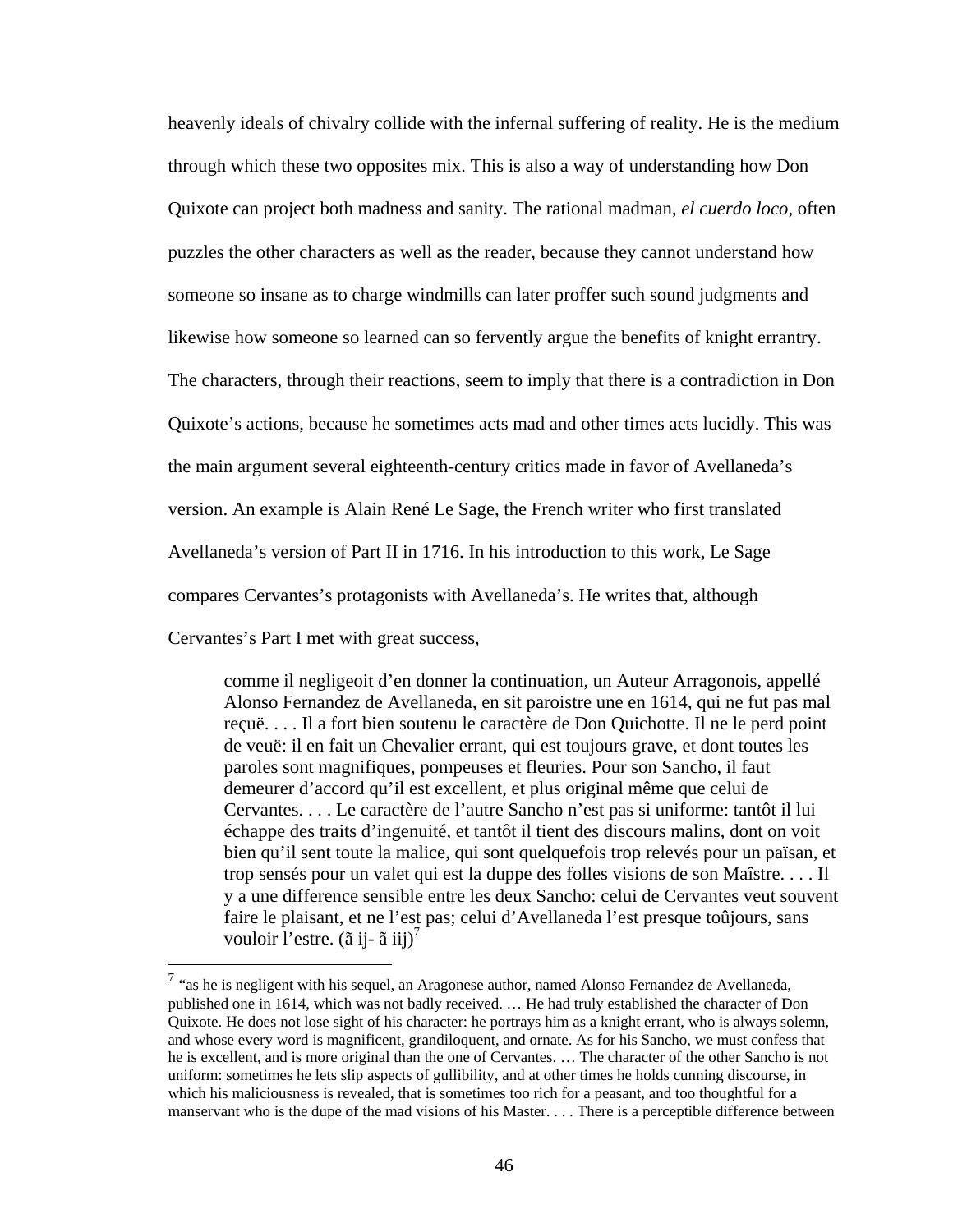For Le Sage, Cervantes was inferior to Avellaneda due to his lack of consistency with character description. For Le Sage, Don Quixote should always act the knight errant, being solemn and grandiloquent. Anthony Close observes, "One would hardly expect to find a case of madness like Don Quixote's if one visited a madhouse; rather, his madness appears initially as a literary device designed to set the wheels of parody in motion" (23). This is definitely one of the effects of the madness of Cervantes's Don Quixote, as opposed to Avellaneda's, and in chapter 3 I analyze these differences more in depth with regard to carnivalesque versus political motives. But it is important to point out here that this mixing of supposedly opposite personality traits in Don Quixote is intentional on Cervantes's part and goes beyond Close's assertion that this madness is principally a technique of parody. Bakhtin writes,

What might be called moral-psychological experimentation appears for the first time in the Menippea: the representation of . . . insanity of all sorts . . ., split personalities, unrestrained daydreaming, unusual dreams, passions bordering on insanity, suicide, etc. . . . Dreams, daydreams and insanity destroy the epic, tragic integrity of a man and his fate: in him the possibilities of another man and another life are revealed, he loses his finalizedness and singleness of meaning, he ceases to coincide with himself. (96)

This mixing of reality with fantasy is embodied in the character of Don Quixote, but it is different from the other forms of madness we find in other novels, which in turn makes it appear to be more of a literary device, to refer back to Anthony Close's comment on the previous page. But it is through the daydreams stemming from the chivalric books he has read that Alonso Quijano is motivated to live beyond his established role in society. He becomes the passionate individual who is unafraid to take on the world in order to right

the two Sanchos: Cervantes's often wants to be pleasing, and is not; Avellaneda's almost always is, without trying to be" (my translation).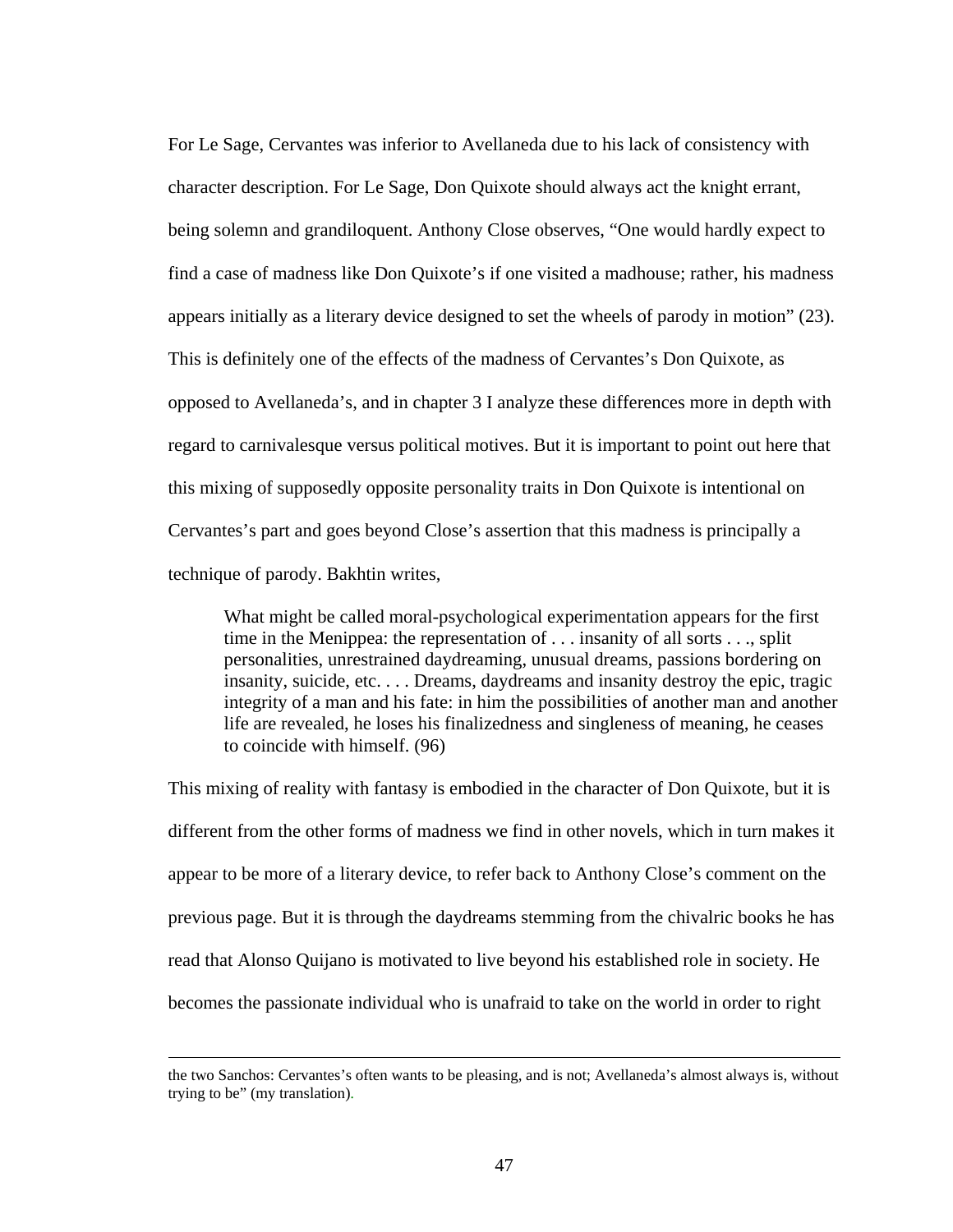wrongs and instill chivalric values. He sees giants where others see windmills and wine bags. He falls in love and swears undying loyalty to a fictitious woman. He risks life and limb to confront presumed kidnappers and the devil's sorcerers, like the Biscayan squire in Part I, chapter 9 and the clergymen accompanying the casket in Part I, chapter 19, respectively. What is interpreted as madness is juxtaposed against Don Quixote's bouts of sane judgments and wisdom by characters and readers who are perplexed by his duality. Again, for them, a character should always remain relatively the same in a novel, whereas in Menippean satire the focus is on what the character says or does rather than on who he or she is. As mentioned previously, this genre generally employs character types rather than developing, psychological figures. The novel, on the other hand, concentrates on the characters themselves and how they interact and progress or mature throughout the narrative. Ardis Nelson, in *Cabrera Infante in the Menippean Tradition*, explains that where a novel deals with "men, their personalities and characters," in Menippean satire the characters are "stylized, being representatives of a given set of ideas" (xxv-vi). Echoing Frye, Nelson continues, "The novelist essentially transfers theories to personal relationships, but the Menippean satirist intellectualizes and obscures freely, often producing caricatures" (xxvi). By utilizing both genres, Cervantes can mix their approaches, allowing for fluctuations in his characters which would be interpreted as incongruities to someone such as Le Sage, but which, when understood within the context of Menippean satire, demonstrate Cervantes's capability to create multifaceted, diverse characters as opposed to the vapid, predictable characters found in Avellaneda's version. The focus is not on whether the characters maintain their original nature,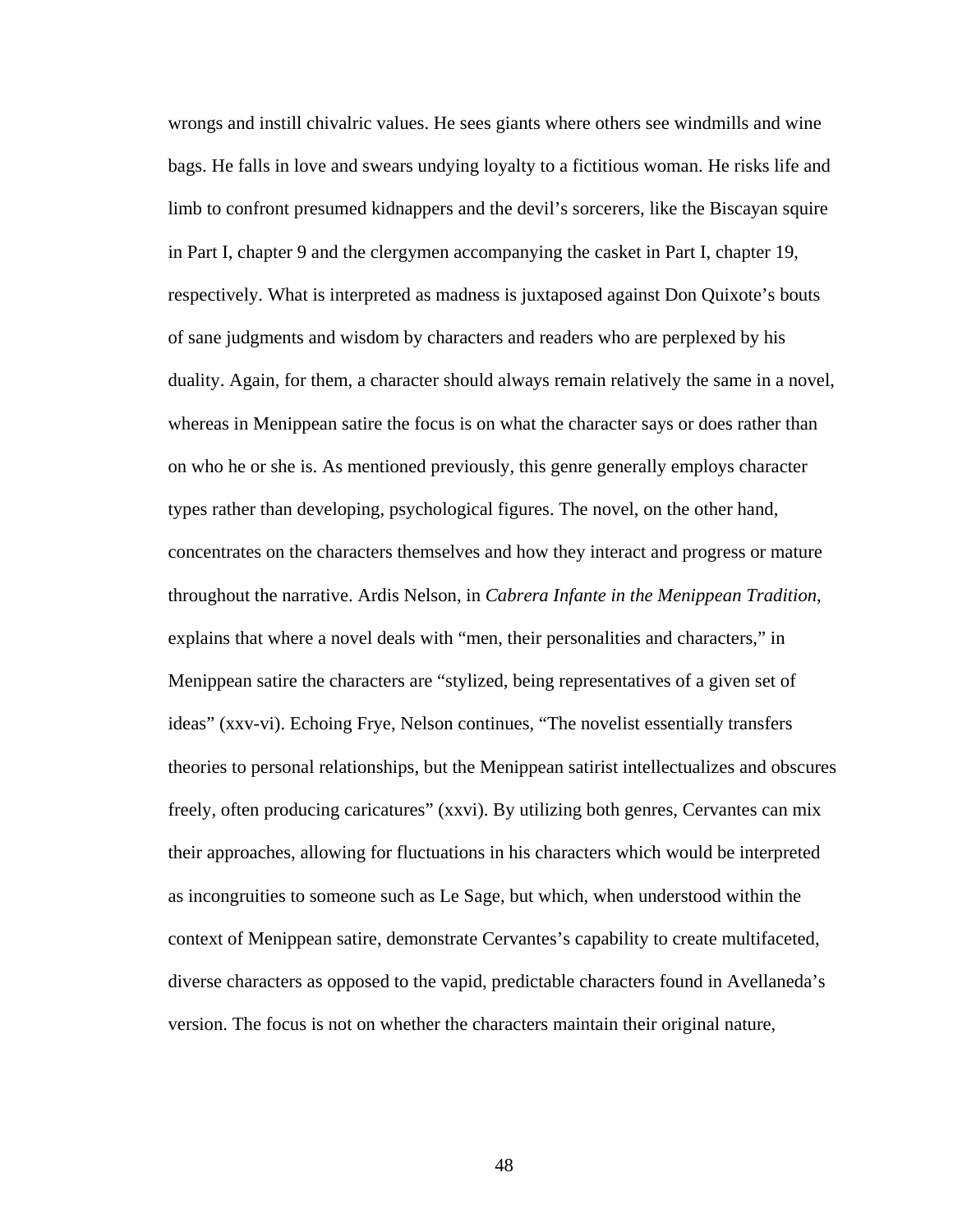something which critics such as Lesage did not understand and instead interpreted as inaccuracies on the part of Cervantes.

 On a related note, it has been pointed out by critics such as Antonio Barbagallo that the stereotyping or typifying of characters does occur in the novel. In "Sancho no es, se hace," Barbagallo argues that Sancho is stereotyped as an unintelligent glutton by the other characters, even though he is rarely found eating to excess and, although he jumbles proverbs and does talk a lot, he also frequently makes sage observations. This typecasting is performed by the narrators, translator and many of the other characters. It is as if they were prejudging him based on his physical appearance, in that his short, squat physique resembles the personage of the Buffoon found in works of theater. Unless the reader is careful to construct his or her image of Sancho based only on his words and deeds, it is easy to misjudge Sancho and view him more as a stereotype or caricature and less as a unique character with his own personality. In Part II, Sancho reacts to the way he is portrayed in Avellaneda's version. In chapter 49, he defends himself to Don Jerónimo and Don Juan, describing himself as "simple and droll, but not a glutton or a drunkard" (952). Three chapters later, Sancho again attempts to set the record straight regarding who he is. He assures Don Antonio, "You can take it from me that anyone who says I'm a gluttonous and untidy eater is wide off the mark . . ." (970). If the readers look closely and pay attention, they will be able to discern the authentic Sancho from the caricature described by the other characters or by Avellaneda.

Where we see a more obvious example of caricature or character type, rather than a novelistic character, is with Dulcinea. An element of this parody of character types, as the reader finds out from Sancho Panza, is that Dulcinea is far from the pure, beautiful,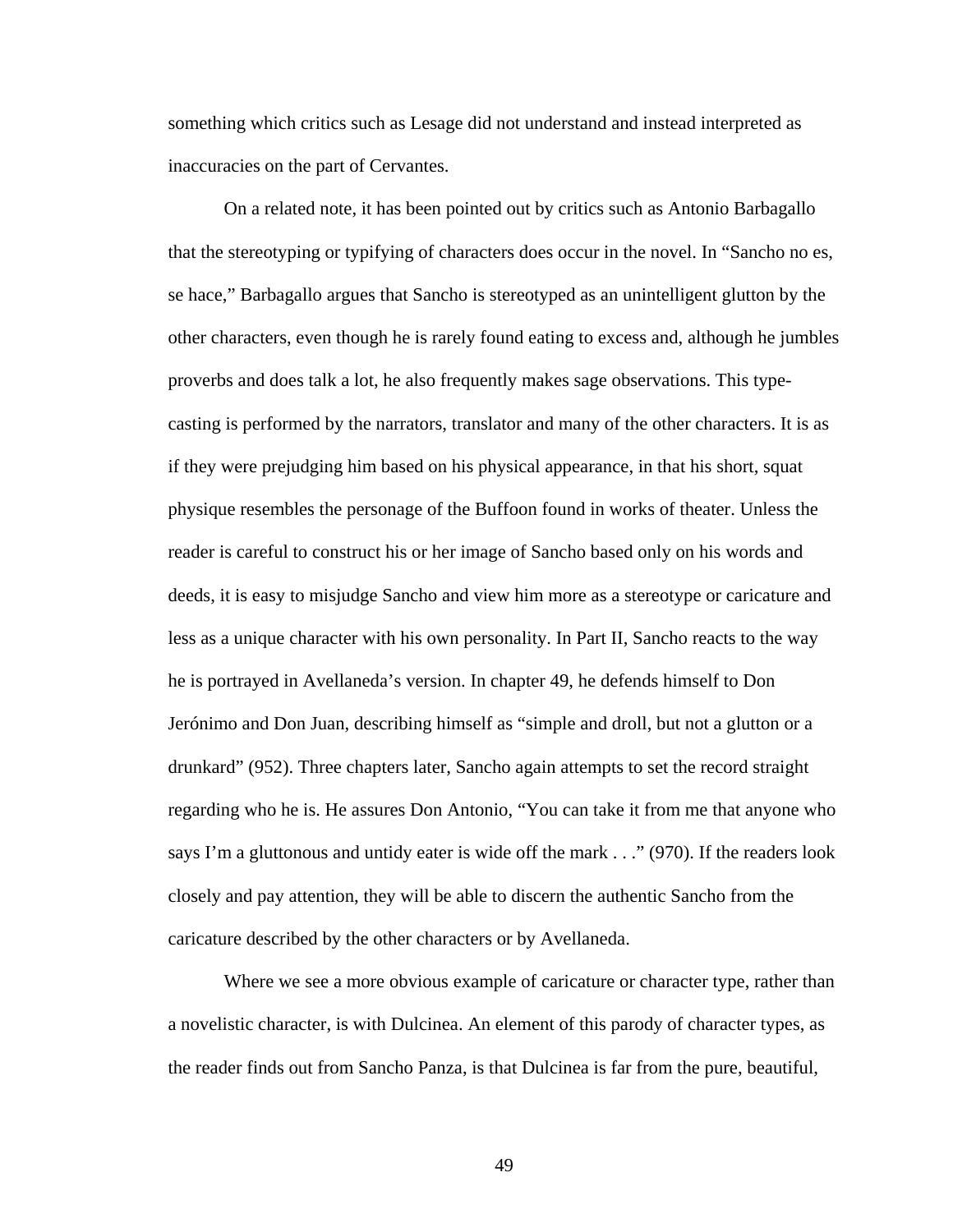archetypal maiden deified in the books of chivalry. Aldonza Lorenzo, to whom Don Quixote gives the name Dulcinea, is a "good-looking country lass with whom he had been in love, although it is understood that she never knew or was aware of it" (61). In Part I, chapter 25, when Don Quixote asks Sancho to deliver a letter to Dulcinea, he describes their relationship, and in a way Dulcinea, to Sancho,

It does not matter if [the letter] is written in a strange hand, for as far as I can remember, Dulcinea can neither read nor write nor has she ever seen my handwriting. For our love for each other has always been of the platonic kind, never going beyond an occasional modest glance at each other, and even that was so rare that I can truly swear that during the twelve years I have loved her more than the light of these eyes of mine . . . I have not seen her more than four times. In fact, I even doubt if she ever noticed me gazing at her—such was the reserve and seclusion in which her father, Lorenzo Corchuelo, and her mother, Aldonza Nogales, brought her up. (247)

Don Quixote has constructed his great love interest on very limited details. He has only seen her four times, but knows who her parents are and that she is illiterate. He has created a caricature based on the pattern of the damsels of chivalric tales and loosely tied it to the peasant girl Aldonza Lorenzo. Whereas Don Quixote only knows her by sight, Sancho knows her as a neighbor, and it is his knowledge of her that converts Don Quixote's vision of Dulcinea into a parody of the maidens found in books of chivalry. Sancho is surprised to discover that his master's love interest is none other than a peasant girl. He provides a more proximate description of Dulcinea,

I know her well . . . and I assure you she can pitch the iron bar as well as the strongest lad in our village, God save us! Why, she's a lusty lass, tall and straight, with hair on her chest, who can pull the chestnuts out of the fire for any knighterrant now or to come who has her for his lady. God, what a woman she is! What a pair of lungs she has, and what a voice! I've heard it said that one day she climbed to the top of the church belfry to call her father's plowmen . . . and though they were more than half a league off, they heard her as plainly as if they were at the foot of the tower. And the best of her is that she's not at all coy, for she's a great hand at courting, always joking with the boys and making game of everyone. . . . I wish I was gone, if only to catch a glimpse of her, for it's many a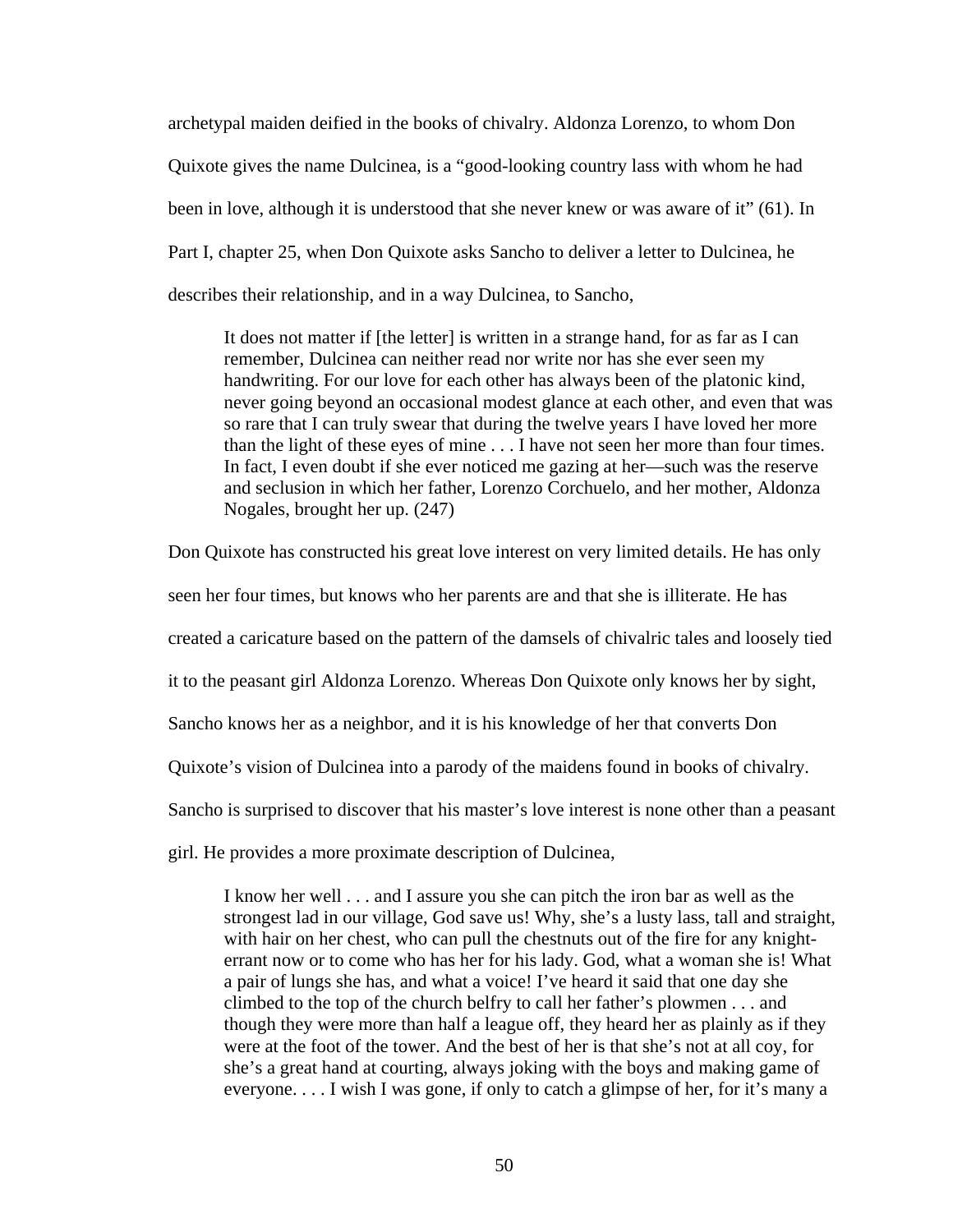day since I saw her, and I'm sure she's changed by now. There is nothing that spoils a girl's face more than to be always working in the fields, exposed to sun and wind. To be frank with your worship, I've been mistaken up to this, for I thought really and truly all this while that Lady Dulcinea was some princess with whom you were in love, or at least some person of such great qualities as to deserve the rich presents you have sent her . . . But when all is said and done, what good can it do Lady Aldonza Lorenzo—I mean, Lady Dulcinea of El Toboso—to have the vanquished whom you send, or may send, falling upon their knees before her? For perhaps at the time they arrive she may be carding flax or threshing, and they would be mortified at the sight of her, and she would laugh or maybe poke fun at the present you sent her. (247-48)

Sancho is amazed to find that Dulcinea is not a princess but rather an inferior peasant, and one that he knows. According to him, Aldonza-turned-Dulcinea is a lively, boisterous, and hard working lass. He relates that she works in the fields, having acquired a weathered look. He describes her as a loud-mouthed, physically strong farmer's daughter and, later on in chapter 31, he insinuates that she smells more of garlic than of roses. Through the contrasting descriptions of Dulcinea, the reader realizes that she is the antithesis of the handsome, unblemished, and wealthy love interests that appear in the books of chivalry. Since it is the damsel who motivates the knight errant, Cervantes undermines this concept by having Don Quixote be motivated by a faulty representation of a peerless maiden. In other words, he falls in love with a figment of his imagination as opposed to a female character in her own right. Because she never makes an appearance in the novel, and because Sancho's earthy description upsets the image given to us by Don Quixote, Dulcinea's caricature of the unequaled damsel is parodied. This is an instance where Cervantes provides for the impossible ideals of courtly love to clash dramatically with the narrative reality contained in his novel. It serves as a good example of the overall function of a Menippean satire, because it demonstrates the upending of an impossible model. Don Quixote's sublime vision of Dulcinea is a large part of his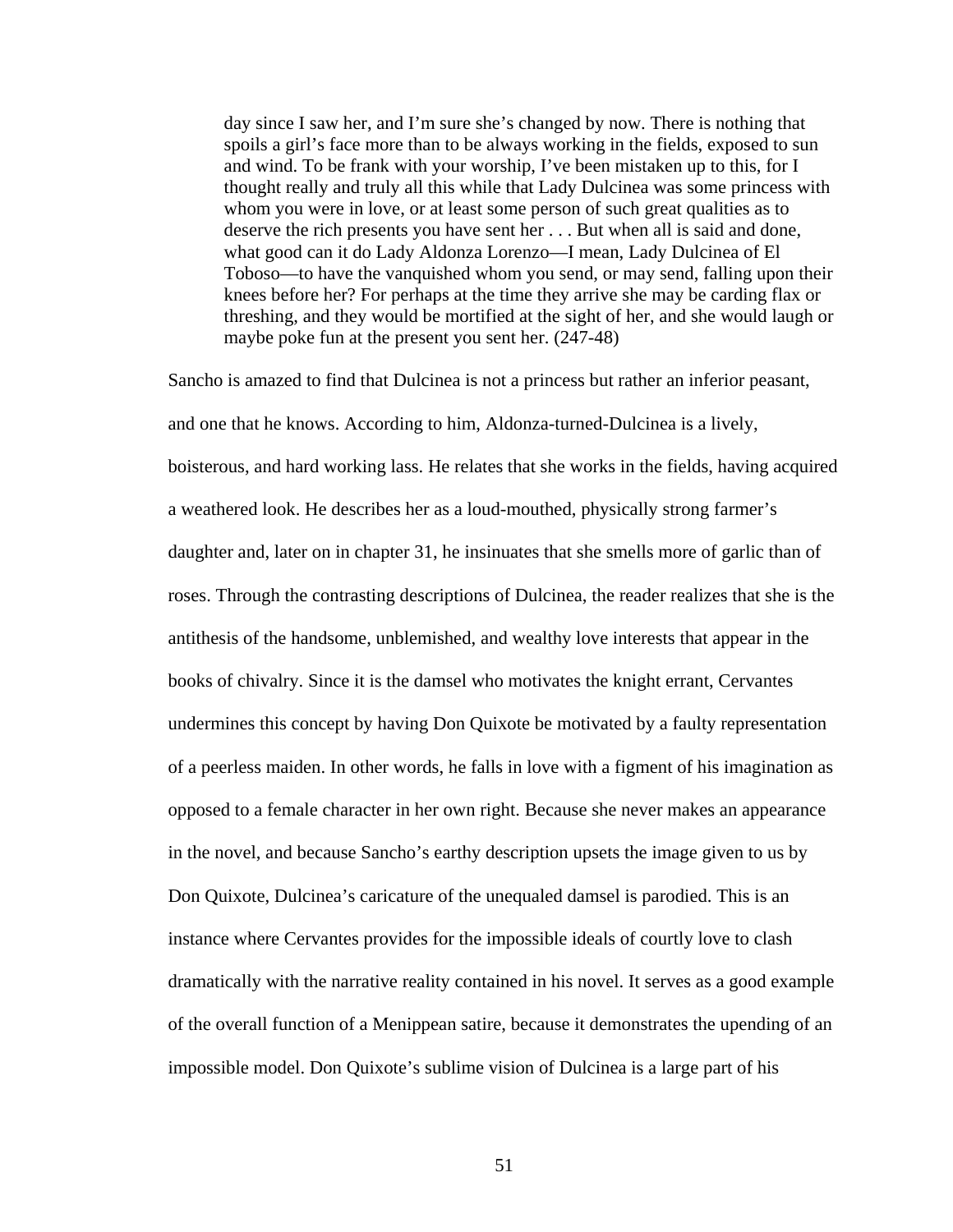unwavering conviction in the values and beliefs proffered by books of chivalry. Frye explains, "Thus philosophical pedantry becomes, as every target of satire eventually does, a form of romanticism on the imposing of over-simplified ideals on experience" (231). Don Quixote, in advocating the chivalric code of honor, attempts to instill these unrealistic ideals on the textual reality that surrounds him. He visualizes a beautiful, peerless maiden where others see a peasant girl. He sees giants where others perceive windmills. He interprets kidnappings and crime where others merely observe ordinary transportation. Like a philosopher who champions his beliefs to the point of pedantry, harnessing them to judge the rest of the world, Don Quixote likewise continuously attempts to impose his vision on his surroundings. Because his are over-simplified ideals that are constantly in contrast with the reality of the text, by the end of the novel they ultimately become an impossibility.

Through understanding the nature of Menippean satire and being able to identify this genre within the framework of Cervantes's novel, the reader attains a fuller interpretation of *Don Quixote*. Cervantes is neither didactic nor moralizing in this work. His characters as well as his audience are parodied: we the readers laugh at Don Quixote for his unrealistic ideals, but we in turn are laughing at ourselves as we come to relate to this character who attempts to rise above the textual real world that surrounds him. This double parody is more easily understood if we as readers comprehend that Cervantes has not set out to deliver us a specific moral or ultimatum, but rather to stir the pot and help us confront the space which exists between our ideals or values and our perception of reality. This is likewise the intention of a Menippean satire, which is why it is my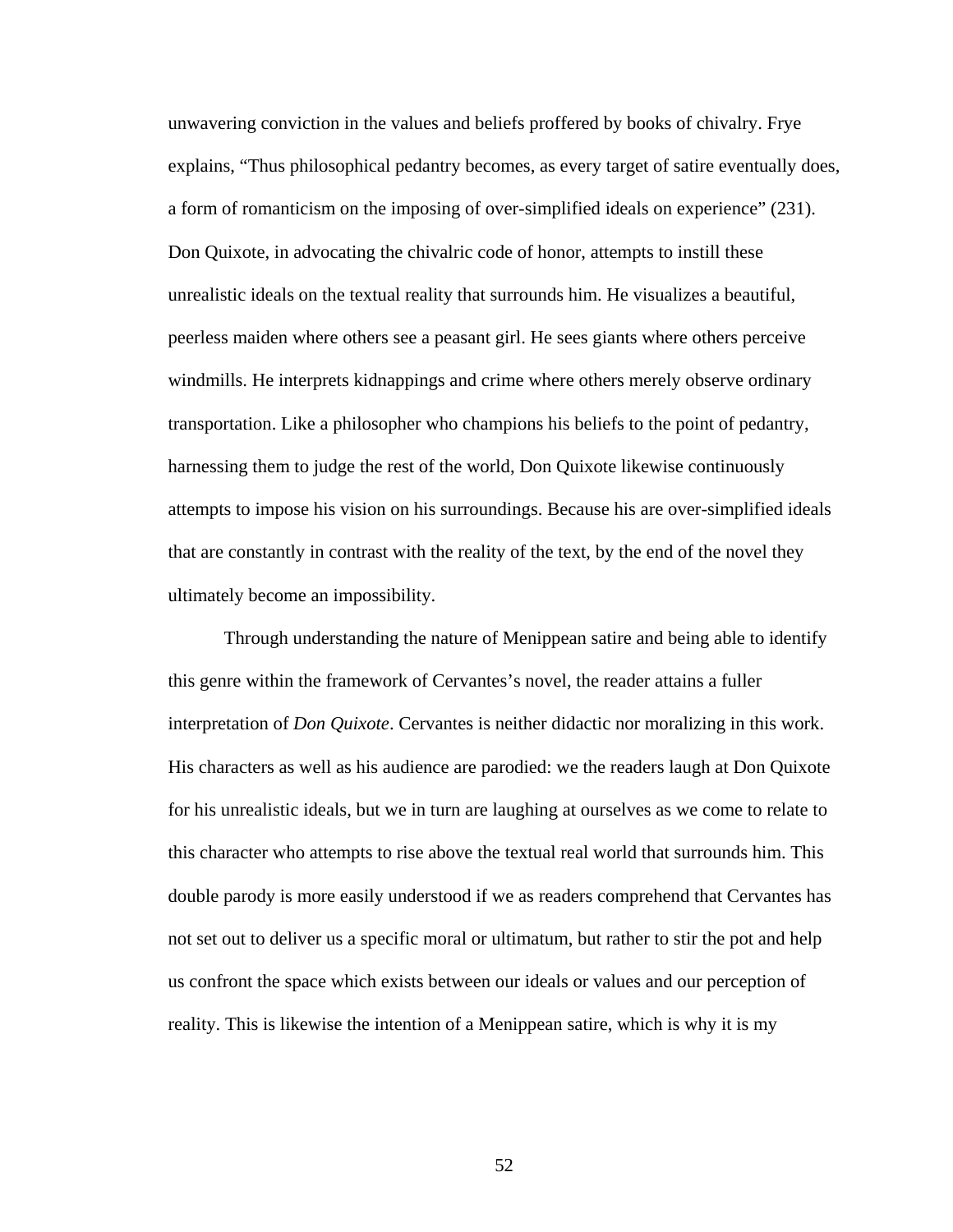assessment that the recognition of this particular genre within Cervantes's novel can help to define the complexity of *Don Quixote*.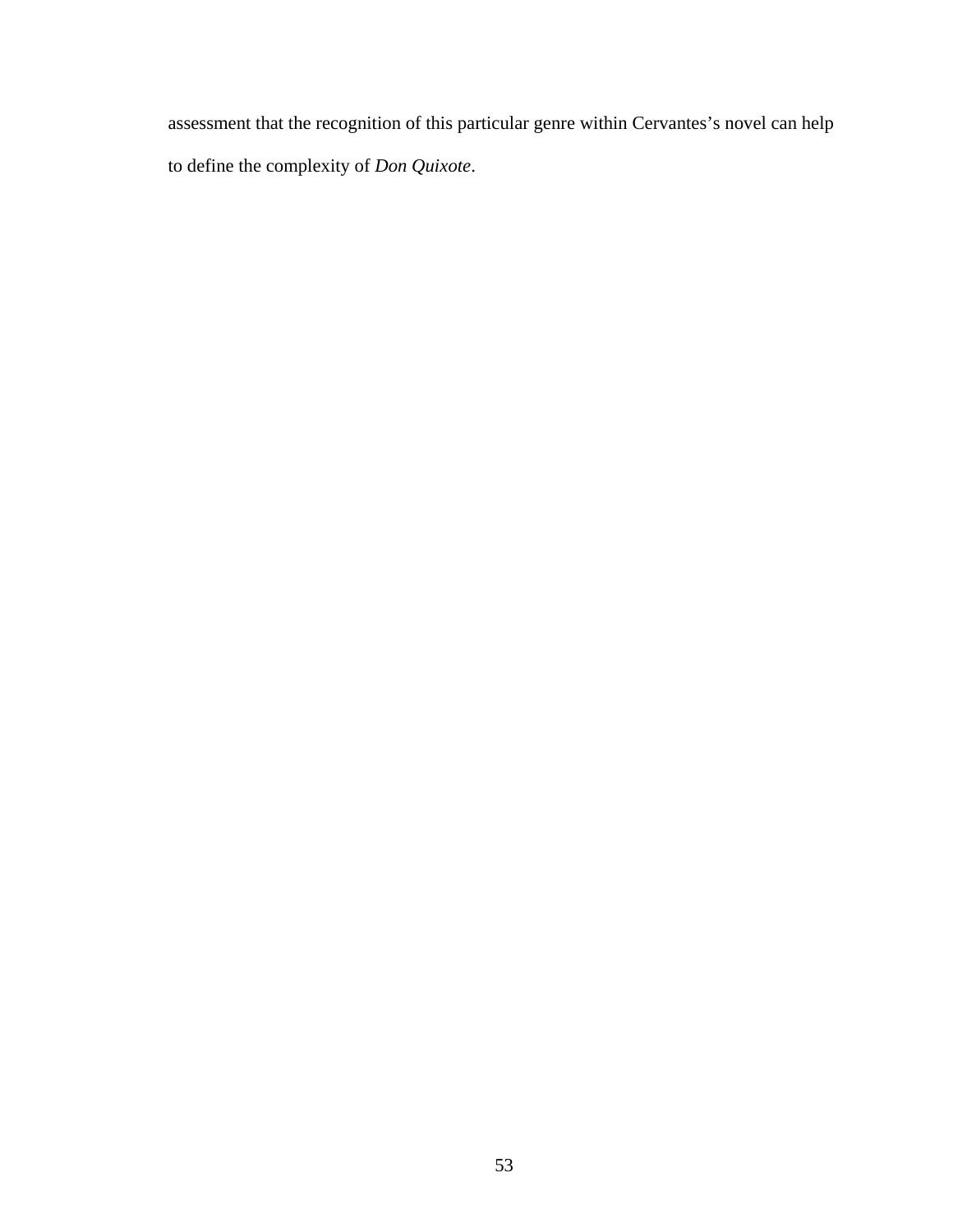## **CHAPTER II**

## **DISTURBING DEVICES: JOURNEY AND HUMOR IN** *DON QUIXOTE*

In *Rabelais and His World* and *The Dialogic Imagination*, Mikhail Bakhtin explores humor and the concept of the chronotope, respectively. Steven Hutchinson, in *Cervantine Journeys*, investigates the implications of the chronotope of journey within Cervantes's texts. In this chapter, I employ both authors' analyses and examine how journey and humor affect a text. Bakhtin labels *chronotope* a point in a text where time and space cross. His analysis stems from Immanuel Kant's observation, in "Transcendental Aesthetics," that both time and space are integral ingredients in the process of cognition. Bakhtin examines the role of these forms in the literal representation of literature. Their interactions within a text are of utmost importance because, for him, chronotopes are the deciding factors of a genre (*Dialogic* 85). He further explains that they "are the organizing centers for the fundamental narrative events of the novel. The chronotope is the place where the knots of narrative are tied and untied. It can be said without qualification that to them belongs the meaning that shapes narrative" (250). For Bakhtin, one must pay attention to the relationship between time and space held within the text because "every entry into the sphere of meanings is accomplished only through the gates of the chronotope" (258). Since there are many kinds of temporal and spatial coordinates represented in literature, it is important to examine the knots, or points, where they cross in order to enrich our understanding and interpretation of a text. Each intersection provides a unique point within the narrative that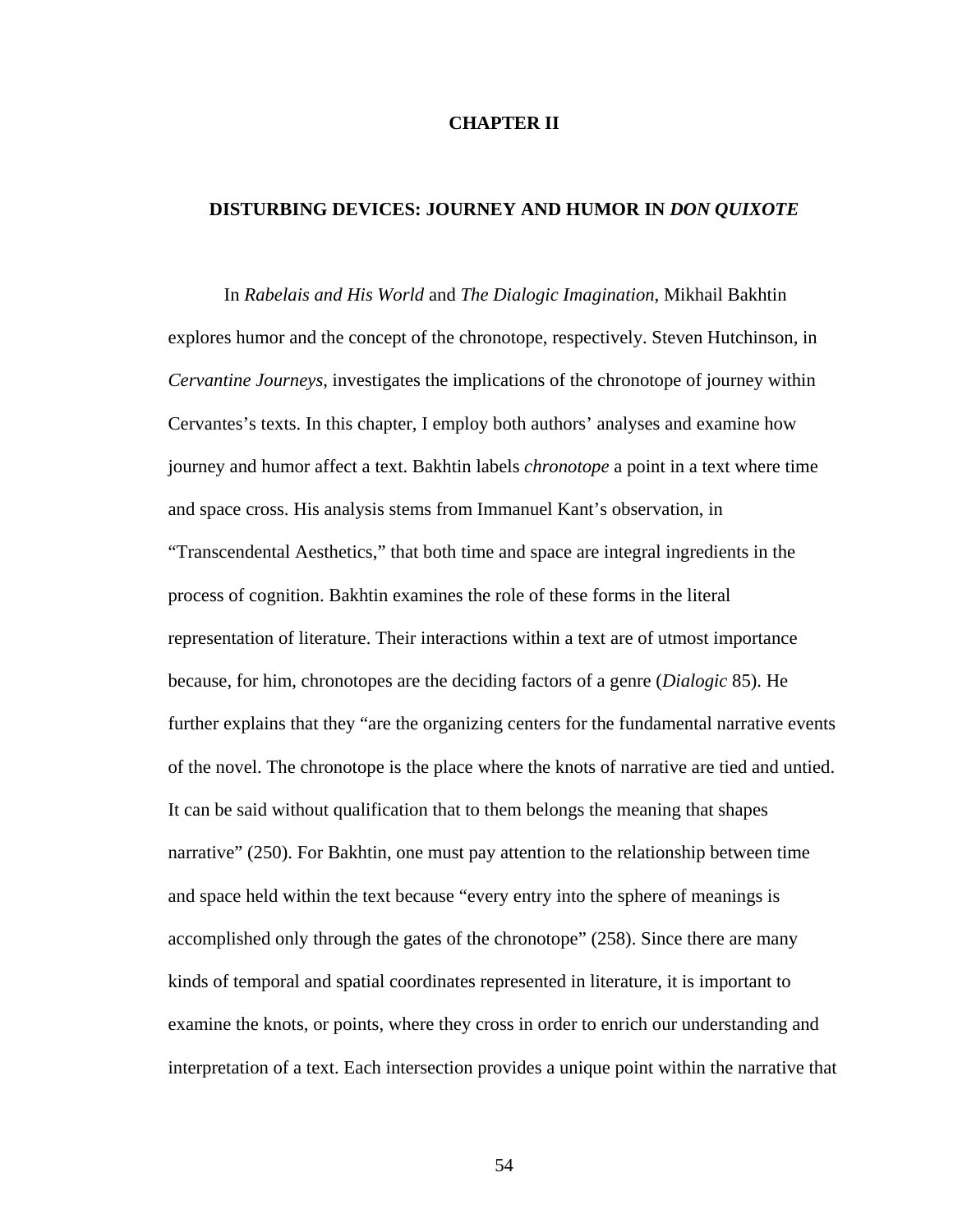directly influences the storyline. This junction creates an atmosphere of suggestive possibilities which, as the character passes through, can affect the direction of the text. One type of chronotope analyzed by Bakhtin has been translated as *the road* or *el camino*, and this encompasses "the open road and . . . various types of meetings on the road" (98). Bakhtin explains that the elements of distance and spatial obstacles as well as the temporal motifs of meeting and contact figure into the concept of *the road*. Because he refers to more than just a physical route or thoroughfare, this has lead me to the conclusion that a better translation for this type of chronotope would be *journey*, because it is a word which more effectively incorporates the temporal and spatial coordinates that Bakhtin mentions. Hutchinson, continuing where Bakhtin left off with regard to this chronotope, also uses the word *journey* in reference to these literary interstices, and applies it in analyzing Cervantes' texts. Hutchinson's study includes several types of journey. In *Don Quixote*, he examines the geographical expeditions of Don Quixote and Sancho, how journey can be read as a metaphor for the evolution of a character's life, and how dialogue can be understood as a voyage of language in motion. After reading both Bakhtin and Hutchinson, it is my intent to utilize their analyses as a means of exploring the relationship between journey and humor and the ways in which each effects change in a text. Looking specifically at *Don Quixote*, examples of the concept of journey and of humor-provoking techniques are present in a variety of ways. In this chapter, I plan to examine the effects of both on the text, in order to demonstrate that humor can be understood as a literary device similar to that of journey.

Let me begin by considering the influence that journey and humor have on a text. When either device is used, the narrative becomes unstable. If journey, for example, is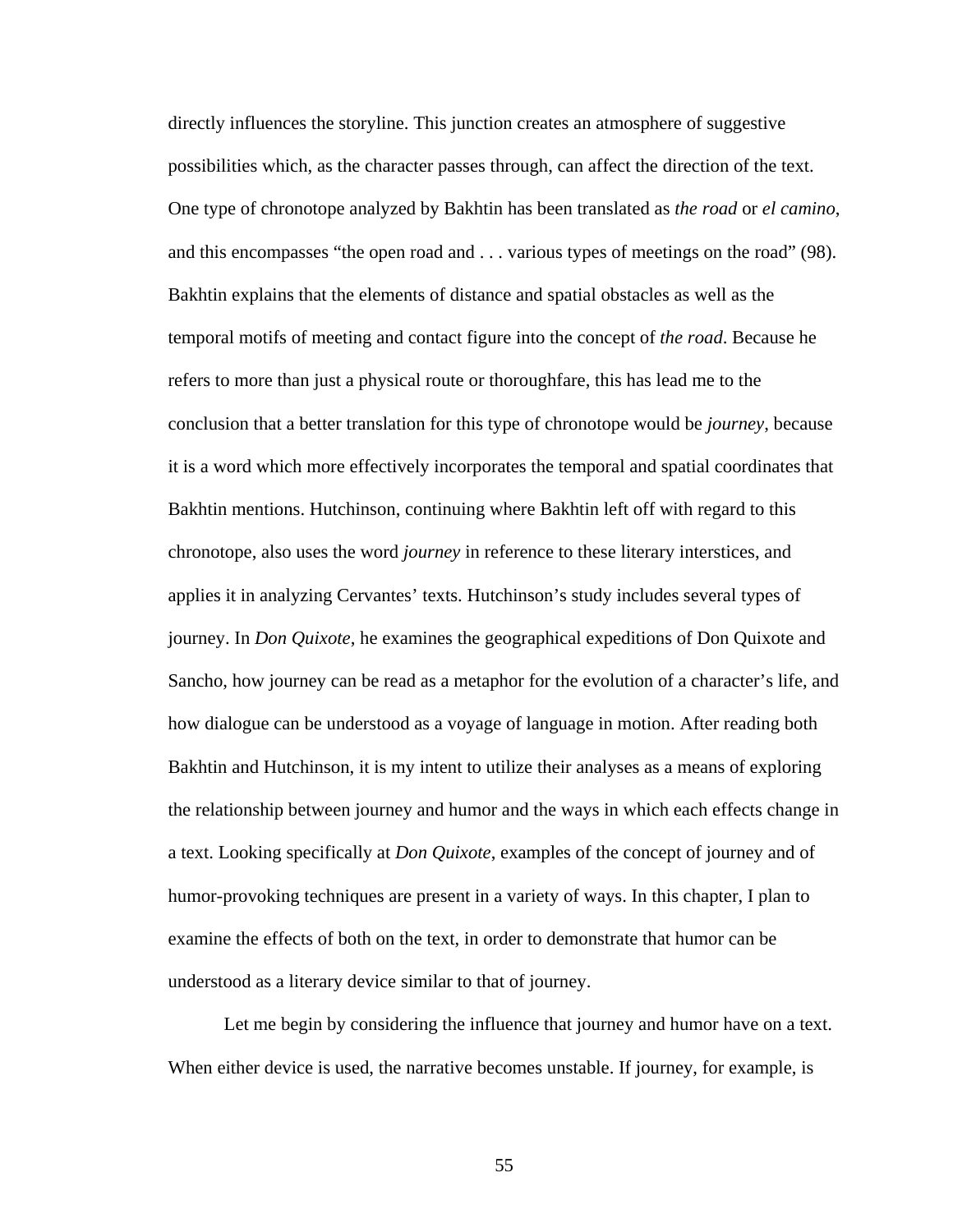introduced in a storyline, the course of action leaves the previously described or existing boundaries of the text. The plot, in other words, crosses beyond the realm of the familiar. As a result, the storyline is exposed to new concepts that may fragment what could previously be considered a staid narrative. Alonso Quijano's decision to leave the comforts of his library and home and venture out into the world represents the transition from a secure narrative setting to a more vulnerable one, in that through the mechanism of journey the possibility is introduced of encountering things previously unknown to the protagonist. These new experiences in turn enable a change in him, if not also in the storyline. And much in the way that traveling lifts the protagonist out of the norm and into less stable circumstances, so humor also produces an alteration in the text. Anything that creates laughter in many ways parallels the mechanisms of journey: through a fluctuation in coordinates, a change occurs. In the case of comic coordinates sparking a humorous interpretation on the part of the readers, laughter is the outcome. Humor is evoked through a contrast of some sort and, whether the author is employing irony, sarcasm, parody, or another comic technique, when these amusing elements appear in a text, a break or change in the narrative occurs. These comic elements serve as catalysts that carry the readers of the situation away from a staid or predictable atmosphere and move them into reacting with laughter. As a result, the technique of humor should be understood as a narrative journey, which transports the character or readers outside or away from the previous textual linearity. Because authors build comic techniques into the text that they are writing, the uniformity of the plot is compromised and change in the narrative becomes inevitable. Therefore, just as the outcome of journey provokes an alteration or change of some sort, the same is true when humor energizes the text.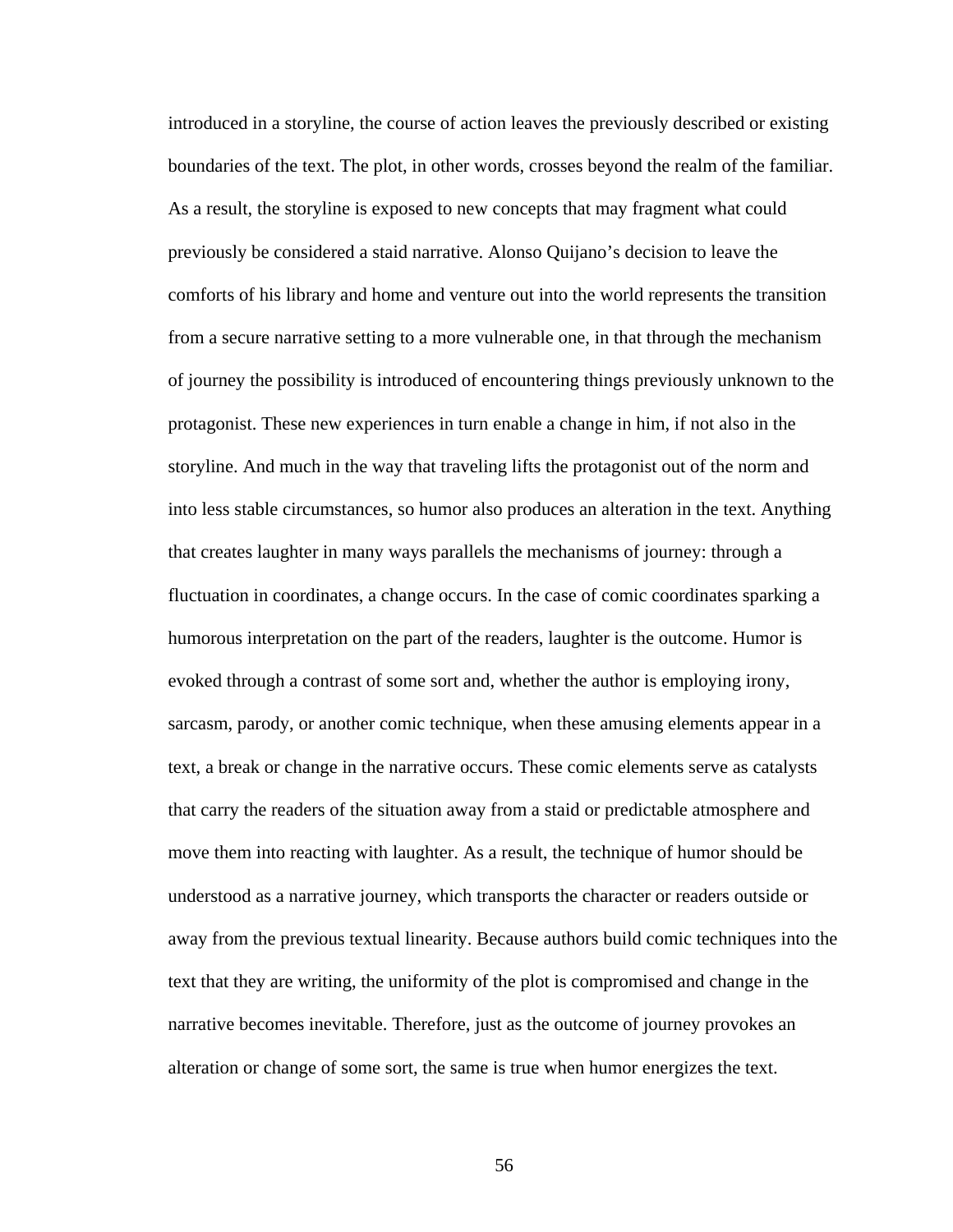When we think about the concept of journey, we invariably think of movement. This movement may be spatial, as in a change from one geographic location to another. It may imply a temporal transition, such as in the maturation of an individual physically or psychologically. It may also be a combination of spatial and temporal changes, where, through the progression of time and activities as well as through the movement from one city to the next, a youth such as Lazarillo de Tormes, for example, is transformed into an adult. The type of journey that appears in a text is largely dependent on how the text is narrated.

In the case of Cervantes's novel, by traveling through new spaces, Don Quixote and Sancho Panza are exposed to different concepts. In coming into contact with new characters, they are introduced to alternative ways of thinking and living. At the same time, being in unfamiliar circumstances, they are vulnerable to misinterpretations and confusion, if not also to practical jokes made by the characters whose space they are invading. By incorporating a change in scenery or environment, Cervantes has opened up the text and facilitated the presence of comicality. During his first sally alone, irony surfaces as Don Quixote mistakes an inn for a castle and two prostitutes for damsels (I: 2). Later, the sacrosanctity of chivalric ceremonies is parodied when the innkeeper takes advantage of Don Quixote's obliviousness by using his ledger rather than the traditional Bible to knight him. Because Don Quixote has transplanted himself into a new venue, his attempt to transpose a fictional world of chivalry onto the textual reality of ordinary characters at an inn offers the other characters, narrators, and readers the opportunity to interpret irony, parody, and other humorous elements in the storyline. Don Quixote's journey is one of the key ingredients to invoking humor here. Had he gone mad but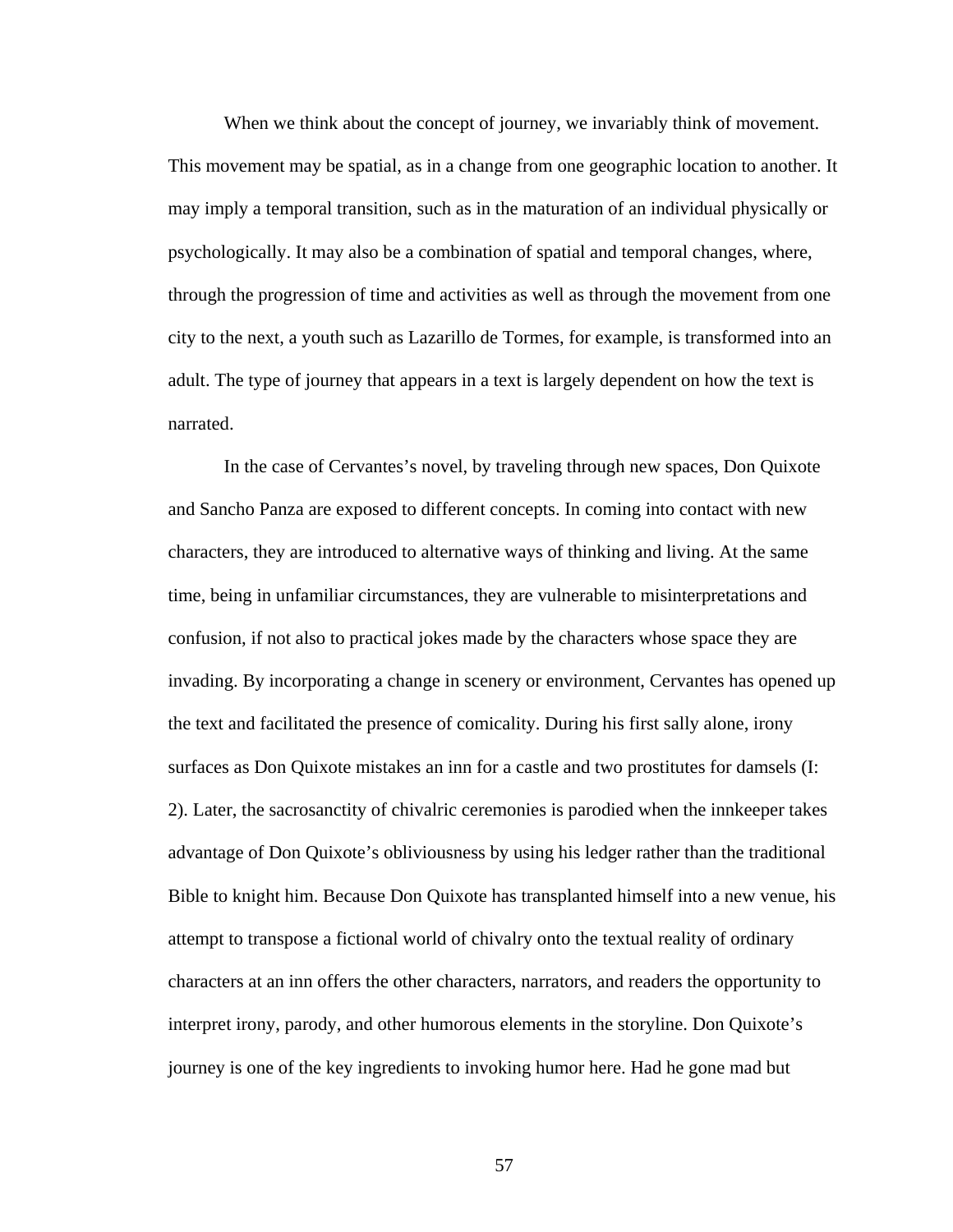stayed put in his library by himself, the situation might still be humorous, but on a much smaller scale. Combined with the concept of journey, the possibilities for comic effect are multiplied as the frame within which they can exist is greatly extended. Without travel, this type of comic interlude would never have occurred.

Journey is integral not only to the plot of the novel but also when considering the character description of Don Quixote. He calls himself a knight errant, a title which contains the act of traveling in its name. Michel Foucault, in *The Order of Things*, describes Don Quixote as "a diligent pilgrim breaking his journey before all the marks of similitude" and as "a letter that has just escaped from the open pages of a book" (46). He goes on to explain that, because Don Quixote has fashioned himself out of the examples of knights errant set before him in books of chivalry, "Don Quixote is a true likeness of all the signs that he has traced from his book" and that he is "constantly obliged to consult it in order to know what to do or say" (46). Foucault posits that this book of chivalric romances from which Don Quixote has escaped "is not so much his existence as his duty" (46) and that he must put to the test all the ways in which he resembles the protagonists from these books. I think it is possible to take Foucault's analysis here one step further. Alonso Quijano does go crazy from reading too many chivalric romances and, based on the heroes of these books, he creates his alter-ego, Don Quixote. In weaving together the ingredients for a knight errant, Alonso Quijano is fashioning a pattern or map through which he explores the world. Don Quixote, in other words, is a map that directs Alonso Quijano's actions and guides his interpretations of the exchanges he has with the textual world that surrounds him. Foucault believes Don Quixote must interpret his encounters as a reenactment of things he has read in chivalric romances and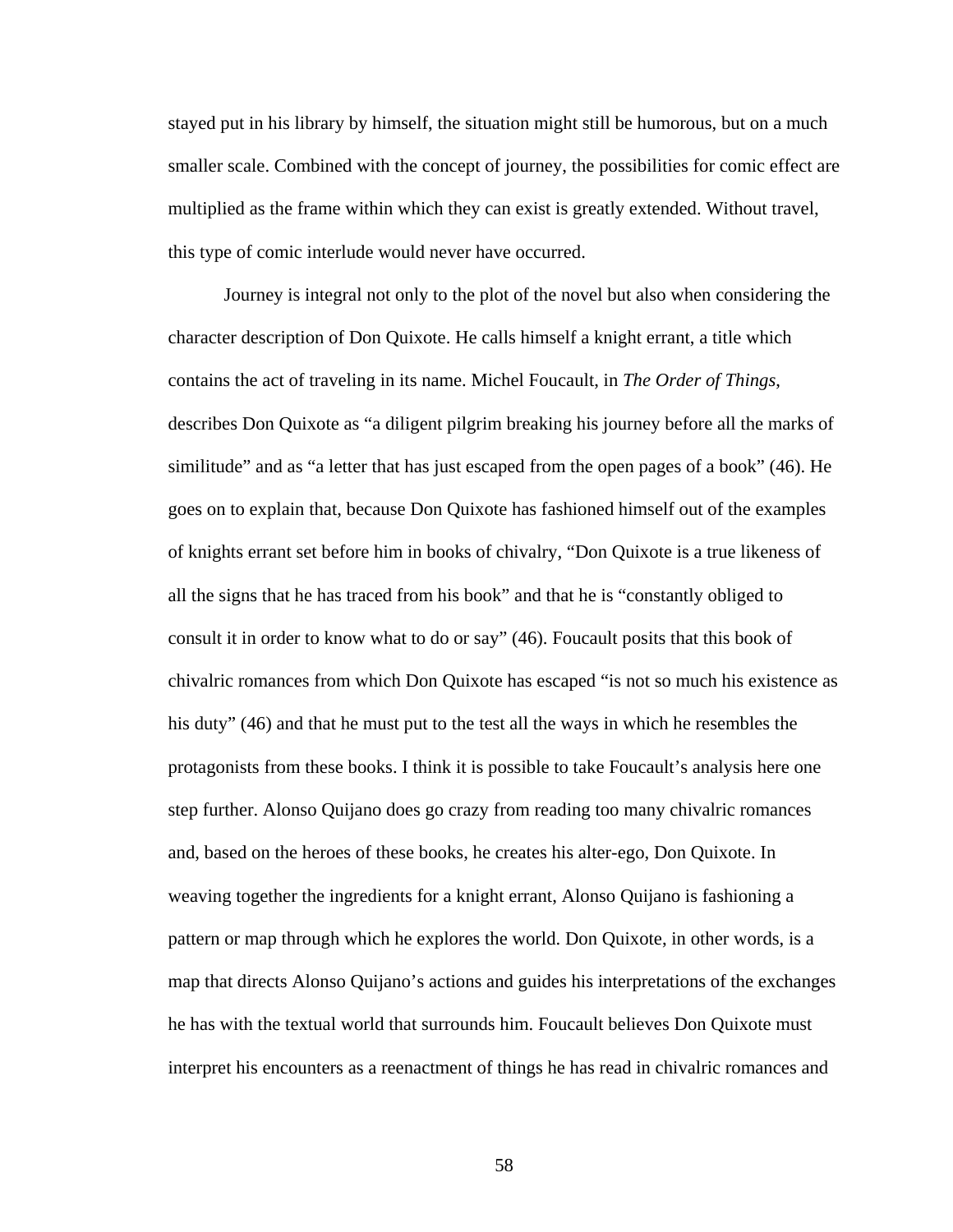that his adventures are "a diligent search over the entire surface of the earth for the forms that will prove that what the books say is true" (47). It seems to me, however, that Don Quixote is the map that Alonso Quijano needs in order to function in and make sense of this world, rather than an artifice that seeks to prove correct the world of chivalric romances. He is not attempting to validate chivalric romances through his actions, but instead seeks to

become a knight errant, roaming through the world with his horse and armor in quest of adventures and practicing all that had been performed by the knights errant of whom he had read. He would follow their life, redressing all manner of wrongs and exposing himself to continual dangers, and at last, after concluding his enterprises, he would win everlasting honor and renown.  $(59)^8$ 

His focus is not to prove the principles advocated in the chivalric genre as true; he has already taken this for granted believing the books themselves to be non-fiction. Instead, he takes it upon himself to fix what he interprets to be grievances or offenses in the world, in the hopes of attaining the prestige given to the knights errant he has read about. In Part II, chapter 32, Don Quixote explains to the ecclesiastic at the Duke and Duchess's palace,

I . . . follow the narrow path of knight errantry, and in practicing that calling I despise wealth but not honor. I have redeemed injuries, righted wrongs, chastised insolence, conquered giants, and trampled on monsters. I am in love for no other reason than that it is an obligation for knights errant to be so . . . My intentions are always directed toward virtuous ends, to do good to all and evil to none. (754)

In becoming Don Quixote, Alonso Quijano turns into the map he has wrought for himself via the patterns found in books of chivalry. As Don Quixote, his need is not necessarily to prove that chivalric romances are correct or ideal, but rather to fit his vision of how the

 $\overline{a}$ 

<sup>8</sup> Unless otherwise specified, all quotations in this essay in English from *Don Quixote* are taken from the Walter Starkie edition.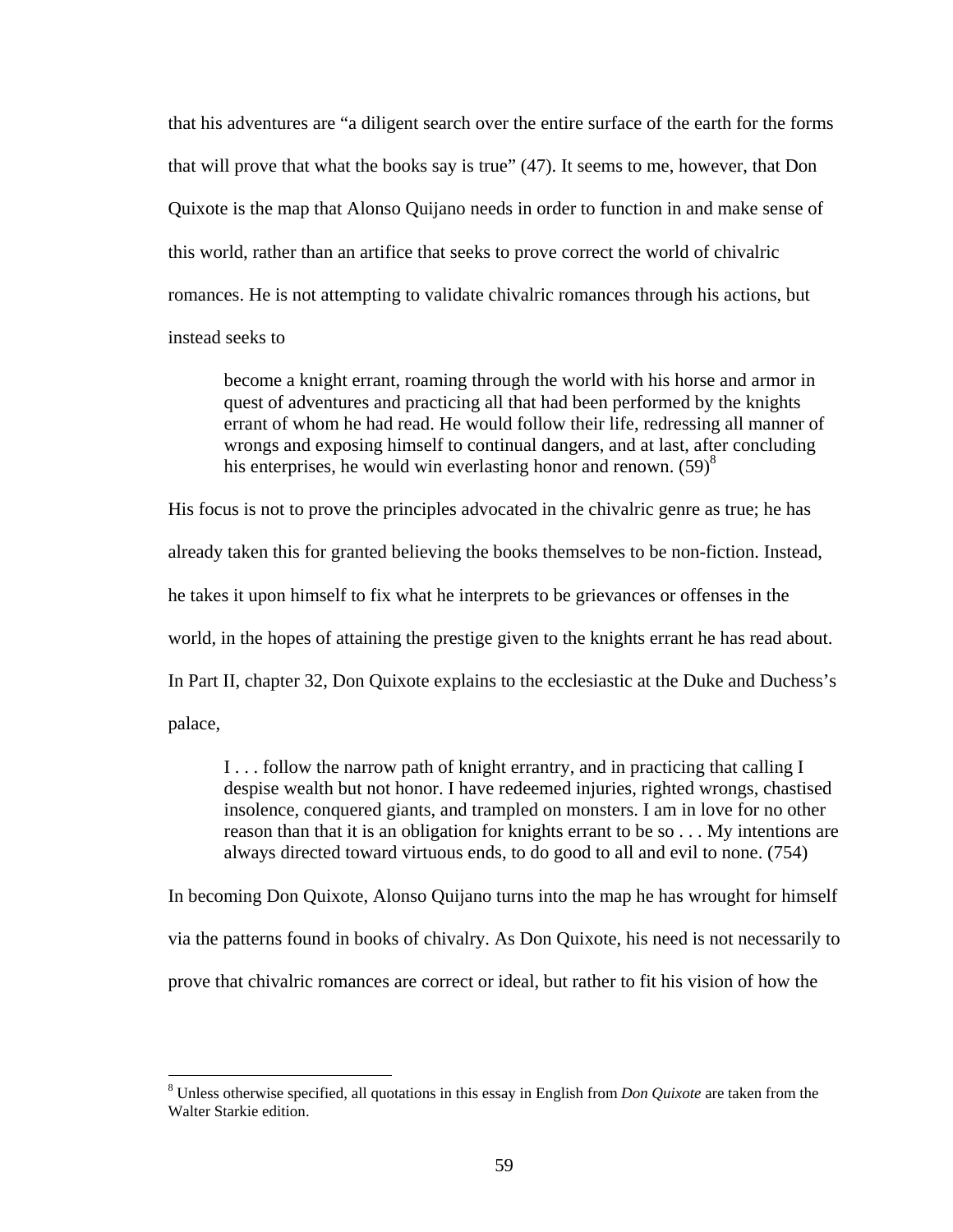world should be onto his environs. His crusade to right wrongs is a journey to mount chivalric values onto the textual reality of his surroundings.

At the same time, because Don Quixote serves as a walking map of the ideals championed in books of chivalry, humor surfaces every time a portion of this map runs into textual reality and is exposed as erroneous or malapropos. The generic formula of chivalric romance, embodied in Don Quixote, contrasts itself against the generic veracity of the novel, and this interaction provokes laughter. To put it another way, because the directions Don Quixote follows are for a different genre, when applied to a novelistic reality, Don Quixote's actions produce laughter from the other characters if not also from the readers. Because Don Quixote is this map of books of chivalry that roams through the textual reality of a novel, the readers laugh when he sees giants but instead collides with the reality of the windmills (I: 8). Later, in chapter 19, when Don Quixote and Sancho come across the funeral procession in the night, Don Quixote's imagination "immediately suggested that this must be one of the chivalrous adventures he had read about. He imagined that the litter was a bier on which was carried some dead or sorely wounded knight, whose revenge was reserved for him alone" (180). When presented with unrecognizable information, Don Quixote interprets the situation according to the coordinates of chivalric adventure that he has gleaned from his readings. But because the narrator has already described the situation as a nighttime funeral procession, the readers can laugh at the incongruity between Don Quixote's vision and the textual reality of the funeral convoy. This continual clash between Don Quixote-as-chivalric-map and the realistic template presented by the novel results in many humorous situations throughout the text. Metaphorically-speaking, Don Quixote is an outdated map roaming over a novel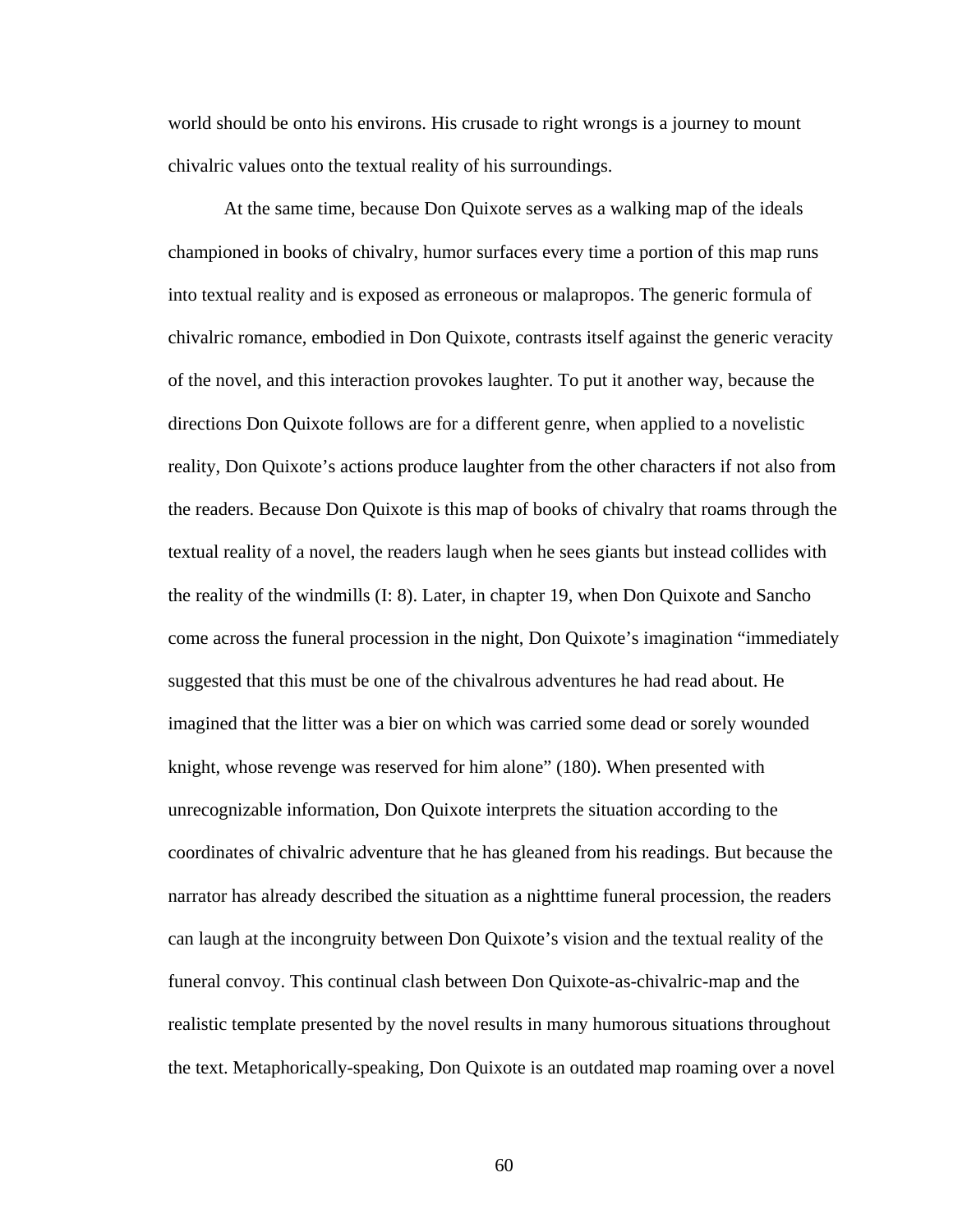landscape. It is through the interaction of these incompatible formulae that Cervantes creates laughter in the text.

 Another type of journey is that of a character's vision or goal. When Don Quixote first convinces Sancho to accompany him on his adventures, the knight promises to give his squire an island to govern, as payment for his services. During their journeying, Sancho often comments on what he will do with his island, how he will govern it, and in general shares with the readers his future plans for his governorship. Sancho slowly fashions his dream for his governorship along the course of the novel, but when he is presented with the Island of Barataria as a real, physical entity, the readers see how Sancho turns from idealist to realist as he is subjected to the obligations of being governor as well as to practical jokes. When Sancho dreams of his governorship, becomes governor, and then finally abandons this role, the readers are presented with a transitioning character who learns from his experiences as he travels through this phase of his life. Sancho begins by desiring a governorship, but as he passes through the actual experience of being governor, he is affected by what the job entails as well as the Duke and Duchess' pranks, because he is only a source of entertainment for them. This journey alters him psychologically in that he changes his plans and decides to accept and return to his lowly position of squire. By actually living his dream, Sancho moves through and then past it. The ordeal of realizing his dream modifies his mindset and provokes his decision to give it up. As Sancho journeys through the text physically as well as psychologically, humor is interlaced with his adventures as governor, but it is a humor made at Sancho's expense. The humor here mixes with the device of journey to open up the narrative even further and reveal the ulterior motives of the other characters. Both the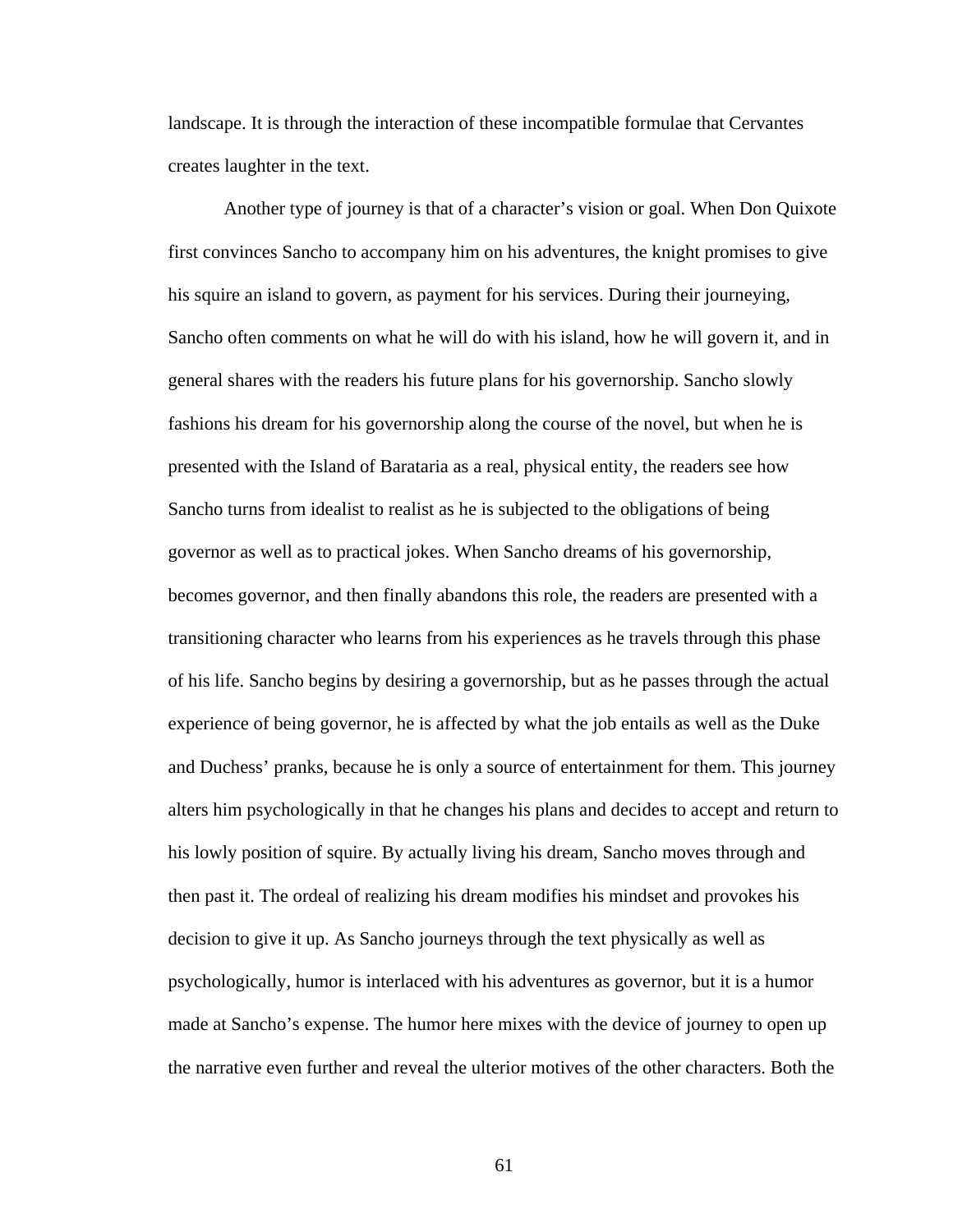parody of King Solomon's court and the satire of Sancho's passion for eating, for instance, expose the underlying hypocrisy and dishonesty of the Duke and Duchess and the other perpetrators of Sancho's Baratarian misfortunes. In this episode, humor also takes the readers on a journey, which begins with Sancho's dream but ends up being a bitter farce for Sancho and an eye-opening satire for the readers.

 Interlaced with the psychological journeying of Sancho are the pranks pulled on him of a corporeal nature. Most readers laugh at the dining ordeal between Sancho and the physician Pedro Recio, as it focuses on the abuse of eating, which is one of Sancho's great loves. The physical tormenting by Dr. Recio, under the guise of protecting Sancho both from poisoning and from unhealthy foods, is interpreted by the readers as funny because of the already established passion of Sancho. Humor is born through the contrast of excess with sparsity, and temptation with danger. Sancho's growing agitation only encourages the readers' laughter. It is a different type of humor, however, that occurs on the final night of Sancho's governorship. While slapstick in the whirlwind manner in which Sancho is whisked out of bed, armed with cumbersome equipment, and then beaten and trampled, this type of humor also magnifies the antagonistic cruelty of the perpetrators. It makes the readers laugh but at the same time more clearly exposes the manipulations of the other characters. In other words, Sancho's journey through physical torments while governor spawns different types of comical interludes. These in turn open up the text and more clearly reveal the motives of the various characters.

Humor may take the readers on a mental journey, motivating their awareness with regard to textual relationships or even influencing the perception of events outside of the text and in real life. It can also directly affect the actions of characters within the text. We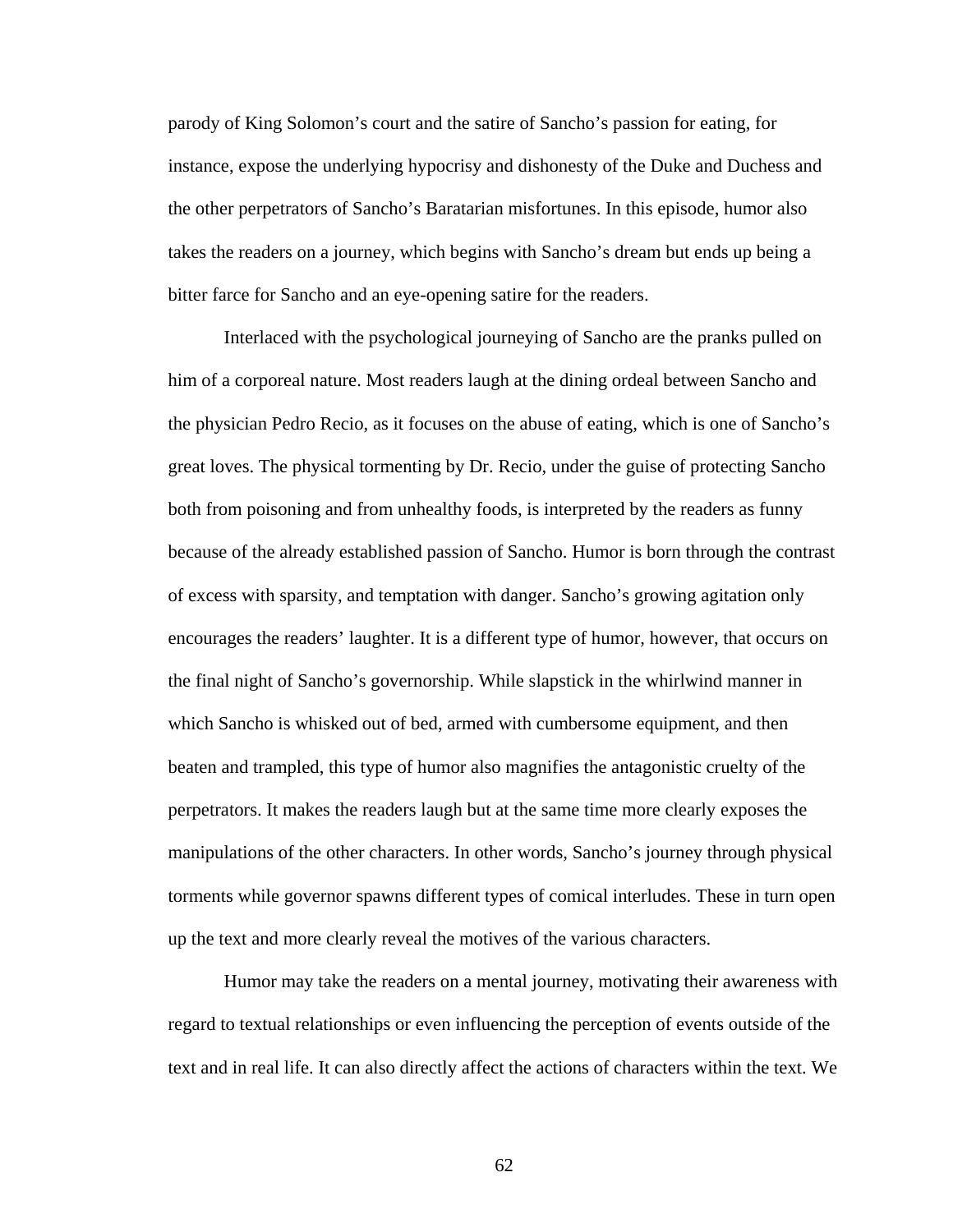have only to think of Sancho's promise in Part II, chapter 35 to lash himself three thousand three hundred times in order to free Dulcinea from her enchantment. The false Merlin, one of the Duke's cohorts, creates this punishment for Sancho for the benefit of the Duke and Duchess. This humor at Sancho's expense motivates him to lie to his master and to fake his punishment by whipping a tree and moaning loudly (II: 71). His farcical actions in turn instill pity in the unknowing Don Quixote and spur him to bring to a halt the castigation. The Duke and Duchess's humorous prank influences both Don Quixote's and Sancho's subsequent actions: Sancho lies to his master and Don Quixote interferes with the process that he believes would free Dulcinea. While the protagonists themselves do not find humor in this episode, the other characters and the readers may, as they have been distanced from identifying with either protagonist because they are aware of the practical joke. As a result, the bystanders are able to interpret humor in what would otherwise be understood as a painful situation due to their detachment from the protagonists and therefore the power to laugh at, rather than commiserate with, them.

 An example where both Sancho and Don Quixote themselves find a situation funny, but in turn react differently, occurs during the episode of the fulling mills (I: 20). When both characters realize their foolishness at being scared of only fulling mills and not monstrous entities as they had imagined, they burst into laughter. The absurdity of the situation, of the frightful night they spent in anticipation of encountering something terrible the following morning only to find that all of their fears were completely unfounded, presents a sharp contrast between imagination and reality. Because what they were expecting was so different from what they encountered, this incongruity produces laughter in the characters. The space created by this contrast in the narrative, however, is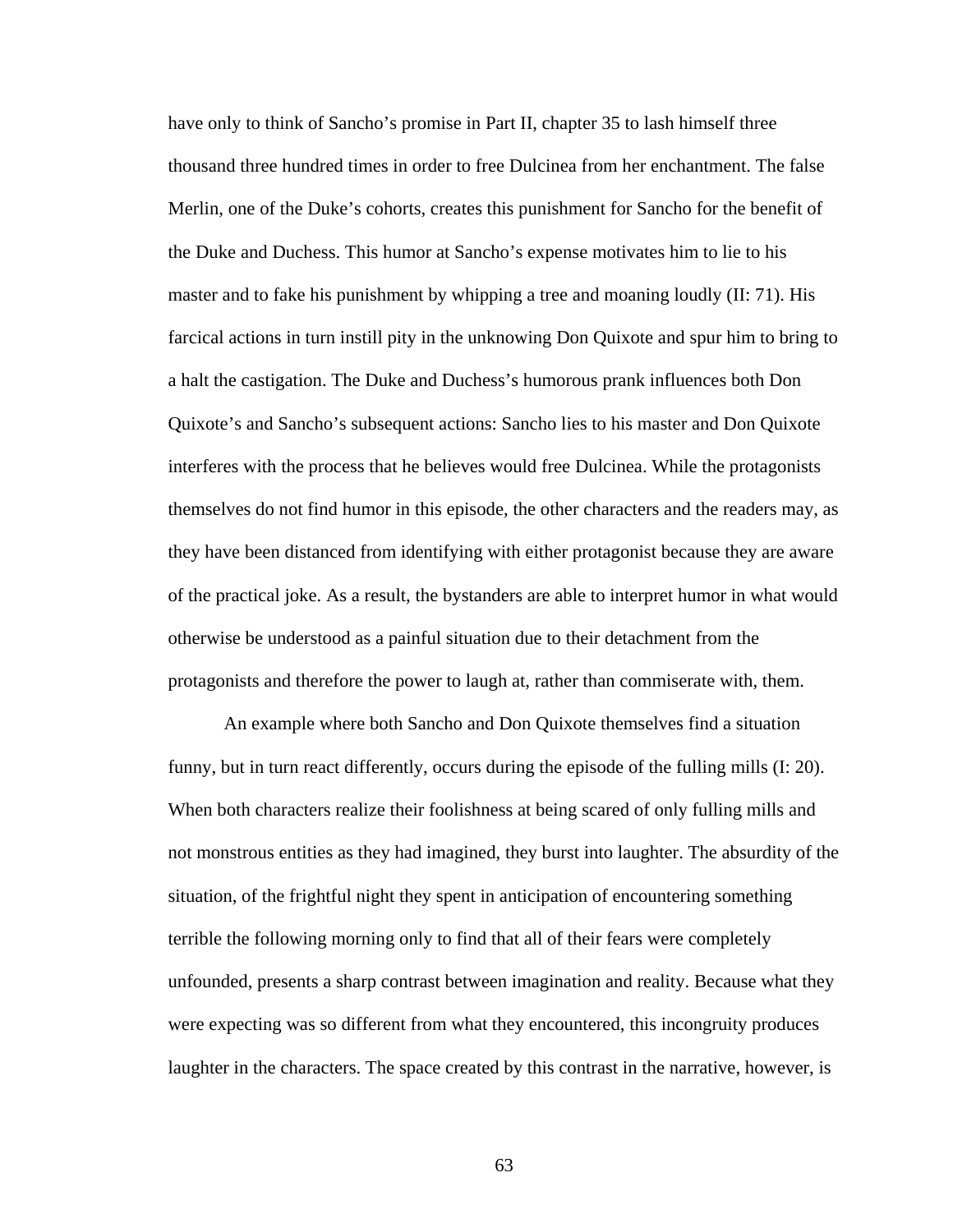quickly filled by Sancho, whose laughter turns to mockery of the heroic speech Don Quixote had made the night before with regard to the unknown terror. In realizing that he is being mocked, Don Quixote's laughter changes to anger and he lashes out at Sancho. Here, the humor of the situation has transported the characters away from their initial fears and, at first, into reacting with laughter. Sancho interprets this humor as stemming in part from the ridiculousness of his master's words, while Don Quixote then understands Sancho's laughter as a personal attack and becomes indignant, hitting Sancho on both the head and back with his lance. Either way, humor has caused both characters to react differently, thereby affecting their physical actions. It is through the transformation of fear into laughter and then laughter into mockery and indignation, that humor creates a change in the characters' actions and in the storyline.

 The journey of life also represents a physical transformation within a narrative, when the readers see a character age and then die. At the beginning of the novel, Don Quixote is middle-aged and full of life as he ventures out to fix the world. As he passes through his exploits and receives numerous pummelings and defeats, his body and spirit begin to weaken. After his fall to the Knight of the White Moon, he returns home. There he ends his journey as Don Quixote, becomes Alonso Quijano again after a moment of awareness, and then passes on. The wear and tear of all of his adventures physically affects him to the point where he literally can no longer move. This is a narrative example of the journey of the body through life. It is also a poignant moment in the novel that many critics find difficult to interpret. I do not have the space here to mention all of the many ways in which Don Quixote's death has been interpreted. I do, however, want to mention James Iffland's explanation because it deals specifically with journey and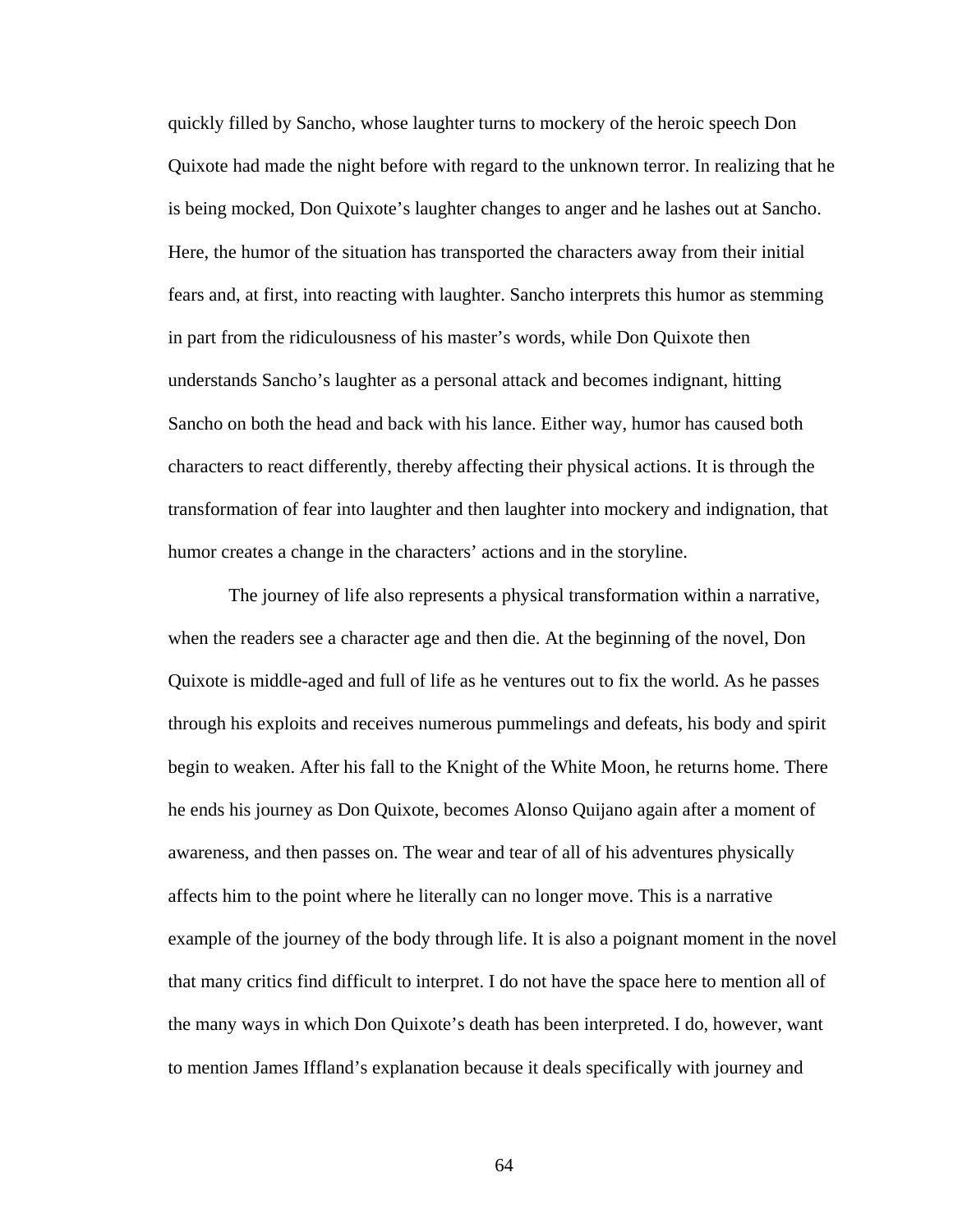motion. In *De fiestas y aguafiestas*, Iffland explores the connection between the rejuvenating theory of Carnival as embodied in Don Quixote. His interpretation is noteworthy because it explains how the ups and downs the protagonist undergoes throughout the novel are symbolic of the fluctuations that take place in Carnival, where contrasting values such as the noble and the base or the sane and the mad continuously exchange places. But once Don Quixote's journey ends and he dies, Iffland admits that this is the opposite of what he believes should occur in a truly carnivalesque representation. Because Carnival ellicits an incessant rejuvenation process, "la lógica carnavalesca sobre la que está erigido el texto permitiría perfectamente una futura resurrección, seguida por más aventuras" (559). Basing his analysis on what Cervantes writes in the second prologue, Iffland believes that Cervantes changed his original ending and had Don Quixote die as a direct answer to Avellaneda's version. While I believe this assertion to be a definite possibility, I do not think that this serves as the complete explanation of the reasoning behind Cervantes's decision to end the novel with Don Quixote's death. As with the rest of the storyline, the episode surrounding Don Quixote's death is multifaceted. In Cervantes's *La Galatea*, the shepherd Tirsi at one point speaks about the relationship between love and desire as a type of propelling movement in an individual. He speculates that "desire is movement of the appetite with respect to what is loved, and a wanting of what is possessed" (308). In other words, desire is what motivates a character into motion. Through desire, the character is prompted into action or begins to work towards some type of change. This is the same with *Don Quixote*. At the beginning of the novel, the protagonist becomes so enmeshed with his books of chivalry that he desires to live as if he were in one. His original aspiration to pick up his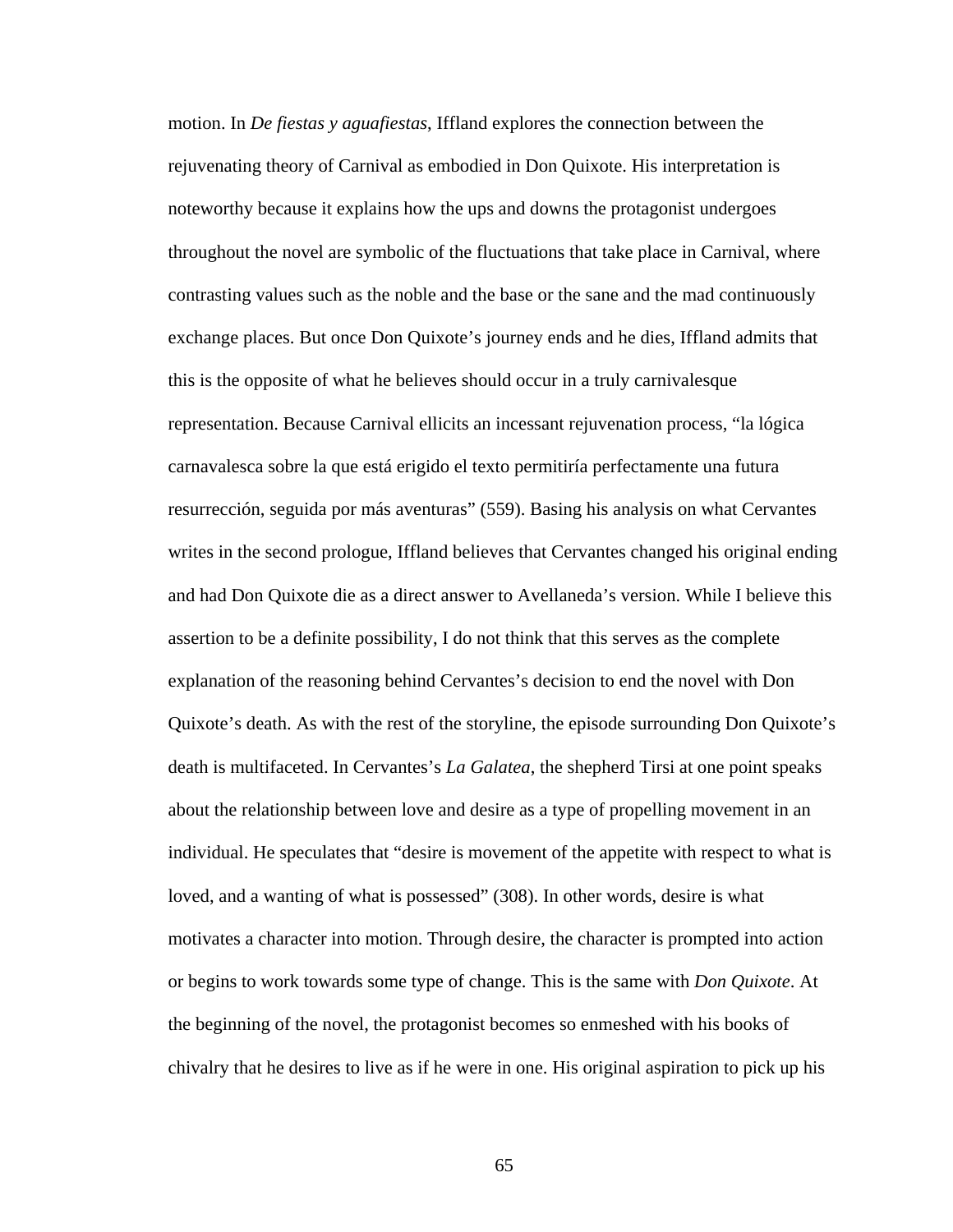pen and continue the unending chivalric stories is superseded by the desire to go out into the world and reenact what he has read:

At last, having lost his wits completely, he stumbled upon the oddest fancy that ever entered a madman's brain. He believed that it was necessary . . . that he should become a knight errant, roaming through the world with his horse and armor in quest of adventures and practicing all that he had read. . . . And thus excited by these agreeable delusions, he hastened to put his plans into operation. (59)

In the original version, the last line of this paragraph states, "se dio priessa a poner en efeto lo que desseaua" (folio 2v). Both in the English version and especially in the Spanish version, we see how desire induces Don Quixote to journey out into the world. It is through his love of books of chivalry that desire sparks him into action. It is this same desire that continues to motivate him throughout the novel. In fact, if we examine the chronology of the novel, we find that Don Quixote, throughout all of his adventures, stayed at home approximately a month between the first and second parts. The rest of the time he was in movement, either journeying through the books he read, journeying away from or back to home, or journeying through his conversations with Sancho and the other characters he met along the way. When the Knight of the White Moon imposes the sentence of a year of rest and stillness at home, it is important to keep in mind that Don Quixote no longer has his store of literature in which to escape and that his library no longer exists. Upon arriving at his bookless house, he states that during this year of isolation he will spend his time in the countryside like the shepherds in pastoral novels. Initially, he is encouraged by Sancho, Sansón Carrasco, and the others, who say they will join him. But then two things happen which, to me, may help further explain why he dies shortly hereafter. The first has to do with his housekeeper and niece. Once they hear that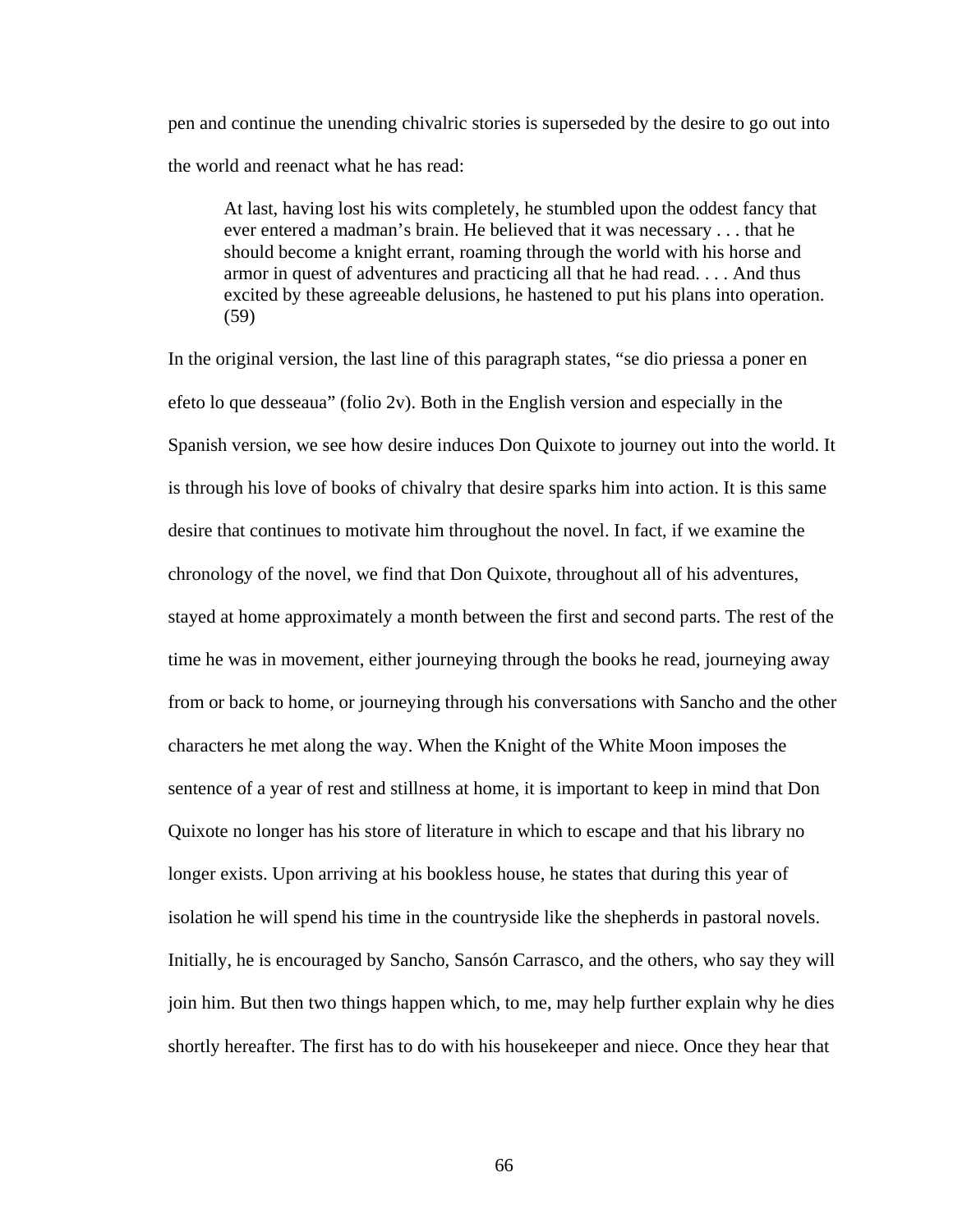he is planning to venture out as a shepherd during that year's time, they enter his room.

The niece begins,

"We thought that you had come to stay at home and live here like a quiet, honest gentleman, and here you are longing to wander off into fresh labyrinths . . . In truth, uncle, the straw is too old to make pipes of."

"Heaven help us, sir!" added the housekeeper. "How will your worship be able to stand the summer's heat, the winter's frost, and the howling of the wolves in the open country? Pray, sir, you mustn't think of it . . . Stay at home, look after your property, go to confession often, do good to the poor, and let me take the blame if you do wrong." (1043)

 By reminding him of his age and by stifling his opportunity to travel, both mentally via a new adventure and physically through the outdoors, they are trying to prevent any type of journey. They want him to stay home and rest and, in every sense, keep from moving. This time, as opposed to the other occasions when they tried to stop him, Don Quixote listens to them. This is the second important difference between this episode and other parts of the novel. He does not reject their plea to stop moving. It is immediately after this that he declares himself unwell, asking for help to be put to bed.

 What happens next further emphasizes his immobility. He is "stricken down by a violent fever that confined him to his bed for six days" (1044), after which time he awakens and declares himself sane. Iffland understands this rejection of insanity and affirmation of his lucidity as a way around the Inquisition, with regard to the legal implications of validating a will and being confessed. If he were understood to be crazy, it would be impossible to perform either activity. This is definitely a valid interpretation, but, in my opinion, Cervantes always writes in such a rich way that multiple interpretations of an episode are possible. Iffland's interpretation does not exclude the possibility that, due to Don Quixote's rejection of further journeys and of movement in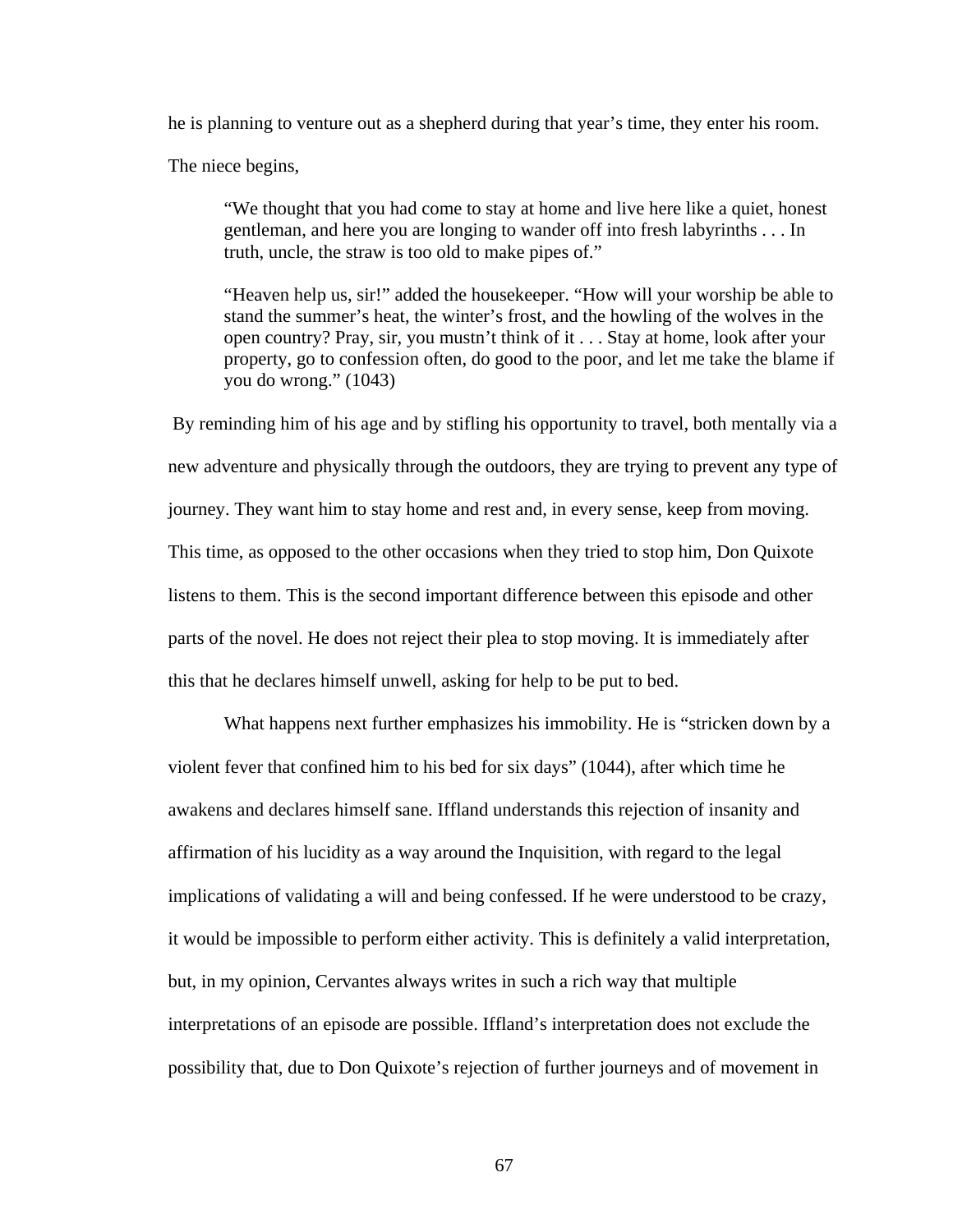general, there no longer exists a space within him for the desire of adventure and discovery to exist. Within the carnivalesque notion of laughter, the element of motion is integral. Without a space where movement is allowed to occur, the carnivalesque is stifled and rejuvenation turns into stagnation. To refer back to what I mentioned earlier, Alonso Quijano has decided to discard the map of chivalric romances that he had been using, Don Quixote, and in doing so he renounces his desire to journey, opting instead to remain still. But journey is an integral part of his life and therefore, by impeding this element, he has come to a dead end. Since this part of Alonso Quijano dies, his spirit follows shortly thereafter. His death could be interpreted to imply that living in stagnation is not really living. This interpretation would also coincide with Iffland's carnivalesque reading, where the only thing that truly kills the possibility of rejuvenation is a stagnant atmosphere.

Directly after his protagonist's death, Cide Hamete Benengeli draws his readers's attention away from the inner text with a speech to his pen. In reference to intratextual movement, the rotation of narrative voices throughout the novel adds to the shifting of the readers's attention from the internal characters' voices, to the extradiegetic commentators' voices, and then back again. By moving the readers's attention back and forth between these narrative frames, humor is produced through the variety of perspectives presented. In Part I, chapter 8, for example, when the first author breaks into the impending battle between Don Quixote and the Biscayan squire to explain that he has run out of the manuscript, the readers are immediately pulled away from the proximate action and not only reminded of the activity of reading in which they are participating but are informed that there is confusion as to authorship of this novel: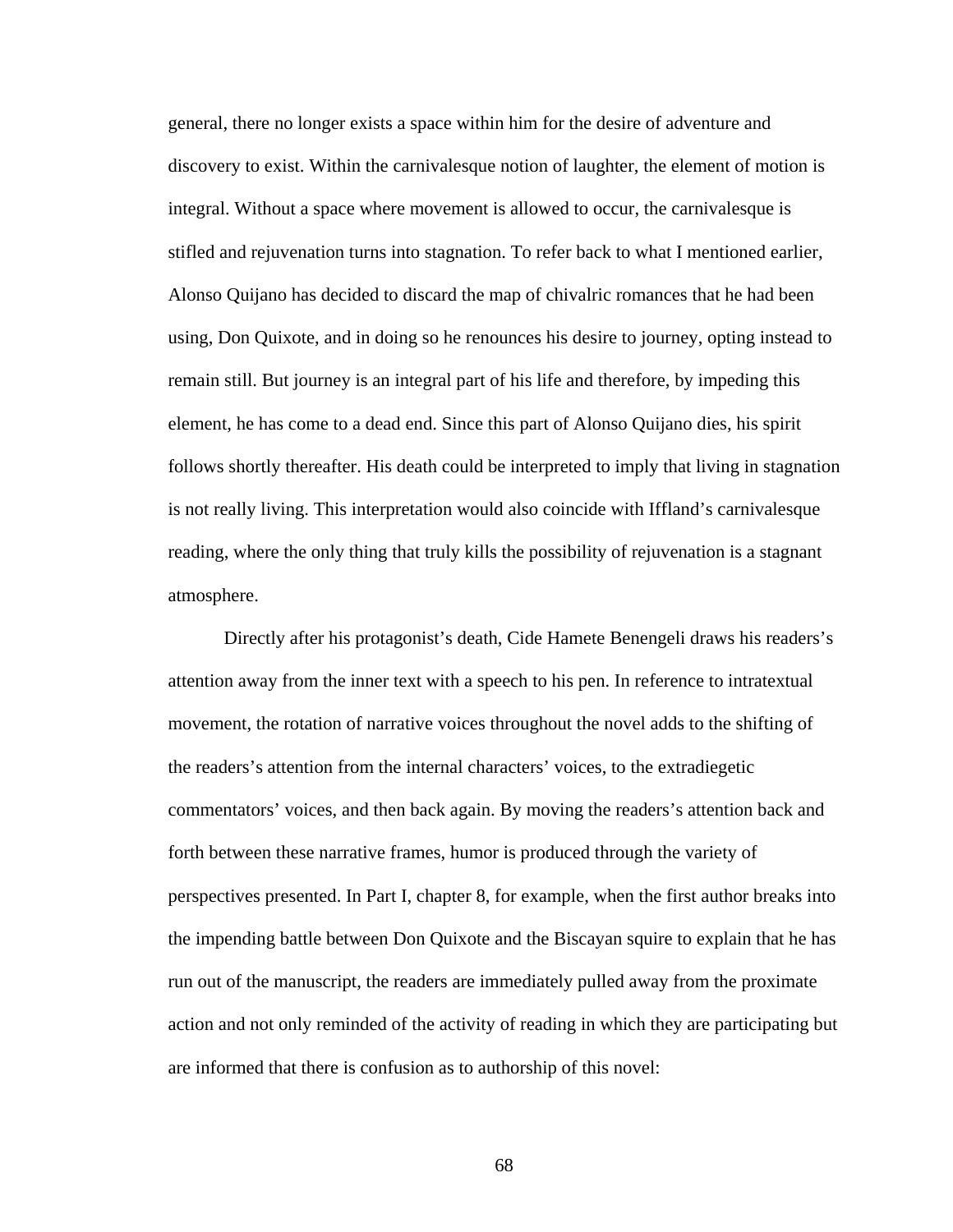But it is most unfortunate that at this critical moment the author of this history leaves the battle in mid air, with the excuse that he could find no more exploits of Don Quixote than those related here. It is true that the second author of this work refused to believe that so curious a history could have been consigned to oblivion or that the wits of La Mancha could have been so lacking in curiosity as not to possess in their archives or in their registries some documents referring to this famous knight. (105)

The realization that there are two authors plus a narrator describing their predicaments of running out of a manuscript call the readers's attention away from Don Quixote's fight. This shift in focus destabilizes the linearity of the text while adding to the comicality surrounding the scene of Don Quixote's madcap fight with the Biscayan. The readers are reminded that the central activity, the fight, is a mere story. This distances the readers from the internal characters and therefore allows them to laugh at the knight errant and the Biscayan squire, who are fighting using a cushion and swords, rather than identify with the characters's plight. At the same time, the readers are exposed to an external layer of the text; that of multiple authorship. The effect of this technique is also humorous, as it surprises through its ingenuity. This incident represents one of many scenes in the novel in which, through a journey in narrative voice, the contrast provided by the varying storytellers promotes humor. Time and again, as the readers' eyes travel from page to page in the act of reading, so too they move in and out of the many layers of narration in the novel. The readers journey through the act of reading physically, via the act of moving from one word to the next, and mentally, via the concepts created by the words.

In addition to readers traveling through the act of reading, there are also instruments or props that journey in meaning and influence the level of humor. A particular prop can be incorporated into the storyline and, depending on how it is utilized or how often it is mentioned, can increase in comic value. This can serve repeatedly as a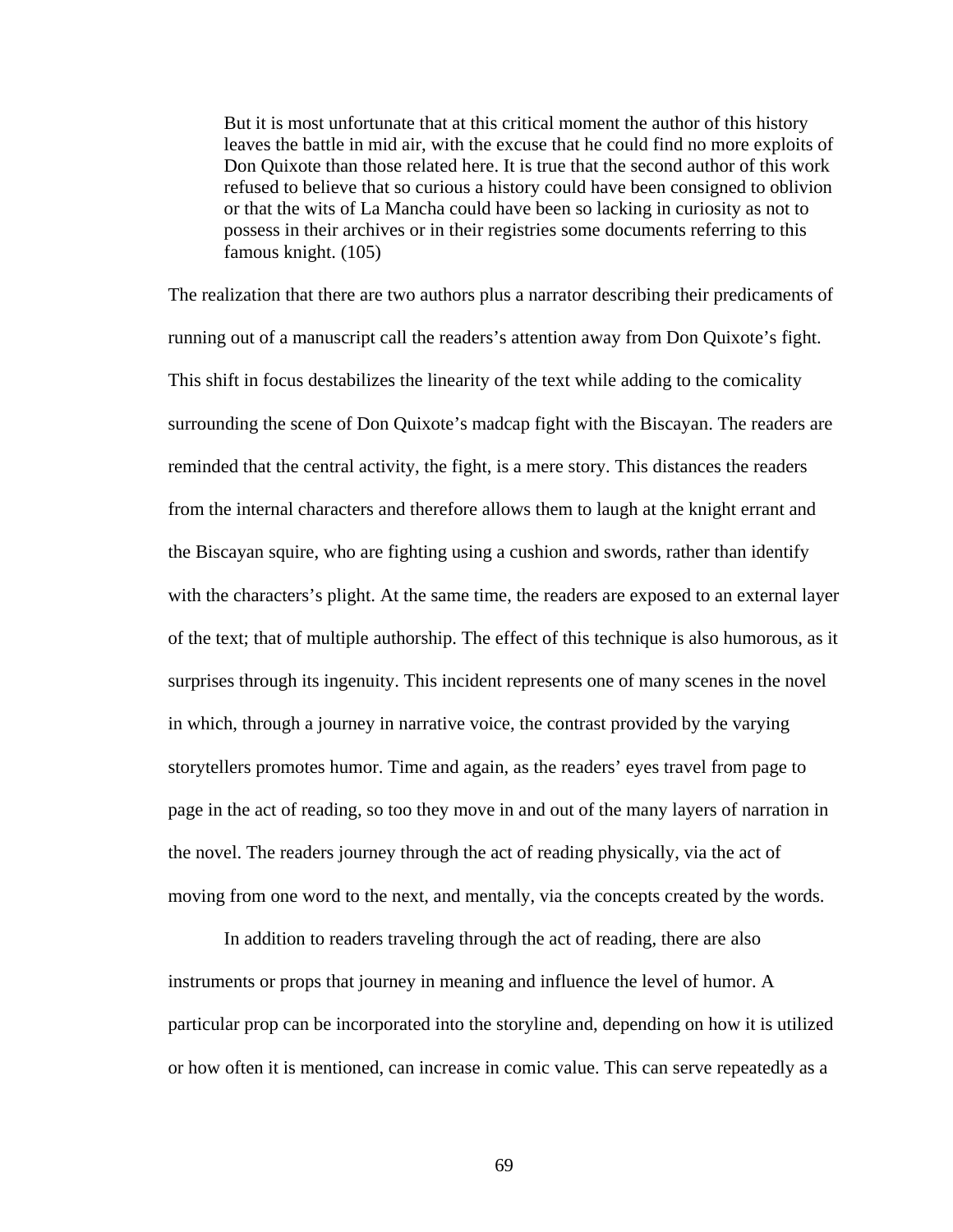catalyst of laughter once its comic currency is established. When Don Quixote first mentions the balsam of Fierabrás, for instance, it is with reference to a cure-all potion that Fierabrás, a Saracen knight, employs in the chivalric work *Historia del Emperador Carlomagno*. According to legend, this potion was used to embalm Christ and therefore holds miraculous powers.

In chapter 10 of Part I, after Don Quixote has been injured in his tussle with the Biscayan squire, he explains to Sancho that the balsam of Fierabrás is a potion of immense power, and he insists that, even if he were sliced in two, Sancho would only have to "take up the part of the body that has fallen to the ground with the greatest nicety before the blood congeals and put it up again on the half that remains in the saddle, taking great pains to fit it exactly in the right place" (113). Then, by drinking only two sips of the balsam, Don Quixote would be completely restored to good health. The balm is introduced to the narrative with the same signification it held in *Historia del Emperador Carlomagno*, that of a miraculous elixir. Sancho immediately asks to be given the potion instead of the island he had been promised, as he wishes to sell it and make his fortune that way. Fierabrás's balsam is at first viewed by Don Quixote as a panacea, while Sancho sees it as an income-producing opportunity. From its initial appearance in the narrative, the balm has already journeyed slightly in terms of what it now signifies. Five chapters later, after Don Quixote and Sancho have been pummeled by the Yanguesan carriers and lay on the ground in pain, Sancho calls out to his master, "I wish, if it were possible, that you would give me a couple of sups of that balsam of Vile Blas, if you have it ready to hand; perhaps it will be as good for broken bones as for wounds" (148). Sancho, unfamiliar with the name *Fierabrás*, inadvertently adds a humorous nuance to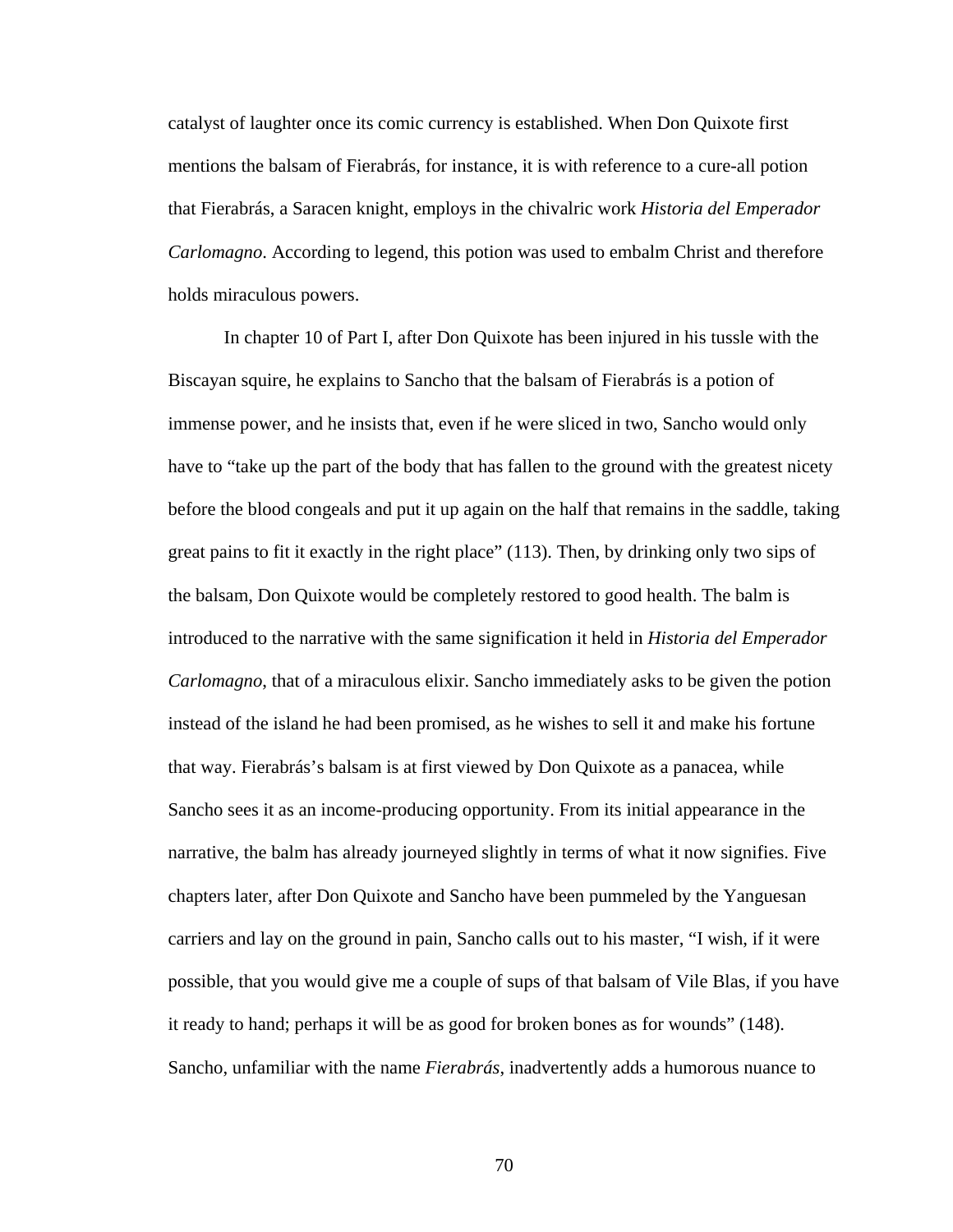the potion's signification by referring to it as *Vile* Blas (or *Feo*blas). The sanctity of the object's meaning is now contaminated by a comical misnomer, which represents the balm's transitioning further in its journey through the narrative and how it now begins to signify both sacred and base attributes.

In chapter 17, after their tumultuous night at the inn, the bruised and battered Don Quixote calls for Sancho to find some rosemary, salt, oil, and wine to make the balm. He mixes them together, boils the concoction, and then pours it into a tin cruse. "He, furthermore, recited over the cruse more than eighty paternosters and as many Ave Marias, salves, and credos, accompanying every word with a cross by way of blessing" (163). In observing how the balsam is fashioned, the readers are exposed to another dimension of the object's significance. Made from simple ingredients, the balsam is imbued with purgative (rosemary) and curative (salt, oil, wine) elements. By being prayed over, the secular potion assimilates a spiritual dimension. When Don Quixote drinks what is left in the pot after he has filled the cruse, its immediate effect is to make him vomit and sweat profusely. After he rests in bed for more than three hours, he awakes to find himself fully recovered. He is now convinced that he can take part in any type of adventure or dangerous undertaking without worry, as his balsam of Fierabrás will be there to cure whatever physical misfortune he may encounter. Due to Don Quixote's treatment of this liquid, its value transitions from that of an ordinary mixture of common household ingredients to a panacea with supernatural powers.

The balm takes Sancho, however, on an entirely different journey. Understanding his master's recovery to be nothing short of a miracle, and one directly caused by the balsam of Fierabrás, Sancho asks to finish off the liquid remaining in the pot. Drinking at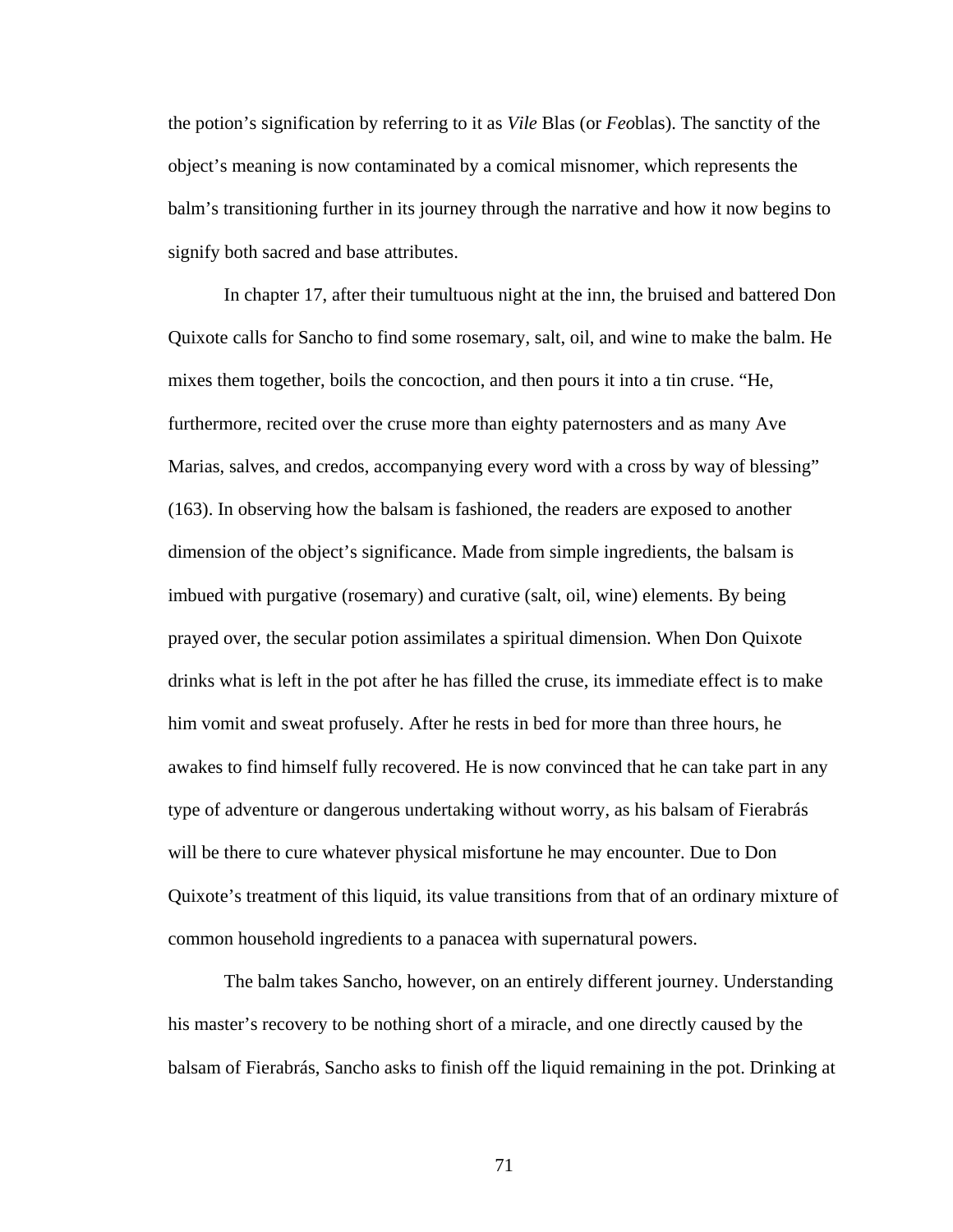least as much as Don Quixote, Sancho is immediately affected not only with vomiting but also with diarrhea. Don Quixote opines that this is perhaps because Sancho is not a knight errant and therefore should not be imbibing in a chivalric beverage. Now the balsam is understood as being selective concerning its curative value, aiding only those of the knight errant skein and harming those who are not. Understandably, Sancho is upset and asks Don Quixote why he did not mention this when Sancho first asked to try it. This is a question that goes unanswered, but that nonetheless highlights the incongruity surrounding the balm with regard to its function. Rather than the prop holding a particular value on its own, Don Quixote's observation suggests that it is the characters themselves, or their qualifications, that determine the effectiveness of the balm.

Don Quixote believes the balm of Fierabrás will work. Through this belief, based on his faith in the books of chivalry that he has read, the prayers he has said over the potion, and that he understands himself to be a knight errant, the liquid is imbued with curative powers for him. Sancho is not a knight errant. He does not hold the same faith in the potion that his master does, because he does not ask to try it until after he has seen his master's miraculous recovery. Rather than the potion not having the ideal effect, it is Sancho who does not bring about the desired cure. Don Quixote chalks Sancho's bad experience up to not being in the necessary profession, but it may simply be a case of mind over matter rather than matter, or balsam, over character.

After this point in the text, it becomes clear that the prop means one thing for Don Quixote and quite another for Sancho. The readers are now prepped, as the balsam of Fierabrás becomes a signifier which, because it continues to appear in the text, can produce a specific effect, given that the readers have been conditioned to understand it in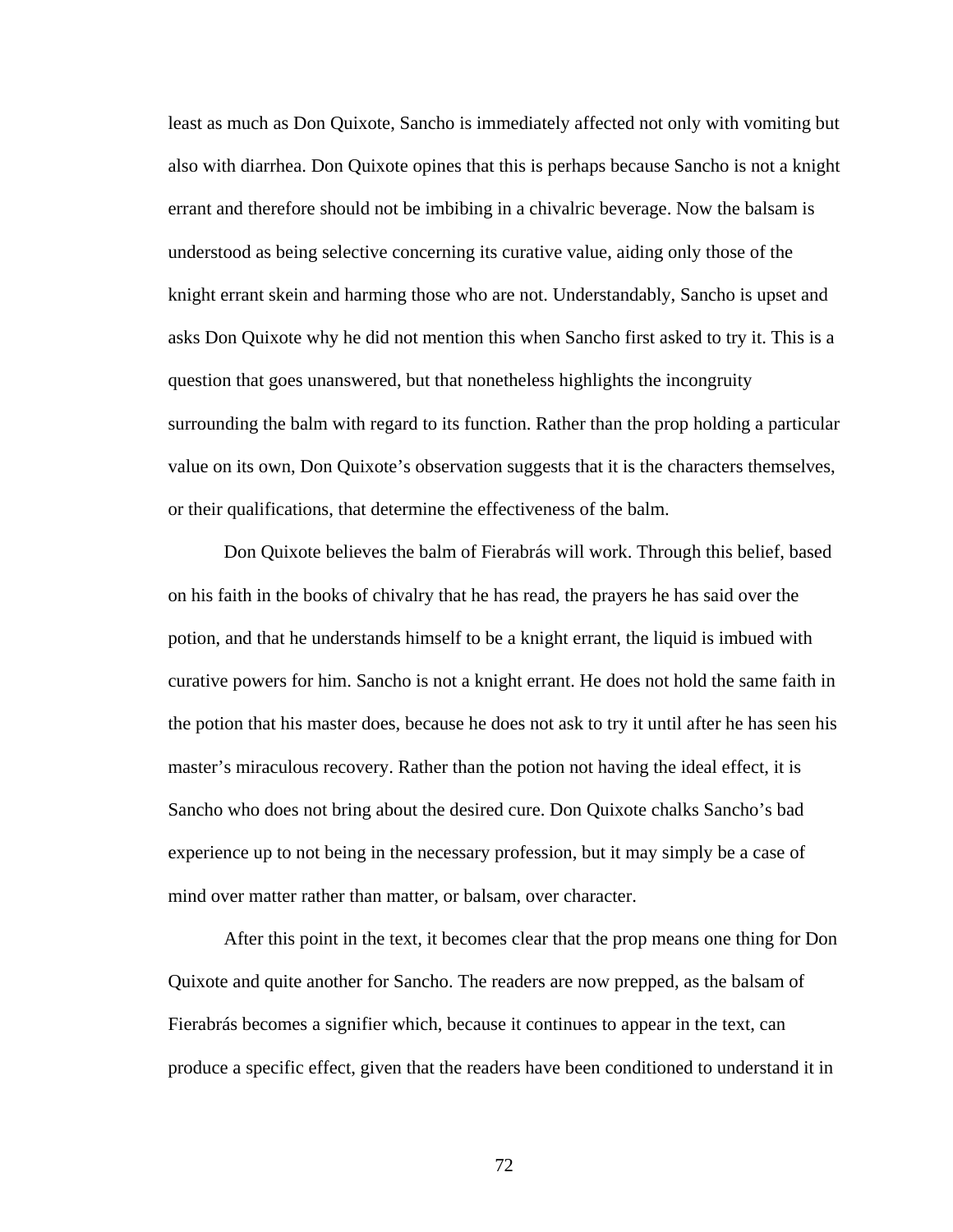a particular way. After Sancho is blanketed by the traveling merchants, he is overheard by Don Quixote asking Maritornes for something to drink. She offers him water, but Don Quixote interjects, "Sancho, my son, drink no water; drink it not, my son, for it will kill you. Behold, here I have the most holy balsam . . . two drops of this will certainly cure you" (167). The readers, knowing what the potion means for Sancho, anticipate a humorous reaction on the part of the squire. "At these words, Sancho, giving his master a squint-eyed look, replied in a louder voice: 'You must have forgotten that I am no knight, or else perhaps you want me to spew up what remains of my guts after last night's bit of work. Keep your liquor to yourself and in the Devil's name leave me alone'" (167). Sancho's sarcastic reply emphasizes their opposing viewpoints regarding the balsam, and because the readers understands this, his reply is funnier than if his relationship with the potion had not been previously established in the text.

The balsam of Fierabrás, after its initial insertion in the text, increases repeatedly both in comic value and in meaning every time it interacts with the protagonists or is mentioned in the narrative. It journeys from its initial definition as a chivalric elixir to become a product signifying both miraculous powers and at the same time injurious consequences. Through its narrative journey it likewise journeys in meaning and in humorous effects.

Similar in the manner in which a prop acquires meaning via the way it is used by characters or travels through the text, what a character, place, or thing is named may also transition in meaning as it journeys through a narrative. The word "Barataria," for instance, evolves in meaning from the point where it first appears in the novel. It continues to transition in significance by leaving the text and taking shape in the form of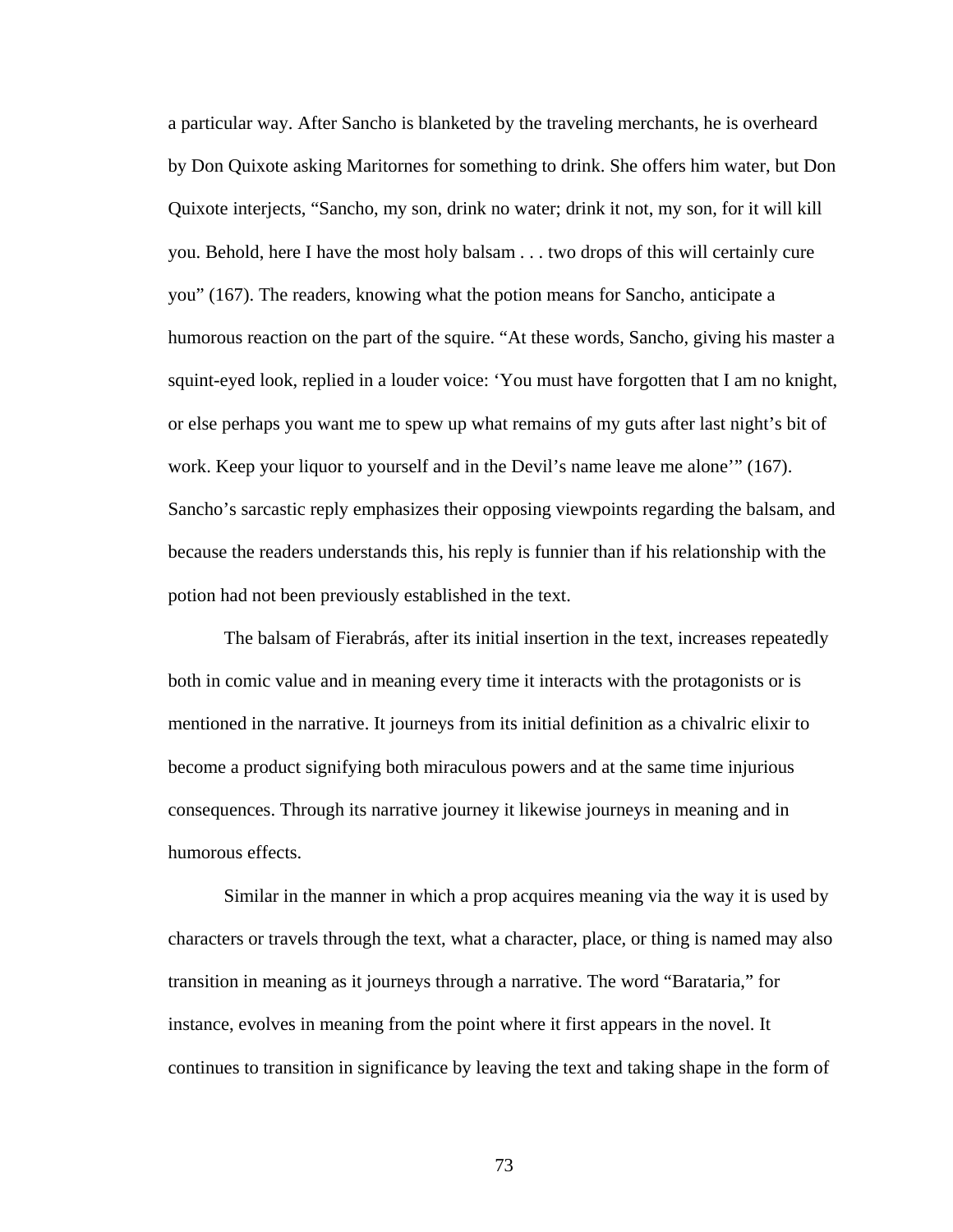a geographical location. Within the narrative, the signifier "Barataria" first emerges in the text as the island granted to Sancho Panza as his governorship. As Sancho journeys to his governorship in Part II, the narrator begins chapter 45 by describing the area Sancho has been given to oversee: "Sancho and his entire suite came to a village of about a thousand inhabitants that was one of the best the duke possessed. They gave him to understand that it was called the island of Barataria, either because Barataria was really its name, or because he had obtained it at so cheap a rate"  $(843)$ . The narrator does not offer a lot of information regarding a physical description, except that he adds that the small town is walled. The readers are left to deduce that it may not really be an island, because no mention of crossing water or using a boat is ever made, plus Sancho is able to reach it by riding his mule. In chapter 54, the narrator refers to Barataria as an "island, city, or town," and explains that Sancho "had never troubled himself to find out what it was"  $(912)$ .<sup>10</sup> In addition to being a word pregnant with a variety of interpretations, Barataria is further conditioned to signifying uncertainty in reference to its political classification, since even the narrator is unwilling or incapable of clarifying what it is. From its initial appearance in the text, the term "Barataria" provides a space that allows for the readers to be carried through a myriad of interpretations as to what this word signifies. Cervantes, as with many other verbal inventions, has created a word with a certain degree of flexibility concerning its meaning.

When examining the composition of "Barataria," there are many words which resemble it in structure. Perhaps the most obvious is *barato*, meaning "cheap." This same

<sup>&</sup>lt;sup>9</sup> "... llegó Sancho a un lugar de hasta mil vecinos, que era de los mejores que el duque tenía. Diéronle a entender que se llamaba la ínsula Barataria, o ya porque el lugar se llamaba Baratario, o ya por el barato con que se le había dado el gobierno" (359).

 $10$  "nunca se puso a averiguar si era ínsula, ciudad, villa o lugar la que gobernaba" (432).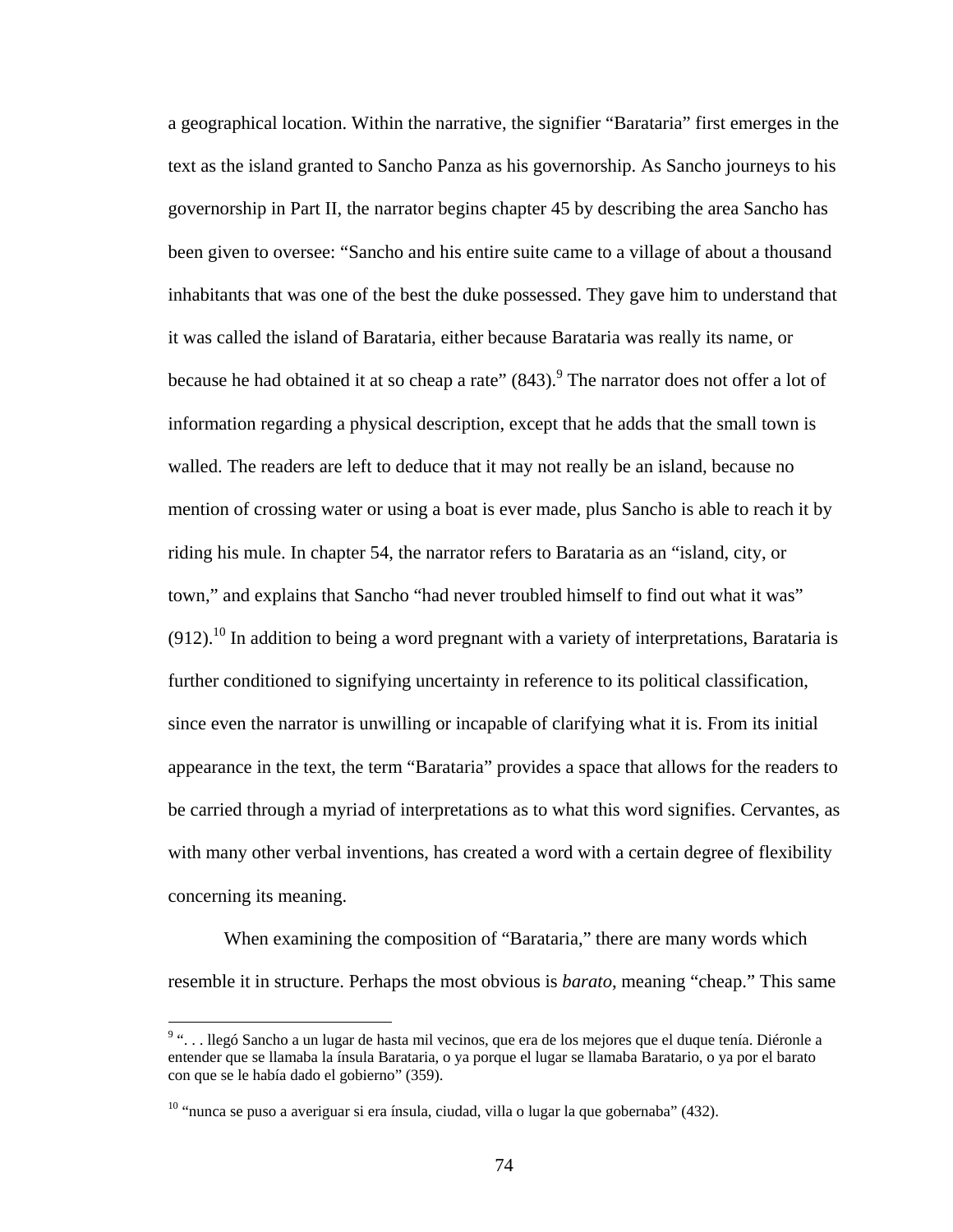word also appears as slang in Part II, chapter 49, when Sancho listens to the case of the man who expects to receive money from a winning gambler and calls this tip a "barato." If the connection between these two words is understood by the readers, "Barataria" would trigger an understanding of "cheapness" as well as of an object that is given offthe-cuff or as a small reward for services rendered. In his article "The Baratarian Archipelago: Cheap Isle, Pourboire Isle, Chicanery Isle, Joker's Isle," Joseph R. Jones discusses the etymology behind "Barataria" and its possible root origins. He points out that *baratar* means "to swindle" and *baratería* is "judicial extortion or bribery," both in use during the seventeenth century (139). With regard to the way the Duke gave Sancho this governorship, Jones suggests Cervantes could be utilizing "Barataria" to criticize the nobility's abuse of authority, in particular "the monopoly of power, unfair and tyrannical practices, extortions of rents . . . , and arbitrary nominations" (143). Seeing "Barataria" in the text for the first time, contemporary readers of *Don Quixote* might have associated a variety of other words to its meaning as well. For especially cultured readers schooled in Classical Latin, "Barataria" could have triggered associations with *Barathrum*, or "an infernal region or abyss," whereas those familiar with Italian might have recognized *barattare*, which means "to barter." Readers of Dante's *Inferno* would have remembered the *barattière*, or corrupt politicians, in the fifth bolgia of Canto XXI.

Another interpretation of Barataria relates to its physical description. By looking at the composition of the word itself, the readers may have been able to infer that the designation of "island" was a fib, by recognizing other words in "Barataria." *Bara*, for example, is a prefix in Spanish meaning "pesantez" or "gravedad terrestre." Those readers familiar with French might have recognized the words *barre*, meaning "bar," and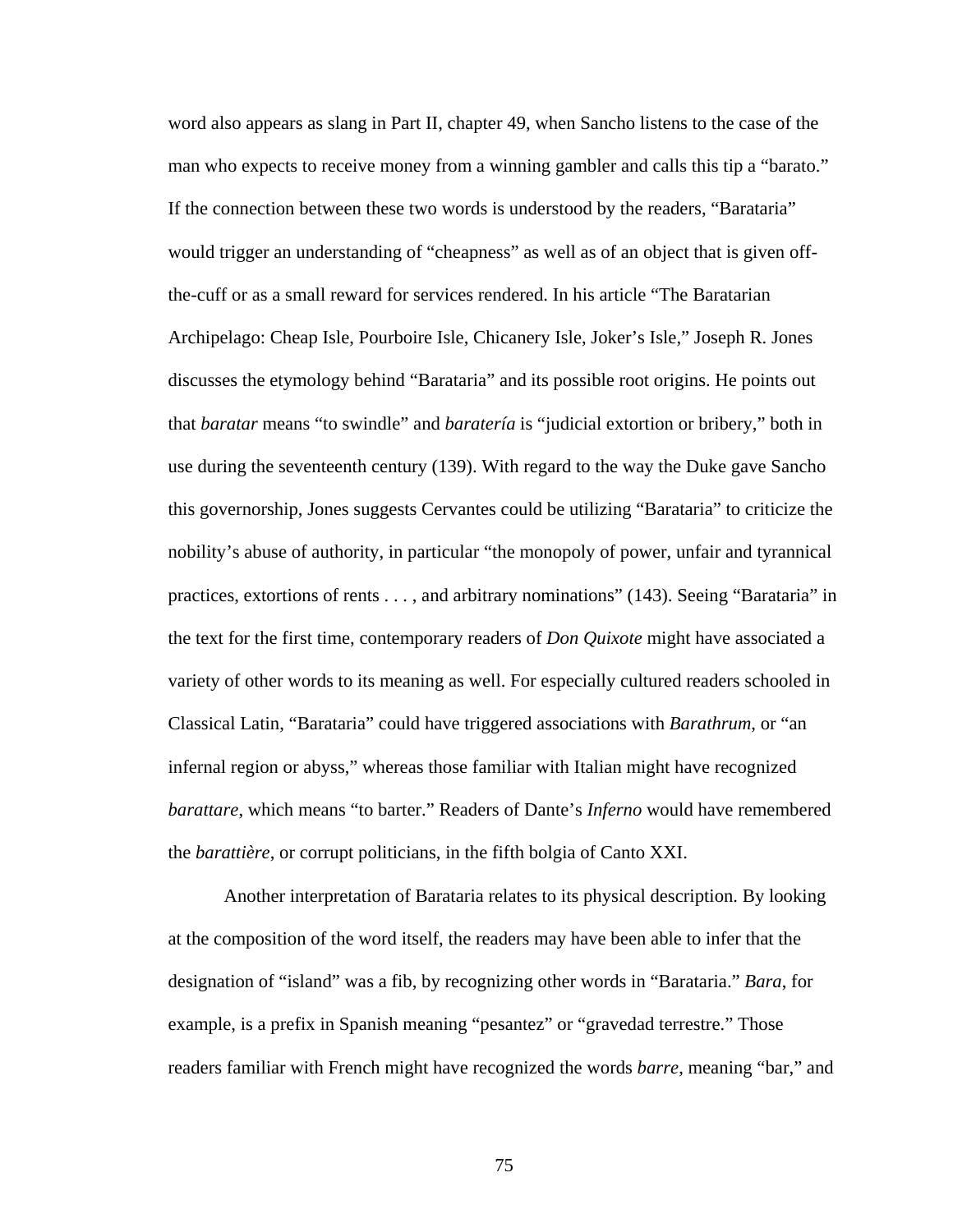*terre,* meaning "land" as forming part of "Barataria." Lastly, the famous island to which Amadís de Gaula retreats is named *Insula Firme*, which is perhaps a play on "terra firma," and which also may have influenced Cervantes's creation of his word. Therefore, in deducing from this word the image of a bar of land, the readers were able to pick up on a humorous undercurrent regarding this supposed island strictly from the makeup of its name. Utilizing this signifier as a source of information and interpreting that the location is a land-locked island, the readers would note humor in this oxymoron. At the same time, readers familiar with Italian would see in "Barataria" the word *barriera*, which means "obstacle." In Spanish, the suffix -*aria* "se refiere a la persona a quien se cede algo" according to the dictionary of the Real Academia Española. In other words, it is possible to speculate that Cervantes, by choosing a word pregnant with connotations of deceptions or impediments, was possibly intending to tip off the readers as to what Sancho had in store for himself as governor. In this sense, Cervantes provided the readers with a journey in meaning where, rather than taking a word at face value and merely continuing on with the narrative, the readers are transported, possibly via laughter but definitely through interpretation, into understanding other nuances and meanings of this particular episode of the novel.

As the plot continues, the readers see that at the end of his governorship, after ten laborious days of acting as judge, of involuntary dieting, and of being sleep-deprived, Sancho decides he has had enough and renounces his position. This conclusion is reached after a particularly harrowing skirmish with the Duke's enemies, where Sancho is dressed in cumbersome armor, ganged-up on, and forced to fight a battle that he has no chance of winning. Disillusioned and disappointed, Sancho gives up on his dream. His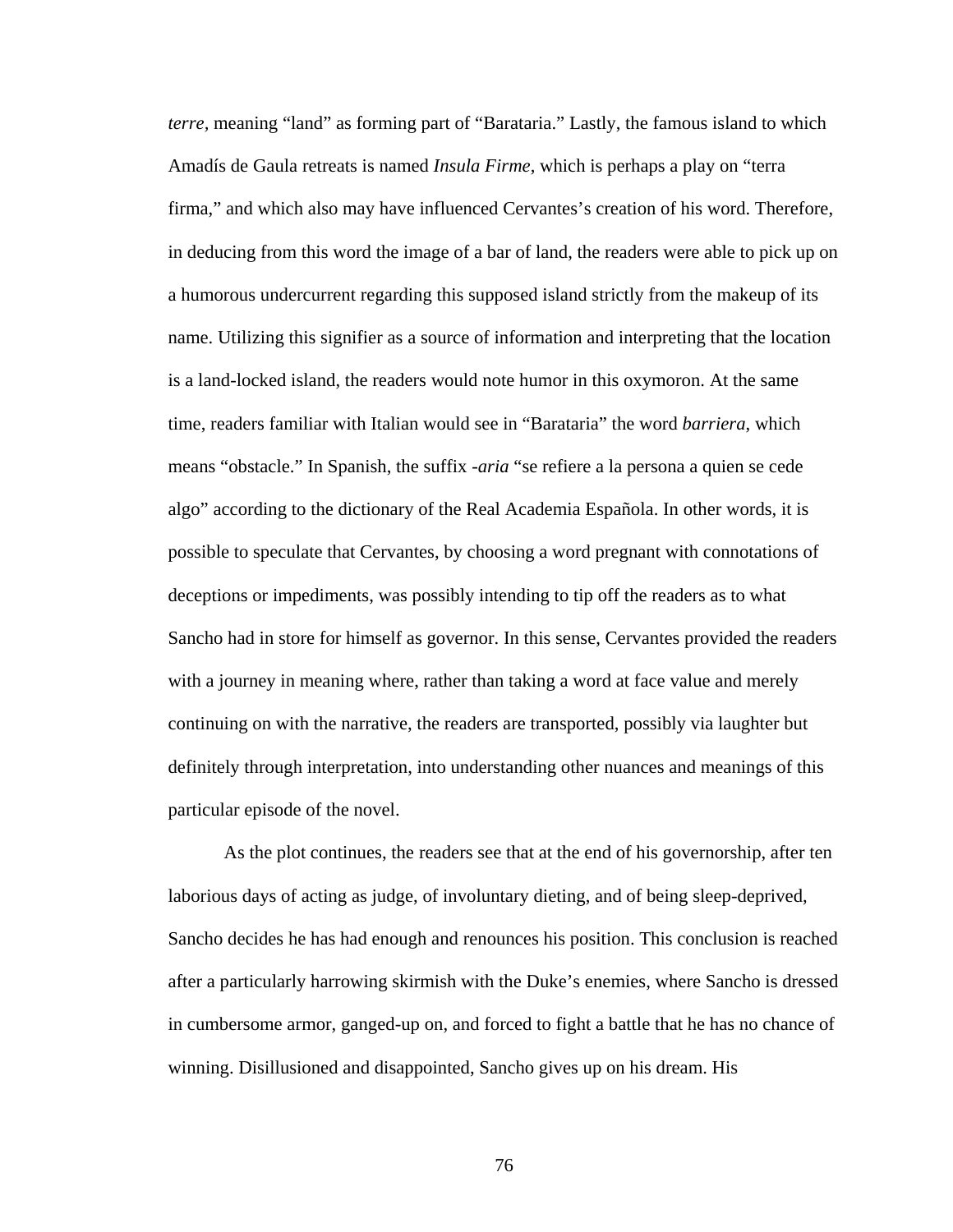governorship of the Island of Barataria was not what he had expected, and he decides he was better off in his lowly role of squire. In summary, with reference to understanding "Barataria" within the framework of the text, the word should be viewed as a carefullyconstructed signifier allowing for varying interpretations of deceit, dishonesty, and disappointment. The word has journeyed in meaning from its inception in the text to now encapsulate the unpleasant experiences Sancho undergoes as governor, due to the machinations and foul play of the Duke and his cronies.

It is also possible for a particular word to journey in meaning by leaving the text. Readers who choose to utilize what they read and interpret in a book serve as the medium through which a word departs from the text and continues to assimilate new meaning. This happens when a word is uprooted from its original text and is used in a new work. It is also occurs when the word is transplanted onto a non-textual object, such as a physical location. Because Cervantes is accredited with coining the word "Barataria," the geographical areas in the Americas which carry this same name offer the opportunity to study how a word journeys in meaning, by how readers of *Don Quixote* interpreted the island of Barataria themselves when they utilized this signifier to stand for their lands. There are three specific locations in the Americas that hold the name Barataria, and they are located in Louisiana, Trinidad, and the Bahamas.

Beginning with Louisiana, in researching the region, I came across several theories about why this section of land located slightly southwest of New Orleans held this name. Of the merchants of the area whose web pages provided a brief history of Barataria or who answered my emails, such as James Gaffney of *Trails.com* and Captain Ripp Blank of *Ripp's Inland Charters*, the majority credit the Pirate Jean Lafitte with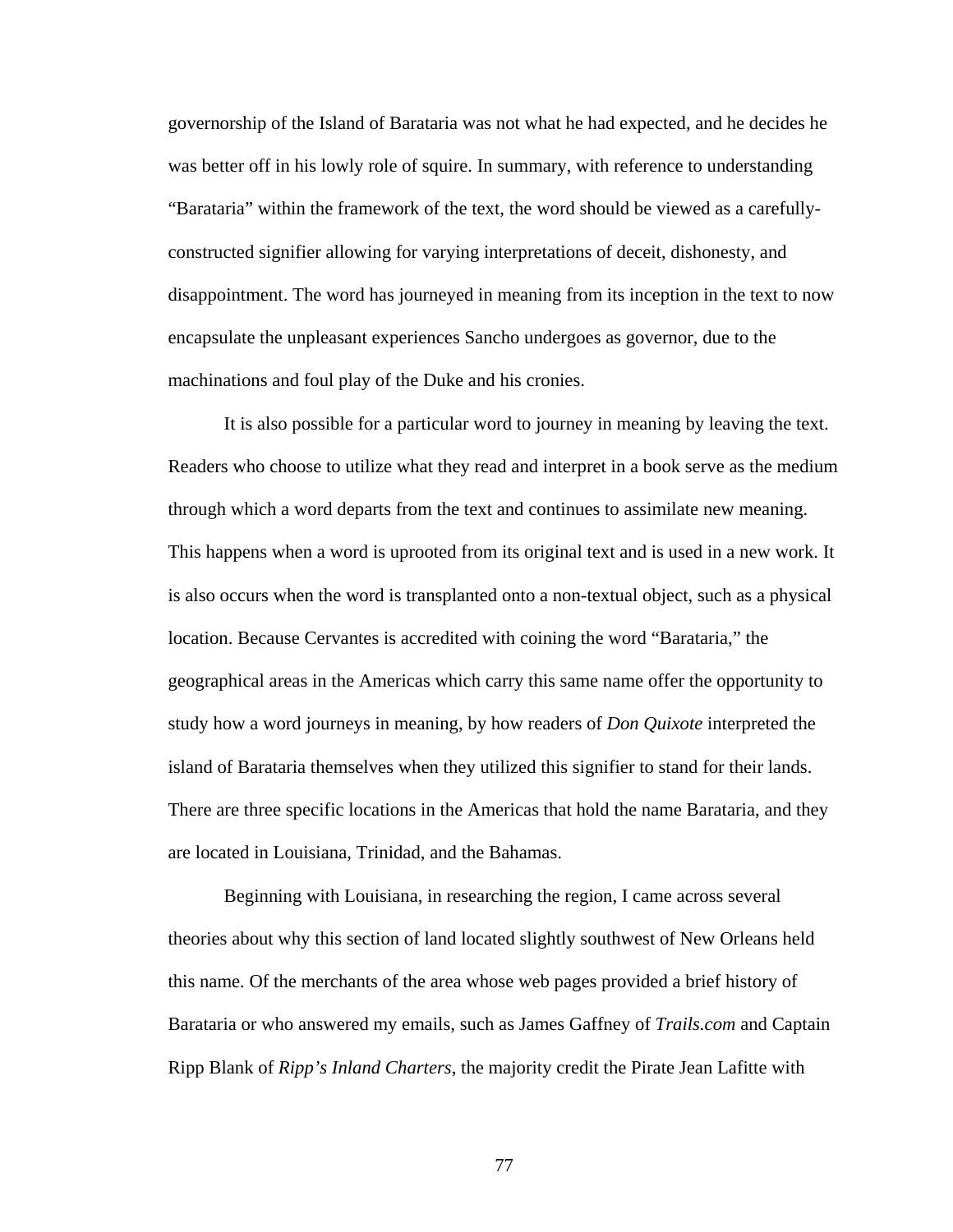naming Barataria, since he used that area for his headquarters during the early nineteenth century. Lyle Saxon, in *Lafitte, the Pirate*, states that the French word *baraterie*, with its Provençal equivalent of *barataria*, means "a fraudulent breach of duty or willful act of known illegality on the part of a master of a ship, in his character of master, or of the mariners, to the injury of the owner of the ship or cargo, and without his consent" (37). Here, Cervantes's word has evolved in meaning to include concepts of piracy and lawlessness, for which Jean Lafitte was known. Looking back further in time, Jane Lucas de Grummond, in *The Baratarians and the Battle of New Orleans*, offers the following explanation as to why the land was named Barataria:

The first settlers in Louisiana needed termite-resistant cypress for building their houses . . . and ships. Across the Mississippi from New Orleans was a lush forest of these timbers in a swamp area which was really an island because it was bounded by the Big Lake of Ouatchas . . . However, this swamp forest was inaccessible to those early Frenchmen, so they named it "The Island of Barataria," after that unattainable island kingdom of Sancho Panza in Cervantes's immortal *Don Quixote.* (1)

This explanation offers a description that ties the naming of Barataria to an interpretation of Cervantes's text. Correspondingly, Betsy Swanson, in *Terre Haute de Barataria,* cites that "Claude Joseph Villars Dubreuil . . . claimed to have discovered and named Bayou Barataria and the Isle de Barataria. . . . It is interesting to note that among the books listed as being in Dubreuil's library at the time of his wife's death in 1754 was a copy of *Don Quixote*" (54). A reader of Cervantes's novel, Dubreuil lifted Barataria from the pages of the text and transplanted it to the area around southern New Orleans. Although there is no written explanation as to exactly why Dubreuil chose this name, Swanson believes the reason may be connected to the physical description of the land. If this is the case, this interpretation indicates a further journey in signification, now incorporating into its field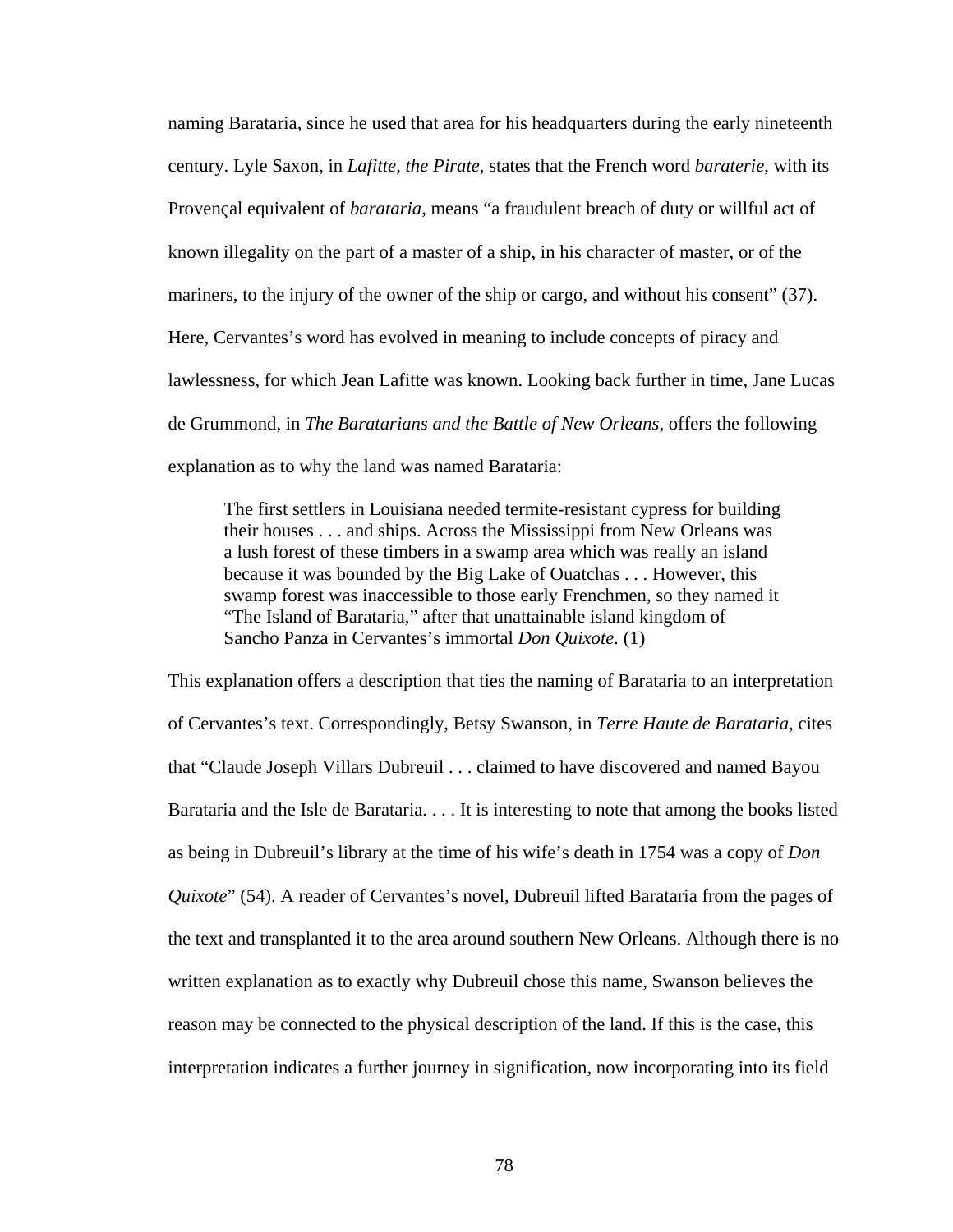of connotations the value of an inaccessible or unfeasible dream. This signification can be understood as ironic, adding a humorous tone to the nomenclature. By using a name whose textual meaning assimilated comic undertones via the narrator's commentary, Dubreuil would be encouraging a humorous if not sarcastic interpretation of this piece of dubious swamp land.

In researching Louisiana's Barataria, I stumbled across another area of land with the same name on the island of Trinidad. Much smaller than the Barataria of Louisiana, this Barataria lies slightly to the east of Port-of-Spain and to the west of San Juan. Michael Anthony, in *Towns and Villages in Trinidad and Tobago*, writes that Barataria is a dairy farm "where, according to its owners, things were cheap. For 'Barataria' in Spanish is a place where cheap things are found" (142). It is interesting to note that, of all of the chronicles and documents that I researched in reference to the naming of this location, there exists no mention of *Don Quixote* or its Barataria. One local historian, Ronald Emrit, explains on his website *Trinidad and Tobago (From the 20th Century Onward)*, "It is believed that Barataria was named after a 12-plate sugar mill that operated in the community during the early part of the twentieth century. Derived from a combination of different Indian dialects, the name was given by the East Indians who worked on the sugar-cane plantation that covered most of Barataria: *bara* meant twelve, and *taria* meant plate" (<http://www.bestoftrinidad.com/communities/barataria.html>). The signifier has traveled so far in meaning that its link to its origin, Cervantes's novel, is lost. Without that history to define it, the word is now open to interpretation on the part of an historian or a local resident.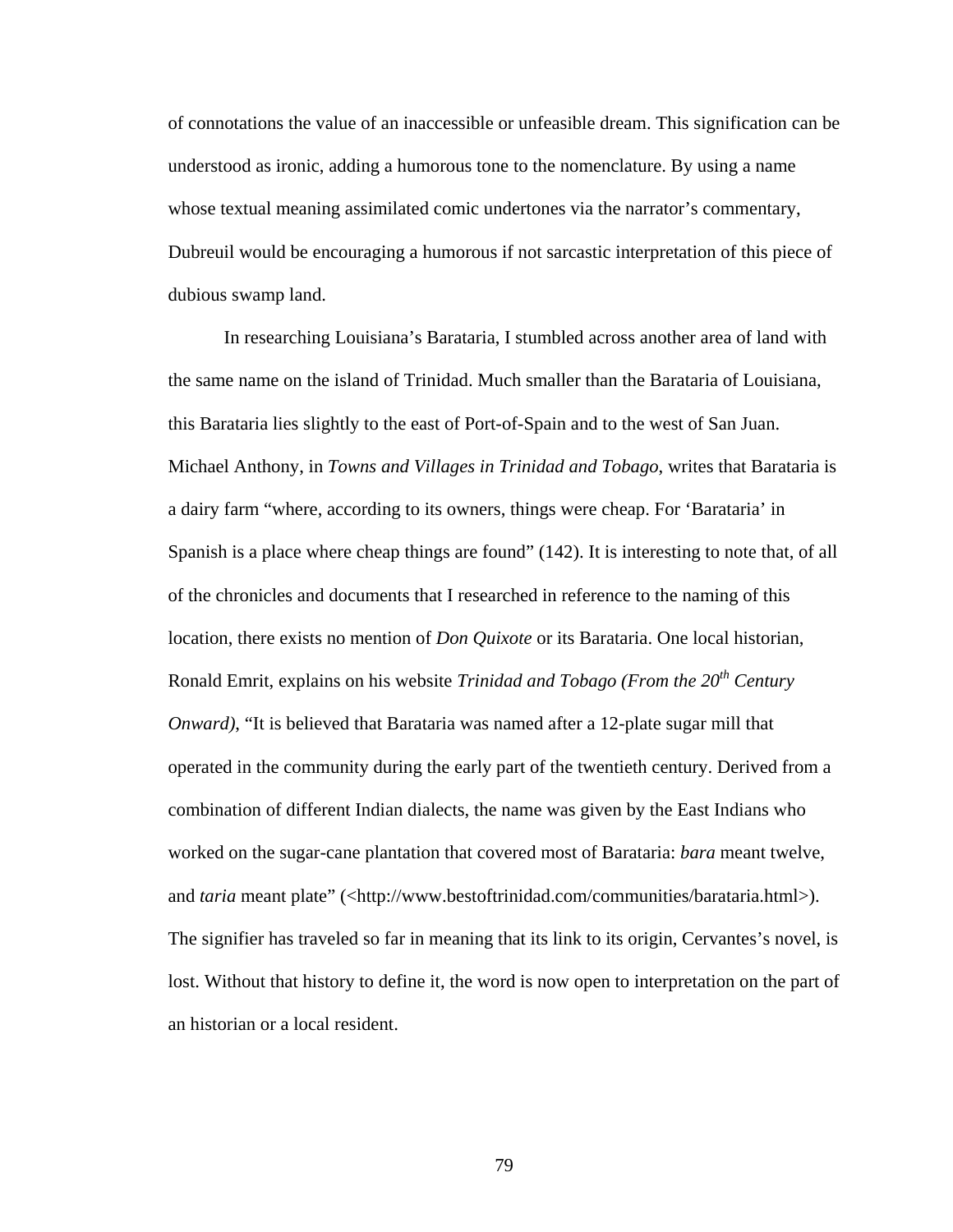The last of the Baratarias I mention here is also the smallest, geographicallyspeaking. Sometimes referred to as *Barataria Settlement* and sometimes listed on maps as *Baraterre*, it is located at the northern tip of Great Exuma Cay, in the Bahamas. While I have yet to find conclusive proof as to when this northern cay was named Barataria Settlement, I did find that during the American Revolution, Great Exuma became an area where American Loyalists found asylum. Since this coincides with the period in which *Don Quixote* had reached its height of popularity in England, it is possible to speculate that it was around that time that this portion of land was given its title. As to why it carries this name, one feasible reason has to do with these same Loyalists. Upon moving to the cays, they attempted to establish cotton plantations. Due both to the poor quality of land and to England's abolition of slavery at the beginning of the nineteenth century, the cotton plantations became unsuccessful economically and were abandoned. This in many ways echoes Sancho's fate concerning his island, because he deserted his dreams of governorship after finding the experience too difficult and demanding.

Looking at the geographical makeup of Barataria Settlement, it is possible to further conjecture as to why it may have been named after Sancho's isle. It is located at the tip of an island, one whose cays hold shallow waters. Therefore, while beautiful and enticing to look at, it is an area that is treacherous to unsuspecting boatmen and therefore deceptive because it is not the paradise it initially appears to be. As with the Trinidadian Barataria, Barataria Settlement is free of historical implications, since written documentation linking its namer and *Don Quixote* to it has disappeared. Once again, this allows for the interpreters who are unfamiliar with Cervantes's text to construe their own signification surrounding the name of this area of land. Ironically, it is curious to note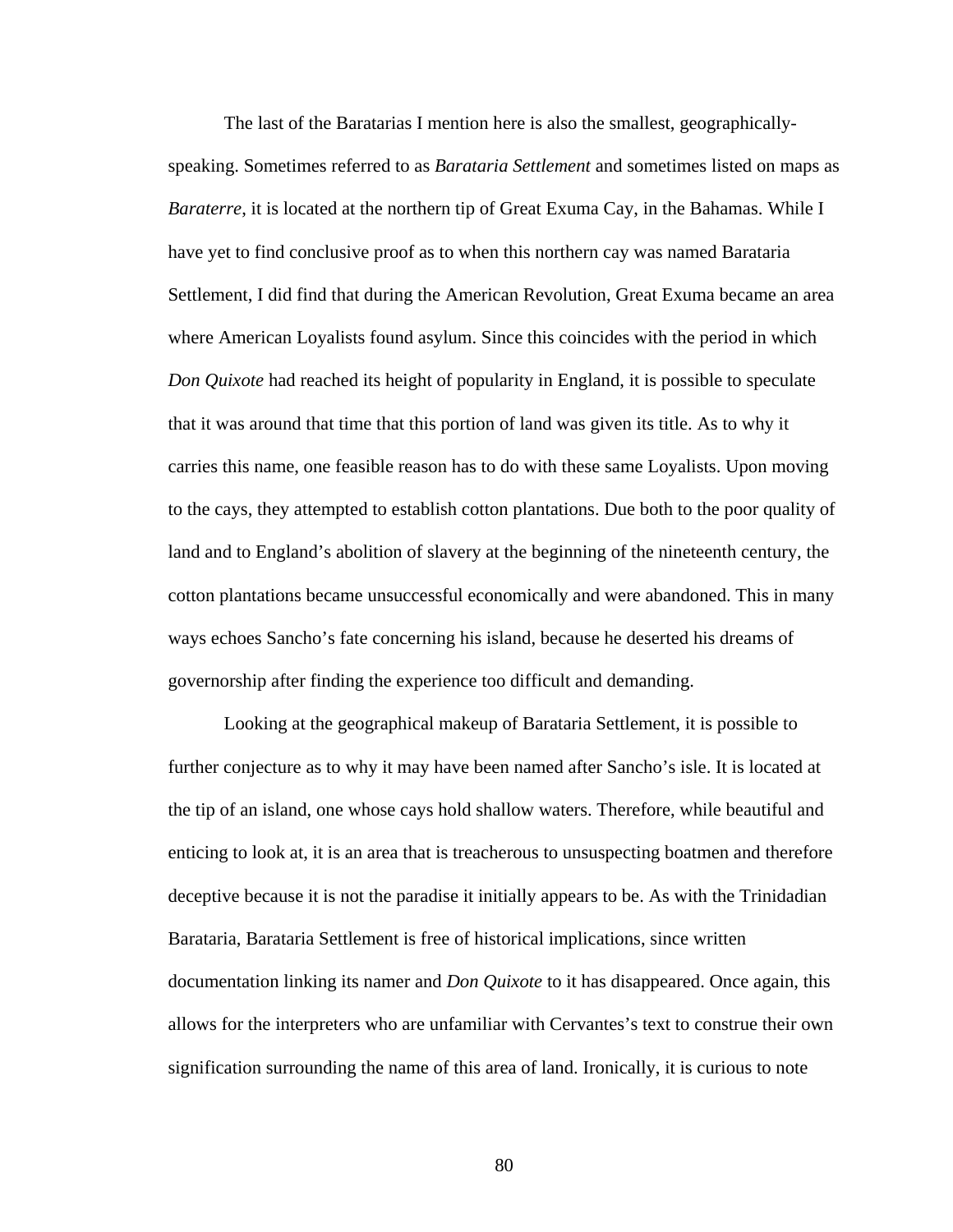that, as the signifier has traveled so far beyond the limits of its textual origin, it has come full circle as regards being an ambiguous signifier. While Cervantes's Barataria is elusive in its myriad of possible significations, this extratextual Barataria has become a signifier that, over time, has journeyed from its origin of multiple meanings to become a shell of a word devoid of connotation.

 There is one last important device that I would like to examine in connection with humor and journey. While I have just offered examples of geographic, psychological, and physical traveling and comicality, dialogue also corresponds to the scope of journey and humor. Dialogue allows for transitions and elements of change, quite literally altering the direction of a text. Its composition serves to destabilize an otherwise staid narrative. Unlike monologue, where one character relates information but does not necessarily receive input that would influence his or her way of thinking, when a conversation takes place information is exchanged. This exchange has an effect on the characters. When Don Quixote and Sancho discuss the role of a squire in Part II, chapter 28, Sancho learns what is expected of him, because he is directly affected by Don Quixote's explanations. Sancho's question to Don Quixote regarding payment in turn alters Don Quixote's previous understanding of squiredom, since he is forced to reckon with a new notion not formerly mentioned in books of chivalry, which serve as his source of knowledge. Through dialogue, then, bonds to knowledge and belief systems are questioned, reinforced, discarded, or adapted. Conversation carries the individual into a new understanding of him or herself with relation to the world. Dialogue is a journey in mental processing and development.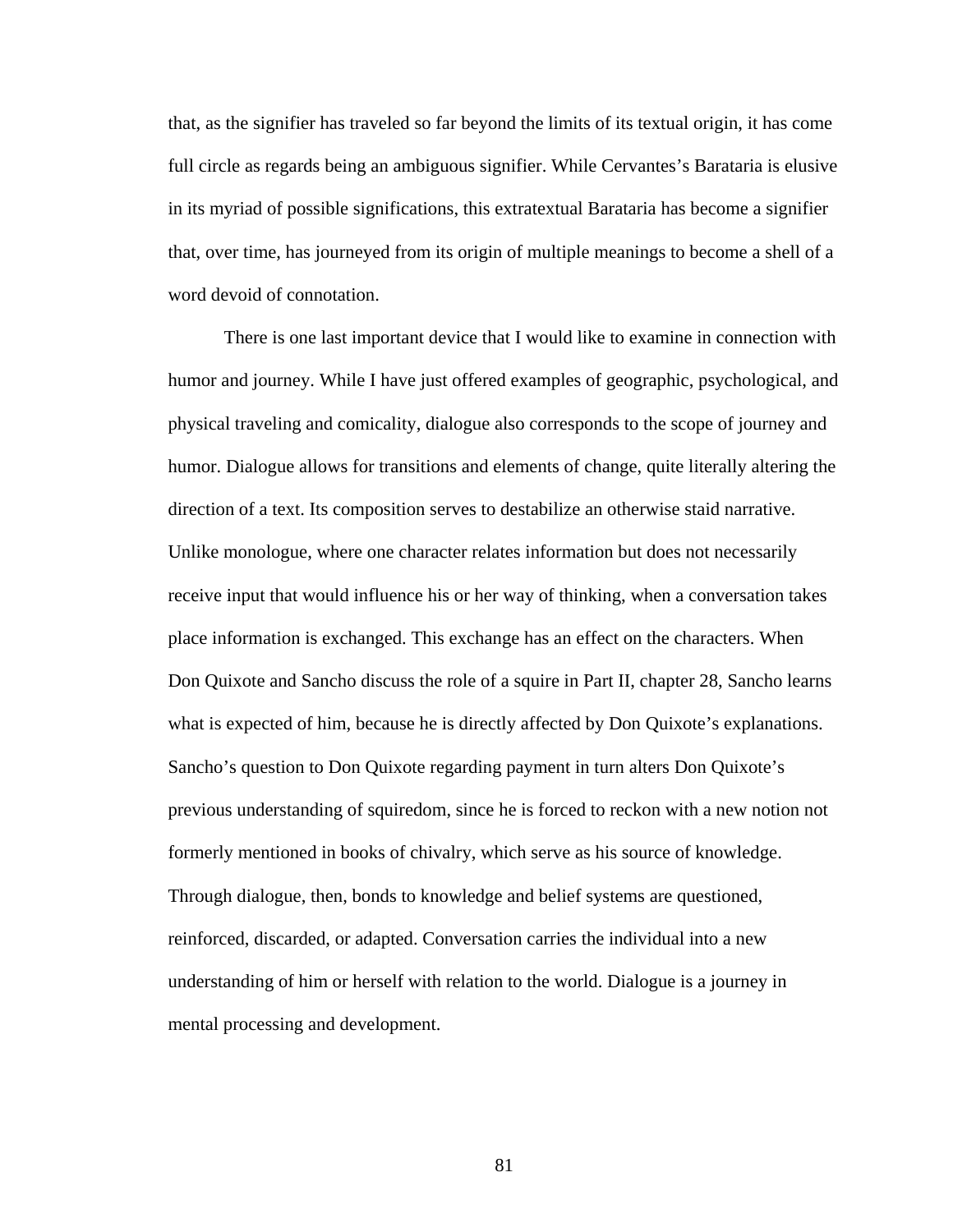Depending on the dialogue, or the way in which it is narrated, it may even mimic travel patterns. Sancho, for instance, many times talks in a manner that is similar to the way in which he meanders on his donkey. He is capable of wandering from one point to another, haphazardly making wrong turns and losing himself in proverb after proverb. Don Quixote, like a back seat driver, often fails to appreciate Sancho's ramblings, preferring him to stick to the straight and narrow. As a metaphor for journey, a dialogue is capable of reflecting roaming, deviations, flights, treks, migrations, and other types of travel. It sometimes reaches its destination in the form of a conclusion or agreement but other times is hijacked off into another direction or left hanging up in the air and abandoned. As a result, dialogue can also facilitate humorous episodes, because it is through verbal interactions between two or more characters that confusion arises, contrast in opinion occurs, personalities are made fun of, and jokes are shared, among other things.

In the middle of Part I, when Sancho returns from supposedly delivering Don Quixote's letter to Dulcinea, Don Quixote wants to know about every detail of their encounter. The readers are aware that Sancho never makes it to Dulcinea and that he forgot to take his master's letter with him. In the dialogue that follows, he is inventing what he relays to his master based on the knowledge that Dulcinea is Aldonza Lorenzo, a neighbor of his who works as a farm girl. His rough portrayal of her is in stark contrast to the peerless description Don Quixote expects to hear. When Sancho states that he has informed Dulcinea of Don Quixote's penance in the Sierra Morena and that his master curses his luck, Don Quixote corrects him, and what follows is a humorous exchange of misconstructions: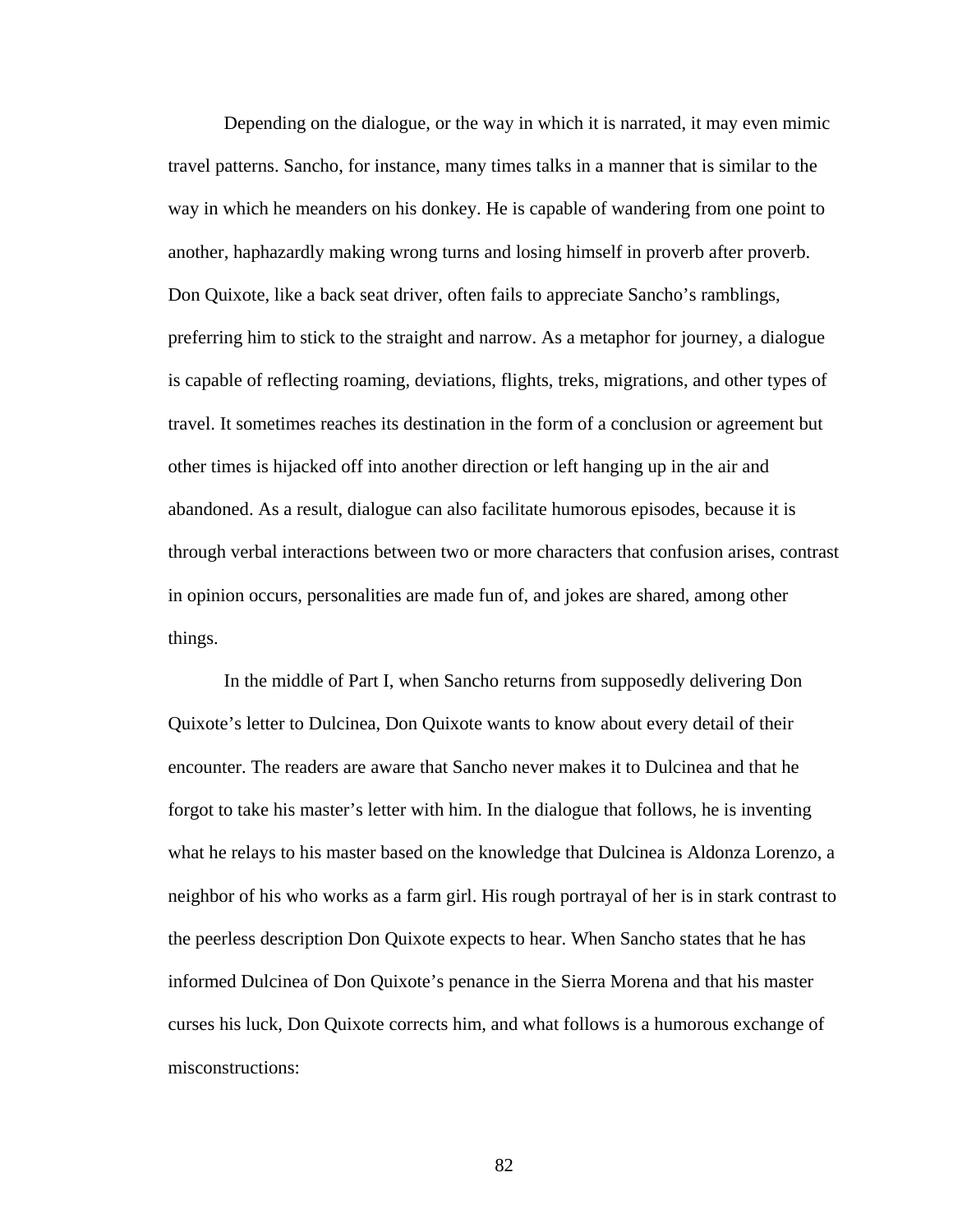"There you were wrong," said Don Quixote. "I do not curse my fortune, but rather bless it, for it has made me worthy of the love of so high a lady as Dulcinea of El Toboso."

"Aye, so high she is," answered Sancho, "that she's a good hand's breadth taller than I am."

"How is that, Sancho?" said Don Quixote. "Have you measured yourself with her?"

"It happened," answered Sancho, "that when I was helping her raise a sack of wheat onto an ass, we came so close together that I couldn't help seeing that she was taller than me by a good span."

"True," answered Don Quixote, "her stature is adorned with a thousand million graces of soul. Now, there is one thing you must not deny me, Sancho. When you approached her, did you not perceive a Sabaean odor, an aromatic fragrance, something sweet  $-$  I cannot find a name to describe it  $-$  a scent, an essence, as if you were in some dainty glover's shop."

"All I can vouch for," said Sancho, "is that I got a whiff of something a bit mannish; this must have been because she was sweating and a bit on the run."

"It could not have been that," answered Don Quixote, "but you must have had a cold in your head or else smelled yourself, for I know well the scent of that rose among thorns, that lily of the fields, that liquid amber."

"That may be so," answered Sancho, "for many a time I've noticed the same smell off myself as I perceived of her ladyship Dulcinea; but there's no wonder in that, for one devil is the dead spit of another." (311)

This is a dialogue of comedy and errors and is a rich example of how two characters take a journey in discourse together, but with each interpreting the other's words and modifying their perceptions regarding the image of Dulcinea. The humor found in this example is multi-layered, with Sancho's lie regarding his encounter with Dulcinea serving as the foundation. Because the readers are informed a priori about this, a humorous situation is anticipated. The readers are also aware of the huge gap in description between Don Quixote's vision of Dulcinea and Sancho's understanding of her. Through this contrast in viewpoints, then, there is space for comic elements to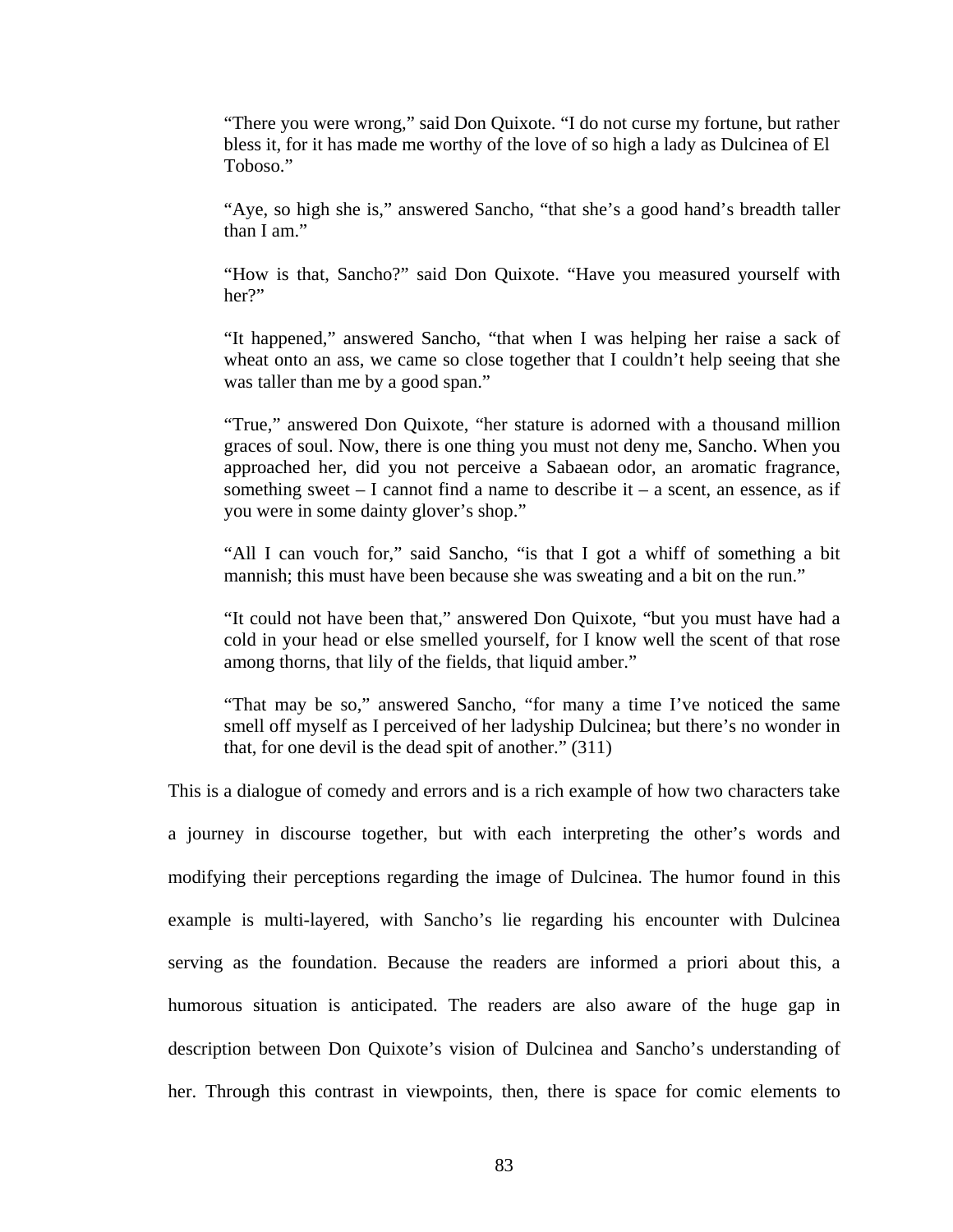surface, which is what happens via wordplay and misinterpretation on the part of the characters.

 In hearing, for example, Don Quixote refer to Dulcinea as lofty (*alta*), Sancho quips that she is actually taller than himself, the humor here being that this is the opposite of what is desirable in a fair maiden. Don Quixote, however, fails to understand this, since he is only able to filter the information through his chivalric mindset, and instead interprets Sancho's comment as an affirmation of what he just had proclaimed. He quickly changes the subject to ask about Dulcinea's delicate aroma. Sancho, fully enmeshed in his lie, insists that she smells bad. He even goes so far as to confuse the lofty and base images of Dulcinea by referring to her as odiferous and as "her ladyship Dulcinea" all within the same sentence. It is as if Sancho has fooled himself into believing that he has talked with Dulcinea, so insistent is he in making this lie credible to Don Quixote.

 From an external perspective, the readers are able to enjoy the various levels of humor present here. The initial lie by Sancho is compounded by Don Quixote's unwavering conviction of Dulcinea's beauty, which in turn leads to Sancho's fraudulent rebuttals maintaining his viewpoint that Dulcinea is just as vulgar and smelly as he is. His refutations of Don Quixote's replies, in the form of puns and word play, add to the comicality of the scene. Both hear the other only to a certain degree and interpret the information exchanged. In Don Quixote's case, it is viewed through a chivalric frame of reference, while Sancho bases his earthy description on what he remembers of his neighbor. The readers, by perceiving the multiple layers of humor present in this dialogue, are able to interpret more fully the innuendos as well as the characters'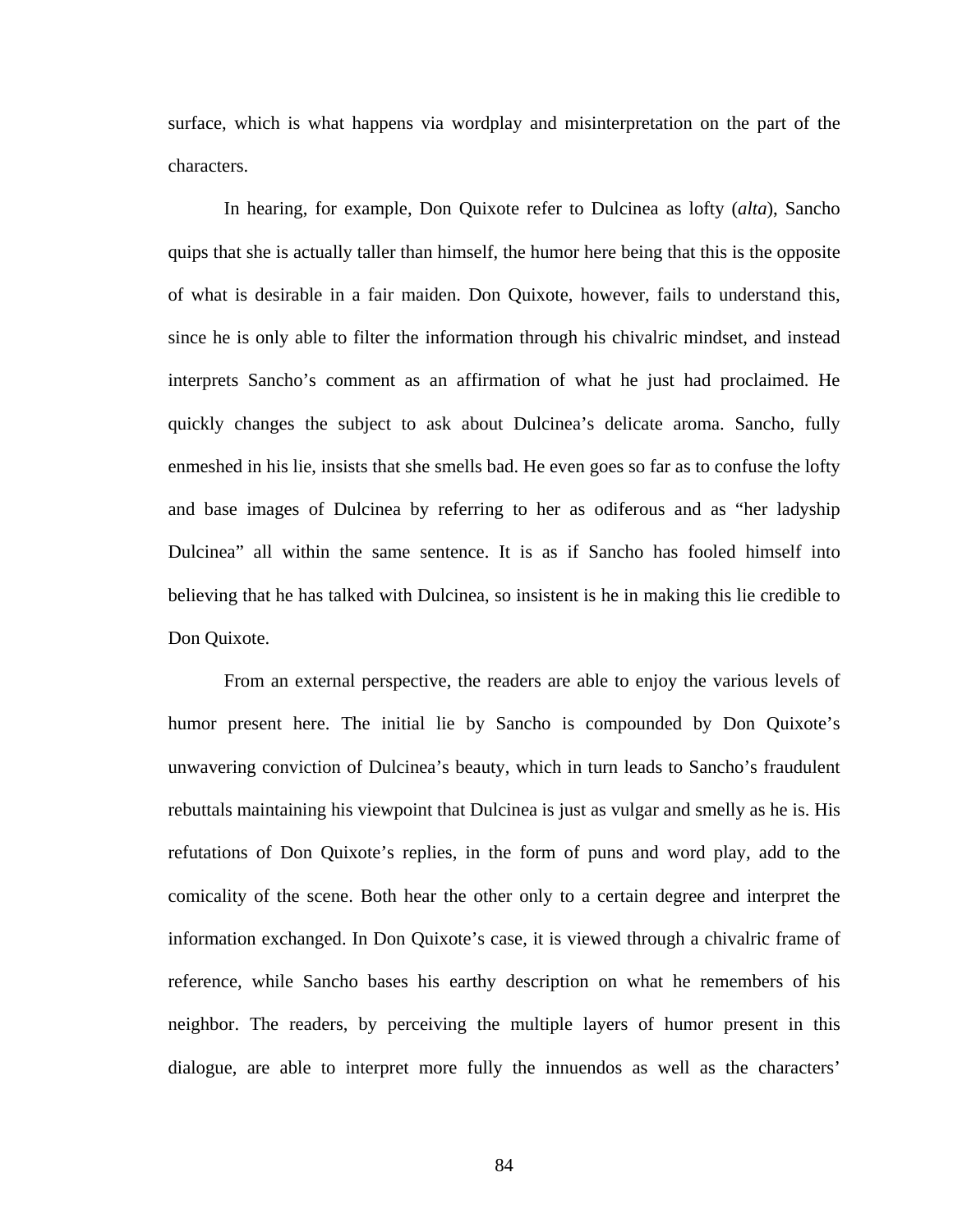mindsets. By understanding the initial deception, Don Quixote's naïveté or monomania, and Sancho's insistence, the readers are provided with a journey vis-à-vis the different levels of humor contained in this brief dialogue.

Another example of a humorous dialogue, albeit for different reasons, takes place in Part II, chapter 5, when Sancho returns home and talks with his wife Teresa about what will happen once he receives his governorship. Their conversation reflects what Bakhtin refers to as the chronotope of encounter, which is the most important chronotope according to him. In the encounter, "the temporal element predominates, and it is marked by a higher degree of intensity in emotions and values" (*Dialogic* 243). In this episode, the readers learn that something has changed regarding how Sancho is perceived by others. While not the first example of what Salvador de Madariaga refers to as the quixotization of Sancho, it is the first time other characters within the text mention it. It takes place after Sancho and Don Quixote have agreed to sally forth again. Sancho returns home to begin preparing for the journey and his wife can tell he is happy. She begins the dialogue by asking what good news he could be bringing that makes him so merry. Sancho answers cryptically, "Wife, if God were willing, I'd be very glad to be less merry than I am this instant" (557). Teresa responds that she does not understand him. What ensues is a lengthy dialogue in which Sancho suggests the possibility of social climbing by way of economic gain, and Teresa reinforces the status quo concerning maintaining the social positions into which they were born. In addition to the subject under discussion, the way in which Sancho expresses himself here is important. Both of these aspects come under scrutiny in this chapter, because they appear to reflect a change in Sancho.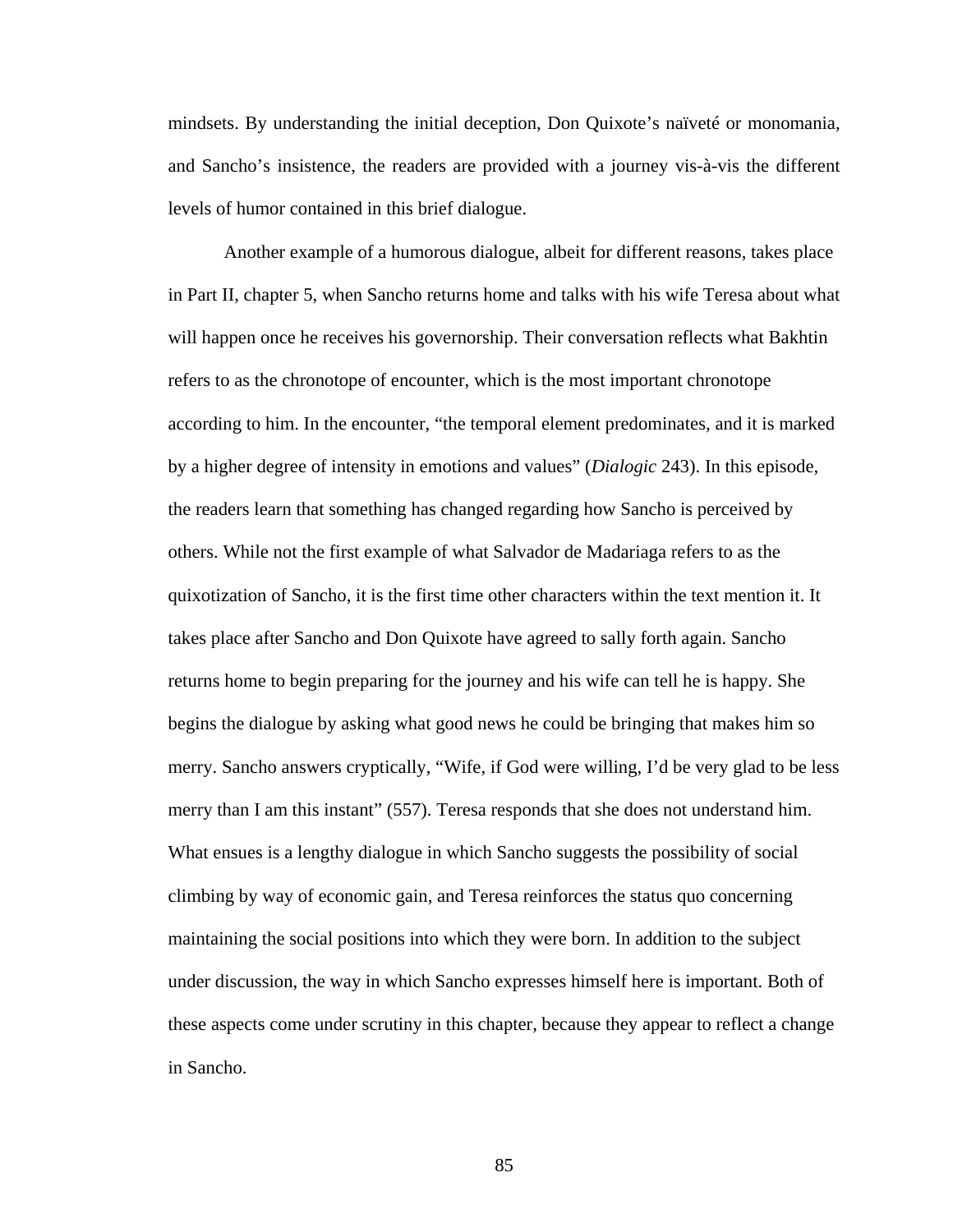In stopping to analyze how time and space cross here, the readers can deduce that, based on the information provided by the narrator, different factors influencing the temporal realm of this chronotope have changed. Sancho, it appears, is not the same as he was in Part I because both the translator and Teresa react to Sancho's manner of expressing himself with incredulousness. The first line of the chapter begins, "The translator of this history, when he reaches the fifth chapter, declares that he considers it apocryphal because in it Sancho talks in a style that is far superior to what one would expect from one of so limited an understanding, and he makes such subtle comments that they seem beyond the range of his intelligence" (557). As if the narrator had not called enough attention to Sancho's verboseness, he interrupts Sancho later in the chapter with the comment that "it was this style of speech and Sancho's remarks further on that made the translator, so he says, take the chapter to be apocryphal" (560). A page and a half later, the narrator again suspends Sancho's rebuttal to his wife by adding, parenthetically, "(These remarks of Sancho are another reason for the translator's former statement that this chapter is apocryphal, for they are beyond the mental capacity of our honest Sancho)" (562). Through these three interjections, the narrator emphasizes that the translator, at least, takes issue with the Sancho presented to us here, because he appears to be more intelligent and expresses himself more eloquently than in previous occasions.

From within the framework of the conversation, Teresa reinforces the translator's observations several times. At the beginning of this dialogue between Teresa and her spouse, when Sancho mentions that he would be happy to be less merry if God so wanted it, Teresa remarks, "I don't get your meaning, husband" (557). A little later on, she states, "Look here, Sancho, . . . since you've become a limb to a knight errant you talk so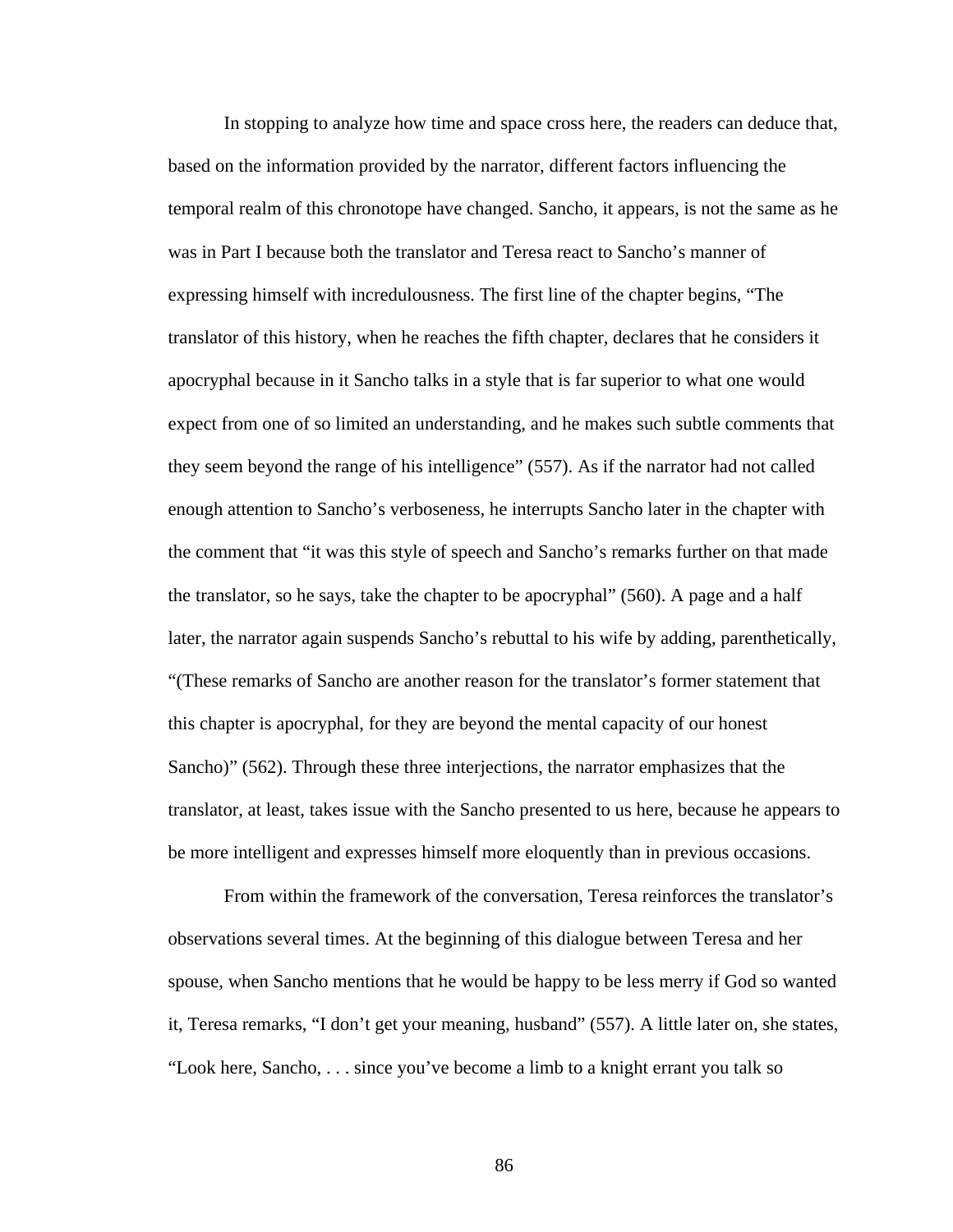roundabout that nobody can understand you" (558). Teresa underscores that Sancho's manner of speaking has become harder for her to understand since he has begun to work as Don Quixote's squire. Towards the end of their conversation, after a particularly lengthy explanation by Sancho of what a priest had preached about during the previous Lent, Teresa answers, "I can't make head or tail of you, husband, . . . Do what you will, and don't break my head with your orating and speechifying" (562). Her comments coincide with the translator's, in that Sancho is acting differently now. It is through this conversation between Sancho and Teresa that the readers are lead to believe a temporal transition has taken place in Sancho. Sancho voices his opinion, Teresa and the translator react with a certain degree of emotional intensity, and through this juncture the readers understand that a change either in character or in perception has transpired. Comparing Sancho's style of speech in this chapter with how he expressed himself previously, one could say that Sancho was more often portrayed as a simpleton than as an eloquent talker. While he continually attempted to bring Don Quixote down to earth with logical arguments or by pointing out, for instance, that there were windmills rather than giants, Sancho nonetheless tripped over his proverbs and confused words when trying to expound on his opinions. One only has to think of his reconstruction of Don Quixote's letter to Dulcinea in Part I, chapter 26, when he talks with the curate and the barber.

But Sancho was also capable of astute judgment, such as when he saw through Don Quixote's visions and attempted to persuade his master to not attack the flocks of sheep (I: 18) or the barber on his mule (I: 21). Antonio Barbagallo, in "Sancho no es, se hace," offers the explanation that most of what Sancho is accused of being by the narrator and other characters (simple, gluttonous, and a drunkard), does not coincide with how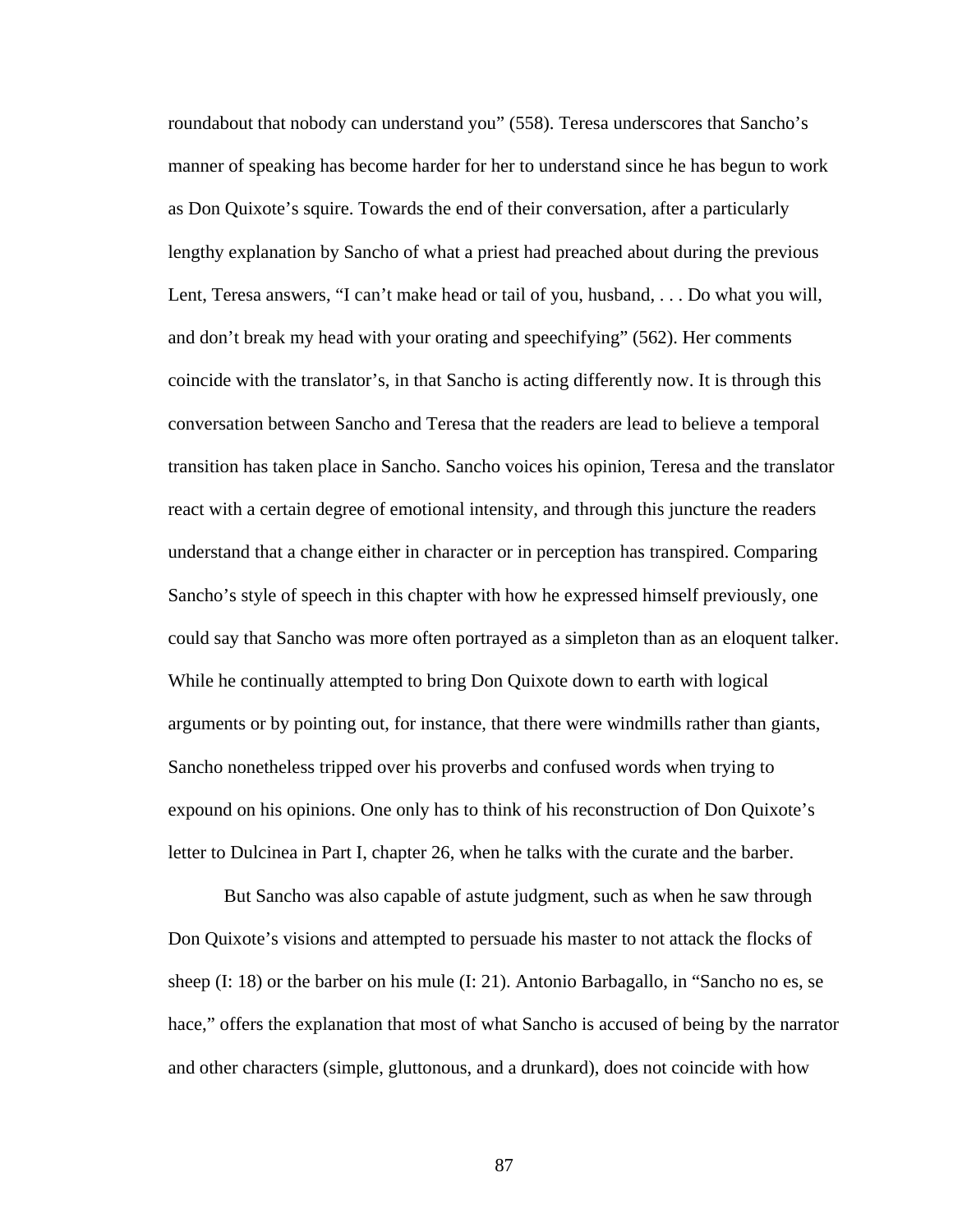Sancho actually behaves in the text. As Barbagallo points out, regarding the translator's comments in Part II, chapter 5, "Este supuesto cambio del que habla el traductor, no es otra cosa que la revelación que Sancho hace de sí mismo. Este primer crítico del *Quijote*  había llegado a sus conclusiones atendiendo a lo que decían de Sancho, más que a lo que decía Sancho" (52). All of this now begs the question: has Sancho changed or is the perception of Sancho by other characters too stultifying? At the end of Part I, when Sancho loudly laments what he thinks is the death of his master, he extols Don Quixote in a long speech ending with, "Resister of perils, sufferer of affronts, lover without cause, imitator of the good, scourge of the wicked, enemy of the base! In a word, knight errant, which is the highest thing anyone could say!" (512). Save the accidental inversion by Sancho of "O humble to the haughty and arrogant to the humble" (512), Sancho's speech is eloquent, but no one comments on this. While the narrator refers to his lament as droll (*risueño*), one can only assume that this is because of Sancho's exaggerated exclamations as opposed to what is a poetically-stated expression of grief. Neither the narrator nor the translator take issue with Sancho's eulogy, which imitates his master's manner of speaking and reflects a style of speech found in books of chivalry, rather than a peasant's speech. Since Sancho's language is not indicative of his social class, it would be possible to refer to his quixotization here, but no one does. On the very next page, Sancho has arrived home to his wife and informs her that "there's nothing in this world so pleasant as for an honest man to be squire to a knight errant on the prowl for adventures. . . . It's a fine thing to be gadding about spying for chances, crossing mountains, exploring woods, climbing rocks, visiting castles, lodging in inns at our own sweet will, with devil a maravedí to pay" (514). Here, again, he echoes Don Quixote's sentiments on knight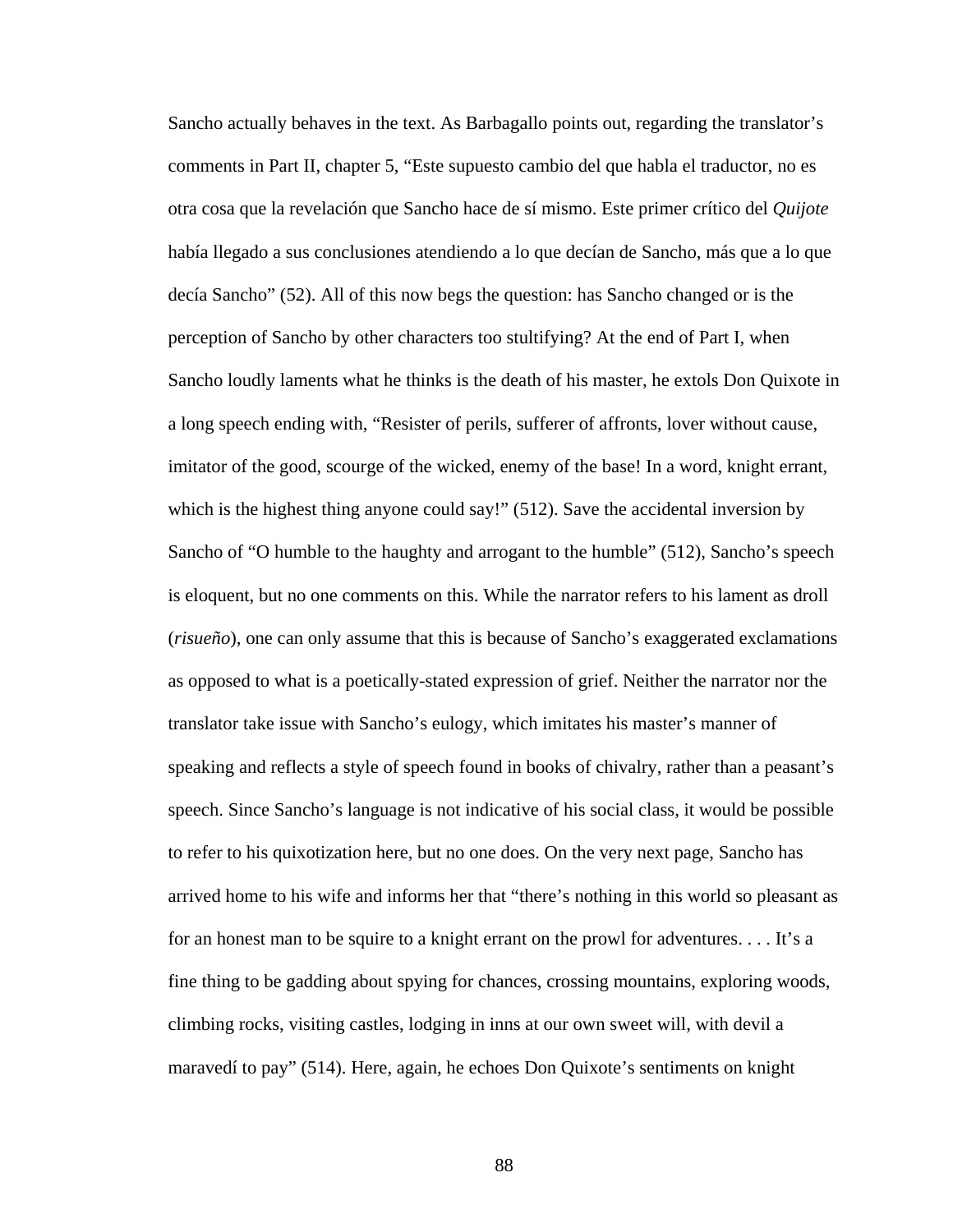errantry and reproduces his verbal mannerisms, although neither the translator nor Teresa seems to notice.

 Since Sancho has always been wordy in his contestations, and because he fluctuates between base vocabulary and eloquent speech, it is difficult to find an exact moment in the novel where he leaves his old peasant mannerisms behind and opts for an erudite method of speech. He alternates between both, even during the dialogue with Teresa in Part II, chapter 5, where he begins by speaking to her using *vos* and then changes to the *tú* form. This is an obvious example of an alteration in linguistic register, from formal to informal speech, and it represents an adjustment in familiarity with his wife. But, again, this is something he does in an earlier conversation with Teresa (I: 52). What this episode highlights is Teresa and the translator's awareness of the articulate side of Sancho and therefore their belief that he has changed.

 This conversation between Sancho and Teresa serves as the crux of several variations on the temporal and spatial elements. It functions "as the primary means for materializing time in space [and] emerges as a center for concretizing representation" (Bakhtin, *Dialogic* 250). Within the space of a dialogue held in a home, the readers are privy to Teresa's perplexity towards a side of her husband that she seems not to have previously noticed. Sancho, through his usage of verbose lexicon and in his passionate support of social mobility, demonstrates his ability to manipulate words with the same ease that his master does. Slightly outside of the space where this dialogue occurs, the narrator penetrates the link between the readers and the inner characters, making his presence known to the readers, all the while bringing to the fore what the translator understands to be an inaccuracy on the part of Sancho. This encounter between Sancho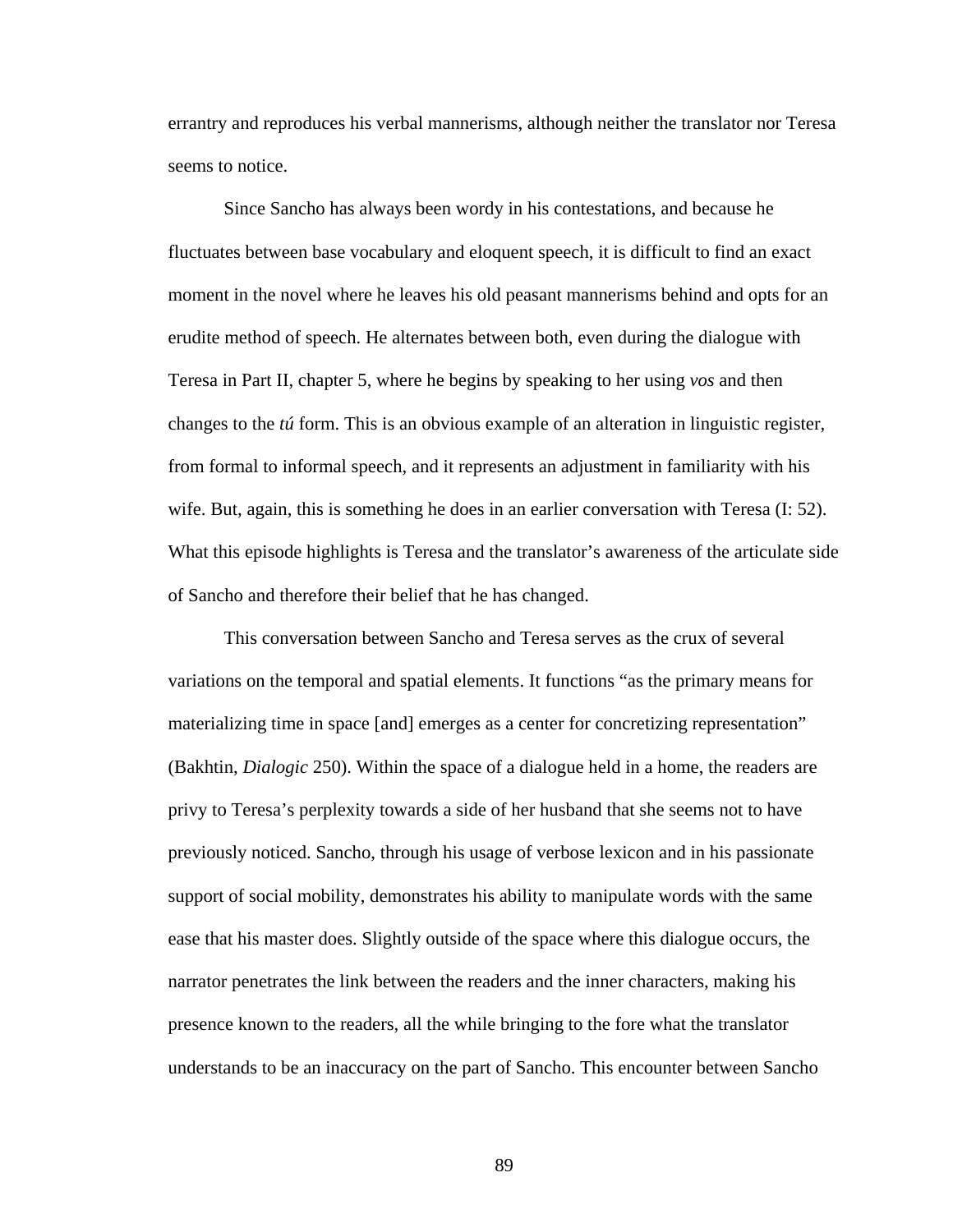and his wife represents a journey in perceptions on the part of Teresa and the translator. It also serves as a concrete example of Sancho's development as a character since becoming a squire.

In conclusion, I would like to lead into chapter three by offering a brief analysis regarding the difference in journey and humor as found in Cervantes's *Don Quixote* and Avellaneda's apocryphal Part II. While both tomes employ the techniques of journey and humor, they are integrally different in terms of purpose and effect. The essential distinction concerning how journey is utilized stems from how the two authors employ these literary devices. Cervantes uses journey to open up the narrative and give free rein, so to speak, to his characters. In his novel, journey incorporates elements of autonomy and exploration. Throughout the various types of journeys analyzed above, coupled with humorous effects, there exists an undercurrent of growth and rejuvenation, because the characters learn from their new encounters.

 In general, I do not find this to be the case in Avellaneda's book. Here journey is utilized merely as a tool for moving the plot along. The sense of exploration and discovery are absent and, rather than evolving characters, there exists stagnation due to the excessive manipulations of Avellaneda to define and limit his characters' roles. As a result of the lack of journey, or adventure, in this text, the examples of humor that appear are stilted and do not foster growth. Sancho, for example, has been typecast from the beginning of the novel as a court buffoon and he is never allowed to go beyond this role. His dialogues with the other characters, especially with his master, are rarely journeys in discovery or stichomythia, but rather serve just to relay information to the readers and move the plot along. The conversation between master and squire, so rich in opportunity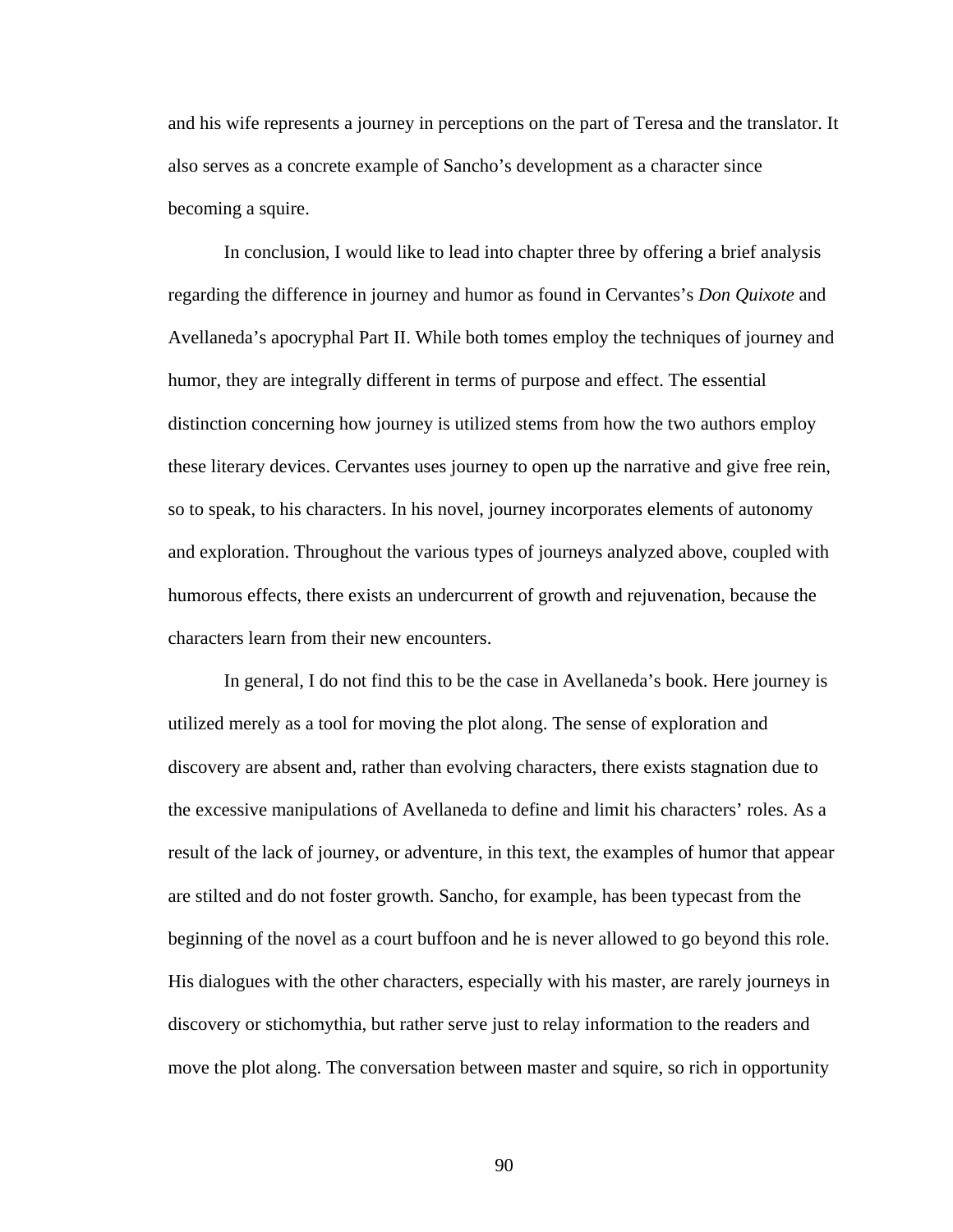for both the characters and the readers in Cervantes's version, in Avellaneda's only function as fodder for ridicule on the part of the readers and other characters.

 By comparing the concept of journey with regard to humor as presented by both authors, the key difference is that Cervantes's utilization of this mechanism provides for a renewing of the text and characters. Together with humor, there is an encouragement of possibilities. Avellaneda's type of journey, however, does not work to promote growth and therefore only adds to an artistic paralysis in the narrative. His humor is harnessed so as to maintain the well-defined limitations of each character.

In this chapter, I have attempted to analyze the relationship between journey and humor in Cervantes's *Don Quixote* and how they both affect the characters and the storyline. Journey, in the general sense of the word, signifies change. It represents motion as well as transformation, because of exposure to new impressions and encounters. The element of travel within a text increases the probability of humor emerging. Journey not only opens up a narrative to the possibility of comic elements but also has the same destabilizing effect on a narrative that humor does. Humor serves to provoke transitions or changes, the most obvious being laughter on the part of the interpreter. Lastly, it should be pointed out that a symbiotic relationship can exist between journey and humor, where one facilitates the other. With reference to *Don Quixote*, the importance of both journey and humor is essential in understanding that, without either of these two elements, Cervantes's text would literally go nowhere.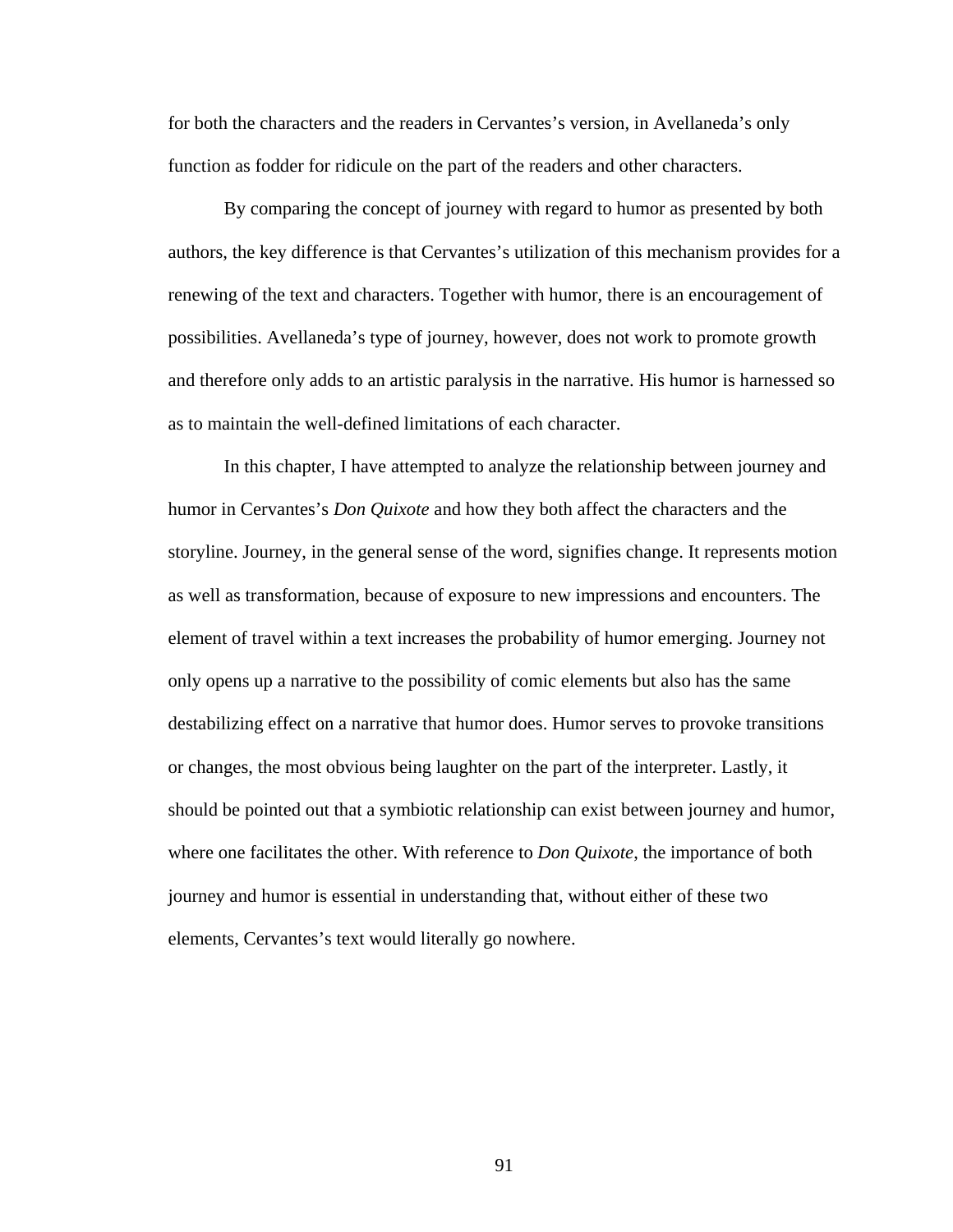## **CHAPTER III**

## **HUMOR IN CERVANTES AND AVELLANEDA: UN SENDERO QUE SE BIFURCA**

The name 'Avellaneda' triggers the association of the words 'impostor' and 'copy cat,' because of this author's continuation of the original *Don Quixote*. Nonetheless, it is sometimes conjectured that had it not been for the apocryphal version, Cervantes may never have gotten around to publishing his own Part II. Even so, the audacity of Avellaneda continues to overshadow this backhanded favor he did to literary history. Rather than center on different aspects contained in this novel, the research on Avellaneda more often than not strives to identify who he was or focuses on the issue of his impact on Cervantes's second part. For this reason, in this chapter I compare and contrast the types of humor that surface in both Cervantes's and Avellaneda's novels. At first, I discuss the more prominent theories of influence between the two authors, in order to provide background information that will hopefully aid in better understanding the humor in both texts. It is my intent to show that, although the 1614 and 1615 novels share an initial resemblance, their visions of comicality are divergent, thereby rendering both works unique in their own right. Nonetheless, although they are dissimilar in style and humor, both texts need to be read by the scholar who wishes to attain a more complete understanding of Cervantes's masterpiece.

Although Avellaneda's novel was published a year before Cervantes's, there is quite a bit of speculation as to who influenced whom. Some believe that Cervantes had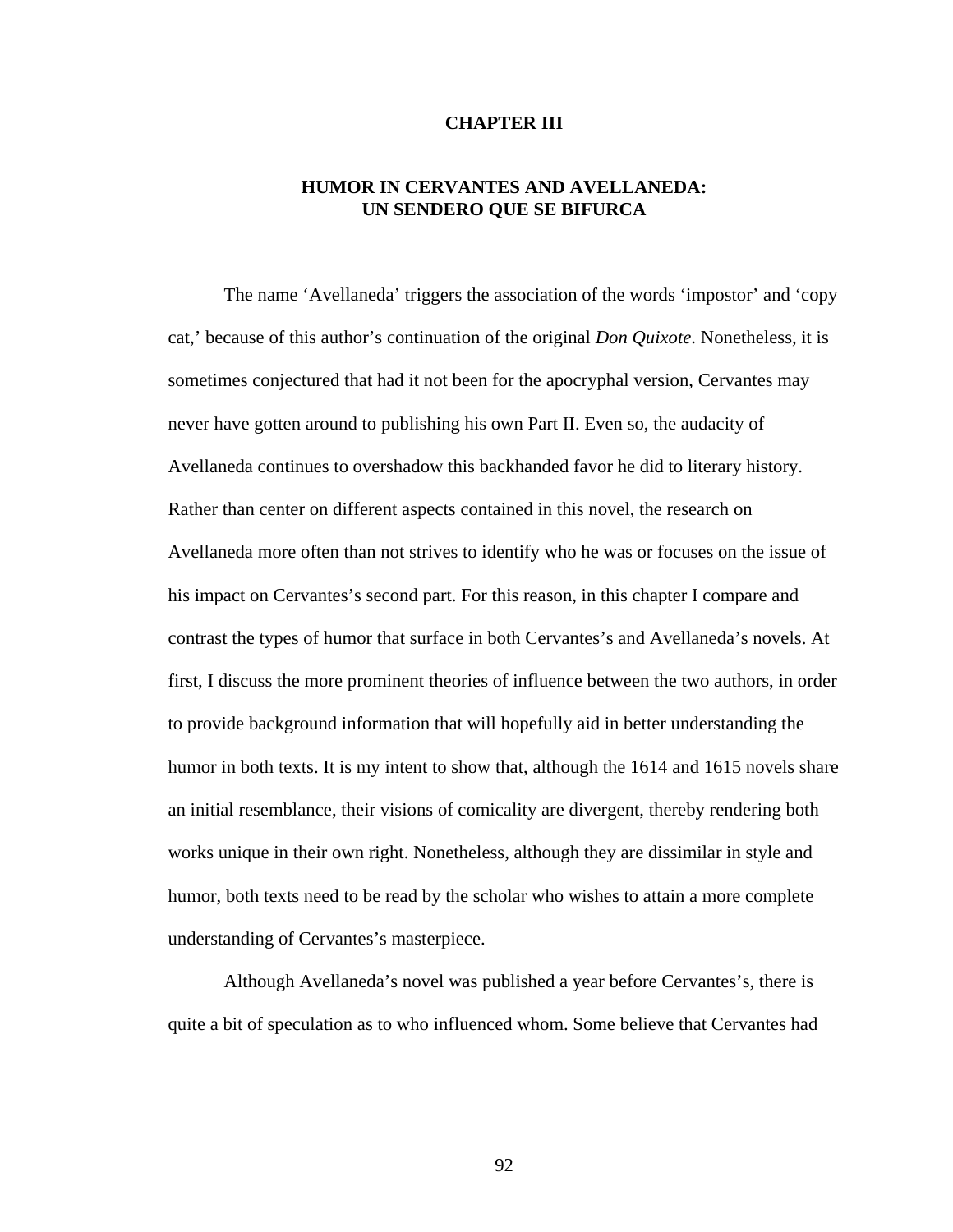almost finished Part II and that as he was writing chapter 59, he discovered Avellaneda's

version. Stephen Gilman, in *Cervantes y Avellaneda*, observes,

Cervantes no sabía de la existencia del *Quijote apócrifo* antes de escribir el capítulo LIX de la Segunda Parte, por tres razones: en primer lugar, lo dice él mismo, y no tenemos por qué ponerlo en duda; en segundo lugar, imita algunos rasgos del estilo de Avellaneda después del capítulo LIX, pero no antes; en tercer lugar, después de ese capítulo se da prisa en terminar la obra, ocasionando un cambio en el ritmo y en los acontecimientos, perceptible a primera vista para todo lector sensible. Por ello, y rechazando para la mayor parte de los casos de la posibilidad de una coincidencia, Avellaneda tiene que haber imitado a Cervantes. Pero dado el carácter poco preciso de las semejanzas, es de suponerse que Avellaneda no tuvo conocimiento directo del original. Debió haberlo sabido de oídas. (175)

Gilman claims that Avellaneda overheard Cervantes read or discuss a part of his text,

which he then stole to fashion his own creation. But critics such as Ramón Menéndez

Pidal and Alfonso Martín Jiménez believe that it was Cervantes who obtained a copy of

Avellaneda's version, using it as the starting point for his own second part. In *Cervantes* 

*y Pasamonte*, Martín Jiménez writes,

Cervantes conoció el manuscrito del *Quijote* de Avellaneda antes de empezar a escribir la segunda parte de su *Quijote* y, como veremos, se sirvió de él para escribir todos los capítulos de esta obra. Y el hecho de que mencione expresamente por primera vez el *Quijote* apócrifo en el capítulo 59, obedece a que fue en ese momento cuando conoció que la obra de su rival había sido por fin publicada, adquiriendo una categoría más preocupante que aconsejaba una respuesta directa. (143)

This theory helps to explain why there are various similarities between the storylines of the two narratives. With regard to Cervantes's decision to mention the apocryphal text and characters in his second part, Menéndez Pidal believes that it was Avellaneda's inflamatory prologue that sparked Cervantes's furious response in chapter 59: "Avellaneda, al imprimir su obra, añadiría el prólogo agresivo, el cual, al ser leído por Cervantes, halló repulsa en el capítulo LIX del verdadero *Quijote*" (64). All of these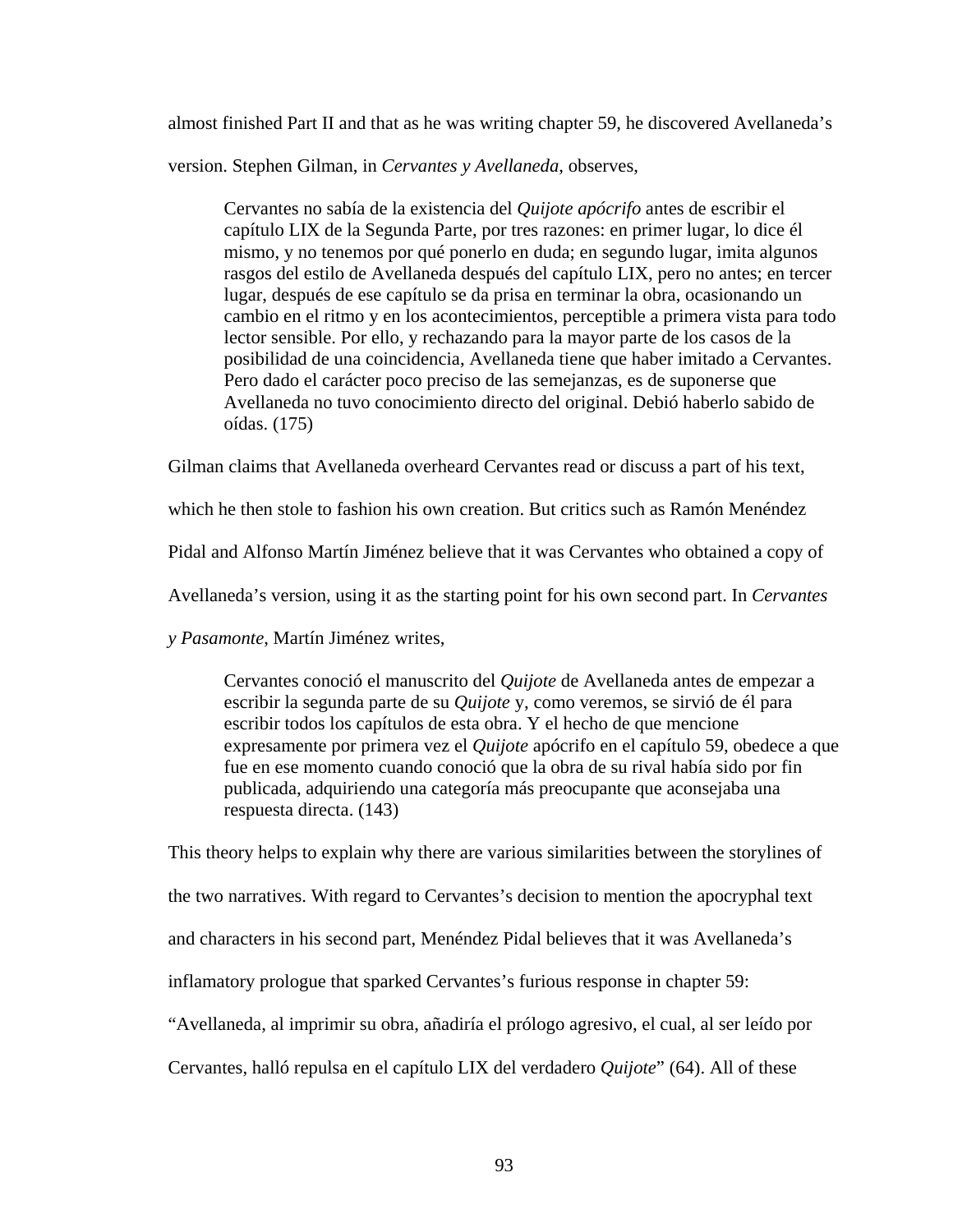critics offer plausible explanations to back up their arguments. However, because we know so little about Avellaneda and because neither author admitted to copying from the other's Part II, it is impossible to reach a completely satisfactory conclusion. All of this begs the question as to why, if Cervantes knew who Avellaneda was, he never named his spurious rival, which may have helped future critics set the record straight in addition to proving who influenced whom. Martín Jiménez credits the apocryphal *Guzman de Alfarache* with affecting Cervantes's decision to not identify the author:

Cervantes, que conocía bien el caso de Mateo Alemán y había leído atentamente sus obras y sus prólogos . . . , quiso seguir su ejemplo, y decidió imitar la segunda parte de Avellaneda para construir la suya. No obstante, y contrariamente a Alemán, Cervantes decidió ocultar que estaba sirviéndose en todo momento de la obra de su rival, seguramente porque el *Quijote* apócrifo, a diferencia de la obra de Mateo Lujan de Sayavedra, aún no había sido publicado y era menos conocido, y Cervantes no se sentía en la obligación de mencionarlo, evitando así que su enemigo cobrara renombre a su costa. Por lo demás, y como también había hecho Alemán, Cervantes denunciaría la falsedad del nombre y del lugar de origen de imitador, y sugeriría en el cuerpo de su obra su verdadero nombre. (176)

But if Cervantes did leave literary clues in the hopes of slyly exposing his rival's name, none of these hints were explicit enough and critics to this day continue to speculate over who Avellaneda was. Vladimir Nabokov, in *Lectures on* Don Quixote, hypothesizes about what motivated Cervantes to write *Don Quixote*. He suggests that poverty played a factor but, in the second part, that Cervantes's development of narrative techniques was overshadowed by a sense of frustration:

This carefree playing with slick devices must have been little in keeping with Cervantes's actual mood in 1603 or 1604. He was working furiously, without rereading or planning. Poverty prodded the writing of the first part. Poverty and exasperation engendered the second part produced ten years later, for during the writing of this second part Cervantes had to cope with an enchanter in real life as cruel as any he had invented to torment his invented hero and more alive than the grave, eloquent, and meticulous historian he invented to record the exploits of his invented hero. (77)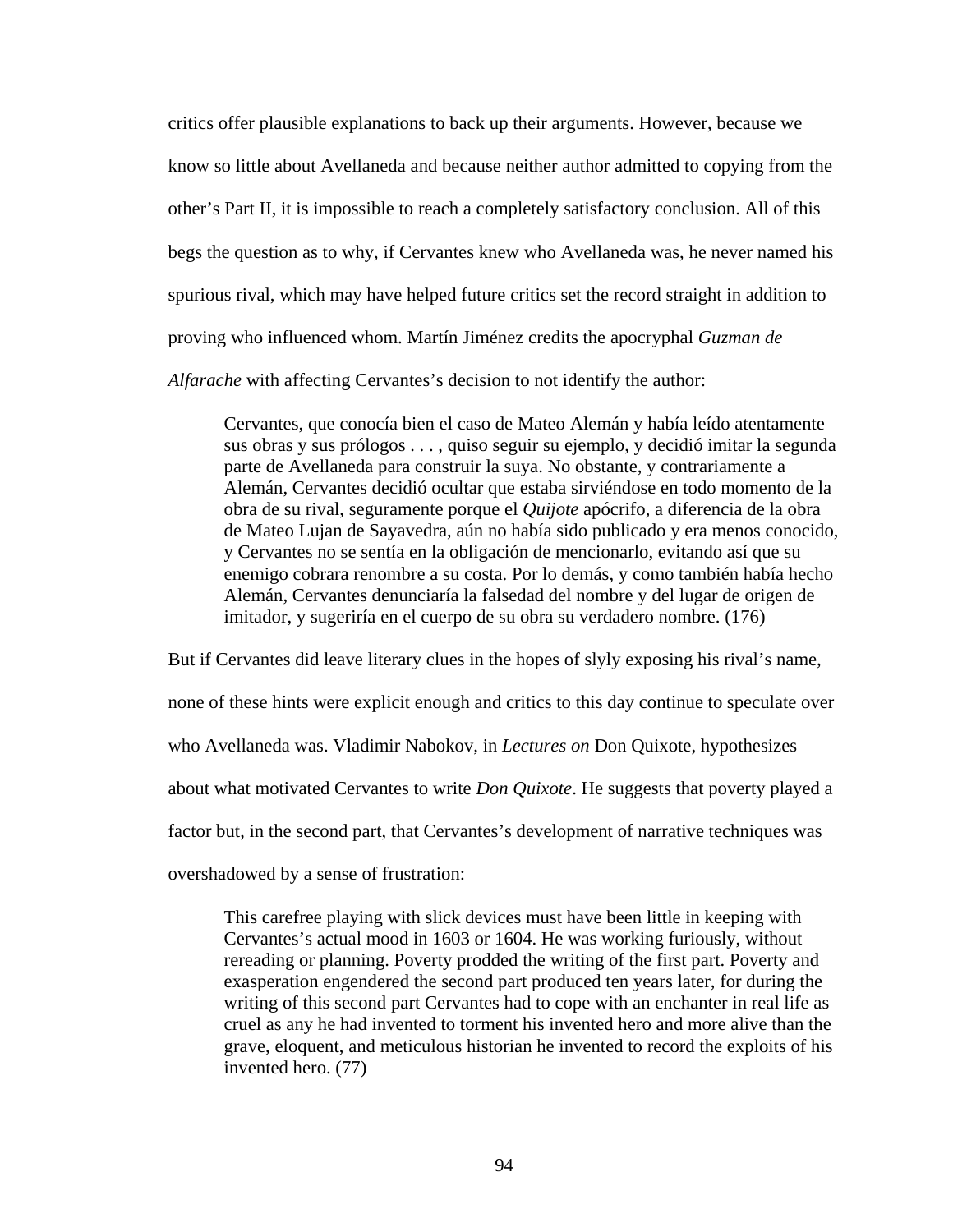This interpretation of how Cervantes felt, although speculative on Nabokov's part, offers a possible reading into Cervantes's motivation. According to him, Cervantes writes Part II for economic reasons but also as a reaction to his rival's impudence and in order to recuperate his creation. Nabokov's subsequent conjecture is even more interesting. He states,

Generations of Cervantesists have tried to find Avellaneda's real name anagrammatically or acrostically hidden in the first lines of the spurious Don Quixote. Let me drop the dark hint that a great-grandmother of Cervantes was called Juana Avellaneda, $11$  and that some have contended that the fake Don Quixote was composed by Cervantes himself for the express purpose of having at hand a new device in the second part that he signed—his own people meeting people belonging to the Avellaneda book. I repeat, nobody knows who Avellaneda really was, and his style is different from that of Cervantes's, being less ample, more pointed, with briefer descriptions. (79)

This is an amazing idea, because it requires an incredible amount of work on Cervantes's part, because the two novels' styles of writing are very different, and because Nabokov does not back up this assertion with any proof in the form of early manuscripts or other evidence. Nonetheless, this theory is appealing to me because it would fit with Cervantes's profound capability to play with the literary parameters of metafiction. It is true that both authors have different styles of writing; however, if Cervantes were capable of imitating the writing style of another author, or altering his own style as he does in comparison to *La Galatea* and *Los trabajos de Persiles y Segismunda*, for example, this would explain why critics have always had problems with the similarities and points of influence between these two texts. There is no doubt that Cervantes would be up to the

 $\overline{a}$ 

<sup>&</sup>lt;sup>11</sup> In the preface of his 1885 edition of *Don Quixote*, John Ormsby discusses Cervantes's heritage and writes, "Of the line that settled in Andalusia, Diego de Cervantes, Commander of the Order of Santiago, married Juana Avellaneda, daughter of Juan Arias de Saavedra, and had several sons, of whom one was Gonzalo Gomez, Corregidor of Jerez and ancestor of the Mexican and Columbian branches of the family; and another, Juan, whose son Rodrigo married Doña Leonor de Cortinas, and by her had four children, Rodrigo, Andrea, Luisa, and Miguel, our author."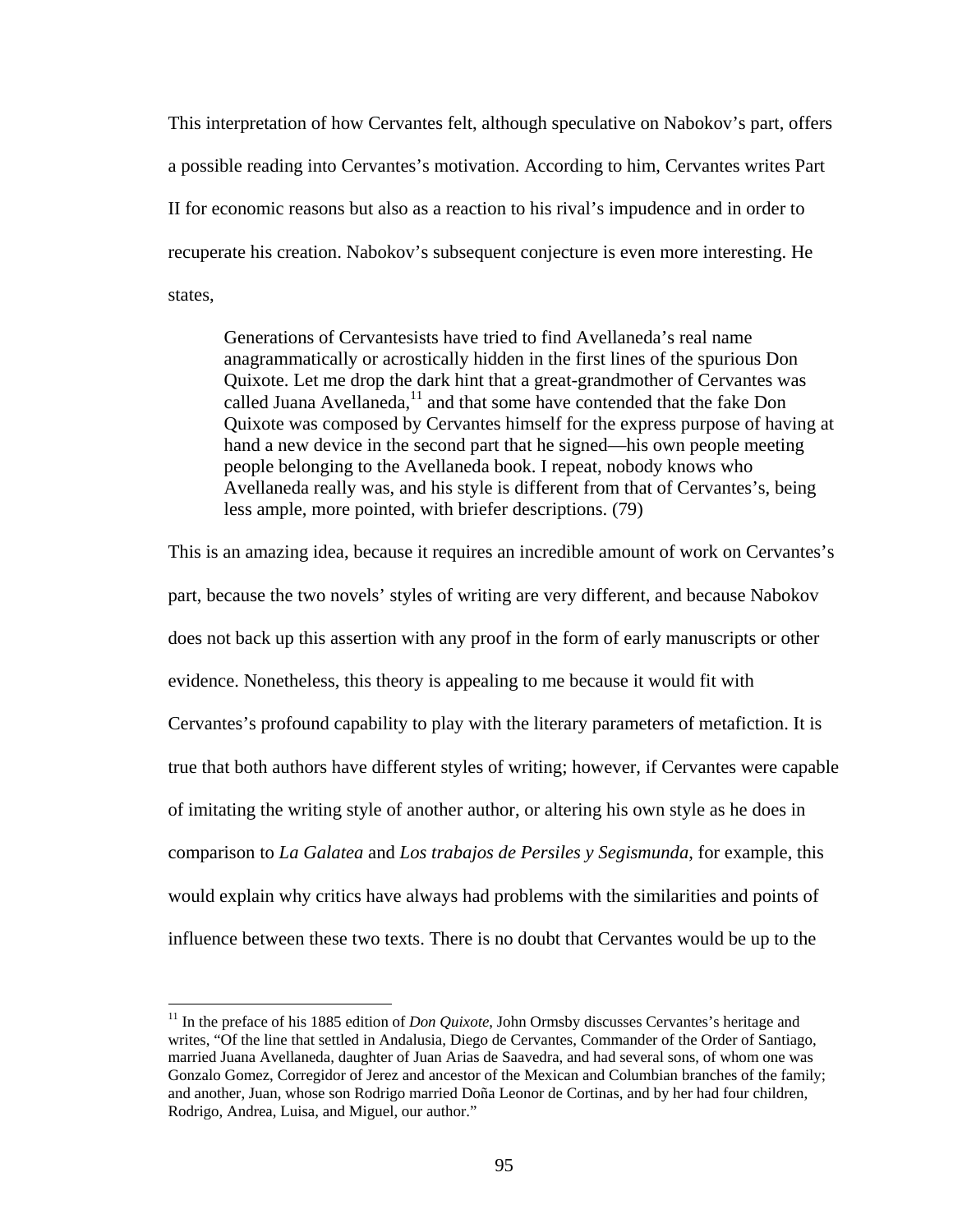task, because he is such a versatile writer, but there is no written proof to back up Nabokov's speculation. Nabokov adds that "writing under another name a pretended, a spurious, continuation in order to intrigue the readers of the authentic one would have been a little moonburst of artistic technique. Avellaneda himself should have turned out to be, in a disguise of mirrors, Cervantes" (81). This would also explain why Cervantes never reveals his rival's name. For Nabokov, it would be just another game, albeit long and drawn out, that Cervantes would be playing with the readers.

 At the other end of the spectrum, in pondering why Avellaneda would be inspired to continue Cervantes's work, James Iffland theorizes that this author is a nobleman who felt threatened by the ease with which Don Quixote and Sancho Panza overcame barriers of social hierarchy. He writes,

Mi hipótesis es que se trata de un individuo muy consciente de la enorme crisis socioeconómica que está atravesando España, de las múltiples tensiones que están sacudiendo la formación social. Como tantos otros intelectuales afiliados ideológicamente con el *status quo*, percibe amenazas por todas partes, amenazas que requieren contramedidas apropiadas. No es que el *Quijote* de 1605 represente un ataque directo contra ese orden que quiere proteger, pero sí, en medio de toda su comicidad (y mediante su comicidad), sintoniza oblicuamente con esos vectores desestabilizadores que motivan tanta preocupación. Su peculiar dinámica, con las resonancias que emite, requiere una neutralización eficaz, por encima de cualquier *vendetta* que quiera realizar Avellaneda contra un contrincante del mundo literario. (*De fiestas y aguafiestas* 224)

For Iffland, Avellaneda wanted to rewrite *Don Quixote* and put the subversive protagonists in their place. In the last sentence from the quote above, Iffland is referring to the argument of critics such as Gilman that Avellaneda wrote his novel as a result of the attacks Cervantes made against Lope de Vega in Part I. Gilman explains the possible reason behind Avellaneda's devotion to Lope:

Para Avellaneda, España no sólo se había hecho defensora de la causa divina, sino que había emulado la ontología divina con sus incomparables organizaciones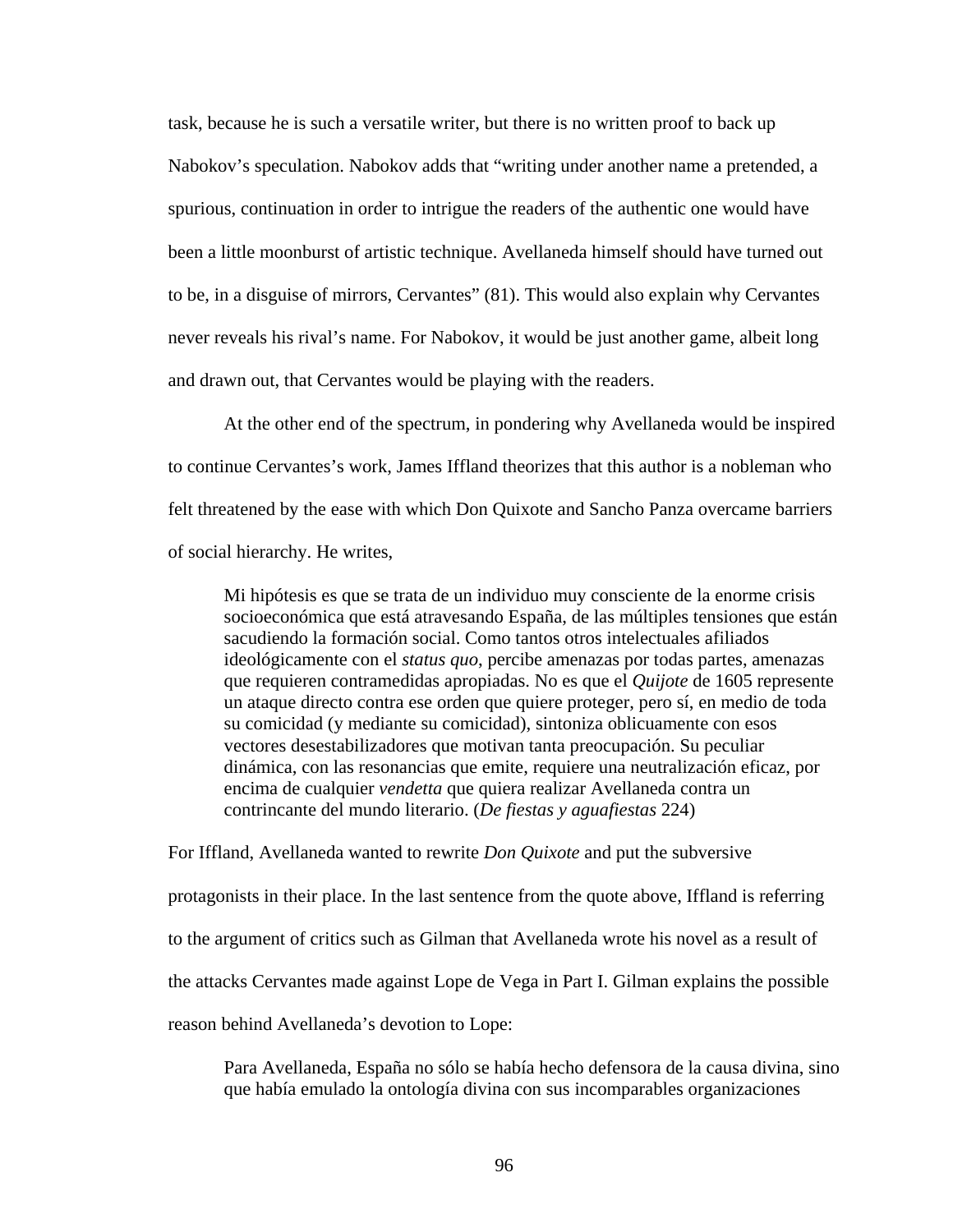sociales, militares y eclesiásticas. Y esto fue quizás el verdadero motivo de su admiración por Lope. Aunque Avellaneda mismo carecía por completo del genio creador de Lope, el teatro lopesco infundía grandeza a sus valores. (*Cervantes*  138)

Cervantes's cloaked references to Lope de Vega in Part I, therefore, would be interpreted by Avellaneda as attacks against Catholicism. As a result, Avellaneda created a second part in order to reestablish the roles of religious order and social hierarchy, which Cervantes had thrown into question by assailing the Church vis-à-vis Lope de Vega in Part I and also by allowing an *hidalgo* to knight himself and a peasant to dream of a governorship. Iffland interprets Avellaneda's reformation of Cervantes's two protagonists as a way of keeping Don Quixote and Sancho Panza from stepping beyond the roles into which they were born. The apocryphal continuation, for Iffland, was written for political reasons. For Gilman, it was more religiously motivated. However, in *Towards a Revaluation of Avellaneda's False Quixote*, E. T. Aylward sees Avellaneda as more of an opportunistic writer who is eager to cash in on the success of Part I and chooses to imitate the type of humor found at the beginning of the 1605 novel. Avellaneda, along with many other readers of the first part, considered "these 'early' pre-Cardenio adventures to be the 'best' (i.e., the most humorous) chapters, and therefore the episodes most worthy of imitation in a sequel" (11). Aylward posits that the initial chapters of Cervantes's novel do not hold the complexity and artistic development of the characters that the later chapters, beginning around the episode in the Sierra Morena, do. He states, "the sophisticated, 'modern' novelistic techniques we now commonly associate with Cervantes's creative genius actually begin to manifest themselves only in Chapter 23, the strange encounter with Cardenio that launches the Sierra Morena adventure" (11). Avellaneda, either incapable or not interested in imitating the level of narrative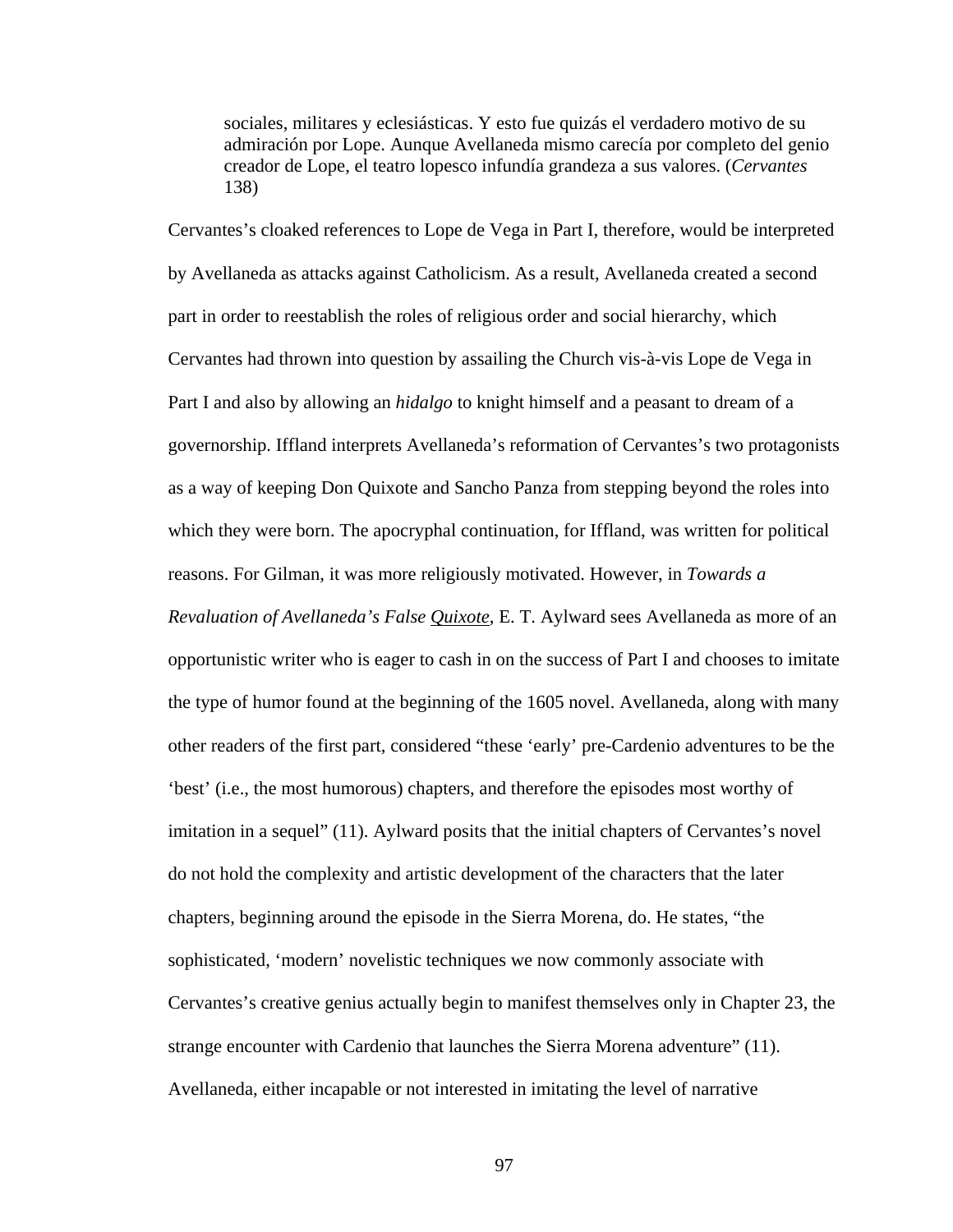complexity that Cervantes attains by the latter half of his first part, instead attempts to replicate the type of humor found at the beginning of Cervantes's novel. Regardless of his motivation, however, the issue of imitation has always been the topic of concern in the majority of analyses on Avellaneda's text. Martín Jiménez, in reiterating his theory that Cervantes worked from Avellaneda's manuscript, explains why critics through the years have tended to disparage Avellaneda for attempting to usurp Cervantes's text,

El *Quijote* cervantino fue ensalzado por los autores románticos . . . , que veían en don Quijote al prototipo del héroe idealista y fracasado, y la importancia conferida en el Romanticismo a la originalidad creativa determinó que pasara inadvertida la naturaleza imitativa de la segunda parte del *Quijote* cervantino, a la vez que se estigmatizaba y casi se condenaba al olvido la obra de Avellaneda, debido al carácter claramente perceptible y confesado de su imitación. Como consecuencia de ello, la segunda parte del *Quijote* de Cervantes ha venido entendiéndose desde los orígenes de la Historia de la Literatura como una obra autónoma, cuando no lo es, y su supuesta autonomía sólo ha sido cuestionada por algunos autores a partir del siglo XX. (177)

It is important, in other words, to read and compare Avellaneda's text with Cervantes's, if a true appreciation of *Don Quixote* is really desired. Every critic has his or her own theory regarding influence and Avellaneda. I personally believe Avellaneda did not like the direction Cervantes took in Part I and improvised his own version accordingly. When Cervantes realized this, he altered his text to incorporate characters and elements from the apocryphal version, which he had only heard about but had not read, as will be further explained below. Regardless of which theory is completely unfounded, only partially correct, or the most likely, what the speculation does affirm is that there is an inextricable connection between Cervantes's *Don Quixote* and Avellaneda's narrative. I mention this because many critics have spent hours fiercely defending their point of view concerning authorship and chronology of when the texts were written, but there are still very few who have gone beyond these two problems to actually analyze the comicality found in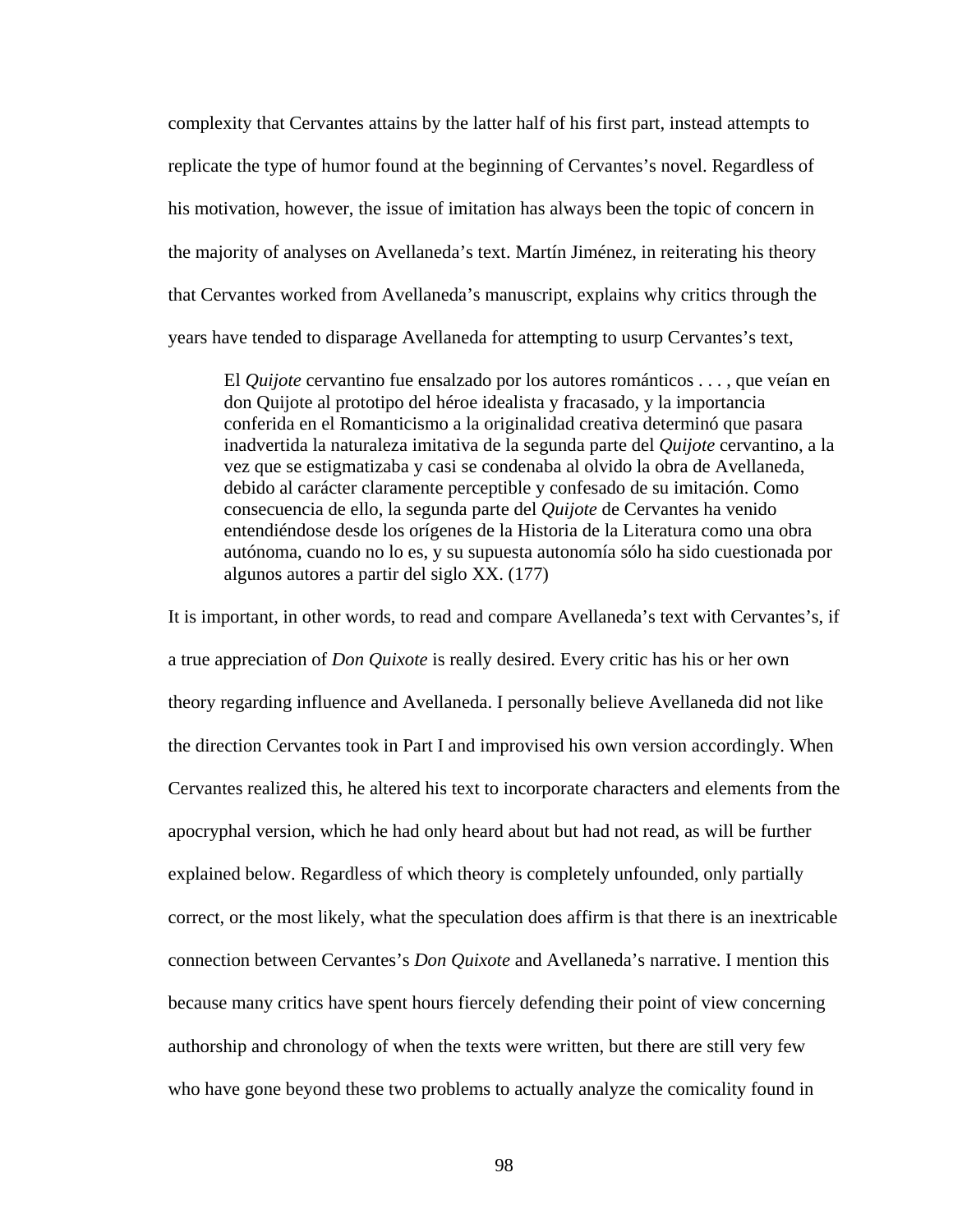the apocryphal text, whether in relation to Cervantes's magnum opus, or on its own. It is true that Avellaneda usurped Cervantes's creation and altered it to fit his own enterprise. However, according to my interpretation of his text, he has not chosen to fully imitate Cervantes but rather has selected only certain characteristics from the 1605 novel and exploited them to formulate something very different. Much like a puppeteer stealing someone else's puppets, Avellaneda's aim was not to replicate Cervantes's creation faithfully, but rather to play with it as he saw fit. In other words, the apocryphal version is not a novel intending to seamlessly imitate the original. From my point of view, Avellaneda did not like the course Cervantes had taken by the end of Part I and decided to commandeer the narrative and carry it into a different humorous direction.

 Given the varying observations and analyses that have been made over the years regarding influence, several of which I have just mentioned above, it is impossible to prove for certain the degree to which either author imitated the other. However, it is feasible to assess the comic elements present in each text and compare their overall effects. Both Cervantes's and Avellaneda's texts were written in a comic vein, utilizing an array of literary techniques to provoke laughter. The humor found in the two versions of *Don Quixote* incorporates the baser elements of comicality, such as that of a vulgar, physical, or corporeal nature, as well as a more intricate level of wit via dialogue, word play, and narration. As pointed out by Aylward, Cervantes's novel initially favors the physical type of humor, where Don Quixote fights with a windmill, a Biscayan squire, a lusty muleteer, and the galley slaves, among other things. As the novel progresses and then continuing into the second part, this physical humor is still present, but then a more sophisticated humor contained principally in the dialogues and narrative techniques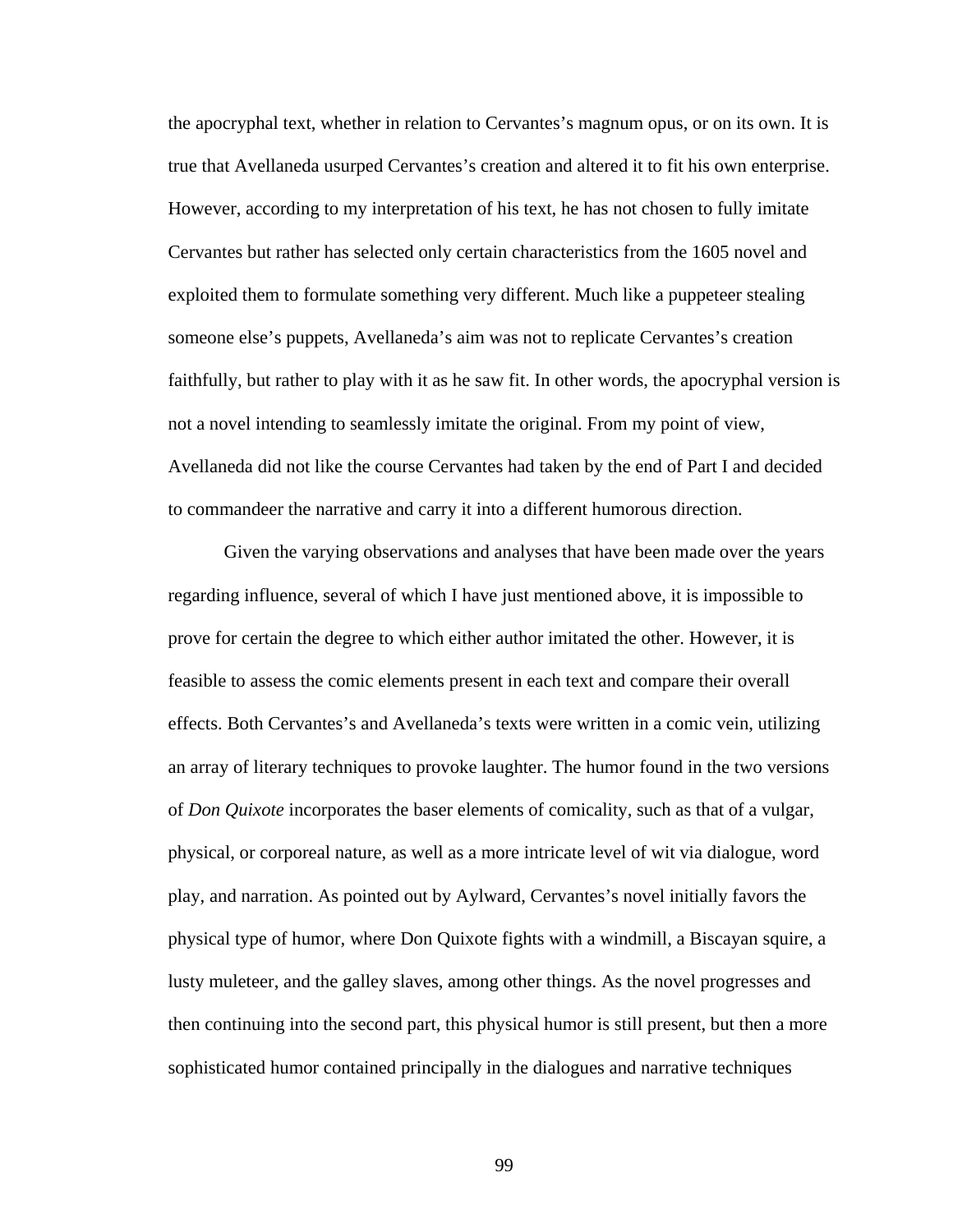gradually takes precedence. It is this initial, more physical humor that Avellaneda attempts to imitate in his continuation of Cervantes's novel. This is also true for Don Quixote and Sancho Panza, who do not reach the level of intricacy in Avellaneda's text that they do in Cervantes's. Rather, Avellaneda prefers to keep his protagonists confined to the roles of madman and 'gracioso,' modeling them after the generally shallow caricatures found in theater. Gilman points out, "Avellaneda parece haber sido—y si comprendemos esto, muchos aspectos de su 'arte' quedan en claro—algo así como el posible común denominador del público de la comedia" (*Cervantes* 138). Avellaneda perhaps has in mind a theater audience as his readership. Aylward explains,

it should not surprise us that Avellaneda chose to cast his main characters as stereotypical puppets: Don Quixote in the role of a chimerical lunatic, Sancho as a simple-minded glutton. The Aragonese author's modest goal was simply to write another funny book, which is all that the original *Don Quixote* pretends to be prior to the adventures in the Sierra Morena. As a consequence, Avellaneda opted to continue the story according to the conventions and stereotypes of the popular *comedia*, which is not surprising in view of his plainly indicated dedication to the defense of Lope de Vega. (20)

Whether or not it is out of loyalty to Lope, or rather because a theater audience is the type of readership he envisioned for his novel, Avellaneda keeps the characters in simple, caricature-type roles. It is the 'gracioso,' for instance, who helps move the plot along with his witty repartee or satirical interjections. Because he is usually a servant, as is Sancho here, his commentary adds an unconventional perspective to situations. An example of this occurs in chapter 10 of the apocryphal version, where the readers observe Don Quixote in one of his fits of delirium. Don Álvaro, the Morisco gentleman that interacts with Don Quixote throughout most of Avellaneda's text, has filled the knight errant's head with the illusion of winning the tournament in Zaragoza and has just left the room so that Don Quixote could dress: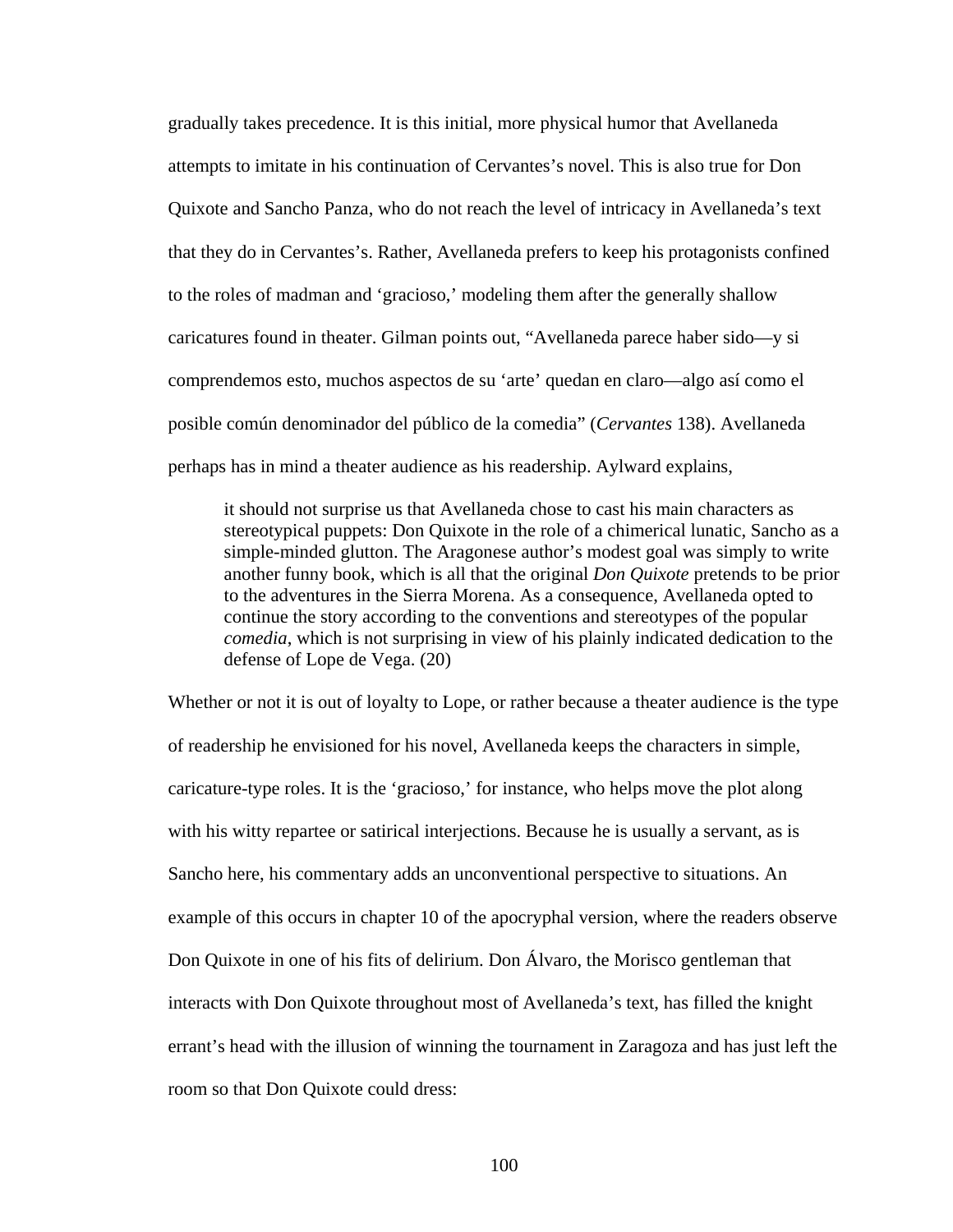Fuése don Álvaro, y quedó el buen hidalgo con la fantasía llena de quimeras; y sin poder reposar, se levantó y comenzó a vestirse, imaginando ahincadamente en su negra sortija; y con la vehemente imaginación se quedó mirando al suelo sin pestañear, con las bragas a medio poner; y de allí a un buen rato arremetió con el brazo muy derecho hacia la pared, dando una carrera y diciendo:

—De la primera vez he llevado el anillo metido en la lanza; y así, vuesas excelencias, rectísimos jueces, me manden dar el mejor premio, pues de justicia se me debe, a pesar de la envidia de los circunstantes aventureros y miradores. A la voz grande que dio, subieron un paje y Sancho Panza; y entrando dentro del aposento, hallaron a don Quijote, las bragas caídas, hablando con los jueces, mirando al techo; y como la camisa era un poco corta por delante, no dejaba de descubrir alguna fealdad. Lo cual visto por Sancho Panza, le dijo:

—Cubra, señor Desamorado, ¡pecador de mí! el etcétera; que aquí no hay jueces que le pretendan echar otra vez preso, ni dar doscientos azotes, ni sacar a la vergüenza, aunque harto saca vuesa merced a ella las suyas sin para qué; que bien puede estar seguro. (111)

Sancho is depicted here as a smart aleck, both reacting to the immodesty of Don Quixote as well as playing with the words 'etcétera' and 'vergüenza' so as to provide comic relief to what would otherwise be an indecent spectacle. His quips add humor and help transform the scene of madness to one of laughter. This episode is a typical example of how Sancho and his master are portrayed throughout Avellaneda's novel, with Don Quixote experiencing bouts of insanity while the squire comments on them to anyone who will listen.

Don Quixote continually falls into a delirium that either temporarily immobilizes him while he fantasizes, as in the above example, or he rashly acts out attacking anything in his path. The role of the madman, because it is not as frequently utilized in theater as the 'gracioso' and therefore does not offer Avellaneda as solid a template from which to draw, is not as varied as is Sancho's character. Sancho, as the comic relief element, alternates between humorous bantering and foolishness. The aforementioned scene echoes in some ways the episode in the authentic version of the Sierra Morena, when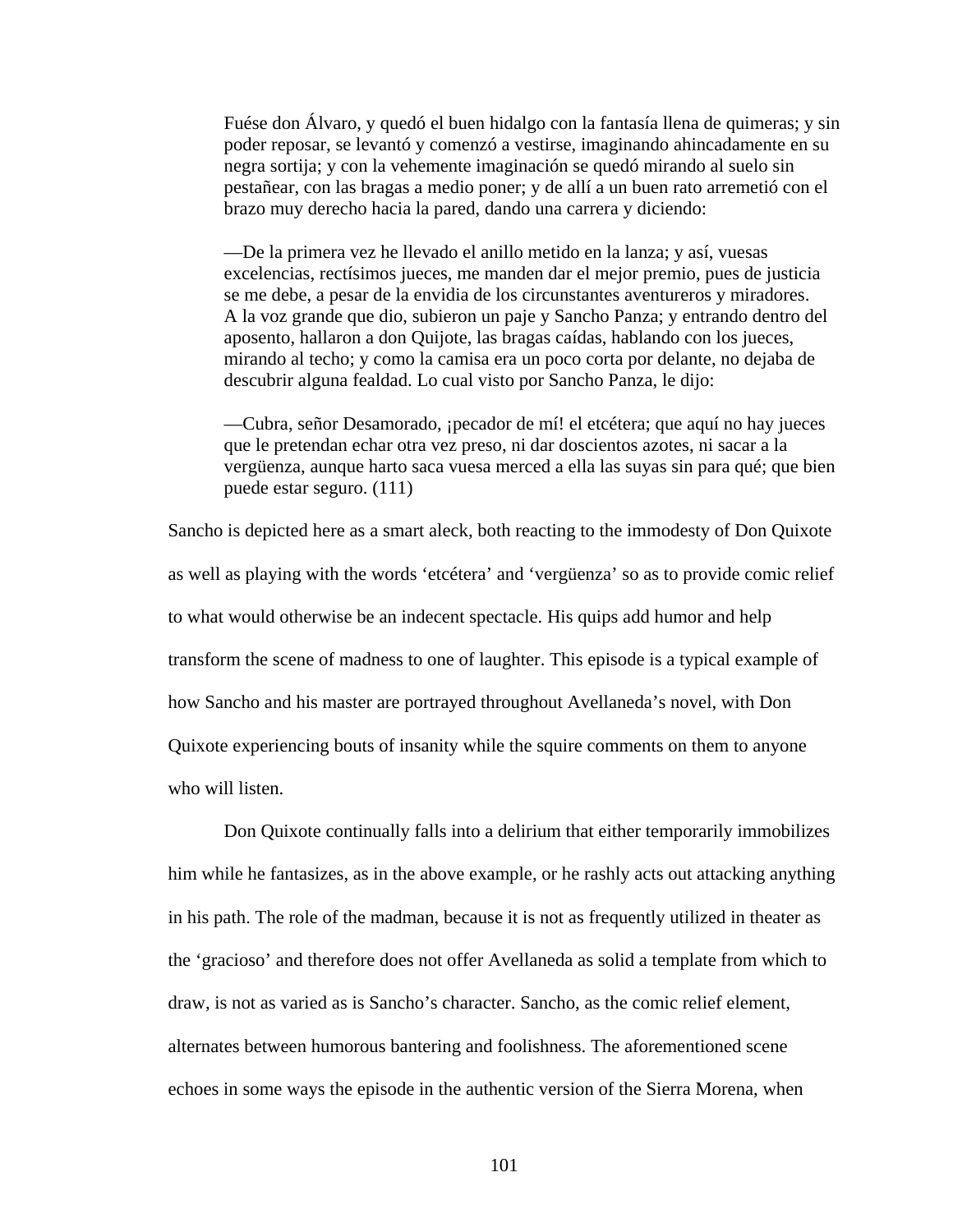Sancho leaves Don Quixote to deliver the letter to Dulcinea. The knight has already mentioned his plan to imitate Amadís de Gaula "haciendo aquí del desesperado, del sandio y del furioso, por imitar juntamente al valiente don Roldán" (303-304). In truth, Don Quixote seems to have been first inspired by Cardenio, about whose attacks of insanity he has just learned. Curiously, the way in which the goat herder describes Cardenio's madness more closely resembles how Avellaneda's protagonist acts. Speaking to Don Quixote and Sancho about his encounter with Cardenio, the goat herder explains, "Y estando en lo mejor de su plática, paró y enmudecióse; clavó los ojos en el suelo por un buen espacio, . . . y por lo que hacía de abrir los ojos, estar fijo mirando al suelo sin mover pestaña gran rato, y otras veces cerrarlos, apretando los labios y enarcando las cejas, . . . se levantó con gran furia del suelo, donde se había echado, y arremetió con el primero que halló junto a sí" (290). This abrupt mood swing that temporarily immobilizes Cardenio is also what the apocryphal Don Quixote suffers from. It is possible to speculate that Cardenio's violent bouts may have served in part as the model for Avellaneda's Don Quixote. In contrast, the authentic Don Quixote is aware that he is imitating madness in this scene. In order to prove to Sancho that he is mad, he puts on a brief performance replicating his understanding of Amadís's lunacy. As Sancho leaves with Dulcinea's letter, Don Quixote puts on a show for his squire: "Y desnudándose con toda priesa los calzones, quedó en carnes y en pañales, y luego, sin más ni más, dio dos zapatetas en el aire y dos tumbas la cabeza abajo y los pies en alto, descubriendo cosas que, por no verlas otra vez, volvió Sancho la rienda a Rocinante, y se dio por contento y satisfecho de que podía jurar que su amo quedaba loco" (317). Whereas Avellaneda's version is crassly funny, Cervantes's stab at crude humor is related by the narrator and therefore is less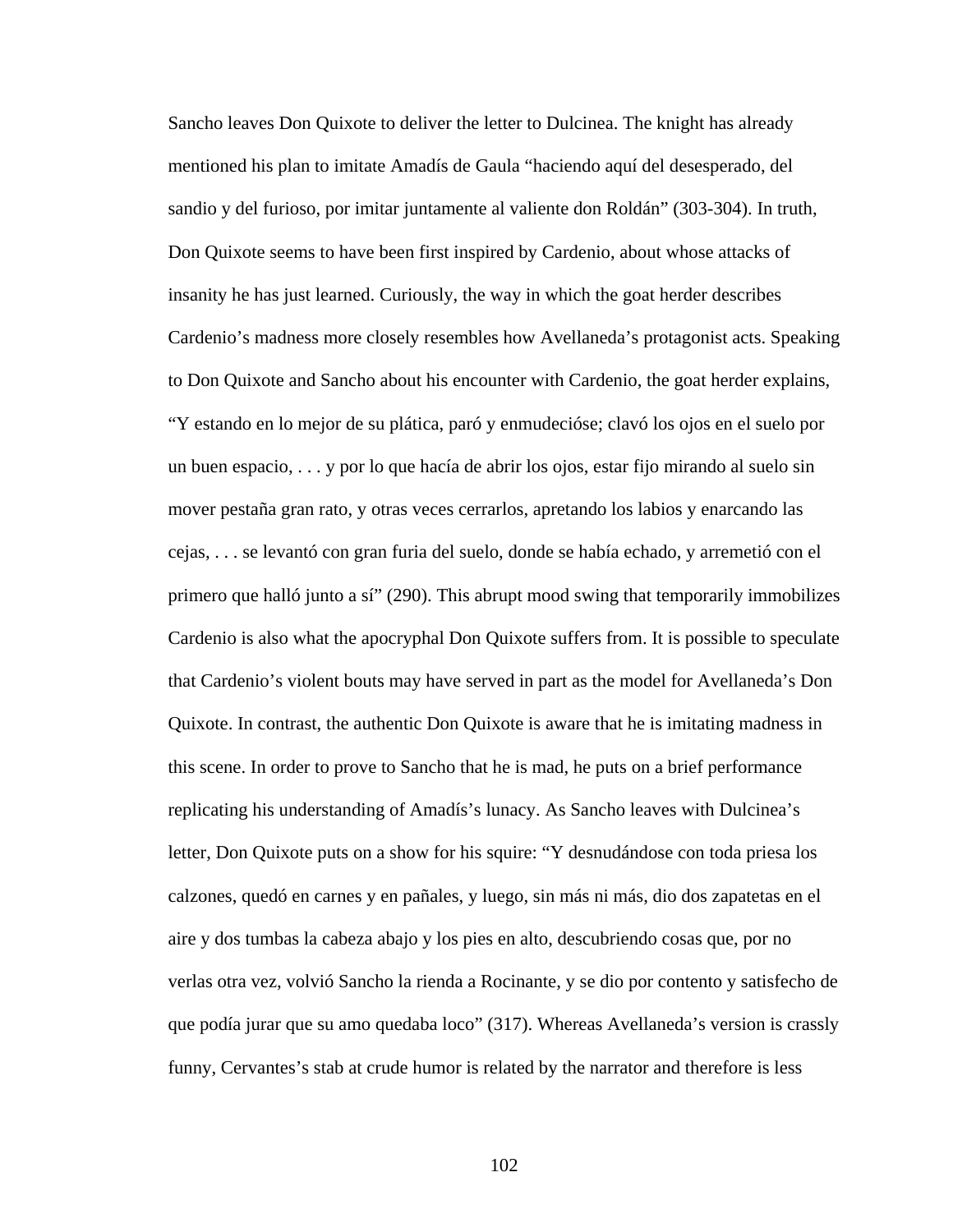aggressive. These two examples of raunchy humor serve as accurate representations of how each author treats the baser elements of comedy. In general, Cervantes steers clear of sexual or corporeal profanity, while Avellaneda incorporates it regularly throughout his text. Regardless of the scatological or vulgar references made by both authors, although more so by Avellaneda, it is interesting to note that neither pair of protagonists fall victim to lewdness and that all four characters remain chaste both in thought and deed throughout all of their adventures. On a side note, this is particularly unusual for both Quixotes, considering the knights errant they strive to imitate did often partake in amorous adventures.

Both authors also use dialogue in differing ways. The dialogue Avellaneda creates between his characters tends to be shorter and less involved. The characters speak in order to move the plot along rather than to ponder ideas or share perspectives on a particular topic. Because Avellaneda is more interested in the action of the storyline than in the dimension of the characters, dialogues that are short and fast-paced fit well here. For instance, in chapter 2 of the apocryphal version, Sancho explains to Don Álvaro Tarfe how Dulcinea received his master's letter. Sancho is crass in his description of Don Quixote's love interest:

 $-$ ¿Quiere saber, señor don Tarfe, lo que hizo la muy zurrada cuando le llevé esa carta que ahora mi señor quiere leer? Estábase en la caballeriza la muy puerca, porque llovía, hinchendo un serón de basura con una pala, y cuando yo le dije que le traía una carta de mi señor (¡infernal torzón le dé Dios por ello!) tomó una gran palada de estiércol que estaba más hondo y más remojado, y arrojómelo de boleo, sin decir ¡agua va! en estas pecadoras barbas. Yo, como por mis pecados las tengo más espesas que escobilla de barbero, estuve después más de tres días sin poder acabar de agotar la porquería que en ellas me dejó perfectamente. Dióse, oyendo esto, una palmada en la frente don Álvaro, diciendo:

—Por cierto, señor Sancho, que semejante porte que ése no le merecía la mucha discreción vuestra.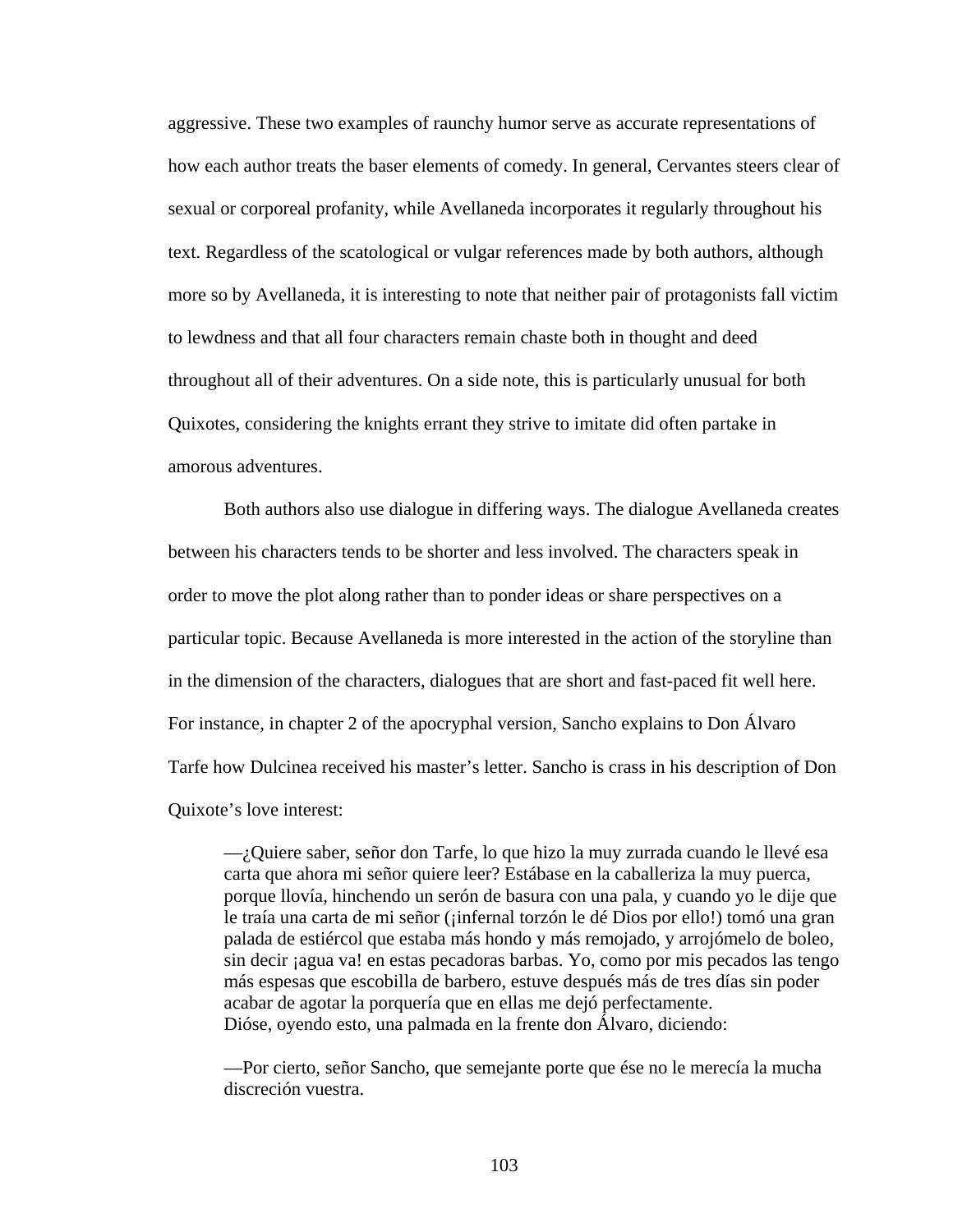—No se espante vuesa merced—replicó Sancho—; que a fe que nos ha sucedido a mí y a mi señor, andando por amor della en las aventuras o desventuras del año pasado, darnos pasadas de cuatro veces muy gentiles garrotazos.

—Yo os prometo—dijo colérico don Quijote—que si me levanto, don bellaco desvergonazdo, y cojo una estaca de aquel carro, que os muela las costillas y haga que se os acuerde per omnia sœcula sœculorum.

—Amén—respondió Sancho.

Levantárase don Quijote a castigarle la desvergüenza, si don Álvaro no le tuviera el brazo y le hiciera volver a sentar en su silla, haciendo con el dedo señas a Sancho para que callase, con que lo hizo por entonces. (32)

Sancho is disrespectful both of Dulcinea and of his master. He refers to Dulcinea as a tart and answers Don Quixote's Latinism with an uppity 'Amen.' Avellaneda is good at formulating rapid-fire repartee, which would work well in the theater, but he is either incapable or uninterested in taking the time to develop these witty dialogues into fuller conversations. Instead, he relies heavily on one character relaying the majority of the information, as does Sancho here, and then often utilizes the narrator to fill in the missing details. The above example is representative of how information is fed to the reader: Sancho does the greater part of the talking and, after Don Quixote reacts to what he has said, the dialogue stops and the narrator explains that Don Álvaro has stepped in to settle the other two characters down. Aylward observes,

It must be admitted that Avellaneda has a certain flair for the kind of actionpacked situational comedy we associate with the Golden Age Spanish entremés, but his comic debates are clearly no match for Cervantes's. Avellaneda, whose characters' verbal exchanges . . . are only about half as long as Cervantes's originals, simply lacks the great writer's genius for sustaining any amusing dialogue. The author of the *False Quixote* had an abundance of good comic concepts, but little talent for executing his schemes to their full comedic potential. (47)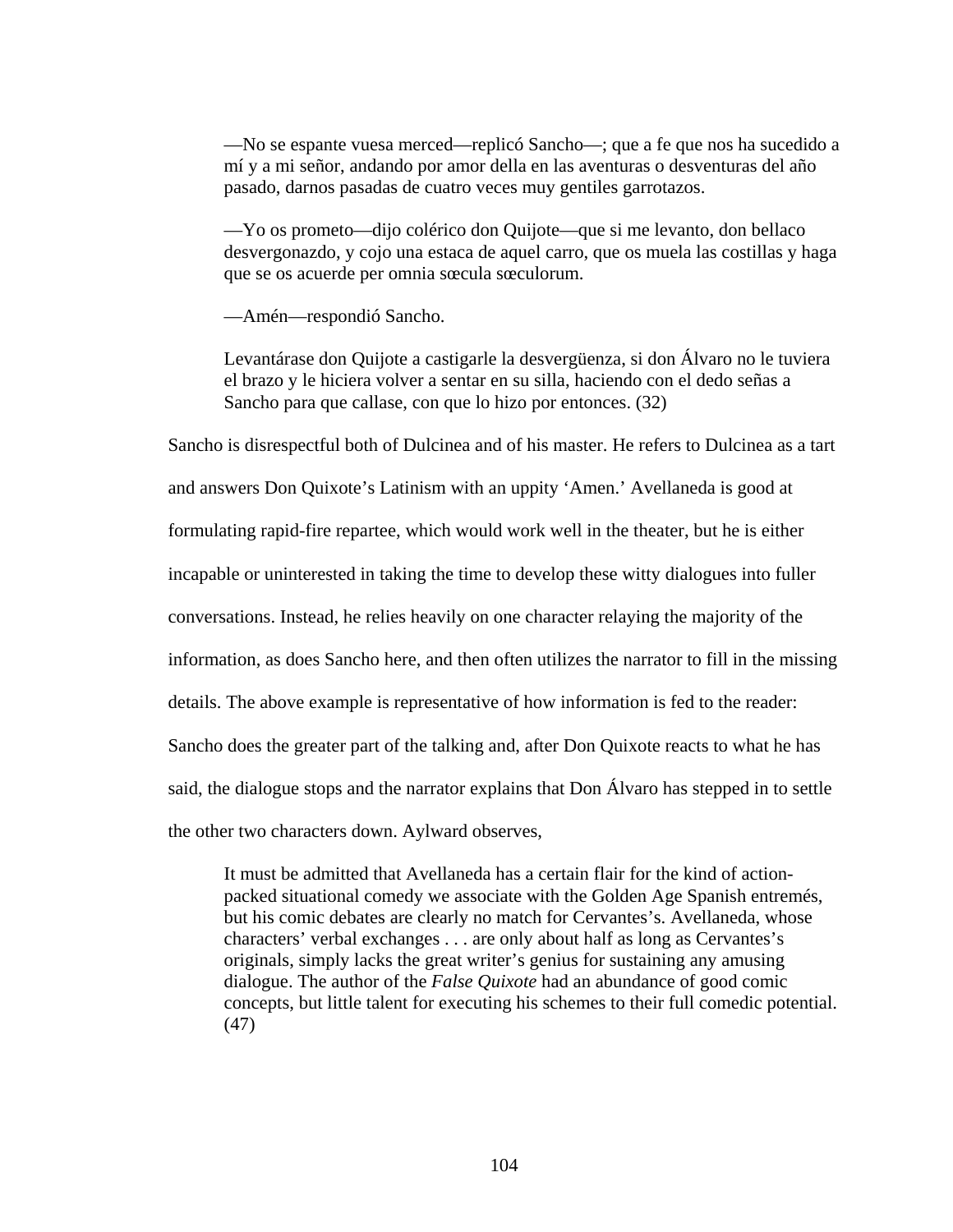Cervantes's dialogues tend to be more complete. He utilizes Sancho's rustic proverbialism to counter the intellectualizing of his master, but these two sides serve as two elements working together to create well-rounded conversations. In chapter 2 of this thesis, I analyzed the dialogue between master and squire in which Sancho is inventing his encounter with Dulcinea and Don Quixote can only comprehend this information through a chivalric frame of reference (I: 31). The conversation stands on its own and the narrator is not needed to explain the result of the dialogue. Whereas the humor contained in Avellaneda's dialogue above stems from Sancho's blatant disrespect, in Cervantes's dialogue laughter is created due to the incongruity between Don Quixote's lofty interpretation of Dulcinea and Sancho's course rendition in response. This is not to say that Cervantes does not make use of the narrator in comical dialogues. In Part I, chapter 26, Sancho comes across the barber and curate on his way to deliver the letter to Dulcinea. When he realizes he does not have it, the two friends ask him to repeat it from memory. Here, the narrator is utilized to set the scene and then summarize the experience:

Paróse Sancho Panza a rascar la cabeza para traer a la memoria la carta, y ya se ponía sobre un pie, y ya sobre otro; unas veces miraba al suelo, otras al cielo, y al cabo de haberse roído la mitad de la yema de un dedo, teniendo suspensos a los que esperaban que ya la dijese, dijo al cabo de grandísimo rato:

—Por Dios, señor licenciado, que los diablos lleven la cosa que de la carta se me acuerda; aunque en el principio decía: "Alta y sobajada señora."

—No diría—dijo el barbero—*sobajada*, sino sobrehumana o soberana señora.

—Así es—dijo Sancho—. Luego, si mal no me acuerdo, proseguía . . . , si mal no me acuerdo: "El llego y falto de sueño, y el ferido besa a vuestra merced las manos, ingrata y muy desconocida hermosa," y no sé qué decía de salud y de enfermedad que le enviaba, y por aquí iba escurriendo, hasta que acababa en "Vuestro hasta la muerte, el Caballero de la Triste Figura."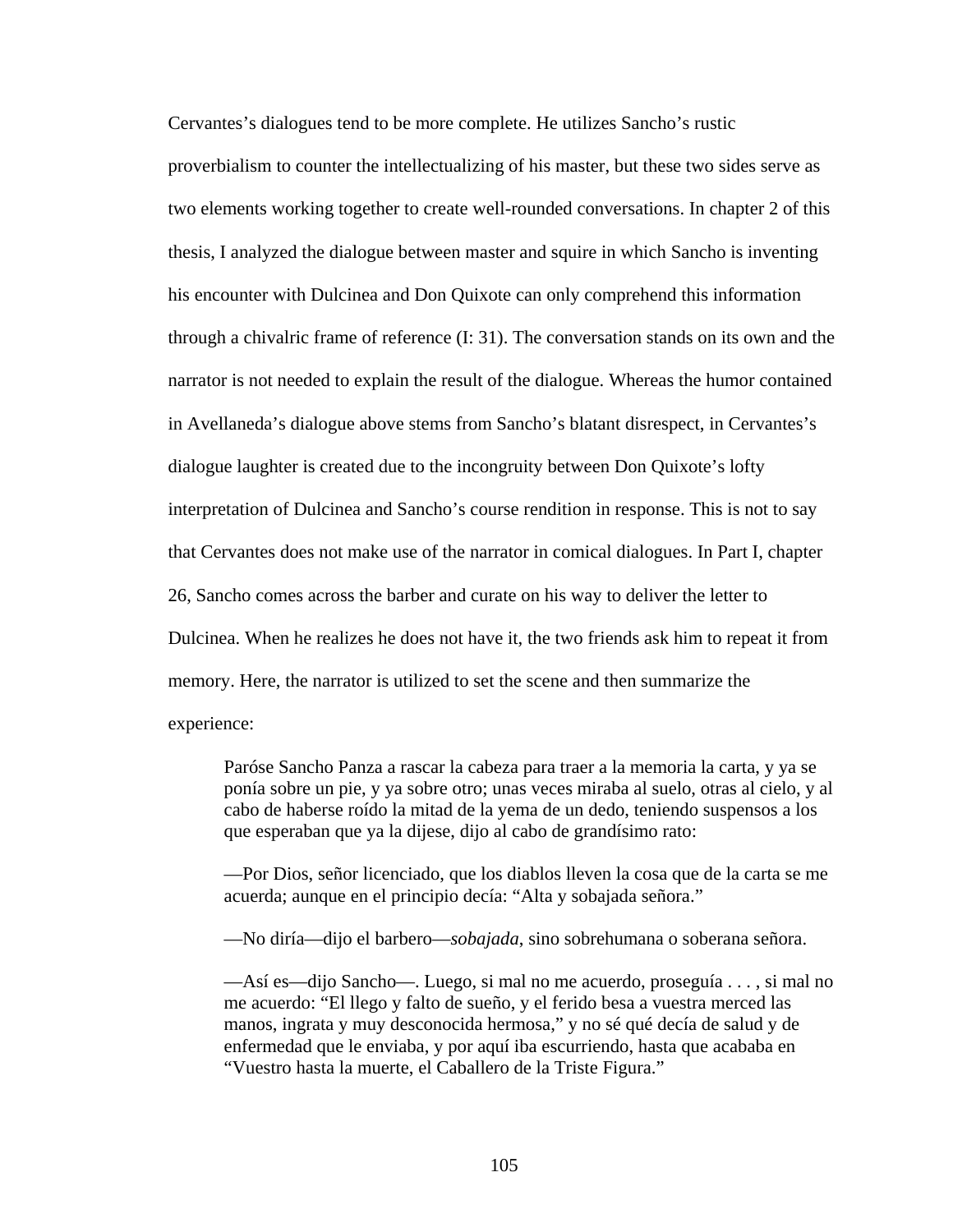No poco gustaron los dos de ver la buena memoria de Sancho Panza, y alabáronsela mucho, y le pidieron que dijese la carta otras dos veces, para que ellos, asimesmo, la tomasen de memoria para trasladalla a su tiempo. (323)

The laughter is again directed at Sancho, but here he is being enjoyed for his faulty memory as well as for his confusion of word choice, due to his lack of education. Being a simple squire, his attempt to imitate the eloquent speech of his master, who in turn was imitating the flowery language of chivalric romance, becomes a source of laughter. The supplemental information provided by the narrator fleshes out the experience for the reader. By describing how Sancho stopped to scratch his head and chew on his fingertip, the narrator furnishes the readers with the nervousness and anxiety the squire was feeling as he attempted to recall the letter from memory. After the dialogue ends, the narrator steps in to summarize what happened next. Unlike the narration throughout the major part of Avellaneda's text, oftentimes in Cervantes's work the narrator seems to merge with the character he is describing. For instance, after he explains how the barber and curate asked Sancho to repeat the letter several more times, the narrator begins to emulate Sancho's speech pattern when describing the promise Don Quixote has made to Sancho:

Dijo también como su señor, en trayendo que le trujese buen despacho de la señora Dulcinea del Toboso, se había de poner en camino a procurar cómo ser emperador, o, por lo menos, monarca, que así lo tenían concertado entre los dos; y era cosa muy fácil venir a serlo, según era el valor de su persona y la fuerza de su brazo; y que en siéndolo, le había de casar a él, porque ya sería viudo, que no podía ser menos, y le había de dar por mujer a una doncella de la emperatriz, heredera de un rico y grande estado de tierra firme, sin ínsulos ni ínsulas, que ya no las quería. (323-24)

The choppy way that the narrator has recounted the information, plus the confusion of "ínsulos ni ínsulas," is an accurate imitation of how Sancho would have spoken. Compared to the drier narrator in Avellaneda's version, Cervantes's adds a richer element of humor to the text.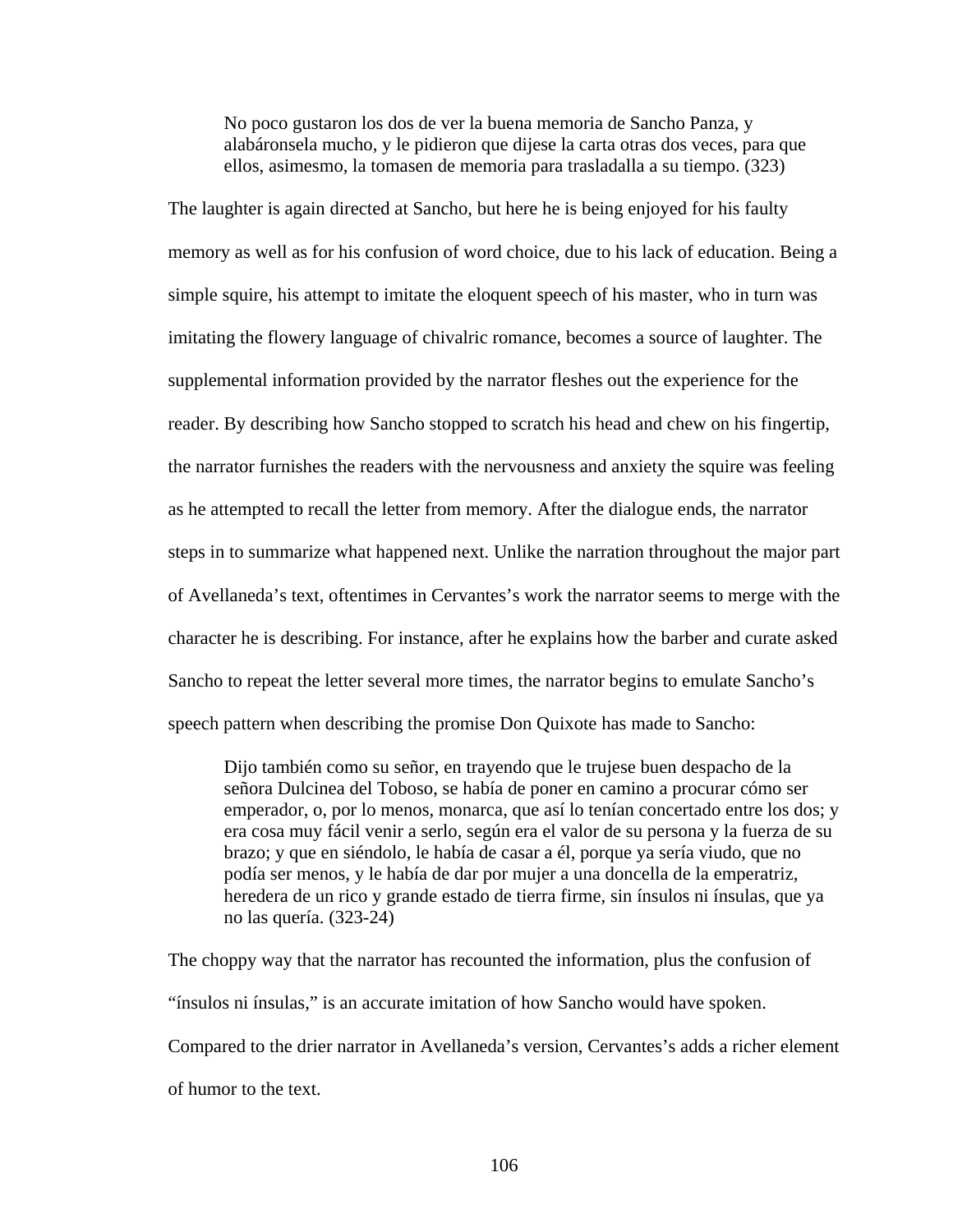In general, the narrator in Avellaneda's novel plays a less prominent role and is not as thoroughly developed as Cervantes's narrator. There are very few times when Avellaneda's narrator attempts to play with the readers by not divulging pertinent information and thereby keeping them in suspense, a technique frequently exploited in the 1605 and 1615 versions. This narrator instead systematically relates every detail, frequently to the point of excess, which is similar to the way a script writer delineates a scene, but this unfortunately only bogs down Avellaneda's novel. As Gilman observes, "El estilo de Avellaneda intenta solamente expresar la construcción lógica de los acontecimientos y evita por tanto todo ornamento que pueda distraer. . . . Es un compendio intelectual de todo el material pertinente, y no una selección artística de él" (*Cervantes* 140). Although Gilman is correct in stating that Avellaneda's narrator does relate information in a logical, matter-of-fact manner, his style is frequently so overly detailed and descriptive that it easily distracts or overwhelms the readers with unnecessary material that slows the plot down. This, combined with very few attempts at building suspense into the narrative or reaching out to the readers, takes away from the humorous dialogues and comic actions contained in the storyline. In chapter 12, for instance, Avellaneda's narrator explains to the readers how Don Álvaro and his friends are playing a joke on Don Quixote by having the secretary dress up as a giant. The narrator describes the scene,

Hase de advertir que entre don Álvaro Tarfe, don Carlos y el mismo secretario había concierto hecho de traer aquella noche a la sala uno de los gigantes que sacan en Zaragoza el día del Corpus en la procesión, que son de más de tres varas en alto; y con serlo tanto, con cierta invención los trae un hombre solo sobre los hombros. Pues estando la gente, como he dicho, en la sala, en recibiendo el recado de don Carlos el secretario, entró con el gigante por un cabo della, que de propósito estaba ya sin luz, y encima de la puerta por donde entró estaba en lo alto, junto al techo, una ventana pequeña a modo de claraboya, que venía a dar en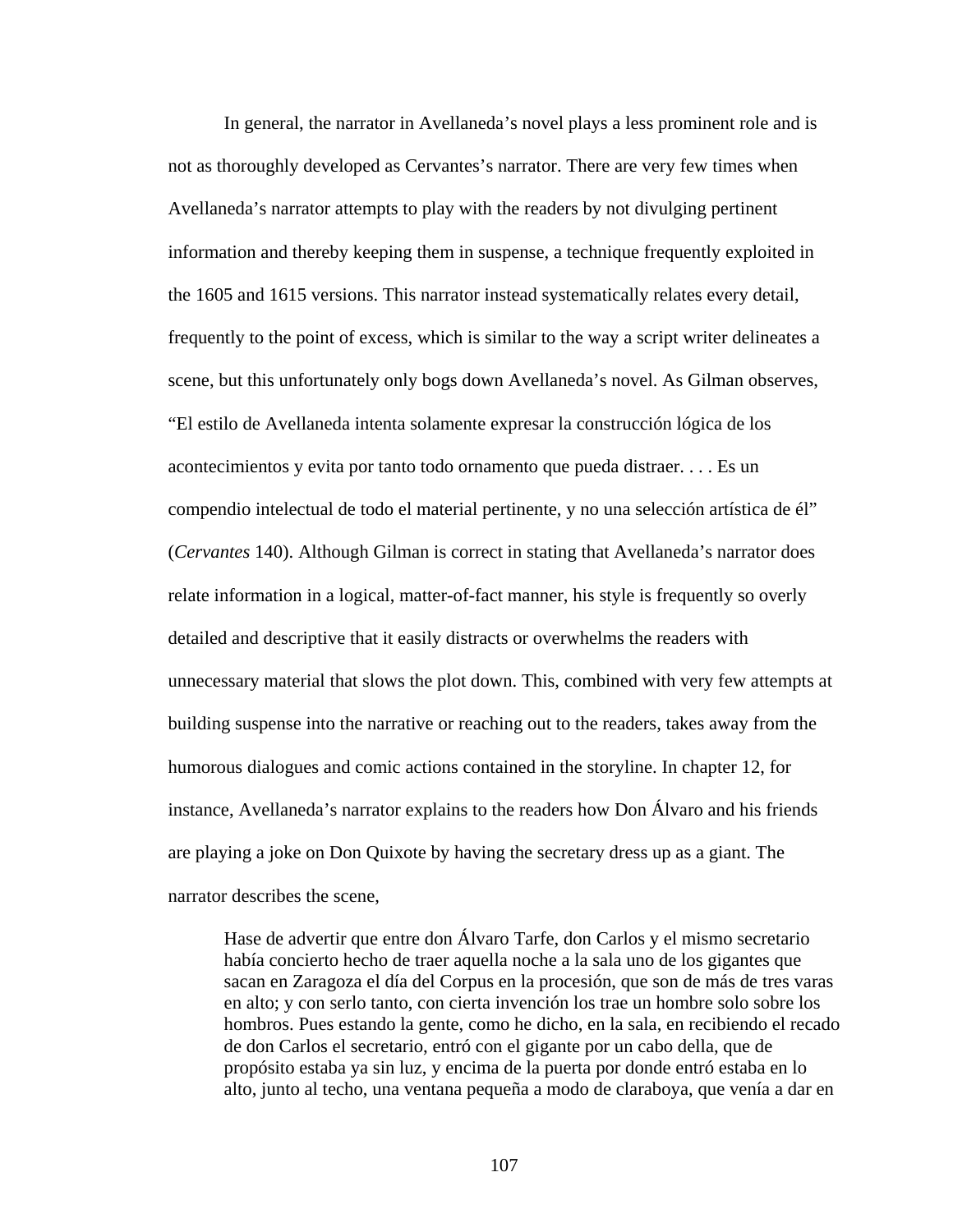la cabeza del mismo gigante, por ser de su misma altura, y por la cual, arrimado a ella, había, sin ser visto, de hablar el secretario, que en sacando y poniendo en dicho puesto la que traía sobre sus hombros dicho gigante, se volvió a entrar para ponerse en dicha ventanilla. (140)

Rather than having the giant enter the scene and scare everyone, leaving the readers in suspense about what is really going on, Avellaneda has his narrator forewarn the readers and this, combined with the detail ad nauseum surrounding the giant's dimensions and the room's aspect, completely ruins the surprise. If we compare this scene to the episode in Cervantes's Part II, chapter 62, when Don Quixote is introduced to the enchanted head in Barcelona, there is an equally detailed description but because the narrator is more playful, the effect is different. To begin with, Don Antonio mentions the enchanted head to Don Quixote, but only after having him swear to secrecy. He describes how it was made by one of the best enchanters and sorcerers in the world and that its purpose is to answer questions, but that it is mute on Fridays (coincidentally that very day). At the end of Don Álvaro's explanation, the narrator appears: "Admirado quedó don Quijote de la virtud y propiedad de la cabeza, y estuvo por no creer a don Antonio. Pero por ver cuán poco tiempo había para hacer la experiencia, no quiso decirle otra cosa sino que le agradecía el haberle descubierto tan gran secreto" (496). Don Álvaro has planted the seed of curiosity and the narrator, unwilling to give the secret away, only suggests that Don Quixote does not fully believe his host but will wait to cast judgment until he can see it in action the following day. The narrator then changes to another scene, leaving the readers hanging over the outcome of the enchanted head, and does not return to the topic until two pages later. At this point, the narrator explains that Don Antonio, Don Quixote, Sancho, and two other friends enclosed themselves in the room with the enchanted head in order to try it out, ending with, "Y si no eran los dos amigos de don Antonio, ninguna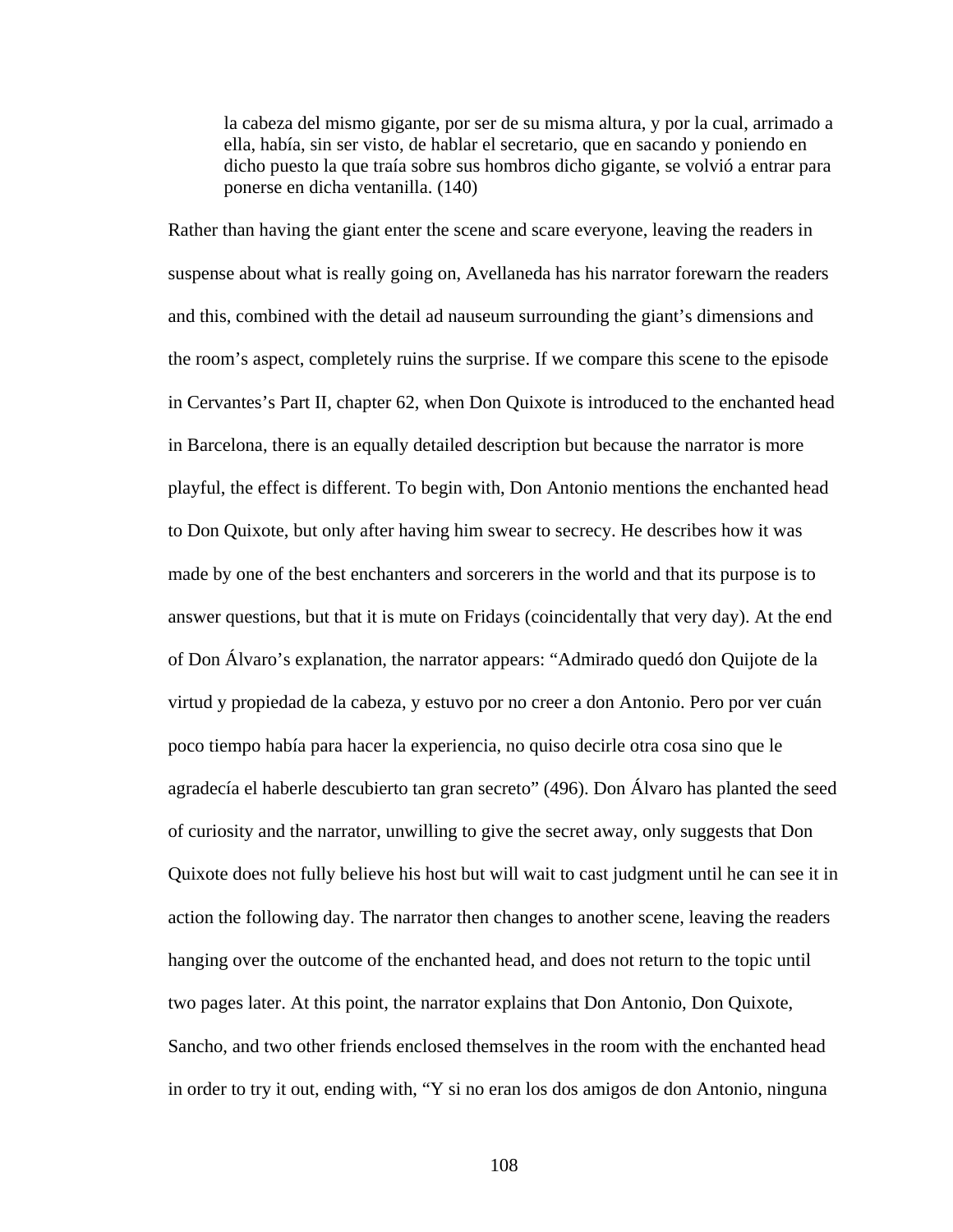otra persona sabía el busilis del encanto, y aun si don Antonio no se le hubiera descubierto primero a sus amigos, también ellos cayeran en la admiración en que los demás cayeron, sin ser posible otra cosa: con tal traza y tal orden estaba fabricada" (499). This is the first time that the narrator tips off the readers that this is some sort of prank, but the readers are still unsure about how it is being carried out or what will happen. It is not until after all of the participants have spoken with the enchanted head and the episode has come to a close that the narrator finally jumps in to explain,

Con esto se acabaron las preguntas y las respuestas. Pero no se acabó la admiración en que todos quedaron, excepto los dos amigos de don Antonio, que el caso sabían. El cual quiso Cide Hamete Benengeli declarar luego, por no tener suspenso al mundo, creyendo que algún hechicero y extraordinario misterio en la tal cabeza se encerraba, y así, dice que don Antonio Moreno, a imitación de otra cabeza que vio en Madrid, fabricada por un estampero, hizo ésta en su casa, para entretenerse y suspender a los ignorantes. (501)

The narrator then provides a very lengthy description, even more detailed than the aforementioned example in Avellaneda's text, where he explains how and of what it was made, and how Don Antonio's nephew was inside of the mechanism responding to the questions asked. The narrator ends by saying that after ten or twelve days its owner decided to dismantle it for fear of repercussions from the Inquisition, but that Don Quixote and Sancho were never the wiser to this. What is important with regard to the relaying of information here is how this narrator waited to explain the enterprise until after the protagonists were tricked by the enchanted head. As a result, the readers are also caught up in the mystery, even though the narrator had alerted them that a prank was afoot. By weaving the explanation around dialogue, instead of stating all of the facts at the beginning of the scene, Cervantes's narrator breaks up the monotony of the overlydetailed description. In chapter 18 of the second part, when Don Quixote and Sancho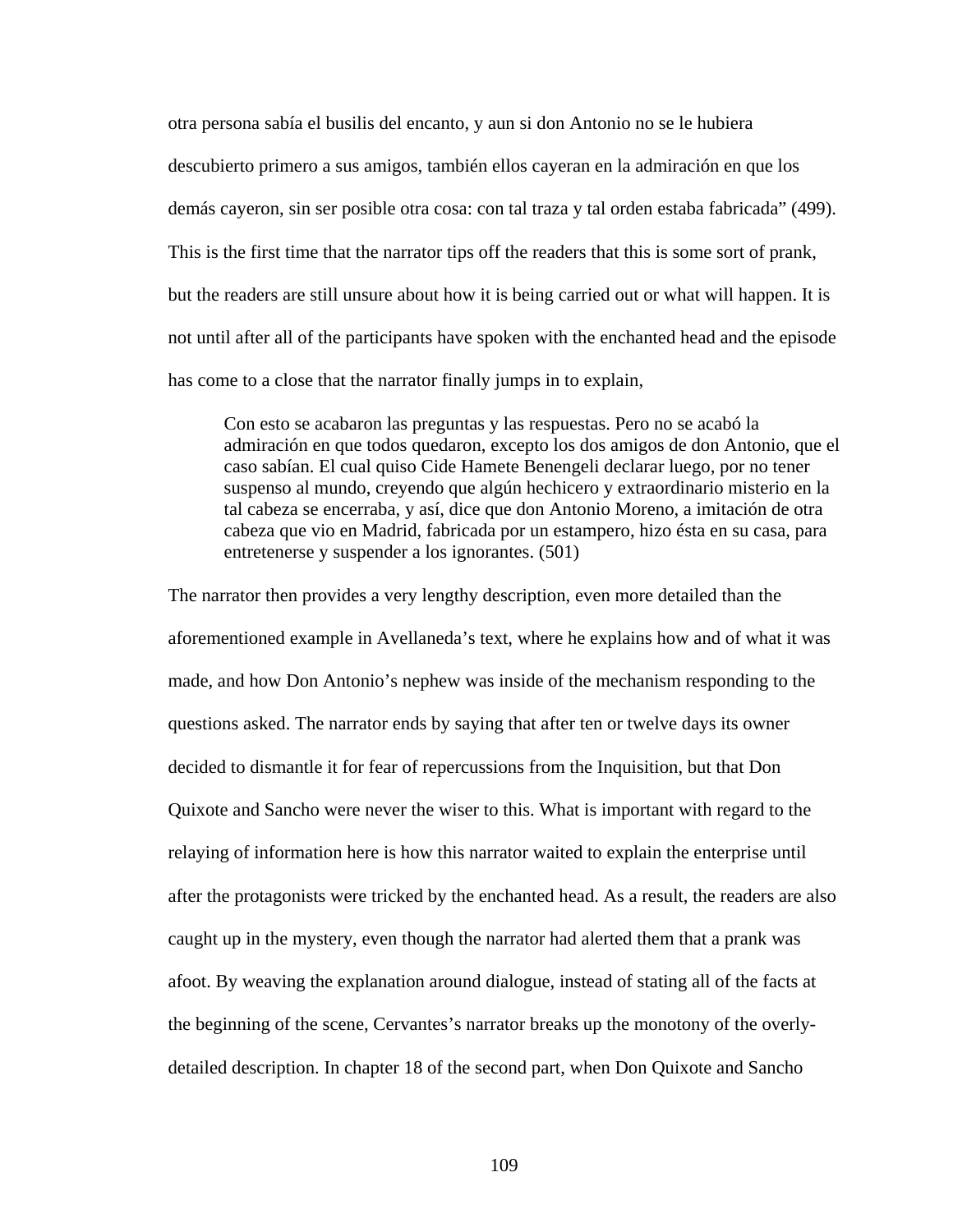arrive at Don Diego's home, the narrator jumps in to let the readers know, "Aquí pinta el autor todas las circunstancias de la casa de don Diego, pintándonos en ellas lo que contiene una casa de un caballero labrador y rico; pero al traductor desta historia le pareció pasar estas y otras semejantes menudencias en silencio, porque no venían bien con el propósito principal de la historia, la cual más tiene su fuerza en la verdad que en las frías digresiones" (157). Whether this is a hidden attack on Avellaneda's style of narrating or not, this narrator seems to understand his audience better and therefore is more adept at maintaining the readers' attention by eliminating unnecessary details or by planting suspense and intentionally delaying the delivery of pertinent information. A clear example of this can also be seen in the chapter titles. Those of Avellaneda's text are straightforward, accurate summaries of their corresponding chapters. Cervantes's narrator, in parodying the style of the ornate but not always reliable chapter titles from chivalric romances, plays with the readers by sometimes correctly describing what takes place in the chapter but also by sometimes switching chapter titles or by describing events in a title that do not take place in the corresponding chapter. The chapter title for Part I, chapter 10 reads "De lo que más le avino a don Quijote con el vizcaíno y del peligro en que se vio con una caterva de yangüeses," even though the fight with the Biscayan squire had already finished and Don Quixote and Sancho do not run into the Yanguesan carriers until chapter 15. In Part I of the 1605 edition, the chapter titles skipped from chapter 42 to chapter 44, leaving many to speculate that Cervantes either forgot to demarcate where chapter 43 began or what it was about, or that he was once again making sure the readers were paying attention. Tom Lathrop, in "El misterio del epígrafe que falta en el *Quijote* (Capítulo 43, parte I)," believes this was an intentional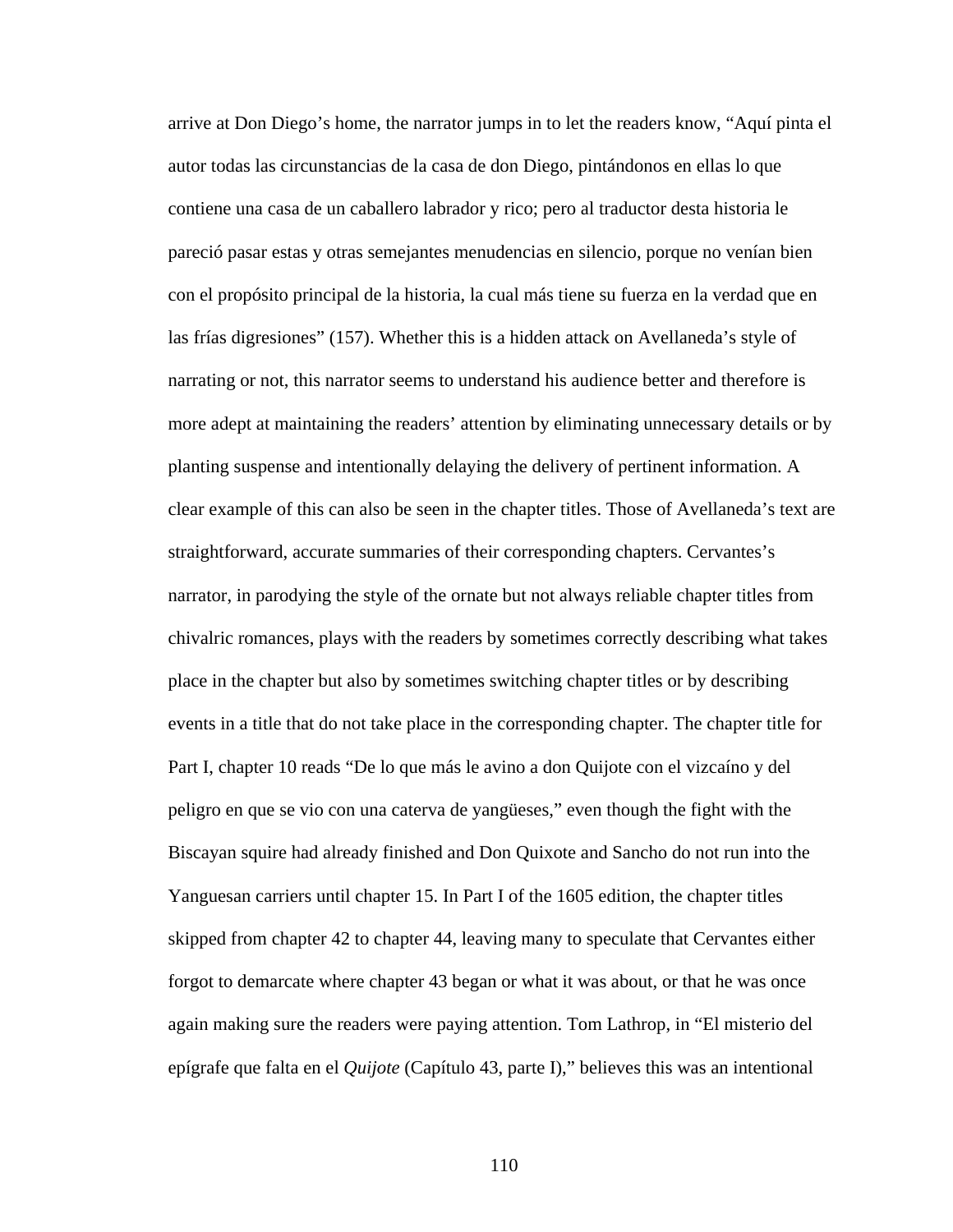error, because "así lo quiso Cervantes, en imitación de los descuidados libros de caballerías"  $(119)^{12}$ . This is a jocular narrator who enjoys playing with his audience.

Avellaneda's narrator, in comparison, takes the more traditional role of relaying information. When he does incorporate humor, it is strictly of a baser, more vulgar, type, or it is sarcasm. An example of this can be seen in his description of Bárbara, the companion Don Quixote and Sancho rescue halfway through the apocryphal version, and who is a cross between Cervantes's Maritornes and de Rojas's Celestina. In chapter 23, an initial description of Bárbara is provided by the narrator, "La mujer era tal, que pasaba de los cincuenta, y tras tener bellaquísima cara, tenía un rasguño de a jeme en el carrillo derecho, que le debieron de dar siendo moza por su virtuosa lengua y santa vida" (266). She is an ugly, middle-aged woman who, as the narrator sarcastically insinuates, has a scar on her left cheek as punishment for her less-than-virtuous lifestyle. The more detailed description takes place a chapter later, when Don Quixote and Sancho, accompanied by two officials, return to the inn where they had been staying and call out to Bárbara, whom Don Quixote had described as the beautiful Queen of Zenobia:

Salió luego ella de la cocina, donde estaba, con una capa vieja del huésped por saya; porque, como arriba queda dicho, había quedado la pobre en el bosque en camisa, y faltábale el reparo que la había hecho el manto del ermitaño, y después el de la ropa vieja de la mujer del mesonero, que hasta allí la había traído. Apenas la vio don Quijote, cuando, con gran mesura, le dijo:

—Estos príncipes, soberana señora, quieren besar las manos a vuesa alteza.

 $\overline{a}$ 

 $12$  It should be noted that, although most critics believe Cervantes wrote the chapter titles, there is speculation that these were actually written by his publisher or by someone other than Cervantes. For further information, please see Robert M. Flores's "El caso del epígrafe desaparecido: capítulo 43 de la edición príncipe de la primera parte del *Quijote*" as well as his *The Compositors of the First and Second Madrid Editions of* Don Quixote, Part 1.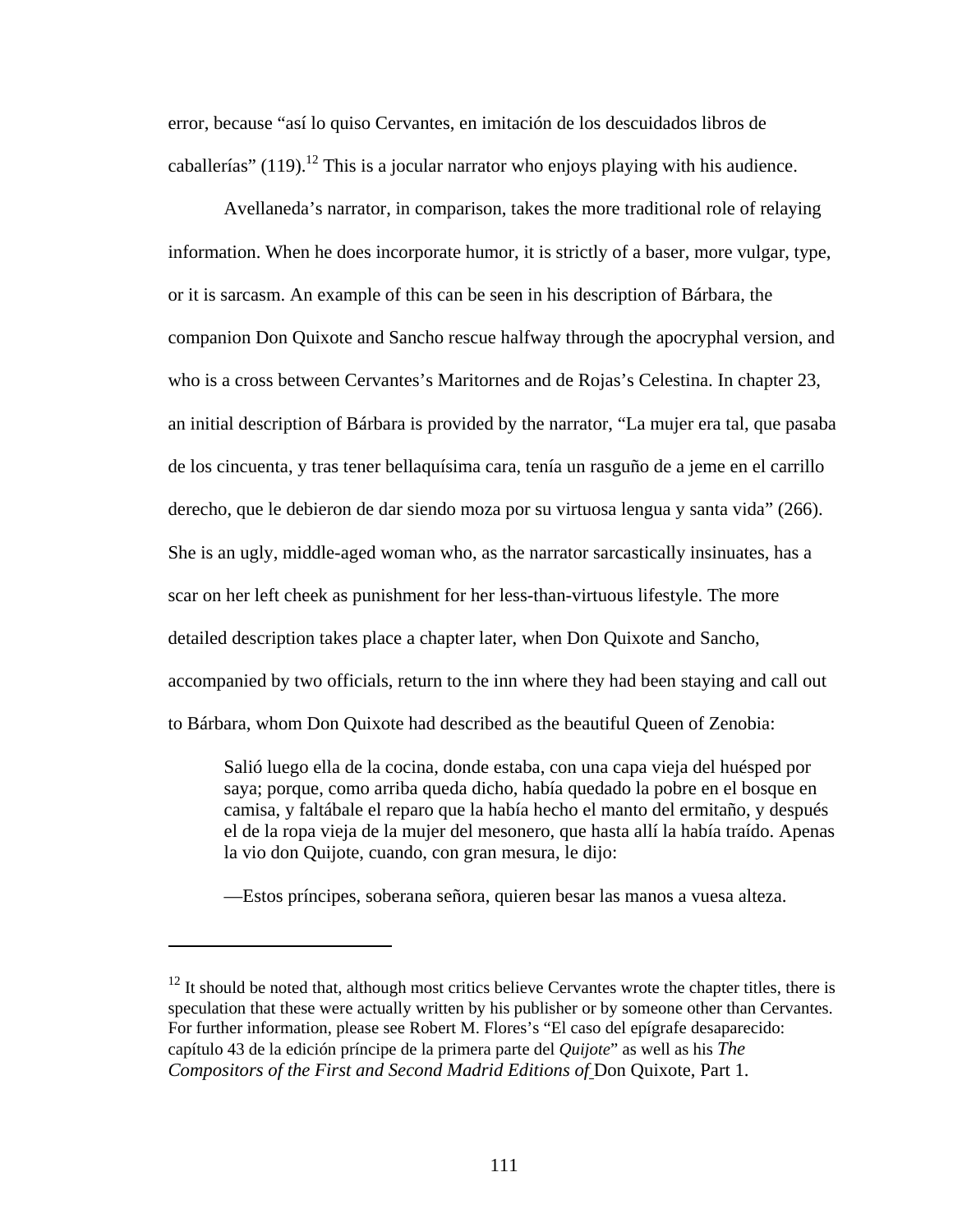Y entrándose tras esto con Sancho en la caballeriza para hacer desensillar y dar de comer a Rocinante, salió ella a la puerta del mesón con la figura siguiente: descabellada, con la madeja medio castaña y medio cana, llena de liendres y algo corta por detrás la capa del huésped, que dijimos traía atada por la cintura en lugar de faldellín: era viejísima y llena de agujeros, y sobre todo, tan corta que descubría media pierna y vara y media de pies llenos de polvo, metidos en unas rotas alpargatas, por cuyas puntas sacaban razonable pedazo de uñas sus dedos; las tetas, que descubría entre la sucia camisa y faldellín dicho, eran negras y arrugadas, pero tan largas y flacas, que le colgaban dos palmos; la cara, trasudada y no poco sucia del polvo del camino y tizne de la cocina, de do salía; y hermoseaba tan bello rostro el apacible lunar de la cuchillada que se le atravesaba. En fin, estaba tal, que sólo podía aguardar un galeote de cuarenta años de buena boya. (295)

The narrator, insistent on describing Bárbara's apparel as accurately as possible, reiterates how she came to be dressed that way several times. He also mentions three times that she came out from the kitchen. This overly repetitive attention to detail, however, only partially detracts from his repulsive description of Don Quixote's Queen of Zenobia, because it is so graphic. She is described as just about the farthest thing from ideal beauty, but the narrator nonetheless ends with a sarcastic remark about her beautiful scar and how the only one who might find her attractive would be someone who had been a galley slave for forty years. This narrator's capacity for humor extends beyond sarcasm and into the realm of the grotesque, where his highlighting of Bárbara's ugliness contrasts directly with how Don Quixote envisions her. The narrator's depiction of Bárbara and Don Quixote's treatment of her creates laughter due to this disparity in perceptions and therefore the absurdity of Don Quixote's proposal to have the officials kiss her hands, as if she were someone of prominence. If we compare this description to the way Cervantes's narrator describes Maritornes in Part I, chapter 16, we find an entirely different type of humor: "Servía en la venta, asimesmo, una moza asturiana, ancha de cara, llana de cogote, de nariz roma, del un ojo tuerta y del otro no muy sana. Verdad es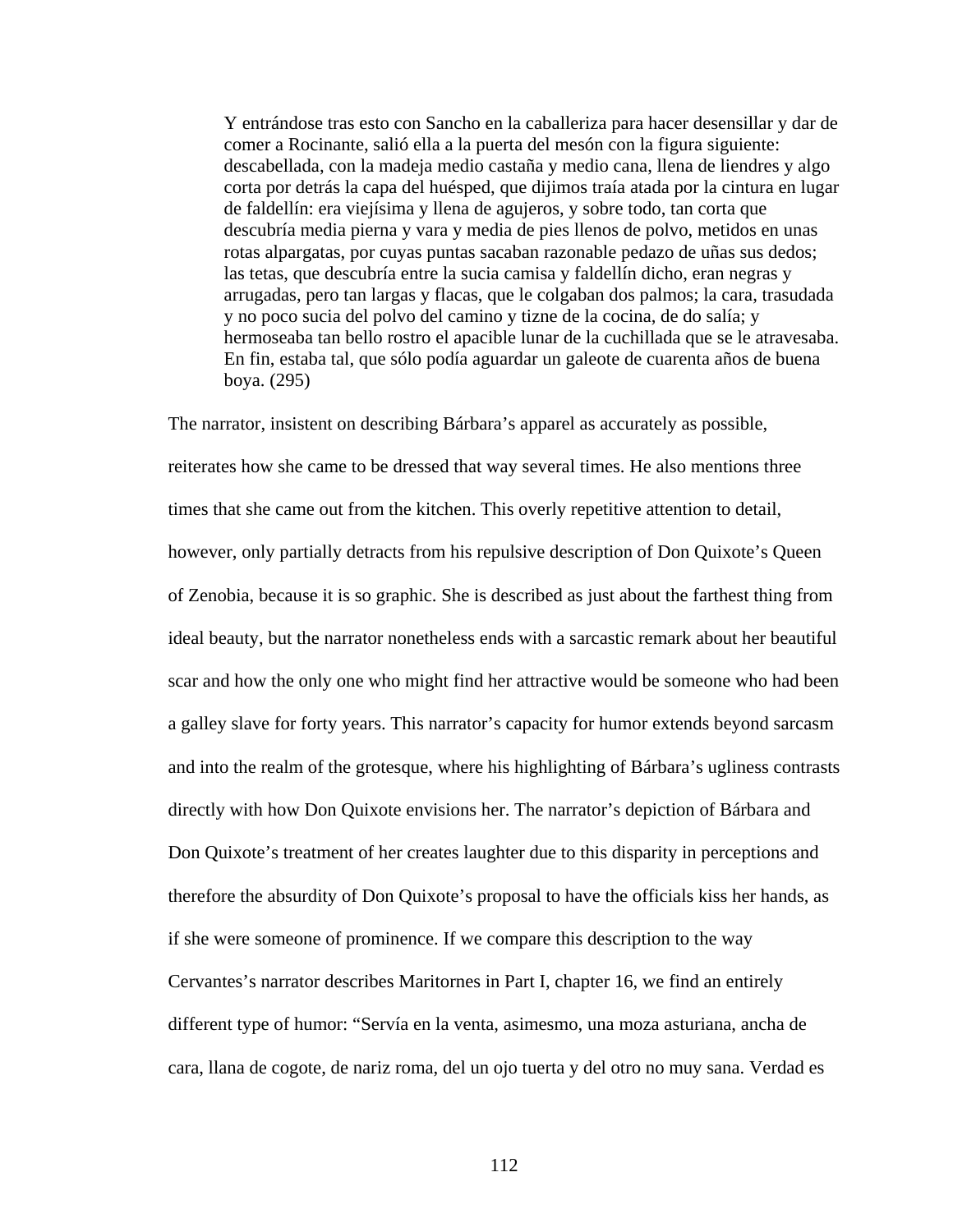que la gallardía del cuerpo suplía las demás faltas: no tenía siete palmos de los pies a la cabeza, y las espaldas, que algún tanto le cargaban, la hacían mirar al suelo más de lo que ella quisiera" (209). Although this narrator also focuses on the defects of the servant girl, the humor is more tongue-in-cheek and of a completely different tone than that of the grotesque description of Bárbara. Maritornes has a wide face, flat nape and nose, and one crossed eye and the other not too healthy. Instead of coming right out and calling her short, the narrator states that the greatness of her height made up for all the other faults, she not being more than seven hands tall. And rather than directly define her as a hunchback, he remarks that she spends more time looking at the floor than she would probably like due to her condition. In other words, instead of opting for a blatant, in-yourface description that relates every last detail, the narrator allows the readers to guess a little as to what is being inferred. He is glib rather than graphic. Where Avellaneda's narrator opts for sarcasm and blue humor, Cervantes's prefers a more subtle, playful type of humor. Take, for instance, the manner in which the narrator goes off on a tangent when describing the types of damsels usually protected by knights errant, in Part I, chapter 9:

de aquellas que andaban con sus azotes y palafrenes, y con toda su virginidad a cuestas, de monte en monte y de valle en valle; que si no era que algún follón, o algún villano de hacha y capellina, o algún descomunal gigante las forzaba, doncella hubo en los pasados tiempos que, al cabo de ochenta años, que en todos ellos no durmió un día debajo de tejado, y se fue tan entera a la sepultura como la madre que la había parido. (158)

This type of humor, describing damsels who wander over hill and dale with their virginity in hand and who die virgins just like the mothers that bore them did, creates laughter through the delivery of an unexpected idea. The narrator has taken the definition of sheltered, virginal maidens as described in chivalric romances and rearranged the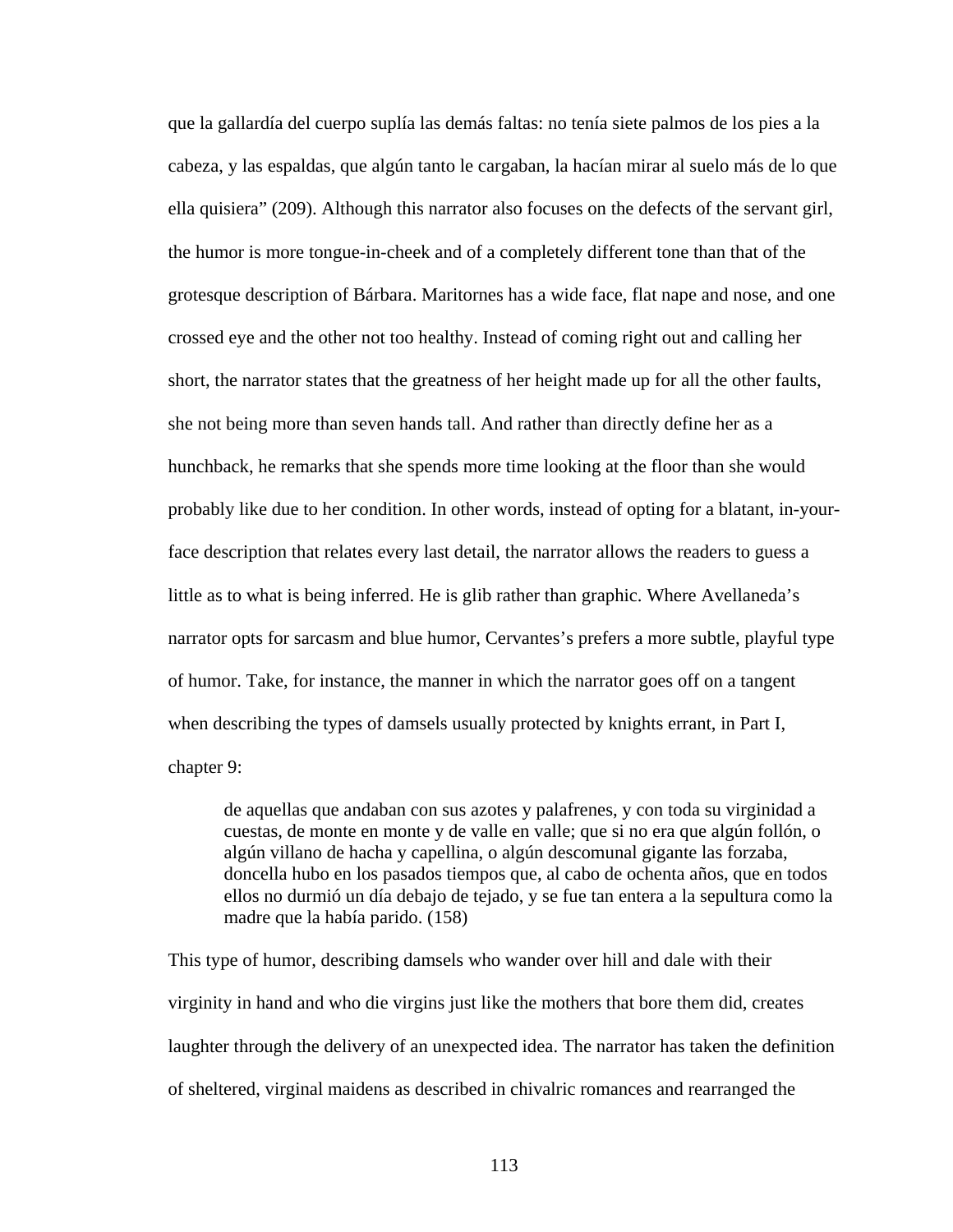words ever so slightly, and this deviation provides for a humorous interpretation on the part of the attentive readers.

On the whole, Cervantes's narrator is capable of a broad range of humor, embellishing his descriptions with hyperbole, imitating how other characters would speak, or by allowing the readers to experience the course of events in the same way the characters do, leaving the full explanation till after the surprise. Whereas Avellaneda's narrator is adept at base or crude humor, his art does not extend much beyond this narrow field. It is also curious to note that Avellaneda's narrator continually makes references to how the other characters enjoy or even burst out laughing at Don Quixote, Sancho Panza, or other circumstances throughout the novel, an artifice Cervantes's narrator does not do as frequently. It is as if Avellaneda's narrator felt the need to continuously remind the readers to laugh, much in the way canned laughter reminds a television audience.

 In turning to the role of the historians in both novels, Avellaneda's historian is barely perceptible. Chapter 1 opens with "El sabio Alisolán, historiador no menos moderno que verdadero, dice que, siendo expelidos los moros agarenos de Aragón, de cuya nación él descendía, entre ciertos anales de historias halló escrita en arábigo la tercera salida que hizo del lugar de Argamesilla el invicto hidalgo don Quijote de la Mancha" (17). "El sabio Alisolán" are the first words of Avellaneda's text, yet he is never mentioned again. In fact, the word "historiador" is only mentioned five more times in the novel, the first two of which refer to the impossibility of a historian being able to retell a specific event: ". . . no habrá historiador, por diligente que sea, que baste a contarlas cosas" (100) and "no hay historiador, por diligente que sea, que las baste a escribir" (288). The third mention refers to Alisolán, but portrays him as incapable of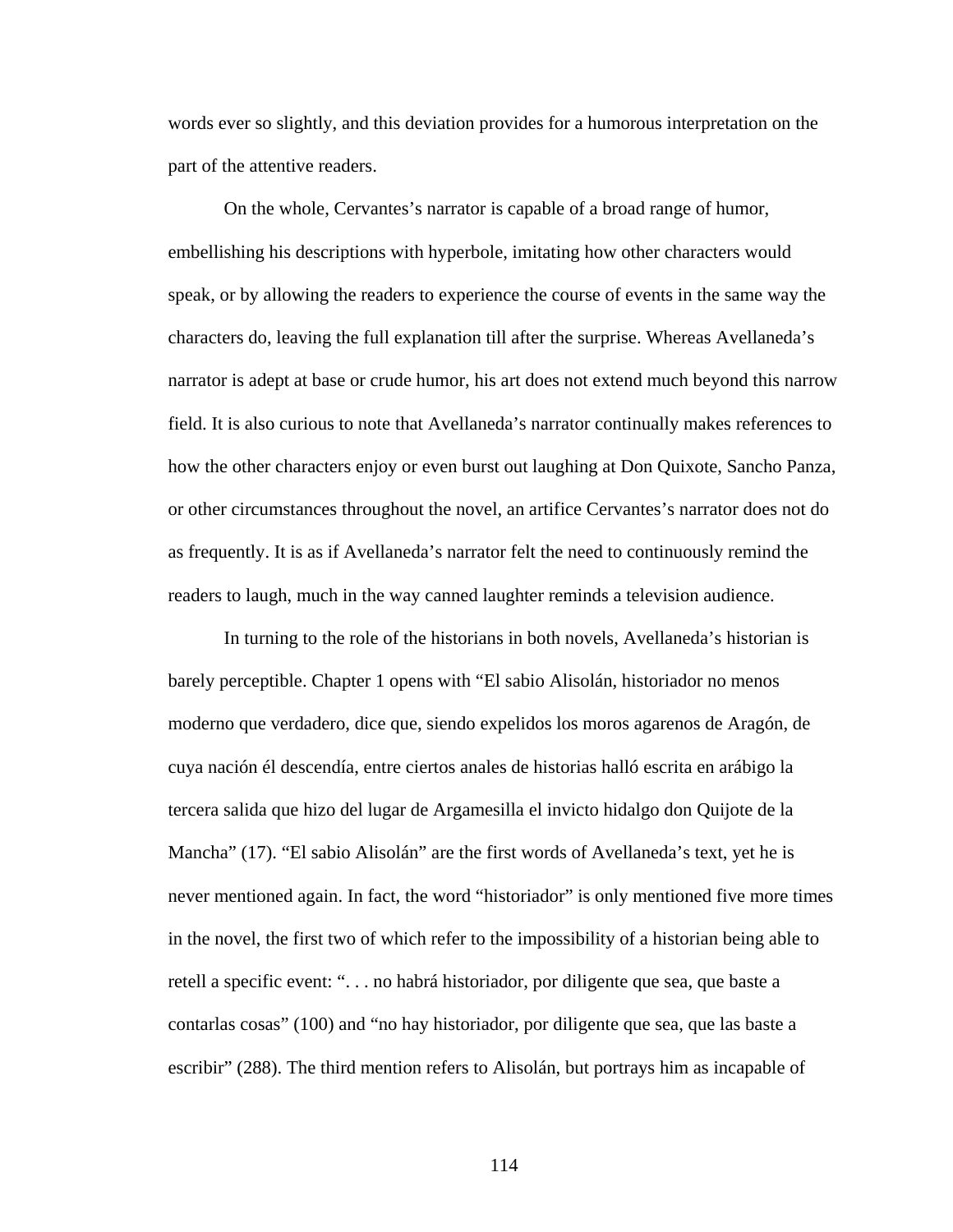recounting Don Quixote's deeds: "no se atreve el historiador, por ser tan extraordinarias y dignas de elegantísimas exageraciones, a referirlas las cosas que el triste Caballero Desamorado hizo y dijo" (326). The last two times in the novel that a reference is made to a historian, Don Quixote is referring to the author of a theater group whom he runs into several times during his journeys, and whom he has confused with the magicians Alquife and Fristón from chivalric romances. Perhaps Avellaneda began his novel in imitation of Cervantes's wonderfully complex model of Cide Hamete Benengeli, but either did not understand or lost interest in the intricate literary device he was attempting to emulate.

Cervantes's historian plays a great role in the narrative. Cide Hamete Benengeli is very present in both of the 1605 and 1615 texts, and provides entertainment via his witty comments. He appears forty-one times throughout both novels, and always by name. As George Haley, in "The Narrator in *Don Quijote*," summarizes, "He is part wizard because of his omniscience, which does not keep him from using documentary sources; part historian because of his devotion to the truth as he sees it, though he is a Moor and therefore a liar by definition, according to the Christian second author; and he is part poet because of his expressed concern with artistic selection, invention and adornment" (147). He is first introduced in the text in Part I, chapter 9, when the narrator has accidentally come across the continuation of *Historia de don Quijote de la Mancha, escrita por Cide Hamete Benengeli, historiador arábigo* in the Alcaná, or marketplace, of Toledo (158). Although he takes a background role to many of the other protagonists, because he is mentioned in passing several times, the readers come to learn quite a bit about him, if they pay attention. The narrator mentions that he is a historian who is "muy curioso y muy puntual en todas las cosas" and that he knows and may even be related to the lusty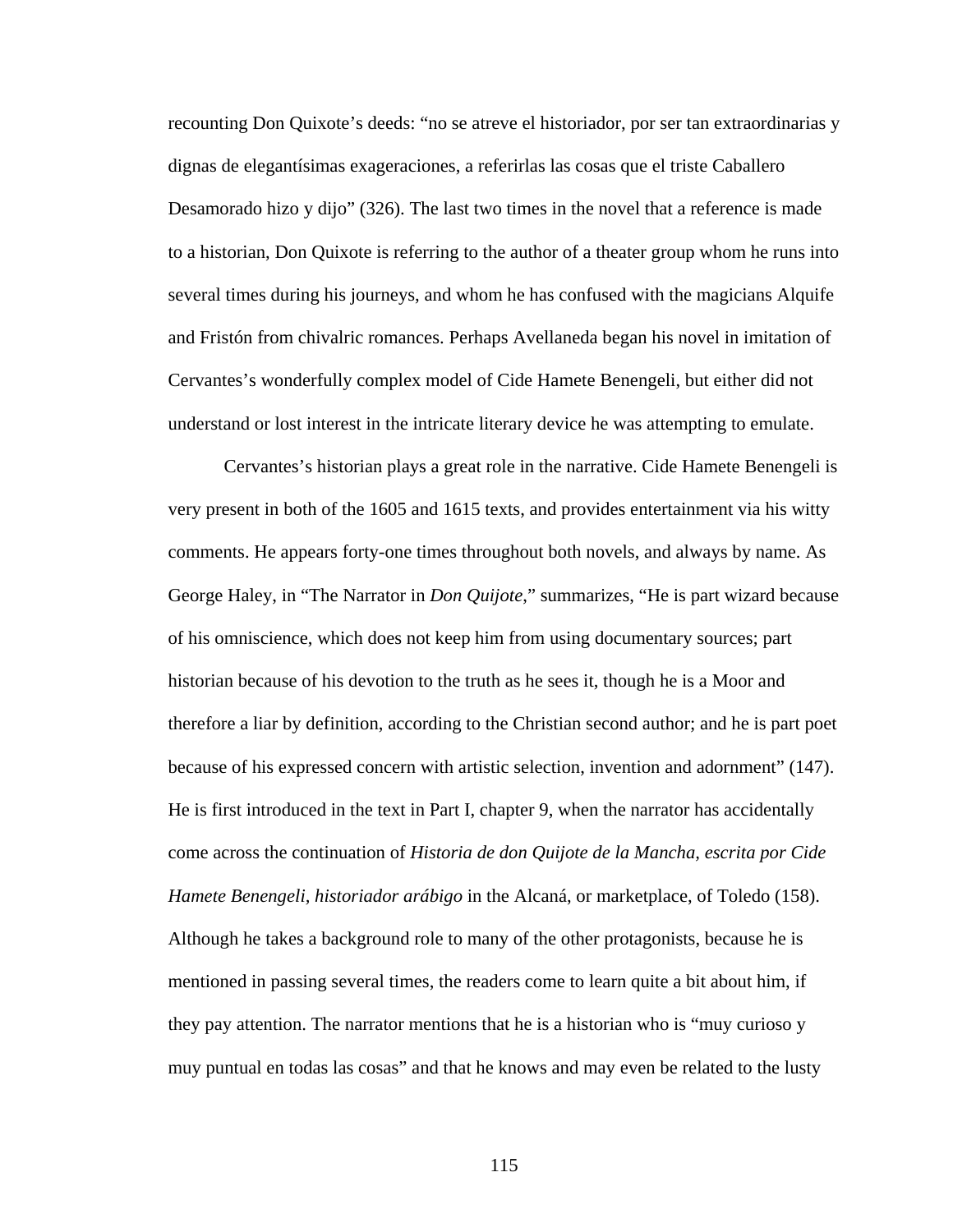muleteer from Arévalo staying at the inn (I: 16). He later refers to him as "Cide Hamete, puntualísimo escudriñador de los átomos desta verdadera historia" (II: 50) and that he is the "autor arábigo y manchego, en esta gravísima, altisonante, mínima, dulce e imaginada historia" of *Don Quixote* (I: 22). This confusion between being a Spaniard and an Arab, or later, a Christian and a Muslim, is also seen via his exclamations and thoughts throughout the novel. Chaper 8 of Part II begins, "'¡Bendito sea el poderoso Ala!,' dice Hamete Benengeli al comienzo deste octavo capítulo. '¡Bendito sea Alá!,' repite tres veces" (81). Because he has already been introduced in the text as a Moor, this type of exclamation probably does not come as a surprise to the readers. What is surprising, and daringly funny, is that he gets away with praising Allah four times, considering the Catholic Inquisition was censuring literature. Later on, chapter 27 begins, "Entra Cide Hamete, coronista desta grande hisotria, con estas palabras en este capítulo: 'Juro como católico cristiano . . .'; a lo que su traductor dice que el jurar Cide Hamete como católico cristiano siendo él moro, como sin duda lo era, no quiso decir otra cosa sino que así como el católico cristiano cuando jura, jura, o debe jurar, verdad, y decirla en lo que dijere, así él la decía, como si jurara como cristiano católico" (234). Cervantes's narrator is having fun with the concept of swearing, and whether one can swear like a Catholic, being a Muslim. It is comments such as these that cause Anthony Close, in "Cervantes's Aesthetics," to regard Cide Hamete as "preposterously contradictory" (104) and mendacious (105). Whereas Close is more concerned with the concept of history and veracity, it is important to understand the significance this historian holds as a literary device utilized to add another layer of humor to the narrative. James Parr, in *Don Quixote: An Anatomy of Subversive Discourse*, refers to Cide Hamete Benengeli as a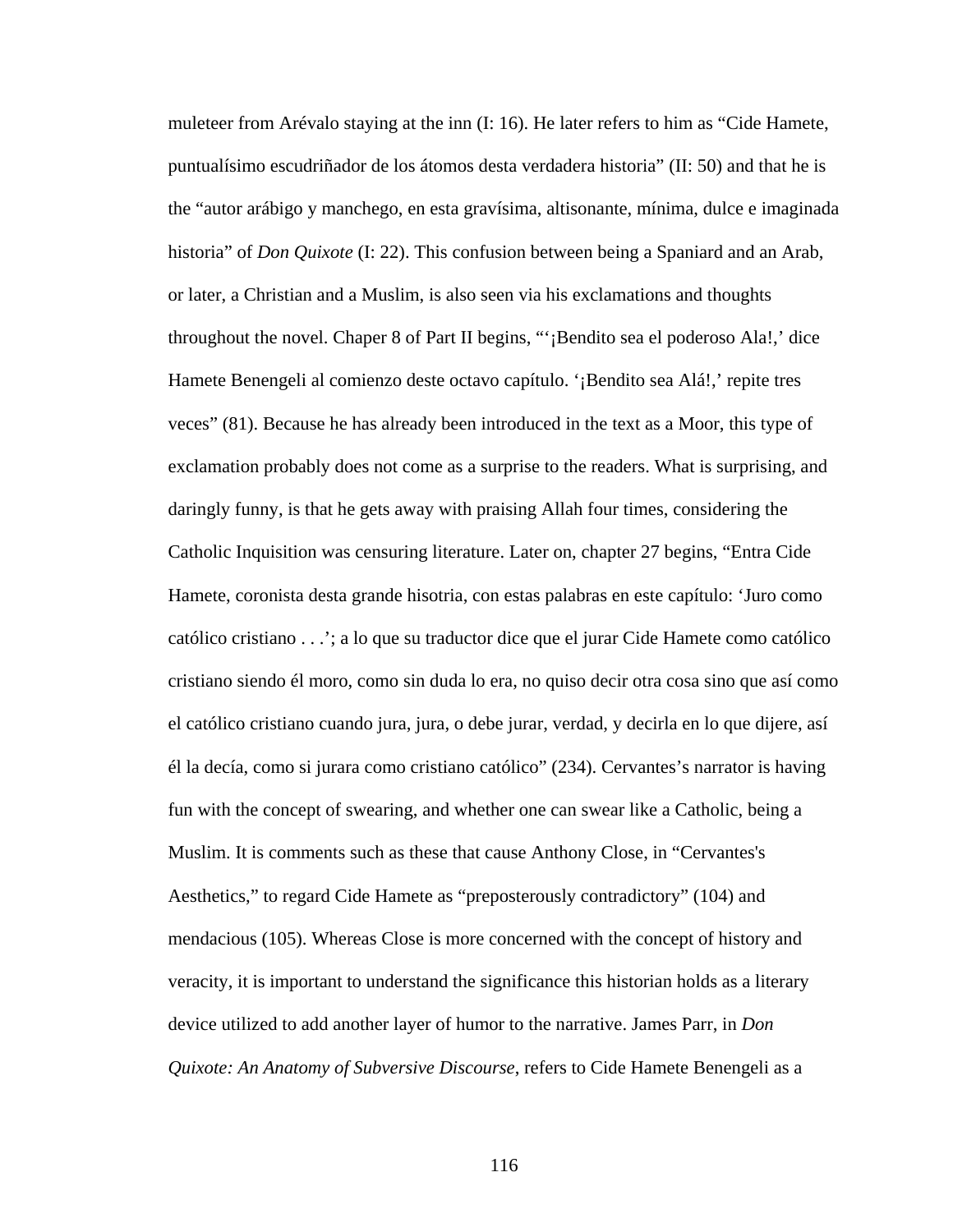"narrative presence," who only actually appears in the text as a character at the very end of Part II, when he talks to his pen (31). While he may not appear throughout the rest of the storyline as a character, his voice is nevertheless present via translation, surfacing from time to time with witty commentary and thereby adding an additional level of humor to the text. Take the example found in Part II, chapter 48, when Doña Rodriguez has arrived at Don Quixote's room in the middle of the night to ask him advice. After they scare each other and the confusion of why she is there is clarified, he invites her in to talk. At this point, the narrator interrupts the text with, "Aquí hace Cide Hamete un paréntesis, y dice que por Mahoma que diera, por ver ir a los dos así asidos y trabados desde la puerta al lecho, la mejor almalafa de dos que tenía" (384). Through the voice of the narrator, Cide Hamete's commentary draws attention to the ridiculousness of the scene: it is midnight and they walk by the light of the candle into his room, she fully cloaked in a long white-bordered veil and he wrapped in a yellow satin coverlet with a nightcap on his head. Regardless of whether his comments are sage observations or funny interjections, Cide Hamete Benengeli's interruptions add a tone of levity because they break up the text and underline incongruities and potentially comic situations in the narrative.

 The most obvious elements of humor within the narratives are the two protagonists. Beginning with the two Don Quixotes, both resemble each other physically and share the same last name, but outside of this they are completely different characters. Don Álvaro, the Morisco nobleman from Granada who befriends Don Quixote in Avellaneda's novel, makes an appearance in Cervantes's second part. When asked what the two Don Quixotes have in common, he remarks that both they, along with the two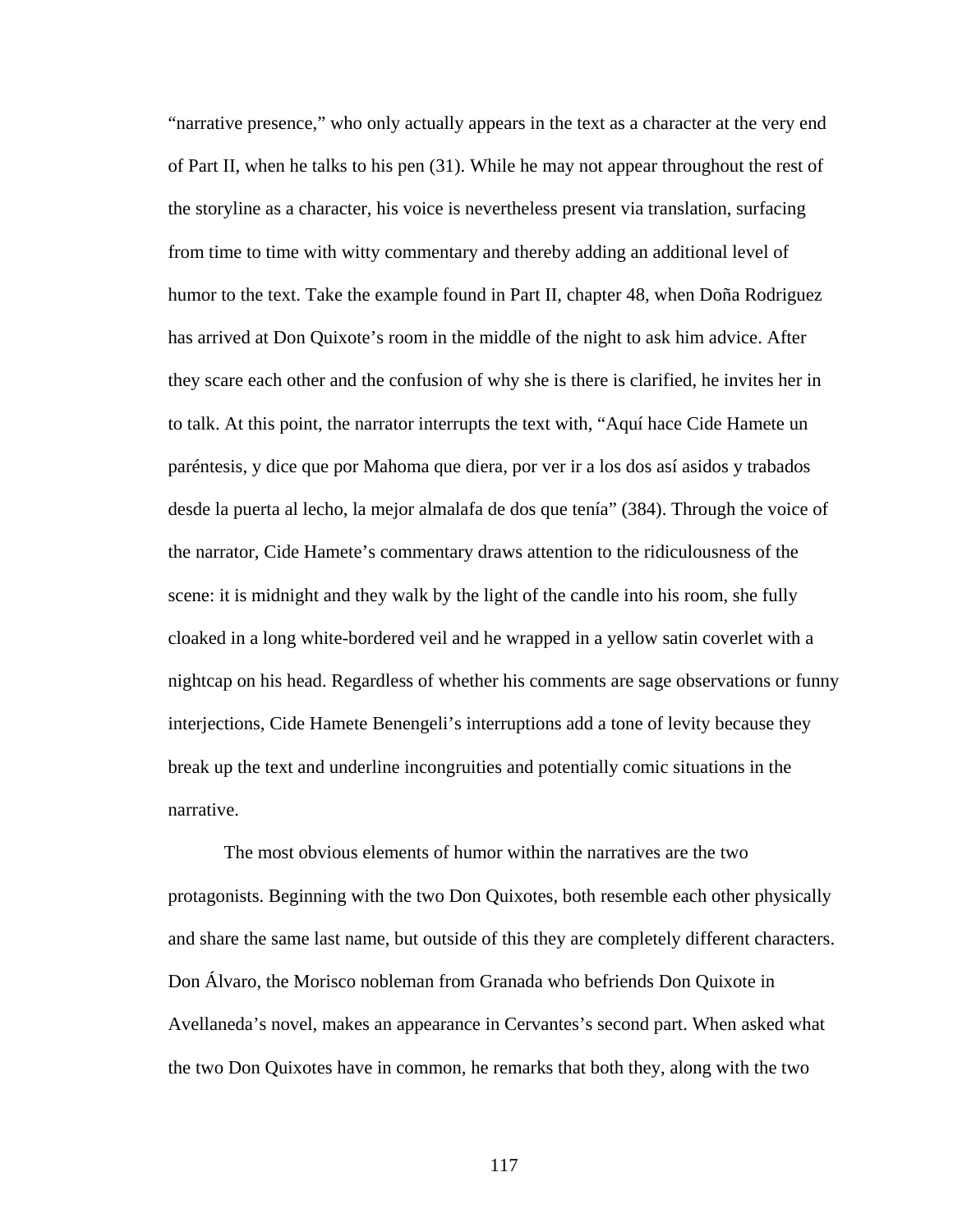Sanchos, are "tan conformes en los nombres como diferentes en las acciones" (563). The apocryphal Don Quixote, or Martín Quijada as Avellaneda calls him, is for many critics an imposter. But in order to be an imposter, one must be attempting to emulate an original, and at no time in Avellaneda's text does Don Quixote say that he is the same knight errant as the one in the first part. It is Avellaneda's narrator who, in the first line of the novel, proclaims that this is the "la tercera salida que hizo del lugar del Argamesilla el invicto hidalgo don Quijote de la Mancha" (17), which could allow for the misinterpretation that this Don Quixote is attempting to be exactly like the first one. However, in his prologue, the fictionalized author states, "En algo diferencia esta parte de la primera suya, porque tengo opuesto humor también al suyo; y en materia de opiniones en cosas de historia, y tan auténtica como ésta, cada cual puede echar por donde le pareciere" (11). Avellaneda's differing or different sense of humor should also be understood to include his portrayal of Don Quixote. I do not believe he intended to imitate faithfully Cervantes's creations; rather, he takes Don Quixote's and Sancho's more salient traits in Part I and exaggerates them in his version. As a result, and following Aylward's observation mentioned above, Avellaneda's Don Quixote never grows beyond the boundaries of the caricature of a madman. If he is to be compared to the original Quixote, it should be in the same way that the Don Quixote from *Man of la Mancha* is judged against Cervantes's. He is not an imposter so much as an adaptation, remolded to suit Avellaneda's purpose. Cervantes's Don Quixote is only partially correct when he complains that Avellaneda's creation is a "desventurado que ha querido usurpar mi nombre y honrarse con mis pensamientos" (563). Yes, he is given the same name, but the readers never see him attempt to credit himself with the original Don Quixote's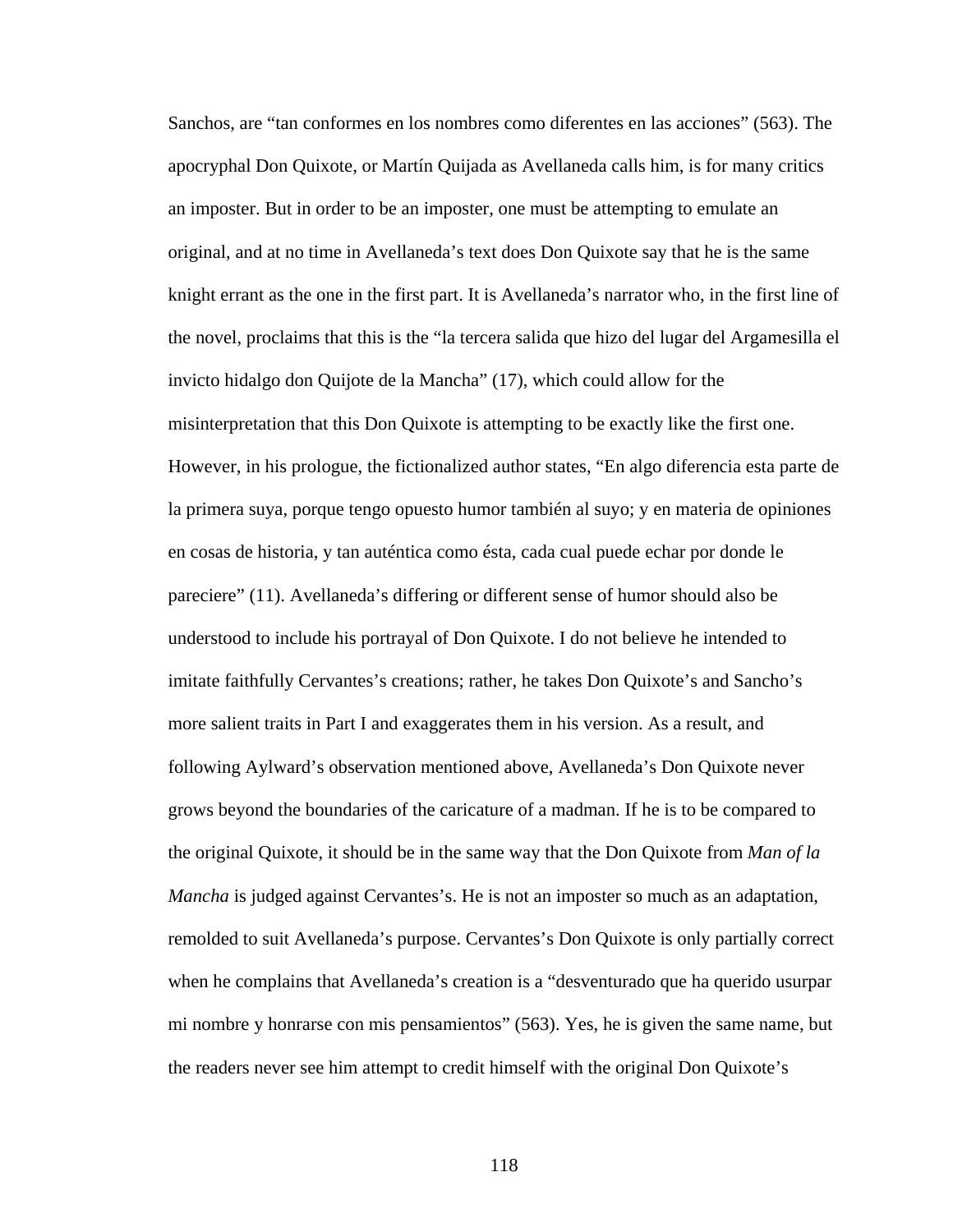thoughts and ideas; he is not capable of doing so. Judging from his actions and what he says, with the exception of his name, the apocryphal Don Quixote cannot be seriously considered an imposter. For this very reason, both characters' comic value should be appreciated for what each represents and not only in comparison to each other.

 Returning to the passage mentioned above, where the apocryphal Don Quixote is caught with his pants down by Sancho and a page while fantasizing about the jousts in Zaragoza, the readers are presented with a different type of madness than that exuded by Cervantes's character. This newer Don Quixote is constantly afflicted with immobilizing delusions of grandeur, where he sees himself conquering adversary after adversary, or with violent, highly incensed outbursts and rash actions. These fits of mania, in addition to occurring more often in the apocryphal version, last for a long time. Although Cervantes's Don Quixote can haul off and clobber another character, such as Sancho (I:  $30$ ,<sup>13</sup> in reaction to what he has understood to be an insult or affront, his outbursts are not prolonged and he does not lash out at random. The readers never see him gaze off and lose touch with his surroundings, which is what happens to the apocryphal knight.

 Avellaneda's Don Quixote also admits to sometimes faking acts of furious bravery or heroism, which come across as madness to the readers because they are not aware of what is really going on. Pretending to be mad is something that the original one only does once, but in an entirely different situation. At the beginning of the apocryphal text, Don Quixote is no longer permitted to read chivalric romances and instead takes up reading religious texts such as Pedro de Ribadeneira's *Flos Sanctorum*, but in chapter 3

 $\overline{a}$ 

<sup>&</sup>lt;sup>13</sup> "Don Quijote, que tales blasfemias oyó decir contra su señora Dulcinea, no lo pudo sufrir, y, alzando el lanzón, sin hablalle palabra a Sancho y sin decirle esta boca es mía, le dio tales dos palos que dio con él en tierra" (373).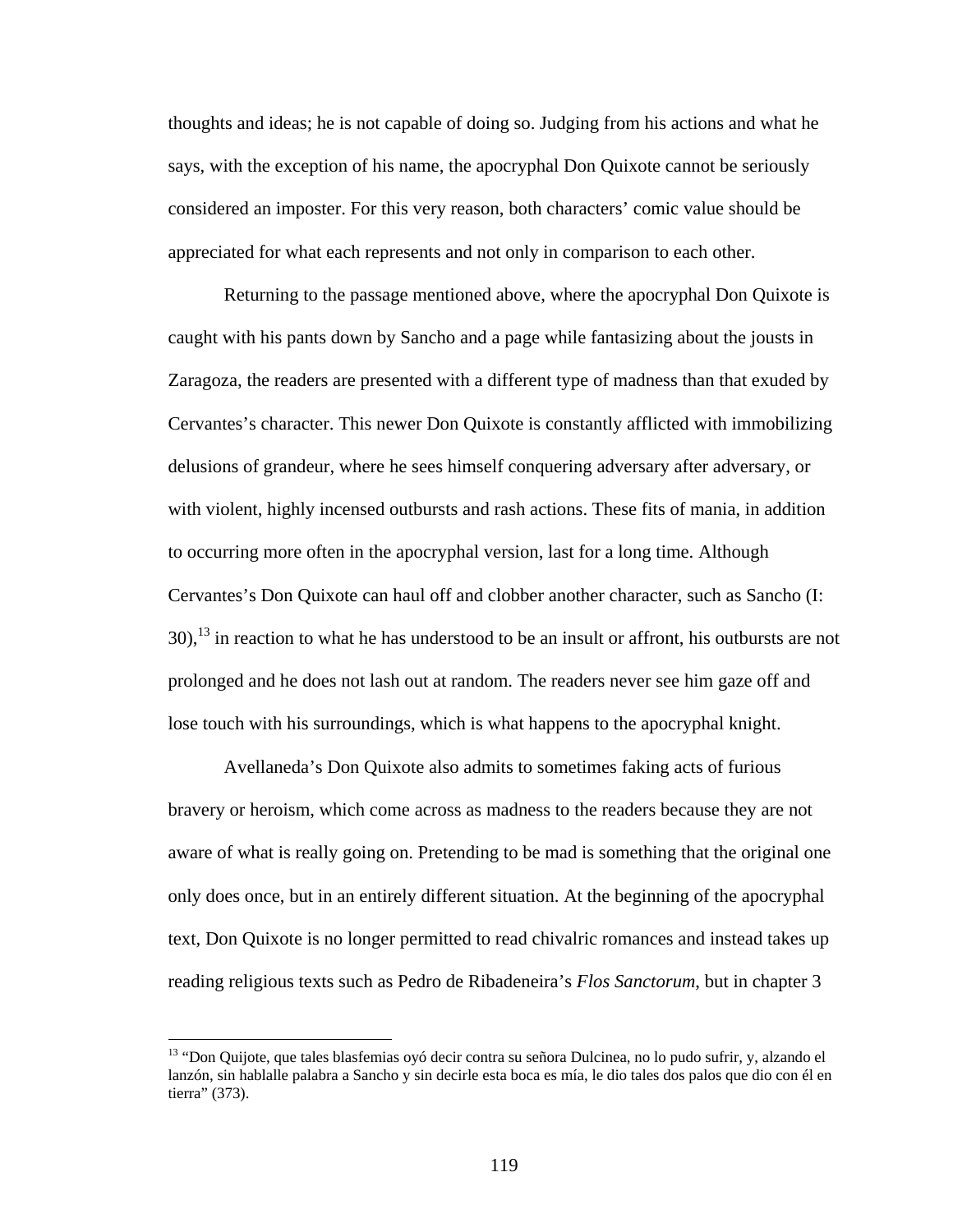Sancho brings him a copy of *Florisbán de Candaria*. 14 Taking it from Sancho, he then

proceeds to tell him, becoming more worked up with each sentence, how he plans to

attend the jousts in Zaragoza and befriend the nobility. He then opens the trunk of armor

Don Álvaro has left behind and, as he begins to put on the different pieces, his mood

begins to change and he angrily approaches Sancho:

—Espera, dragón maldito, sierpe de Libia, basilisco infernal: verás por experiencia el valor de don Quijote, segundo san Jorge en fortaleza; verás, digo, si de un golpe sólo puedo partir no solamente a ti, sino a los diez más fieros gigantes que la nación gigántea jamás produjo.

Sancho, que le vio venir para sí tan desaforado, comenzó a correr por el aposento; y metiéndose detrás de la cama, andaba al derredor della huyendo de la furia de su amo, el cual decía, dando muchas cuchilladas a tuertas y derechas por el aposento, cortando muchas veces las cortinas, mantas y almohadas de la cama:

—Espera, jayán soberbio, que ya ha llegado la hora en que quiere la Majestad divina que pagues las malas obras que has hecho en el mundo. Andaba en esto tras el pobre Sancho al derredor de la cama, diciéndole mil palabras injuriosas, y juntamente con cada una arrojándole una estocada o cuchillada larga, que si la cama no fuera tan ancha como era, lo pasara el pobre Sancho harto mal. El cual le dijo:

—Señor don Quijote, por todas cuantas llagas tuvieron Job, el señor San Lázaro, el señor San Francisco, y lo que más es, nuestro Señor Jesucristo, y por aquellas benditas saetas que sus padres tiraron al señor San Sebastián, que tenga compasión, piedad, lástima y misericordia de mi ánima pecadora. Embravecíase más con todo esto don Quijote, diciendo:

—¡Oh, soberbio! ¿Agora piensas con tus blandas palabras y ruegos aplacar la justa ira que contigo tengo? Vuelve, vuelve las princesas y caballeros que contra ley y razón en este tu castillo tienes; vuelve los grandes tesoros que tienes usurpados, las doncellas que tienes encantadas, y la maga encantadora, causadora de todos estos males.

—Señor, ¡pecador de mí! —decía Sancho Panza—, que no soy princesa ni caballero, ni esa señora maga que dice, sino el negro de Sancho Panza, su vecino y antiguo escudero, marido de la buena Mari-Gutiérrez, que ya vuesa merced tiene media viuda. (46-47)

 $\overline{a}$ 

<sup>&</sup>lt;sup>14</sup> The full title of this anonymous chivalric romance, printed by Pedro Castro en Medina del Campo in 1542, is *Libro primero del muy noble y esforzado caballero don Philesbián de Candaria, hijo del noble rey don Felinis de Ungría y de la Reyna Florisena.*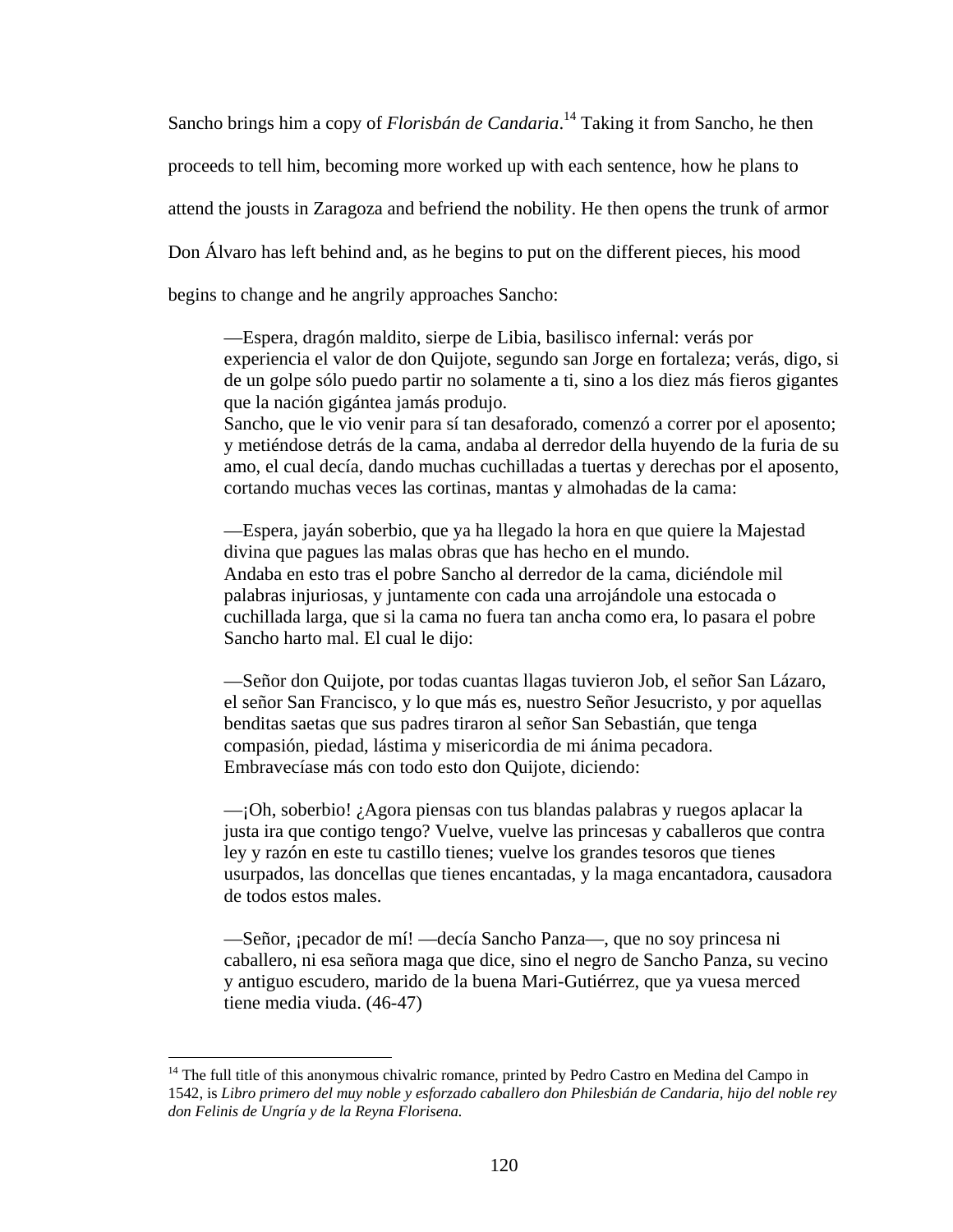In the end, in order to get his master to desist and calm down, Sancho has to pretend to be this adversary that Don Quixote sees. He admits defeat and promises to release to him everyone he supposedly holds captive. The readers think it is Sancho's verbal surrender that has conquered his master's violent delirium, but on the next page, after Don Quixote has Sancho swear to aid the poor and needy and undo "los tuertos y agravios," Sancho responds,

—Yo lo juro y prometo . . . de her todo eso que me dice; pero dígame, en lo de deshacer esos tuertos, ¿ha de entrar también el licenciado Pedro García, beneficiado del Toboso, que es tuerto de un ojo? Porque no me quisiera meter en cosas de nuestra santa madre la Iglesia. Levantó entonces don Quijote a Sancho diciendo:

 $-\lambda$ Qué te parece, amigo Sancho? Quien hace esto en un aposento cerrado con un hombre solo como tú, mejor lo hiciera en una campaña con un ejército de hombres . . . ¿No ves, Sancho, que era fingido, no más de por darte a entender mi grande esfuerzo en el combatir, destreza en el derribar y maña en el acometer? (48)

This is one of the few times Avellaneda's narrator surprises the readers by not letting us

know earlier on that Don Quixote is faking this insane fit. This theatrical humor, with one

character chasing the other around the room, is based on physical actions, although

Sancho's short interjections break up the seriousness of the attack and therefore help in

creating laughter.

Cervantes's Don Quixote also admits to imitating the actions of a madman, but it

is a different circumstance and for a different reason. In chapter 25 of the first part, when

he is in the Sierra Morena with Sancho, Don Quixote explains to him,

Tengo de hacer en estas partes una hazaña, con que he de ganar perpetuo nombre y fama en todo lo descubierto de la tierra; y será tal, que he de echar con ella el sello a todo aquello que puede hacer perfecto y famoso a un andante caballero. . . . quiero imitar a Amadís, haciendo aquí el desesperado, del sandio y del furioso, por imitar juntamente al valiente don Roldán. (302-04)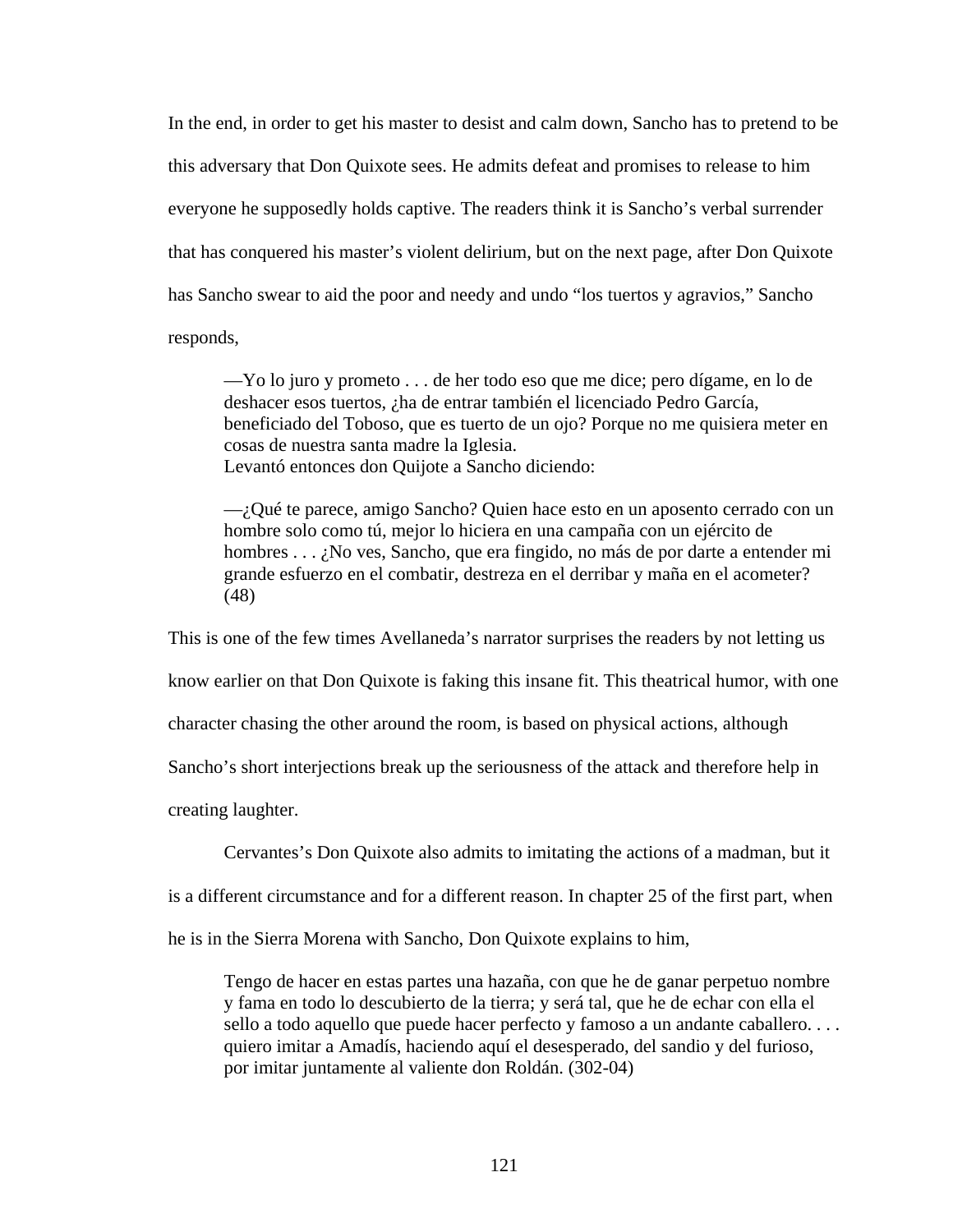Different from Avellaneda's Don Quixote, who feels the need to act out the violence in order to be convincing in his mad show of courage, Cervantes's character explains where he is coming from, why he has undertaken this task, and how he will imitate Amadís de Gaula and Roldán. The humor here lies in the irrationality of Don Quixote's plan, something that Sancho is quick to point out. But as his master further explains, "volverse loco un caballero andante con causa, ni grado ni gracias: el toque está desatinar sin ocasión y dar a entender a mi dama que, si en seco hago esto, ¿qué hiciera en mojado?" (304). He is willing to imitate a madman to prove his devotion to Dulcinea. He even goes so far as to demonstrate this insanity to Sancho, through a half-naked handstand, which is what he believes to be the actions of a crazy person. There is humor in this episode, due to the initial absurdity of Don Quixote's idea as well as to his interpretive demonstration of insanity, but because he explains beforehand what he plans to do and why, this takes away from the element of surprise. He is also less destructive in feigning madness than the other Quixote.

 Where the readers do see him acting out in violence and do not understand initially what is happening is when Don Quixote attacks the wineskins (I: 35). In his sleep, the knight has began to slash at the wineskins in his room at the inn, dreaming that they are his adversaries. Even Sancho believes he is fighting Pandafilando de la Fosca Vista, the enemy giant of the Princess Micomicona, because he exclaims to the other that his master "anda envuelto en la más reñida y trabada batalla que mis ojos han visto. ¡Vive Dios, que ha dado una cuchillada al gigante enemigo de la señora princesa Micomicona, que le ha tajado la cabeza cercen a cercen, como si fuera un nabo!" (429). In this passage,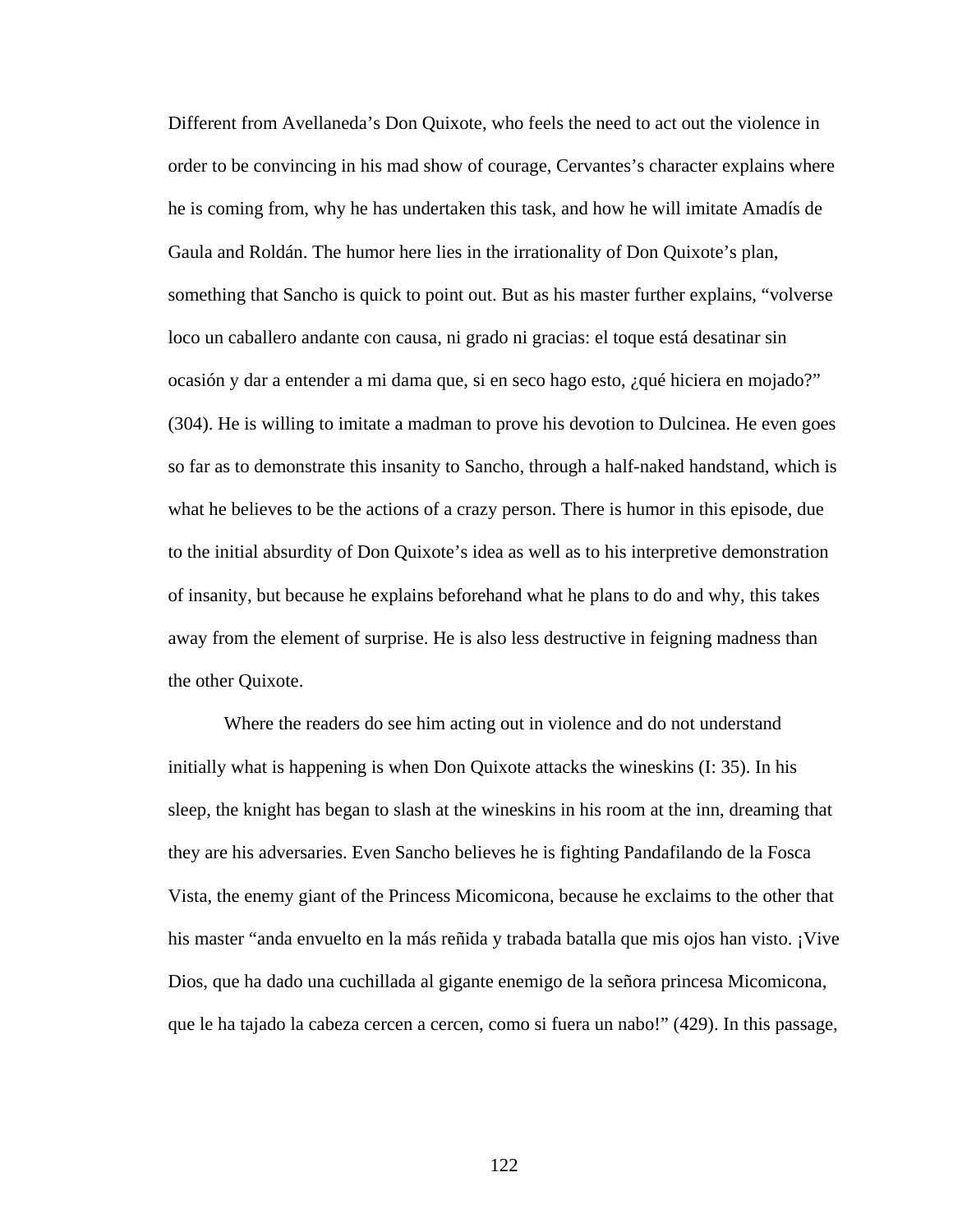Don Quixote says very little and it is the narrator who explains how he is dressed and what exactly has happened:

Estaba en camisa, la cual no era tan cumplida, que por delante le acabase de cubrir los muslos, y por detrás tenía seis dedos menos; las piernas eran muy largas y flacas, llenas de vello y no nada limpias; tenía en la cabeza un bonetillo colorado, grasiento, que era del ventero. En el brazo izquierdo tenía revuelta la manta de la cama, con quien tenía ojeriza Sancho, y él se sabía bien el porqué; y en la derecha, desenvainada la espada, con la cual daba cuchilladas a todas partes, diciendo palabras como si verdaderamente estuviera peleando con algún gigante: que fue tan intensa la imaginación de la aventura que iba a fenecer, que le hizo soñar que ya había llegado al reino de Micomicón, y que ya estaba en la pelea con su enemigo. Y había dado tantas cuchilladas en los cueros, creyendo que las daba en el gigante, que todo el aposento estaba lleno de vino. (430)

The element of confusion adds to the ridiculousness of this scene, where a hairy-legged, dirty, somnambulant Don Quixote is destroying wineskins and his squire is shouting that he has seen him behead the giant. The innkeeper, upset over the lost wine, begins to pummel the still-sleeping knight, so that he is now doing battle with an opponent, although it is not with the giant. In the end, Don Quixote believes he has vanquished Pandafilando and is put back to bed. It is Sancho who continues to believe that he has seen his master win a battle, and that therefore he has gained a county, even after the others have explained the reality of the scene. The narrator relates that, in talking afterwards with Dorotea (Princess Micomicona), Sancho "aseguró a la princesa que tuviese por cierto que él había visto la cabeza del gigante, y que, por más señas, tenía una barba que le llegaba a la cintura, y que si no parecía, era porque todo cuanto en aquella casa pasaba era por vía de encantamiento" (433). Sancho suffers from the same type of vision as his master, incapable of seeing what the others have seen and pointed out. Instead he believes, as would his master, that the differences in opinion are due to enchantments.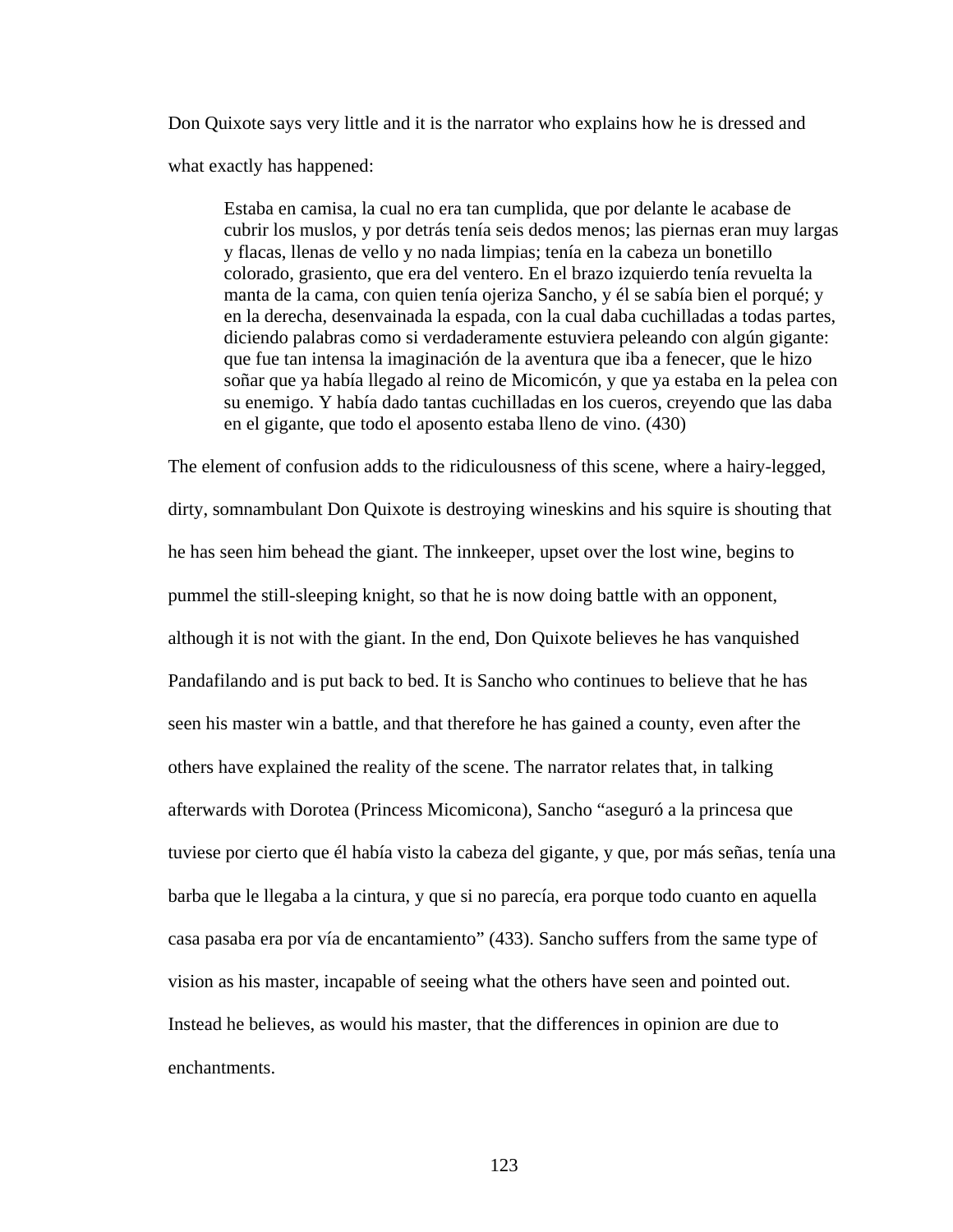This scene in some ways is reminiscent of the episode in *The Golden Ass* when Lucius is the butt of a joke during a town's celebration of the Festival of Laughter. Lucius had returned to the place where he was staying late one night only to be attacked by two would-be muggers. He defends himself and then goes inside to bed. When he awakes, he is arrested for killing these two men, found dead outside his front door. He is lead to the center of town, where everyone has gathered. They boo and jeer at him while he begs for mercy, and in the end he is condemned to death. As he goes to leave the platform, the sheet is pulled off of the two dead corpses, only to reveal slashed wineskins. When the townspeople see Lucius's shock, they burst into laughter, something that the confused Lucius does not reciprocate. They explain to him that this is part of the festival for their worship of the god of Laughter.

 In juxtaposing these three similar scenes, we see various types of humor surfacing. In *The Golden Ass*, the narrator pulls the readers along with Lucius, keeping everyone in suspense. Because the readers experience everything from Lucius's point of view, the surprise that comes with the discovery of the wineskins allows for a release of tension and therefore laughter on the part of the readers, who do not have to suffer through Lucius's humiliation. This is humor at Lucius's expense. In the episode from Avellaneda in which Don Quixote appears violently mad while putting on a performance of aggressive valor for his squire, the readers are unaware that Don Quixote is staging this absurd bravado while he chases Sancho around the room. The laughter initially stems from the image of a fearful Sancho ducking and hiding from his delirious master, all the while pleading with him. It is a more physical, slapstick-type humor. When Don Quixote announces, a page later, that he has been faking it, the laughter comes from Sancho's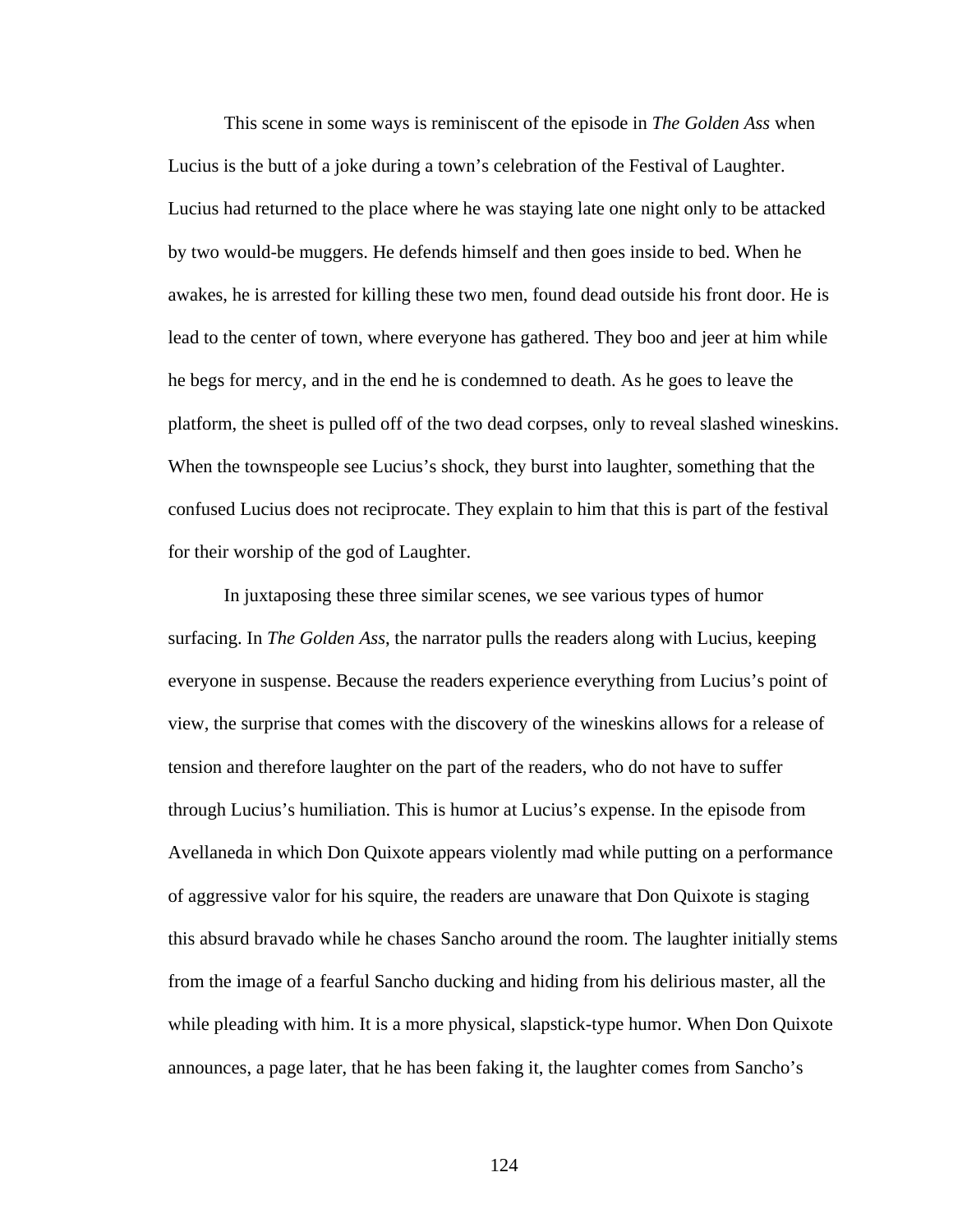understandable anger coupled with the ridiculousness of the knight's destructive rampage. He has destroyed his curtains and bed to prove to Sancho his passionate dedication to carrying out his mission. Cervantes's version showcases the ludicrousness of both Don Quixote and Sancho. It is one of only two occasions in the novel in which the knight experiences somnambulism.<sup>15</sup> He dreams he is fighting Pandafilando, and therefore he is blindly slashing around the room, acting out his dream. His actions are similar to those of the apocryphal Don Quixote, but here the humor is less aggressive because he is only accidentally attacking wineskins. Since the readers understand what Don Quixote is envisioning plus they know what is really taking place, they can also laugh at Sancho, who believes he has seen giants and cannot understand any explanation to the contrary. This is also a unique situation, because it is Sancho who is convinced of his vision, when he is normally the one who attempts to argue with Don Quixote otherwise. Both he and his master share this fantasy but, where Don Quixote is returned to his bed never the wiser about the wineskins, it is Sancho who must face the truth of the situation and who adopts his master's ideas of enchantment to explain the incongruities. All three scenes center around the chimera of vision, and all three create different types of laughter, based mainly on the discrepancy between what is imagined and what actually takes place.

 The manner in which both Quixotes are depicted in these scenes also serves as a fairly accurate representation of how they act throughout their respective novels. Cervantes's Don Quixote interprets ambiguous signs such as dust clouds or loud, thumping noises, through a mental filter built on formulas from chivalric romances. This

<sup>&</sup>lt;sup>15</sup> The first time occurs in Part I, chapter 7, after his initial sally. Here, however, he is barely up before the curate and barber forcibly return him to his bed.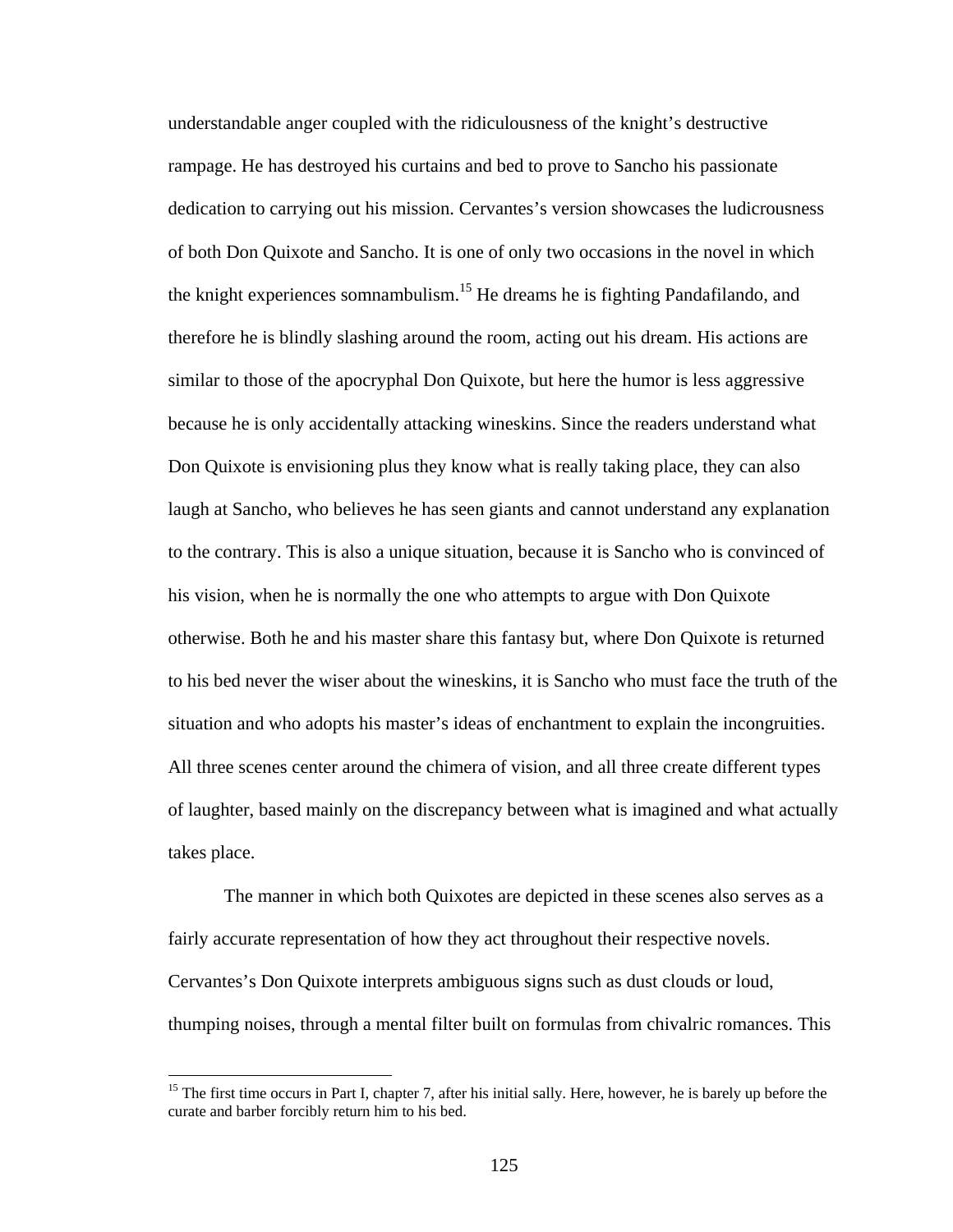allows him to interpret marching armies or other fantastic adventures. Humor is created because what he envisions is contrasted with what is really there, and the incongruity produced through this contrast makes his actions laughable. The apocryphal knight, embodying the reactionary aggressiveness and dangerous madness of the original Don Quixote, along with bouts of paralyzing delirium, is a one-sided lunatic who in general does not demonstrate the signs of intelligence nor perception that the other does. Aylward, in describing the redeeming qualities of Avellaneda's protagonist, comments that he finds him more gentle and caring: "Don Quixote's tender and generous response to the tears he sees on Barbara's scarred cheek—even if he doesn't quite understand why she is crying—shows a compassionate and charitable side of his personality that Cervantes himself somehow neglected to portray" (50). But this tenderness is much scarcer in the apocryphal version than the compassion the original knight errant frequently shows Sancho. Avellaneda has infused his character with some of the ingredients of the original Don Quixote, and although there are a few instances in the novel where this tender side surfaces, because Avellaneda mostly uses his protagonist to create raucous scenes of physical humor, this author does not attain the depth in character profile that his contemporary does. His Don Quixote is a funny character, but on a narrower scale: his mad fantasizing, violent outbursts, and otherwise outlandish behavior are predictable and are therefore capable of charging a scene with humor because the readers can anticipate to a certain degree what will happen. This knight also creates laughter through his manner of speaking, overly exaggerating the original Don Quixote's habit of emulating how knights errant in chivalric romances speak. In chapter 24, for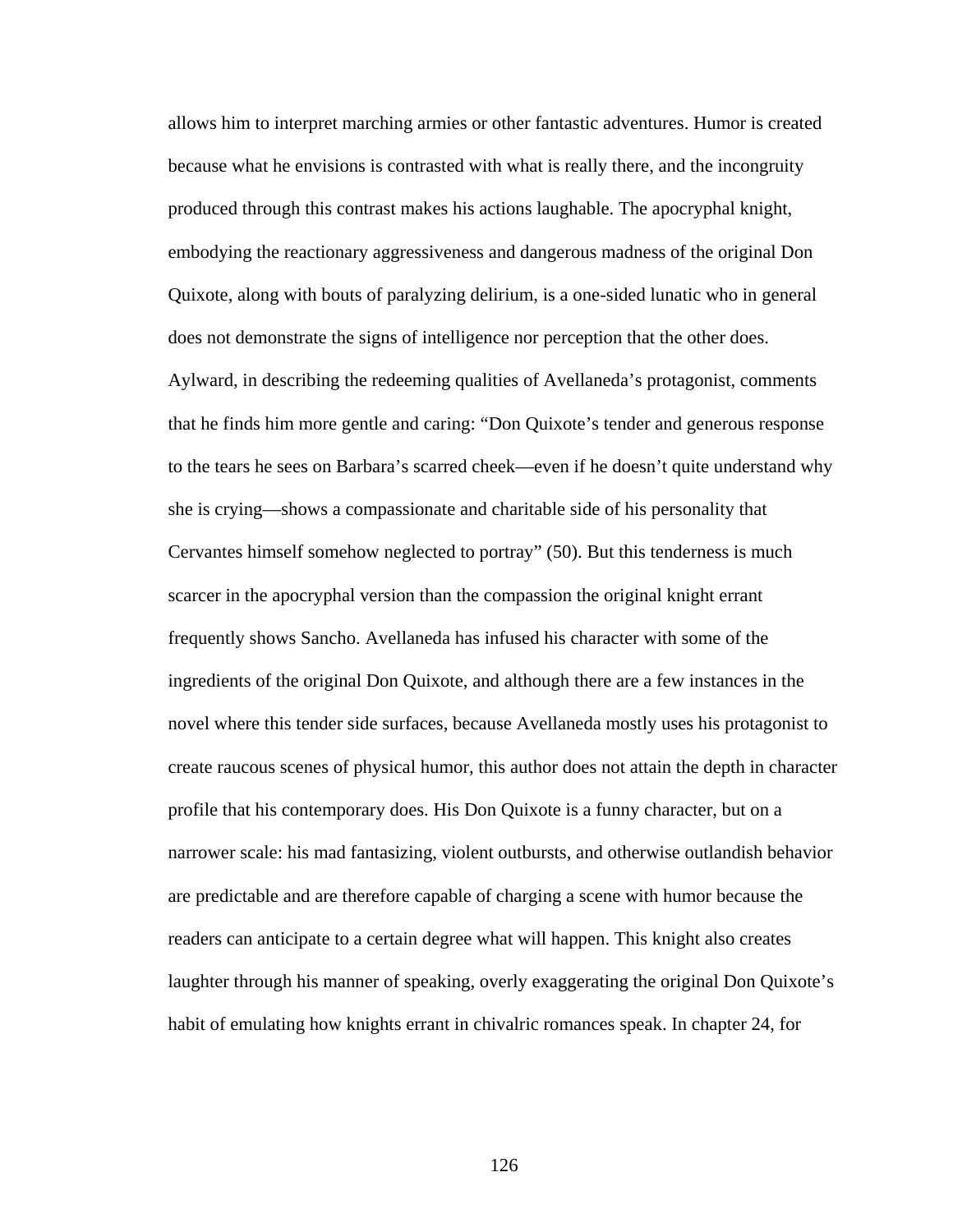example, his word choices are excessively archaic and pass into the realm of ridiculous.

He is speaking to a crowd gathered in a plaza, but he thinks they are all princes:

—¡Oh, vosotros, infanzones, que fincastes de las lides, que no fincárades ende! ¿Non sabedes por ventura que Muza y don Julián, maguer que el uno moro y el otro a mi real corona aleve, las tierras talan por mi luengo tiempo poseídas, y que fincar además piensan en ellas? Tan cuellierguidos están con las victorias que asaz contra razón han ganado, fugiendo nosotros de sus airadas faces, non faciendo la resistencia que a tales infanzones y hombres buenos atañen, non considerando las cuitas de nuestras fembras, ni los muchos desaguisados y fuerzas que aquestos malandantes, con infinitos tuertos, cuidan facer en pro de Mahoma y en reproche de nuestra fe, fablando cosas non decideras, llenas de mil sandeces. (290)

Avellaneda has augmented the original Don Quixote's habit of incorporating archaic vocabulary into his orations. Here almost every word the apocryphal knight uses is a grotesque exaggeration of this old-fashioned form of speech, rendering him completely laughable as well as practically unintelligible. Avellaneda's Don Quixote is nothing short of absurd and the laughter he creates when he speaks is the same as that of a court jester. He appeals to the readers who find pompous buffoons amusing.

 In Cervantes's novel, the role of clown is mostly reserved for Sancho, whose jumbled slogans and incessant chatter provide humorous accompaniment to his master's interpretive fantasies. His use of proverbs or sayings, strung one after the other and often times without

rhyme nor reason, add levity to the narrative. One example of this takes place in chapter 25 of the first part, when Don Quixote is explaining to him that Madásima and Elisabat, two characters from *Amadís de Gaula*, were not romantically involved and that anyone who thought differently would be lying. Sancho replies,

—Ni yo lo digo ni lo pienso—respondió Sancho—; allá se lo hayan; con su pan se lo coman. Si fueron amancebados o no, a Dios habrán dado la cuenta. De mis viñas vengo, no sé nada; no soy amigo de saber vidas ajenas; que el que compra y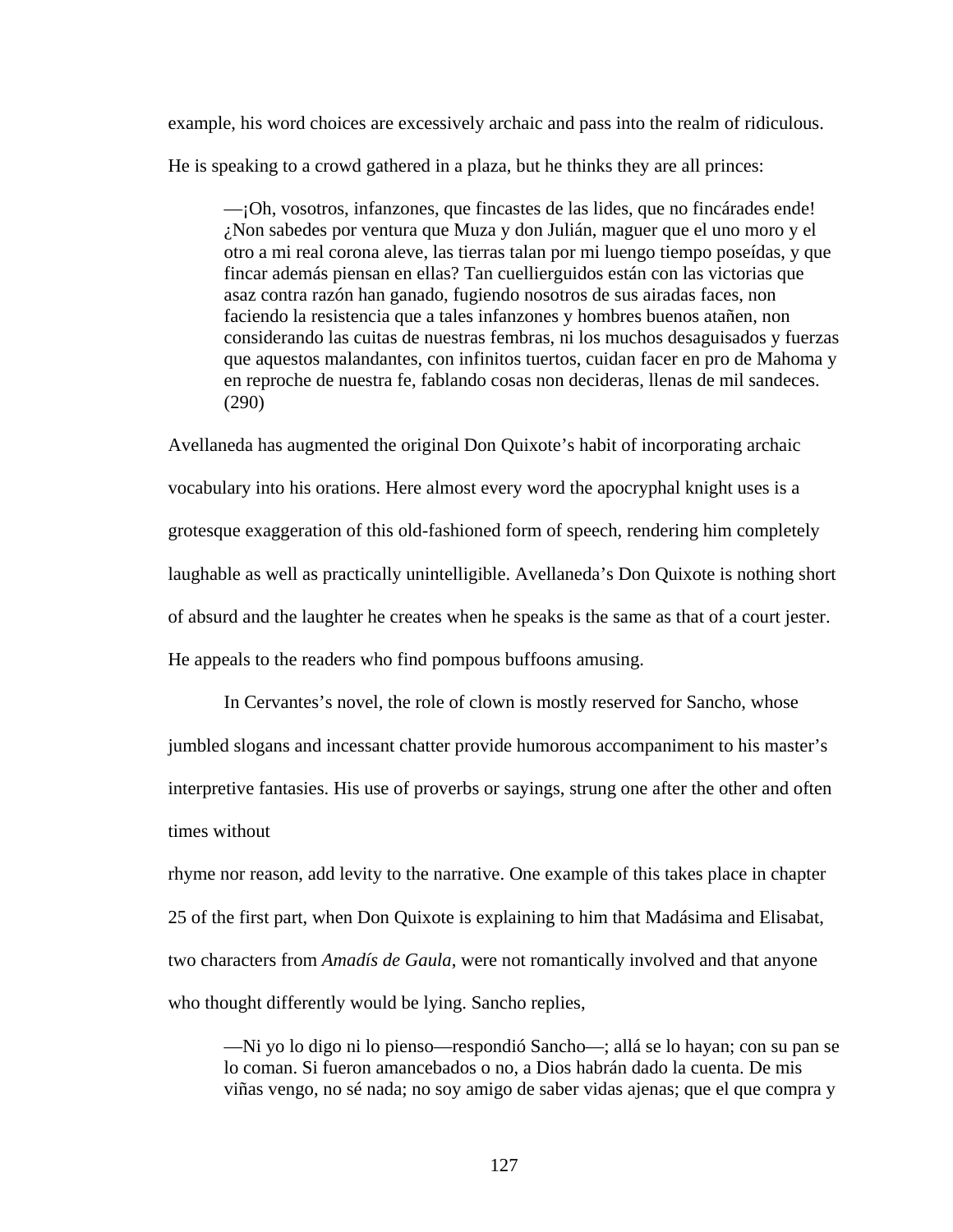miente, en su bolsa lo siente. Cuanto más, que desnudo nací, desnudo me hallo: ni pierdo ni gano; mas que lo fuesen, ¿qué me va a mí? Y muchos piensan que hay tocinos y no hay estancas. Mas ¿quién puede poner puertas al campo? Cuanto más, que de Dios dijeron. (302)

Sancho is comical here because he has said more than was necessary and has botched the saying *donde se cree que hay tocinos, no hay estacas*, affects that make him sound silly plus exacerbate Don Quixote. His remarks often break up a more serious or informational conversation, such as in the case above. As a result, he inadvertently adds levity if not laughter via his rustic expressions, and mispronounced proverbs or words.

Sancho's rusticity helps to make him a comical character. Cervantes initially casts him in the role of a poor, clumsy, and uncouth villager. He depicts Sancho as short and fat, and his wife Teresa refers to him as a "pastor de cabras" (II: 52), while the narrator describes him as "un labrador vecino de Don Quixote . . . de muy poca sal en la mollera" (I: 7). According to Mauricio Molho, in *Raíces folklóricas*, Sancho initially fits the role of the folkloric simpleton: "El bobo es un ser de un primitivismo extremo. Su simpleza e ingenuidad son infantiles, y no sólo le inducen a cometer toda clase de torpezas, sino que provocan la agresividad burlona de los circunstantes" (236). He also displays characteristics of the theatrical *gracioso*. Joseph Silverman, in "El gracioso de Juan Ruiz de Alarcón y el concepto de la figura del donaire tradicional," defines this character type as a "cobarde, impertinente, fiel, representante del sentido común, consejero de su amo" (64). Cervantes's Sancho is a combination of both the simple peasant and the gracioso, affecting a wider, more versatile personality. Depending on the episode, he is gullible, rough mannered, cowardly, shrewd, witty, or logical. His personality contrasts with the lofty idealism of Don Quixote and the resulting combination produces humor more often than not.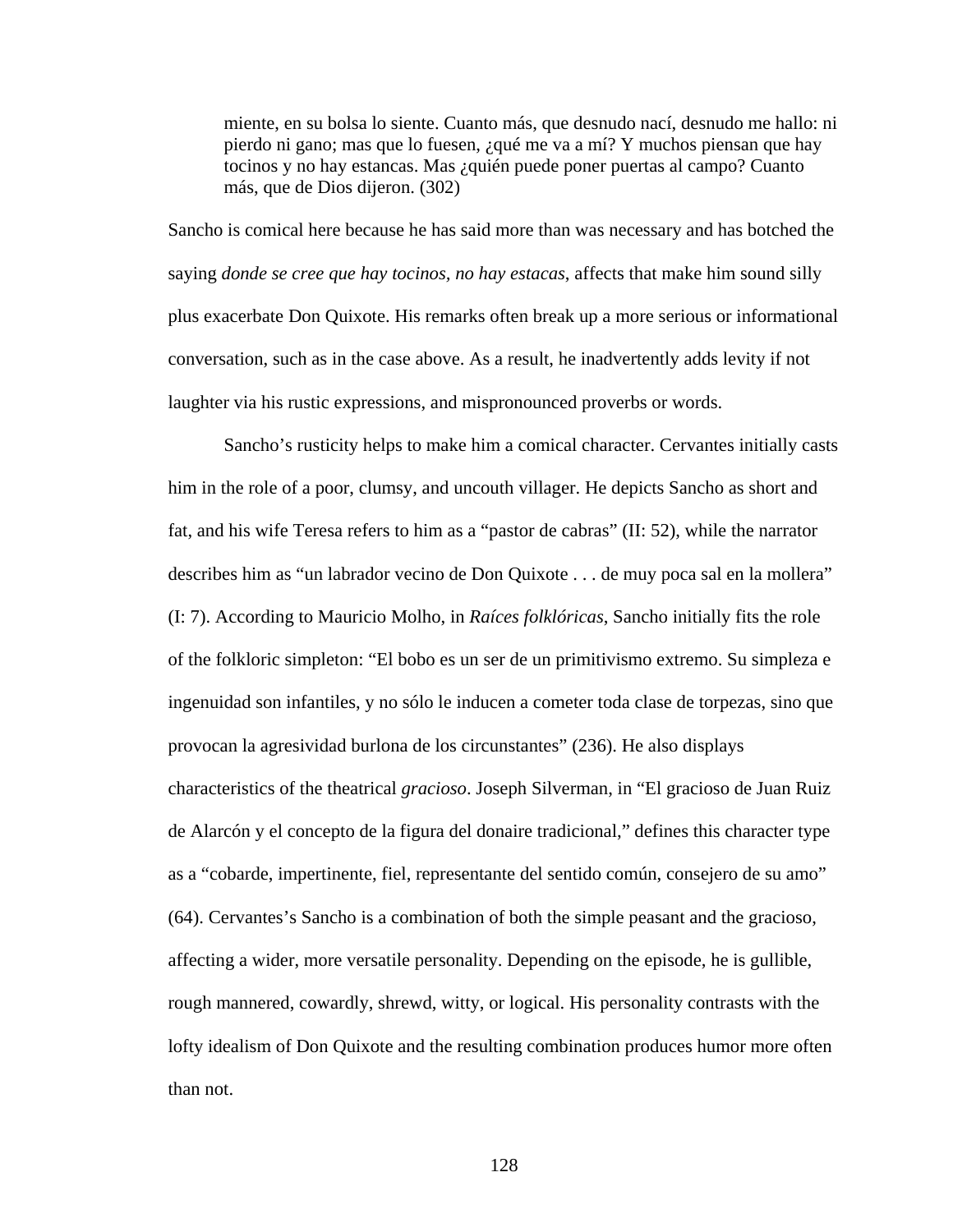As Cervantes's novel develops, Sancho-as-simpleton is still visible, but he often goes beyond this initial, restrictive role and exudes a keener wit than what is expected of him. This does not mean that the other characters stop playing him for the fool they think he is. But it is a subtle irony that arises, for example, in his governing of Barataria, when he judges cases with a Solomon-like rational. The joke is on the other characters who had expected to see a fool in action and come away surprised by his shrewd decisions. It is this practical side of Sancho that some critics regard as inconsistencies on the part of his character and that we do not see in Avellaneda's version. Even the translator, in Part II, chapter 5, believes that this particular section of the text must be apocryphal because Sancho has stepped beyond his mold of simpleton and speaks with a finesse unexpected of him. Molho explains, "Ahí está precisamente la diferencia entre Sancho Panza y los bobos sus congéneres. Un bobo se caracteriza por su credulidad radical, absoluta, infinita. Sancho, en cambio, se rige por un principio contradictorio y reversible de *credulidad* + *incredulidad*, operante en todo el *Quijote*" (238). Cervantes continually plays with the readers' response to his rural squire who develops beyond the confines of the simpleton role. Sancho is often chastised or singled out by the translator, his wife, Don Quixote, and other characters, whenever he acts or speaks differently than would a stereotypical peasant. By overlapping the traditional peasant role and that of the *gracioso*, Cervantes imbues Sancho with a broader range of characteristics and he therefore becomes a more multifaceted figure. In Part II, chapter 49, when Sancho and Don Quixote are first introduced to the apocryphal version, Don Jerónimo tells Sancho, ". . . no os trata este autor moderno con la limpieza que en vuestra persona se muestra: píntaos comedor, y simple, y no nada gracioso, y muy otro del Sancho que en la primera parte de la historia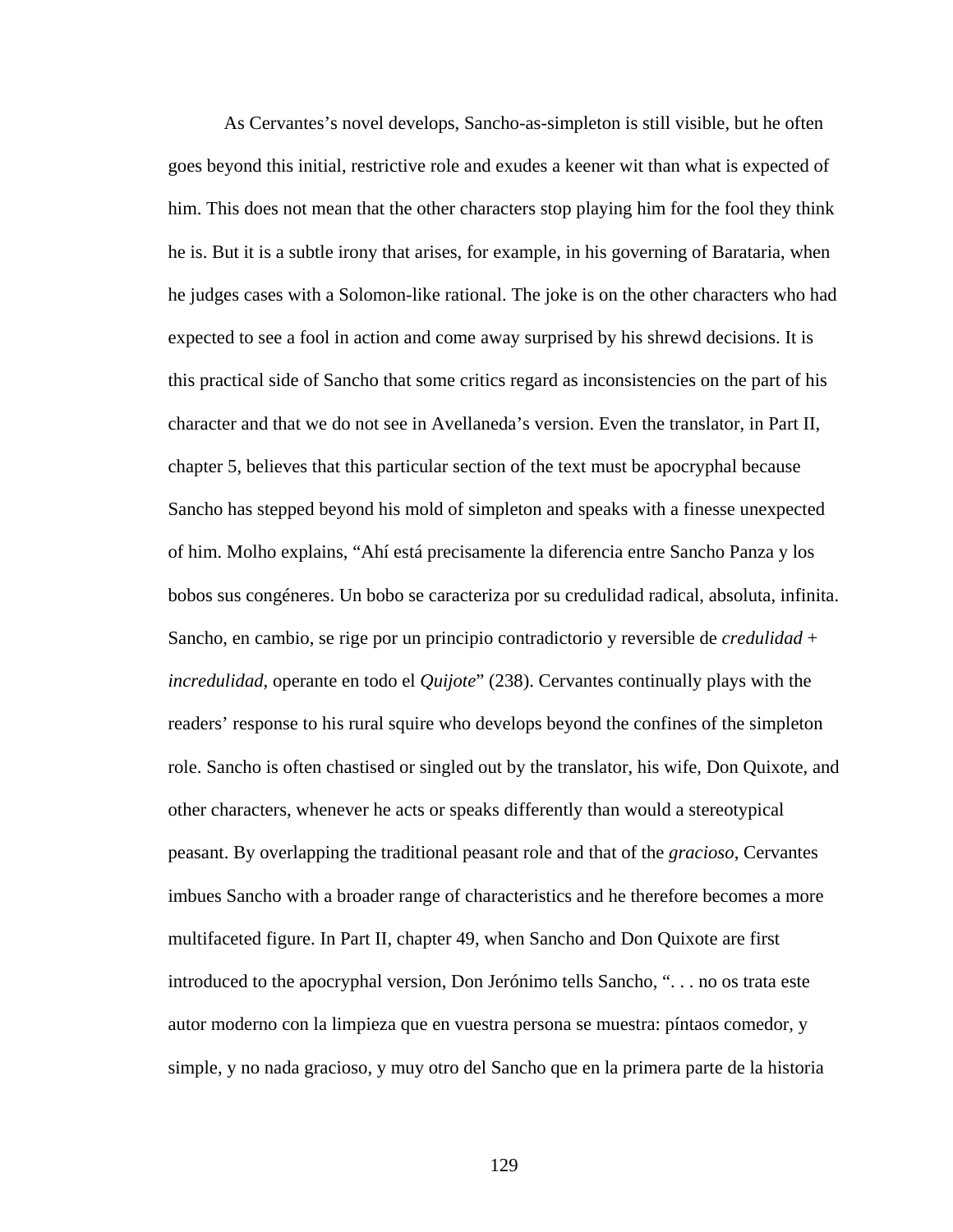de vuestro amo se describe" (474). Cervantes is underlying the difference between his creation and what he understands to be Avellaneda's. Cervantes has fashioned a character who develops beyond the limits of his stereotypes or caricatures, and this in turn challenges the receptivity of the other characters and readers, who expect only to encounter a simple minded, clumsy laborer at whom they can laugh.

This preliminary version of Sancho Panza is what Avellaneda takes from Cervantes and then exaggerates to the point of grotesqueness for a purely comic effect. He does not seem interested in delving into the complexities of rendering a character as life-like as Cervantes does, but rather prefers to exploit the caricature of the rustic peasant/court buffoon. Aylward observes, "The matter of gluttony aside, Sancho's character in the 1614 sequel is really no more offensive than the typical *gracioso* of the Spanish Golden Age *comedia*. If Avellaneda can be said to create here a gross oversimplification/stereotype of the stock dim-witted peasant character, he has done no more than elaborate upon the personality created by Cervantes in the early adventures of the original *Don Quixote*" (34). As Silverman has pointed out above, however, the *gracioso* is generally impertinent and cowardly, as well as loyal and steeped in common sense. Avellaneda's Sancho embodies only the first two characteristics and lacks common sense. His loyalty to Don Quixote is also very questionable. At the end of Avellaneda's novel, Sancho leaves Don Quixote to live with the Gran Archipámpano as his page in Madrid. The Archipámpano asks him how Don Quixote will react to his farewell, to which Sancho replies,

—No tenga vuesa merced miedo . . . que yo le hablaré claro antes que vaya a Toledo, y le volveré su rucio, . . . Y más, que le diré se vaya con Dios, pues desde aquí al día del juicio reniego de las peleas, sin querer más cosa con ellas; . . . Y, aunque él me quiere tanto, que entiendo me dará lo que me tiene prometido, que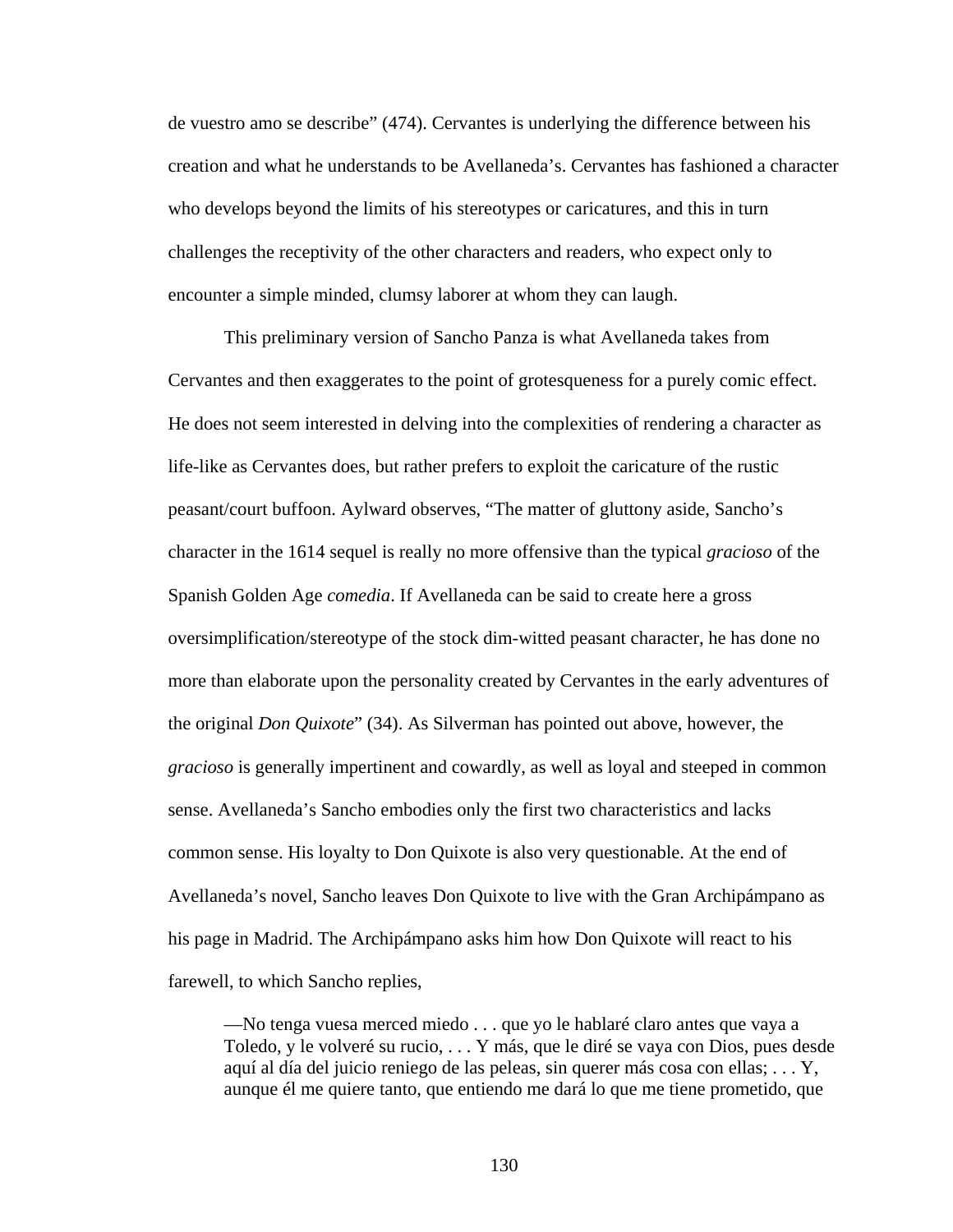es la gobernación de algún reino, provincia, ínsula o península, todavía diré mañana cómo no puedo ir allá con él, por estar ya concertado con vuesa merced, y que lo que podrá hacer será enviármela, que tan hombre seré para gobernarla acá como allá. (434-35)

Sancho's stupidity here is eclipsed by his lack of loyalty to his master. He has found a better offer and is taking it. In the end, because the others have taken the knight to the mental hospital in Toledo, Sancho and Don Quixote do not even have the opportunity to say goodbye. Sancho's unfaithfulness underlines the main differences between this character and that of Cervantes.

Much in the same way Avellaneda took what he wanted from the original Quixote

and fashioned his own knight, Avellaneda has a different vision of Sancho. The clumsy,

loyal, uneducated original who has a fondness for eating becomes an ignorant,

disrespectful, gluttonous clown in the apocryphal version. In chapter 12, Sancho has

joined Don Carlos and Don Álvaro in an inn where they are dining. They introduce him

to meatballs and his reaction is bizarre:

—¡Oh hi de puta, traidores, y que bien me han sabido! Pardiez que pueden ser pelotillas con que jueguen los niños en limbo. A fe que si torno a mi lugar, que en un huerto que tengo junto a mi casa he de sembrar por lo menos un celemín dellas, porque sé que no se siembran en todo el Argamasilla; y aun podrá ser, si el año se acierta, que los regidores me las pongan a ocho maravedís la libra; y si es así, no serán oídas ni vistas.

Decía esto Sancho tan sencillamente, como si en realidad de verdad fuera cosa que se pudiera sembrar. Y viendo que todos se reían, dijo:

—Sólo un desconveniente hallo yo en sembrar éstas, y es que como soy de mi naturaleza aficionado a ellas, me las comería antes que llegasen a madurar, si no es que mi mujer me pusiese algún espantajo para que no llegase a ellas, y aun Dios y ayuda que bastase. (138)

Avellaneda has fashioned a very different creature out of Cervantes's original mold. He

has not taken and faithfully reproduced the early Sancho found in the initial chapters of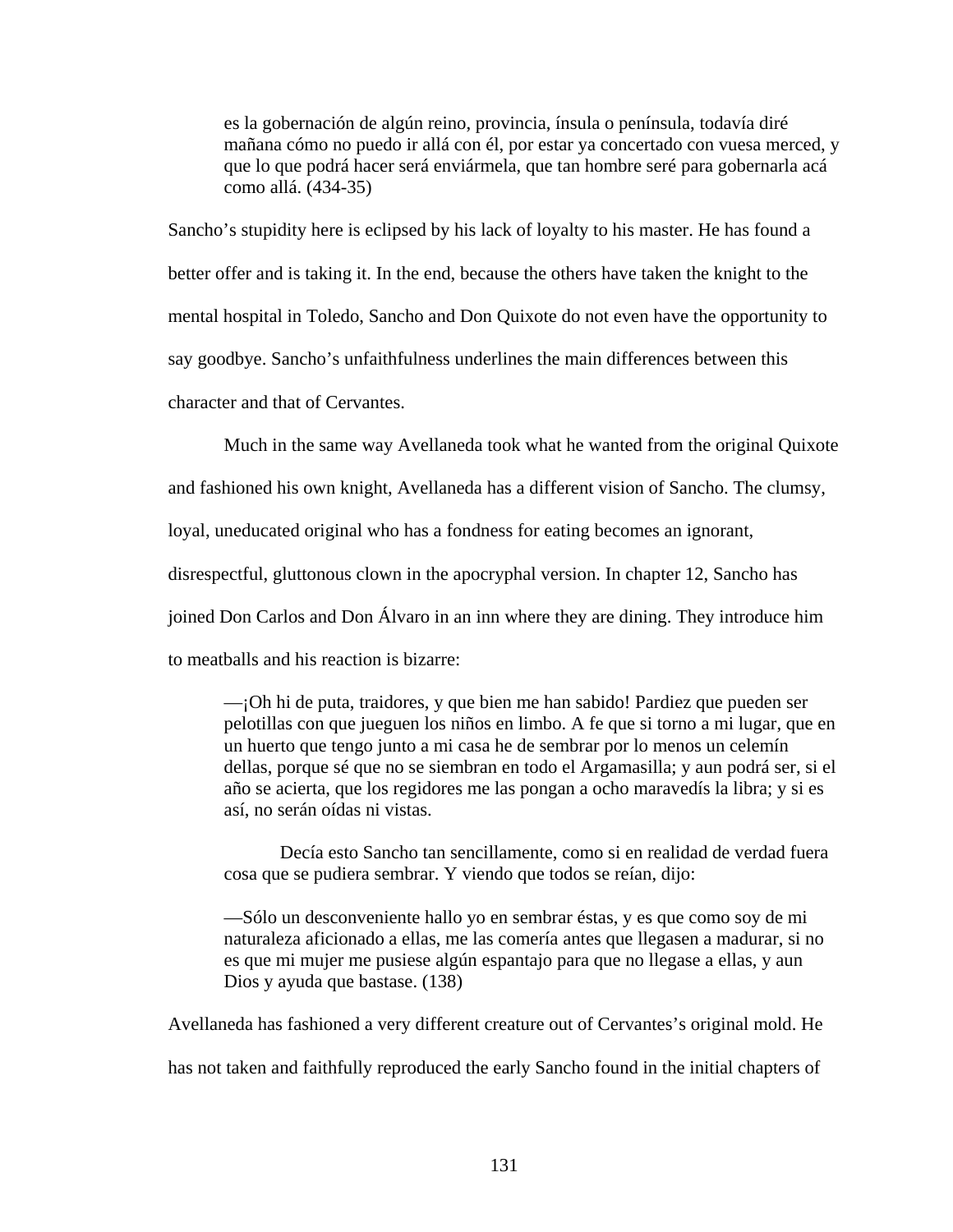the 1605 version, but has dumbed him down and made him ruder. Throughout the novel, this Sancho continually swears, eats anything he can get his hands on, and completely lacks any understanding of social hierarchy, insulting and even attacking mayors, noblemen, and other social superiors such as the Gran Archipámpano of Sevilla. Sancho's rudeness combined with his lack of common sense creates laughter, but it is completely derogatory. He is, in effect, a traveling buffoon, who unwittingly provides fodder for the spectators' laughter via his outrageously brash mannerisms. In chapter 35, after he has accepted the Archipámpano's offer to work for him in Madrid, Sancho dictates a letter to his wife. He is dictating it to Don Carlos, a nobleman, and they are in front of a large group of people, including the Archipámpano and his wife. Sancho allows himself to be the laughing stock of the room. He begins,

—Escribamos por cierto . . . con la bendición de Dios. Pero vuesa merced advierta que ella es un poco sorda y será menester que la escribamos un poco recio para que la oiga. Haga la cruz y diga: "Carta para Mari-Gutiérrez, mi mujer, en el Argamesilla de la Mancha, junto a Toboso." Ahora bien, dígale que con esto ceso, y no de rogar por su ánima.

—¡Qué es lo que decís, Sancho! —le dijo don Carlos—Aún no le habemos dicho cosa, ¡y ya decís: "con esto ceso"!

—Calle—respondió él—; que no lo entiende. ¿Quiere saber mejor que yo lo que tengo de decir? El diablo me lleve si no me ha hecho quebrar el hilo que llevaba, con la más linda astrología que se podía pensar. Pero diga que ya me acuerdo. "Habéis de saber que desde que yo salí del Argamesilla hasta agora, no nos hemos visto; mi salud dicen todos que es muy buena; sólo me duelen los ojos de puro ver cosas del otro mundo, plegue a Dios que tal sea de los vuestros. Avisadme de cómo os va del beber y si hay harto vino en la Mancha para remediaros la sed que mi presencia os causa, y mirad, por vida vuestra, escardéis bien el huertecillo de las malas hierbas que le suelen afligir. Enviadme los zaragüelles viejos de paño pardo que están sobre el gallinero, porque acá me ha dado el Arcapámpanos unos zaragüelles de las Indias, que no me puedo remecer con ellos: guardarlos he para vos, que quizás se os asentarán mejor, más que sin mucho trabajo traeréis guardado el hornillo de vidrio, pues tienen por delante una puerta que se cierra y abre con una sola agujeta. Si queréis venir, ya os tengo dicho lo que nos dará el Arcapámpanos cada mes de salario; y así, os mando que antes que esta carta salga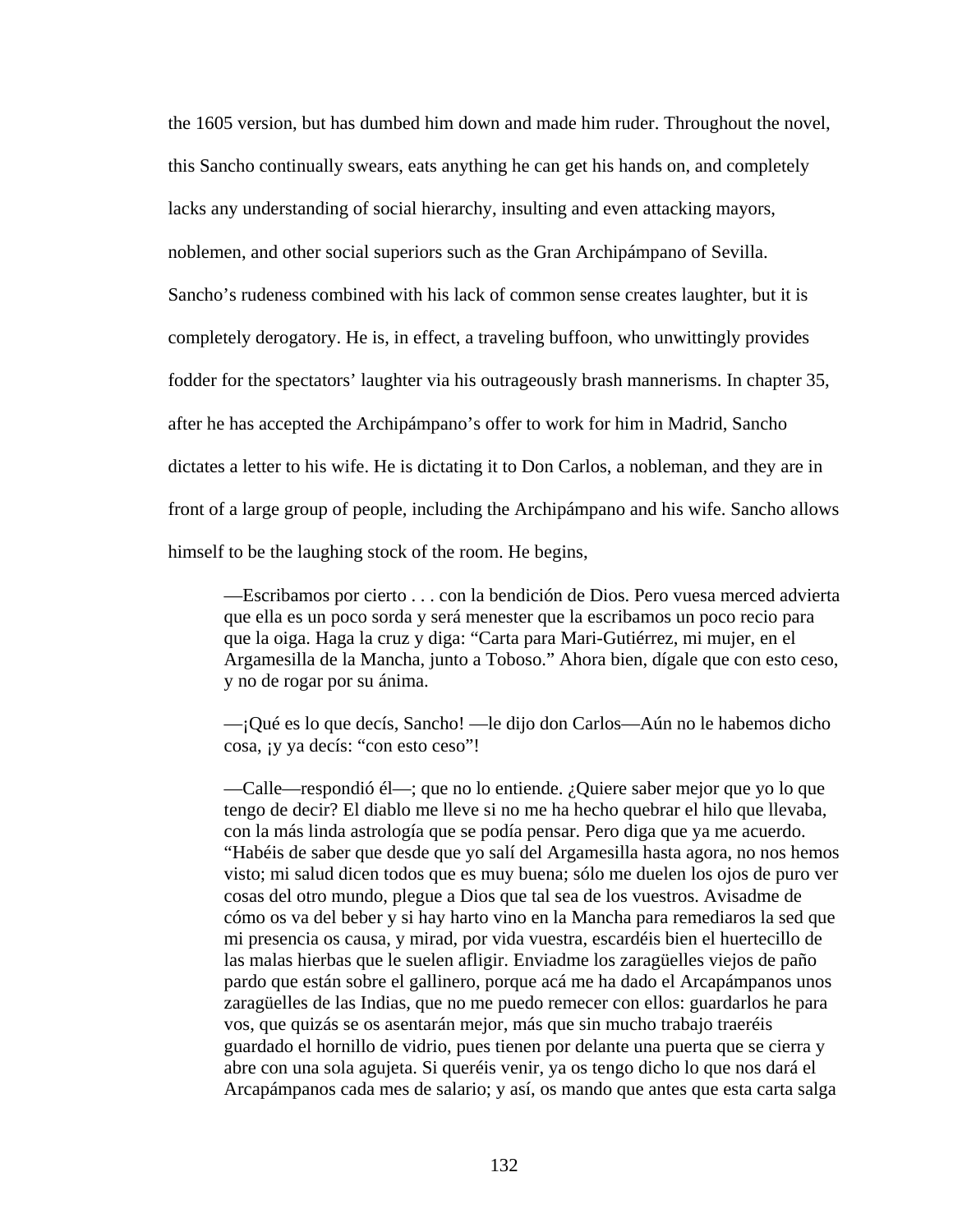de aquí, os vengáis a servir a la Arcapampanesa, trayendo todos los bienes muebles y raíces con vos; que ahí están, sin dejar un palmo de tierra ni una sola hoja del huerto. Y no me seáis repostona, que me canso ya de vuestras impertinencias, y tanto será lo de más como lo de menos; y no os haya de decir, como acostumbro, con el palo en la mano: 'jo, que te estriego, burra de mi suegro.'. . . Ya os digo, Mari-Gutiérrez, que estaremos aquí lindamente; que aunque vos seáis enemiga de estar en casa destos hidalgotes, todavía el Arcapámpanos está tan hombre de bien, que me ha jurado que, en estando vos aquí, nos vestirá a ambos y nos dará el salario de dos años adelantado, que es un ducado por bestia cada mes: el uno a mí y el otro a vos. Mirad, pues, si por lo menos vivimos mil meses, si tendremos harto dinero. Del señor don Quijote sólo os digo que está más valiente que nunca y le han hecho nuncio de Toledo; . . . La Arcampanesa, vuestra ama, con quien habéis de estar, os besa las manos y tiene más deseo de escribiros que de veros. Es mujer muy honrada, según dice su marido, si bien a mí no me lo parece, por lo que la veo holgazana, pues desde que estoy aquí, jamás le he visto la rueca en la cinta. Rocinante me dicen está bueno y que se ha vuelto muy persona y cortesano; no creo lo sea tanto el rucio, o a lo menos, no lo muestran su pocas razones, si ya no es que calla, enfadado de estar tanto tiempo en la corte. (433-34)

Sancho is rude and ignorant. He orders Don Carlos to be quiet, describes the

Archipampanesa as lazy and not very honorable, and cannot even say her and her husband's names correctly. Sancho also lacks common sense, telling Don Carlos to write loudly since his wife is hard of hearing. He tells Teresa that she had better be in Madrid before this letter leaves his hands, and tells her that she should bring everything with her, including the soil and every last leaf from the garden. This ridiculousness, coupled with the boorish lack of respect he demonstrates, allows only for a laughter that derides and debases. It is burlesque humor based on the stereotypical mannerisms of the rustic peasant and reveals Sancho at his most unintelligent and disloyal.

 The original Sancho also writes his wife a letter, right before leaving for his governorship, but it is humorous in a different way. In Part II, chapter 36, Sancho has asked the Duchess to read his letter, to make sure it sounds the way a governor's letter should, showing his concern for posterity. The letter reads,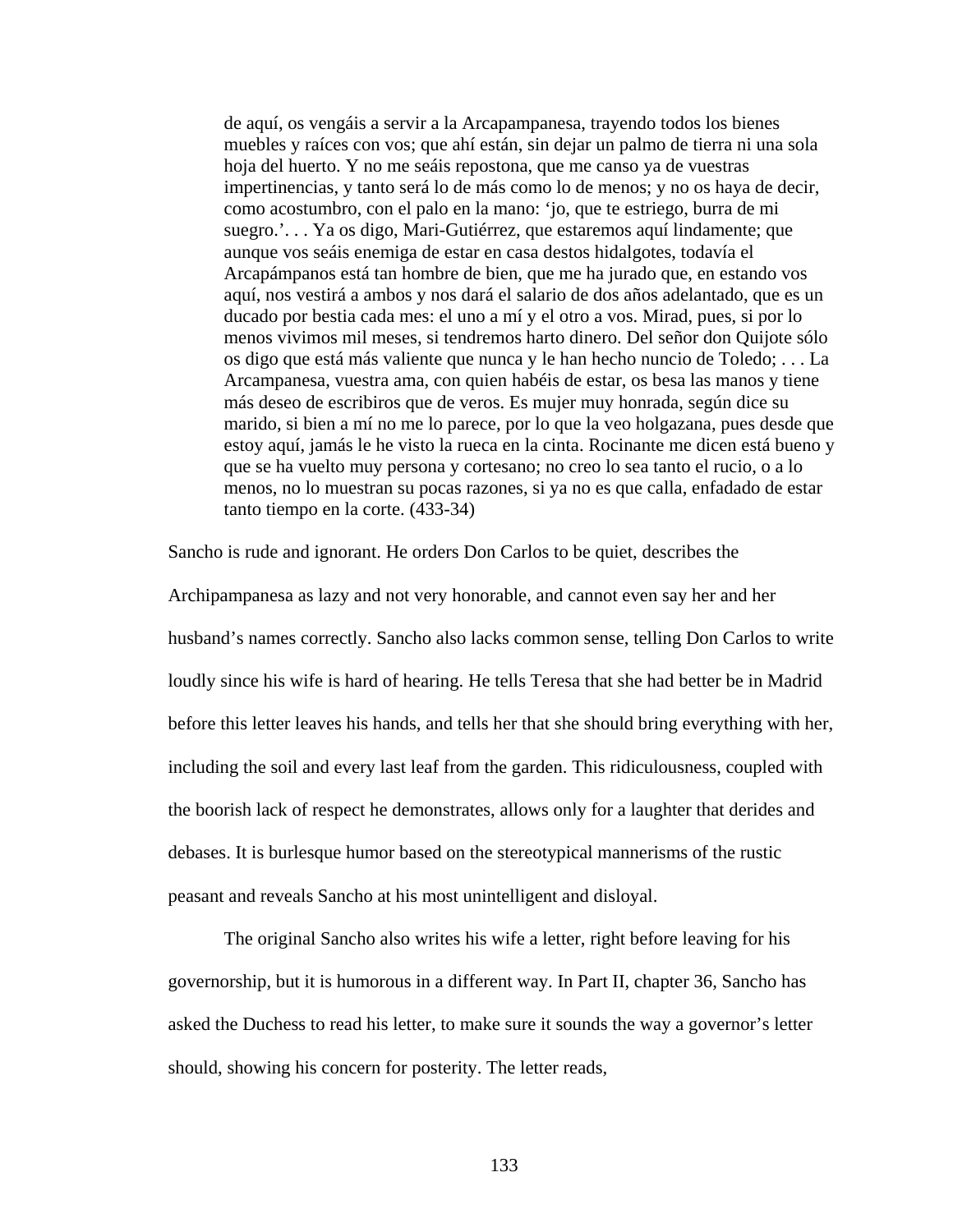Si buenos azotes me daban, bien caballero me iba; si buen gobierno me tengo, buenos azotes me cuesta. Esto no lo entenderás tú, Teresa mía, por ahora; otra vez lo sabrás. Has de saber, Teresa, que tengo determinado que andes en coche, que es lo que hace al caso, porque todo otro andar es andar a gatas. Mujer de un gobernador eres; ¡mira si te roerá nadie los zancajos! Ahí te envío un vestido verde de cazador, que me dio mi señora la duquesa; acomódale en modo que sirva de saya y cuerpos a nuestra hija. Don Quijote, mi amo, según he oído decir en esta tierra, es un loco cuerdo y un mentecato gracioso, y que yo no le voy en la zaga. Hemos estado en la cueva de Montesinos, y el sabio Merlín ha echado mano de mí para el desencanto de Dulcinea del Toboso, que por allá se llama Aldonza Lorenzo; con tres mil trescientos azotes, menos cinco, que me he de dar, quedará desencantada como la madre que la parió. . . . De aquí a pocos días me partiré al gobierno, adonde voy con grandísimo deseo de hacer dineros . . .; tomaréle el pulso, y avisaréte si has de venir a estar conmigo, o no. El rucio está bueno, y se te encomienda mucho, y no le pienso dejar, aunque me llevaran a ser Gran Turco. La duquesa mi señora te besa mil veces las manos: vuélvele el retorno con dos mil, que no hay cosa que menos cueste ni valga más barata, según dice mi amo, que los buenos comedimientos. No ha sido Dios servido de depararme otra maleta con otros cien escudos . . . ; pero no te dé pena, Teresa mía, que en salvo está el que repica, y todo saldrá en la colada del gobierno; sino que ha dado gran pena que me dicen que si una vez le pruebo, que me tengo de comer las manos tras él, y si así fuese, no me costaría muy barato, aunque los estropeados y mancos ya se tienen su calonjía en la limosna que piden; así que, por una vía o por otra, tú has de ser rica y de buena ventura. Dios te la dé, como puede, y a mí me guarde para servirte. Deste castillo, a veinte de julio 1614. (303-304)

It is a much gentler letter than that of Avellaneda's text, and the humor is more subtle. Sancho begins, as could be expected, with a variation on a popular saying, only here he does not jumble it but rather modifies it as a reference to his promise to disenchant Dulcinea in exchange for the governorship. Curiously, Sancho ends his letter with the date of July 20, 1614, which was more or less when Avellaneda published his version. Whether this was intentional or not on Cervantes's part, due to several other similarities between the two letters, it is possible to speculate that Cervantes, or his narrator, is in some way responding to the apocryphal letter and to his adversary's crasser squire. The original Sancho includes a green dress with his letter, something more appropriate for a woman than the undergarment that the other Sancho does not want and plans to give to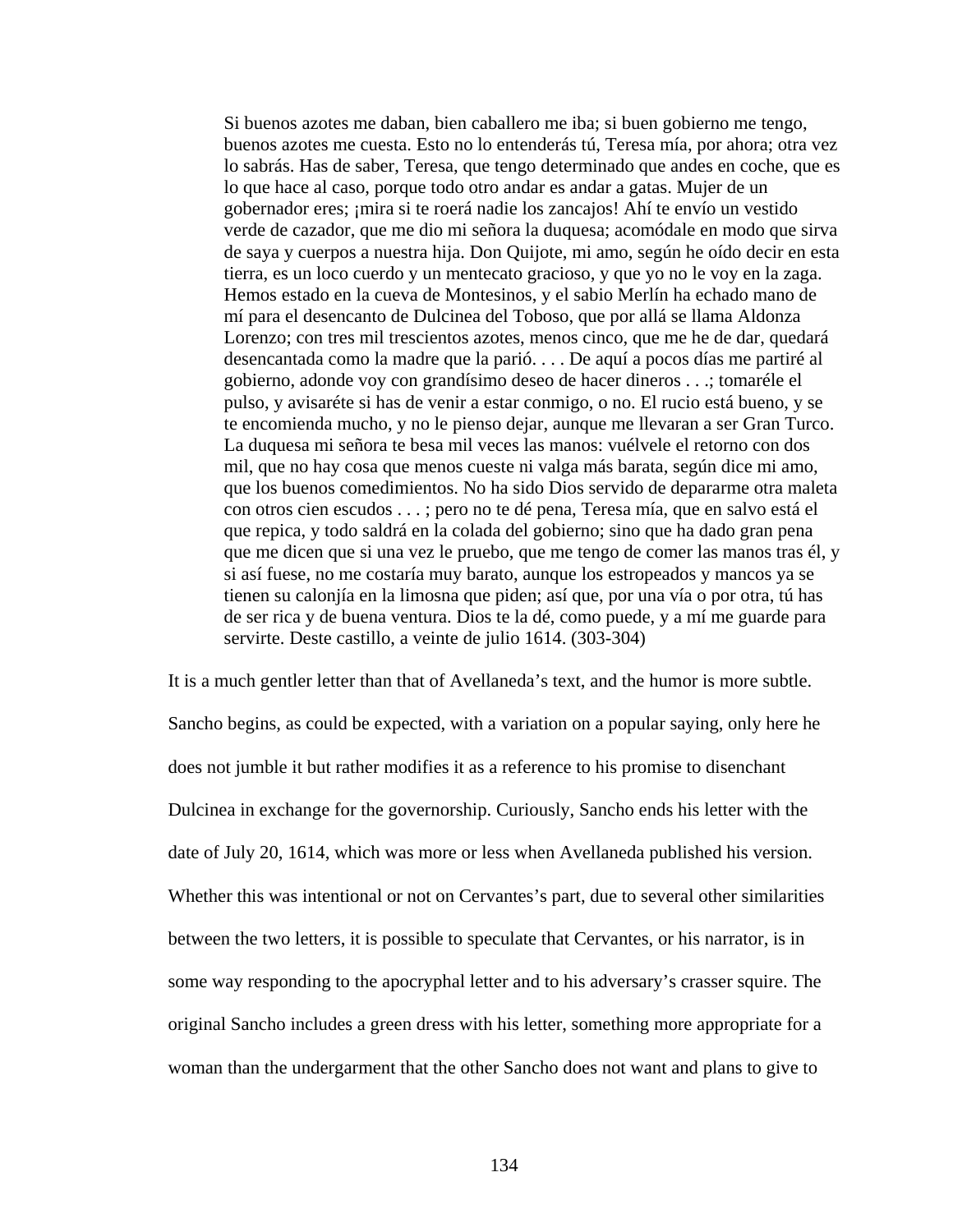his wife. This Sancho is also much more tender, calling her "Teresa mía" instead of threatening to beat her if she does not listen. He also mentions that his master is viewed in those parts as a *cuerdo loco* and a funny madman, and that he himself was not far behind him. This comment reflects his awareness of public opinion, something he neither refutes nor confirms. Perhaps this is Cervantes's attempt to differentiate his characters from Avellaneda's, where the two protagonists are only regarded as a *mentecapto* and a *gracioso*. Here, however, Sancho shows circumspection, as when he tells Teresa not to join him until he has fully investigated this new opportunity, as well as folly, because he proceeds to tell her matter-of-factly about Merlin and how Dulcinea/Aldonza Lorenzo will become as disenchanted as the mother that bore her. His letter is funny, but it is of a completely different tone and humor.

 Although the two Sanchos are mostly divergent characters, there are several features or characteristics that they have in common. They both share a strong kinship with their donkeys, for example. Cervantes's Sancho weeps in Part I, chapter 25, when he discovers his Dapple has been stolen. Upon finding his beast, Sancho talks to it, exclaiming, "¿Cómo has estado, bien mío, rucio de mis ojos, compañero mío?," bathing him in kisses (376). When he and his master reach the Duke and Duchess's palace in chapter 31 of the second part, Sancho goes out of his way to tell the Duchess's lady-inwaiting, Doña Rodríguez, to make sure she takes good care of his donkey, because he had understood that in books of chivalry it is the ladies-in-waiting who look after the knight's mount. This provokes a hilarious dialogue between the two of them, where he defends his request stating, "es tan grande el cariño que tengo a mi jumento" (260). In the letter mentioned above, Sancho goes so far as to declare his refusal to exchange him for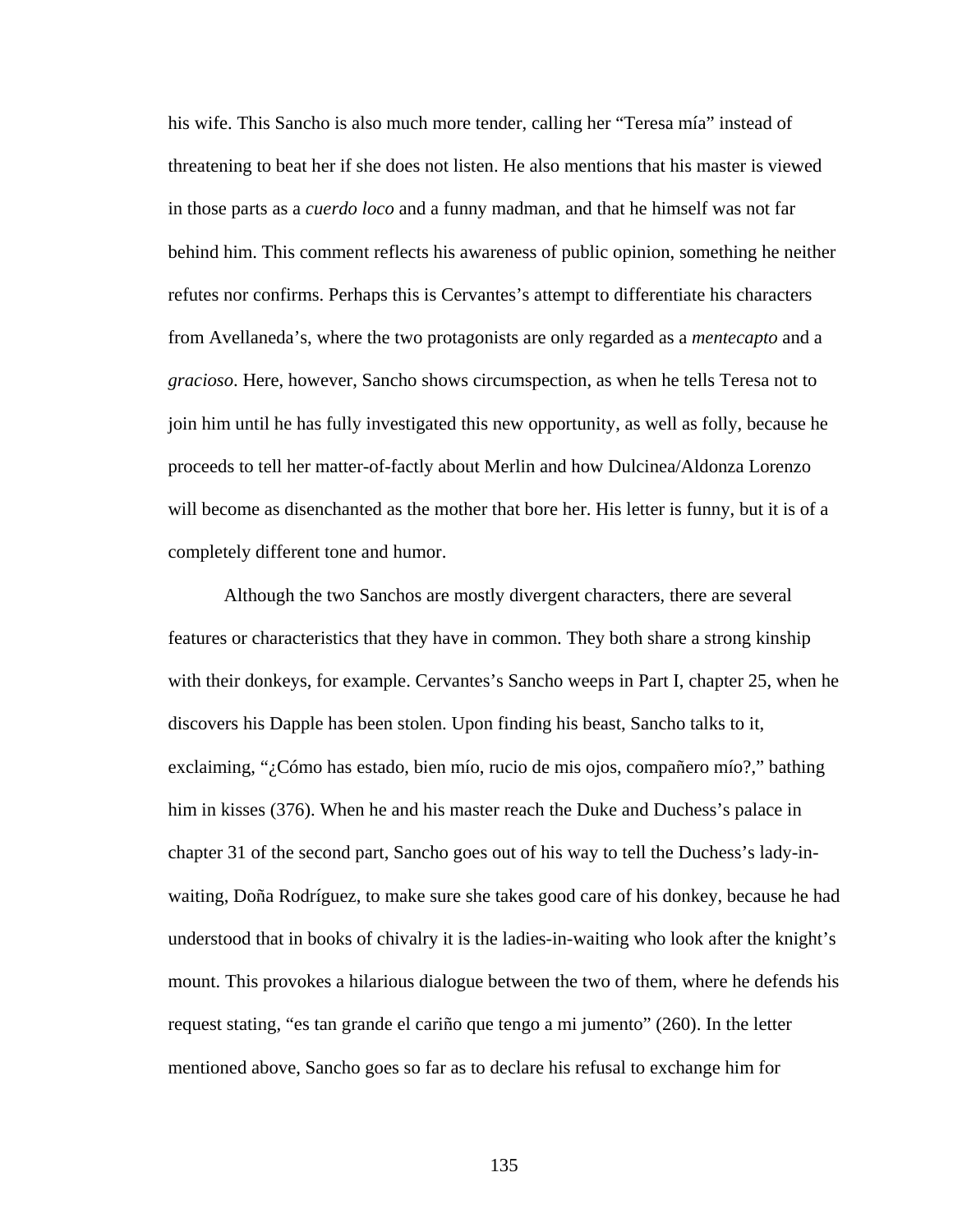anything better "aunque me llevaran a ser el Gran Turco" (304). Sancho's affection for his donkey reflects loyalty and adds a softness to his rusticity, all the while providing fodder for comic situations.

Throughout the major part of the novel, Avellaneda's Sancho is even more expressive about his love for his animal. In chapter 6, when Sancho discovers that Dapple is nowhere to be found, he cries,

 $\rightarrow$ ; Ay asno de mi ánima! ¿Y qué pecados has hecho para que te hayan llevado de delante de mis ojos? Tú eres la lumbre dellos, ¡asno de mis entrañas, espejo en que yo me miraba! ¿Quién te me ha llevado? ¡Ay jumento mío, que por ti solo y por tu pico podías ser el rey de todos los asnos del mundo! ¿Adónde hallaré yo otro tan hombre de bien como tú? ¡Alivio de mis trabajos, consuelo de mis tribulaciones, tú solo me entendías los pensamientos, y yo a ti, como si fuera tu propio hermano de leche! (80)

This exaggerated proclamation is an amplification of the fondness the original Sancho displayed for his donkey. Both think of their asses as steadfast companions, although Avellaneda's takes it to the extreme by insinuating they were raised together as brothers. A little later on, when talking with the cleric Mosén Valentín, Sancho mentions that he can communicate with his donkey because he understands "la lengua asnuna muy lindamente" (85). In chapter 33, Sancho greets Don Quixote by asking, "Sea mi señor muy bien venido, y gracias a Dios que acá estamos todos; mas, dígame vuesa merced, ¿acordóse de echar de comer al rucio la noche pasada? Que estará el pobre del asno con gran pena por no haberme visto de ayer acá; y así, le suplico le diga de mi parte cuando le vea, que les beso las manos muchas veces a él y a mi buen amigo Rocinante" (406). This scenario is similar to when the original Sancho asks Doña Rodríguez to look after his donkey at the Duke and Duchess's; however, because Sancho is asking this of his master instead of an unknown lady-in-waiting, this smacks of greater disrespect. Avellaneda's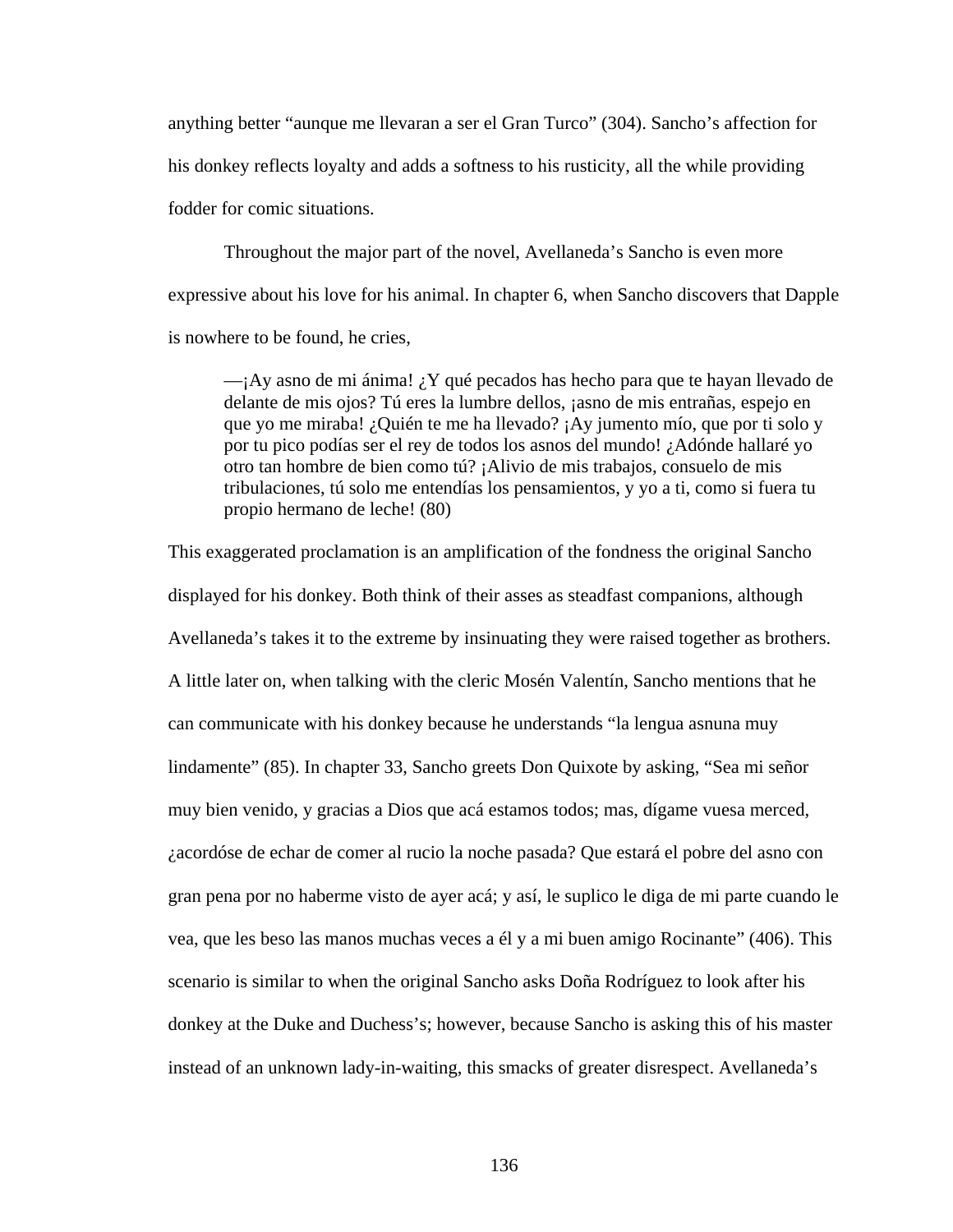Sancho is incapable of distinguishing between appropriate and inappropriate social behavior. He does come across as silly, though, because he requests that his donkey be told that he sends his regards. Lastly, this Sancho mentions his donkey when he writes to his wife, too, stating that he does not think it to be fond of the Court.

For the greater part of the novel, the apocryphal Sancho's love for his donkey is similar to the relationship the original squire has with his beast. Nevertheless, at the end of the novel when Sancho is offered employment with the Archipámpano, he suddenly has no problem parting with his jument. Avellaneda presents the readers with a Sancho who is loyal neither to his donkey nor to his master. The apocryphal Sancho as a whole serves as an excessive representation of gluttony and uncouthness. He is grotesquely funny. Also, where Cervantes fashions a well-rounded character, Avellaneda takes to an extreme degree the supposed incongruous duality that the original Sancho espouses and that the translator cites as apocryphal. Whereas the original Sancho is sometimes uneducated and naïve and at other times shrewd and logical, Avellaneda's Sancho has unaccounted for character flaws. For example, he also does not know how to read, but he is still capable of incorporating Latin phrases into his sentences, like when he tells a soldier "y seamos amigos usque ad mortuorum" (165). In addition, he references Greek mythology, albeit incorrectly, such as when he says he can swim like Leander and Nero (275). His error lies in that he has confused Nero with Hero, which is a very humorous mistake, considering the difference in these two figures, but because the readers already know he is uneducated, these erudite references create disparity and inverisimilitude in his character. Aylward, in comparing the two Sanchos, comments,

The Aragonese author's main goal in composing his sequel was to make his readers laugh. He sought to achieve that end by magnifying the abundant comic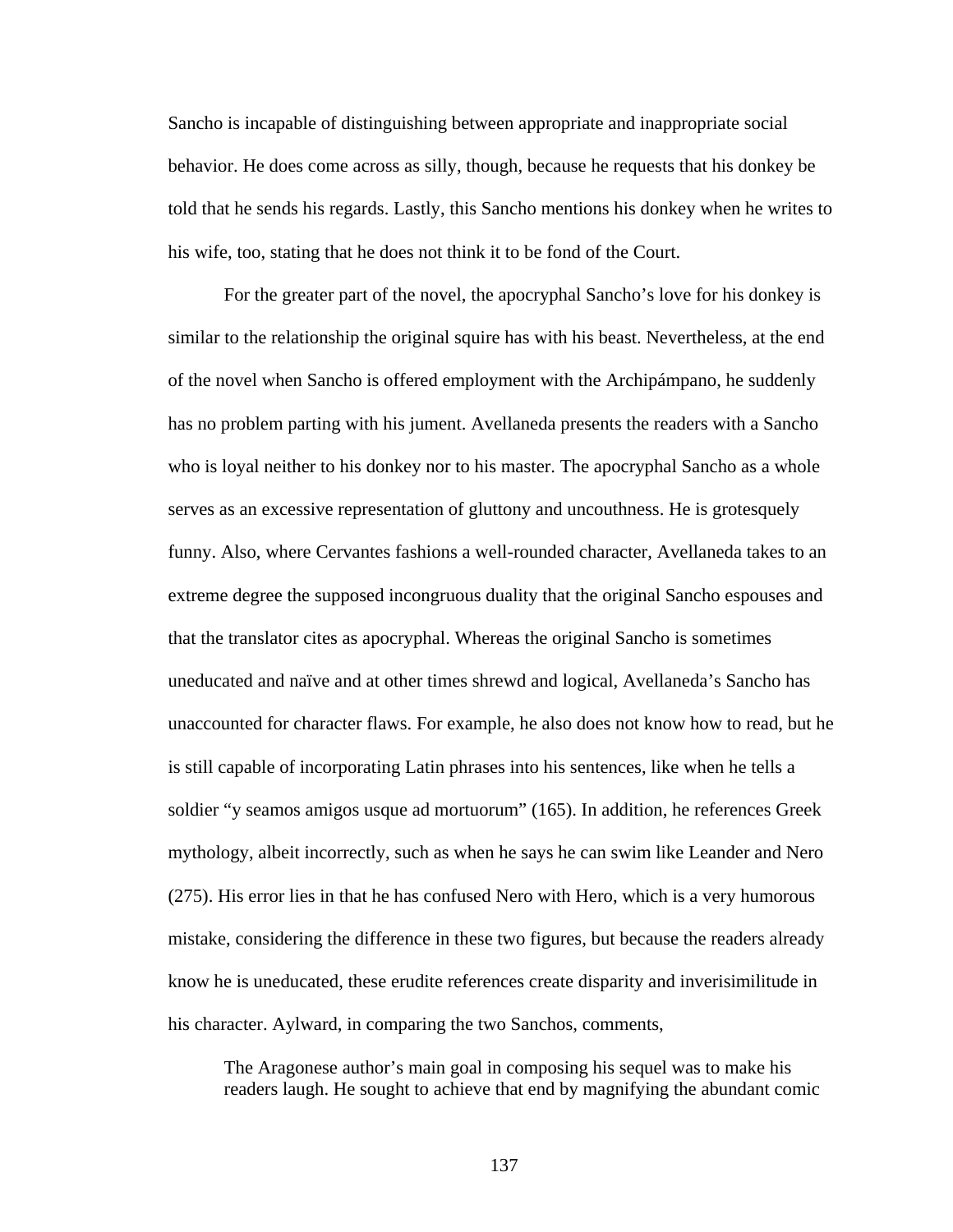traits of the simple-minded squire Cervantes had sketched so skillfully in Part One, especially in the early episodes of Chs. 1-22. On the whole, he succeeded. But then the fates began to conspire against him. In the course of writing his own Second Part, Cervantes decided to endow what had originally been little more than a buffoon with a genuine human personality, including a sly, subtle wit and a previously undeveloped native intelligence that some would later call folk wisdom or plain old common sense. Avellaneda's Sancho, unlucky for the author, was doomed. (40)

Avellaneda may have been attempting to imitate what others interpreted as a dubious duality found in the original Sancho. He may have been caught up in making his Sancho as preposterous and outlandishly funny as possible. Either way he has taken his stereotyped character into the vein of the absurd and as a result has created something that departs from the original Cervantine mold and goes in a very different direction.

 Cervantes's characters can also be understood as stereotypes, but in a very different sense from Avellaneda's. Giovanni Papini, in *Retratos*, sums up *Don Quixote* by stating, "no hay tan sólo la sátira de los libros de caballería, sino de *todos los géneros literarios* sin excepción" (24). But rather than being a tool that attacks or ridicules various types of literary genres, this novel is actually more like the playing ground for these forms. It provides the space for these genres to interact, where the generic formulae for chivalric romances, pastoral and sentimental novels, and the picaresque take shape in the form of characters such as Don Quixote, Grisóstomo, Anselmo, and Ginés de Pasamonte, who then intermingle with one another. And it is via the contrasting of these literary boundaries, played out by the actions and dialogues of different characters, that the clashing of these formulae gives rise to humor. Don Quixote, for instance, personifies books of chivalry, but because these coordinates do not function in a novel the same as they would in a chivalric romance, his grand gestures and eloquent language collides with the stark, unforgiving pattern presented by the novel. Avellaneda does not understand this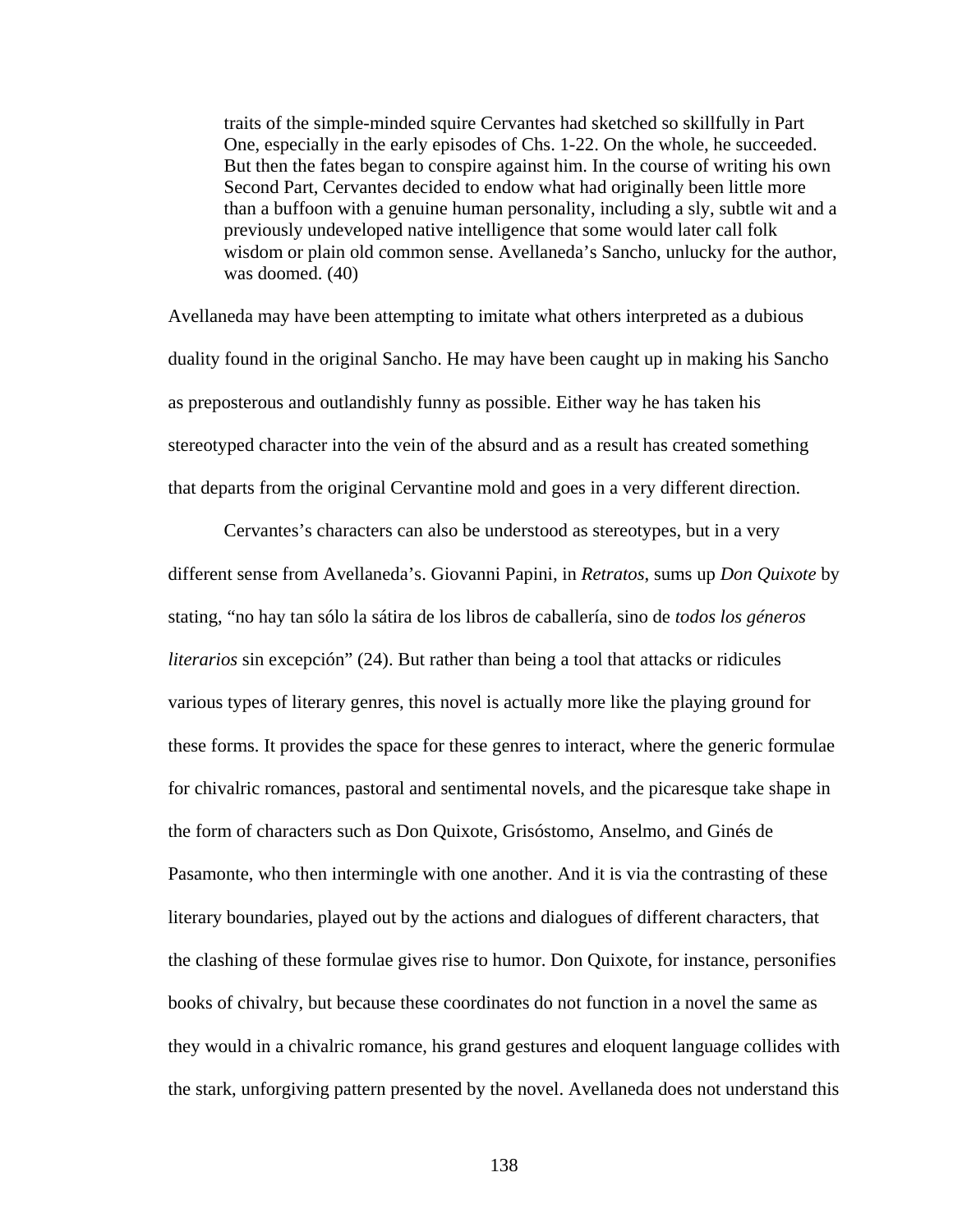and instead allows for the realism and pragmatism of the novel to take precedence over the chivalric vision of Don Quixote, which thereby relegates this character to the restrictive mold of maniac. Cervantes's Sancho combines many of the characteristics of the rustic peasant and the theatrical *gracioso* types. Placed in the realistic setting of a novel, and paired with Don Quixote, Sancho loyally follows his master on his crazy escapades and, although clumsy at times, he is allowed to go beyond the possibilities of the two character types. Rising to the occasion of the governorship, for instance, he develops beyond the capabilities of the peasant and the *gracioso*. However, whenever he steps beyond the prescribed boundaries of his character types, he is singled out and attention is called to this supposed transgression. Avellaneda, possibly more accustomed to working with the *entremés* as Aylward has suggested, does not understand or does not care to allow his characters to go beyond the roles that he defines them with. Because his Sancho is only gluttonous, ignorant, and disrespectful, Avellaneda has limited him to the part of a laughing stock. Even though there are many *graciosos* who exude a keen wit and make situations funnier by playing with words or tricking their masters, Avellaneda has not imbued his squire with these capabilities.

 Perhaps the greatest disparity between Cervantes's and Avellaneda's novels occurs in their treatment of Dulcinea. In Cervantes's work, she is Don Quixote's motivator. Derived from the blueprints of chivalric romances, she is fashioned by Don Quixote, being a necessary ingredient to his motivation as knight errant. The irony here is that Don Quixote, attempting to replicate the formula found in books of chivalry in order to validate his knight errancy, not only is not in love (in the traditional sense) with his damsel but has chosen a peasant girl as his model instead of a lady of class. The readers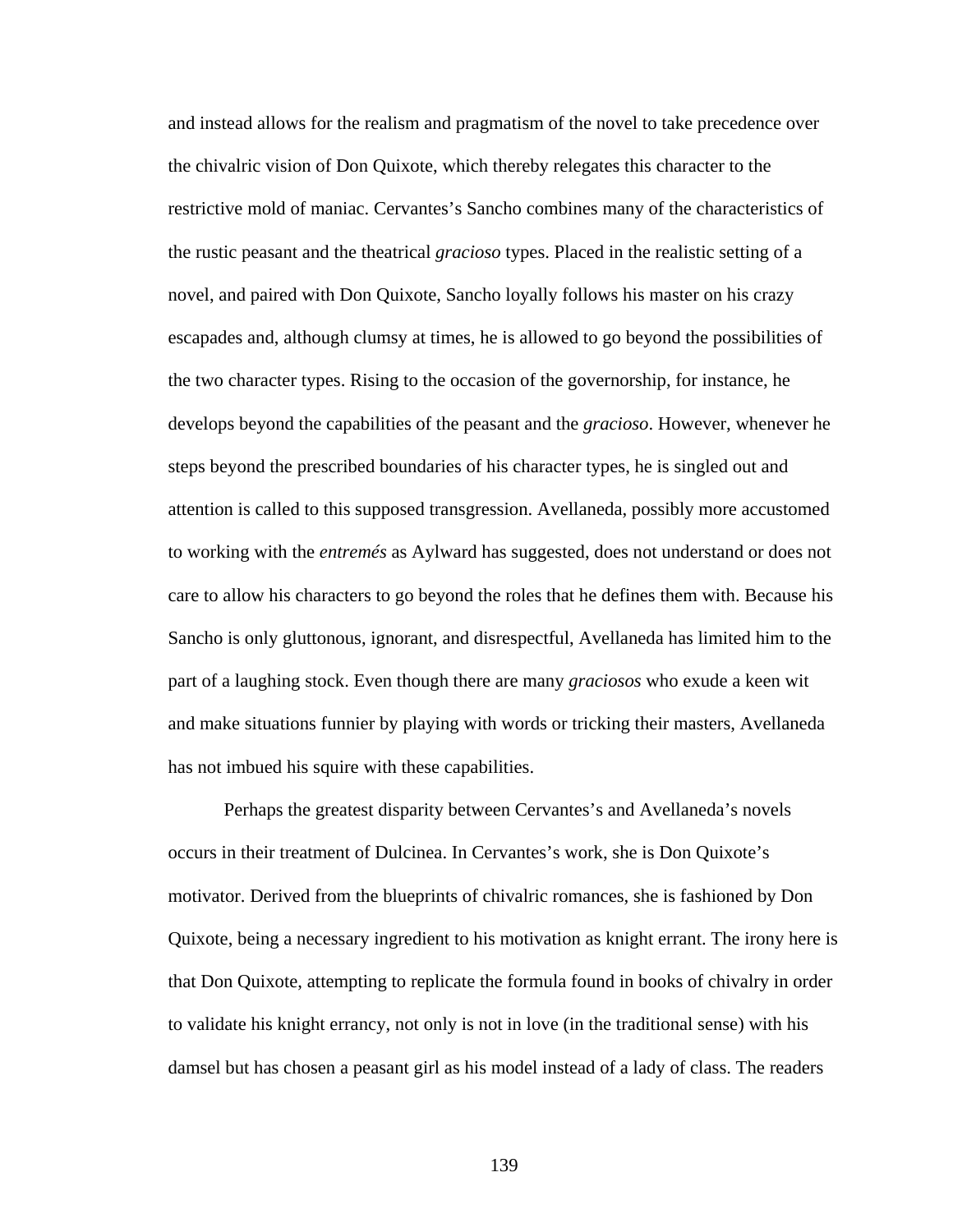learn from Sancho that she is loud and also "tira tan bien una barra como el más forzudo zagal . . . es moza de chapa . . . [y] no es nada melindrosa, porque tiene mucho de cortesana: con todos se burla y de todo hace mueca y donaire" (310-11). Her parents' last names also add to her description, as Gabriel Maldonado Palmero, in *Quién es quién en el Quijote*, points out:

el apellido Corchuelo remita al alcornoque, sinónimo de torpeza (lo mismo que Nogales), por lo que los apellidos ponen de relieve la rusticidad de los progenitores de Aldonza. Por las peculiaridades que se le atribuyen, además, aparece como una campesina hombruna y recia que "tiene mucho de cortesana," lo que la transforma en mujer libre y licenciosa. Es decir, que la adorada dama del Caballero de la Triste Figura es la antítesis de las delicadas doncellas del universo caballeresco. (32)

Again, Cervantes is playing with generic concepts, where the vision of an unattainable, peerless damsel collides with the textual reality of a natural peasant girl. Don Quixote's need for a damsel transforms Aldonza Lorenzo into Dulcinea, but when Sancho realizes who Dulcinea really is, the transformation is exposed. Because she never appears in the text, this contrast between Don Quixote's vision and Sancho's disenchantment of Dulcinea remains without resolution throughout the duration of the novel, providing a continual element of humor. Don Quixote, through necessity, conjures a princess from a peasant girl. Sancho discovers her true identity and through this discovery disenchants her. But then in Part II, chapter 10, through necessity also, Sancho enchants another peasant girl and convinces Don Quixote that she is Dulcinea. Why is the knight unable to see the vision of Dulcinea as Sancho describes it to him and instead can only witness an unkempt wench smelling of garlic? Because Don Quixote created a chimera in fashioning Dulcinea and probably would not have been able to recognize her for the peasant girl she stemmed from if he had chanced to meet her in the text, especially judging from how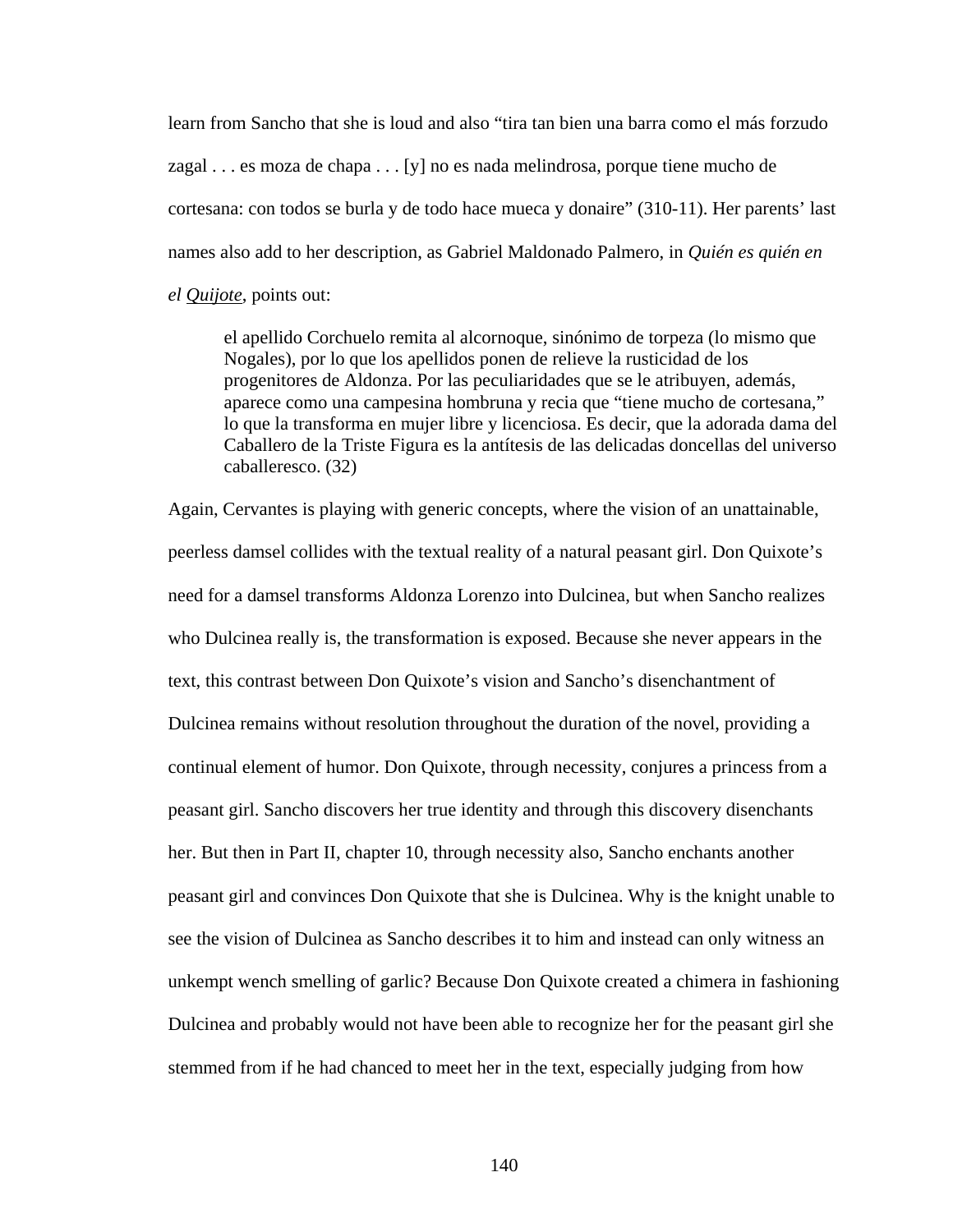Don Quixote interprets Sancho's earlier rendition of meeting with her in chapter 31. In chivalric romances, the characters are hollow stereotypes, fitting the roles of hero, beautiful maiden, evil sorcerer, etc. Don Quixote understands this and has built his vision of Dulcinea upon the protocol of the beautiful maiden; Dulcinea is a hollow chimera very loosely based on the neighbor girl Aldonza Lorenzo. Whether or not he realizes that he would not recognize Aldonza if she appeared before him is not important; he cannot recognize her because he is visualizing a superficial image based on what he has read. This vision is exposed to the readers by Sancho's disenchantment of her in the Sierra Morena, but for Don Quixote it continues to remain steadfast, much to the amusement of everyone else. This is why he cannot recognize the peasant girl that Sancho has transformed. Because he actually sees her, he cannot envision her as anything but what he sees. His vision is entirely based on what he has read, therefore the realistic image of a labor girl cannot make it through his chivalric filter; it simply does not compute.

 Coincidentally, Sancho's enchantment of the peasant girl comes back to hurt him later on when the Duke and Duchess pick up where he left off. In chapter 34 of the second part, the Duke and Duchess and their cohorts give Sancho the lofty responsibility of disenchanting Dulcinea, in that he must give himself three thousand three hundred lashes. With regard to Dulcinea's enchantment here, the disguised Merlin claims, "Supe su encantamento y su desgracia, / y su transformación de gentil dama en rústica aldeana" (295). Dulcinea's enchantment consists of her transformation into a peasant girl, which is ironically what Sancho had done by disenchanting her for the readers in the Sierra Morena. Cervantes continually plays with the borders between history and fiction, fantasy and reality, and truth and lies. The enchantment/disenchantment of Dulcinea is no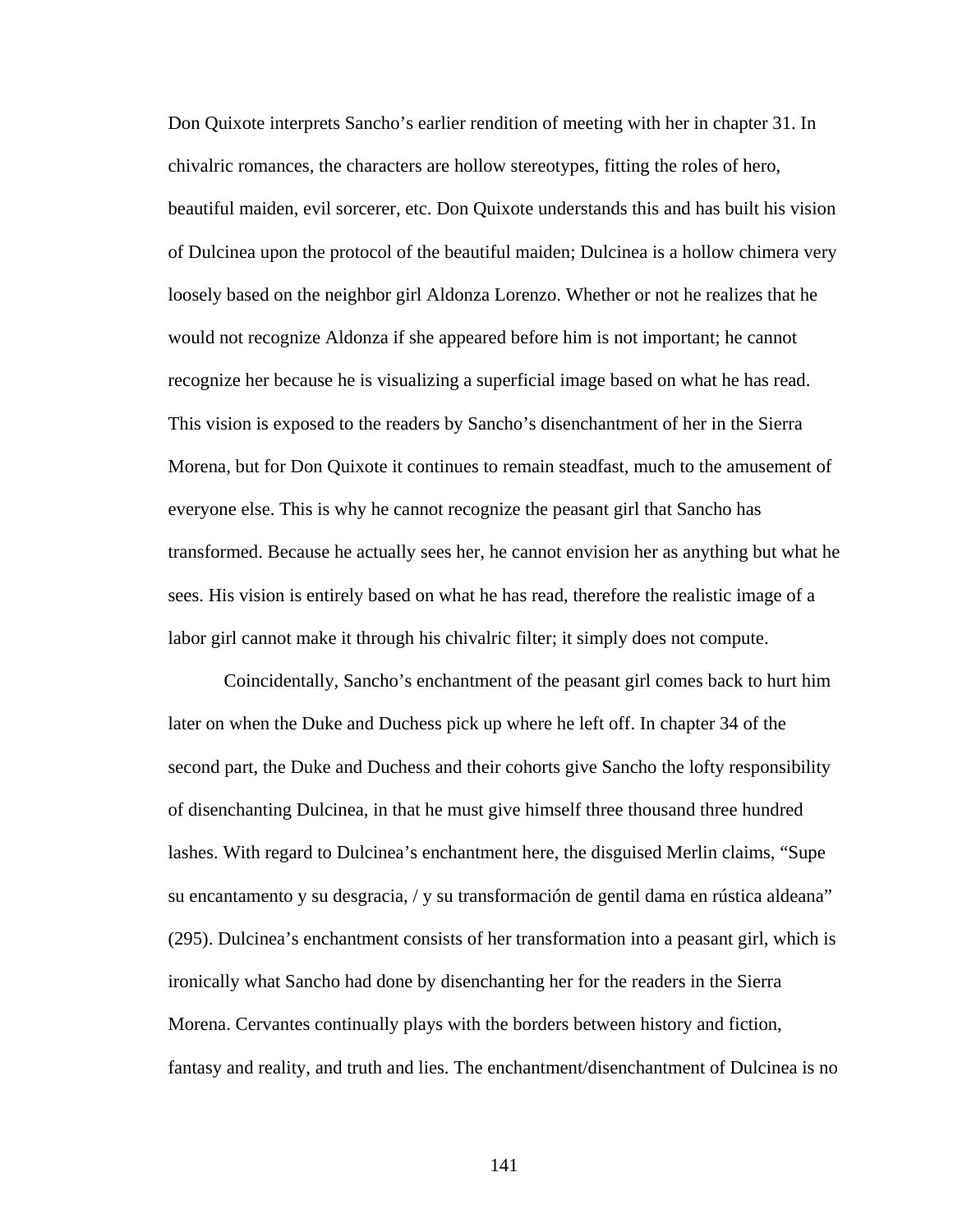different, since it is built around Don Quixote's faith in books of chivalry as well as Sancho's knowledge of Aldonza and his enchantment of the country lass, information he let slip to the Duchess in chapter 33. The irony lies in how the Duke and Duchess have fashioned a punishment for Sancho out of Dulcinea's disenchantment and the peasant girl's enchantment, of which he has played an integral part. Sancho is pulled into his own creation and therefore must also create, or rather carry out, his punishment. He has given credence to Don Quixote's belief in Dulcinea by enchanting the peasant girl and by lying to his master. If he admits this now, he exposes himself to everyone as dishonest. He is in a pickle and therefore finally agrees to the self-punishment, also because the Duke puts his governorship on the line. In accepting Merlin's sentence, Sancho lets slip, "yo procuraré salir de la deuda lo más presto posible, porque goce el mundo de la hermosura de la señora doña Dulcinea de Toboso, pues, *según parece, al revés de lo que yo pensaba, en efecto es hermosa*" (300; my emphasis). Although it is possible to interpret that Sancho undergoes a transformation himself, believing now that what he knew of Dulcinea is incorrect, it is more likely that he is being a smart aleck here and getting in the last word.

 None of this teasing or complexity surrounding dis/enchantments or un/truths exist in Avellaneda's version. In fact, Dulcinea is relegated to a very small role. She appears in chapter 2 through a letter addressed to Don Quixote, which is in response to one he had sent her two days previously. Sancho describes how he delivered Don Quixote's letter to Dulcinea and how he found her in the stables taking care of the horses. According to the squire, upon seeing him she threw a shovelful of manure at him, coating his beard with the foul matter. The readers can only assume that Sancho is telling the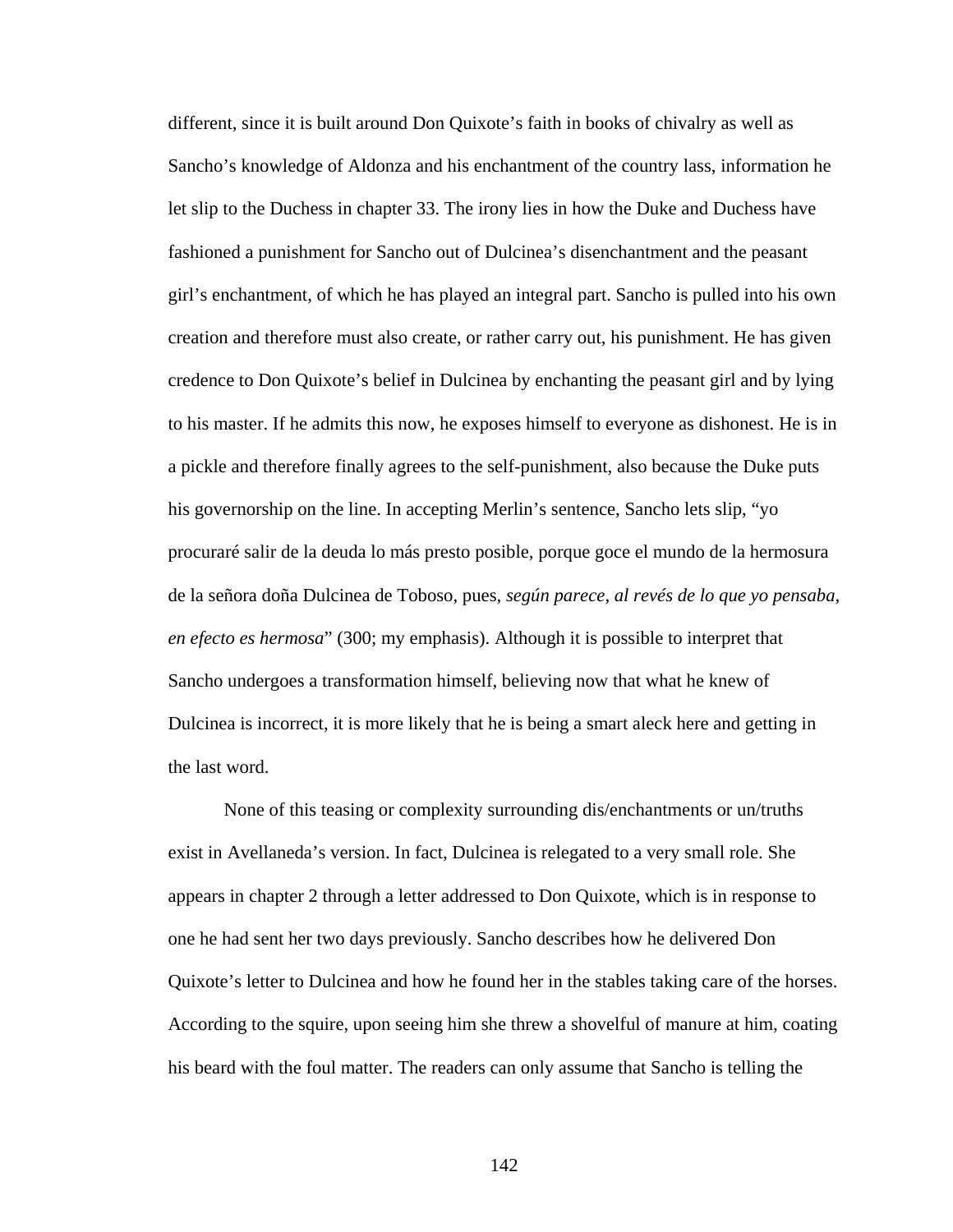truth and not inventing another encounter in the same way the original Sancho did in Part I because no indication of this is provided by the narrator. This rendition of Dulcinea paints the crassest image of a peasant girl for the readers. She comes across as hostile and aggressive, an image that is further substantiated by her letter two pages later:

*A Martín Quijada, el mentecapto.* 

El portador désta había de ser un hermano mío, para darle la respuesta en las costillas con un gentil garrote. ¿No sabe lo que le digo, señor Quijada? Que por el siglo de mi madre, que si otra vez me escribe de emperatriz o reina, poniéndome nombres burlescos como es *A la infanta manchega Dulcinea del Toboso* y otros semejantes que me suele escribir, qué tengo de hacer que se le acuerde. Mi nombre propio es Aldonza Lorenzo o Nogales, por mar y por tierra. (34)

She is just as rude as the apocryphal Sancho is, which is perhaps an indication of how Avellaneda interprets country folk. But like what frequently happens with Sancho, Aldonza utilizes words such as *portador* and *burlescos* which, in judging from the rest of her word choices, do not quite fit the type of rustic speech Avellaneda is attempting to emulate. Don Quixote, who is aggravated by her responses, does nothing but complain to Don Álvaro about her in the second chapter and throughout the rest of the novel. Because the knight never speaks highly of her, the readers are not privy to his visions of Dulcinea and instead only hear about the brutish, angry Aldonza. The Dulcinea the readers had come to know through Cervantes's knight never surfaces in the apocryphal text. Instead, she is utilized as the target of Don Quixote's bitterness and in the majority of the seventeen times her name is mentioned, it is proceeded by the word *ingrata*. In chapter 4, for example, Don Quixote changes his nickname from the *Caballero de la Triste Figura* to the *Caballero Desamorado*, something he does due to "las ingratitudes de la infanta Dulcinea del Toboso, causa total de mi desamor" (53). Two chapter later, as he passes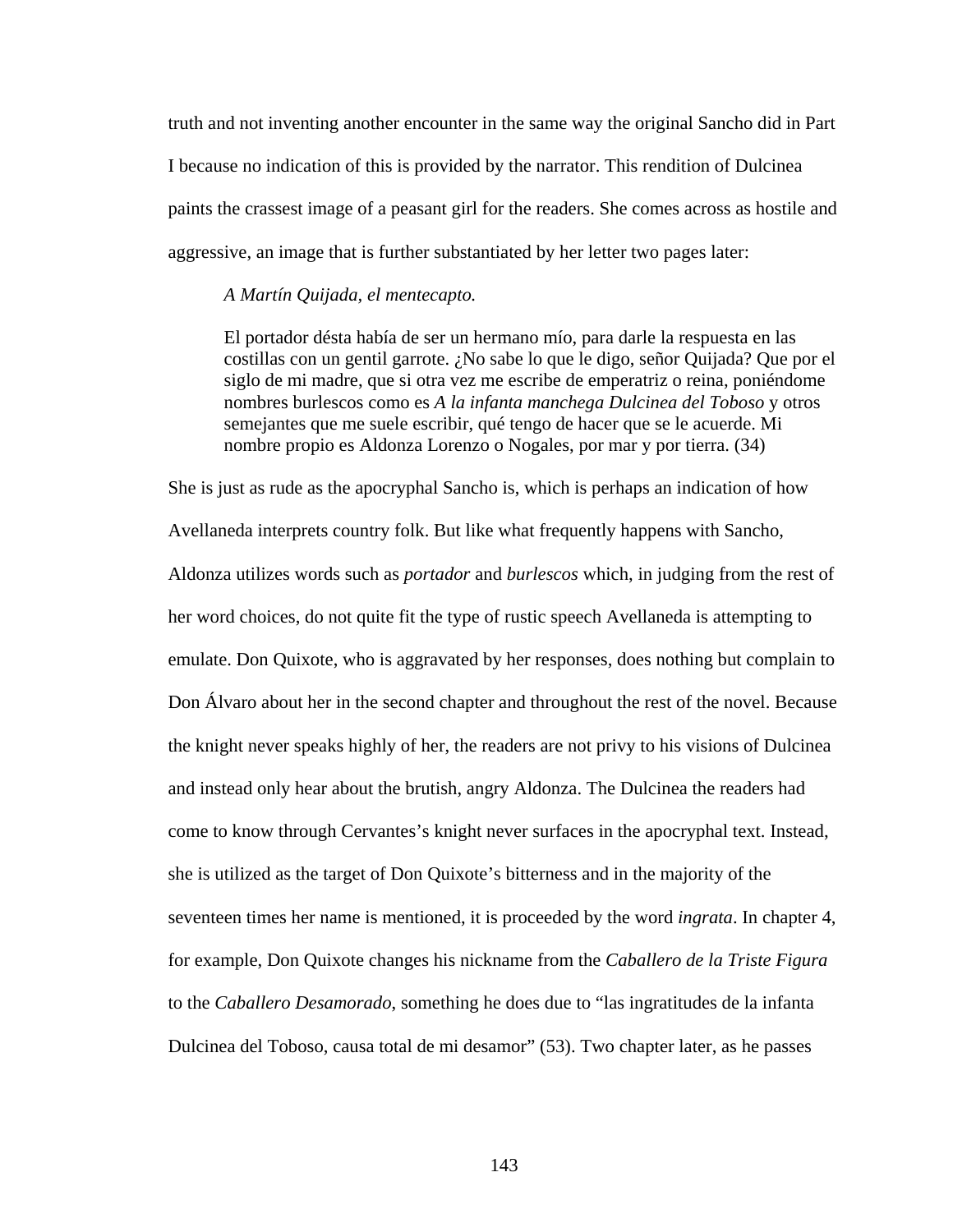through Ariza with Sancho, it occurs to Don Quixote to have posters put up around town that make the following challenge:

que cualquier caballero natural o andante que dijese que las mujeres merecían ser amadas de los caballeros, mentía, como él sólo se lo haría confesar uno a uno o diez a diez. Bien que merecían ser defendidas y amparadas en sus cuitas, como manda el orden de caballería, pero que en lo demás, que se sirviesen los hombres dellas para la generación con el vínculo del Santo matrimonio, sin más arrequives de festeos, pues desengañaban bien cuán gran locura era lo contrario las ingratitudes de la infanta Dulcinea del Toboso. (70)

With one stroke, Avellaneda has severed Don Quixote from his Dulcinea and removed the underlying principle behind his motivation as knight errant. P. E. Russell, in "The Madness of Don Quixote," stresses that Don Quixote's love for Dulcinea is "the very keystone of his hallucinatory existence as a knight errant" (84). Perhaps Avellaneda was concerned with emphasizing marriage over what he interpreted to be the worshipping of women in books of chivalry, or maybe he did not understand the importance Dulcinea played in the formation of Don Quixote, but as a result Dulcinea has been demoted to the stifling role of ungrateful country wench and throughout the novel only serves as the target of Don Quixote's bitterness over unrequited love. At the same time, this means that Don Quixote has been cut loose from his religion of chivalric romances, in the sense that the propelling motivator of his actions, Dulcinea, is no longer there to guide him. He is set adrift on a sea of rash madness since he no longer has a purpose and now only imitates the fighting and archaic language from books of chivalry. He is no longer a *loco cuerdo* and instead the readers and characters only see him as a maniac.

 I mentioned earlier on page 8 that Cervantes never fully read Avellaneda's text. Had he done so, I believe he would have placed greater emphasis on Don Quixote's continual devotion to her in Part II. Although Don Quixote often declares his constancy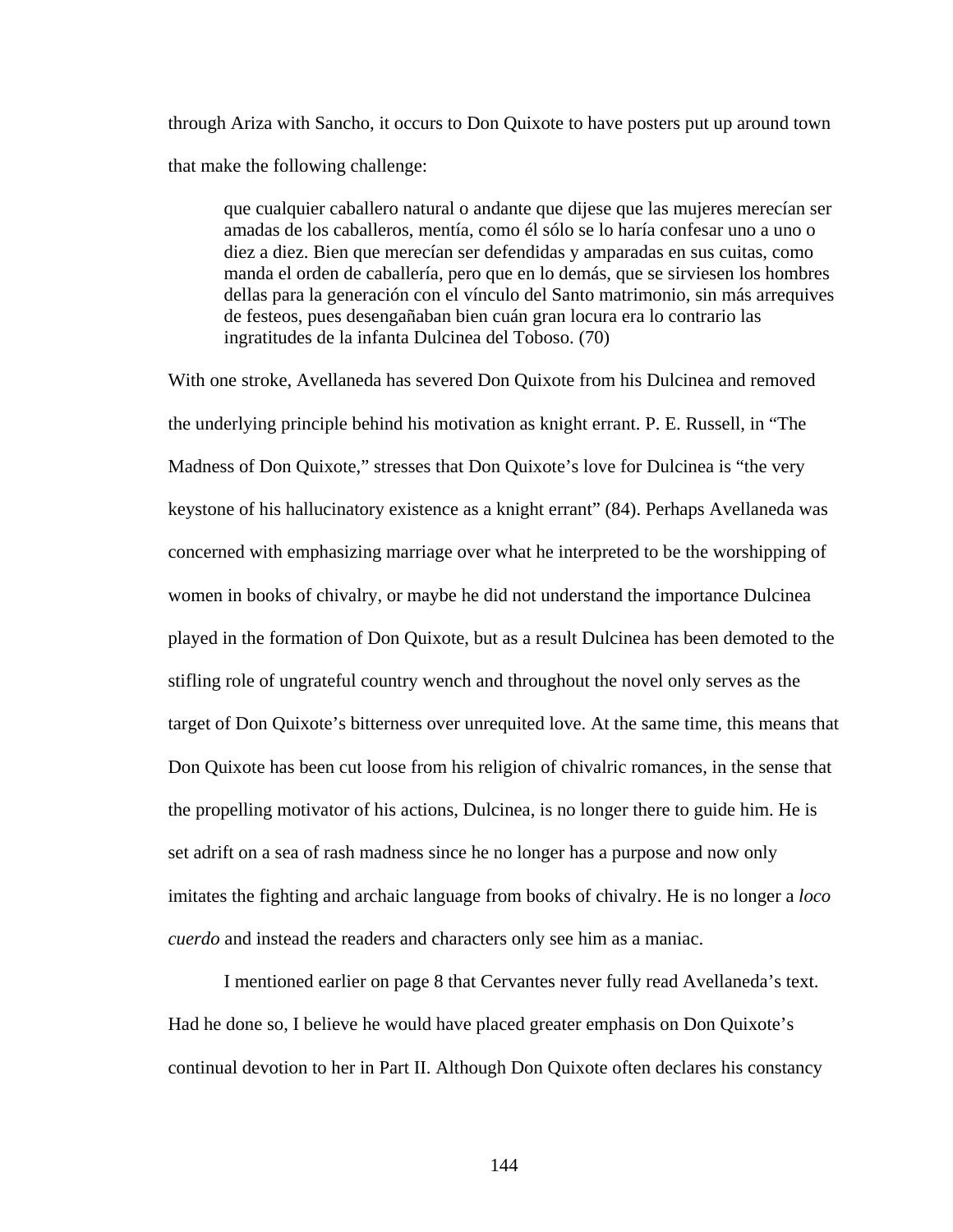and love for her, he never learns about the false Quixote's dismissal of her. Judging from the way both Sancho and Don Quixote react to the apocryphal text in chapter 72, had Cervantes read Avellaneda's text completely and seen how Dulcinea was treated, he would have underscored Dulcinea's importance to Don Quixote or at least have mentioned her in contrast to Bárbara.

In Avellaneda's text, Dulcinea's replacement does not enter the scene until chapter 22, a little more than halfway through the novel. On page 51 above, Maldonado Palmero refers to Dulcinea as embodying the antithesis of the damsels of chivalric romances because Cervantes has based her on the loud, indelicate, and smelly Aldonza (32). Bárbara, however, is even more strikingly the antithesis of Don Quixote's vision of Dulcinea and thus the converse of the delicate, feminine, and chaste maidens of chivalric romance lore. She is around Don Quixote's age, is dirty and lice-infested, and works in Alcalá de Henares as both a madam and a prostitute, although Don Quixote refers to her as Zenobia, Queen of the Amazons. She is ugly, speaks crassly, and wears a scar on her face from earlier run-ins with the law. Whereas Cervantes's Dulcinea is loosely based on a poor farm girl, at least she is "una moza labradora de muy buen parecer" (103). With Bárbara, it is as if Avellaneda wanted to get away from any kind of beauty that could have been associated with Aldonza Lorenzo. He therefore creates an entirely new character representing the worst traits of a woman. The contrast is all the more shocking and ridiculous when Don Quixote can only see Bárbara as possessing a "rara y peregrina fermosura" (267). This narrative tactic coincides with the overriding derogatory humor in the novel. Bárbara, with her crudeness and sexual provocations, adds another layer of humor to the storyline. But as with Don Quixote and Sancho, she produces laughter at her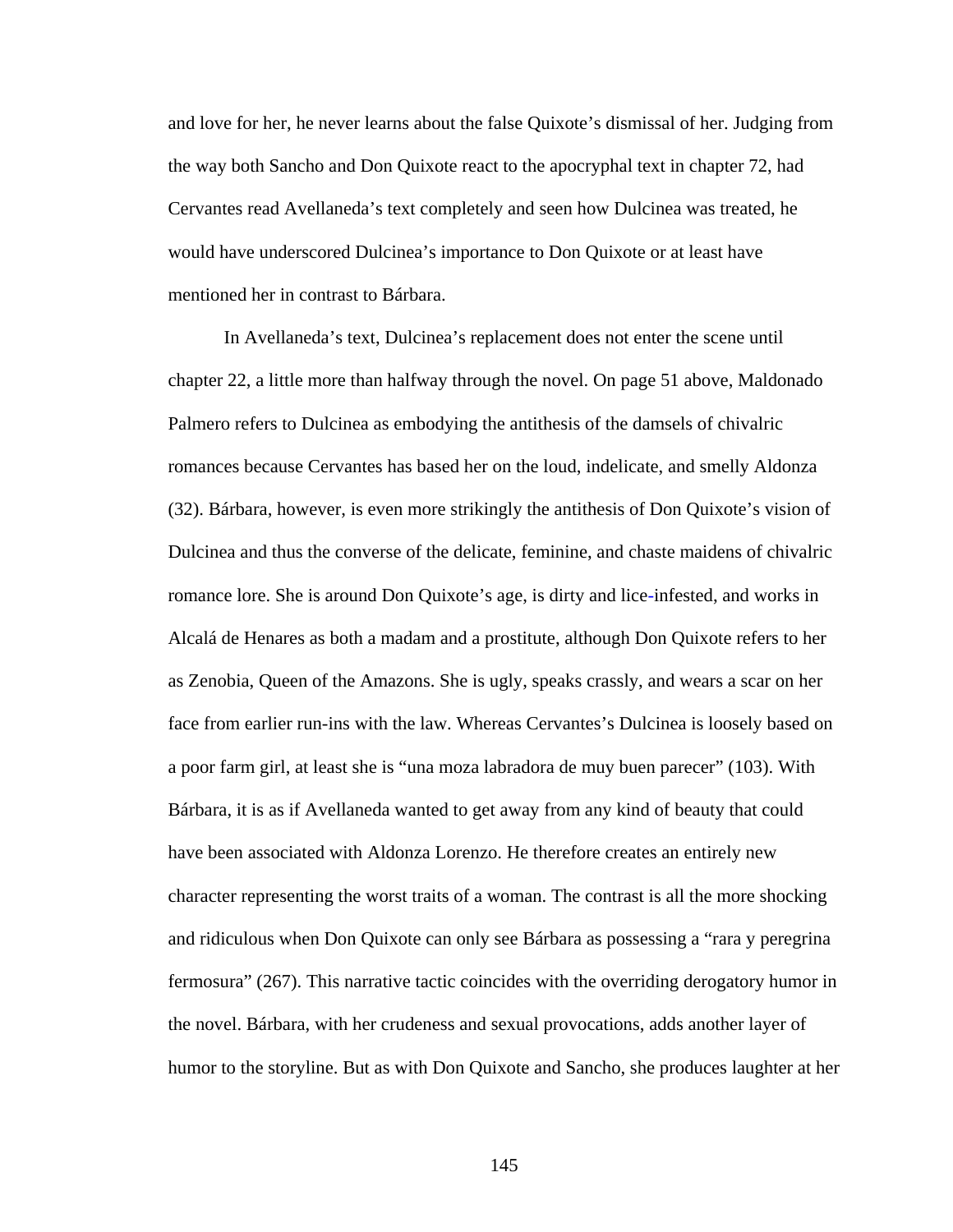expense and the readers only very rarely laugh with her. Where Cervantes has juxtaposed the medieval representation of female beauty against a realistic country lass, Avellaneda only portrays the grotesque vision of female ugliness. By the end of the novel, she is written out of the picture and is deposited in a "casa de mujeres de su calidad," or, as the chapter title informs, in "las arrepentidas" (424). Bárbara, therefore, is the opposite of Cervantes's Dulcinea.

 At the end of my previous chapter, I touched on the difference in treatment of journey and laughter in Cervantes's and Avellaneda's texts. In comparing both versions' comicality in this chapter, it is obvious that Cervantes has woven a much more intricate craft, where humor is evidenced on many levels. Avellaneda's novel for the most part exhibits crude, less refined humor, which in many ways works to confine the characters and leads to stagnation in the text. This being said, it is impossible to demarcate the two novels to a carnival/stagnation dichotomy, as Iffland insinuates in *Fiestas y aguafiestas* and as I had originally hoped to do. After analyzing both works, it now seems clearer to me that some of the carnivalesque elements of the 1605 version somehow found their way into the apocryphal text, whether intentionally or inadvertently. At the same time, the reverse also occurs in Cervantes's Part II, where the type of humor Avellaneda harnesses is similar to the humor showcased by Sansón Carrasco and the Duke and Duchess. Perhaps in part as a reaction to Avellaneda's humoristic style, Cervantes has amplified the satirizing of his protagonists, contrasting this with his novel's original, carnivalesque humor, or what Iffland refers to as "el enfoque erasmiano de la locura como una efervescencia creadora" (186n207). Carnival laughter, in other words, is an uplifting mirth that provokes rejuvenation of the text as well as of the spirit. Its essence is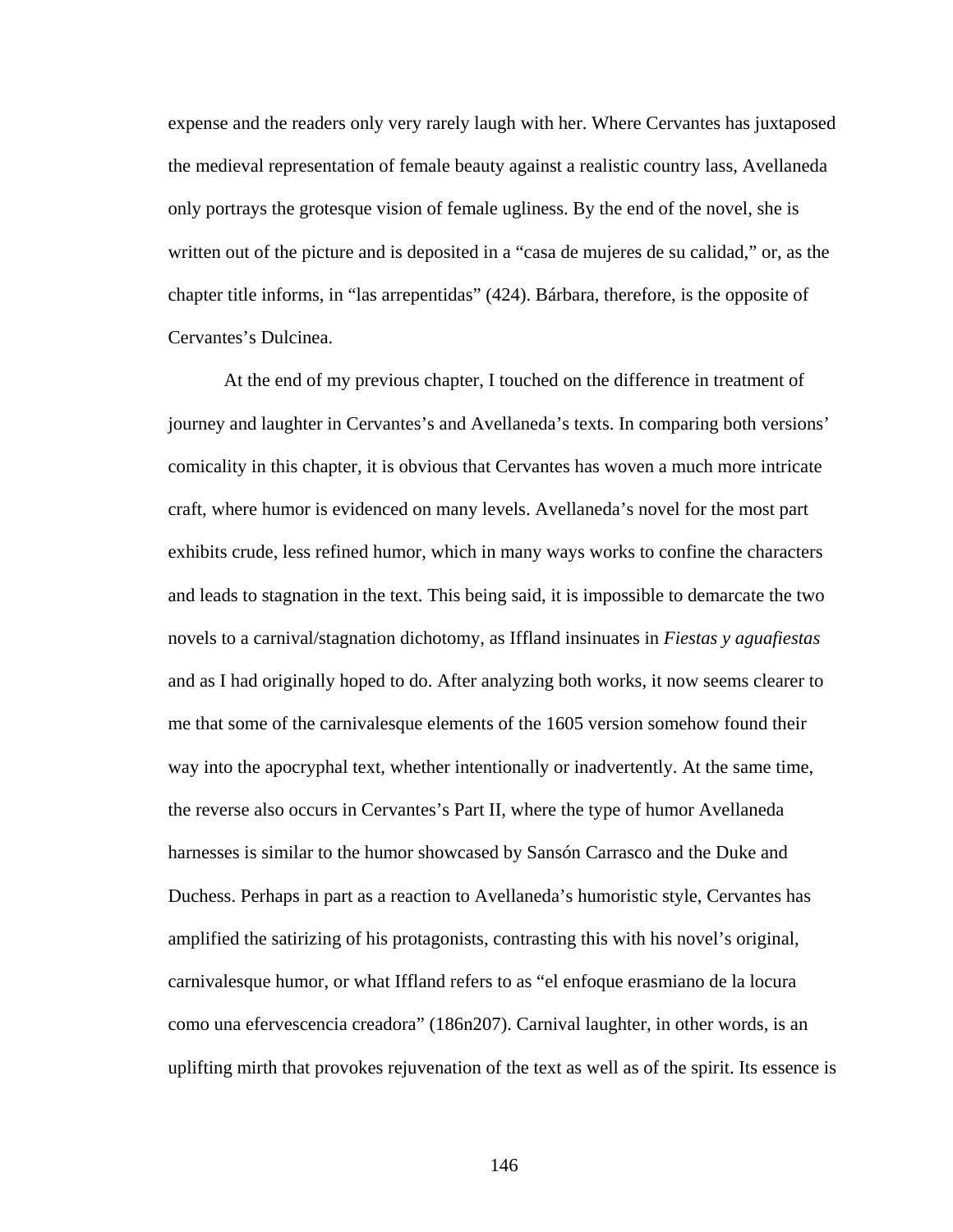generally demonstrated via the inversion of opposites, especially with regard to sociopolitical positions. There is also a frequent submersion of the sacred or sublime into the base or corporeal realm, where the former is destroyed or dismantled only to be reborn and therefore to initiate this cycle all over again. Mikhail Bakhtin, in *Rabelais and His World*, defines this type of mirth as a festive laughter: "It is not an individual reaction to a 'comic' event. Carnival laughter is the laughter of all the people. . . . It is directed at all and everyone, including the carnival's participants. The entire world is seen in its droll aspect, in its gay relativity. . . . This laughter is ambivalent: it is gay, triumphant, and at the same time mocking, deriding. It asserts and denies, it buries and revives" (11-12). From the very beginning of Cervantes's novel, in the prologue of Part I, this laughter is demonstrated through the fictionalized author and his friend, who make fun of the necessity to begin a book with a lofty prologue as well as an "innumerabilidad y catálogo de los acostumbrados sonetos, epigramas y elogios que al principio de los libros suelen ponerse" (80). This fictionalized author also mentions, "También ha de carecer mi libro de sonetos al principio, a lo menos de sonetos cuyos autores sean duques, marqueses, condes, obispos, damas o poetas celebérrimos" (80). The friend suggests he invent all of these things, an act which undermines the reason behind other authors before him who have followed this practice. Both characters are making fun of this part of the literary process. At the same time, however, they also are admitting that Cervantes did not obtain sonnets from wealthy patrons. And although it is not specified whether this is intentional on Cervantes's part or whether he has avoided or could not obtain the extensive financial support normally provided by wealthy patrons to successful authors, they are nonetheless allowing themselves to be laughed at. The humor is directed both at the artifices of the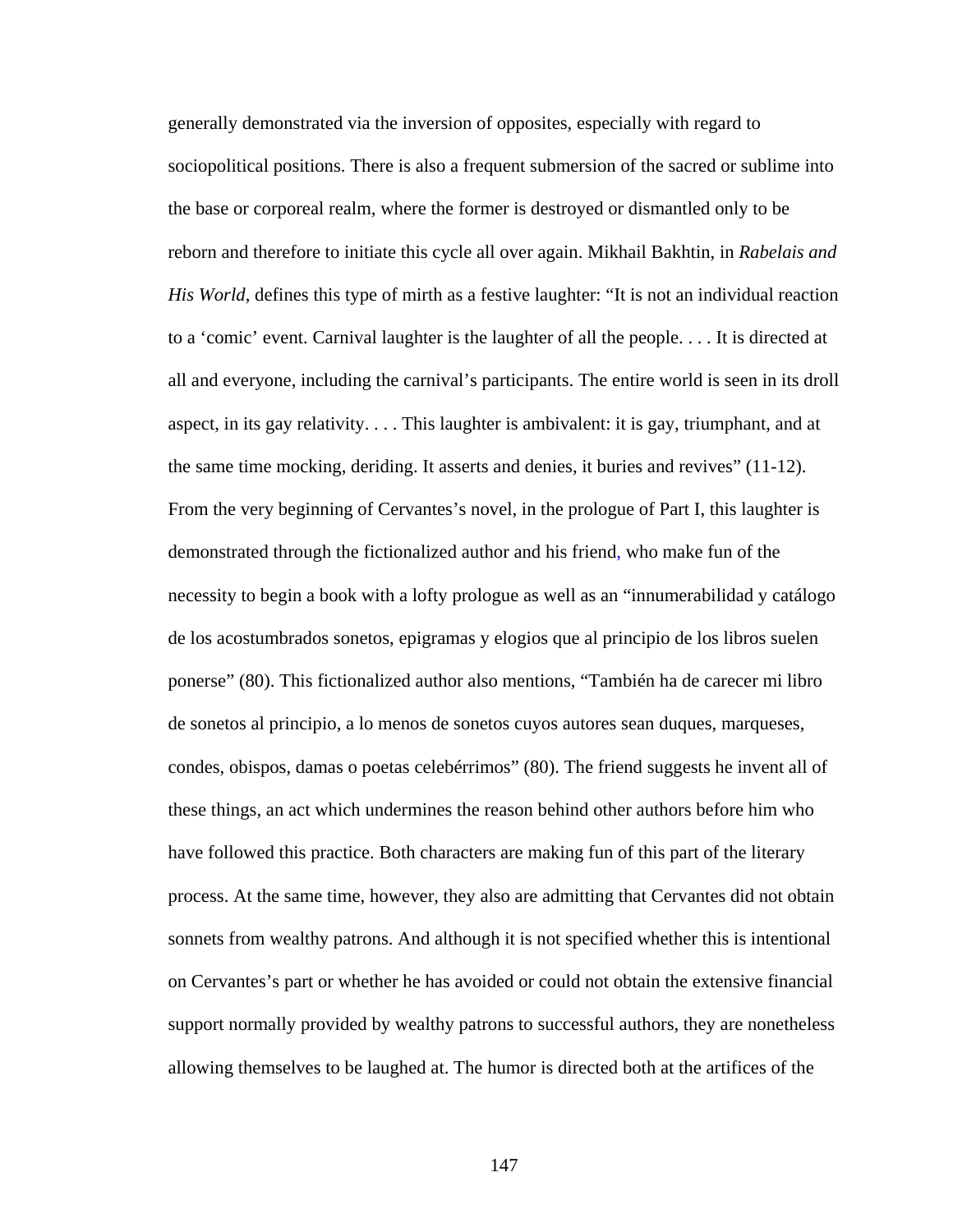publication and marketing of literature and at themselves. From the start, therefore, the readers understand that the laughter is multidirectional; it is for everyone and directed at everyone. In *Letter and Spirit in Hispanic Writers*, Alan Trueblood believes that, with regard to Cervantes's overall comic vision, Cervantes wrote in the hopes of alleviating sadness in his readers. Trueblood states, "Cervantes estaba convencido de que el arte cómico, y la risa que despertaba, tenía eficacia terapéutica, al disipar los humores melancólicos y restablecer un buen equilibrio temperamental" (79). We see proof of this again in the prologue, when the fictional author hopes that in reading this text "el melancólico se mueva a risa" (84). Trueblood also interprets an underlying message in what he describes as the mono-dialogue Cervantes-as-author has with Cervantes-asfriend. When the former showers the latter with his worries about publishing his novel and the latter responds by "disparando en una carga de risa," Trueblood understands this to be a reflection of Cervantes's underlying message of 'don't take yourself too seriously.' Trueblood observes, "Su vía de acceso a un equilibrio de seriedad no es lo grave, sino lo leve" (65). According to Trueblood's reading, Cervantes's designs allowed for the readers not only to laugh at what was found within the text but also to take away from the text a healthier, more alleviated mentality, attained through laughter.

With regard to Cervantes's novel, there are many examples of this rejuvenating laughter. The duality of the characters, who evolve and develop both individually and as a pair, foments growth through their spirit of adventure and conquest. Returning to my earlier idea of visualizing various characters in the text as personifications of different genres, their interactions and collisions produce laughter by way of contrast. This is the same kind of laughter that levels the playing field within the text and allows for an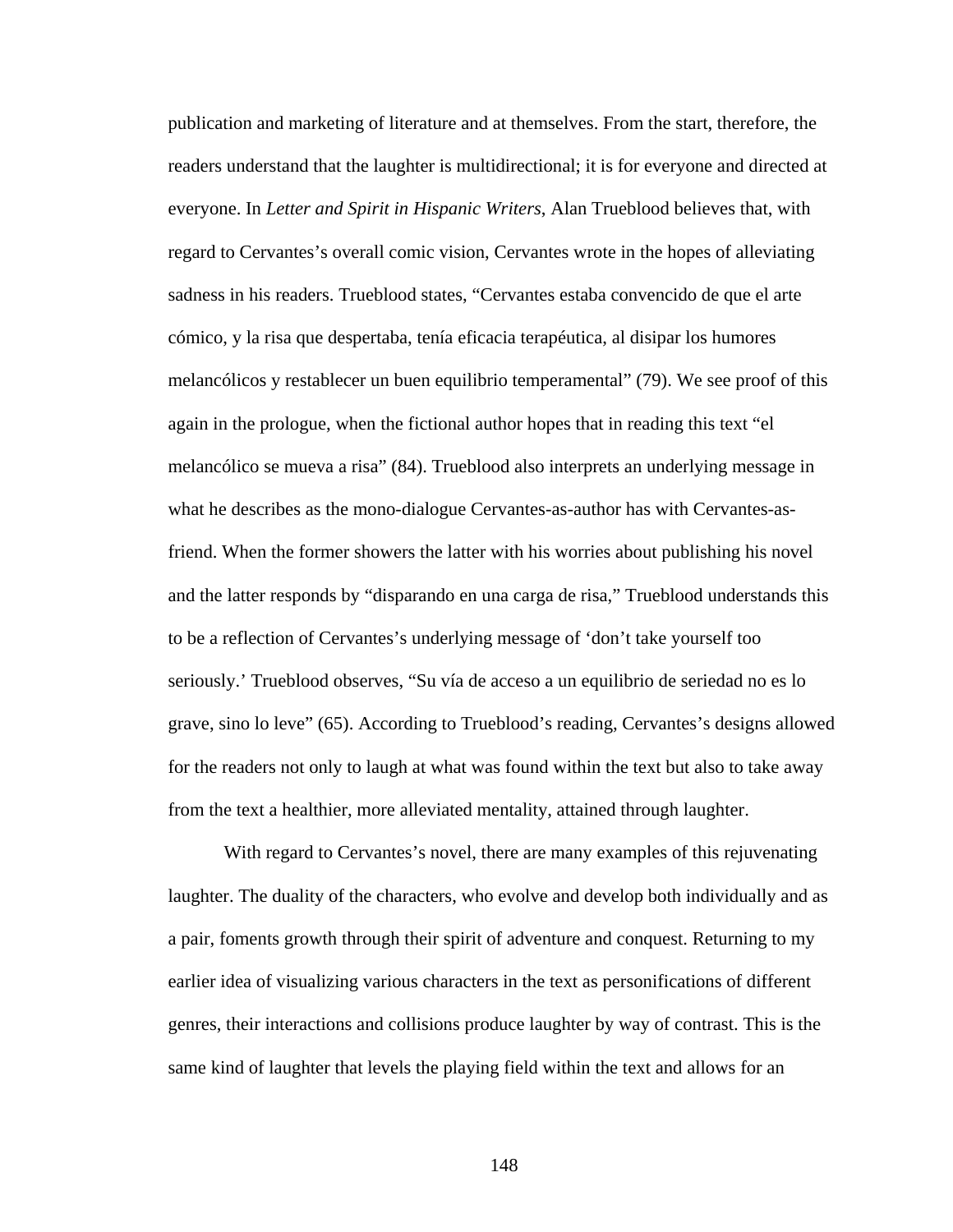inversion of stereotypes, such as when the peasant Sancho becomes governor. It also plays with dualities, an example of which is Don Quixote as *cuerdo loco*. In mixing dualisms or reversing social order, the boundaries between society and its taboos either disappear or are set in contrast with each other, which in turn allows for the mingling of the vulgar or base with the polite or noble. Because the novel is composed of journeys and because the characters make frequent stops at inns, there is ample opportunity for the interacting of characters from all different walks of life, some of whom have been fashioned by Cervantes as representations of literary genres. At the inn, Don Quixote confuses Maritornes with the damsel that he thought would be waiting for him, following the protocol he remembered from chivalric romances. Sancho is subjected to a blanketing at the same inn by a group of traveling merchants. Later on, the Captive and Zoraida relate their tale, which is filled with Byzantine overtones. Along the sentimental vein, Luscinda and Cardenio, Dorotea and Fernando, and Luis and Clara encounter each other in the inn. It is here, too, that Sancho and Don Quixote run into the picaresque Ginés de Pasamonte, disguised as Maese Pedro. These characters' comings and goings, coupled with the various adventures that they bring, help juxtapose and put into contrast their lifestyles as well as the literary traditions from which they stem. While not all the stories produce laughter, humor often emerges through irony or parody. At the same time, the interaction between differing generic patterns is an upheaval of literary routine and a rejuvenation of literary technique. Bakhtin points out that carnival represents a constant cycle of seriousness/laughter, of oppression/freedom that allows for a society's enrichment, rebirth, and growth. Aspects of this are visible in Cervantes's novel, where things such as social hierarchies, chivalric values, and fact versus fiction are unsettled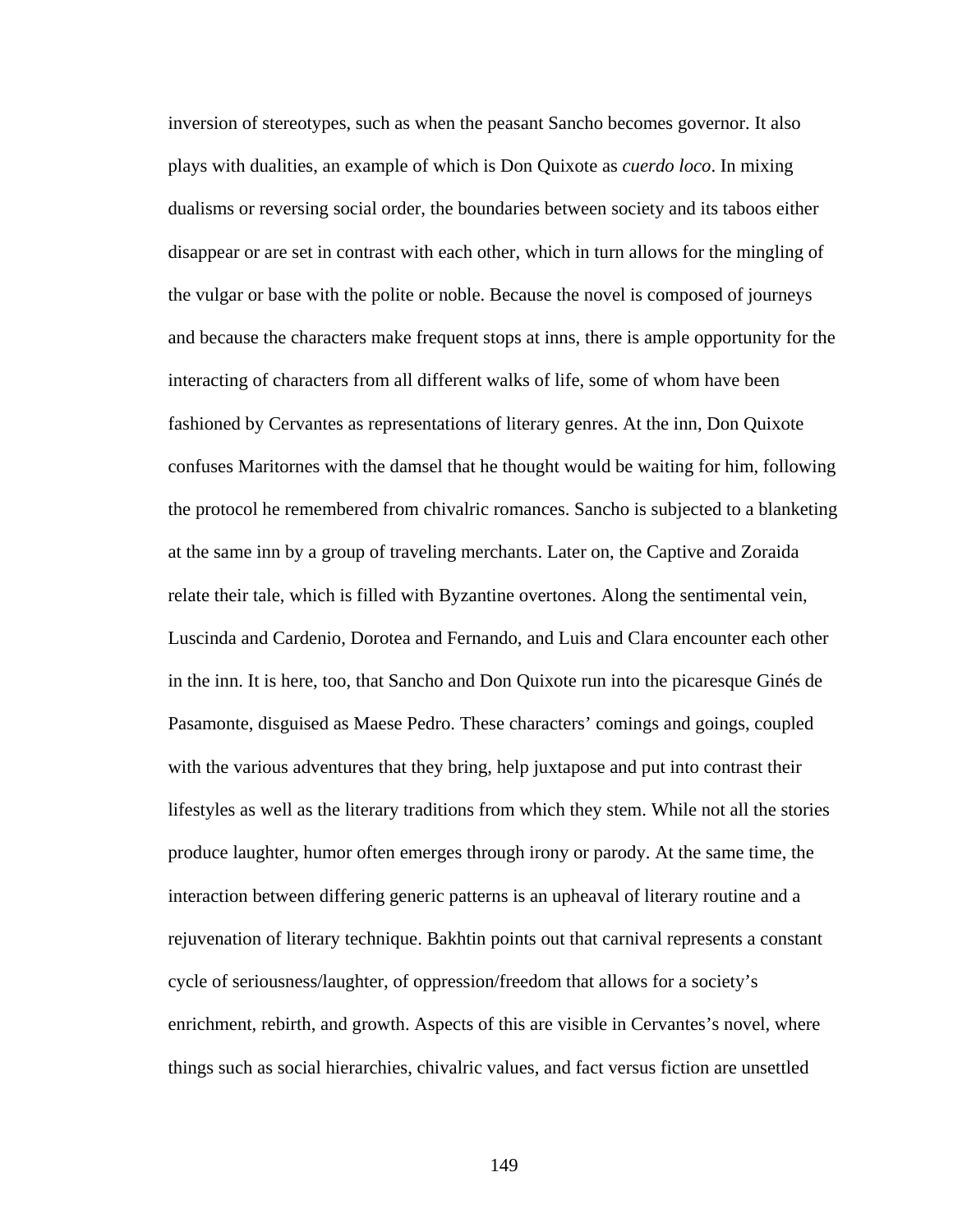and exposed by laughter. Bakhtin explains, "Laughter demolishes fear and piety before an object, before a world, making of it an object of familiar contact and thus clearing the ground for an absolutely free investigation of it. Laugher is a vital factor in laying down that prerequisite for fearlessness without which it would be impossible to approach the world realistically" (*Dialogic* 23). In Cervantes's case, it is the ambience of laughter that allows for literary formulae as well as social ideologies to be played out and examined by the characters and readers.

When analyzing carnival, Umberto Eco uses very specific coordinates: "Carnival, in order to be enjoyed, requires that rules and rituals be parodied, and that these rules and rituals already be recognized and respected. One must know to what degree certain behaviors are forbidden, and must feel the majesty of the forbidding norm, to appreciate their transgression. Without a valid law to break, carnival is impossible" (*Carnival!* 6). Whereas Don Quixote never realizes he transgresses any laws, the readers are aware that at times civil, social, and religious laws are challenged or broken within the narrative. For example, Don Quixote frees the galley slaves and inadvertently violates civil law. Ironically, Don Quixote has judged that a chivalric law was being breached, spurring him into action to right wrongs, even though his act now contravenes another type of law. Furthermore, he breaks social as well as religious laws, such as when he knights himself in chapter 3 and later when he interferes with the nighttime funeral procession and attacks a clergyman in chapter 19 of Part I. In books of chivalry, the laws that knights strive to uphold generally coincide with the social, civil, and religious laws of the societies that they represent. Cervantes, however, has inverted the relationship between these laws. They are no longer compatible and, through Don Quixote's visions, they contradict one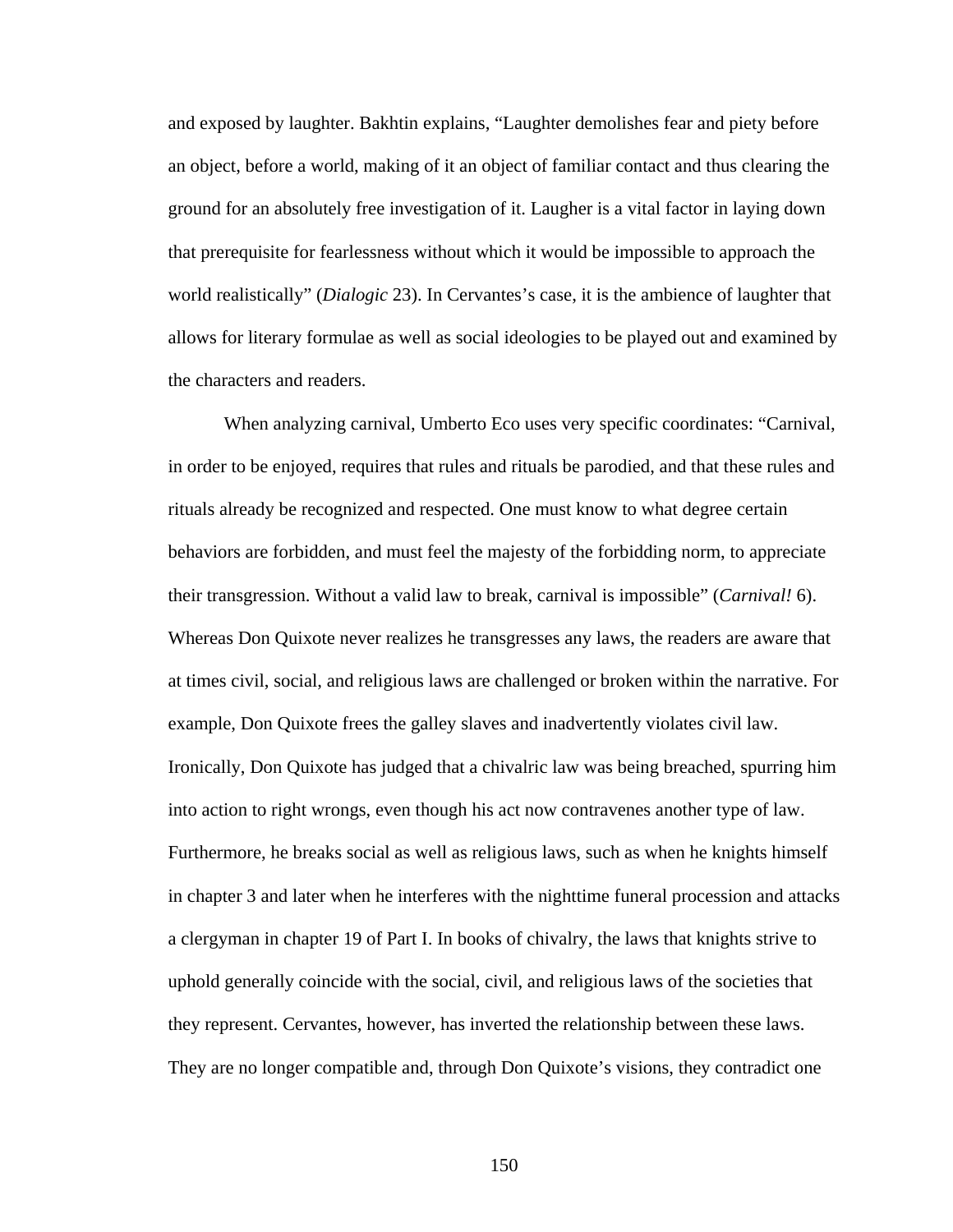another. Eco understands these and other incidences of carnival in *Don Quixote* to be a criticism of society overall: "Reading Cervantes, we are not subjugated by the majesty of an 'eternal' or rediscovered law, and we are not presupposing a law that also holds for ourselves. Simply, we criticize with Cervantes a set of cultural and intertextual frames. Thus the performance of humor acts as a form of social criticism. Humor is always, if not metalinguistic, metasemiotic: through verbal language or some other sign system it casts in doubt other cultural codes" (8). Rather than being a platform for criticizing society in the sense Eco means, I find that the laughter in *Don Quixote* allows for an examination of different aspects of this culture. It does not judge but rather provokes reflection. As discussed in the initial chapter of this thesis, the contrasting of ideas, aside from producing laughter in Cervantes's novel, allows for the questioning of ideas. Whether these cultural codes are cast in doubt or are simply observed depends on the reader. Conversely, it is in Avellaneda's text that critical laughter appears, where Don Quixote and Sancho are punished time and again for attempting to reach beyond their positions in society.

 One of the most obvious ways that Cervantes arranges for this thought-provoking laughter is through parody. Ardis Nelson, in *Cabrera Infante in the Menippean Tradition*, labels parody as an important ingredient of the carnival attitude (17). Don Quixote is, of course, parody par excellence of the knights found in books of chivalry. The episode of Marcela and Grisóstomo in Part I, chapters 12 through 14, is another form of parody of the pastoral romance. In *Problems of Dostoevsky's Poetics*, Bakhtin interprets parody as "the creation of a double which discrowns its counterpart" (105). Don Quixote, by bringing to life books of chivalry within the realm of a different genre, de-crowns this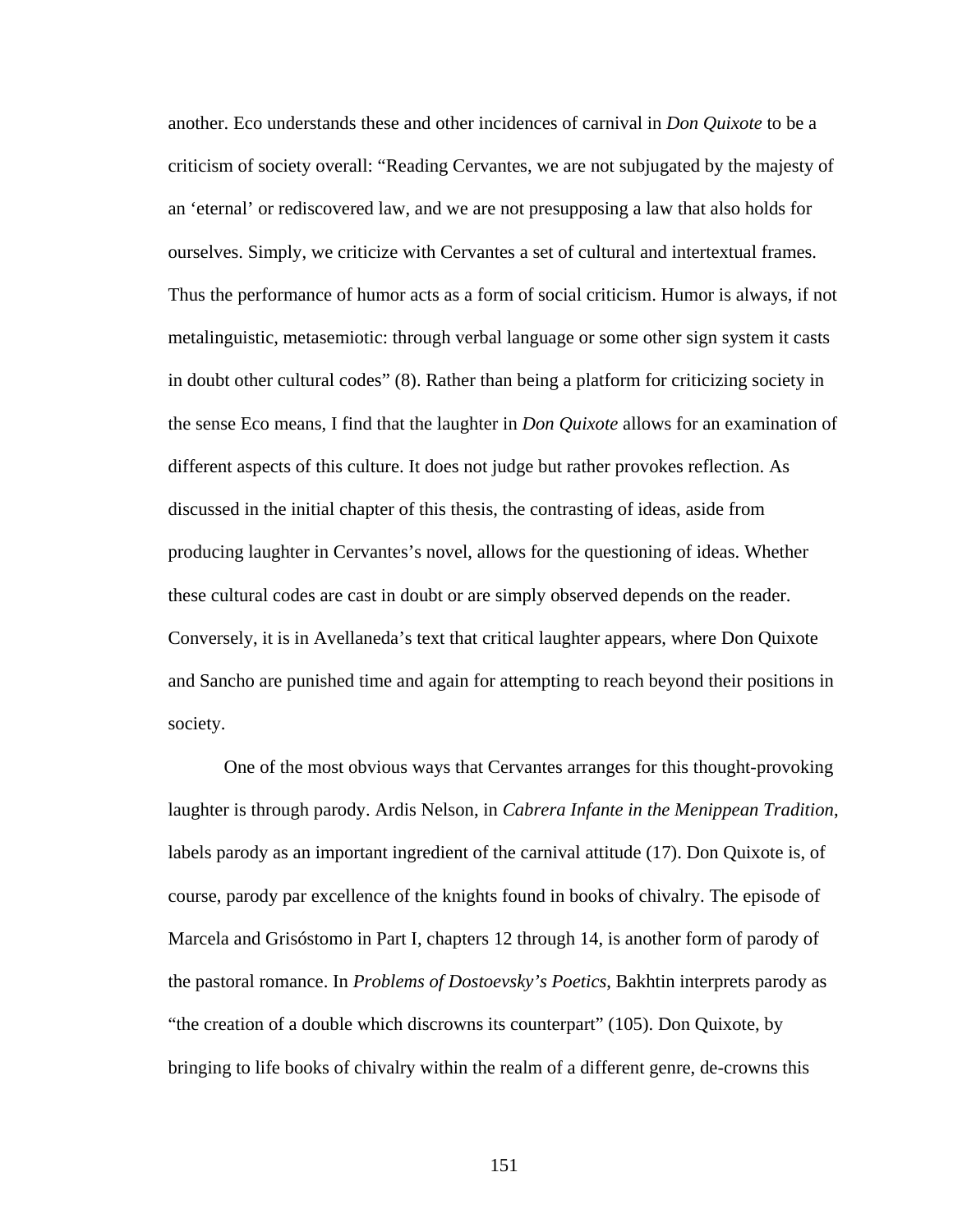form for the readers. Although he believes he is otherwise, for the characters and readers, Don Quixote is the antithesis of many of the characteristics associated with literary knights errant. Whereas knights errant should right wrongs, Don Quixote often times ends up wronging rights. His imitation of knight errantry accidentally parodies, or discrowns, the very creed he wants to follow.

Likewise, Marcela, by stepping out of the pastoral romance into which she has been cast, declares herself free, refuses to follow the protocol everyone else expects of her, and therefore turns this genre's dynamics upside down as well. Yvonne Jehenson, in "The Pastoral Episode in Cervantes' *Don Quijote*: Marcela Once Again," explains that in this episode "Cervantes subtly undermines the conventions of the pastoral genre and has Marcela explode traditional literary codes" (17). Because she refuses to play the part of the pastoral shepherdess as prescribed in literature and instead speaks out and defends her lifestyle, "she erupts into the circumscribed world of the goatherds and explodes it by assuming a negative function" (26). In her own way, her actions turn the pastoral genre on its head, which would be interpreted as a negative function within the realm of this genre, according to Jehenson. However, outside of the realm of the pastoral and within the more cynical parameters of the novel, Marcela's action exposes the inconsistencies of pastoral literature and could be interpreted as satirical. What Don Quixote does next adds another element of humor to this episode. Jehenson summarizes: "Don Quijote, sword in hand, leaps to her defense. He will let no one harm Marcela—a Marcela whom we have seen is perfectly capable of taking care of herself" (28). It is precisely because the readers are aware that she is capable of defending herself that irony surfaces through the knight's reaction, because Marcela's inversion of the pastoral genre's parameters renders Don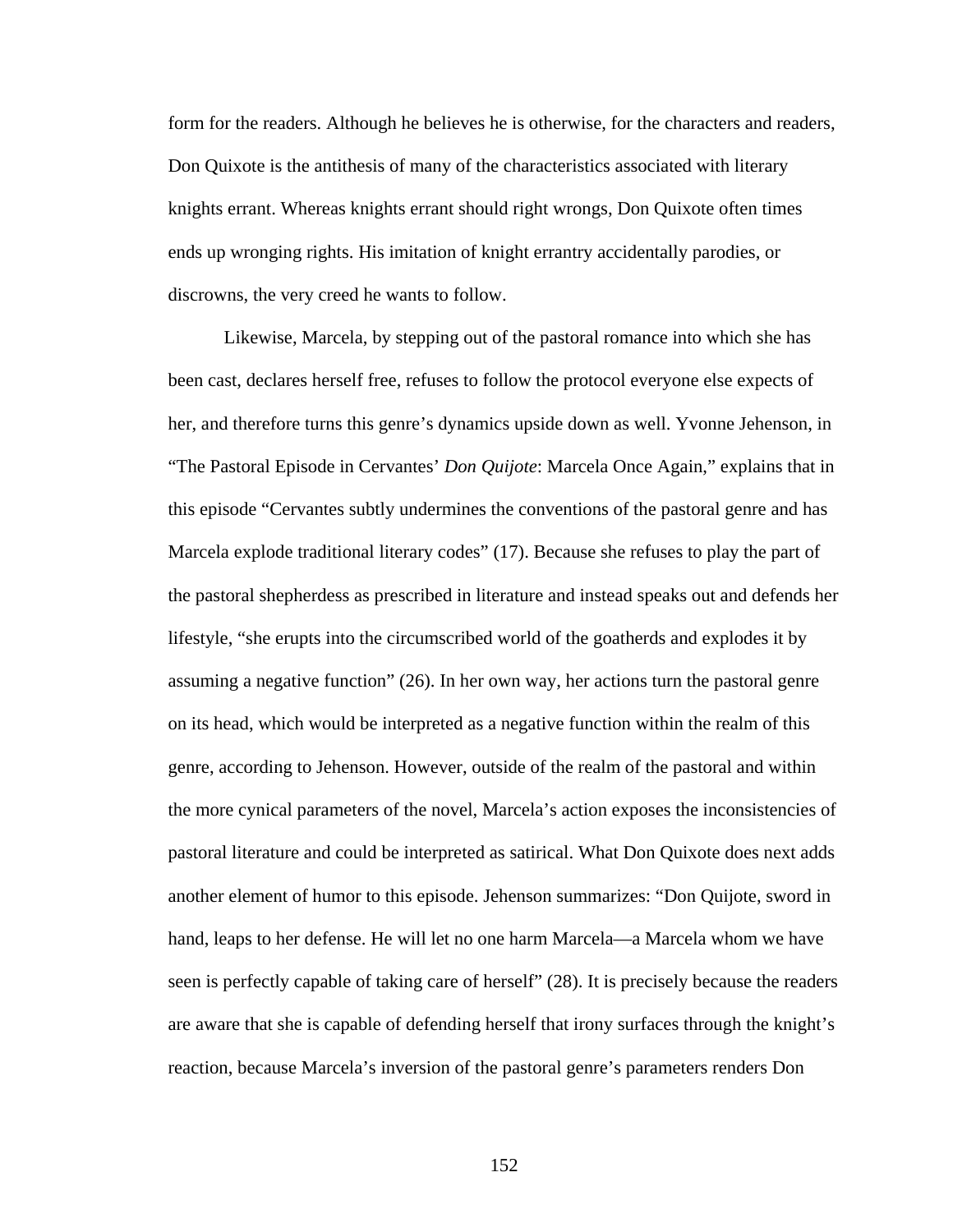Quixote's chivalric attitude obsolete. Because these two characters serve in some way as allegories of literary genres, their interactions within the new arena of the novel highlight the generic imperfections from whence they were created and therefore allow humor to surface.

Looking at the original and apocryphal novels of *Don Quixote* on a broader scale, parodying is also visible here: the 1605 text is supposedly created as a parody of chivalric romance. Avellaneda's narrative in turn discrowns Cervantes's and returns the two protagonists to the limited roles of madman and servant. Cervantes has the last word, however, when he parodies in his Part II the critical laughter found in the apocryphal text.

 I have already discussed many of the elements of comicality in Avellaneda and have shown how the protagonists are harnessed and tricked into performing or overreacting for their social superiors. In general, the humor contained in this text is unidirectional and is almost always at the expense of Don Quixote, Sancho, or Bárbara. The readers are encouraged to laugh at these three protagonists by the narrator, who indicates after almost every episode how the other characters laughed at them. The majority of the comic interludes in this novel provide laughter for some at the expense of others, but rather than creating an upheaval of established norms or by equalizing the playing field, this laughter more closely resembles Schadenfreude, or epicaricacy, which is the act of taking pleasure from someone else's misfortune. This kind of laughter is disparaging and is very different from the type contained in the original *Don Quixote*, although it does exist there, too. If it is the main representation of laughter in the text, the overall tone is negative or stagnant. The carnival spirit of laughter is not one of immobilization and repression, but rather of a recycling and rejuvenation where all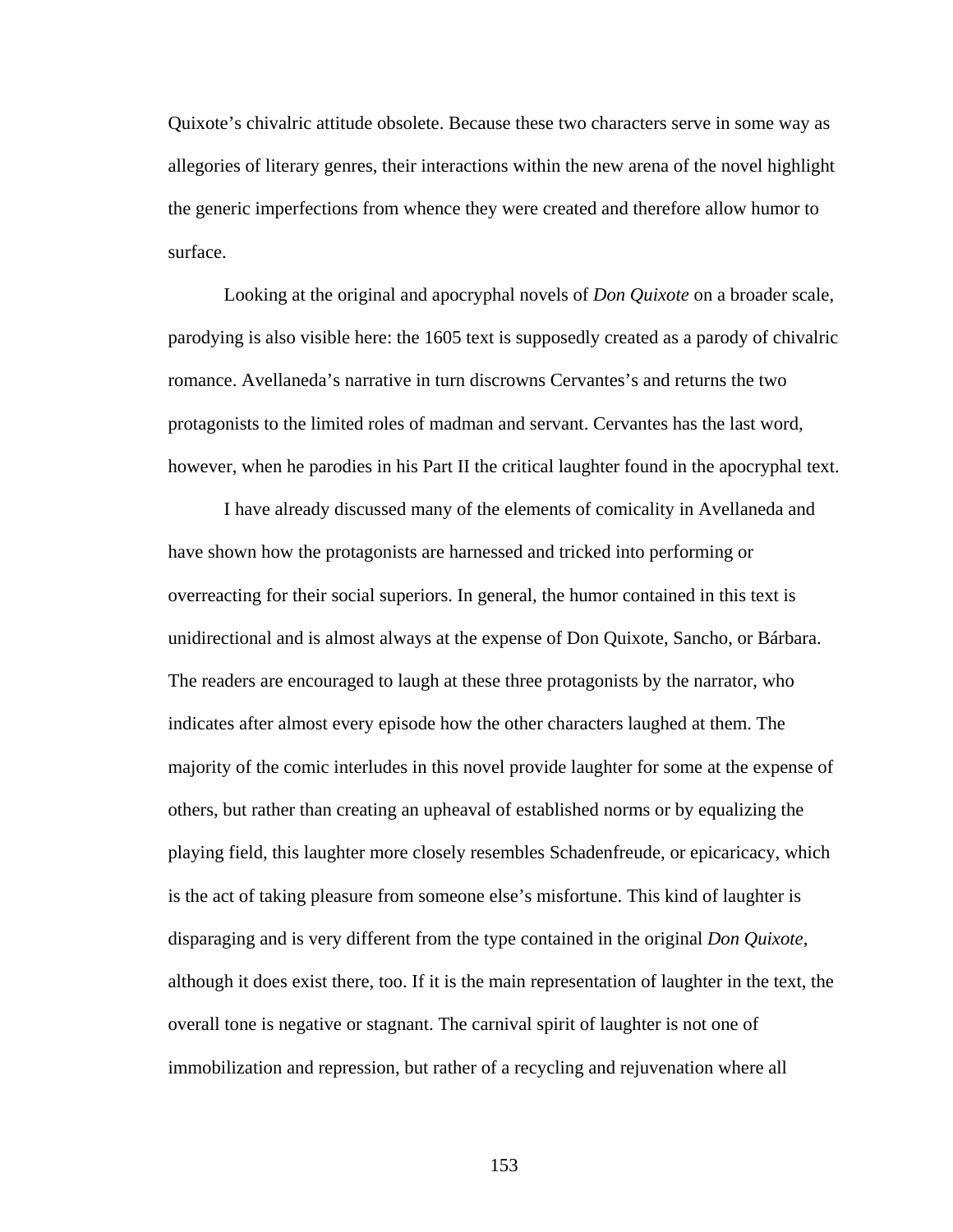hierarchies are leveled and there is a mixture of all aspects of society. In Part I, both types of humor appear and I believe they set the stage for the differing directions Avellaneda's and Cervantes's texts take in the second part. One of the clearer examples of carnival laughter takes place at the inn in Part I, chapter 17, when Sancho is spirited outside and blanketed by a group of traveling merchants who were "gente alegre, bien intencionada, maleante y juguetona" (224). Sancho is tossed up and down many times, representing the cyclical movement of carnival where life passes from one extreme to the other and then repeats the process. They use his blanket from the night before that, thanks to his experience with the balsam of Fierabrás, he had dirtied. His returning to the earthiness or crudity of life is put into contrast with the sublimity the sky represents as Sancho falls only to be again hurled repeatedly into the air. This is a very physical and emotional experience for Sancho who is treated "como un perro por carnestolendas" (224). He has been temporarily transformed into an animal here, de-crowned from his position as human and humiliated. This is an incident that effects him considerably, something that he mentions several times throughout the rest of the novel. But it is a very different kind of humor than that of chapter 52, when the goat herder Eugenio and Don Quixote come to blows. Although this fight contains elements of carnival, such as when Eugenio decrowns Don Quixote by knocking him off his horse and how they proceed to roll around in the food laid out for lunch, it is the actions of the bystanders that alter the tone of the scene. No one attempts to break up the fight or aide Don Quixote except Sancho. The canon and curate do keep the goat herder from getting a hold of a knife "mas el barbero hizo de suerte que el cabrero cogió debajo de sí a don Quijote, sobre el cual llovió tanto número de mojicones, que del rostro del caballero llovía tanta sangre como del suyo.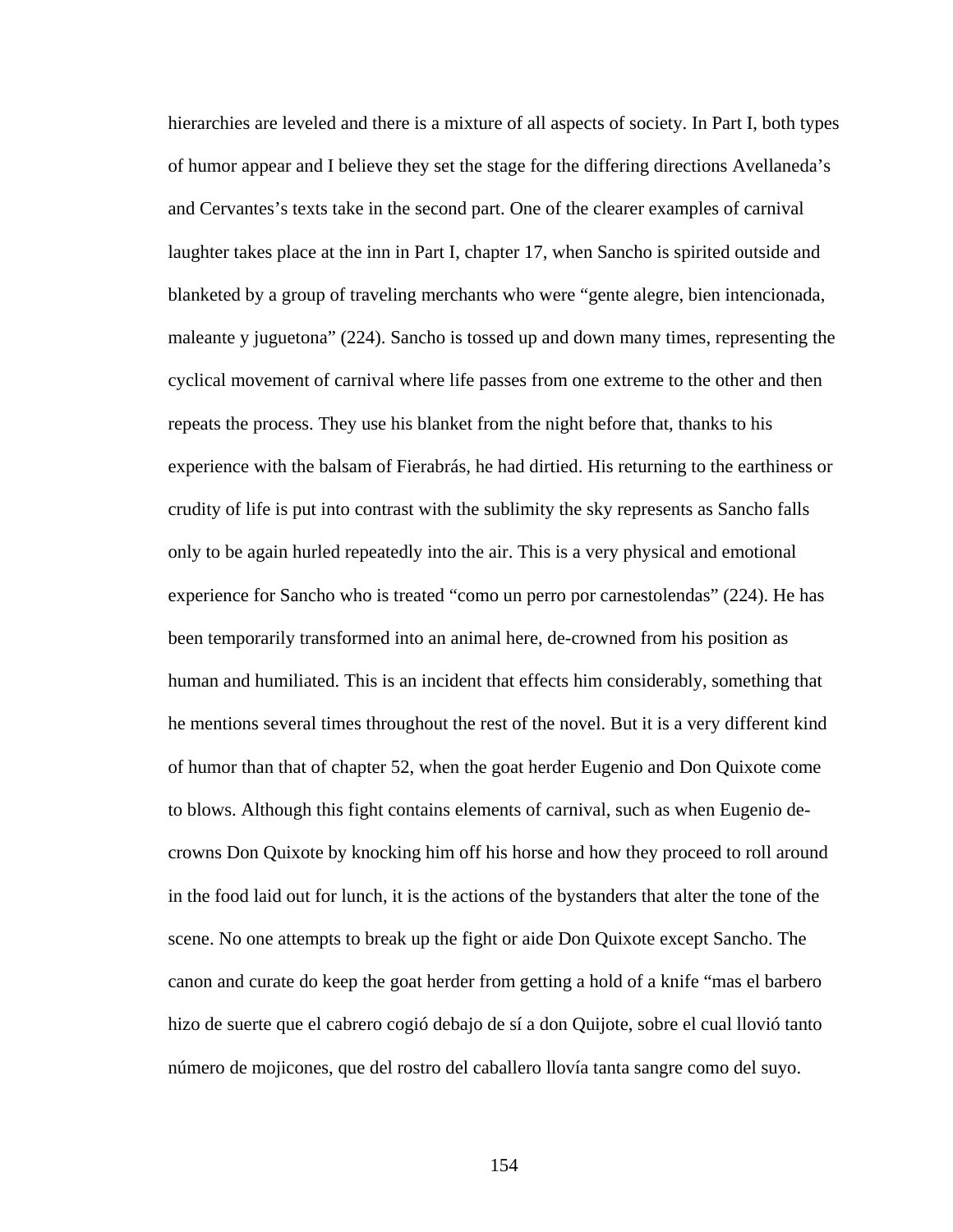Reventaban de risa el canónigo y el cura, saltaban los cuadrilleros de gozo, zuzaban los unos y los otros, como hace a los perros cuando en pendencia están trabados" (584). Iffland associates all of this with the carnival atmosphere: "se trata de 'regocijo y fiesta' como el narrador lo describe" (115). But I think it is important not to overlook the dynamic of this scene. Although there frequently exists an element of violence in carnival activities, in this scene the violence is exploited for the benefit of non-participants. Don Quixote and Eugenio have started a fight, but rather than actively taking part in the fight, or trying to prevent it, the other characters convert this scuffle into a spectacle for their own amusement. It is only the sound of a horn from a religious procession that distracts the knight and stops the fighting. Carnival laughter takes precedence again as he mounts his horse and rides off to confront the procession of the Virgin Mary, believing her to be an abducted damsel. Interestingly, here the barber and curate step in to try and stop him, something they do not do in the previous mêlée. Instead, they and the other onlookers thoroughly enjoyed the fight, goading on the two opponents. This is one of the most obvious examples in Part I of Schadenfreude, where Eugenio's and Don Quixote's brawl is turned into a spectator sport. The narrator emphasizes everyone's laughter and merriment, with the exception of Sancho who is held back from assisting his master by one of the canon's servants. Previously in the novel, other characters enjoyed the mad antics of Don Quixote, but this is the first time they do not actively participate in them, but rather go out of their way to enjoy the spectacle and do not attempt to stop the fight. This sharp contrast between participant and spectator represents a humor that differs from carnival laughter, where everyone takes an active part. It reestablishes hierarchies, with the viewers looking down on the contributors. In Avellaneda's novel, almost all of the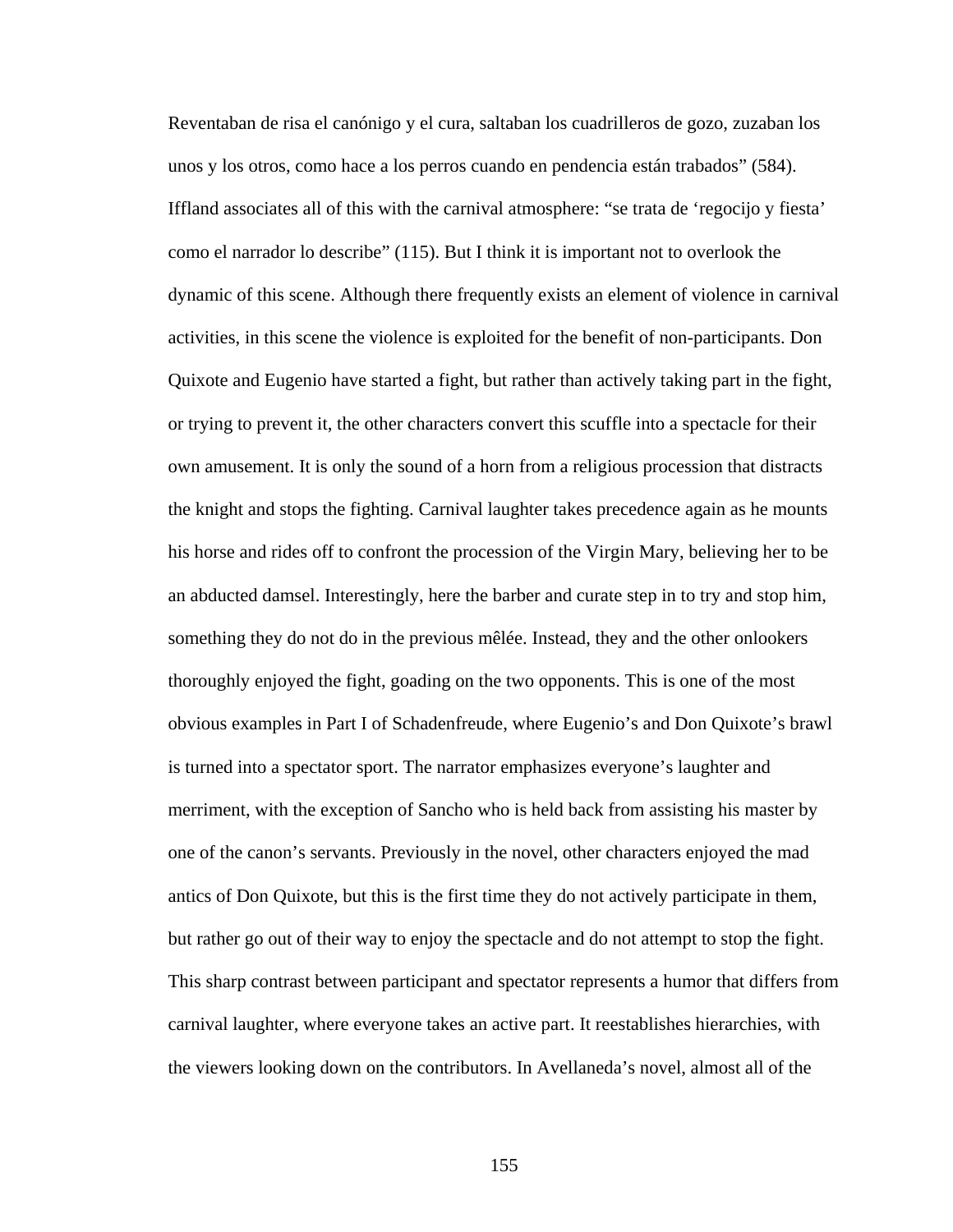humor is of this type, and Don Quixote, Sancho, and Bárbara are continuously provoked into performing for an audience. Cervantes also plays with this type of humor in Part II, in particular during the episodes with the Duke and Duchess. Similar to the way Avellaneda harnesses his protagonists for the amusement of the other characters and readers, the Duke and Duchess also stage several adventures for Don Quixote and Sancho. But because there is a much stronger current of carnival laughter in Cervantes, this overshadows what might otherwise be understood as a more satirical, repressive tone. Anthony Close, in *Cervantes and the Comic Mind*, observes that the jokes and tricks played by the Duke and Duchess and their cohorts "are filled with a merrily ludic, theatrically creative, and celebratory spirit . . . They are ludic, because, though designed to make fun of the two heroes, they set out to do so in such a way as to nourish their illusions of fulfillment and elicit their active participation in further adventures without suffering injury or offense. . . . The joy that they express . . . [is] a spontaneous one which unites all participants, temporarily dissolving hierarchies, bitterness, and rancour" (331). Although I disagree that there exists a point during the episodes with the Duke and Duchess in which the boundaries between social hierarchies ever completely disappear, it is true that all of the characters participate in the pranks and activities. In Avellaneda's novel, those of higher class are rarely ever more than observers, and instead have their servants or pages dress up as the Black Knight or the giant Bramidán de Tayajunque, for example. The Archipámpano only observes the antics of Sancho and Don Quixote. Even Don Álvaro, who interacts with Don Quixote and Sancho throughout most of the storyline and comes to their rescue several times, never acts in any of the pranks that he and his friends fashion. It should also be pointed out that the apocryphal Quixote always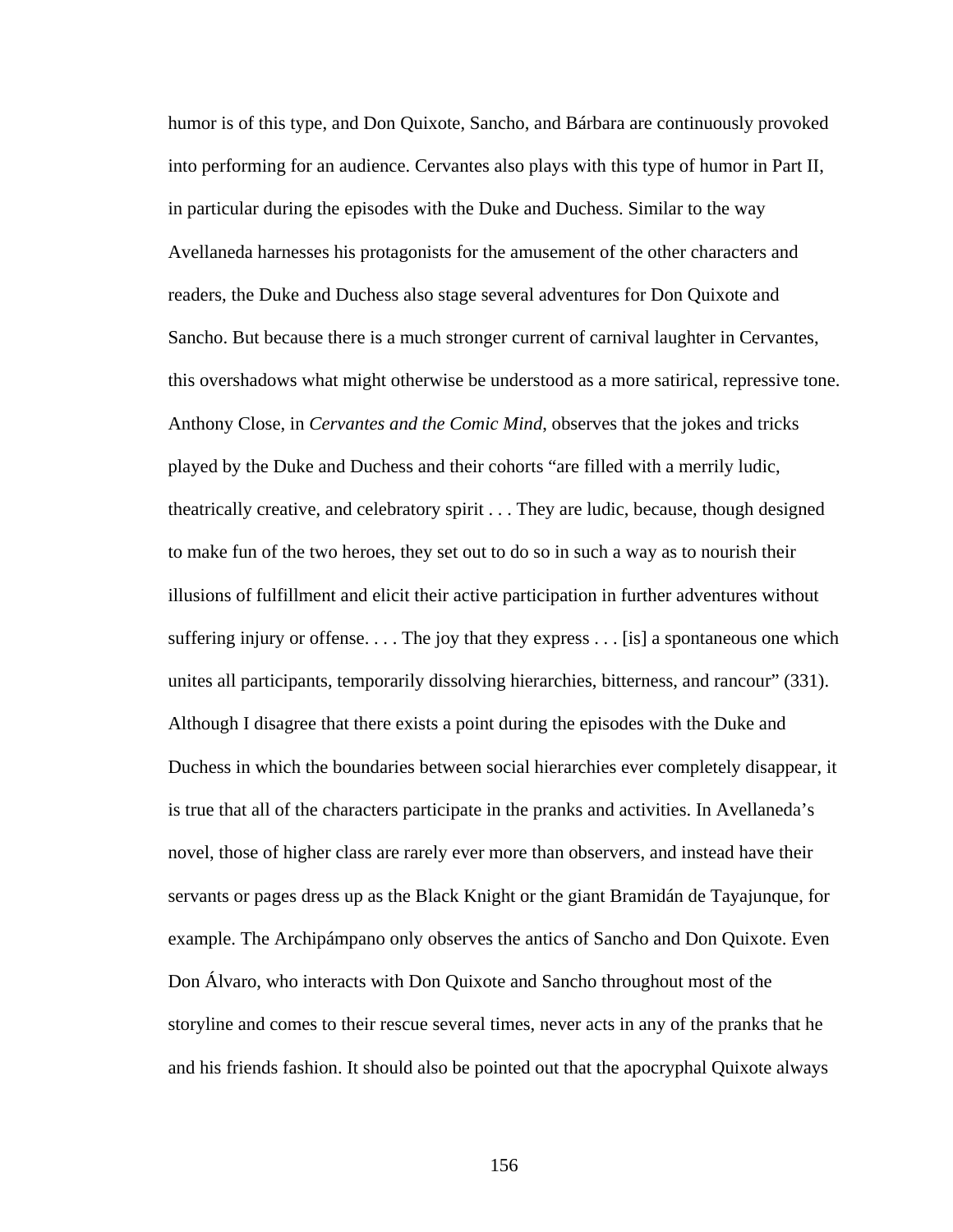loses his battles and is even incarcerated at one point. In other words, he never discrowns but instead is always subdued or overcome. Cervantes's Quixote both subverts and is decrowned, therefore representing the two sides of carnival activity. This is the purpose of carnival laughter, something that is very different from the majority of the condescending laughter found in Avellaneda. As Iffland points out, the humor in the apocryphal version "parte con preferencia desde instancias aristocráticas o nobles, desde arriba para abajo" (236).

Although the laughter in Avellaneda's text is generally repressive and does not permit the characters to develop beyond their set roles, there are two aspects which interfere with this fixed humor. The first aspect is Sancho, whose impudence and gluttony contradict the norms of social decency. Avellaneda makes him the laughing stock, along with Don Quixote, but his actions and language nonetheless continually transgress social hierarchies. Even though Sancho is denied development or growth, because he is never truly isolated nor entrapped by this laughter to the point that his actions cease to attack the established norm, Avellaneda's attempt to control and relegate Sancho to the role of a harmless target of laughter fails. Iffland states that in Avellaneda "puede haber Carnaval, pero servirá sólo para ejemplificar lo risible, lo irrisorio, del proyecto de ascenso" of Sancho and Don Quixote (268). But, in copying some of the initial characteristics of the original Sancho, that of speaking out of turn and saying too much, Avellaneda is unable to contain his Sancho to a role of subservience. Also, because the apocryphal squire is gluttonous and continues to identify with his donkey in imitation of the original Sancho, these factors associate him with the baser, more animalistic side of carnival. The laughter produced by his excessive eating and by his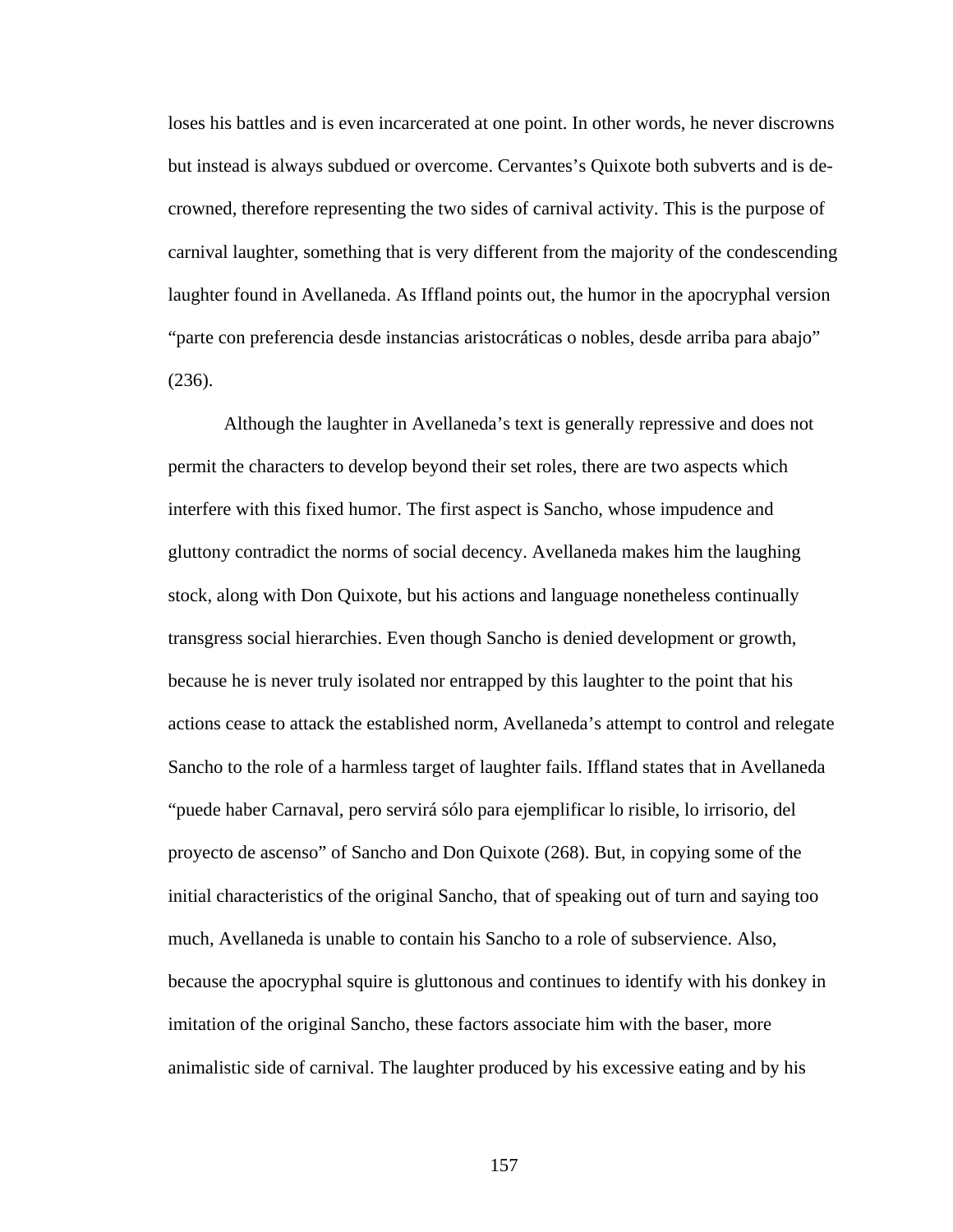demonstrative love for his beast accidentally injects the text with a light spirit of rejuvenation. This mixing of the mundane with the refined and an emphasis on corporeal attributes serve as attempts to fertilize an otherwise stagnant text. I say accidentally because this aspect of Sancho appears to have been overlooked or misunderstood by Avellaneda and goes against the grain of the rest of the novel. Nevertheless, because this type of laughter is contradicted by the overall repressive tone of the novel, and because Sancho gives up his donkey and agrees to a more refined lifestyle with the Archipámpano in Madrid at the end of the novel, this weak element of carnival laughter is finally overpowered by the rest of the text.

The other element of carnival laughter in Avellaneda's novel is its ending. In the penultimate chapter, Avellaneda consigns Sancho to the city of Madrid as the Archipámpano's buffoon. Bárbara is deposited at a house for wayward women. The final chapter is dedicated to explaining how Don Quixote was tricked into going to the Casa del Nuncio, an insane asylum in Toledo. After Don Álvaro visits Don Quixote for a while, to make sure he is adjusting to confinement and to otherwise look after him, Don Álvaro returns home and the narrator writes that this concludes the story that had been found in the Manchegan archives. But the book does not end here. Instead, the narrator continues to talk about Don Quixote:

Lo que toca al fin desta prisión y de su vida, y de los trabajos que hasta que llegó a él tuvo, no se sabe de cierto. Pero barruntos hay, y tradiciones de viejísimos manchegos, de que sanó y salió de dicha Casa de Nuncio; y pasando por la corte, vio a Sancho, el cual, como estaba en prosperidad, le dio algunos dineros para que se volviese a su tierra, viéndole ya al parecer asentado. Y lo mismo hicieron el Archipámpano y el príncipe Perianeo, para que mercase alguna cabalgadura, con fin de que se fuese con más comodidad; porque Rocinante dejólo don Álvaro en la Casa del Nuncio, en servicio de la cual acabó sus honrados días, por más que otros digan lo contrario.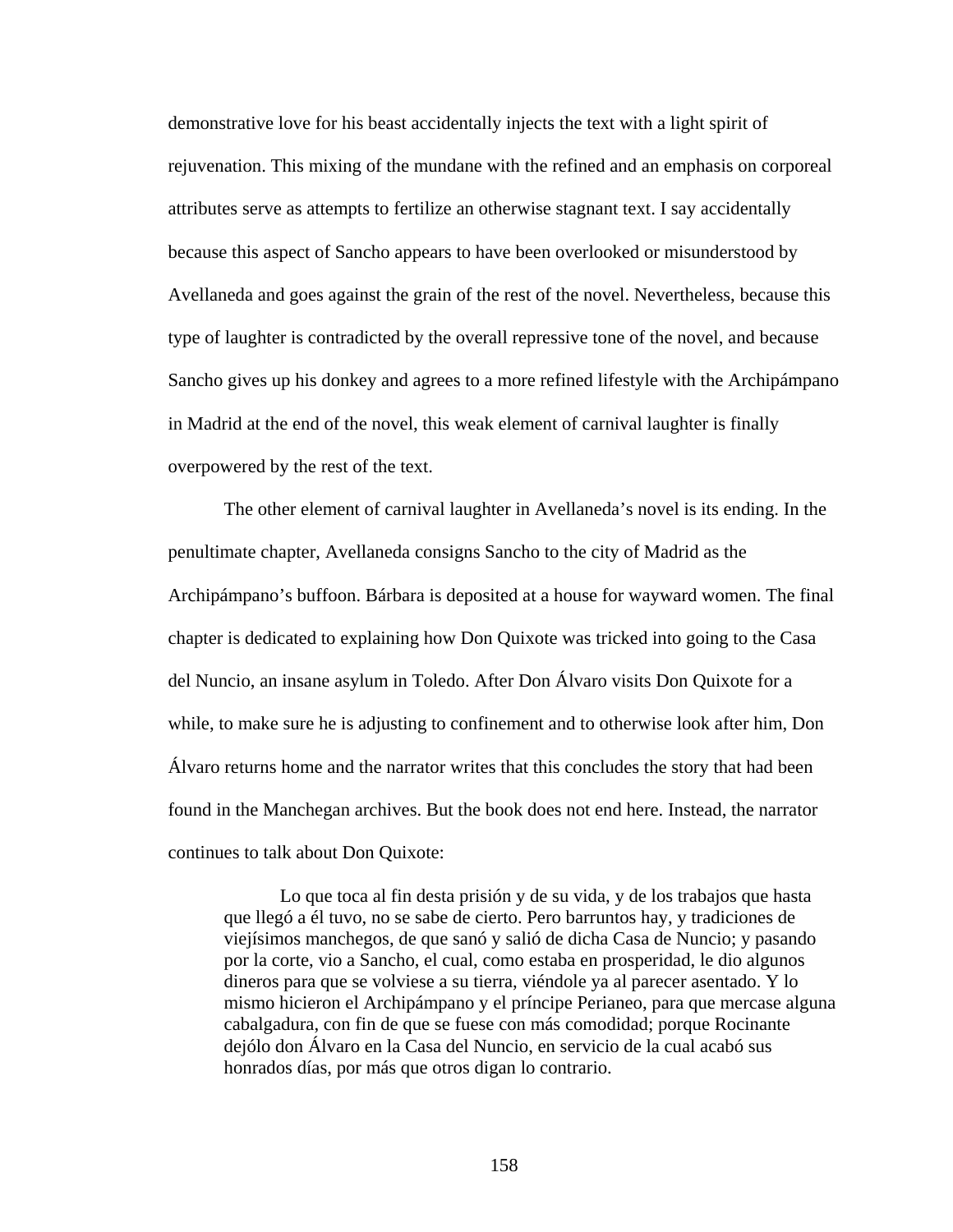Pero, como tarde la locura se cura, dicen que en saliendo de la corte, volvió a su tema y que comprando otro mejor caballo, se fue la vuelta de Castilla la Vieja, en la cual le sucedieron estupendas y jamás oídas aventuras . . . y él, sin escudero, pasó por Salamanca, Ávila y Valladolid, llamándose el Caballero de los Trabajos, los cuales no faltará mejor pluma que los celebre. (447-48)

Although the narrator frames this information around "barruntos" and "tradiciones de viejísimos manchegos" and mentions that this last piece of the knight's history is not known for certain,<sup>16</sup> he implies that even though Don Quixote is imprisoned in the insane asylum, he is later released and then returns to his old ways of madness. In the imitation of books of chivalry, Avellaneda appears to have left the ending open and, similar also to how Cervantes ended Part I, he invites someone else to continue the tale. This openendedness of the narrative structure, coupled with Don Quixote's return to madness, undoes all that the suppressive laughter managed to contain in the previous pages of the text. Rather than the closed ending of the 1615 novel (the protagonist's death), or possibility of permanent institutionalization of Don Quixote that initially occurs in the Avellaneda sequel, the ending of the apocryphal *Quixote* in some ways represents rejuvenation, because Don Quixote will have the opportunity to roam free once again. This is why it is representative of carnival laughter. Iffland observes that the spirit of carnival holds the possibility of a continuation, as part of its process of life-death-rebirth. This is in direct contrast to Cervantes's definitive ending, where Don Quixote dies and automatically negates any possibility of a continuation. Alain René Le Sage, the eighteenth-century writer who liberally translated Avellaneda's novel to French, changed Avellaneda's ending and had Don Quixote die after a fight with the Santa Hermandad.

 $\overline{a}$ 

<sup>&</sup>lt;sup>16</sup> Here the narrator, in imitating the mannerisms of troubadours and other story tellers, adds ambiguity to his narrative. This is something Cervantes's narrator also does, such as in Part I, chapter 2: "Autores hay que dicen que la primera aventura que le avino fue la del Puerto Lápice; otros dicen que la de los molinos de viento; pero, lo que yo he podido averiguar en este caso, y lo que he hallado escrito en los Anales de la Mancha . . ." (107).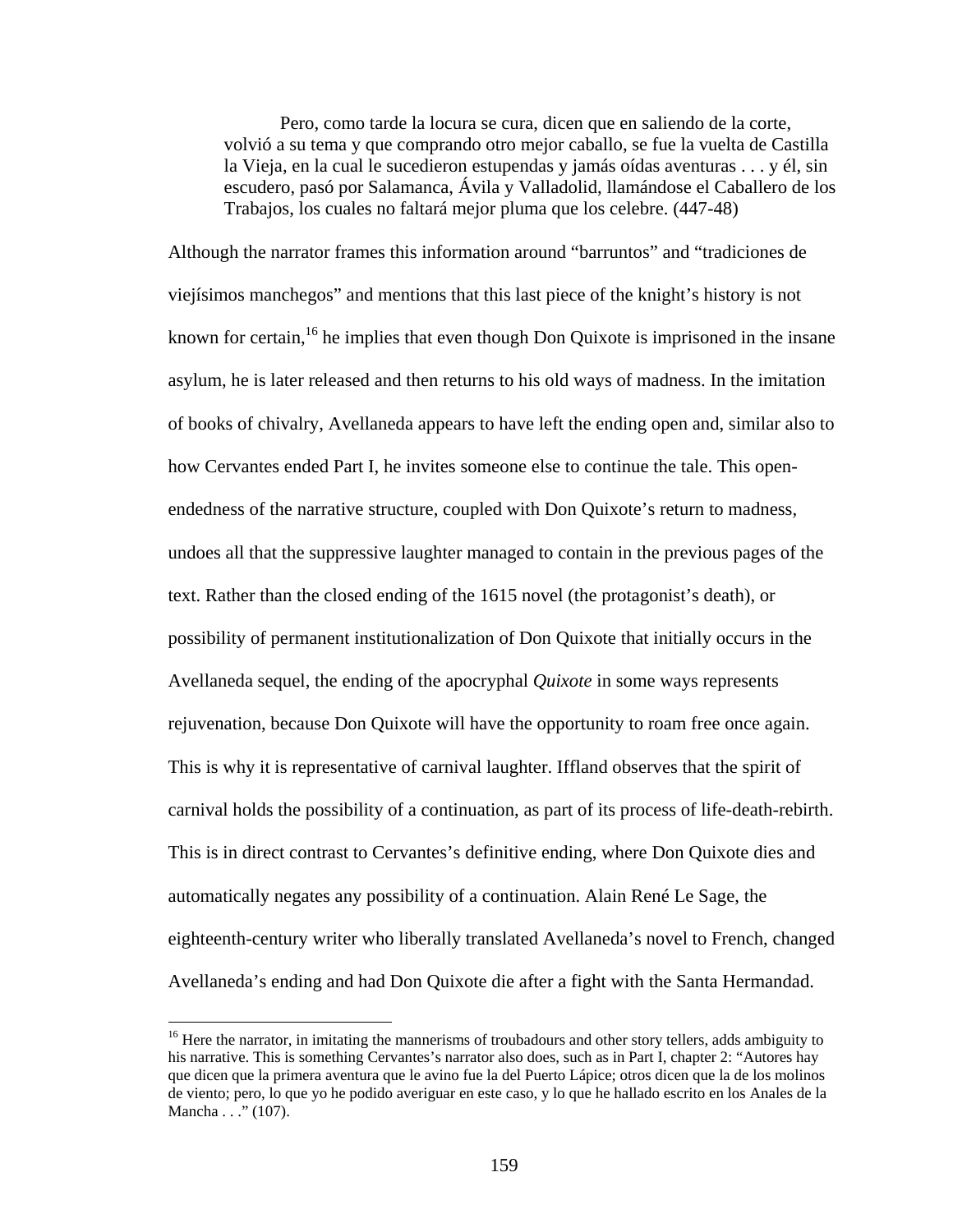This, or the confinement of the insane asylum, would have been the logical conclusion to a text that so repressed its protagonists. Avellaneda, however, has chosen an open ending, which undermines the stagnant, repressive laughter that had overwhelmed the rest of the text. Iffland believes that "la obra de Avellaneda sólo se puede entender como una reacción contra la dimensión profundamente carnavalesca del *Quijote* de 1605" (62). For the most part, I agree with this statement. But the conclusions of the two texts nevertheless go against the overriding tones of their respective works. Taking into consideration the disposition and direction of both novels, it is as if Cervantes and Avellaneda swapped endings. Salvador Fajardo, in "Closure in *Don Quixote I*," points out, "In a novel that seeks to highlight the unreliability of many traditional forms of authority, . . . the decision to end seems especially vulnerable to ironic treatment" (43). Ironic, because the ending opposes the direction of Cervantes's text up until this point, where the protagonists have been free to journey, seek adventure, and otherwise overcome boundaries.

Due to his defeat by the Knight of the White Moon in Barcelona, Don Quixote agrees to a year of rest at home, thus circumventing any type of journey during this time, which is an immobilization that leads to his death. In contrasting the tones and overall intent of the two *Quixotes*, Nabokov would have preferred to see the two protagonists duke it out rather than have Don Quixote lose to Sansón Carrasco:

All along [Part II] we have been meeting people who were personally acquainted with the false Don Quixote. We are as ready for the appearance of the false Don Quixote as we are for that of Dulcinea. We are eager for Avellaneda to produce his man. How splendid it would have been if instead of that hasty and vague last encounter with the disguised Carrasco, who tumbles our knight in a jiffy, the real Don Quixote had fought his crucial battle with the false Don Quixote! In that imagined battle who would have been victor—the fantastic, lovable madman of genius, or the fraud, the symbol of robust mediocrity? My money is on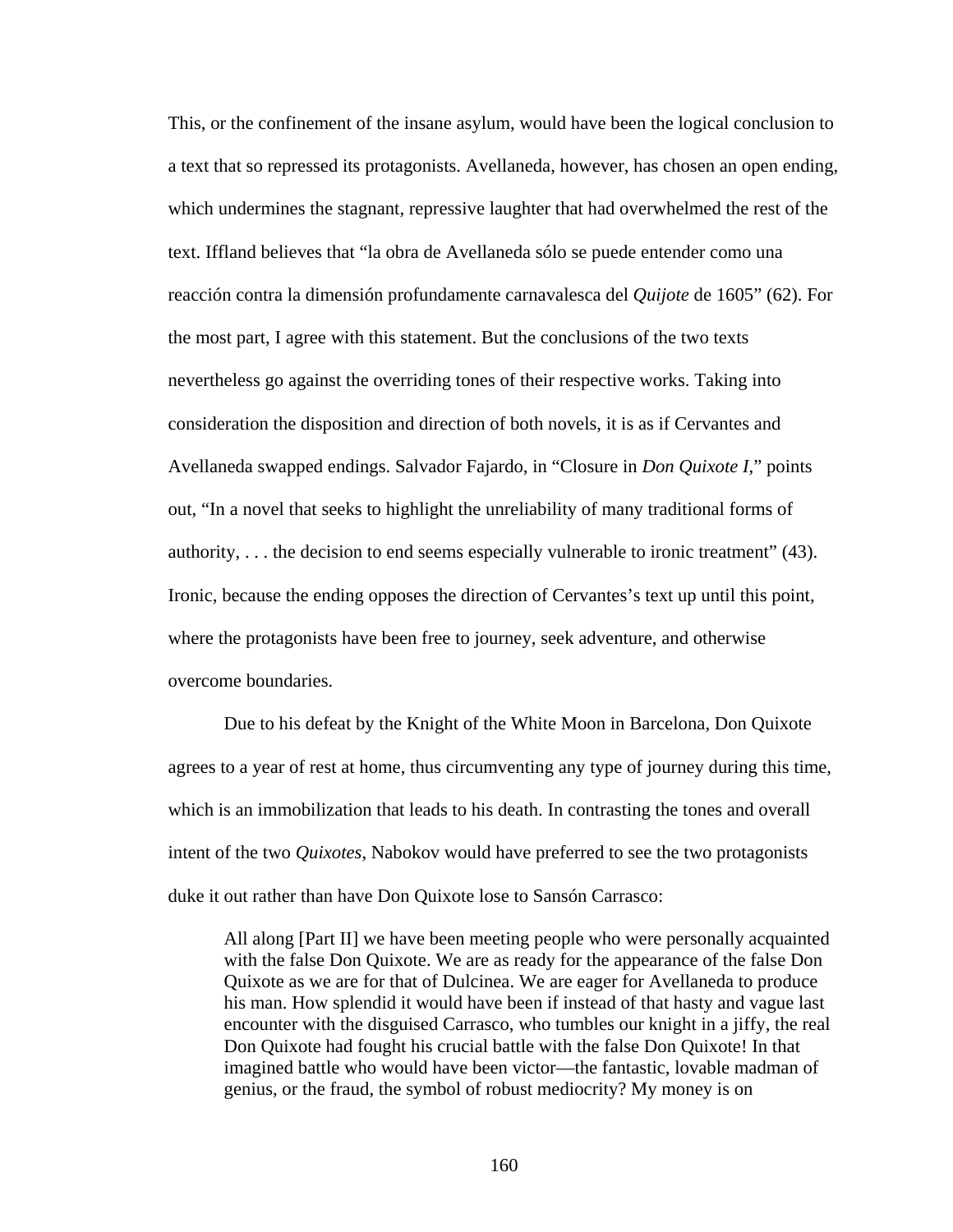Avellaneda's man, because the beauty of it is that, in life, mediocrity is more fortunate than genius. In life it is the fraud that unhorses true valor. (81)

Nabokov's cynical interpretation highlights the discrepancy between these two Quixotes and at the same time summarizes the temperament of both narratives. Ironically, these two figures seem to swap places in the last chapter of each other's novels. In looking at the overriding carnival laughter in Cervantes's novel and the almost complete lack thereof in Avellaneda's, the endings of their text clash with the rest of the storyline. I explained in an earlier chapter that Cervantes's allows Don Quixote to die as a way of personifying the carnivalesque notion that stagnation is death. Avellaneda's ending, however, defies the message of the rest of his text. The ending and the character of Sancho serve as the two main representations of carnival laughter in Avellaneda's text, even though they are out of sync with the rest of the story.

José Antonio Millán, in his prologue to the Poliedro edition of Avellaneda's

novel, comments that the apocryphal text is

una obra . . . respetuosa con la de Cervantes. Respetuosa porque es perfectamente coherente con el hilo argumental de la primera entrega, y hace un buen ejercicio de continuación. . . . Si un improbable hallazgo documental demostrara que Lope (o un partidario suyo) había encontrado ya escrita una continuación del *Quijote*, sin especial *animus iniuriandi* contra Cervantes, y se había limitado a ponerle un prólogo y a hacer una interpolación menor, nos lo creeríamos inmediatamente. . . . La *sutura* de la obra avellanedesca con la Primera parte . . . es un constante. (xxxxi)

In this chapter, however, I hope to have proven the opposite: that there are several factors that change the atmosphere of each storyline, which as a result create two very different novels. The humor found in both novels is one of the main points of difference. In order to fully appreciate the richness of Cervantes's masterpiece as well as the important role humor plays in this novel's design, it is necessary to read Avellaneda's work. Both texts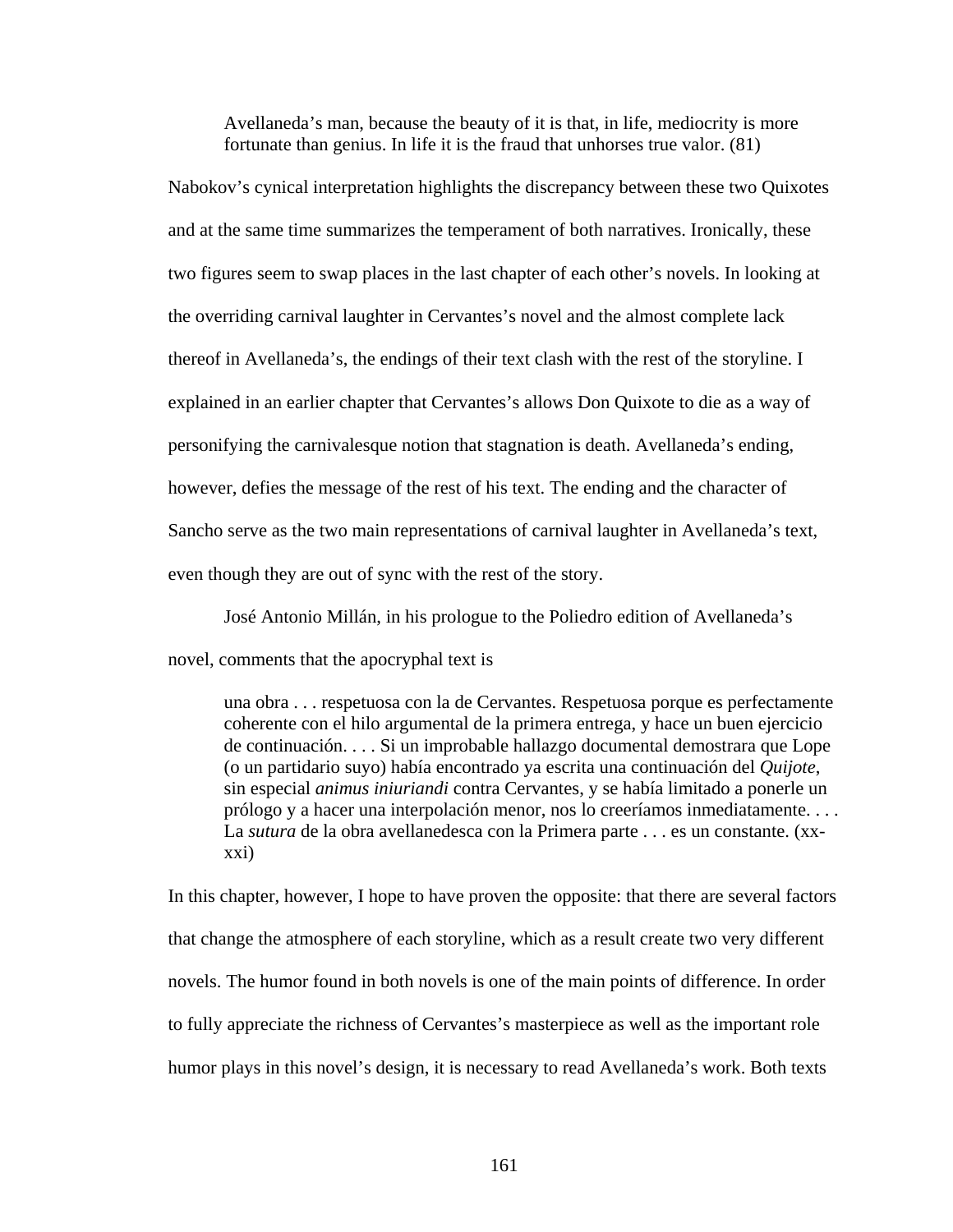offer a very different vision of laughter. They use as a starting point the journey of a mad knight and his simple squire, but since each narrative holds a dissimilar view of laughter, the concept from which they originate divides very early on and sets them on distinct courses of comicality. Each novel is an essential compliment to the understanding of the other. But like a fork in the road, the humor in each novel should be understood as stemming from the same original source and then taking two very different directions.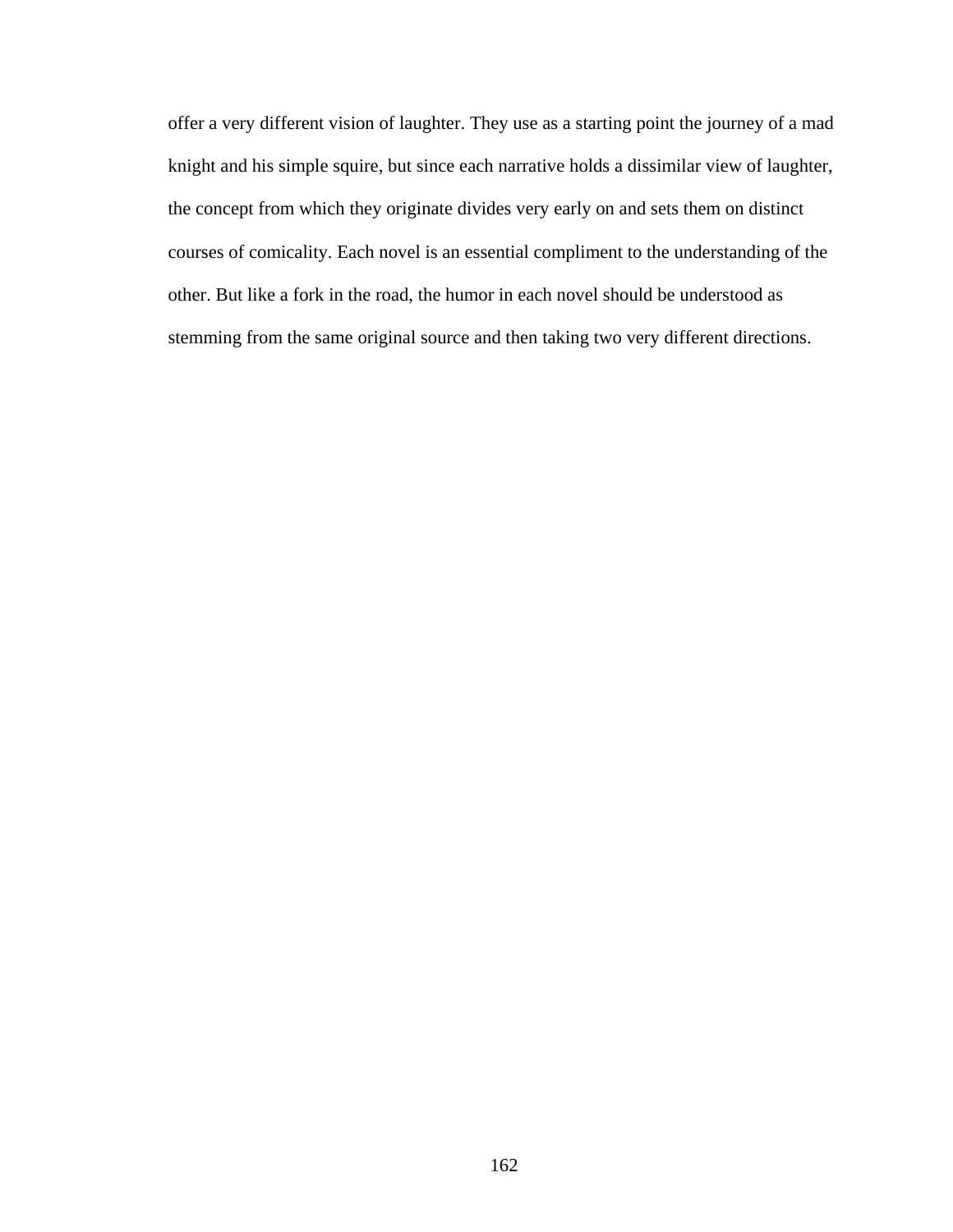## **CHAPTER IV**

## **MADNESS AND LAUGHTER: INGENIOUS INTERPRETATION**

 Many critics have attempted to diagnose or explain Don Quixote's madness, while others have focused on labeling the types of humor found in *Don Quixote*. Looking briefly at both of these issues below, in this chapter I examine the relationship between madness and humor, in order to better understand Cervantes's humanistic vision within *Don Quixote*. Having analyzed in previous chapters Menippean satire, humor as journey, and humor unique to Cervantes's novel, my final concern in this thesis is to look at the correlation between humor and madness, because the latter is a theme central to *Don Quixote*. I begin by considering the universality of madness, a subject frequently promoted in humanistic texts such as *Praise of Folly* and *Gargantua and Pantagruel*. Next, I look at the types of madness Don Quixote exhibits as well as how his character is formulated in part based on the contemporary humoral theories of Cervantes's day. Lastly, most of the characters in *Don Quixote* demonstrate some sort of foolishness, insanity, or silliness. Because these actions fall within the wide parameters of madness, I discuss how this reflects the humanistic idea surrounding the universality of madness and how everyone acts madly at some point or another in their lives. All of the aforementioned topics are addressed with regard to the multi- and uni-directional humor found in Cervantes's novel.

 Although it should go without saying, *Don Quixote* is more than just a book about a madman and his faithful squire. This description is what is often given in layman's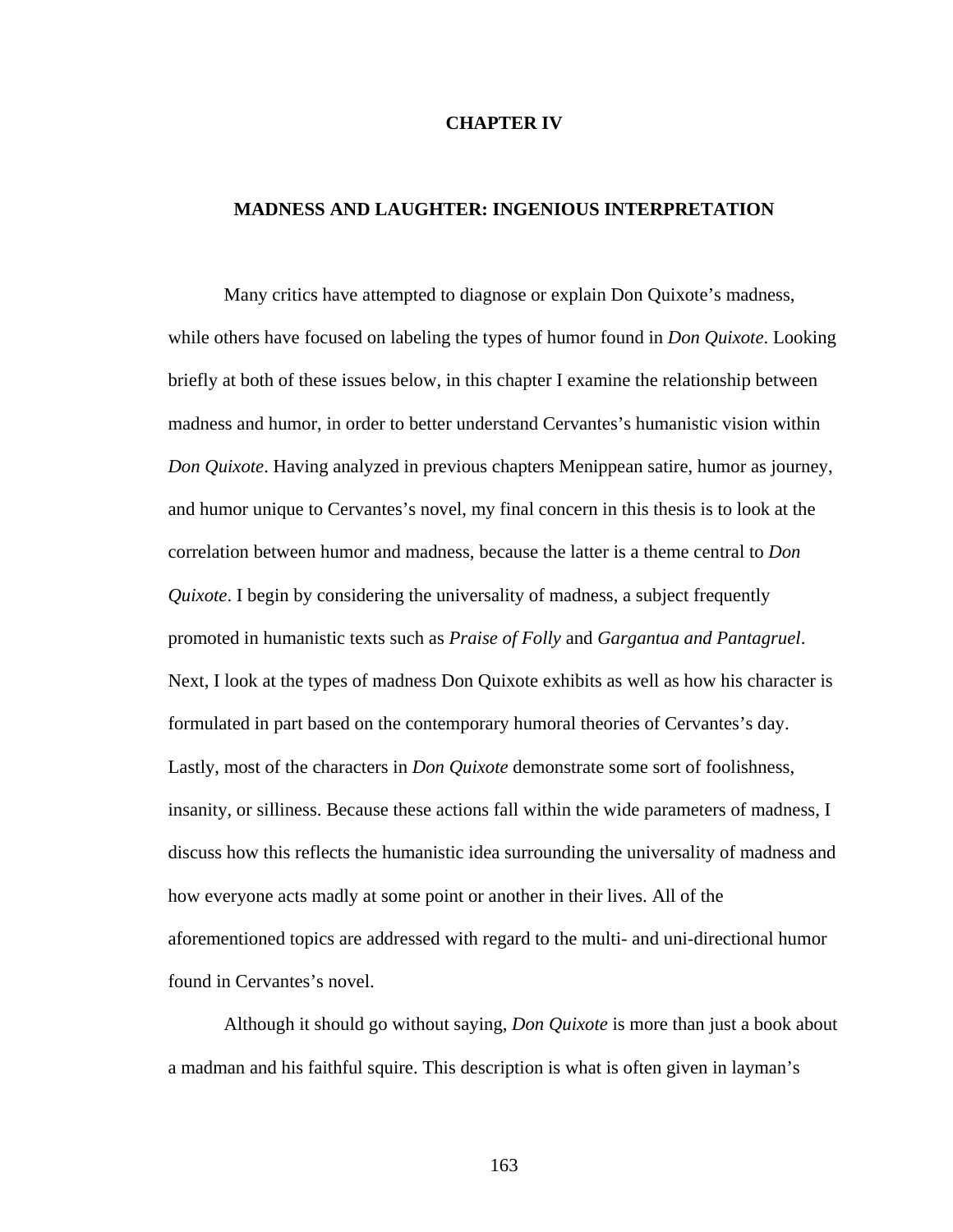terms when Cervantes's classic is mentioned, but anyone who has read the book knows that this definition is oversimplified. Even though Don Quixote is regarded as the leading mad character and Sancho Panza is labeled as the most foolish, there are many other characters throughout the novel who act in silly or crazy ways, and almost all of their actions take place in a humorous context. While not all of the laughter-provoking scenes are at the direct expense of madness, the underlying current of comicality is interlaced with the follies, mad antics, and otherwise nonsensical actions of most of the characters that appear throughout the text. From the extradiegetic angle, for example, the intentional ramblings and uncertainty provided by the historian Cide Hamete, the translator, and any of the other authors mentioned offer silliness to the readers at the outermost layer. Within the text, there are characters who disguise themselves to fool others, who cross-dress, who create utopias away from civilization, who dare try to transcend their social status, and who provoke chaos by testing the limits of spousal fidelity, to name just a few of the many scenarios where characters act in what might have been deemed by seventeenthcentury Spanish standards as crazy or outlandish. The laughter celebrated in this novel continuously offers examples of madcap antics, folly, and foolishness to the readers and reinforces the humanistic vision that recognizes these characteristics as an integral part of what it means to be human.

 It is in Erasmus's *The Praise of Folly* that the spirit of madness is so strongly equated to being human. The madness that comes from foolishness, writes Erasmus, "brings a great delight not only to them that are possessed with it but to those also that behold it . . . [and] I scarce know anyone in all mankind that is wise at all hours, or has not some tang or other of madness" (31). Not only are folly and madness, or being "out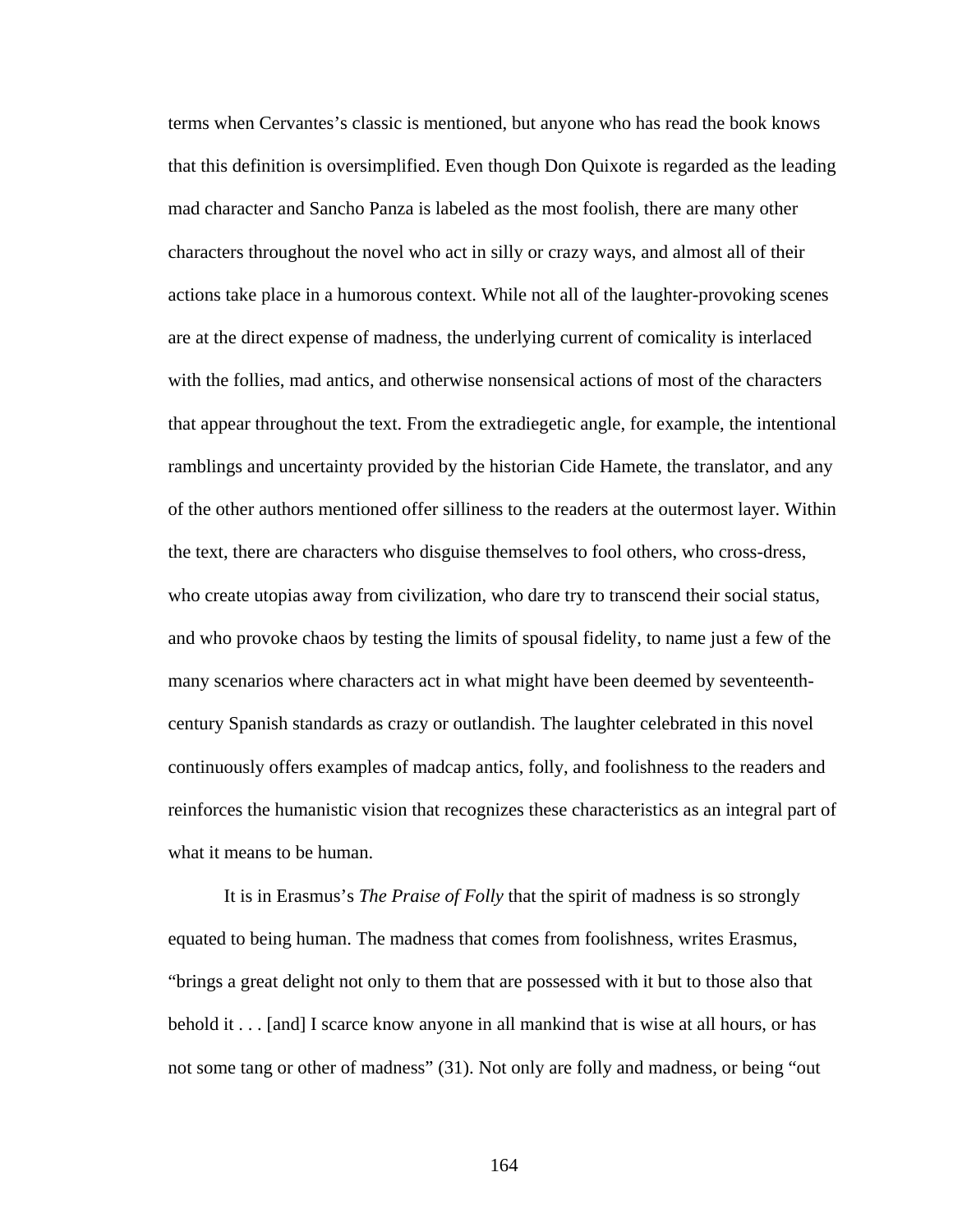of one's wits" (30), interrelated according to Erasmus, but they are integral characteristics of what it means to be human and they are also representative of the comic element of life. In *History of Madness*, Foucault points out that for Humanists such as Erasmus madness serves as "the comic punishment of knowledge and its ignorant presumption" (23). Rather than celebrate only the rational aspects of the mind, society should embrace as a part of humanity the less serious or dignified facets as well. Through literature such as *The Praise of Folly* and Rabelais's *Gargantua and Pantagruel*, society is reminded to do this via laughter. Foucault observes that "madness . . . is in fact a subtle relationship that man has with himself" (*History* 23). In other words, madness forms a part of the human psyche. To ignore this side of human nature, or to shun or marginalize it, would be unhealthy. Mikhail Bakhtin, in *Rabelais and His World*, writes that madness and laughter are intertwined in carnivalesque humor, and that this is the same type of humor found in *Don Quixote*. Cervantes's knight errant is similar in some ways to a jester, who can make the court laugh at and with him at the same time, although he is not always aware of his role. P. E. Russell, in "The Madness of Don Quixote," clarifies, "Madness portrayed as a comical condition and laughter nearly always elbowing out compassion are the features of *Don Quixote* that many modern readers find it difficult to accept. It is important to realize, however, that this kind of problem did not trouble readers during the first century and a half of the book's existence" (85). The relationship between laughter and what were deemed to be foolish or insane actions and individuals reflected both the nature of laughing at and laughing with the subject. It is a relationship very similar to that of the institution of Carnival, where fools and madmen take turns with those that are considered to be wise or sane in crowning and de-crowning one another. Everyone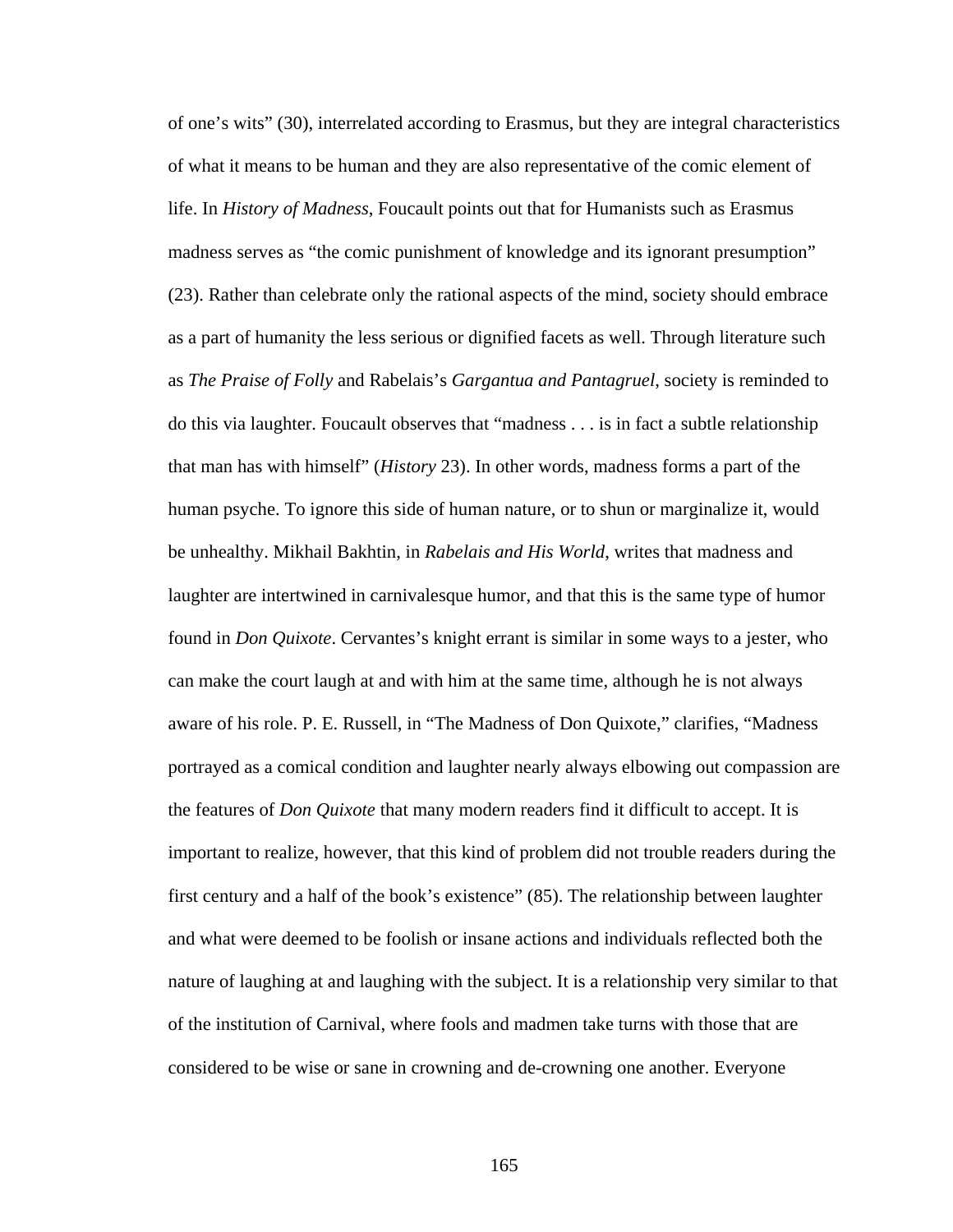collaborates in the foray. The fluctuation and inversion of social hierarchies during Carnival emphasizes that we as humans are equals in this game of life. Bakhtin adds, "The carnivalesque basic element in Cervantes's *Don Quixote* . . . is quite obvious: his novel is directly organized as a grotesque play with all its attributes" (*Rabelais* 275). The grotesqueness Bakhtin mentions refers to the physical attributes of being human, which would include highlighting universal actions such as eating, drinking, defecating, dying, and any of the activities that could be interpreted as celebrating the meaning of the body and how it undergoes transformation throughout life. Madness is definitely a principle corporal action, because it affects everyone physically in some way and because it creates an alteration within individuals regarding how they interact with themselves as well as how they live in a community.

In today's society, perhaps most people would take umbrage at being associated with madness, but it is important to keep in mind that from an humanistic point of view, madness formed part of the definition of humanness. Rabelais's novels also serve as a good example of how mad actions and foolishness intermingle with learning, war, and other serious ventures. It is understood as a part of life. In his *Pensées*, Blaise Pascal comes to phrase it in the following way: "Men are so necessarily mad that not to be mad would amount to another form of madness" (414). Whether acting out of line, being foolish, allowing your beliefs to oppress you, or even envisioning something that no one else can see, everyone at some point or another experiences what could be termed a form of madness.

Foucault explains that around the sixteenth century, the conception of madness begins to be understood in two different ways. Initially, madness is viewed as a condition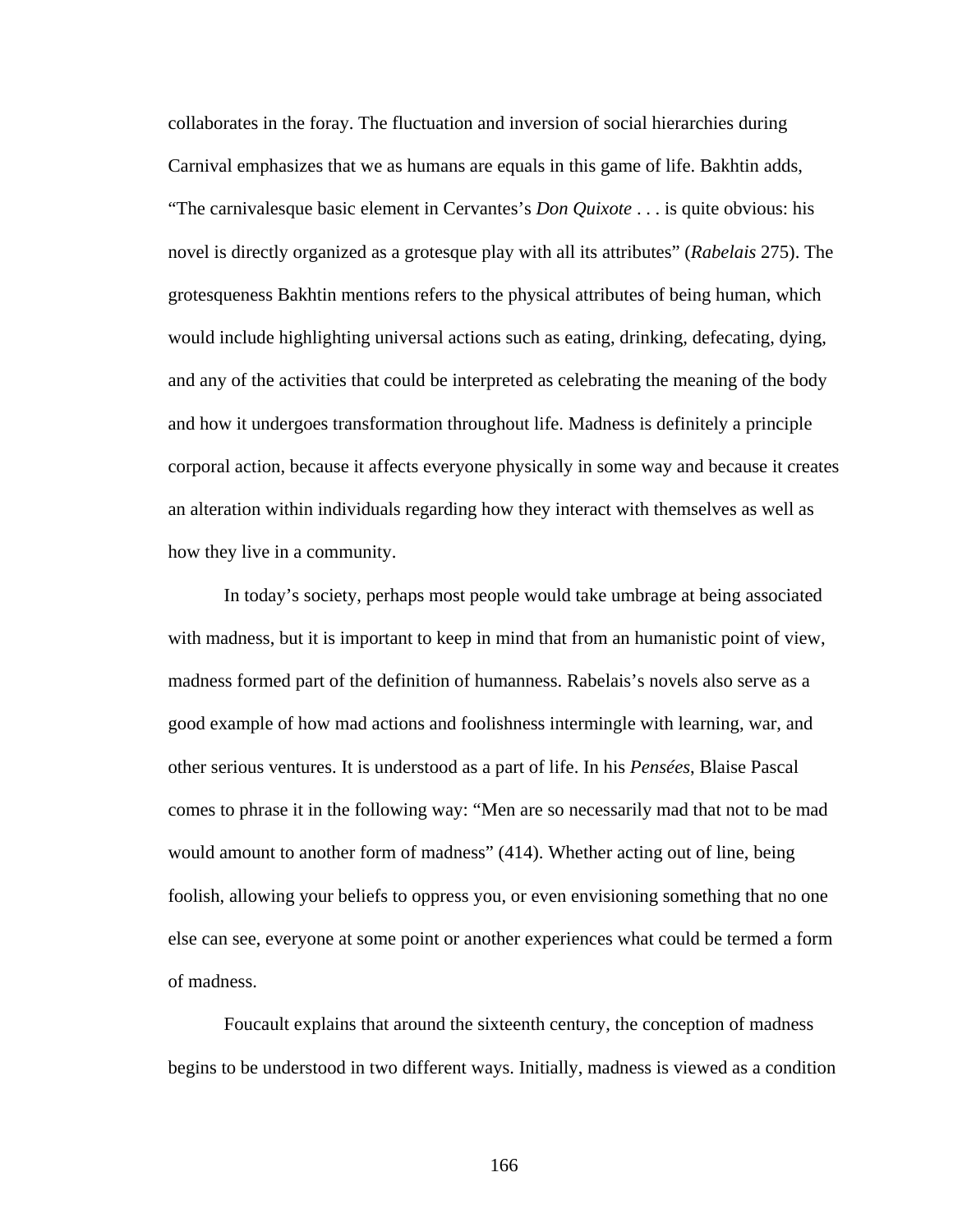"that is merely there for the instruction of the wise [in the form of] an exemplary, didactic odyssey whose purpose is to highlight faults in the human character" (*History* 26). The second understanding, however, sees madness as a dangerous menace to society because it is deemed to encourage sloth and vagrancy rather than productivity. It is this image which eventually takes precedence during the Enlightenment. But the initial, didactic vision of madness that Foucault mentions is that which encompasses the humanistic definition and which surfaces in *Don Quixote*. Erasmus, speaking as Folly, also refers to this type of madness in comparison to a second, more destructive kind:

the one that which the revengeful Furies send privily from hell, as often as they let loose their snakes and put into men's breasts either the desire of war, or an insatiate thirst after gold, or some dishonest love, or parricide, or incest, or sacrilege, or the like plagues, or when they terrify some guilty soul with the conscience of his crimes; the other, but nothing like this, that which comes from me and is of all other things the most desirable; which happens as often as some pleasing dotage not only clears the mind of its troublesome cares but renders it more jocund. (30)

For Erasmus, there exists a vicious as well as a creative lunacy. The latter serves as a mirror and reflects back to the observer their own traits of foolishness and insanity. It reminds people not to take life too seriously. This is also the role of many of the characters deemed mad or eccentric in Renaissance literature. Elizabeth Chesney, in "The

Theme of Folly in Rabelais and Ariosto," contends,

If, from an Olympian viewpoint, all men are fools, however, such is not the case within society. There, rational order has been imposed upon chaos, and folly made exception to the "reasonable" rule. The duality of this perspective—which balances the intrasocial, partitive definition of madness against its universal, extrasocial double—is particularly important in the area of character development, and to the understanding of the demented figures around whom the works revolve. Not only comic devices, used to titillate our sane superiority, here fools also serve now to satirize, now parody, those established dementias which frequently pass for "normality." (75)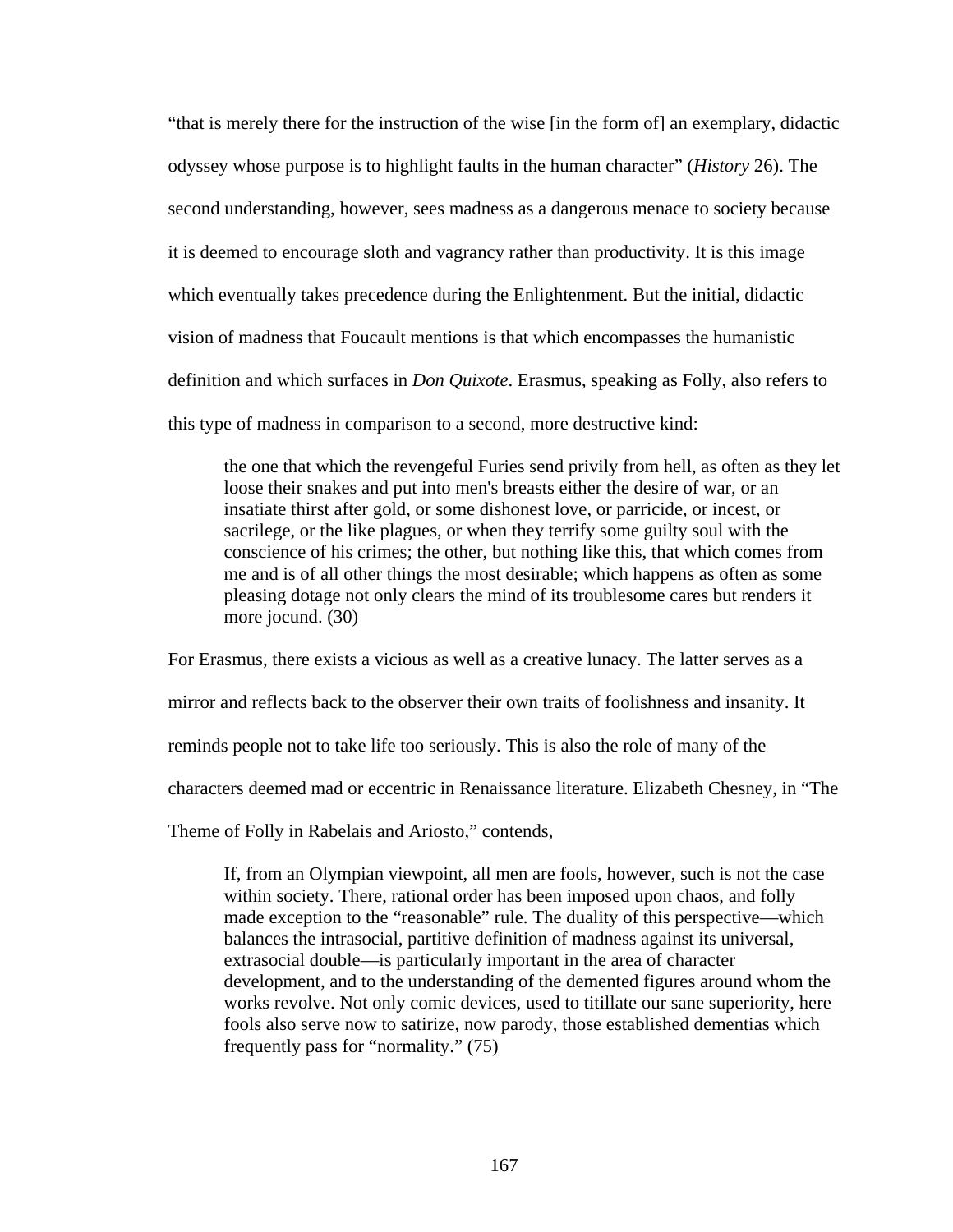This duality of madness, where the madman or jester serves to highlight the insanity or illogicality of supported forms of insanity such as war, social hierarchies, or extreme religious beliefs, offer the readers or audience a new way to examine their culture. Because these works tend to be of a comic nature, they are not found to be as offensive and therefore are more successful at exposing the flaws of a culture or ideology. The works of Erasmus, Rabelais, and Ariosto, for instance, share in common the desire to show that there is a truth beyond reason, and that reason and its quest to control unreason is equally chaos-forming and ludicrous. *Don Quixote* follows in this tradition. To begin with, madness is not marginalized but rather remains at the center of attention and affects just about every character in the plot. In addition, Cervantes plays with the boundaries between sanity and lunacy and between dreams and obsession, allowing most of his characters to fluctuate between these tendencies in some way or another, showing that even those who hold positions of power within a society, such as the curate, the Duke and Duchess, and Don Antonio Moreno, are subject to whimsy and other forms of irrationality.

Looking at the basic structure of the plot, Cervantes pits a character who dares to live out his vision together with a simple squire, against other characters representing mainstream society who, in attempting to control the madman, go to such lengths at times that they themselves appear mad. Cervantes humorously prods the readers into questioning where the boundaries lay between rationality and irrationality, between fact and fantasy, and between truth and fiction. All of this is directly related to the type of humor found in this text. It is a humor that does not satirize or put down its subject, but rather playfully focuses light on particular issues and encourages both laughter of and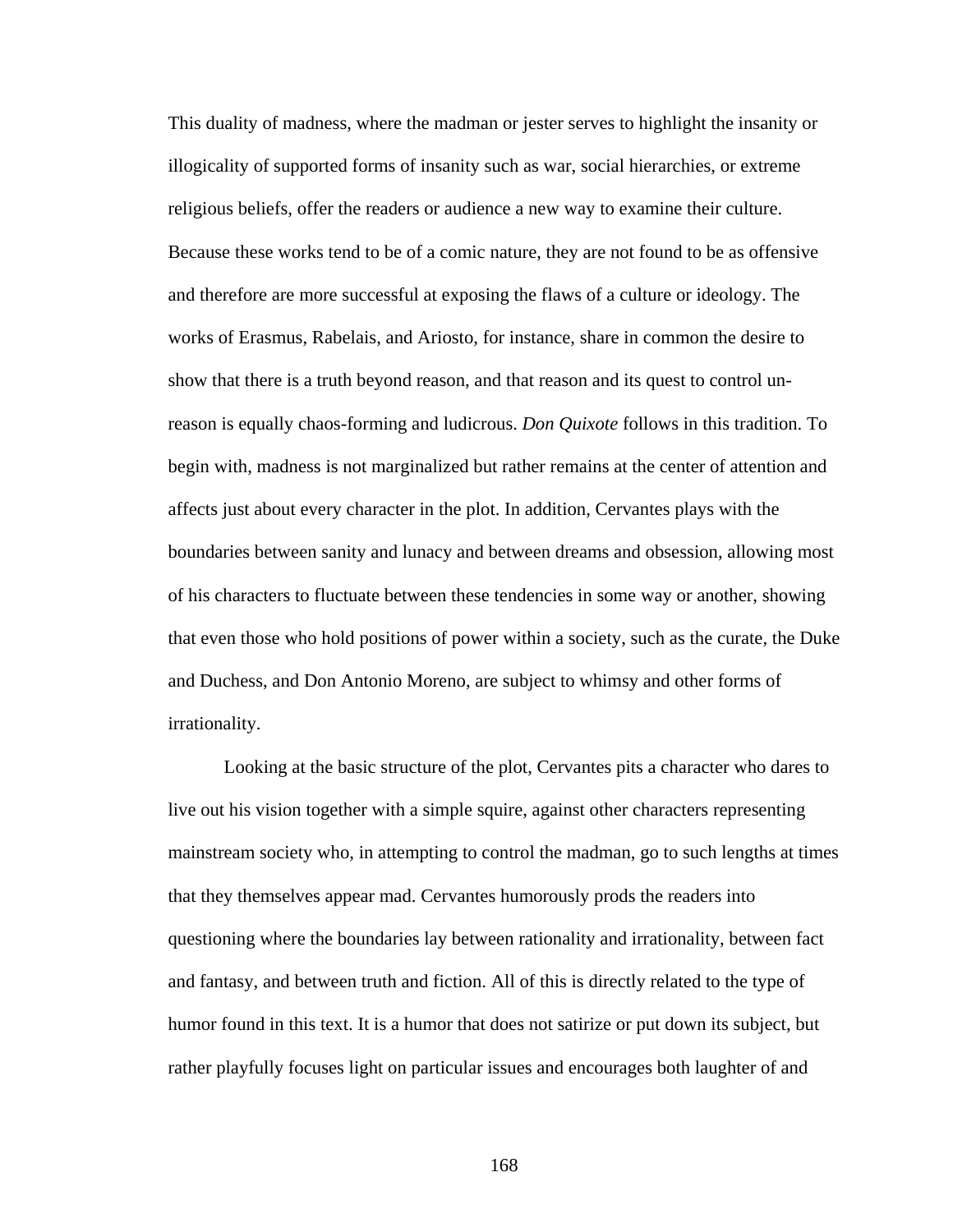with the subject. Bakhtin believes that this type of laughter was reflective of a kind of attitude held during the Renaissance, but which began to disappear as the age of the Enlightenment drew near. He writes, "Rabelais, Cervantes, and Shakespeare represent an important turning point in the history of laughter. Nowhere else do we see so clearly marked the lines dividing the Renaissance from the seventeenth century and the period that followed" (*Rabelais* 66). This type of humor naturally affects the construction of madness in *Don Quixote* and prevents it from being derisive or debilitating, something that latter day critics such as Nabokov and Unamuno were unable to see or chose to interpret in a very different manner. Bakhtin continues,

The Renaissance conception of laughter can be roughly described as follows: Laughter has a deep philosophical meaning, it is one of the essential forms of the truth concerning the world as a whole, concerning history and man; it is a peculiar point of view relative to the world; the world is seen anew, no less (and perhaps more) profoundly than when seen from the serious standpoint. . . . Certain essential aspects of the world are accessible only to laughter. (*Rabelais* 66)

For Bakhtin, the humor encouraged during the Renaissance was universal in scope and non-divisive. It was multidirectional in that rather than dominating a subject through degrading laughter, its focus incorporated every participant. In *Don Quixote*, a good example of this occurs in the fulling mills episode in Part I, chapter 20. Don Quixote and Sancho are traveling along in the early evening in search of water when they hear the sound of a river close by. Before they can fully rejoice, however, suddenly loud thumping noises accompanied by what sounds like the creaking of chains reach their ears. The narrator amplifies the level of suspense by adding, "de manera que la soledad, el sitio, la escuridad, el ruido del agua con el susurro de las hojas, todo causaba horror y espanto, y más cuando vieron que ni los golpes cesaban, ni el viento dormía, ni la mañana llegaba" (246). Night has fallen, adding to the feeling of imminent danger, and then the two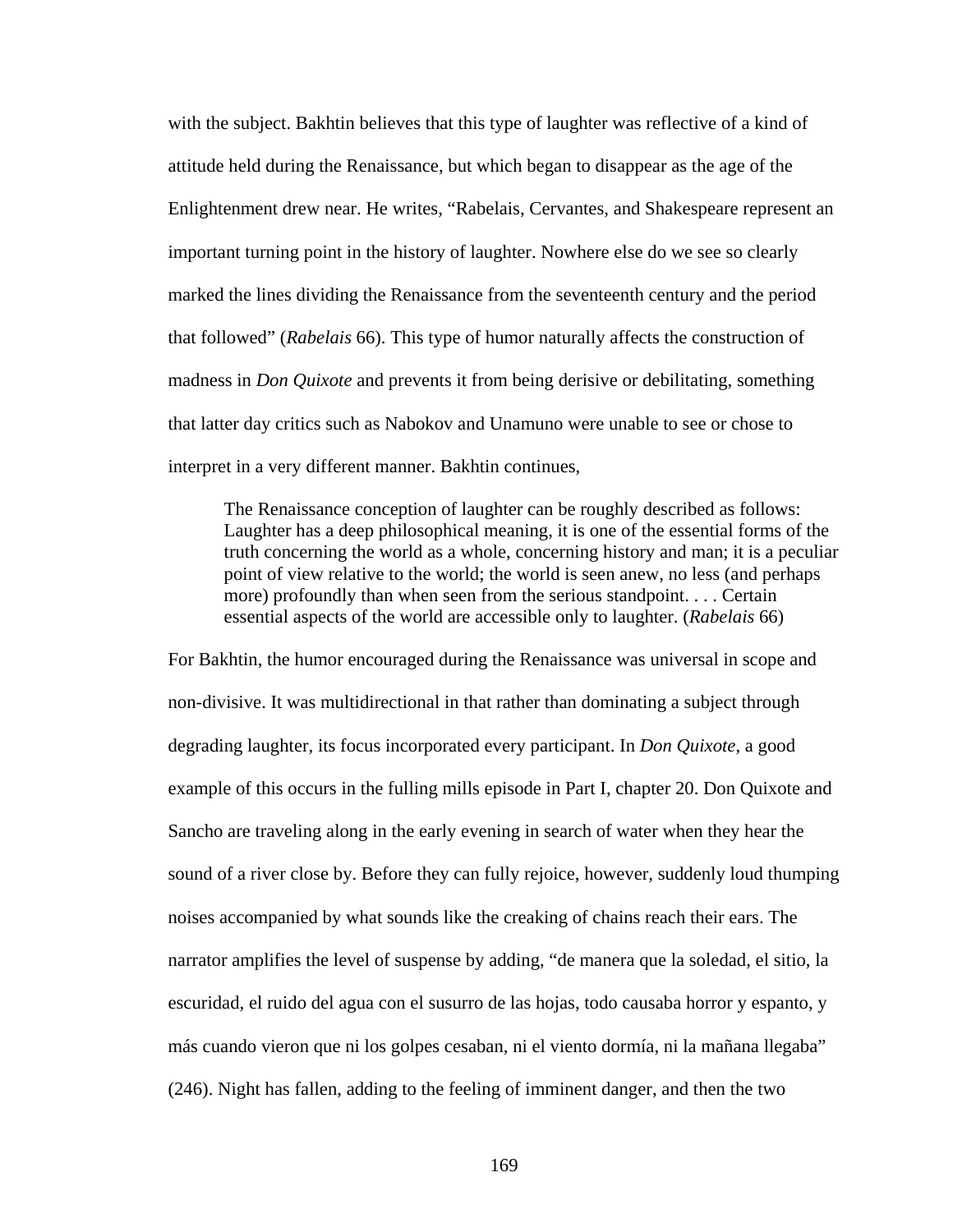protagonists spend the hours of darkness with the courageous Don Quixote attempting to investigate this new adventure and the fearful Sancho insistent on forestalling any separation between him and his master. The readers are entertained by Sancho's antics, but because they are not provided with any extra information by the narrator, they are equally caught up in the suspense. Dawn arrives and Don Quixote bids Sancho farewell and gives him a list of things to do should he never return. Sancho breaks into tears, Don Quixote goes off to confront whatever is making the incredible noise, and Sancho follows close behind. At the most climactic moment, just when the protagonists are to come face to face with the source of the noise, the narrator interrupts to tell the reader what he may already suspect, that they are nothing more than six hammers of a fulling mill beating the water. The knight's and squire's reactions break the tension:

Cuando don Quijote vio lo que era, enmudeció y pasmóse de arriba abajo. Miróle Sancho, y vio que tenía la cabeza inclinada sobre el pecho, con muestras de estar corrido. Miró también don Quijote a Sancho, y viole que tenía los carrillos hinchados y la boca llena de risa, con evidentes señales de querer reventar con ella, y no pudo su melanconía tanto con él que, a la vista de Sancho, pudiese dejar de reírse; y, como vio Sancho que su amo había comenzado, soltó la presa de manera que tuvo necesidad de apretarse las ijadas con los puños, por no reventar riendo. (254)

This is a contagious laughter, which catches by surprise not only Don Quixote and Sancho, but also the readers. The suspense and expectation of a possibly dangerous encounter gives way to something completely unexpected. Because every participant, including the readers, is taken in by the surprise, everyone has the opportunity to laugh at themselves and at each other's foolishness. This is one of the many examples of the multidirectional laughter that surfaces in *Don Quixote* and it is a laughter that arises from foolishness.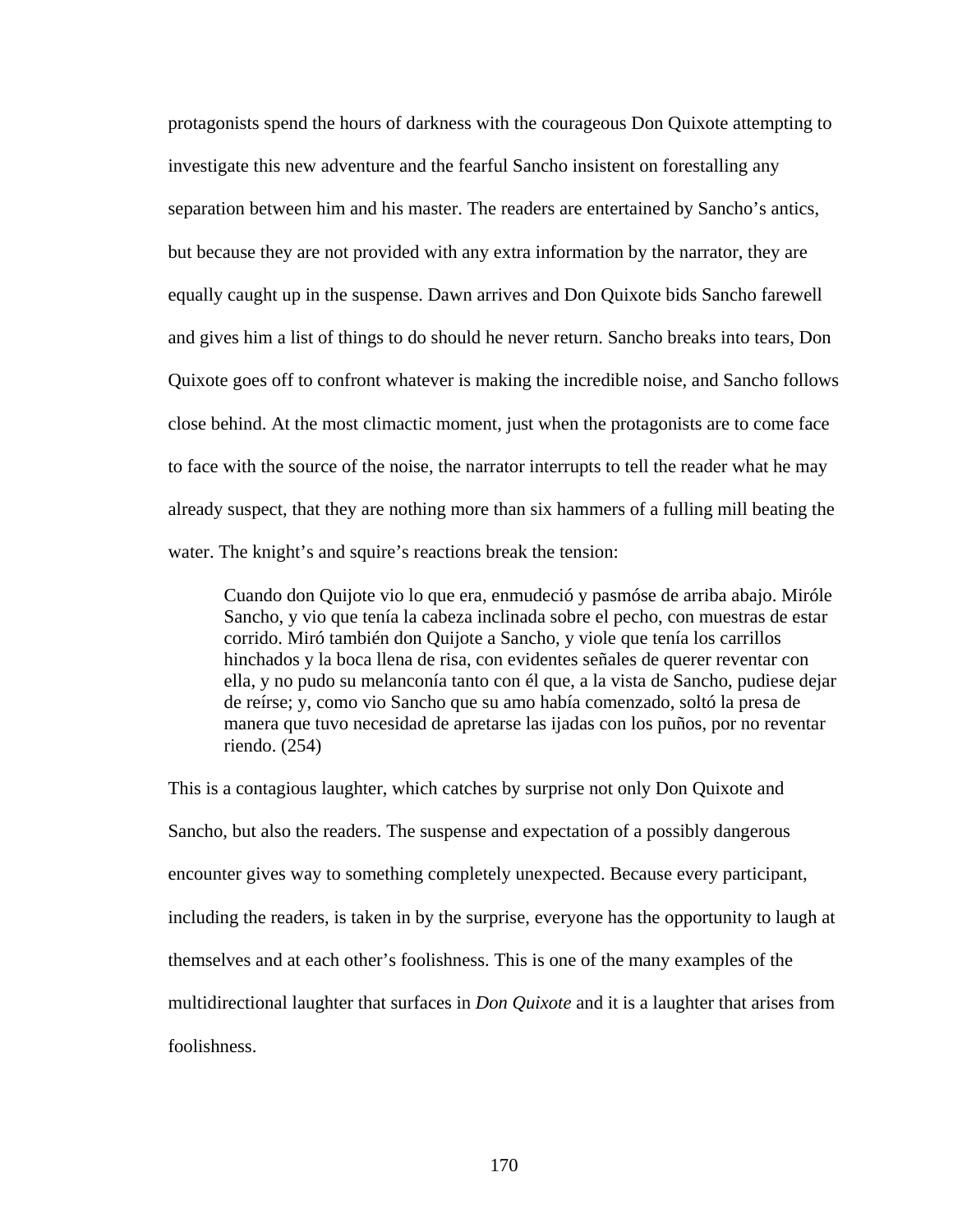Madness, too, can be multidirectional, in that it can affect more than one individual. It has the possibility of also holding a deep philosophical meaning, as does laughter, if it serves as a door that opens on to new worlds or experiences. The labels of madness, or to be mad, are often interchangeable with words such as folly, absurdity, violent rage, or foolishness, amongst other things. It is used as a blanket term or it can refer to a specific act, but like the term 'humorous,' it is always a subjective label. The 1611 Covarrubias *Tesoro de la lengva castellana o española* offers the following definition of *locura*: "insania, dementia . . . loquear, hazer locuras, o burlarse, y holgarse descompuestamente" (527). It is interesting to note that this definition takes into account not only the mental state of an individual but also includes doing crazy things, making fun of someone else, and having too much fun. Likewise, *Don Quixote* serves as a catalogue of absurdities, follies, and many other different representations of madness. The most obvious example is that of the ingenious gentleman of La Mancha, who embodied madness both through his idealism and through his physical appearance.

Foucault points out that a change begins to take place around the 1600s regarding how society understood the cause of madness. During the Middle Ages, it was viewed in connection with the possession of evil spirits. By the seventeenth century, however, madness begins to be understood as a physiological phenomenon related to the intermixing of the four humors within the body. Daniel Heiple, in "Renaissance Medical Psychology in *Don Quijote*," believes that Cervantes had a particular interest in medicine: "Criticizing the chivalric novel for its lack of realism, Cervantes set out to correct such abuses and he based his hero's madness and actions on the firmest scientific knowledge that was known" (70). In fashioning his hidalgo, Cervantes followed the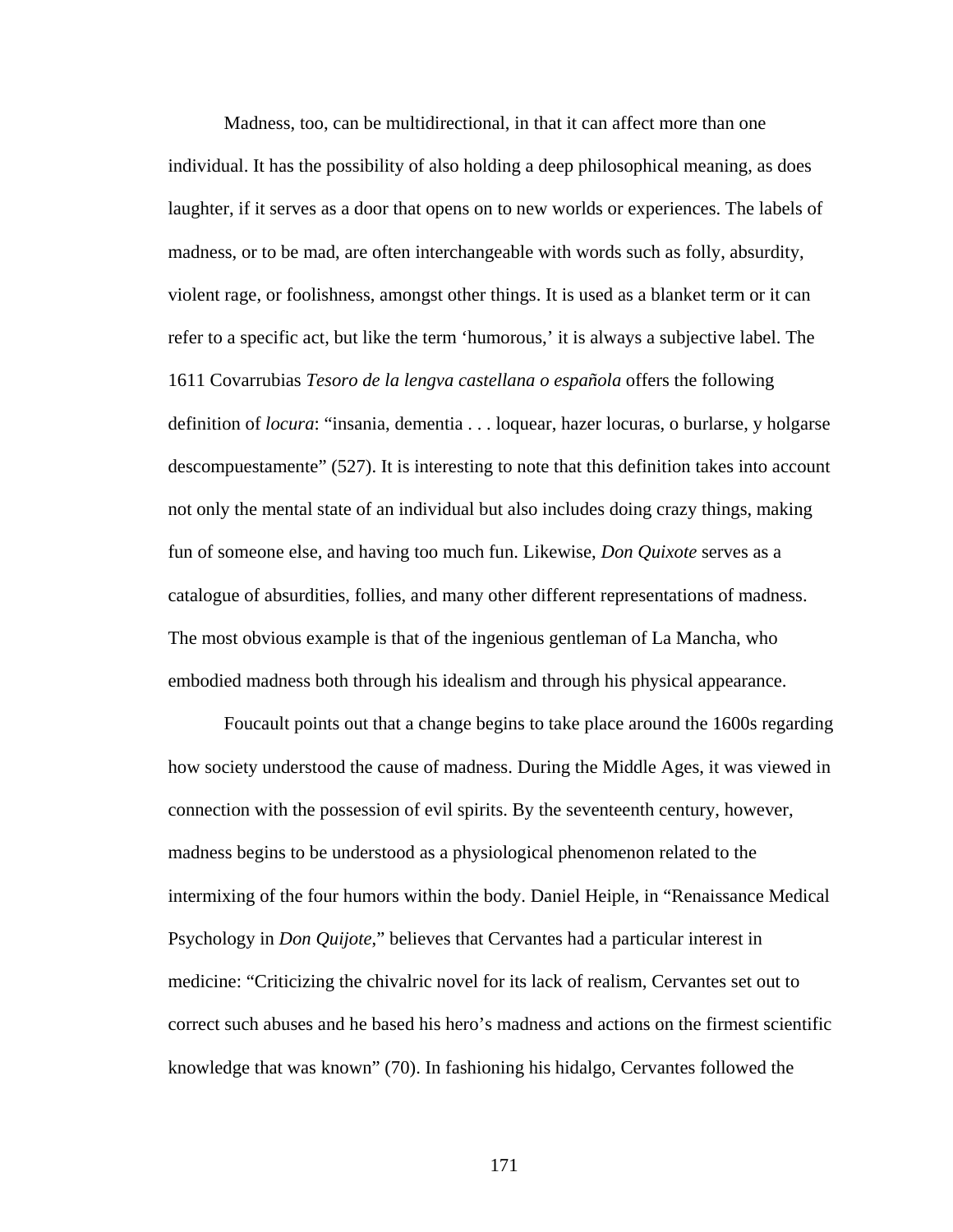humoral theories that were in circulation at the time, gleaning his information from the leading proponent of humoral psychology in Spain, Juan Huarte de San Juan. His book, *Examen de ingenios para las ciencias*, would have been accessible to Cervantes, possibly through either his father, a surgeon, or his sister Andrea, a nurse. Heiple confirms that the ideas contained here "must have been familiar to Cervantes from childhood" (67). Published several times between 1575 and 1594 in Spain, *Examen de ingenios* was a very influential book. Within several decades of its initial publication, it was translated into Latin, French, Italian, English, and German. In it, Huarte posited that the four opposing factors of heat, coldness, moisture, and dryness combined to have different effects on the body. If a body was overly cold and moist, then an excess of phlegm was made, leading to lethargy. If a body was too cold and dry, black bile was overproduced, and this caused melancholy. A body that was excessively hot and moist created too much blood, which lead to ignorance. Lastly, a body that was too hot and dry produced too much yellow bile, giving way to a choleric temperament. For Huarte, the element of dryness was what lead to madness. Where a body was consistently overly dry and hot, the person would experience acts of violent insanity. If the body was generally too dry and cold, then the person suffered from extreme sadness and despair.

In addition to his classification of these four personality types, Huarte also mentions the *ingeniosos*, or those individuals who are ideal learners of a calm and tranquil nature who only rarely vacillate between choleric and melancholic temperaments. This is similar to Covarrubias's definition of *ingenioso*, or "el que tiene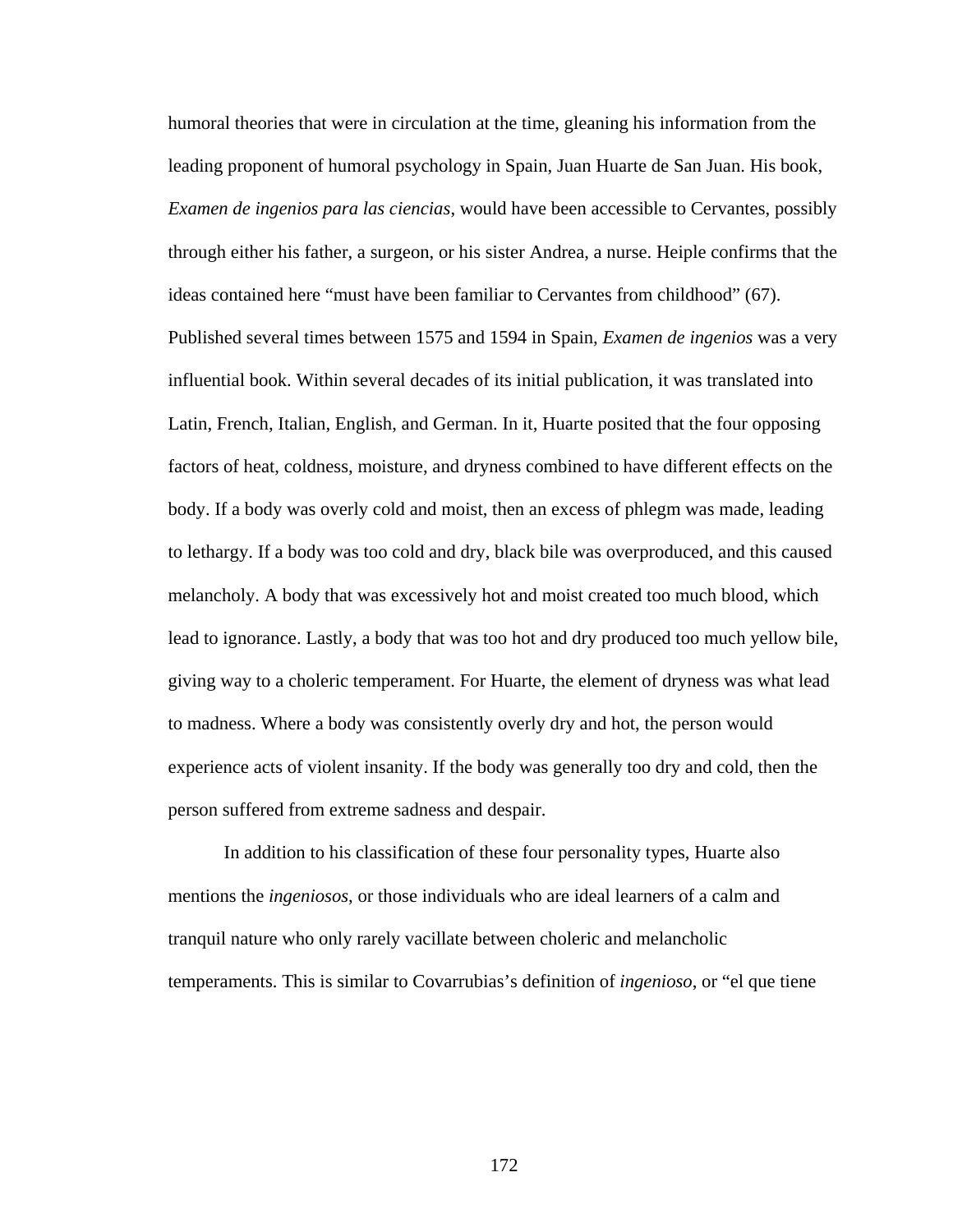sutil y delgado ingenio" (504), which comes from the word *ingenio*. 17 Several critics, including Carroll Johnson in *Madness and Lust*, cite Cervantes's word choice of 'el ingenioso hidalgo' as proof of a direct influence by Huarte on the novelist's description of Don Quixote. Heiple, in "*El licenciado Vidriera* y el humor tradicional del loco," also points out that there existed a traditional Spanish saying, "'No hay gran ingenio sin su ramo de locura'" (70), which may or may not be directly the result of Huarte's influence on society, but which also may have been what Cervantes had in mind when he named his knight.

With regard to his usage of the term *ingenioso*, Huarte defines a man of this nature in the following way: "el que fuere más disciplinable e ingenioso nace de tener el celebro más bien templado; y si por alguna ocasión o enfermedad se le alterase el buen temperamento del celebro, perdería luego la prudencia y habilidad" (89). In the first chapter of *Don Quixote*, the narrator begins by describing Alonso Quijano as an ordinary hidalgo somewhere in his fifties who rarely did anything unusual. But upon becoming obsessed with books of chivalry, the hidalgo holes himself up in his library where he does nothing but read day in and day out: "él se enfrascó tanto en su lectura, que se le pasaban las noches leyendo de claro en claro, y los días de turbio en turbio; y así, del poco dormir y del mucho leer se le secó el celebro de manera que vino a perder el juicio" (100). Huarte mentions at one point the ill effects of not allowing the brain to regain its moisture through sleep and notes that wakefulness unchecked dries out and hardens the brain (105). This obsession of Alonso Quijano not only dries out his mind and alters his temperament, but adds too much heat to his body. Making a connection between the

 $\overline{a}$ 

<sup>&</sup>lt;sup>17</sup> "vulgarmente llamamos ingenio vna fuerça natural de entendimiento inuestigadora de lo que por razon y discurso se puede alcançar en todo genero de ciencias, disciplinas, artes liberales, y mecanicas, sutilezas, inuenciones, y engaños" (504).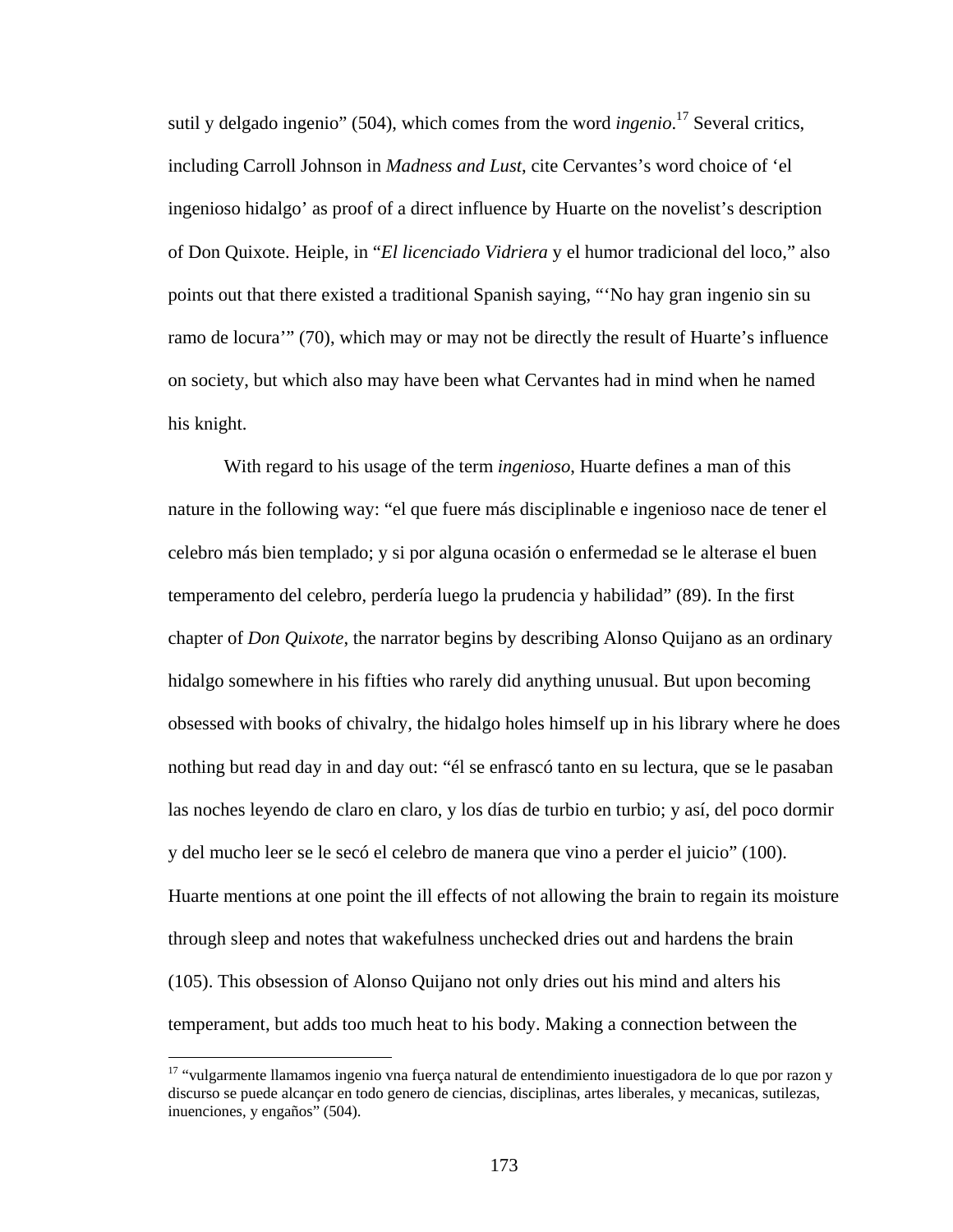mental side of the individual and his physical attributes, Huarte notes, "el hombre que es caliente y seco . . . tiene muy pocas carnes, duras y ásperas, hechas de nervios y murecillos, y las venas muy anchas" (257). In chapter 43 of the first part of *Don Quixote*, when Maritornes asks for the knight to place his hand through the barred window, he does so while describing his hand in the following manner, "No os la doy para que la beséis, sino para que miréis la contestura de sus nervios, la trabazón de sus músculos, la anchura y espaciosidad de sus venas" (517). His description of his hand parallels that of Huarte and reflects how his physique resembles that of a choleric man.

At another point in his book, Huarte discusses how fasting, prayer and meditation, and sleeping, if at all, on the ground and fully dressed, make a man "flaco y amarillo" because all of these actions cool and dry out the body, making it less choleric and more melancholic (70-72). These are some of the principle actions of knights errant mentioned in chivalric romances when they, curiously enough, are undergoing penance and are suffering from melancholy. Amadís de Gaula, for instance, acts this way when performing his penance in Peña Pobre for Oriana. In attempting to imitate Amadís and other knights he has read about, Don Quixote inadvertently would be cooling off his cholera, which would affect his temperament according to Huarte. This description coincides with the narrator's in the initial chapter of the novel, who describes Alonso Quijano as "de complexión recia, seco de carnes, enjuto de rostro" (98). Adding to this preliminary image, the hidalgo is described as 'flaco,' 'seco,' and 'amarillo' several times throughout the novel.<sup>18</sup> He is also frequently warding off sleep, keeping vigil, and fasting, which according to Huarte, would only encourage this type of complexion.

 $\overline{a}$ 

<sup>&</sup>lt;sup>18</sup> "le había hallado desnudo en camisa, flaco, amarillo y muerto de hambre" (I:29); "la estraña presencia de don Quijote, viendo su rostro de media legua de andadura, seco y amarillo, la desigualdad de sus armas y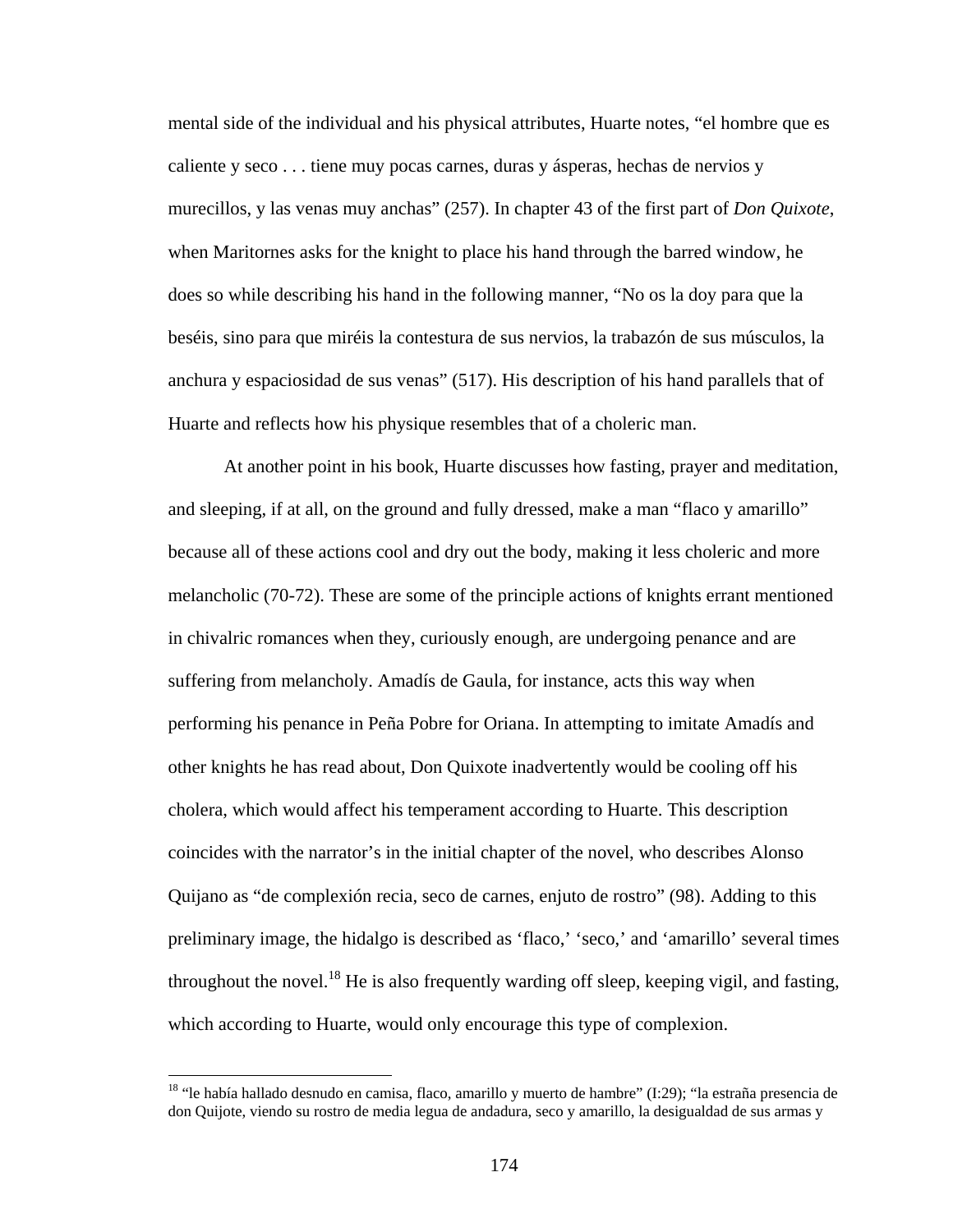Huarte claims that "los que tienen mucho calor son hombres de grande imaginativa" and that they frequently become great leaders, due to their ability to inspire others (161). Don Quixote clearly suffers from an over-active imagination and while he is only able to inspire Sancho to officially follow him, the curate, barber, and Sansón Carrasco choose to also pursue him, if only under the guise of attempting to cure his illness. Interestingly enough, Huarte explains how a person of a hot, dry temperament can oscillate between being at times articulate and at others only reactionary: "Los coléricos, estando en paz, aciertan muy bien a hablar por tener entonces el punto de calor que ha menester la lengua y la buena imaginativa; pero, enojados, sube el calor más de lo que conviene y desbarata la imaginativa" (157). This would help to explain how Don Quixote could wax poetic one moment and then react so insanely the next. On a related note, Heiple interprets the success of Don Quixote's two most lucid and well-articulated speeches, when he talks about the Golden Age (I: 11) and when he delivers the discourse on arms and letters (I: 38), as having to do with the humoral practices of blood letting and sleep. Heiple explains, "Before the first discourse, [Don Quixote] had lost half his ear in battle with the Viscayan [sic] and spent the afternoon bleeding from the head" ("Renaissance" 69). Patients were frequently bled when they showed signs of having an excess of a particular humor. Due to Don Quixote's blood loss, his humors would have balanced out, which in turn would allow him to be more eloquent when speaking. Likewise, before his lecture about arms and letters, Don Quixote had just awoken from the nap in which he had fought with the wineskins. Because it was culturally understood

su mesurado continente" (I:27); "venía flaco y amarillo" (I:52); "venía tal el triste, que no le conociera la madre que le parió: flaco, amarillo, los ojos hundidos en los últimos camaranchones del celebro" (II: 7); "le vio tan alto y tan amarillo" (II: 48); "Era cosa de ver la figura de don Quijote, largo, tendido, flaco, amarillo, estrecho en el vestido, desairado, y, sobre todo, no nada ligero" (II: 62).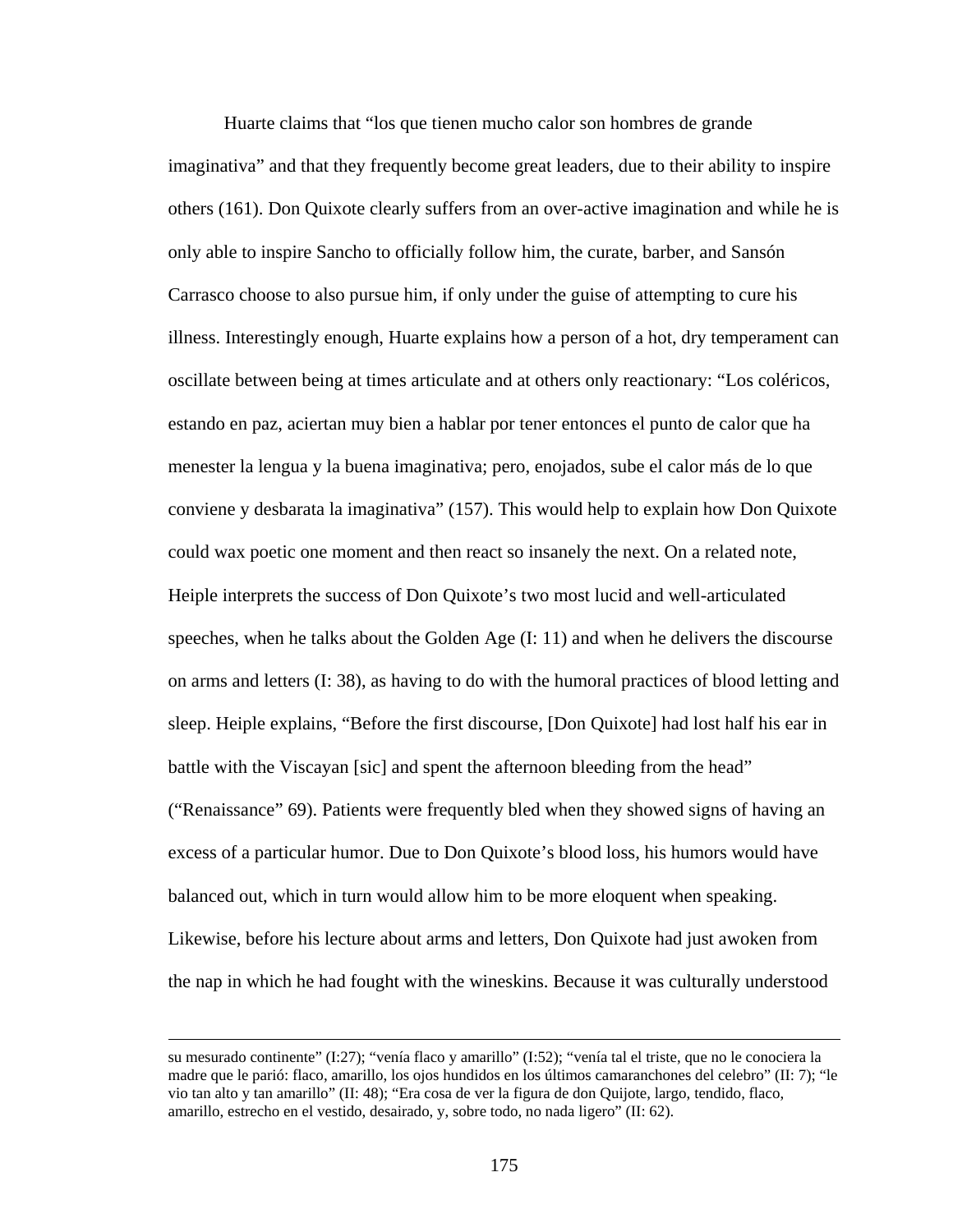that sleep re-moisturized the brain, Heiple posits that this would explain his ability to articulate himself so well. Heiple surmises, "Clearly Cervantes meant to show both the bleeding, a removal of the damaging humors, and the long sleep, a restoration of the humidity, as predispositions for a return to rationality" ("Renaissance" 69-70). Cervantes described the actions of his knight according to the medical theories of his day, which includes the work of Huarte de San Juan.

Carroll Johnson, in discussing the end of Part II, links Don Quixote's death to his temperament. He believes that at the end of the novel, Don Quixote arrives at his home after suffering cruel disillusionments and humiliations "which have the effect of dissipating his yellow bile (choler) and replacing what is lost with black bile (melancholy). This, aided by the sleep that restores moisture to his dried-out brain, swings his personality from the pathologically choleric to its opposite, the melancholic. This in turn results in his death, because melancholy . . . has the unfortunate side effect of constricting his heart" (194). Don Quixote's very aspect as well as his emotional fluctuation from choleric to melancholic, therefore, would help explain to the knowledgeable readers of Cervantes's day how he could produce actions and speech reflecting both madness and sharpness of mind.

 On a related note, although Huarte lauds the *ingenioso* for being the most wellbalanced individual, he nonetheless esteems the choleric and melancholic personality types, because "destos nace la prudencia y sabiduría que tienen los hombres" (118). He recognizes that those individuals who suffer these humoral imbalances nonetheless are necessary to a society, because only melancholic individuals have the correct disposition that favors understanding and wisdom and only those who fall into the choleric category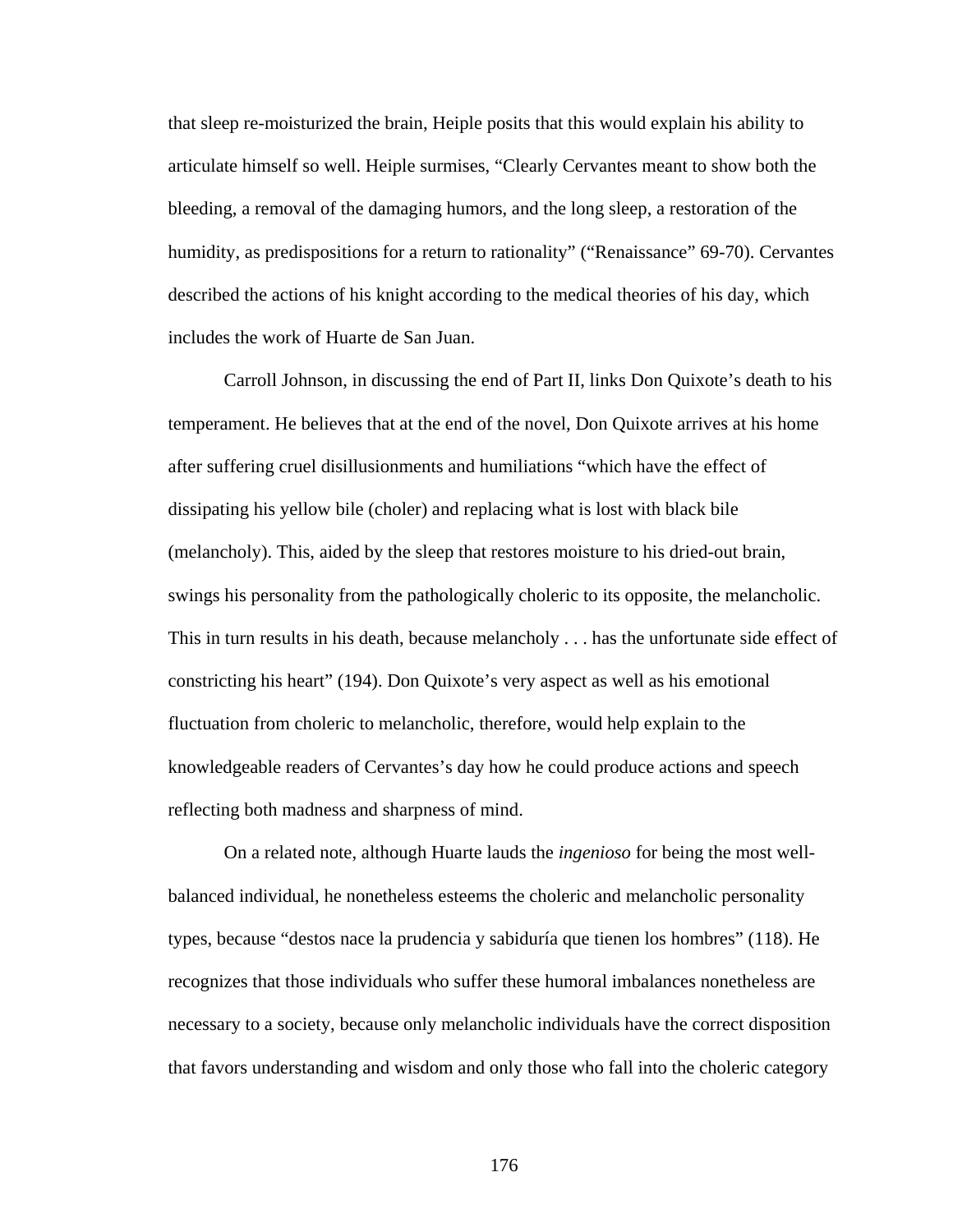are capable of great imagination and leadership, which in turn lead to advances in a civilization. Huarte's understanding of the value of unbalanced or unstable individuals to their society coincides with the humanistic vision of relishing madness and folly.

 When discussing the art of leadership, Huarte mentions that those of a hot temperament generally hold a talent for eloquent speech, stating that "la oratoria es una ciencia que nace de cierto punto de calor" (91). He then goes on to discuss a case of a simple page who, due to an illness, began to say the most amazing things. "El cual [maníaco] era tenido en sanidad por mozo de poco ingenio; pero caído en la enfermedad, eran tantas las gracias que decía, los apodos, las respuestas que daba a lo que le preguntaban, las trazas que fingía para gobernar un reino del cual se tenía por señor, que por maravilla le venían gentes a ver y oír, y el propio señor jamás se quitaba de la cabecera rogando a Dios que no sanase" (91-92). In many ways, this anecdote parallels the experience Alonso Quijano undergoes. He dries out his brain by reading too much, which spurs him into becoming a knight errant and acting on his visions. And his colleagues and friends, under the guise of helping him return to sanity, follow Don Quixote on his adventures and often provoke him into reacting, so that they can enjoy his follies all the more.

We also see mirrored in Huarte's anecdote Don Quixote's desire to rein so that he can "cobrase eterno nombre y fama" (101). Huarte explains, "El colérico, según la irascible, adora en la honra, en la vanagloria, imperio y mando, y ser a todos superior" (29). Similar to the simple page who, through a fever, envisions himself as king, Don Quixote also shares in visions of vainglory. Huarte's anecdote ends with the doctor, who is finally able to cure the page: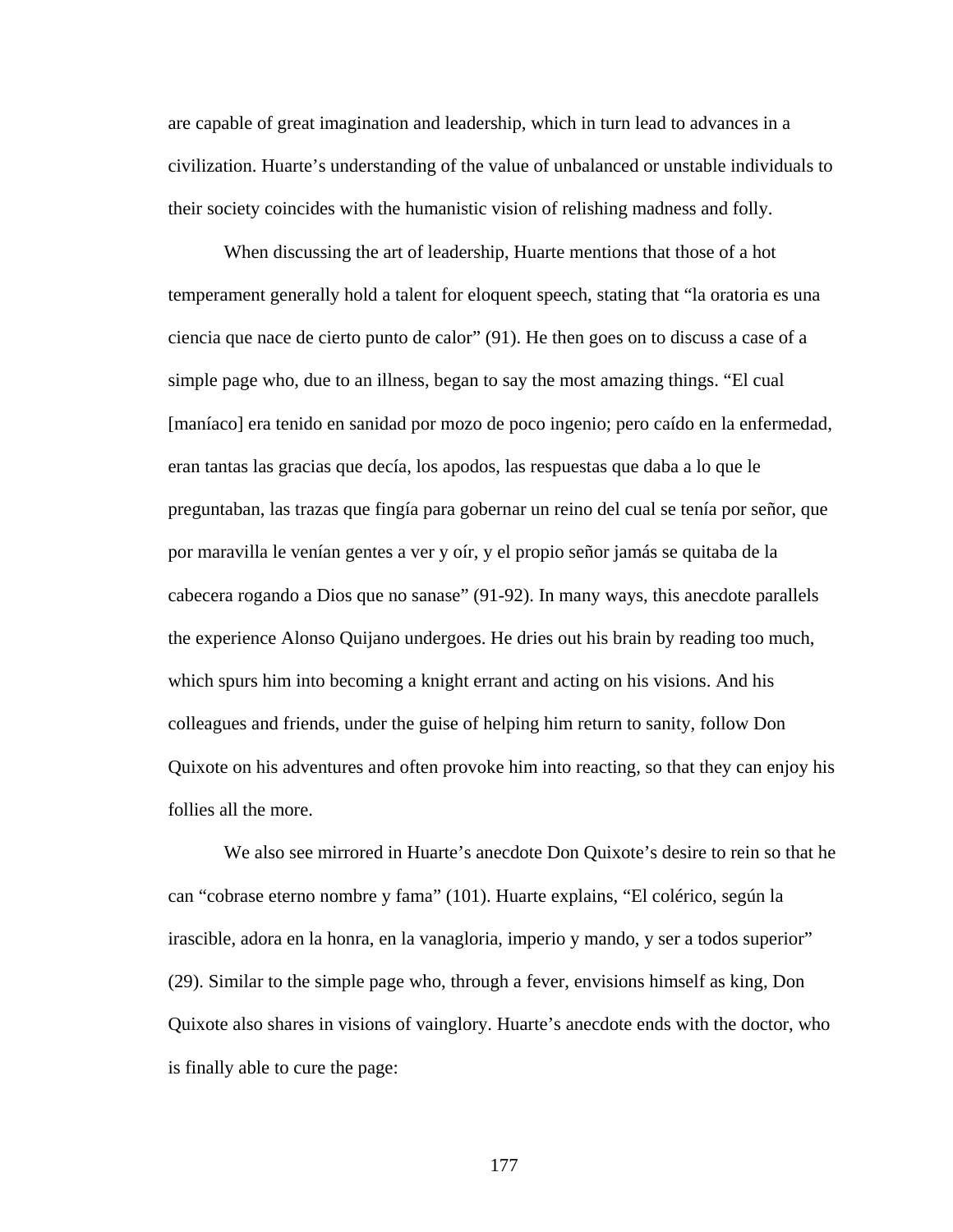Librado el paje de esta enfermedad, se fue el médico que le curaba a despedir del señor, con ánimo de recibir algún galardón o buenas palabras; pero él le dijo de esta manera: "Yo os doy mi palabra, señor doctor, que de ningún mal suceso he recibido jamás tanta pena, como de ver a este paje sano; porque tan avisada locura no era razón trocarla por un juicio tan torpe como a éste le queda en sanidad. Paréceme que de cuerdo y avisado lo habéis tornado necio, que es la mayor mísera que a un hombre puede acontecer." (92)

The lord's response is very similar to the reply in Part II, chapter 65 that Don Antonio

gives to Sansón Carrasco, who as the Knight of the White Moon has just defeated Don

Quixote and is forcing him to return home for a year so as to cure his madness:

-¡Oh señor -dijo don Antonio-, Dios os perdone el agravio que habéis hecho a todo el mundo en querer volver cuerdo al más gracioso loco que hay en él! ¿No veis, señor, que no podrá llegar el provecho que cause la cordura de don Quijote a lo que llega el gusto que da con sus desvaríos? (522)

While it may seem to modern day readers that Don Antonio only wishes to continue enjoying the spectacles made at Don Quixote's expense, from his point of view he is not harming Don Quixote but rather allowing him to be the unique individual he has become thanks to his madness. For Don Antonio, if Don Quixote returns home and is cured, not only is the world deprived of his great character, but Don Quixote also misses out on any new and exciting adventures, returning instead to his dull way of life and a personality that is so nondescript that not even the narrator remembers where exactly he is from or what his real last name is.

 Up until this point, I have discussed what might have influenced Cervantes's understanding of madness and how this is played out in his construction of Don Quixote. There are many critics who have attempted to categorize the knight's madness according to modern-day psychology. Although this type of analysis is anachronistic and also dangerous, because it focuses on a character instead of on an actual human being, I mention some of the more contrastive cases to show the wide range of categories of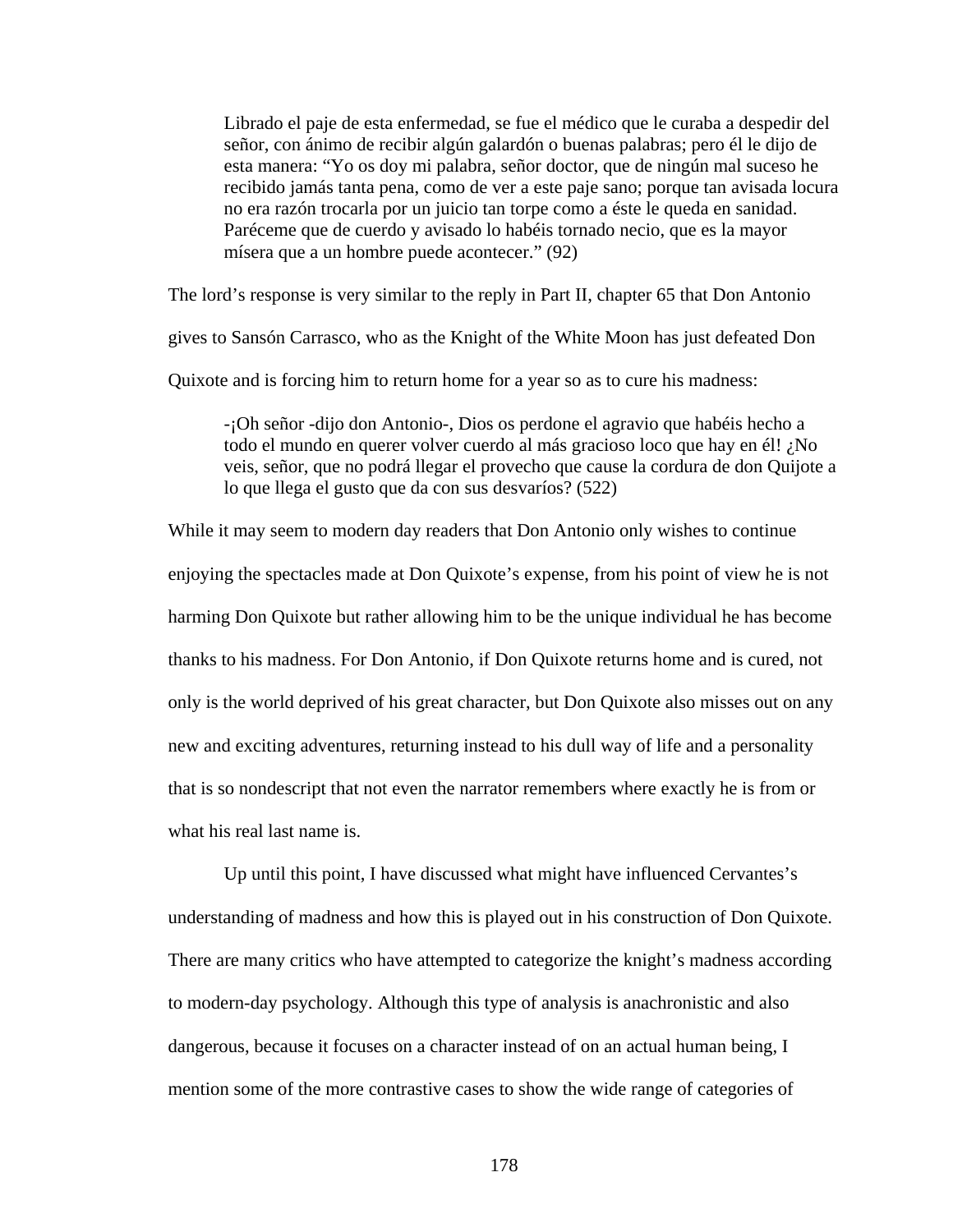madness by which Don Quixote has been defined. In "Un aspecto en la elaboración del *Quijote*," Ramón Menéndez Pidal, for instance, sees the knight errant as suffering from monomania. Miguel de Unamuno, however, discusses what afflicts Don Quixote in "The Essence of Quixotism" and states, "the essence of his madness is that which . . . I call 'herostratism,' the mad craving for immortality which, should we doubt of living on in spirit, makes us long to leave behind at least our eternal name and fame" (356). Ruth El Saffar considers the knight errant to be delusional. Carroll Johnson thinks Don Quixote is sexually repressed and that this is what leads to his lunacy. At the other end of the spectrum, Giovanni Papini and Vladmir Nabokov believe that the knight is only faking his madness. Likewise, Mark Van Doren and Gonzalo Torrente Ballester judge that Don Quixote is merely acting. It seems to me that some of the critics' interpretations are more autobiographical in nature, reflecting how they relate to the protagonist, which ironically would fit with how Cervantes plays with reality and fantasy or truth and interpretation within his novel. This does not invalidate their interpretations in any way but rather emphasizes Cervantes's gift for fashioning a figure that allows so many readers to relate to him.

Don Quixote's madness is representative of his own personality. At the same time, because many readers can relate to him, they in turn interpret his madness many different ways. Even in using only Huarte's definitions of the personality types, we find that Don Quixote oscillates between phlegmatic, choleric, and melancholic throughout the storyline. This ambiguity regarding cataloguing the knight errant's madness should not be read as erroneous or as an inconsistency on Cervantes's part. Cervantes has modeled his characters not on theater types but rather on human attributes, which is why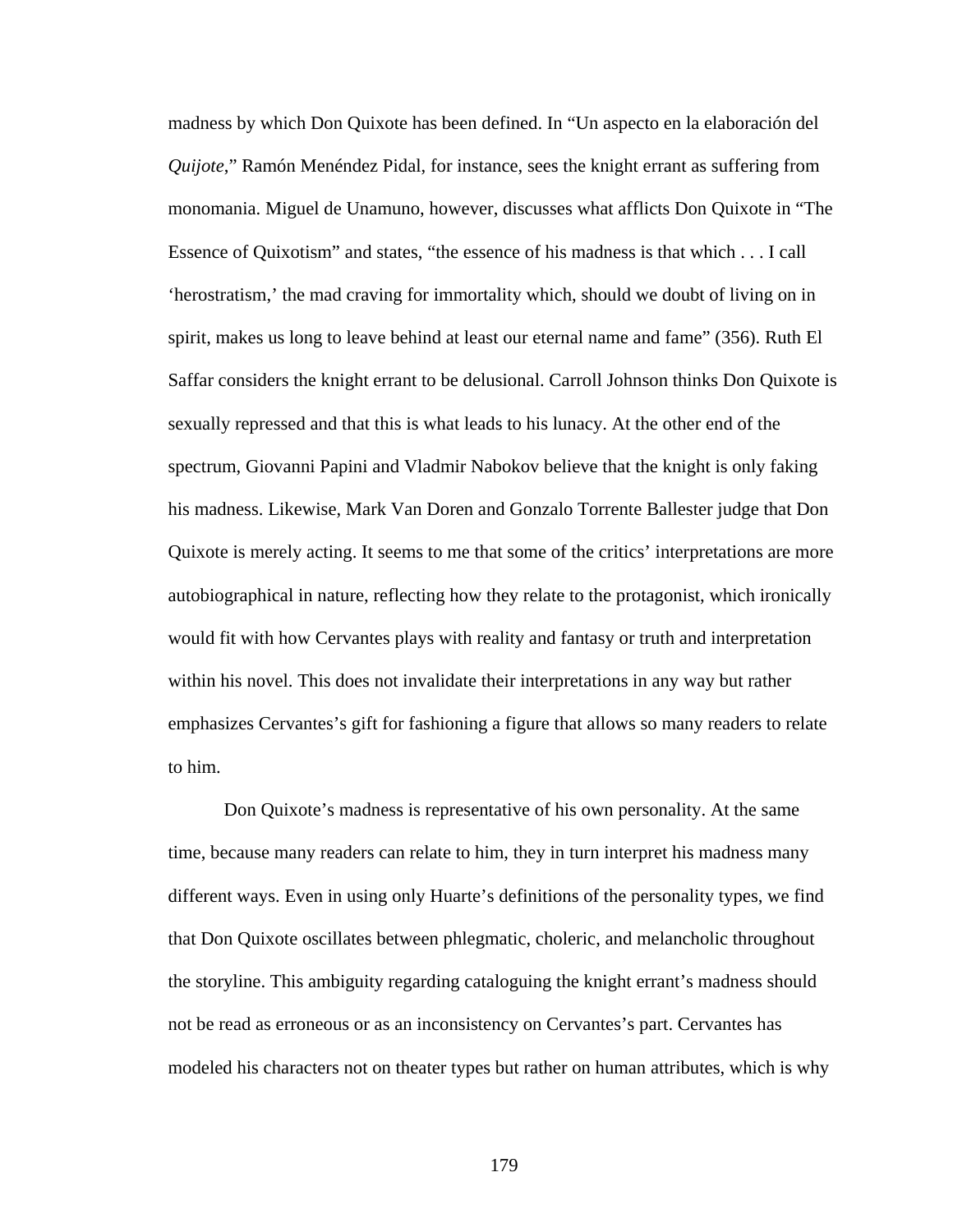they are often perceived to be authentic and believable. Because his characters are so well-rounded, they are similar to human beings in that they, too, are difficult to classify. Avellaneda's Don Quixote does fit the standard description of a maniac and never goes beyond the boundaries of a theatrical caricature. Cervantes's knight, however, does not correspond to just one prescribed mold. He is both mad and sane, choleric and melancholic, rash and prudent, foolish and wise. Although some critics, such as Le Sage or Nabokov, read this versatility as amateurism or as inaccurateness on the part of Cervantes, in my opinion they seem to have missed how Cervantes appeared more inclined to construct his characters so that they held more humanistic qualities and therefore were more than just caricatures. Don Quixote, as the *cuerdo loco*, is alternatingly sensible, angry, foolish, passionate, judicious, and delusional. Stemming from the humanistic undercurrent that runs through the novel, it is natural that he be at times mad and at others sane.

The universal scope of madness that Erasmus highlights so clearly in *The Praise of Folly*, under which fall acts of madness, foolishness, or silliness, is ever-present in Cervantes's novel and not only with regard to Don Quixote. As Heiple points out,

Las obras satíricas que trataban de la locura en los siglos XVI y XVII parten de dos tradiciones que tenían hondas raíces bíblicas y clásicas. Según la primera, todo el mundo está loco, una idea que siempre se resumía con el dicho bíblico: "El número de los locos es infinito" (Eclesiastés, I:15). La segunda es el concepto del loco cuerdo, el que parece ser loco, pero se aprovecha de su inocencia aparente para ridiculizar a los que se creen cuerdos. ("*Licenciado*" 17)

Heiple claims that *Don Quixote* is the first work to incorporate both types of madness. The majority of the characters who play a substantial role in the plot take part in actions that reflect aspects of folly, absurdity, or even insanity. I have already mentioned Don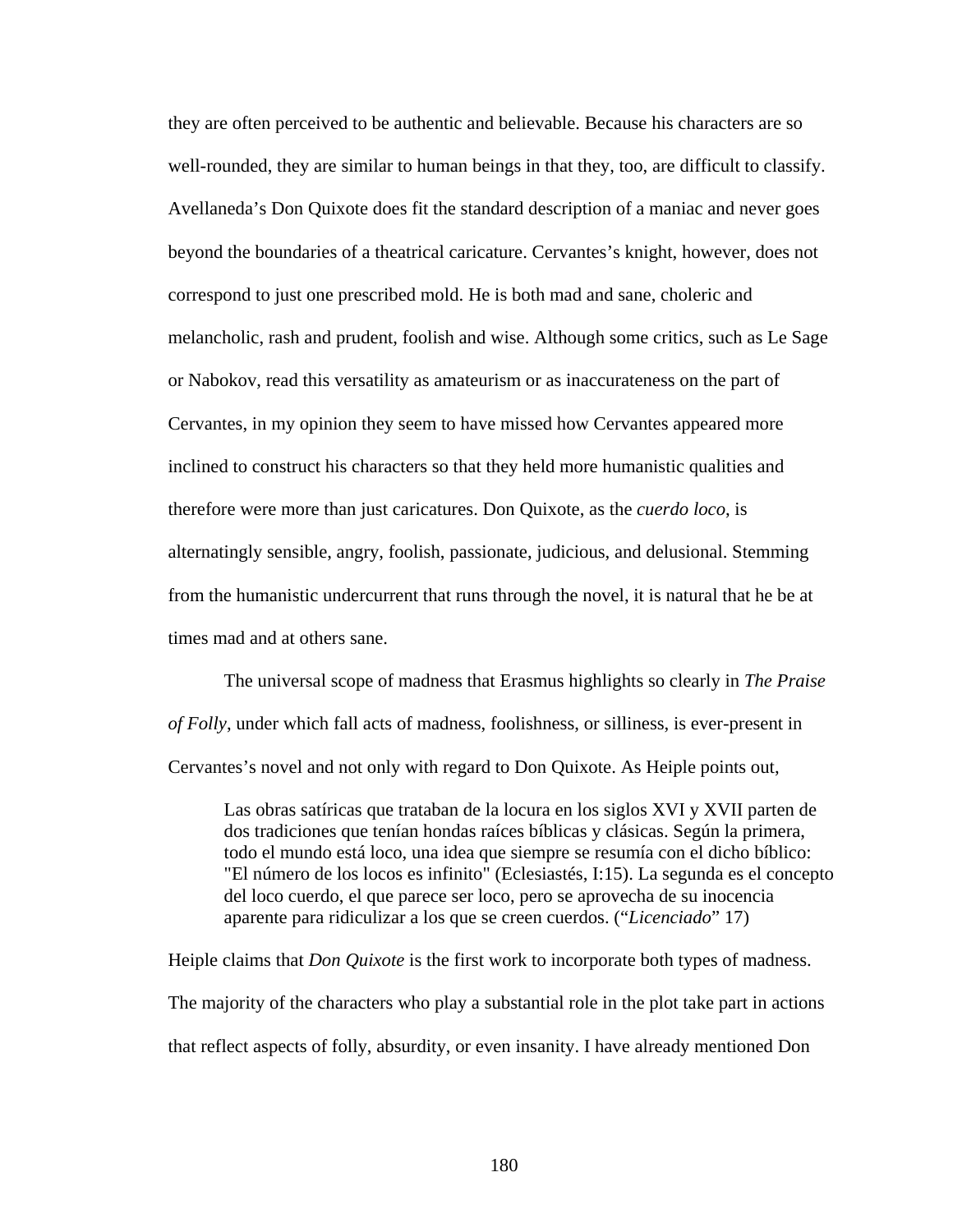Quixote, but it is important to take into consideration at least the more prominent examples of madness in the other characters.

Sancho Panza is one such character. He is originally depicted by the narrator in Part I, chapter 7 as an "hombre de bien—si es que este título se puede dar al que es pobre—pero de muy poca sal en la mollera" (142). Following Huarte's guidelines, Sancho would probably fall under the phlegmatic profile, because "el flemático estima más hartarse de dormir que todos los señoríos del mundo" (29) and who also generally has a bad memory (104), which would explain why Sancho rarely gets his proverbs and sayings exactly right. But this understanding of Sancho, however, collides dramatically with his actions in Part II as Governor of Barataria, where he doles out judgments that rival the wisdom of King Solomon. If the readers accept that Sancho is in fact wise at least in the area of common sense, which they must after seeing how he judges his cases, then it becomes difficult to accept Sancho's initial decision to give up both his sustenance as laborer and his family in order to become the squire of someone whose sanity he is already questioning by the adventure with the flocks of sheep in Part I, chapter 18. Giovanni Papini, in *Four and Twenty Minds*, offers an interesting interpretation on Sancho's mentality:

Nor can Sancho Panza be fairly regarded as the representative of common sense and materialism. Sancho has more actual belief than Don Quixote. Don Quixote believes (or professes to believe) in the olden cavaliers; but Sancho believes in Don Quixote, and that is a much more difficult faith. Sancho finds in his increasing veneration for his master a terrestrial ideal far removed from his sure possessions. He dreams a dream; and when—in his island—his dream becomes true he reveals himself more enamored of justice than of gain. In short, the only real madman in the book is Sancho. (263)

Papini interprets Sancho to be crazy because he willingly follows around a madman and also because he does not use his position as governor for economic gain, which is what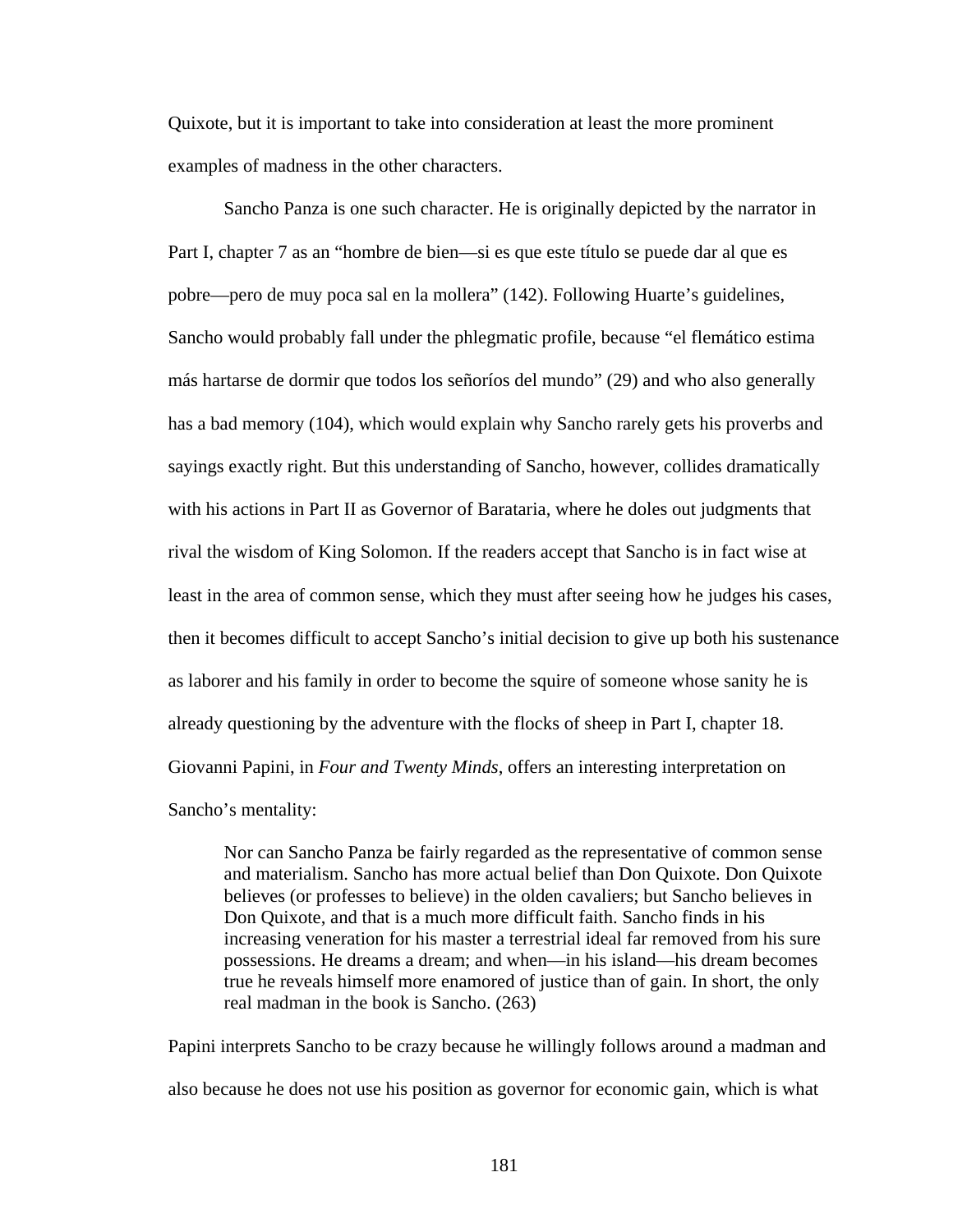he initially states he will do. This assessment, especially the latter part, seems to speak more about Papini than about Sancho's mental state. Nevertheless, it is true that Sancho suffers from the same delusions of grandeur that his master does, in that he allows himself to believe that he can and will ascend from his social position of laborer to that of squire and then governor. In addition, it is also one thing for an idiot to follow around a madman, but it is quite another for someone with the common sense and imagination that Sancho sometimes exhibits to readily believe the dreams of someone he is not entirely sure has his wits about him. Sancho even declares to himself, in Part II, chapter 10, "Este mi amo, por mil señales, he visto que es un loco de atar, y aun también yo no le quedo en zaga, pues soy más mentecato que él, pues le sigo y le sirvo, si es verdad el refrán que dice: 'Dime con quién andas, decirte he quién eres'" (94-95). Like two birds of the same feather, Sancho is very similar to his master in that he fluctuates between contrastive qualities, too. P. E. Russell believes that this forms part of Cervantes's technique of pairing the two main protagonists. He writes that with "the alternation of foolish credulity and astute scepticism . . . Sancho mirrors his master's alternation between insane hallucinations and 'lucid intervals'" (79). Throughout the novel, Sancho can be levelheaded as well as unstable, acting at times prudently, unwisely, circumspectly, and rashly. Although this does not necessarily signify that he is thoroughly mad, it does substantiate the idea that there is at least a little bit of insanity or foolishness in everybody.

 Sansón Carrasco appears in the second part of the novel, and for many critics he plays the role of the anti-Quixote because he goes out of his way to destroy the visions and chimeras of Don Quixote and in the end tricks him into returning home for a year of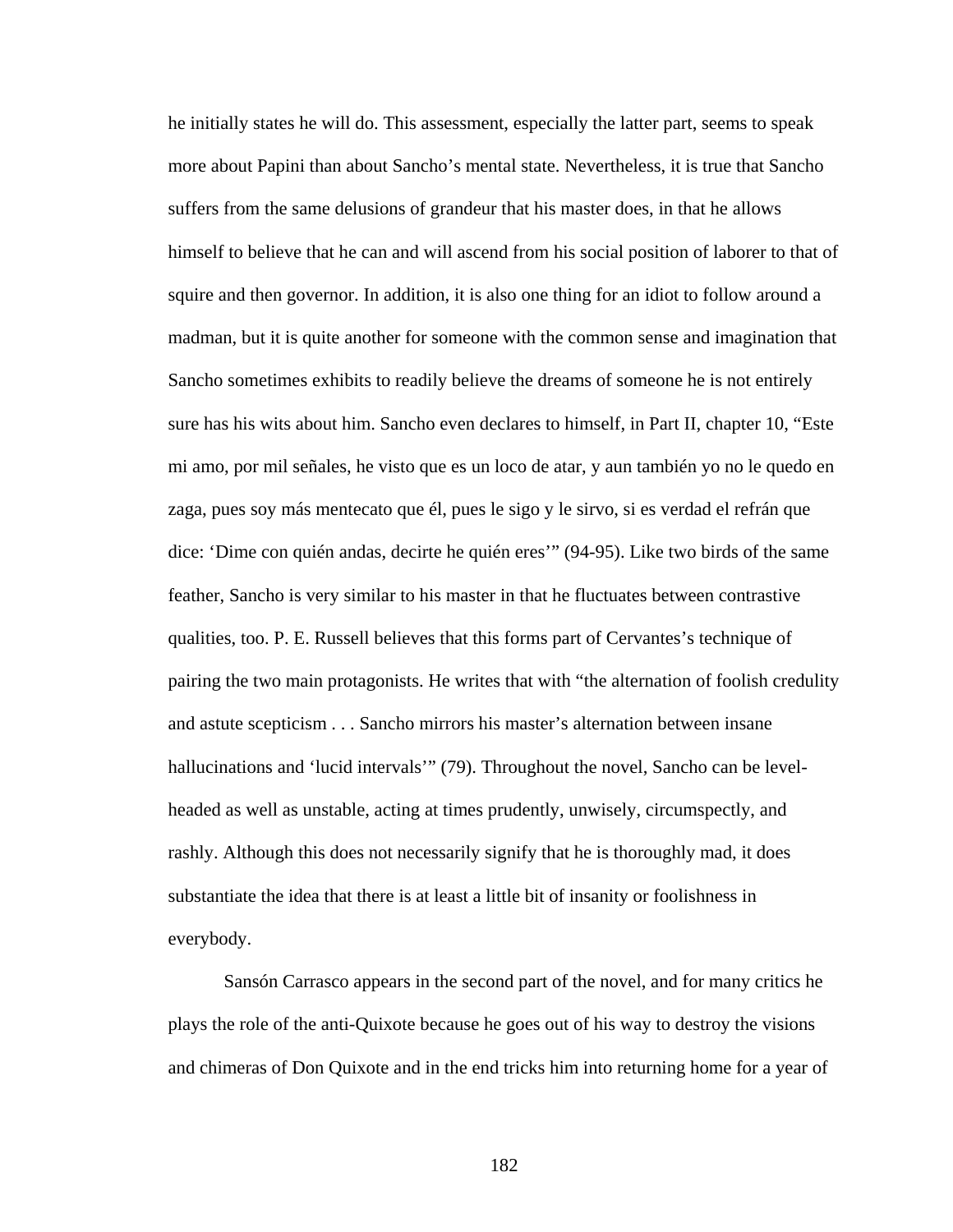solitude and confinement. Giovanni Papini, for instance, writes a rather vitriolic summary of the bachiller's role in the text:

La verdadera contrafigura de don Quijote, el anti-don Quijote por excelencia, es un personaje poco estudiado por los comentadores y que, sin embargo, tiene una parte breve pero importantísima en la obra de Cervantes: el bachiller Sansón Carrasco. Es el tipo del sabio a medias, del hombre mediocre, ni perfectamente ignorante como Sancho, ni perfectamente iluminado como don Quijote, el cual, en su pasión por la sabiduría común, quiere a toda costa rendir y desenmascarar la locura de don Quijote. Él no tiene ni la fe del carbonero ni la fe del santo: no conoce sino el buen sentido; y para reducir la feliz vehemencia de don Quijote a la melancolía desilusionada del buen sentido, recurre a todos los expedientes: se disfraza de caballero errante; vence en singular combate al heroico loco, y lo constriñe a prometerle no empuñar más ni lanza ni espada . . . Sansón Carrasco símbolo siempre vivo de la pequeña burguesía, medio instruida, enemiga de toda audacia, es la verdadera contraposición y el verdadero asesino del alma y del cuerpo del inmortal don Quijote. Él, y no Sancho, representa la contradicción y el mentís al valeroso e infortunado buscador de aventuras; y todos los locos, todos los idealistas, todos los héroes, todos los mártires del mundo deben execrar en el nombre de Sansón Carrasco a quienes levanten las rejas de la prudencia contra los vuelos del ensueño y del genio. (*Retratos* 17-18)

Although he would appear to represent one of the rational or logical figures in the text because of his education and his outspoken desire to help Don Quixote, two of his actions in particular bespeak a certain degree of irrationality if not madness.

To begin with, the text states that he is a recently-graduated bachiller, which implies that he is intelligent. Nonetheless, he decides to take up after Don Quixote and Sancho, disguising himself on two separate occasions as a knight and challenging Don Quixote to a joust. Perhaps the first instance when Sansón is dressed up as the Knight of the Mirrors in chapter 12, could be chalked up to mere folly. He is, after all, a bit of a jokester. The narrator describes him as a "muy gran socarrón, . . . pero de muy buen entendimiento . . . de nariz chata y de boca grande, señales todas de ser de condición maliciosa y amigo de donaires y de burlas" (46). But when he is toppled by Don Quixote in chapter 15, his reaction is anything but joking or benign. Tomé Cecial, his "squire,"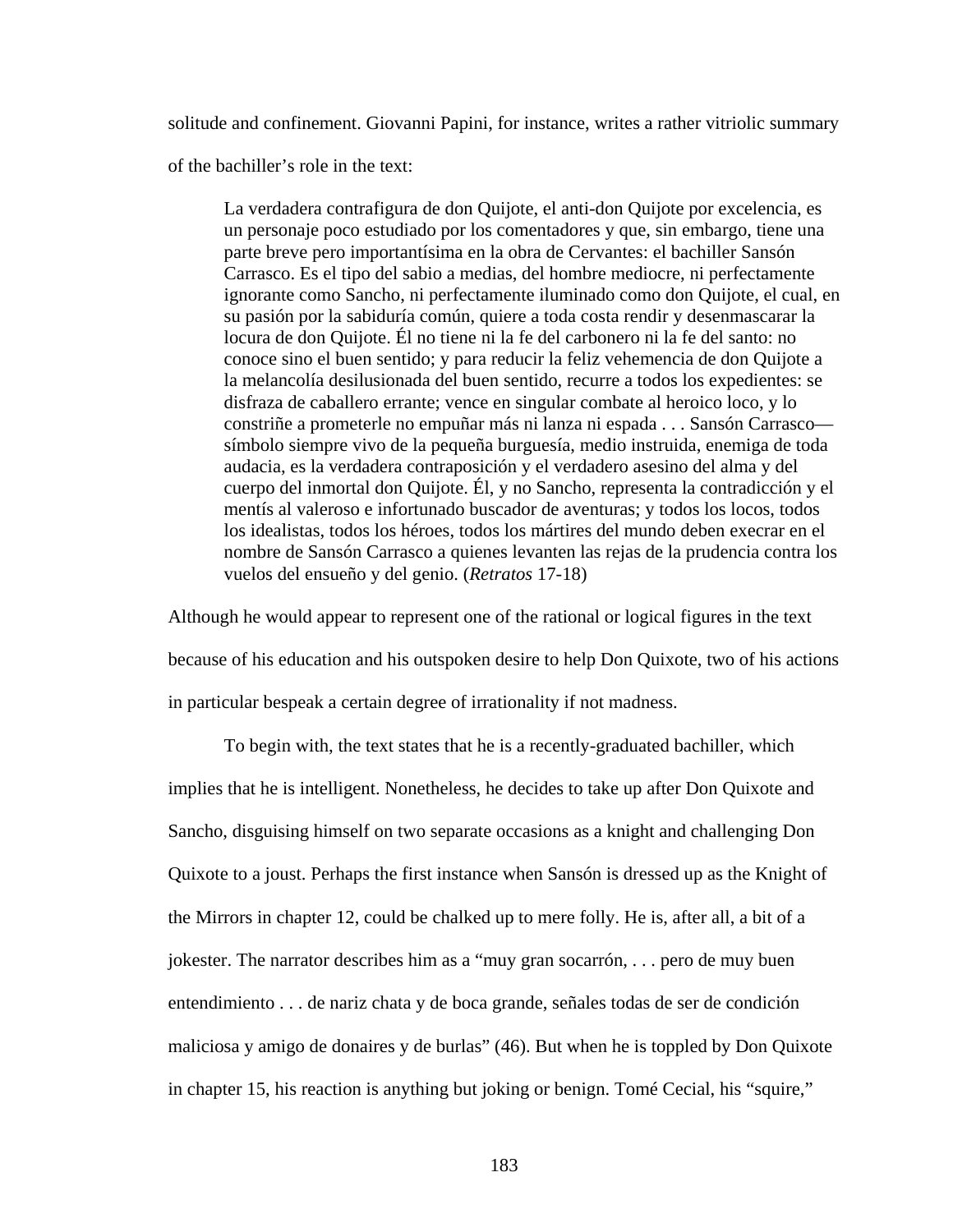even comments to the effect that they both are at least as foolish as Don Quixote, stating, "Don Quijote loco, nosotros cuerdos: él se va sano y riendo, vuesa merced queda molido y triste. Sepamos, pues, ahora, cuál es más loco: ¿el que lo es por no poder menos, o el que lo es por su voluntad?" (134). Sansón, however, clarifies the difference between his and Don Quixote's follies. He replies, "La diferencia que hay entre esos dos locos es que el que lo es por fuerza lo será siempre, y el que lo es de grado lo dejará de ser cuando quisiere" (134). He believes his foolishness is controllable, but he does not seem to be in control of himself when he responds in his very next breath that he vows revenge and to carry out his mission of defeating Don Quixote "hasta haber molido a palos a don Quixote" (134). This no longer sounds like the actions of a level-headed, sensible individual. Either through the inability to accept defeat or due to a driving need for revenge, Sansón appears to be behaving unreasonably. It is also curious that he believes he needs to avenge himself. Given the circumstances, he created this adventure and challenged Don Quixote. Don Quixote bested him fair and square. In theory, one is not entitled to revenge unless he or she has been wronged, which furthers the argument that the bachiller is being unreasonable if not irrational. He is an otherwise sane character who, by taking up an absurd venture that is unsuccessfully carried out, becomes maddened by his failure. This turns into an unappeasable need for revenge. In the end, Sansón comes to symbolize the first of the two madnesses of which Erasmus speaks: he embodies the dishonest or revengeful insanity and he cannot rest until he has conquered the folly-driven madness that Don Quixote represents.

 After Sansón Carrasco, the Duke and Duchess are two other characters in the second part who go out of their way to make sport of Don Quixote and Sancho. The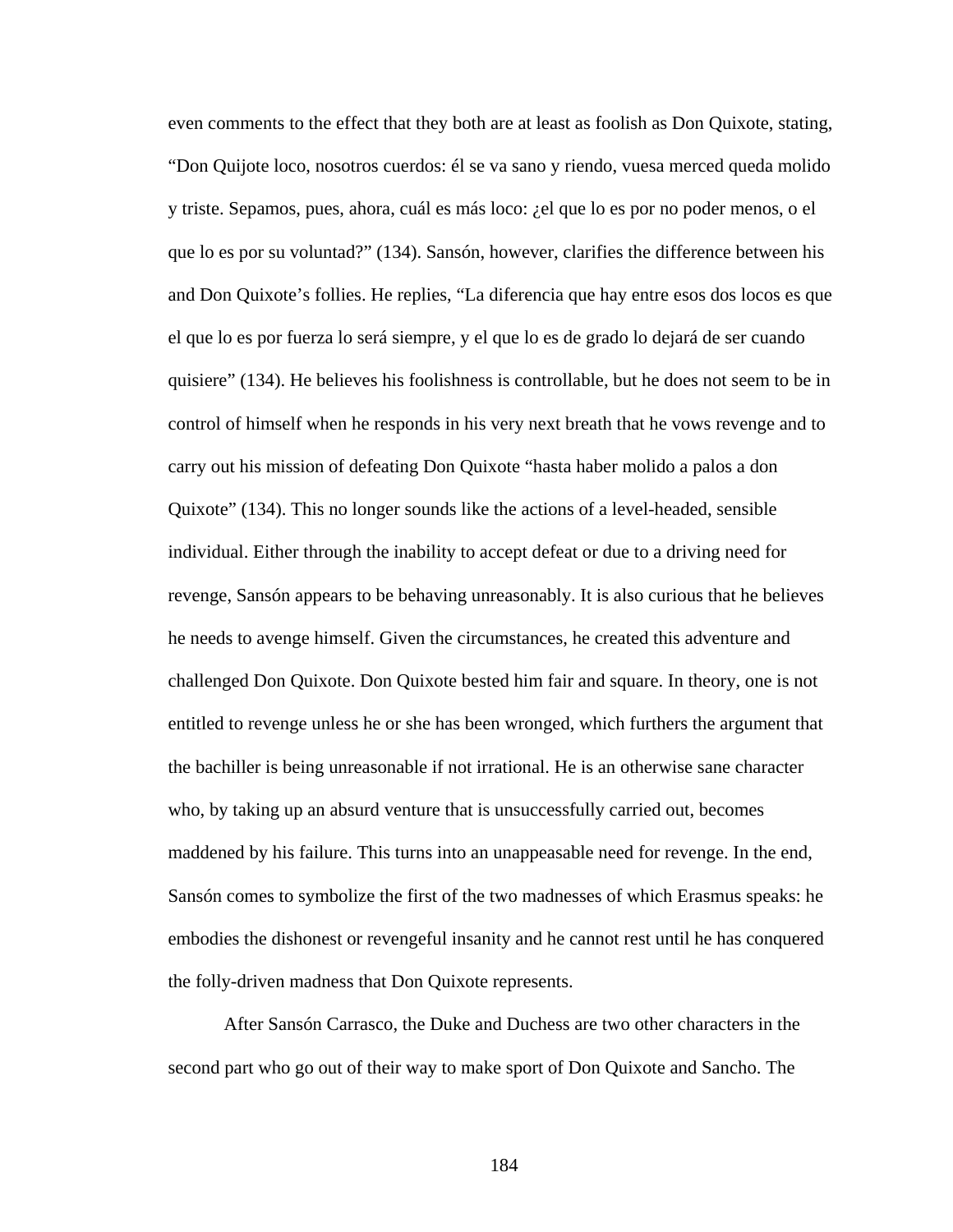lengths they go to in order to carry out their pranks, however, reach the fuzzy border between frivolity and excessiveness or absurdity. The narrator even points out, in chapter 70, Cide Hamete's observation that "tiene para sí ser tan locos los burladores como los burlados, y que no estaban los duques dos dedos de parecer tontos, pues tanto ahínco ponían en burlarse de dos tontos" (549). Because they work so hard at having fun at Sancho and Don Quixote's expense, the Duchess and Duke do come across as unbalanced. But rather than this leveling the playing field, as with carnivalesque laughter, the humor produced at the expense of the Duchess and Duke's machinations reinforces the power hierarchy. The jokes are made at the expense of Sancho and Don Quixote and none of the antagonists are ever de-crowned, resulting in an uneven playing field and unidirectional laughter. Altisidora, the lady-in-waiting who feigns unrequited love for the knight errant, is the best representation of this humor dynamic. She symbolizes the underlying boredom-turned-injuriousness that exists at the heart of her mistress and master's existence, something which comes into evidence when Doña Rodríguez mentions to Don Quixote that the Duchess has "dos fuentes . . . en las dos piernas, por donde se desagua todo el mal humor de quien dicen los médicos que está llena" (387). This hidden illness reflects an underlying corruption. Altisidora, directly connected to the Duchess as her lady-in-waiting, forms a part of this decadence. In addition, because the readers are never shown any other side of her, Altisidora's entire personality is based on her over-exaggerated role as scorned love interest. Because her existence is fully dependent on the presence of Don Quixote, her actions are interpreted as ridiculous if not absurd. She would not exist without Don Quixote and only appears in the text in order to torment him. She is like a harpy, uncontrollable and irritating. Don Quixote at one point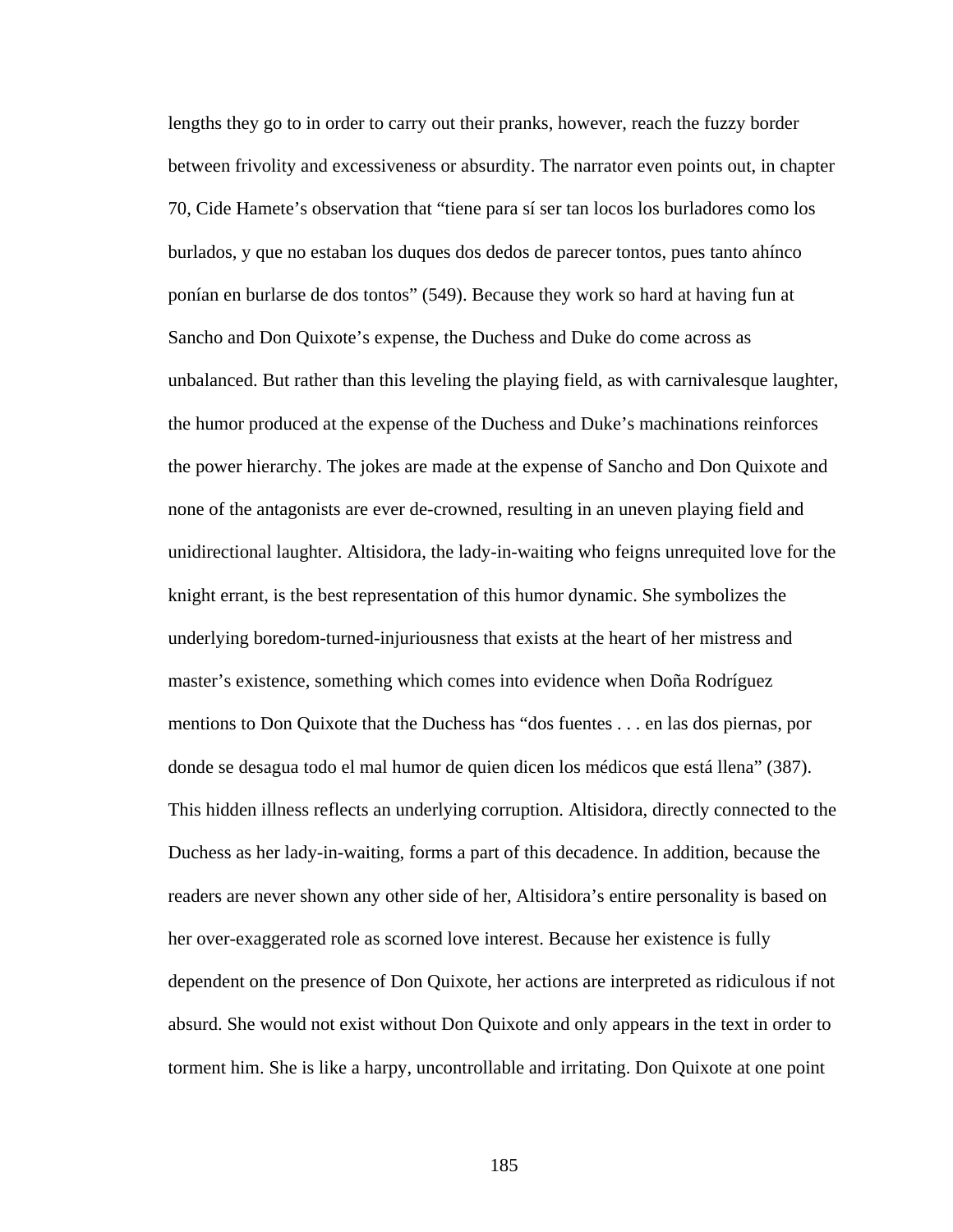comments to the Duchess, "Señora mía, sepa Vuestra Señoría que todo el mal desta doncella nace de ociosidad, cuyo remedio es la ocupación honesta y continua. Ella me ha dicho aquí que se usan randas en el infierno, y pues ella las debe de saber hacer, no las deje de la mano; que ocupada en menear los palillos, no se menearán en su imaginación la imagen o imágenes de lo que bien quiere, y ésta es la verdad, éste mi parecer y éste es mi consejo" (552). Her lack of purpose, with the exception of baiting Don Quixote, summarizes the entire Duke and Duchess experience in the novel, because her actions reflect the emptiness, and hence the futility, of all of their lives. Without Don Quixote and Sancho, they are insipid and superfluous.

 At the end of the second part, Don Antonio Moreno also sees Don Quixote and Sancho as a form of personal entertainment, but in a slightly different way than the Duke and Duchess. As the narrator explains in chapter 62, Don Antonio is a "caballero rico y discreto, y amigo de holgarse a lo honesto y afable, el cual, viendo en su casa a don Quijote, andaba buscando modos como, sin su perjuicio, sacase a plaza sus locuras. Porque no son burlas las que duelen, ni hay pasatiempos que valgan si son con daño de tercero" (493). Although it might be a stretch to state that the Duke and Duchess reveled in tormenting their guests, their idea of humor is nonetheless different from Don Antonio's. The spectacles at the Duchess and Duke's take place outside of civilization, for one, in a castle that encapsulates the experiences and retains the laughter to a restrictive number of individuals. With Don Antonio, however, he shares the knight errant and the squire with the city of Barcelona. When he walks with Don Quixote around town, he is encouraging the dissemination of the knight errant's madness to the other passersby. The Castilian who stops and shouts for Don Quixote to return home does not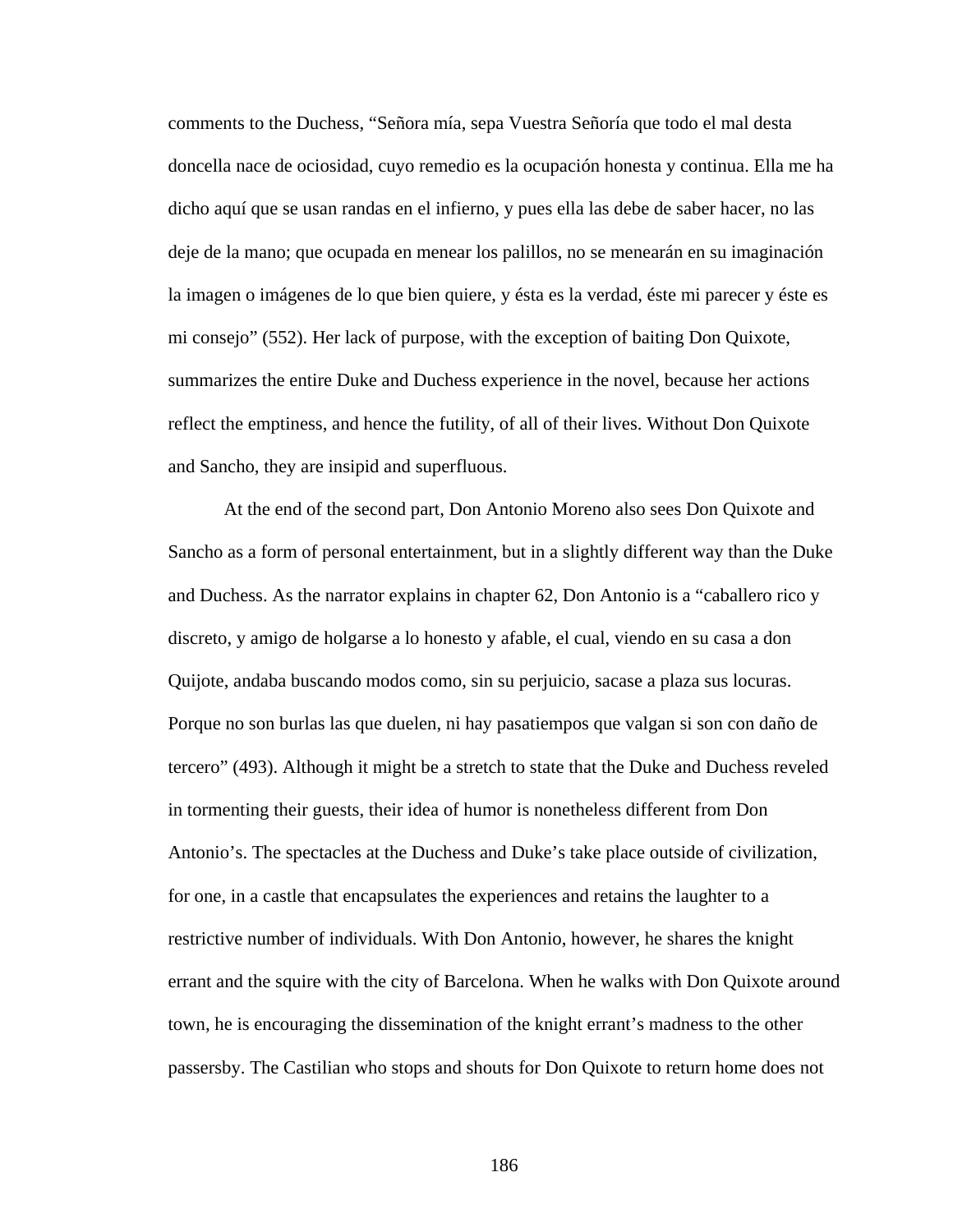understand this need for madness, but he is nonetheless correct in one assertion. He says, "Tú eres loco, y si lo fueras a solas y dentro de las puertas de tu locura, fuera menos mal; pero tienes propiedad de volver locos y mentecatos a cuantos te tratan y comunican" (497). Madness and acts of follies are contagious and Don Quixote is the spark that has inspired everyone else's joie de vivre, so to speak. This is later echoed by Don Antonio in the answer he gives to Sansón Carrasco, where he questions the benefit of erasing harmless madness from the world in order to promote dullness and mediocrity. Don Antonio helps celebrate Don Quixote's insanity the same way he fools all of his guests with the enchanted head. He is a responsible gentleman who enjoys good entertainment and the readers note quite a bit of the folly Erasmus promoted in the lengths to which Don Antonio goes to pull pranks on his friends and guests.

 With regard to harnessing the antics of Don Quixote and Sancho Panza as a form of entertainment, the Duke, Duchess, Altisidora, and Don Antonio are the main culprits. This theme of utilizing another as a source of diversion is truly brought to the foreground and developed much more in depth during Part II. In the first part, this theme also surfaces but to a much lesser degree and as a spontaneous measure rather than as a planned out activity. The most salient example in the 1605 novel takes place in chapter 51, when the goat herder and Don Quixote get into a bloody scuffle and the curate, barber, and canon are there as spectators egging them on. Although this type of humor reflects aspects of carnivalesque laughter, such as the de-crowning of Don Quixote or the mixing of blood (violence) with food (celebration), its focus is still unidirectional in that there is a distinct division between the participants and the observers. For this reason, this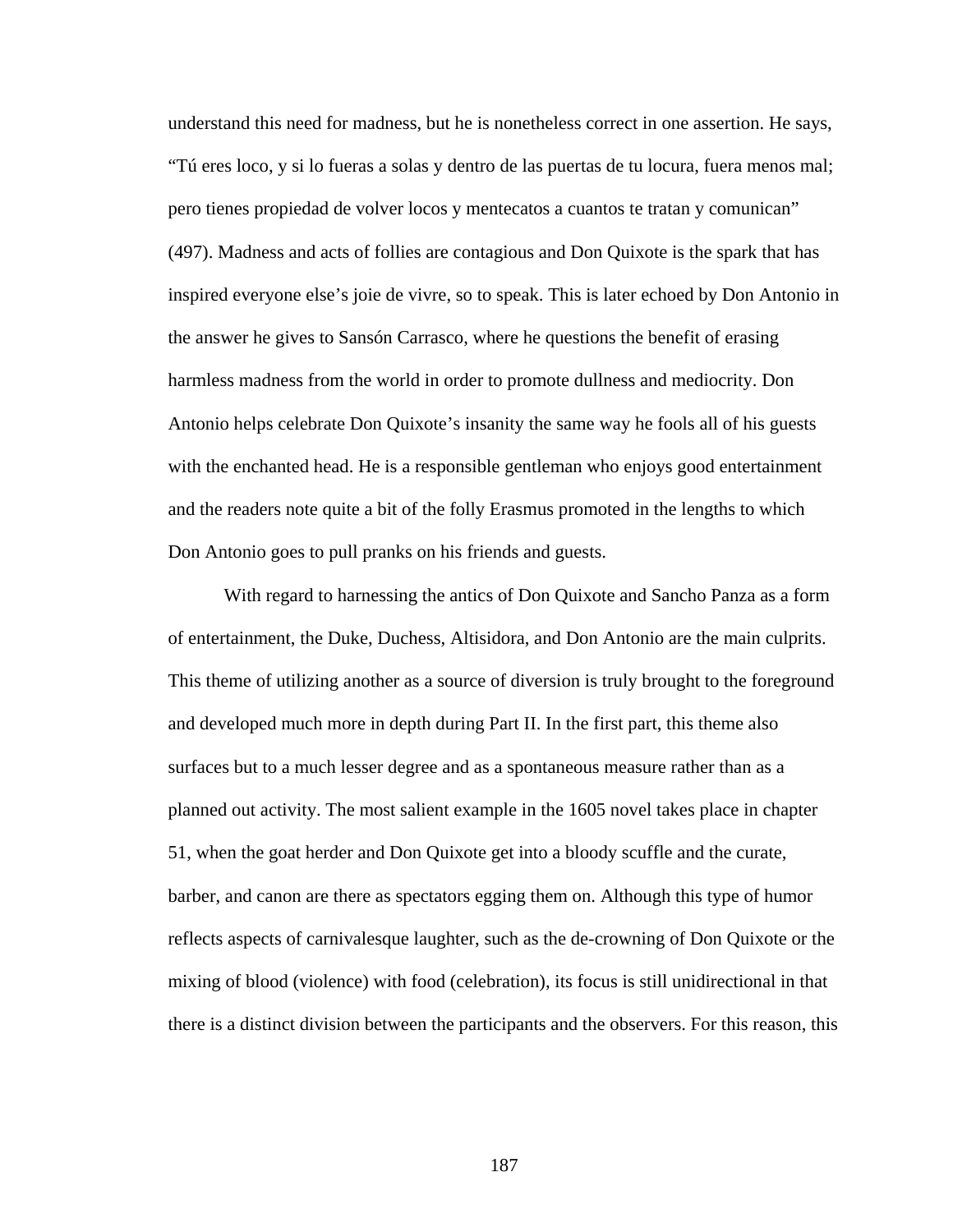type of spectacle would fall more closely under the lines of an abusive or degrading humor, rather than be representative of the folly that Erasmus commemorates.

 Before fully turning our attention to Part I, there is one last character from the second part that needs to be discussed with regard to representing madness and laughter, because his introduction in the text naturally carries with it the confusion between reality and fiction. Don Álvaro Tarfe is a special character because he has been adopted by Cervantes from the apocryphal second part of *Don Quixote*. By incorporating a fictional character from a previous text into his novel, Cervantes is at the same time validating this character's existence, thereby making him more real in some ways while at the same time maintaining his fictional status because, after all, Part II is still only a work of fiction. Critics such as Vladmir Nabokov, Miguel de Unamuno, Cesáreo Bandera, Edward Friedman, and Carroll Johnson have speculated over the relationship between Cervantes's 1605 and 1615 novels, where the fact that some of the characters in the second part have read the first part signifies that the 1605 Don Quixote and Sancho have become historical figures in the 1615 text, rather than strictly fictional characters. This same ambiguity would also apply to Don Álvaro's relationship to Cervantes's text. Does he become more real than the fictional character he was in Avellaneda's version because Cervantes has incorporated him in his own Part II? The situation is even further complicated because Cervantes uses him as a source of reference, to refute the differences between the apocryphal and the "real" Don Quixote. Not only is Don Álvaro a real character from another text, but Cervantes makes him a specialist in determining the authenticity of Don Quixote, thereby privileging him with the deciding voice over whether the two knights errant are at all alike. This is even further backed up in chapter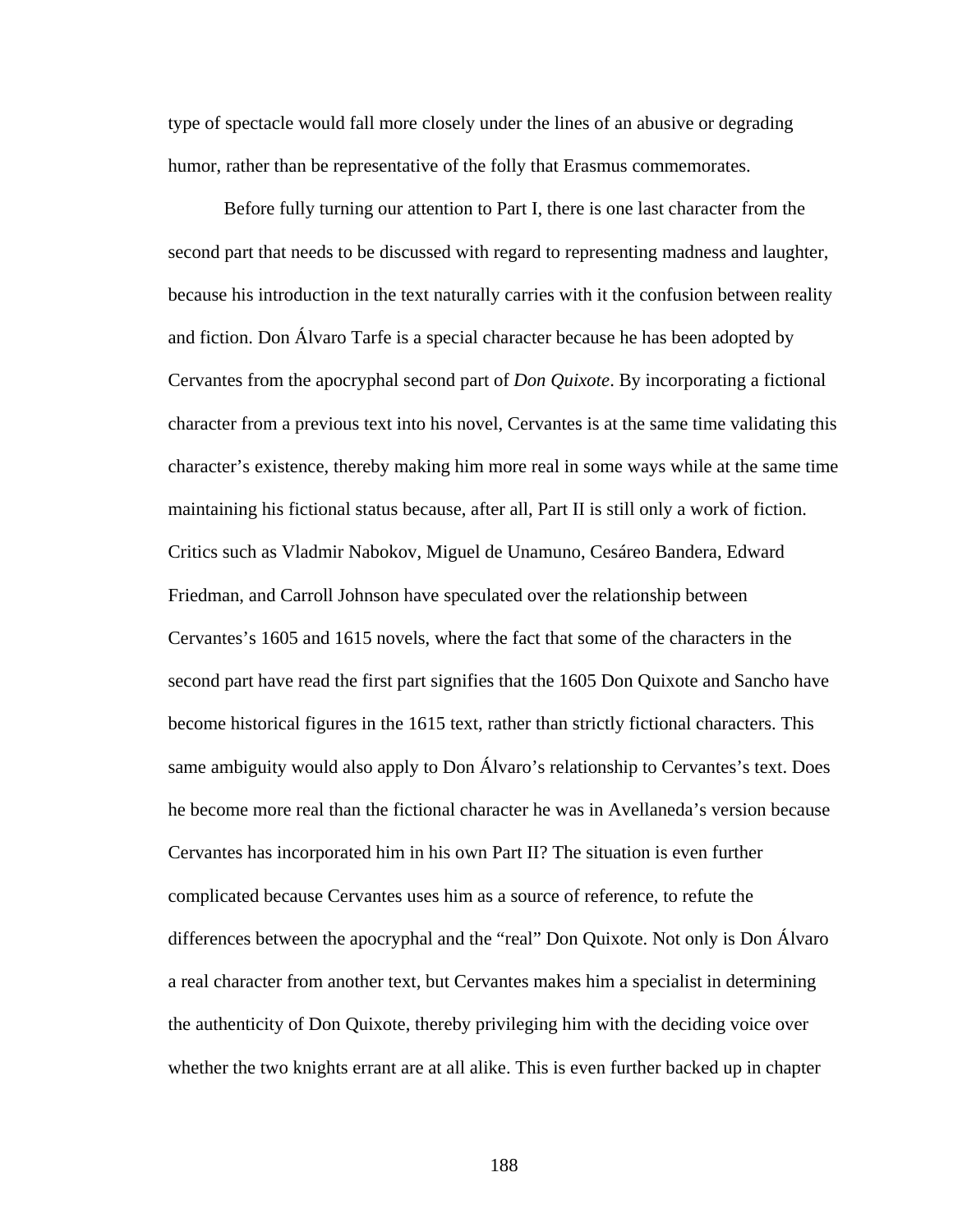72 by the legal affidavit that Don Álvaro agrees to sign in front of the mayor (564). Blurring the borders between fact and fiction, or real and fake characters, Cervantes adds a tone of absurdity to his novel. The readers, stepping back from the text, are left to ponder where the limits of fiction begin and end. The true ludicrousness, which further enriches the humorous elements of the text, comes from Don Álvaro's confusion, because he himself is unsure whether to trust his senses or to trust his intuition. He states,

tengo por sin duda que los encantadores que persiguen a don Quijote el bueno han querido perseguirme a mí con don Quijote el malo. Pero no sé qué me diga; que osaré yo jurar que le dejo metido en la casa del Nuncio, en Toledo, para que le curen, y agora remanece aquí otro don Quijote, aunque bien diferente del mío . . . y vuelvo a decir y me afirmo que no he visto lo que he visto, ni ha pasado por mí lo que ha pasado. (564)

He is certain that he left Don Quixote in the mental hospital of Toledo, but he is also positive that this new Don Quixote is the real knight errant from Part I. Since logically both of these things cannot be true in his mind, he chooses the only other option that he considers to be possible, which is that of an enchanter having tricked him. This option, too, is comical because Don Álvaro supposedly stands for reason yet chooses to believe the fantastical possibility of a magical enchanter, who of course is a figure from chivalric romances. The confusion of logic, facts, fiction, and characters in this episode augments the existent comicality and reinforces the tension between madness and sanity that forms the foundation of the novel.

 In Part I, the interpolated story of *El curioso impertinente* also challenges the question of sanity, but the traces of humor it reflects are more bittersweet than jovial. Anselmo, also a metacharacter because he is a character the other characters read about, is at the same time a metadramatist who invents a plot of his own by daring to test the faithfulness of his virtuous wife, Camila. His initial test, however, ends up leading him to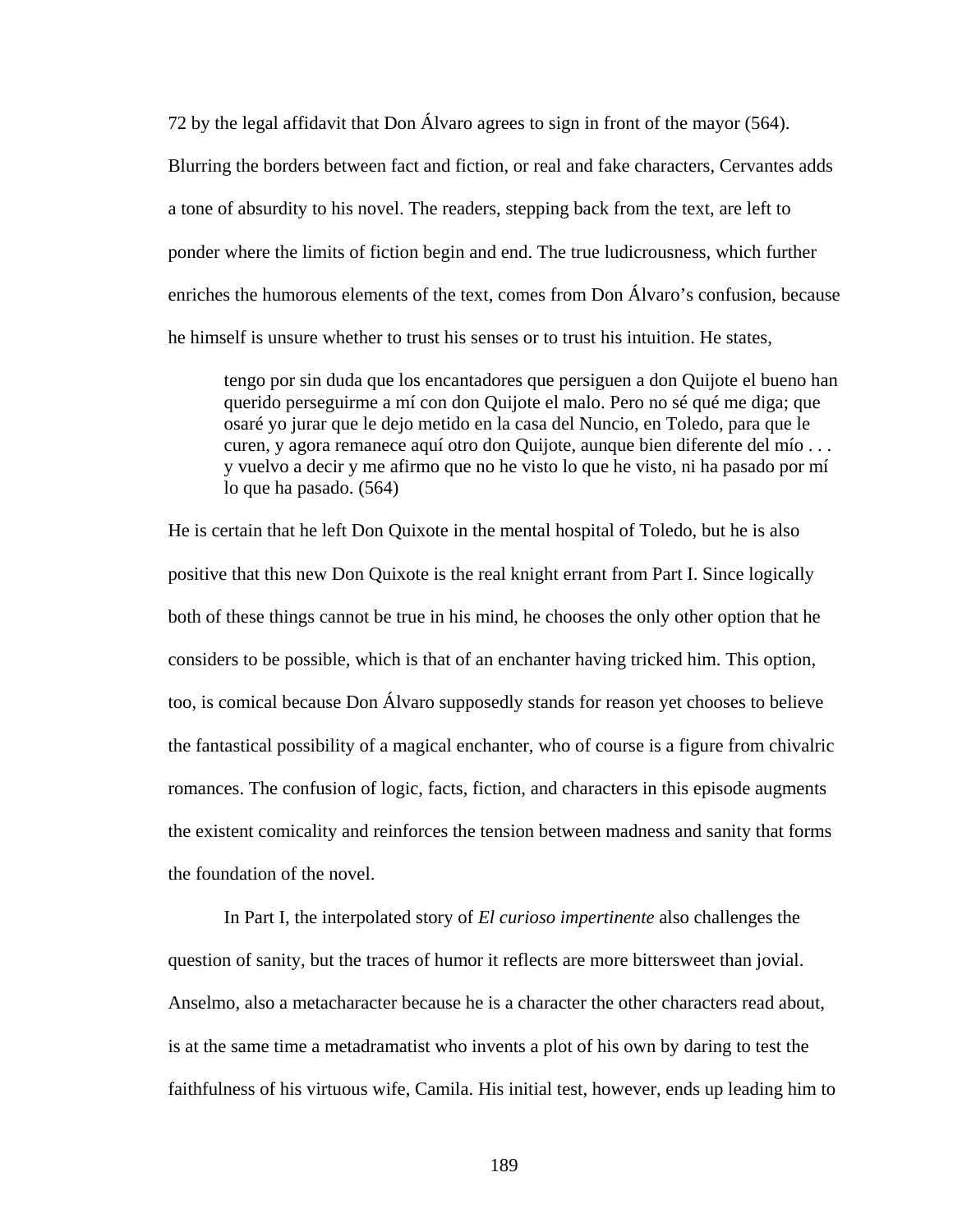the borders of obsession, because he refuses to be convinced and continually concocts new and jeopardous ways to determine whether her faithfulness is perfect or flawed. Anselmo goes above and beyond reason in his quest and it is his own foolish obsession that serves as the catalyst to the downfall of their marriage and, in the end, leads to his own death. His hubristic venture serves as an example of the folly behind looking beyond the wealth one already has and thereby overreaching one's limits. As Anselmo finally realizes, when it is way to late to make amends, "yo fui el fabricador de mi deshonra" (437). Although this might appear to go against the humoristic current of the novel, it in fact fits perfectly within the realm of madness and laughter because it serves to remind the readers of the danger in obsessing about pride, honor, or other social decoys that not only prevent an individual from enjoying what good fortune they already have but become detrimental if taken too seriously.

 The story of Zoraida is also one of risky ventures, depending on the reader's perspective. Here is a character who voluntarily undergoes separation from her family, her religion, her culture, and her language because she wants to be a Christian and "ver a Lela Marién," or the Virgin Mary (479). To a *cristiano viejo* of Cervantes's time, these actions no doubt were interpreted as admirable and courageous. At the same time, however, the underlying religious zeal the young girl has carries her into acting outside of the norm of reasonable behavior, especially considering the troubles that await her once she reaches Spain, where the edict banning *moriscos* is being enforced. To a nonreligious reader, her actions would probably fall under the category of foolish or ludicrous. This begs the question as to whether there is anything worth going to such an extreme. A Muslim reader would probably interpret her actions to be completely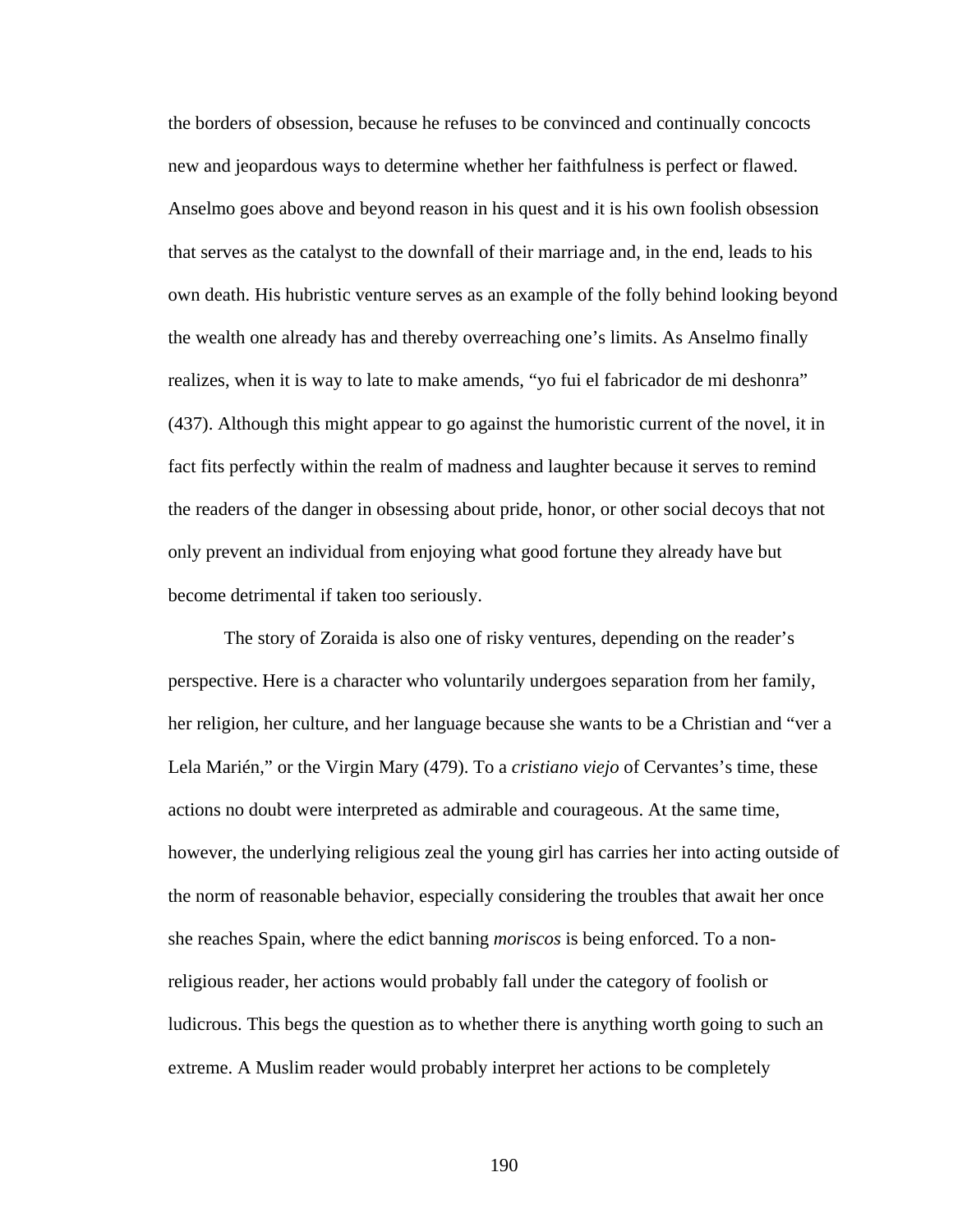irrational when considering the manner in which she betrayed and then abandoned her father, as well as sacrificed her culture and religion. In a way, she commits a form of suicide, in that she attempts to sever herself completely from the cultural signifiers that previously defined her. This action is highlighted in chapter 37, when she reacts vehemently to being called Zoraida. She cries out, "¡No, no Zoraida: María, María! . . . Zoraida macange!" (454). She rejects her previous self by rejecting her Muslim name and asking to be called Maria. What her story reflects above all is how her actions can be deemed courageous, foolish, or suicidal depending on the perspective of the reader. The subtle humor that surrounds this story has less to do with making the reader laugh and more to do with coaxing the readers' boundaries of interpretation.

 Whether there are journeys that take place at sea or on land, *Don Quixote* is a novel that allows its characters to explore new spaces. With the exception of Barcelona (II: 61-65), the spaces in which the characters interact are all located in the outskirts of towns, in the fields and forests, or in the mountains. One of the most integral areas, where five different characters partake in irrational or mad acts, is in the Sierra Morena. This particular geographical location serves as a curious locus amoenus, one that invites unusual exploits or chance happenings, as can be seen by the narrator's comment in chapter 23: "Así como don Quijote entró por aquellas montañas, se le alegró el corazón, pareciéndole aquellos lugares acomodados para las aventuras que buscaba" (283). This mountain range sets the stage for acts of folly. The first case of madness to take place in here occurs in chapter 23, when Don Quixote and Sancho hear the story about "un muy gentil y agraciado mancebo" (290), whom they later learn is named Cardenio. It is interesting to note how many different ways the narrator refers to him within the first few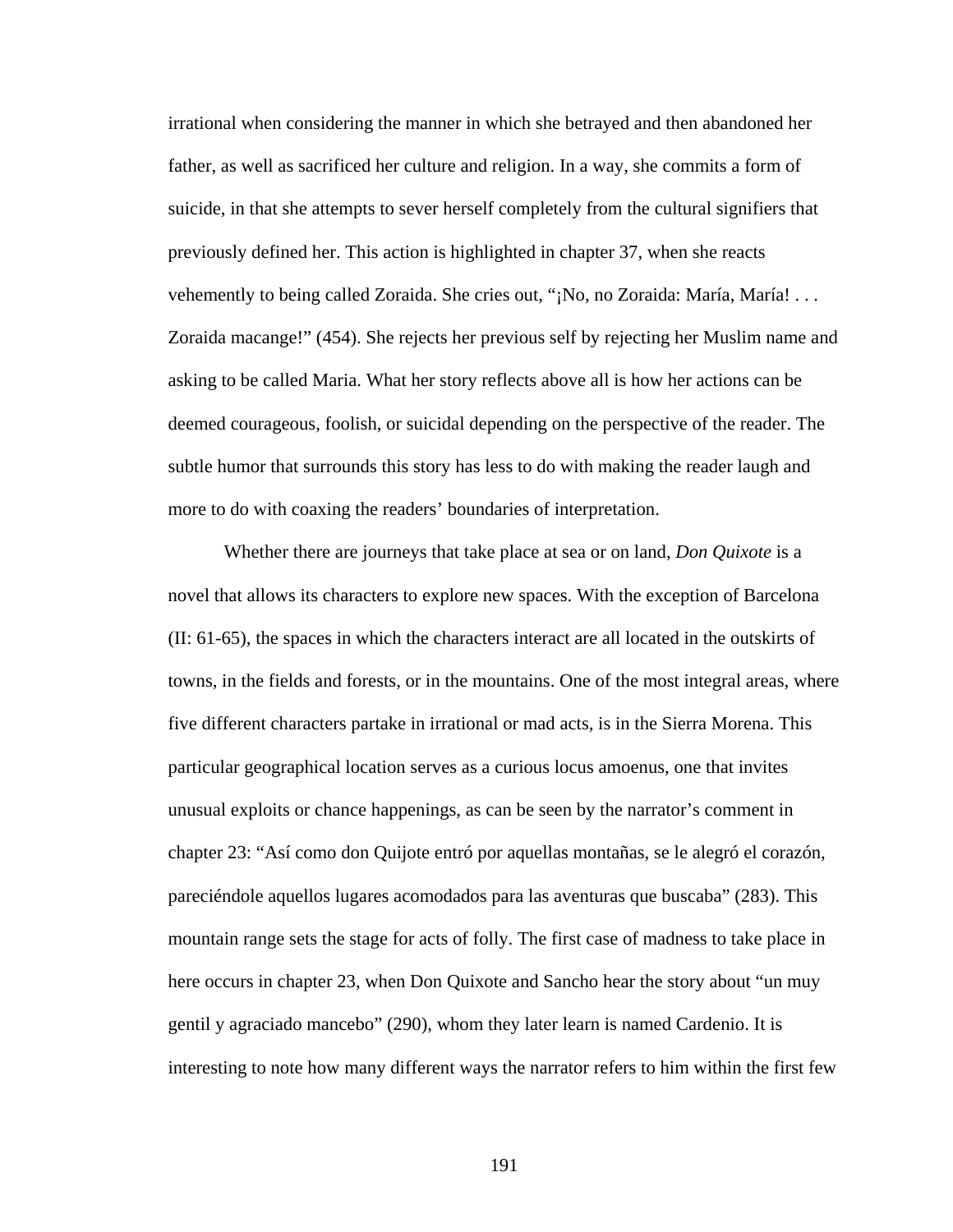pages of his introduction: he is "el desdichado loco" (291), "el Roto de la Mala Figura" (291), the "astroso cabellero de la Sierra" (291), and finally the label for which he is best known, "El Caballero del Bosque" (293). Although dealing with a character who by his actions has lost his mind, the narrator establishes a tone of buoyant laughter through his creatively humorous descriptions. The fact that all of these epithets refer to Cardenio's mental state as well as to his location is also important, because they reflect just how much a part of his wild surroundings he has become due to his madness. He sleeps in the hollow of a "grueso y valiente alcornoque" (289), his clothes are torn and ragged, and he walks around talking to himself. Don Quixote and Sancho's first glimpse of him reveals his current state:

iba saltando un hombre, de risco en risco y de mata en mata, con estraña ligereza. Figurósele que iba desnudo, la barba negra y espesa, los cabellos muchos y abultados, los pies descalzos y las piernas sin cosa alguna; los muslos cubrían unos calzones, al parecer, de terciopelo leonado, mas tan hechos pedazos, que por muchas partes se le descubrían las carnes. (287)

Physically, he has become a product of his environment. He is disorderly, uncivilized, and dangerous. The way Cervantes characterizes him, Cardenio seems to be suffering from mania, or what the 1734 *Real Academia Española* describes as an "enfermedad de la phantasía que la altera y desordena, fijandola en una especie, sin razon ni fundamento"  $(478).$ <sup>19</sup> Foucault explains that by the seventeenth century, Western society began to categorize the different types of madness and that maniacs were classified as those who "invariably live with audacity and 'furor'" (*History* 269). Huarte cites that mania is "una destemplanza caliente y seca del cerebro" (33) that is brought on by an over-active imagination (106). Interestingly enough, these are the same mental conditions that Don

 $\overline{a}$ 

<sup>19</sup> Neither "mania" nor "maniaco" are defined in the Covarrubias *Tesoro de la lengva castellana o española.*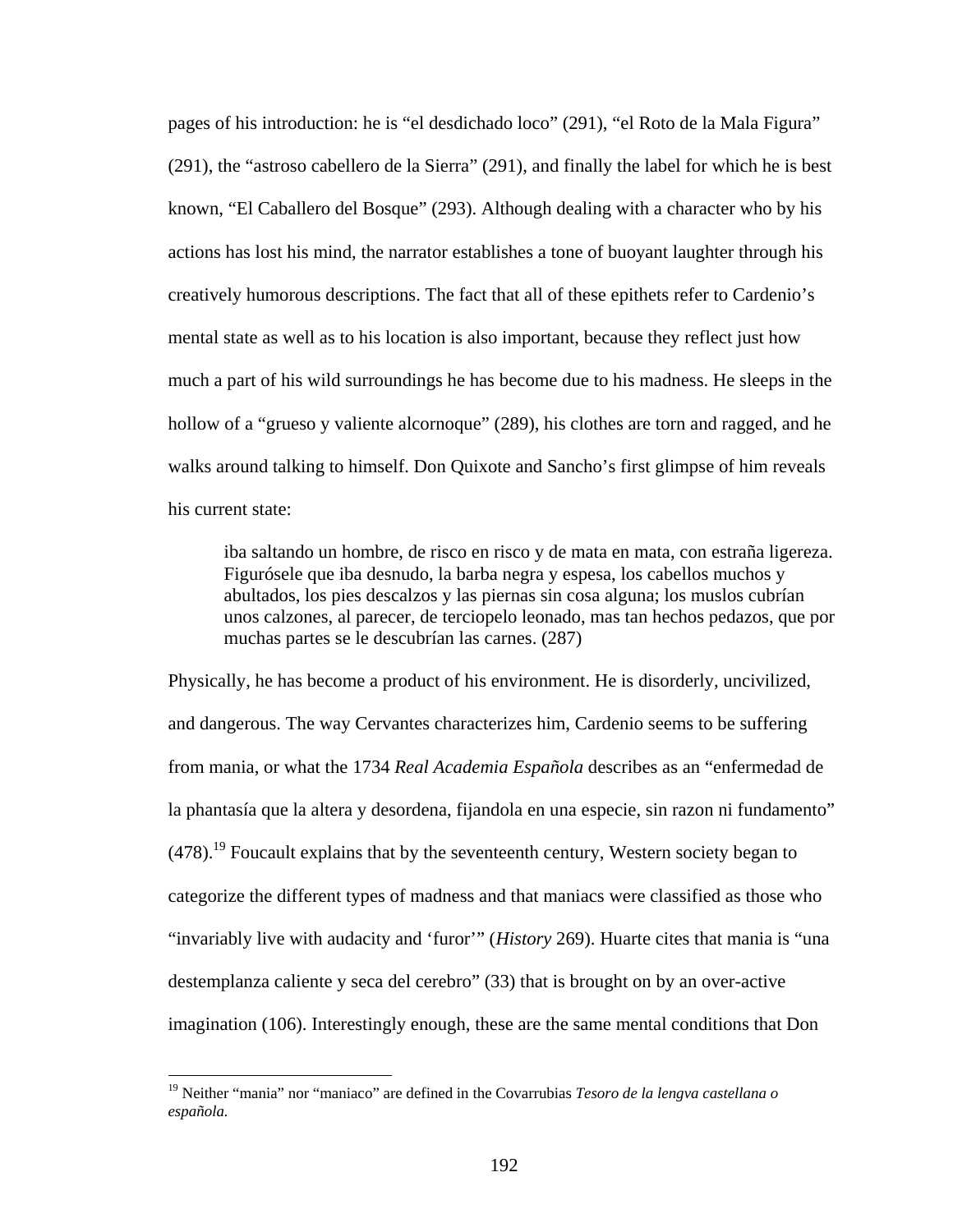Quixote shares, which might help explain why El Caballero de la Triste Figura and El Roto de la Mala Figura embrace the way they do when they first meet:

En llegando el mancebo a ellos, les saludó con una voz desentonada y bronca, pero con mucha cortesía. Don Quijote le volvió las saludes con no menos comedimiento, y . . . le fue a abrazar, y le tuvo un buen espacio estrechamente entre sus brazos, como si de luengos tiempos le hubiera conocido. El otro, . . . después de haberse dejado abrazar, le apartó un poco de sí, y, puestas sus manos en los hombros de don Quijote, le estuvo mirando, como que quería ver si le conocía; no menos admirado quizá de ver la figura, talle y armas de don Quijote, que don Quijote lo estaba de verle a él. (291)

They are brothers of the same infirmity and perhaps are capable of recognizing this in one another.

 Cardenio's madness is short-lived, compared to the knight errant's. In fact, as soon as Dorotea tells him that Luscinda can still be his wife, no mention of his illness nor spontaneous bursts of violence are seen again. He leaves his madness in the Sierra Morena, where he found it.

 The insanity of Cardenio, aside from forming an interesting part of the storyline, is important to Don Quixote. It serves as the catalyst for the knight's three-day imitation of the madness of Amadís de Gaula, which is a voluntary penance that he offers to Dulcinea to prove his love and sincerity. Don Quixote had previously heard from the shepherd that Cardenio mentioned that he had come to the Sierra Morena "para cumplir cierta penitencia" (289), something that Cardenio further adds to at the end of chapter 27 by explaining, "Yo no quiero salud sin Luscinda, y pues ella gustó de ser ajena, siendo, o debiendo ser, mía, guste yo de ser de la desventura, pudiendo haber sido de la buena dicha" (340). His love for Luscinda and what he understands to be her disdain prevent him from any other alternative, from his point of view. He cannot take revenge against Fernando's betrayal because he believes that Luscinda said yes when she should have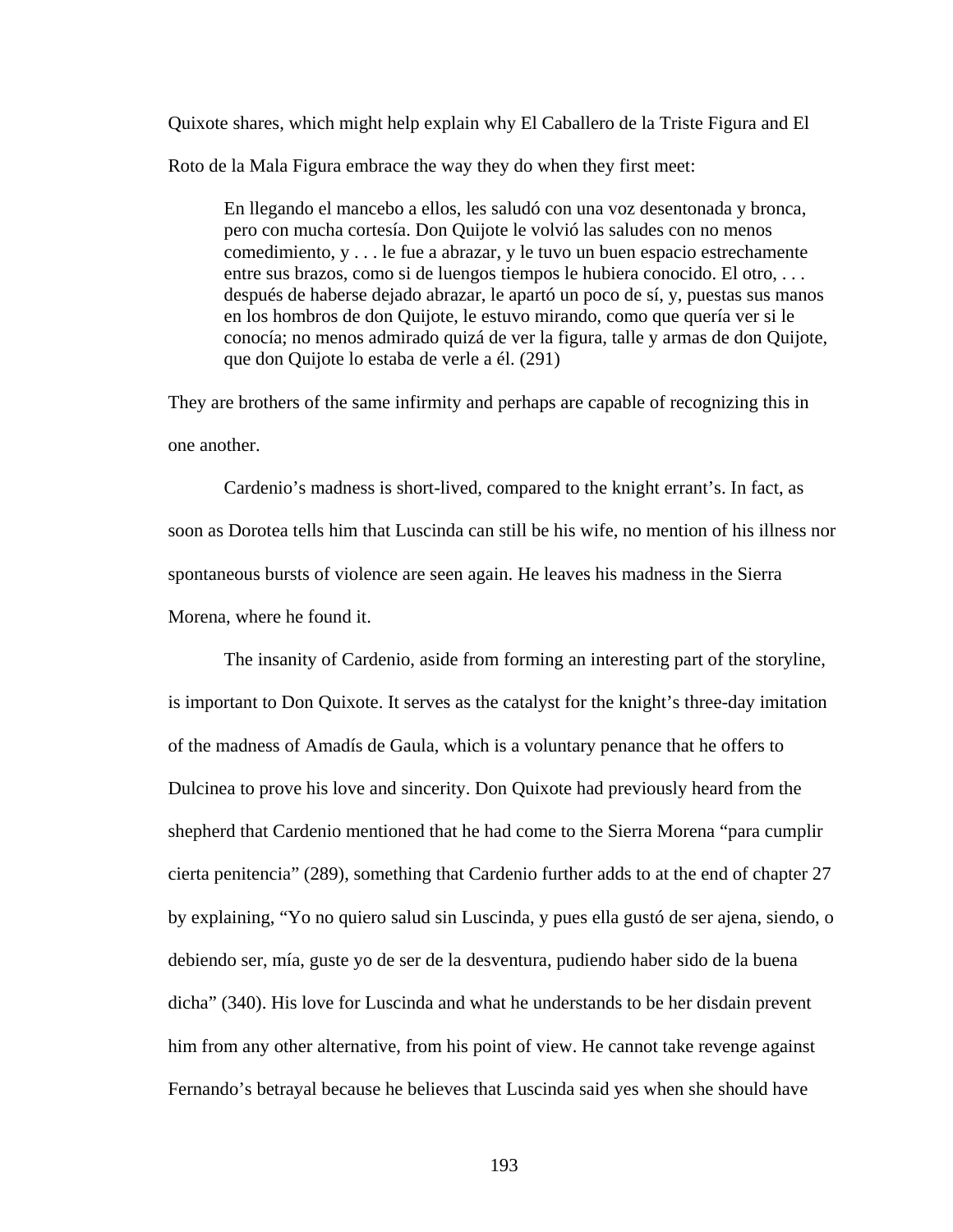said no. Trapped by his love for her and the impossibility of her reciprocation of this love, Cardenio sees no other option but the self-destructive path that has lead him to the Sierra Morena, where he will live out his miserable life until "el cielo sea servido de conducirle a su último fin" (340). This echoes the penance that Amadís undergoes for his Oriana, when he changes his name to Beltenebros and retreats to Peña Pobre. This idea immediately takes seed in Don Quixote's already overly imaginative mind and he thereby becomes the second character to experience madness in the Sierra Morena.

 Perhaps the conscious imitation of mad acts does not constitute authentic madness, but rather falls under the guise of folly. However, because Don Quixote is already deemed mad before arriving at the Sierra Morena, he would still be mad in imitating madness. He is a madman who could be judged as even madder for attempting to imitate insanity. He tells Sancho in chapter 25, "Loco soy, loco he de ser hasta tanto que tú vuelvas con la respuesta de una carta que contigo pienso enviar a mi señora Dulcinea; y si fuere tal cual a mi fe se le debe, acabarse ha mi sandez y mi penitencia; y si fuere al contrario, seré loco de veras, y, siéndolo, no sentiré nada" (304). His imitation of madness is, in other words, a meta-madness. It is quickly resolved, nonetheless, once Sancho returns with the (invented) news of Dulcinea's reception of his letter.

 The last three characters associated with madness in the Sierra Morena are not crazy in the traditional sense, but rather partake in mad acts. Dorotea, for instance, ends up in this mountain range after a succession of unfortunate and perilous events. The daughter of a rich farmer, she believes Don Fernando's amorous promises of marriage, even though she knows they are from different classes. She gives in to his desires instead of resisting him or alerting her parents to his intrusion into her room, as she probably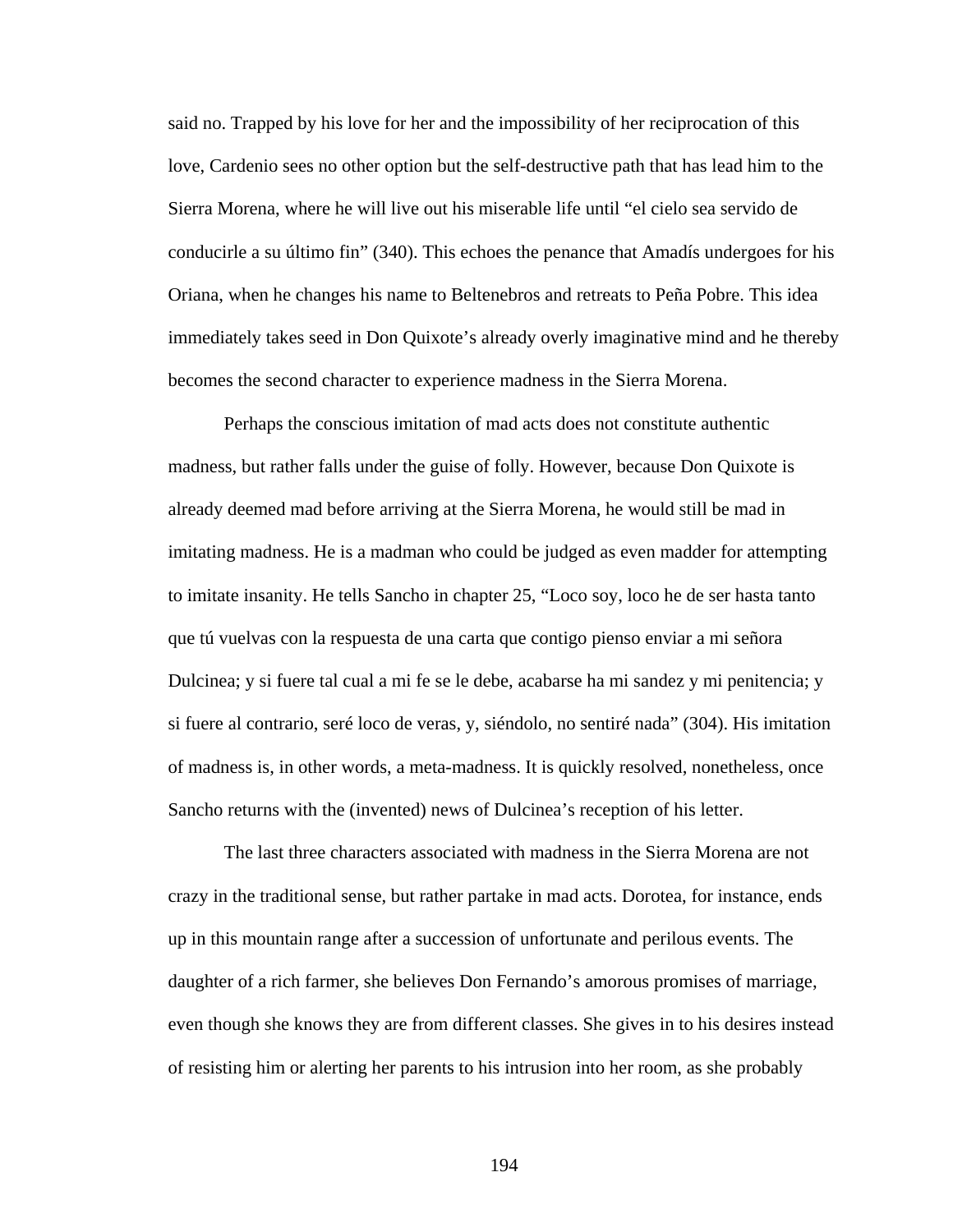could have. Dorotea is deceived and falls victim to one of the oldest tricks in the book, and this inspires her to perform a number of unconventional and very hazardous deeds as she seeks to reclaim her honor. In hearing that Fernando plans to marry a girl in another town, Dorotea explains that "en lugar de helárseme el corazón en oílla, fue tanta la cólera y rabia que se encendió en él, que faltó poco para no salirme de las calles dando voces, publicando la alevosía y traición que se me había hecho" (352). Her anger, however, turns to ingenuity and she devises the risky plan to disguise herself as a boy in order to find and confront Fernando. Not only is she escaping from her house without notifying her parents, but she is also breaking the law by dressing as the opposite sex. In Cervantes's time period, Dorotea's actions would have been interpreted as mad, if only for the dishonor that she is bringing upon her household. When she reaches the town where she expects to find him, not only has Fernando disappeared but Dorotea learns that the wedding never went through as planned. She decides to flee into the woods, however, because she hears that her parents are looking for her and are offering a reward for her discovery. The servant that had helped her up to this point now attempts to take advantage of this situation and rape her. Here Dorotea does to the servant what she could not, or did not want to, do to Fernando: she defends herself. She relates, "con mis pocas fuerzas, y con poco trabajo, di con él por un derrumbadero, donde le dejé, ni sé si muerto o vivo" (355). Now, for all she knows, Dorotea could have killed a man. Regardless of the fact that the servant deserved this fate, or that her actions were performed in selfdefense, the act of taking someone's life generally carries with it an alteration in perception or understanding. It falls outside of what is normally considered to be rational behavior or at least impacts in some way those involved in the act. Dorotea, however,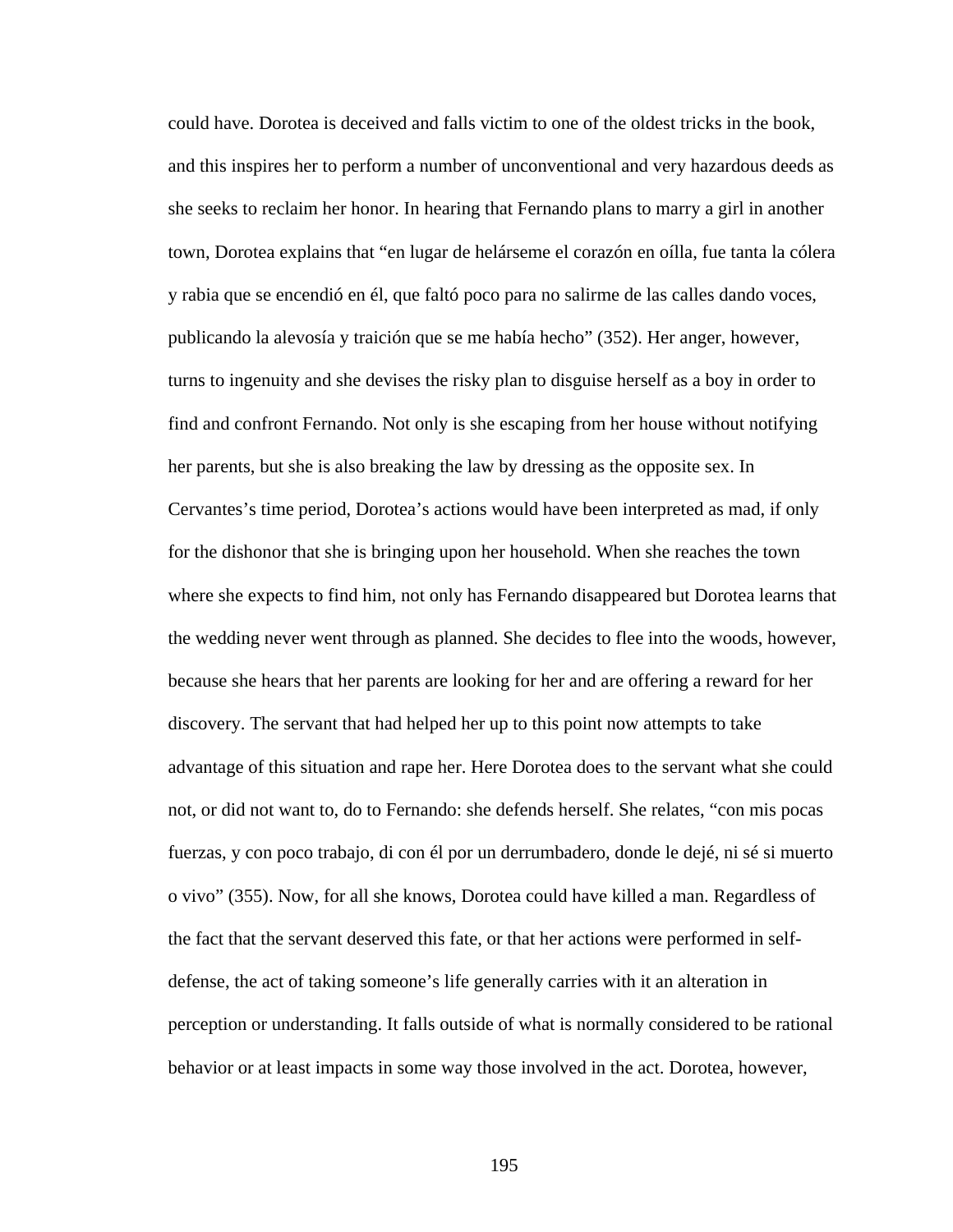barely mentions it and this lack of awareness or recognition on her part makes the act seem frivolous. After the incident with her servant, rather than continue looking for Fernando, she turns to hiding from her parents in the mountains and spends several months working for a farmer (355). Dorotea's initial surrender to Fernando is what has inspired this course of irrational events, but now ironically it appears that she is more concerned with hiding than with finding and making amends with Fernando. Dorotea's decisions so far have been out of the ordinary and although they do not signify that she is mentally unstable, she is nevertheless choosing more foolish rather than prudent actions. As another possible interpretation, because she does not appear to be in a hurry, the Sierra Morena could be interpreted as her way out of the conflict between dishonoring her parents and marrying someone whom she has to force into carrying out his promise. The mountains, therefore, serve as both a mental and physical escape from her real life.

With the introduction of Cardenio into her life, Dorotea agrees to go back to civilization and look for Fernando with his help. But when the barber and curate divulge their plot to trick Don Quixote into returning home with them, Dorotea offers to take the curate's place as the Princess Micomicona, which would appear to forestall once again her search for Fernando. However, Yvonne Jehenson, in "The Dorotea-Fernando/Luscinda-Cardenio Episode in *Don Quijote*," makes the case that in becoming Princess Micomicona, Dorotea is only partially play-acting, because she is at the same time soliciting the help of Don Quixote to aide her in her plea to Fernando. Jehenson states, "Don Fernando has stolen her kingdom and the reader is cognizant of the double meaning as Queen Micomicona asks Don Quijote for 'venganza de un traidor que, contra todo derecho divino y humano, me tiene usurpado mi reino' (29:365)" (212). So what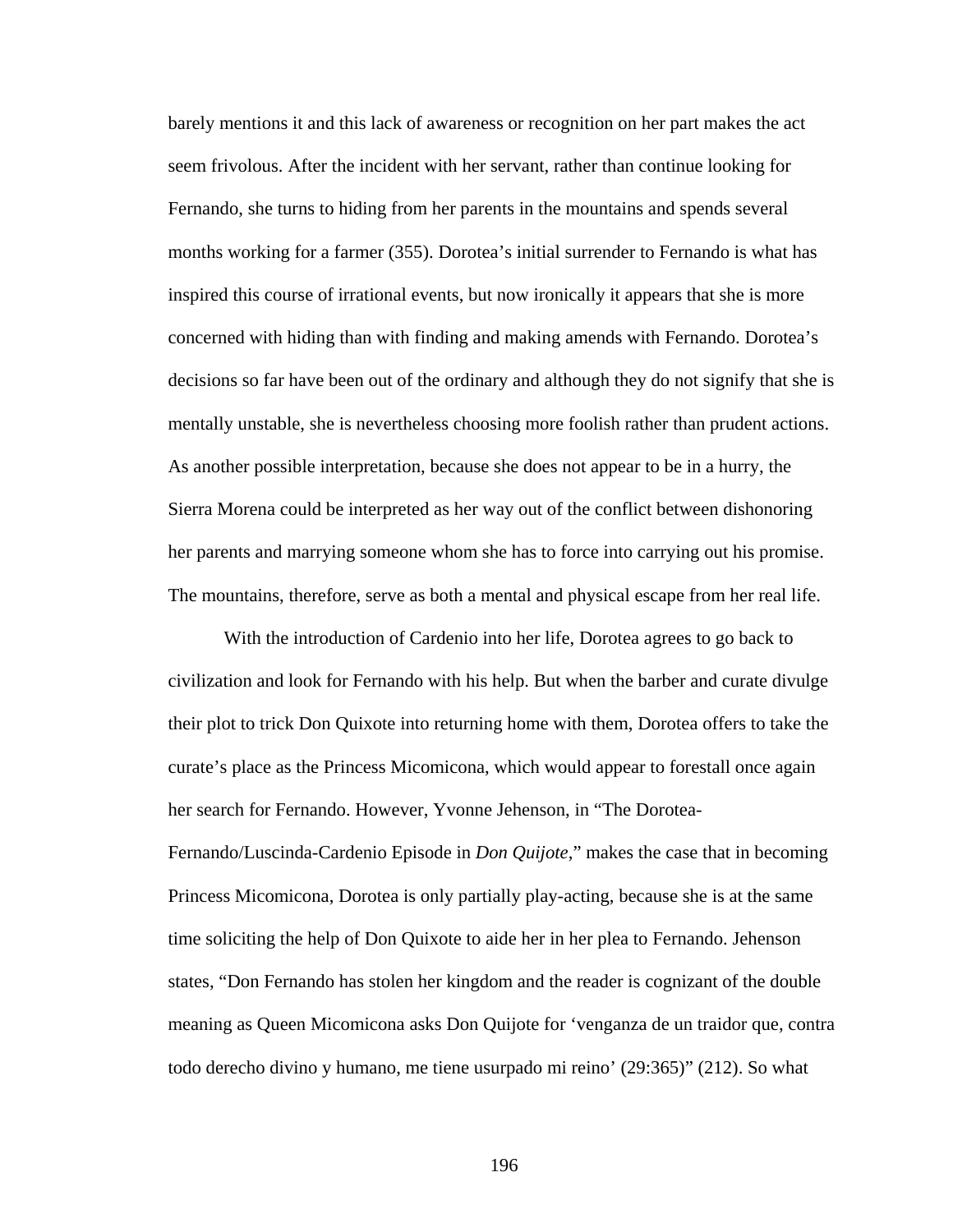seems to be folly—Dorotea's willing and exuberant performance as a princess from a fairytale-like kingdom—could actually be a true entreaty for help, which very much parallels the damsel-in-distress motif. After the group succeeds in getting Don Quixote off the mountain and back to the inn, they run into Fernando, who has captured Luscinda. Following a dramatic encounter, amends are made and each character ends up with their corresponding partner. Although Don Quixote does not play an integral part in this honorable conclusion, he thinks he has because immediately beforehand, while sleepwalking, he believes he has destroyed the giant that held Princess Micomicona's kingdom captive. Dorotea's final words to Don Quixote on the subject are, "Señor mío, vuestra bondad vuelva la honra al padre que me engendró, y téngale por hombre advertido y prudente, pues con su ciencia halló camino tan fácil y tan verdadero para remediar mi desgracia, que yo creo que si por vos, señor, no fuera jamás acertara a tener la ventura que tengo" (451). Jehenson explains, "The ultimate incorporation and assimilation of the ludic and the serious is to be found in Dorotea's public avowal to Don Quijote that by his participation in her make-believe world he has actually rectified the real world" (212). In the end, however, it is not because Don Quixote takes up the Princess Micomicona/Dorotea's plea that she is rescued, but rather Dorotea's willingness to participate in the curate and barber's performance. It is this undertaking that gets her out of the Sierra Morena and back to the inn, where she accidentally runs into Fernando. Dorotea's choice of actions, beginning with the acceptance of Don Fernando's promise and ending with their confrontation at the inn, can be summarized as foolish, insanely dangerous, and even audacious for a young girl of her time period. This madness is nevertheless what enables her to attain her goal of reclaiming Fernando. Had she abided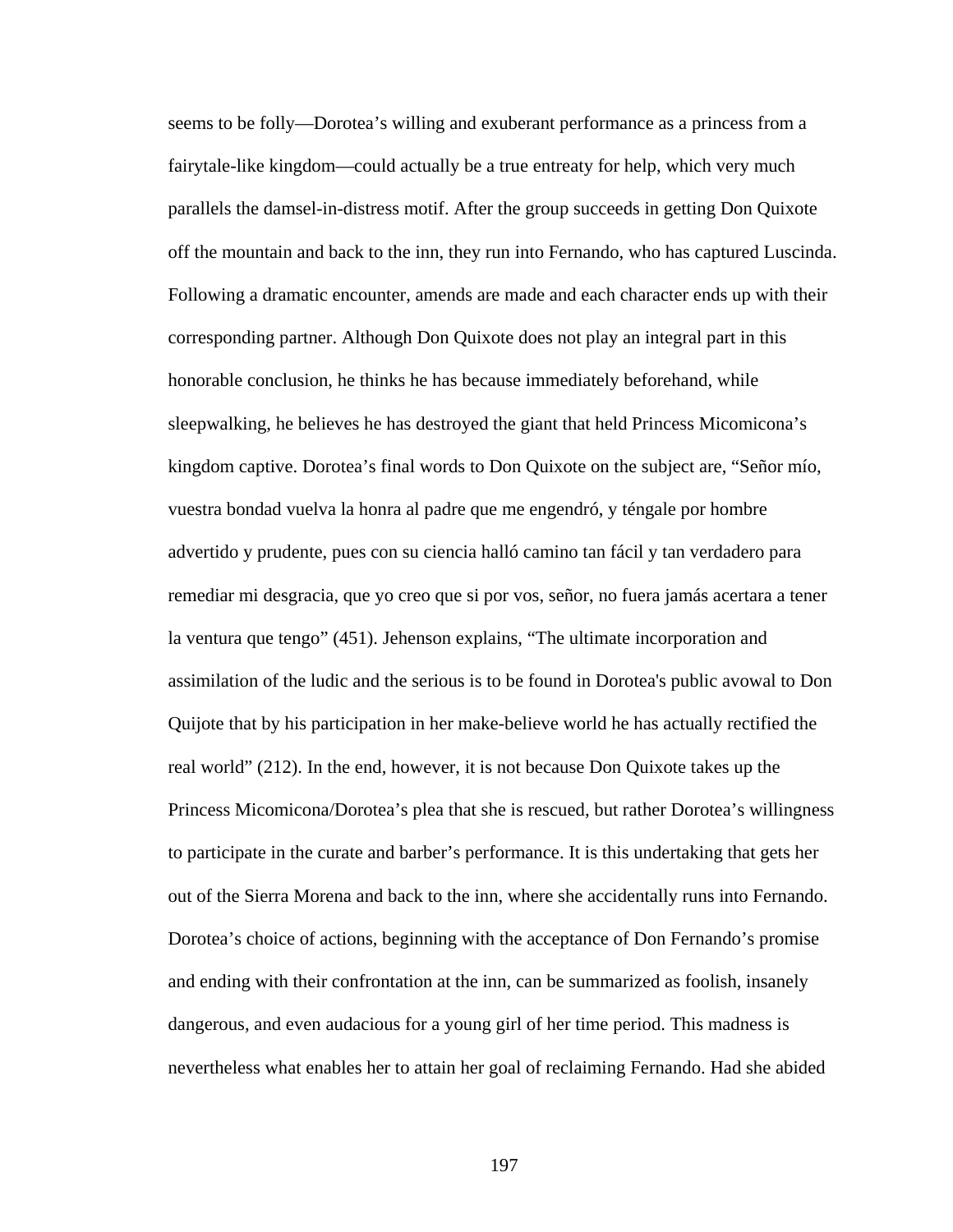by the rules set out for her by society, she may never have been able to get her husband or her honor back. Her choice of madness, or rather her preference for risk-taking ventures and for disobeying social laws, is what saves both her and her lifestyle.

 The last two characters tied into the madness of the Sierra Morena are the two friends of Don Quixote, the barber and the curate. They are individuals who are both crafty and witty, and they often add levity to the plot. Throughout the novel, the two of them continually claim that their intent is to help Don Quixote be cured of his madness, particularly by bringing him home where they hope bed rest will bring him round. This wish to help him, however, is constantly eclipsed by their desire to have a good time, which they often do at Don Quixote's expense. In chapter 6, for example, they take it upon themselves to purge their friend's library of what they deem to be the root of his madness. Once they begin to peruse Don Quixote's collection, they become caught up in the stories themselves and end up saving quite a few for their own entertainment. Immediately after this scrutiny, they are called into Don Quixote's bedroom by his shouting. Don Quixote is talking in his sleep, using the archaic speech from books of chivalry as he believes he is Reinaldos de Montalbán. The curate answers him in kind, asking him if he isn't "mal ferido" (140). This technique of imitating Don Quixote is something the barber and curate take turns doing throughout the novel, leading the readers to question whether they are just enjoying making fun of their friend. The narrator explains a little later on that the fifteen days that Don Quixote remained resting at home, his two friends visited frequently and discussed with him the importance of knights errant, with Don Quixote emphasizing the world's need for him to resuscitate knight errantry. "El cura algunas veces le contradecía, y otras concedía, porque si no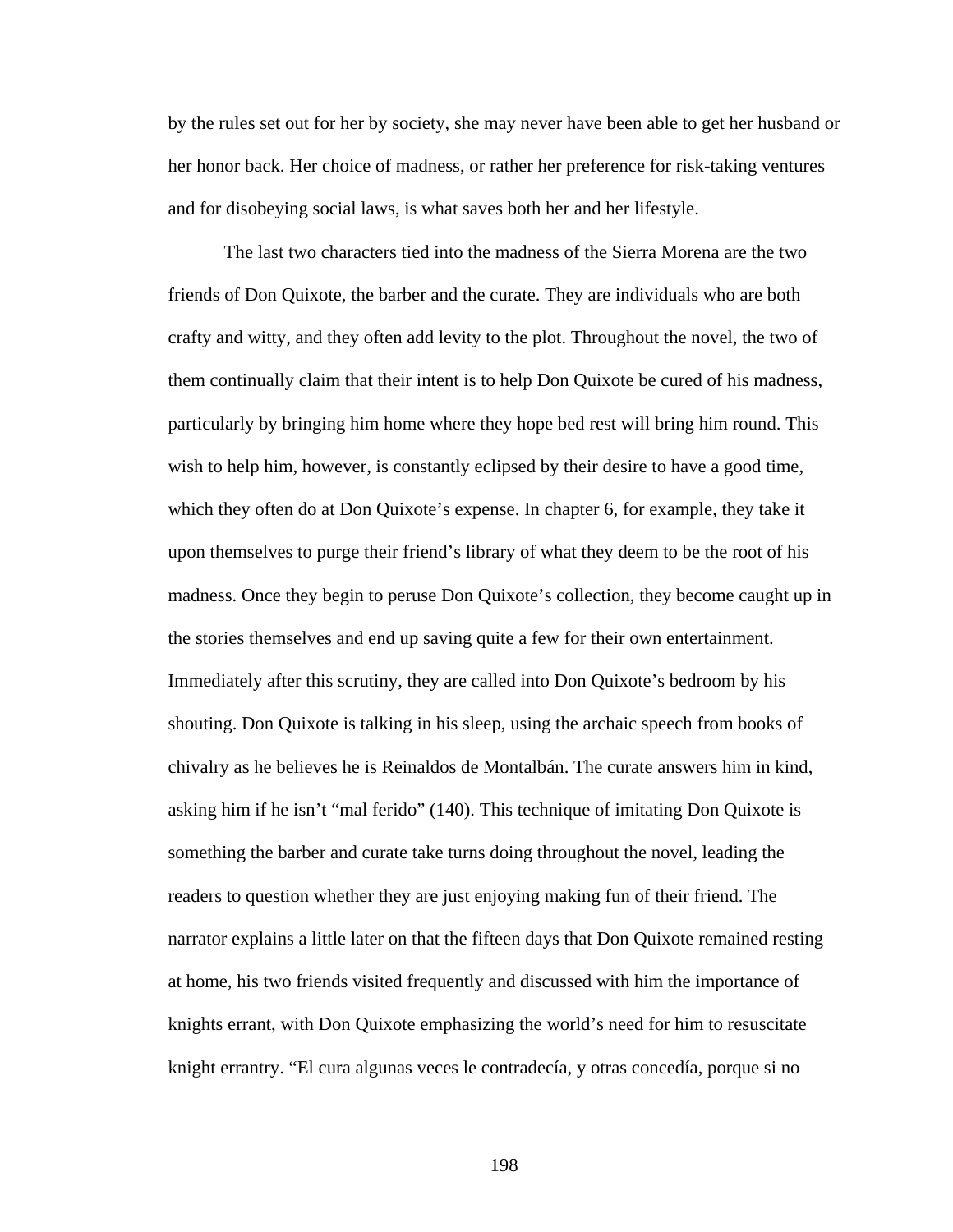guardaba este artificio no había poder averiguarse con él" (142). Where the readers would understand that the curate and barber were only instigating Don Quixote into acting out his madness, by imitating chivalric language or by testing his beliefs on the subject of knight errantry, the two friends claim to act this way in order to be able to gauge whether their friend is mad or not. The curate especially seems to be under the impression that by imitating the actions and speech of books of chivalry, they will be able to better control their friend. Their true intentions for Don Quixote, whether they want to cure him or enjoy his madness, come into question several more times throughout the novel. In the Sierra Morena, for example, the pair go to elaborate lengths to fool Don Quixote into coming home. At the end of chapter 26, after accidentally running into Sancho and hearing about Don Quixote's penance in the mountains, the curate comes up with a plan. The narrator explains:

él se vestiría en hábito de doncella andante, y que él procurase ponerse lo mejor que pudiese como escudero, y que así irían adonde don Quijote estaba, fingiendo ser ella una doncella afligida y menesterosa, y le pediría un don . . . [para que] se viniese con ella donde ella le llevase, a desfacelle un agravio que un mal caballero le tenía fecho, y que le suplicaba asimesmo que no la mandase quitar su antifaz, ni la demandase cosa de su facienda, fasta que la hubiese fecho derecho de aquel mal caballero . . . y que desta manera le sacarían [a don Quijote] de allí, y le llevarían a su lugar, donde procurarían ver si tenía algún remedio su estraña locura. (325)

They then proceed to borrow all types of clothing and adornment from the innkeeper and his wife to complete their disguise. This plan is so farfetched, however, that it appears to be as crazy as the one Don Quixote is currently carrying out in the form of penance. In executing their scheme, they go to such great lengths to smooth out any discrepancies that they become just as laughable as their knight errant, much to the amusement of the readers. It is here in the Sierra Morena more than anywhere else in the novel that the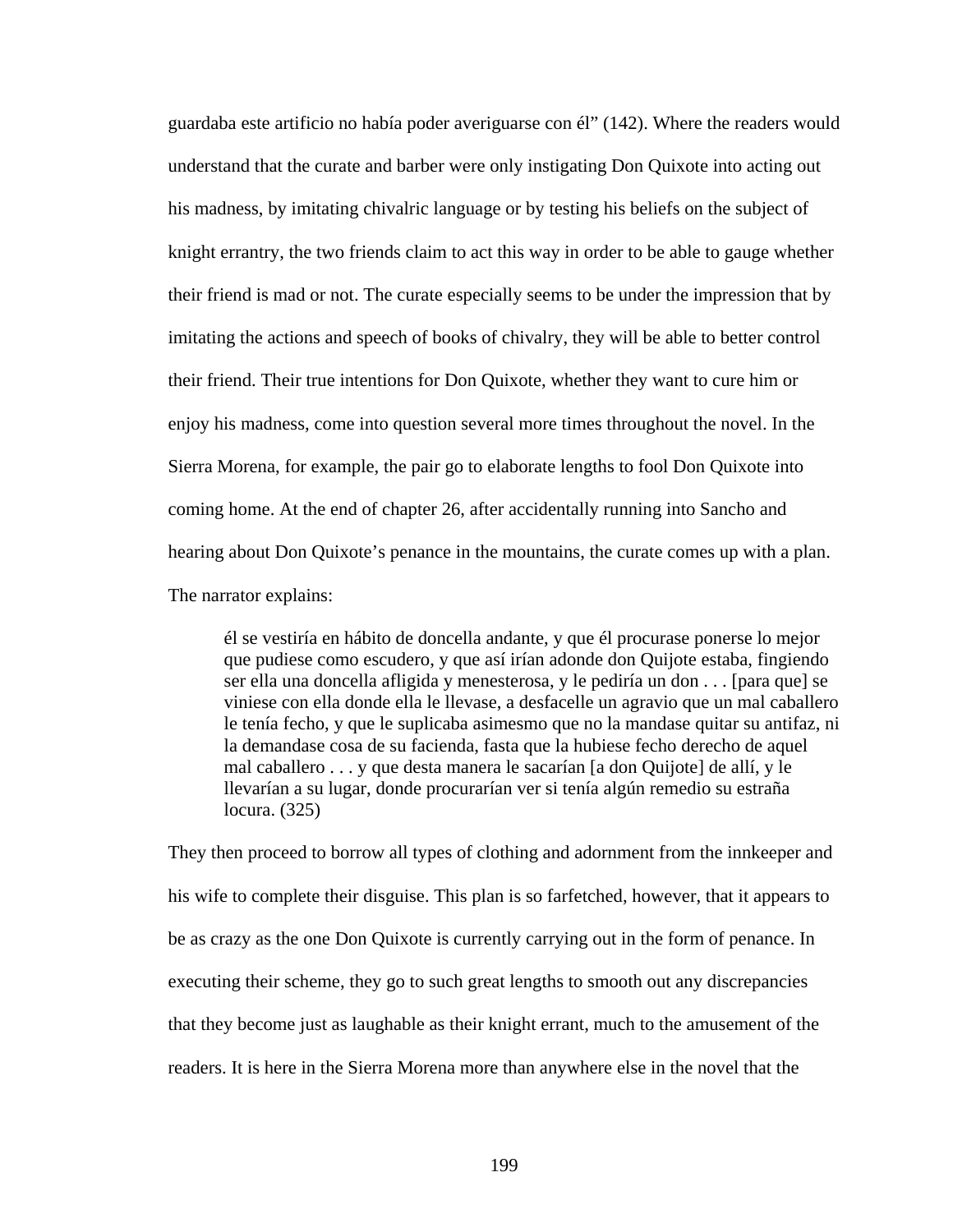curate and barber show their true colors as jokesters, acting out their roles as if in a play. While they add amusing commentary to the text and frequently provoke both Don Quixote and Sancho into reacting outlandishly for their comic benefit, Cervantes has cast the curate and the barber in roles that, although initially seeking to uphold the authority of logic, actually succumb to what Erasmus refers to as the madness of Reason. By going out of their way to reign in Don Quixote's insanity, they go overboard in their efforts and thereby participate in their own dance of madness, albeit slightly different from their friend's.

 Within the textual boundaries of *Don Quixote*, Cervantes's vision of the universality of madness is played out through a variety of actions and characters. The comicality that exists in the novel helps to carry the contagiousness of madness out of the text to where the readers can both experience and interpret it. Manuel Duran, in "Erasmo y Cervantes," believes that "el *Quijote*, entre otras varias interpretaciones, es el elogio no de la locura, sino de un loco, que, irónica y paradójicamente, ayuda, con su locura, a definir y corregir la visión en apariencia normal de los que lo rodean" (970). It is Don Quixote who, in acting out his visions, inspires others to partake in additional acts of madness by following their own dreams (Sancho), by attempting to harness his (the Duke and Duchess), or by scheming to bring him back to their version of reality (Sansón Carrasco). All of these feats bespeak some degree of folly or foolishness. Cervantes's blurring of the traditional division between madness and sanity, via the various characters he employs to represent one or the other, proves the humorous contention behind Erasmus's *The Praise of Folly*: one man's wisdom is another man's idiocy and that the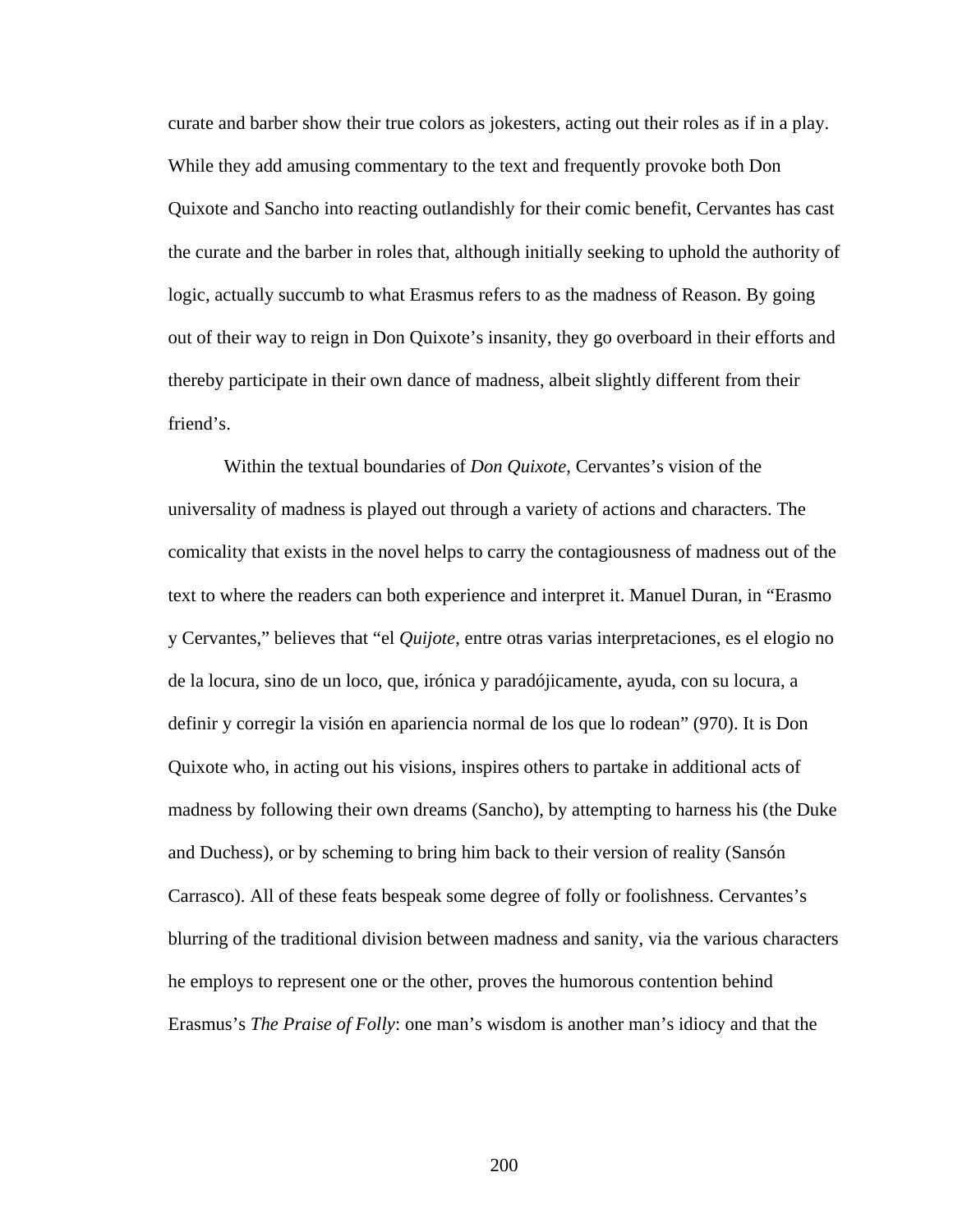universal truth regarding humanity inextricably implies madness, or rather an ingenious interpretation of life.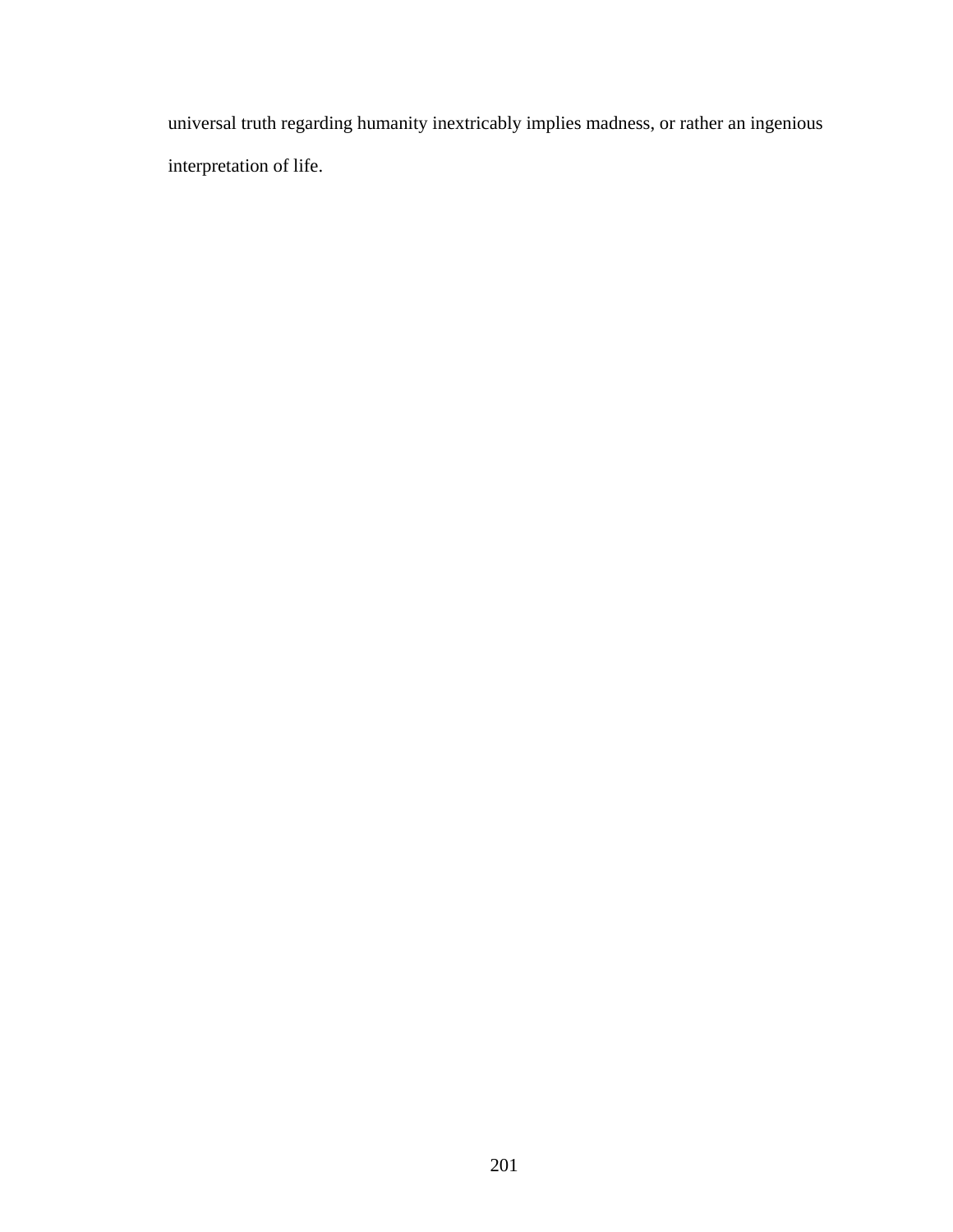## **CONCLUSION**

 The purpose of this thesis is to look at the connection between comicality and madness as represented in *Don Quixote*, an issue I believe to be important for several reasons. Primarily, in analyzing this connection, it is possible to better define where *Don Quixote* fits in the history of comic literature. It continues the Menippean tradition, for example, which stems from the Classic Age. This novel allows madness to take center stage and at the same time incorporates everyone into its vision of madness, something that differentiates it from the early modern and modern current of isolating the fool or marginalizing basic human characteristics by designating them as undesirable or delinquent. The awareness of the scope of madness found in this novel affects the overall understanding of the work itself, in that madness is an integral aspect of what it is to be human. This philosophy is embedded in the Menippean tradition as well as in Humanism and this is also why the carnivalesque mechanism of multi-directional laughter is so available in Cervantes's text.

 Regarding the organization of my thesis, I hope that the reader will have found method in my madness. In the initial chapter, "Reading *Don Quixote* in the Menippean Tradition," I began with an analysis of Menippean satire and how and where this surfaces in Cervantes's masterpiece. It was the chapter that dealt most explicitly with Carnival, and I wanted to establish the framework for this dissertation regarding the type of comic vision that embodies *Don Quixote*. The main purpose of Menippean satire is to question social ideas and philosophies, something done through laughter, and because the majority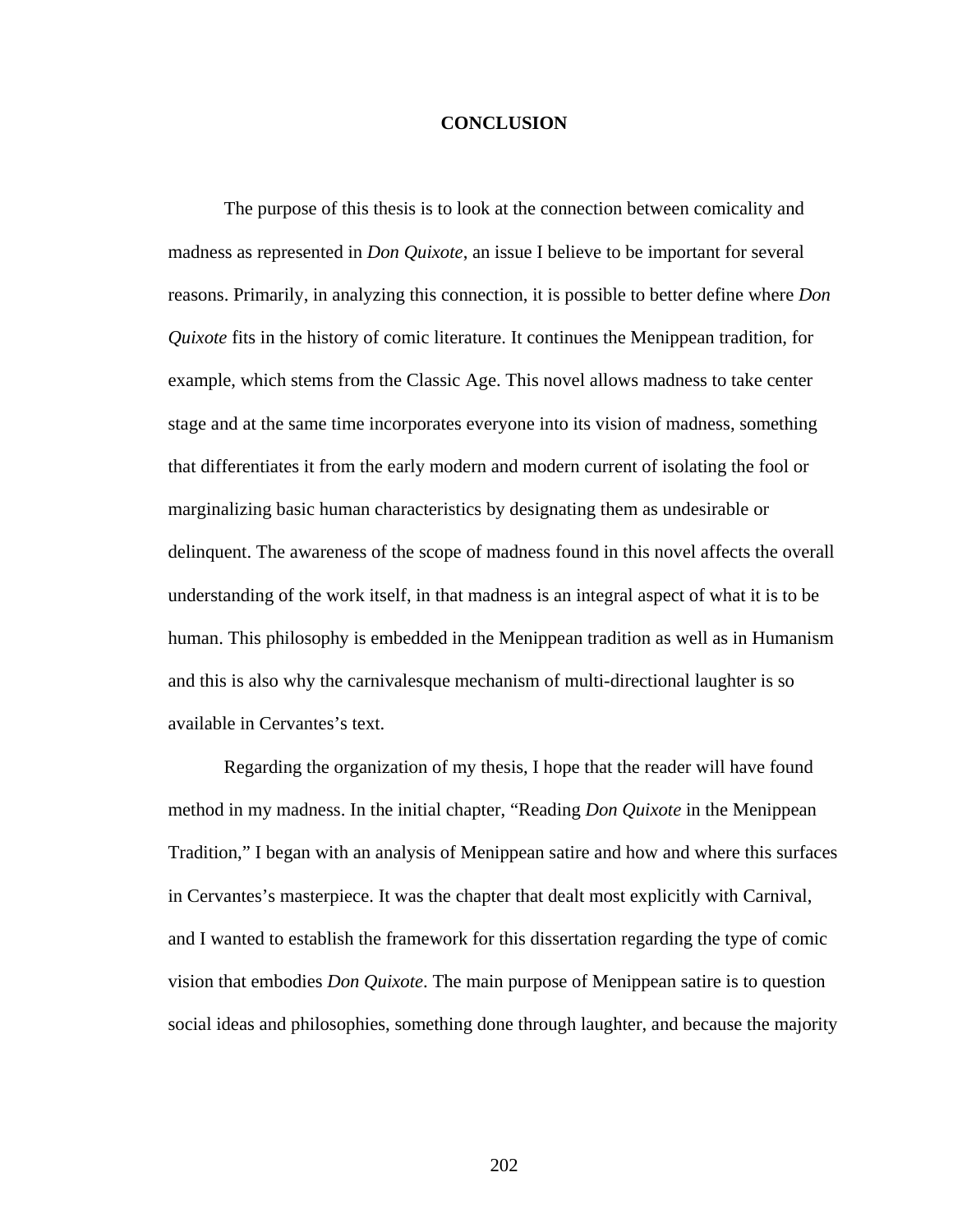of this questioning takes place in this novel through dialogues and other types of journeys, this led me into the second chapter.

 Titled "Disturbing Devices: Journey and Humor in *Don Quixote*," in this chapter I looked at the similarities between the mechanisms of laughter and journey. Laughter occurs through a psychological movement, where a contrast or break in the linearity of a previous idea provokes a humorous interpretation on the part of the observer. Likewise, things such as dialogues, physical and psychological maturation, and geographical adventures require movement of some kind. In Cervantes's novel, the journeying that takes place often provokes laughter, which is likewise a journey in interpretation.

 Because journeys tend to imply that there is a destination to be reached, I thought it logical to follow chapter 2 with the analysis of the differences, and therefore the dissimilar outcomes, between Cervantes's and Avellaneda's novels. In chapter 3, "Humor in Cervantes and Avellaneda: Un sendero que se bifurca," the different effects of uni- and multi-directional laughter are examined. In analyzing the contrast between Cervantes's and Avellaneda's texts, I emphasized the validity of each work but that they produce very different products in terms of humor and its place in a society. Above all, in this section I stressed the importance of reading Avellaneda. By understanding the direction the apocryphal text took, the readers can return to Cervantes's novel with a better sense of its unique vision and therefore can more fully appreciate the complex comicality found in his *Don Quixote*.

 Just as a particular comic vision will lead a text to a distinct outcome or interpretation, so also different types of madness allow for characters to display the ways in which they view their own textual reality. In chapter 4, or "Madness and Laughter: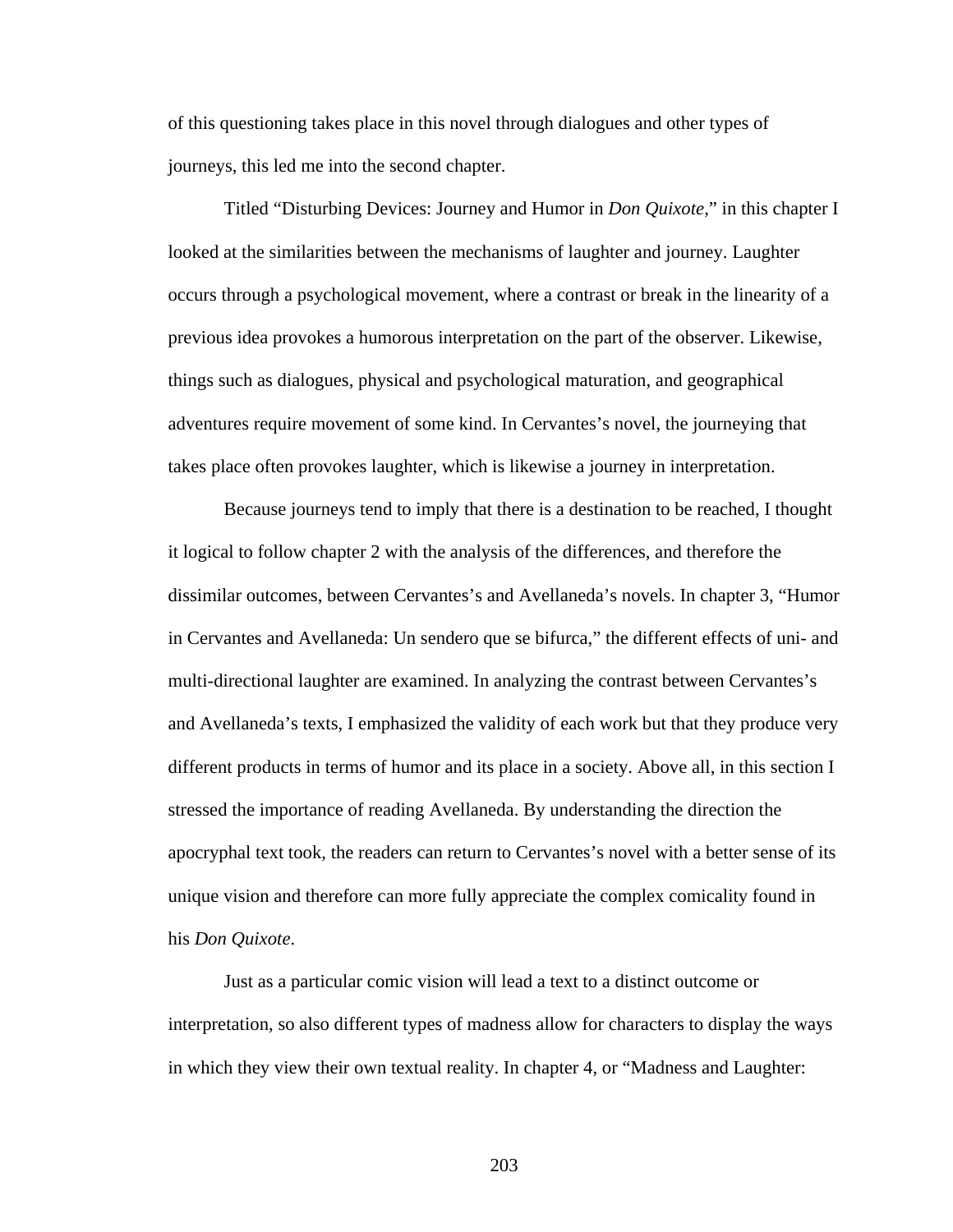Ingenious Interpretation," I looked at the ethical and historical dimensions of laughter especially with regard to madness from the vantage point of Humanism. I posited that madness, like laughter is a fundamental human experience. They are also destabilizing mechanisms in several different ways. By focusing on the subversiveness of madness and its relationship to humor, I return to my initial chapter on Menippean satire. And so, much in the way that Carnival is represented by recurring actions of death and rebirth or a pattern coming full circle, I wanted the direction of my thesis to imitate the cyclical nature of Carnival.

 With respect to where this thesis fits within the realm of Golden Age studies, I believe it helps to reevaluate the humoristic value both of *Don Quixote* and the singularity of Cervantes's comic vision. Drawing on the viewpoints of James Iffland, E. T. Aylward, and a number of critics who have focused on comicality and Cervantes, I have sought to further delineate several of the more important humorous components of *Don Quixote*, emphasizing its uniqueness not only within Golden Age literature but also within the tradition of comic literature throughout the ages.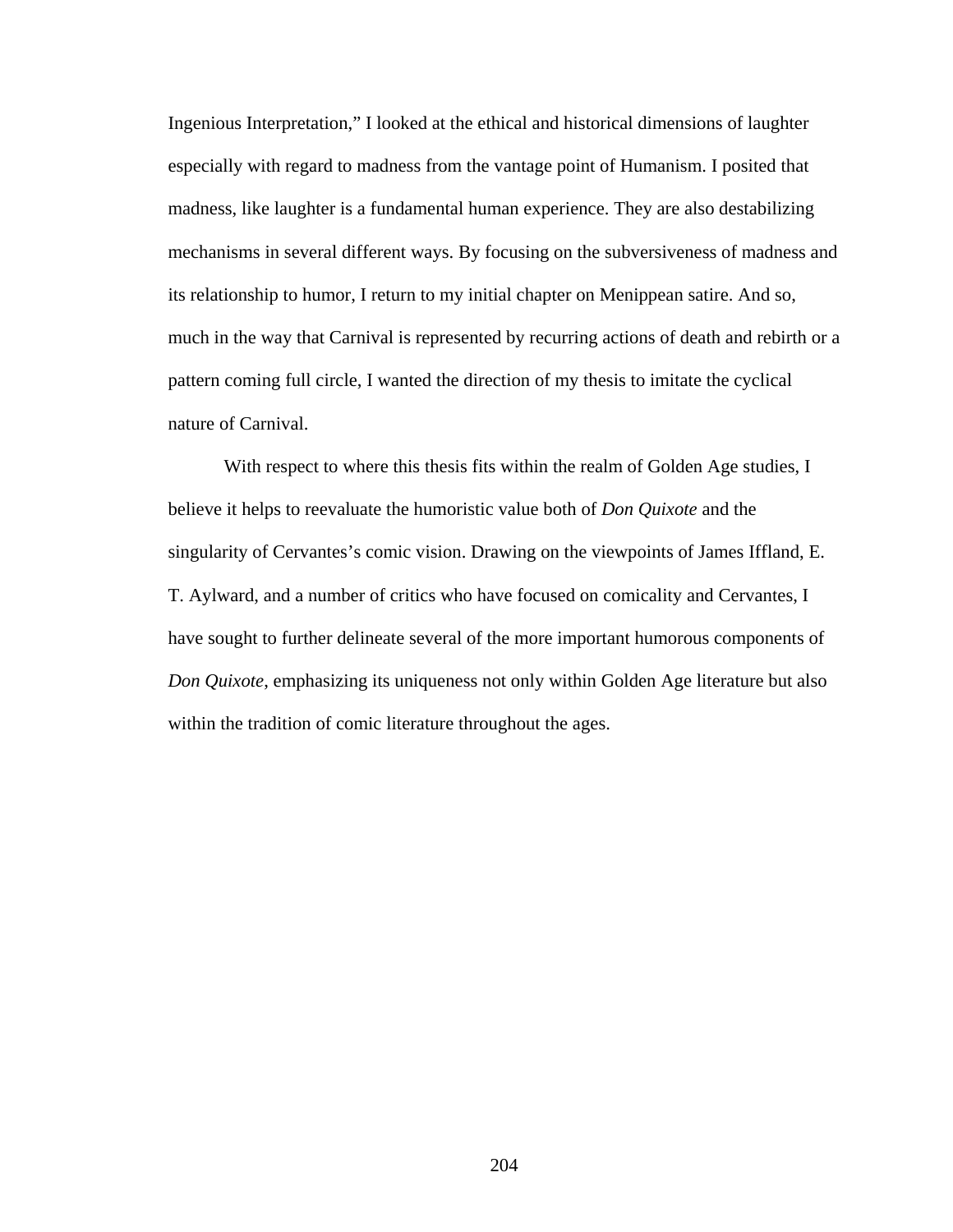## **BIBLIOGRAPHY**

- Anthony, Michael. *Towns and Villages in Trinidad and Tobago*. Port of Spain: Circle Press, 1988.
- Aylward, E. T. *Towards a Revaluation of Avellaneda's False* Quixote. Newark, DE: Juan de la Cuesta, 1989.
- Bakhtin, Mikhail*. The Dialogic Imagination*. Trans. Caryl Emerson and Michael Holquist. Austin: U of Texas P, 2004.
- ---. *Problems of Dostoevsky's Poetics*. Trans. R. W. Rotsel. New York: Ardis, 1973.
- *---. Rabelais and his World.* Trans. Hélène Iswolsky. Bloomington: Indiana UP, 1984.
- Bandera, Cesáreo. *Mimesis conflictiva: ficción literaria y violencia en Cervantes y Calderón*. Madrid: Gredos, 1975.
- Barbagallo, Antonio. "Sancho no es, se hace." *Cervantes: Bulletin of the Cervantes Society of America* 15.1 (1995): 46-59.
- Blank, Captain Ripp. "Barataria the Spanish Fraze." E-mail to Rachel Bauer. 8 Feb. 2000.
- Brantley, Franklin O. "Sancho's Ascent into the Spheres." *Hispania* 53.1 (1970): 37-45.
- Bulgakov, Mikhail. *The Master and Margarita*. Trans. Diana Burgin and Katherine Tiernan O'Connor. New York: Vintage International, 1995.
- Cervantes, Miguel de. *Don Quijote de la Mancha I*. Ed. John Jay Allen. Madrid: Cátedra, 1990.
- **---**. *Don Quijote de la Mancha II*. Ed. John Jay Allen. Madrid: Cátedra, 1994.
- ---. *Don Quixote*. Trans. Walter Starkie. New York: Penguin, 2001.
- ---. *La Galatea*. Ed. Juan Bautista Avalle-Arce. Madrid: Espasa-Calpe, 1987.
- ---. *El ingenioso hidalgo Don Quixote de la Mancha*. Madrid: Juan de la Cuesta, 1605. *Biblioteca Virtual Miguel de Cervantes*. 5 Feb. 2007 <http://www.cervantesvirtual.com/FichaObra.html?portal=0&Ref=4944>.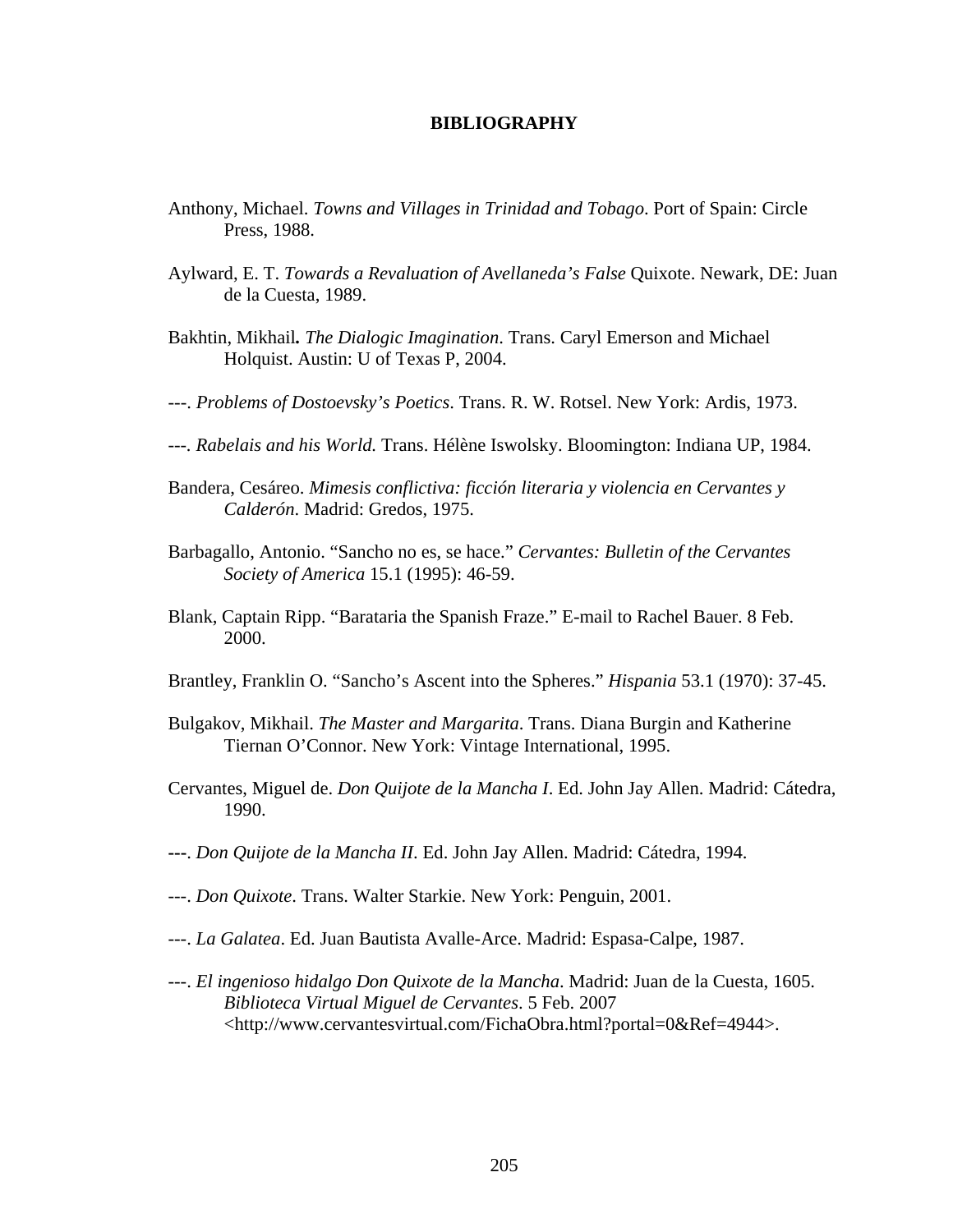- Close, A. J. *Cervantes and the Comic Mind of His Age*. New York: Oxford UP, 2000.
- ---. "Cervantes's Aesthetics of Comic Fiction and His Concept of 'La verdad de la historia.'" *Modern Language Review* 89.1 (1994): 88-106.
- Covarrubias Horozco, Sebastián de. *Tesoro de la lengva castellana o española*. Madrid: Luís Sanchez, 1611.
- Duffield, Alexander James. *Don Quixote, His Critics and Commentators*. London: C. K. Paul, 1881.
- Durán, Manuel. "Erasmo y Cervantes: Fervor, ironía, ambigüedad." *Cervantes: su obra y su mundo*. Ed. Manuel Criado de Val. Madrid: EDI-6, 1981. 969-73.
- ---. "El Quijote a través del prisma de Mikhail Bakhtine: carnaval, disfraces, escatología y locura." *Cervantes and the Renaissance*. Ed. Michael D. McGaha. Easton, PA: Juan de la Cuesta, 1980. 71-86.
- El Saffar, Ruth. "Cervantes and the Imagination." *Cervantes: Bulletin of the Cervantes Society of America* 6.1 (1986): 81-90.
- Emrit, Ronald. *Trinidad and Tobago (From the 20th Century Onward).* 20 Dec. 2006 <http://www.bestoftrinidad.com/communities/barataria.html>.
- Erasmus, Desiderius. *The Praise of Folly*. Trans. John Wilson. Project Gutenberg, 2005. <http://www.gutenberg.org/etext/9371>.
- Fajardo, Salvador J. "Closure in *Don Quixote I*: A Reader's Canon's." *Cervantes: Bulletin of the Cervantes Society of America* 14.1 (1994): 41-60.
- Fernández de Avellaneda, Alonso. *El ingenioso hidalgo don Quijote de la Mancha.*  Barcelona: Poliedro, 2005.
- ---. *Nouvelles avantures de l'admirable Don Quichotte de la Manche*. Trans. Alain René Le Sage. Paris: Par la Compagnie des Libraires, 1716.
- Flores, Robert M. "El caso del epígrafe desaparecido: capítulo 43 de la edición príncipe de la primera parte del *Quijote*», en *Nueva Revista de Filología Hispánica*" 28.2 (1979): 352-60.
- ---. *The Compositors of the First and Second Madrid Editions of* Don Quixote, Part 1. London: Modern Humanities Research Association, 1975.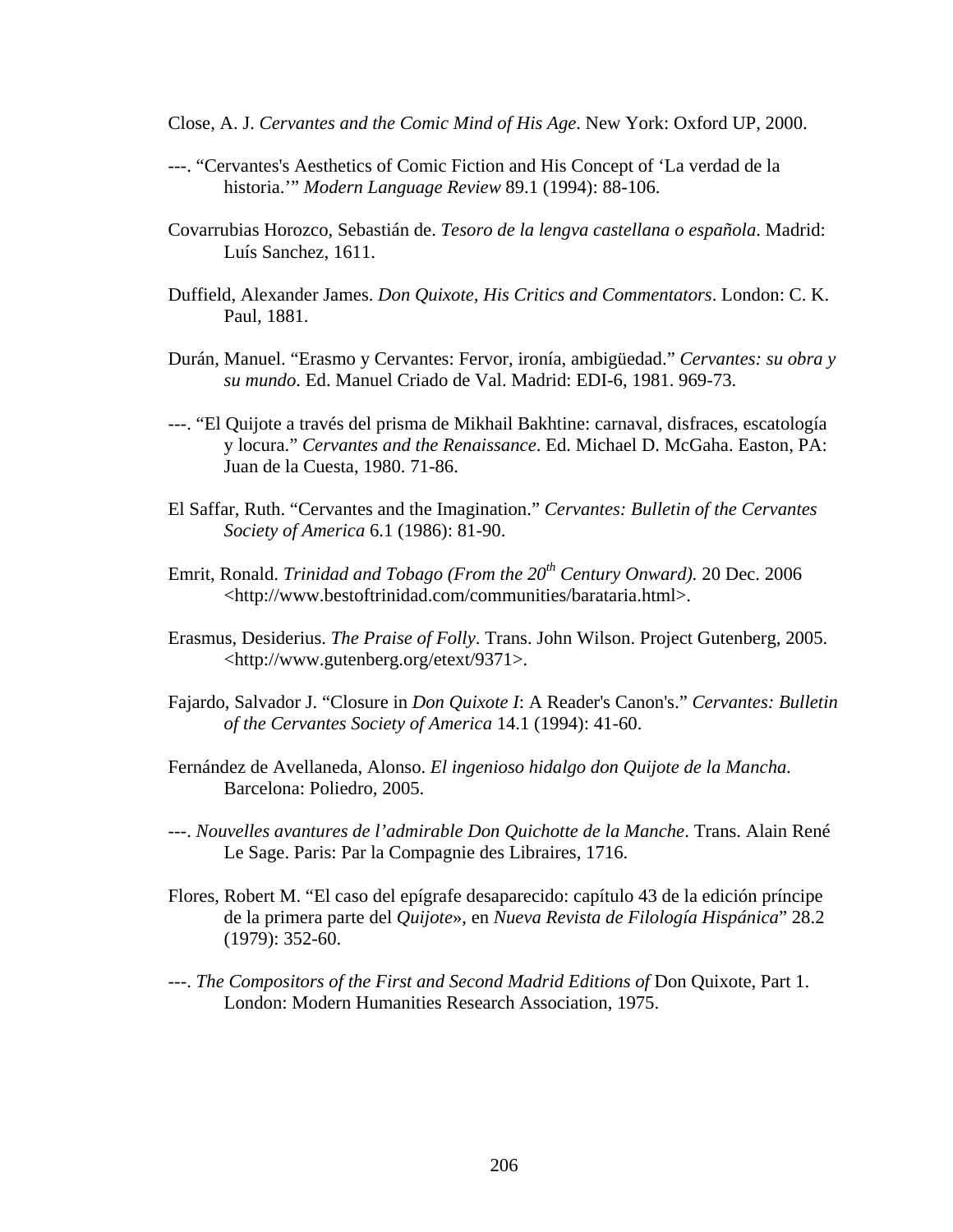- Foucault, Michel. *History of Madness.* Trans. Jonathan Murphy and Jean Khalfa. New York: Routledge, 2006.
- ---. *The Order of Things*. New York: Vintage, 1994.
- Friedman, Edward. *Cervantes in the Middle: Realism and Reality in the Spanish Novel from* Lazarillo de Tormes *to* Niebla. Newark, DE: Juan de la Cuesta, 2006.
- ---. "Novel Groupings: The Order of Things." *Rocky Mountain Review of Language and Literature* 37.4 (1983): 237-61.
- Frye, Northrop. *Anatomy of Criticism*. Princeton: Princeton UP, 1973.
- Gaffney, James. "Barataria." *Trails.com.* http://www.trails.com/tcatalog\_trail.asp?trailid= XGP112-SO02>.
- Gilman, Stephen. *Cervantes y Avellaneda: estudio de una imitación*. Mexico City: Colegio de México, 1951.
- ---. *The Novel According to Cervantes*. Berkeley: U of California P, 1989.
- Gorfkle, Laura. *Discovering the Comic in* Don Quixote*.* Chapel Hill: U of North Carolina P, 1993.
- Haley, George. "The Narrator in *Don Quijote*: Maese Pedro's Puppet Show*.*" *MLN* 80 (1965): 145-65.
- Hanson, Kristin, and Paul Kiparsky. "The Nature of Verse and its Consequences for the Mixed Form." *Prosimetrum: Cross-Cultural Perspectives on Narrative in Prose and Verse*. Cambridge: D. S. Brewer, 1997. 17-44.
- Harris, Joseph, and Karl Reichl, eds. "Introduction." *Prosimetrum: Cross-Cultural Perspectives on Narrative in Prose and Verse*. Cambridge: D. S. Brewer, 1997. 1- 16.
- Heiple, Daniel. "El licenciado Vidriera y el humor tradicional del loco." *Hispania* 66.1 (1983): 17-20.
- ---. "Renaissance Medical Psychology in *Don Quijote*." *Ideologies and Literatures* 2.9 (1979): 65-72.
- Huarte de San Juan, Juan. *Examen de ingenios para las ciencias*. *Electroneurobiología* 3:2 (1996). 9 Jan. 2007. <http://electroneubio.secyt.gov.ar/ Juan Huarte de San Juan Examen de ingenios.htm>.

Hutchinson, Steven. *Cervantine Journeys*. Madison: U of Wisconsin P, 1992.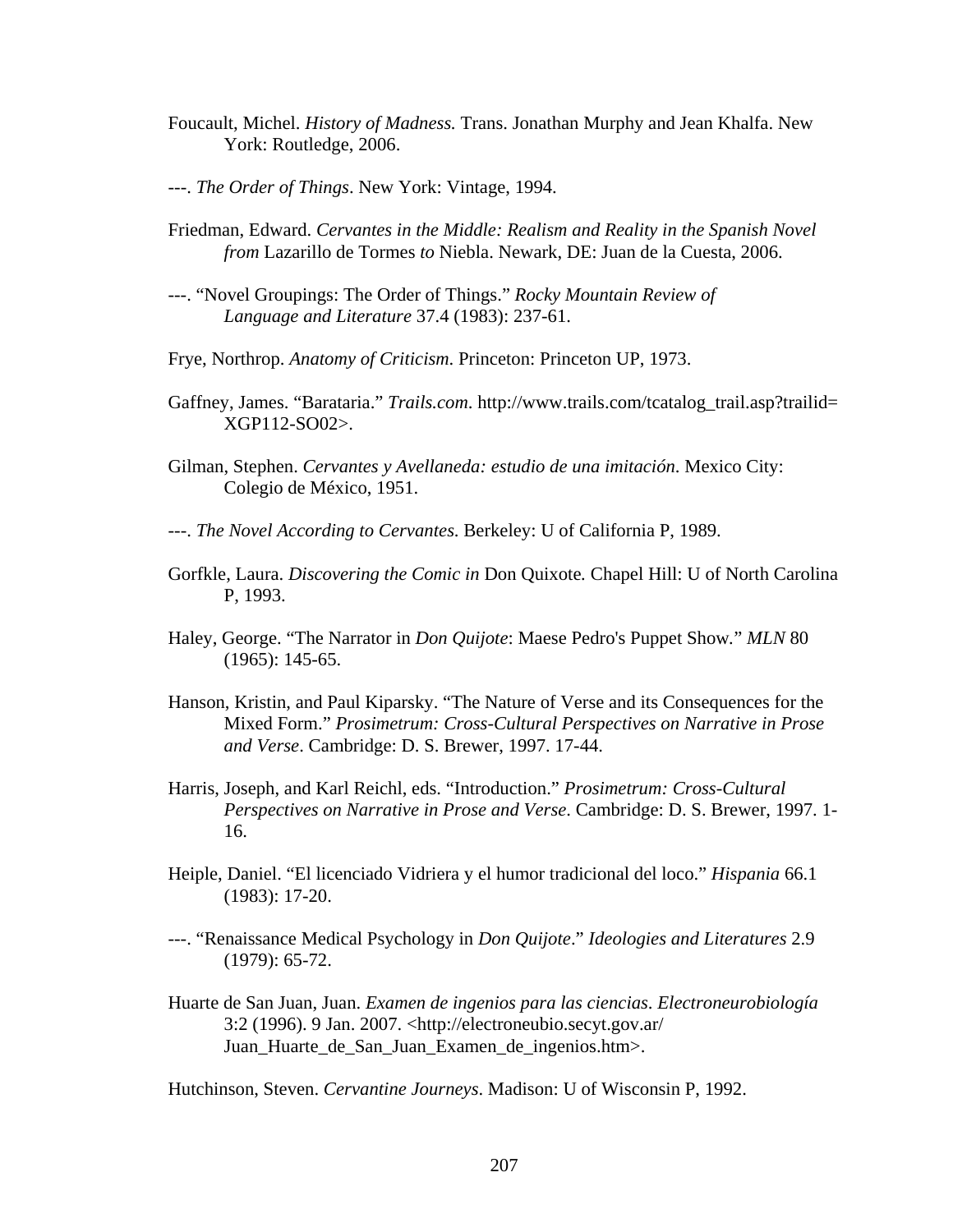- Iffland, James. *De fiestas y aguafiestas: Risa, locura e ideología en Cervantes y Avellaneda*. Madrid: Iberoamérica, 1999.
- Jehenson, Myriam Yvonne. "The Dorotea-Fernando/Luscinda-Cardenio Episode in *Don Quijote*: A Postmodernist Play." *MLN* 107.2 (1992): 205-19.
- ---. "The Pastoral Episode in Cervantes' *Don Quijote*: Marcela Once Again." *Cervantes: Bulletin of the Cervantes Society of America* 10.2 (1990): 15-35.
- Johnson, Carroll. *Madness and Lust: A Psychoanalytical Approach to* Don Quixote. Berkeley: U of CP, 1983.
- Jones, Joseph R. "The Baratarian Archipelago: Cheap Isle, Pourboire Isle, Chicanery Isle, Joker's Isle." *Ingeniosa invención: Essays on Golden Age Literature for Geoffrey L. Stagg in Honor of His Eighty-fifth Birthday*. Ed. Ellen M. Anderson and Amy R. Williamson. Newark, DE: Juan de la Cuesta, 1999. 137-47.
- Kirk, Eugene P. *Menippean Satire: An Annotated Catalogue of Texts and Criticism*. New York: Garland P, 1980.
- Lathrop, Tom. "El misterio del epígrafe que falta en el *Quijote* (Capítulo 43, parte I)." *IV Congreso Internacional de la Asociación de Cervantistas*, Lepanto, Greece, October 1-8, 2000. 114-20.
- Lucas de Grummond, Jane. *The Baratarians and the Battle of New Orleans.* Baton Rouge: Louisiana State UP, 1961.
- Lucian of Samosata. "Dialogues between Charon and Menippus and Hermes and Menippus." Eds. Mark P. O. Morford and Robert J. Lenardon. *Classical Mythology*. 7<sup>th</sup> ed. New York: Oxford UP, 2003. <www.us.oup.com/us/ companion.websites/0195153448/studentresources/archives/lucian\_menippus/ ?view=usa>.
- Maldonado Palmero, Gabriel. *Quién es quién en el* Quijote. Madrid: Acento, 2004.
- Martín Jiménez, Alfonso. *Cervantes y Pasamonte: La réplica cervantina al* Quijote *de Avellaneda*. Madrid: Biblioteca Nueva, 2005.
- Menéndez Pidal, Ramón. "Un aspecto en la elaboración del *Quijote*." *De Cervantes y Lope de Vega*. Madrid: 1964.
- Molho, Mauricio. *Cervantes: Raíces folklóricas*. Madrid: Gredos, 1976.
- Nabokov, Vladimir. *Lectures on Don Quixote*. Orlando: Harcourt Brace Jovanovich, 1983.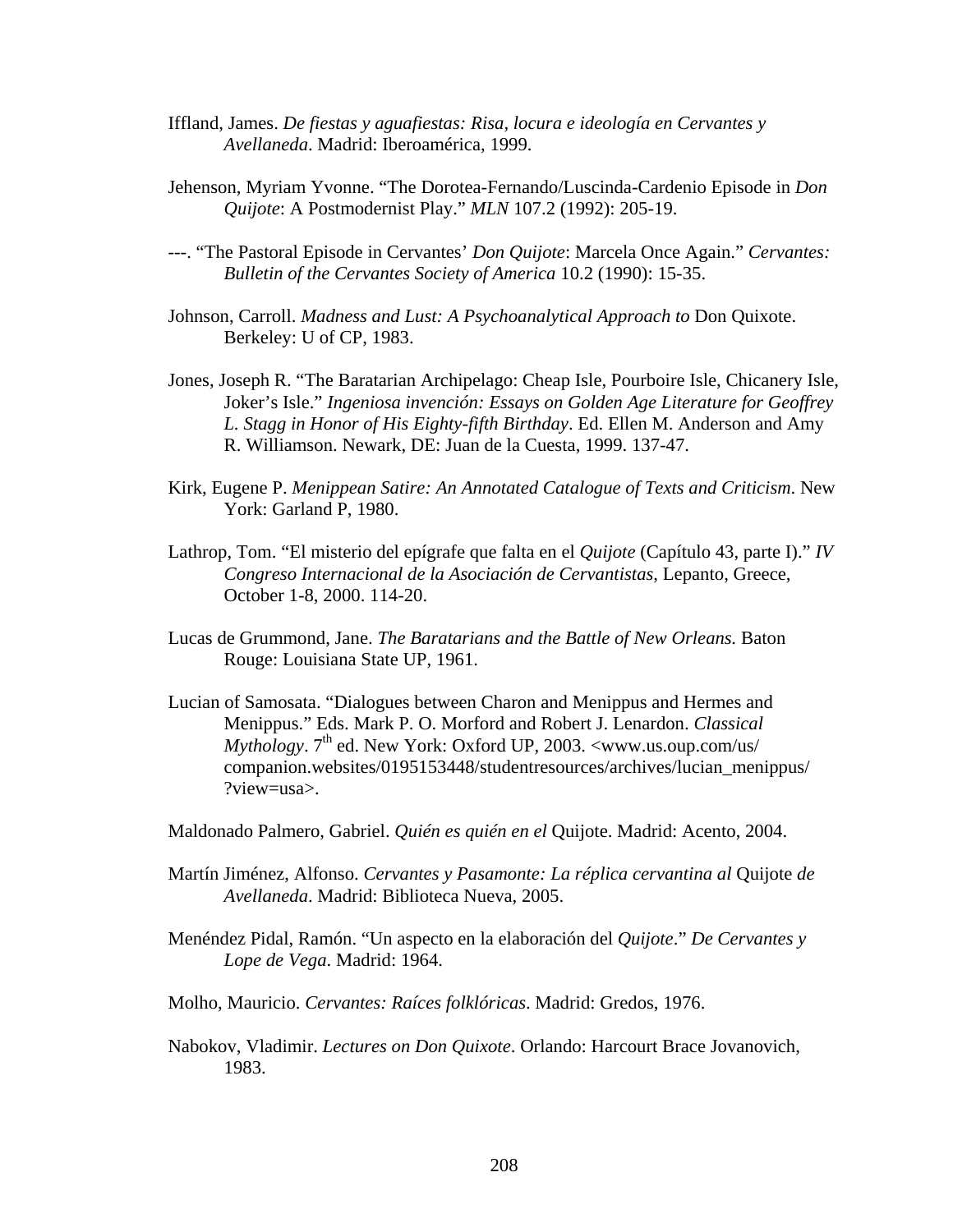- Nelson, Ardis L. *Cabrera Infante in the Menippean Tradition*. Newark, DE: Juan de la Cuesta, 1983.
- Papini, Giovanni. *Four and Twenty Minds*. Trans. Ernest Hatch Wilkins. New York: Thomas Y. Crowell, 1922.
- ---. *Retratos*. Barcelona: Luis de Caralt, 1958.
- Parr, James. *Don Quixote: An Anatomy of Subversive Discourse*. Newark, DE: Juan de la Cuesta, 1988.
- Pascal, Blaise. *Pensées*. Trans. W. F. Trotter. Grand Rapids: Christian Classics Ethereal Library, 2002. <http://www.ccel.org/ccel/pascal/pensees.html>.
- Payne, F. Anne. *Chaucer and Menippean Satire*. Madison: U of Wisconsin P, 1981.
- Quevedo, Francisco de. *Sueños y discursos de verdades descubridoras de abusos, vicios y engaños en todos los oficios y estados del mundo.* Alicante: Biblioteca Virtual Miguel de Cervantes, 2005.
- Rabelais, Françoise. *Gargantua y Pantagruel*. Trans. J. M. Cohen. New York: Penguin, 1955.
- Riley, E. C. *Cervantes's Theory of the Novel.* Newark, DE: Juan de la Cuesta, 1992.
- Rushdie, Salman. *The Satanic Verses*. New York: Picador, 1988.
- Russell, P. E. "The Madness of Don Quixote." *Cervantes*. New York: Oxford UP, 1985. 73-81.
- Saxon, Lyle. *Lafitte, the Pirate*. New York: Century, 1930.
- Scott, W. Blanchard. *Scholars' Bedlam: Menippean Satire in the Renaissance.* Lewisburg, PA: Bucknell UP, 1995.
- Shah, Idries. *The Subtleties of the Inimitable Mulla Nasrudin*. 1<sup>st</sup> ed. New York: Dutton, 1973.
- Silverman, Joseph H. "El Gracioso de Juan Ruiz de Alarcón y el Concepto de la Figura Del Donaire Tradicional." *Hispania* 35.1 (1952): 64-69.
- Swanson, Betsy. *Terre Haute de Barataria*. Harahan, LA: Jefferson Parish Historical Commission, 1991.
- Torrente Ballester, Gonzalo. *El* Quijote *como juego*. Madrid: Ediciones Guadarrama, 1975.